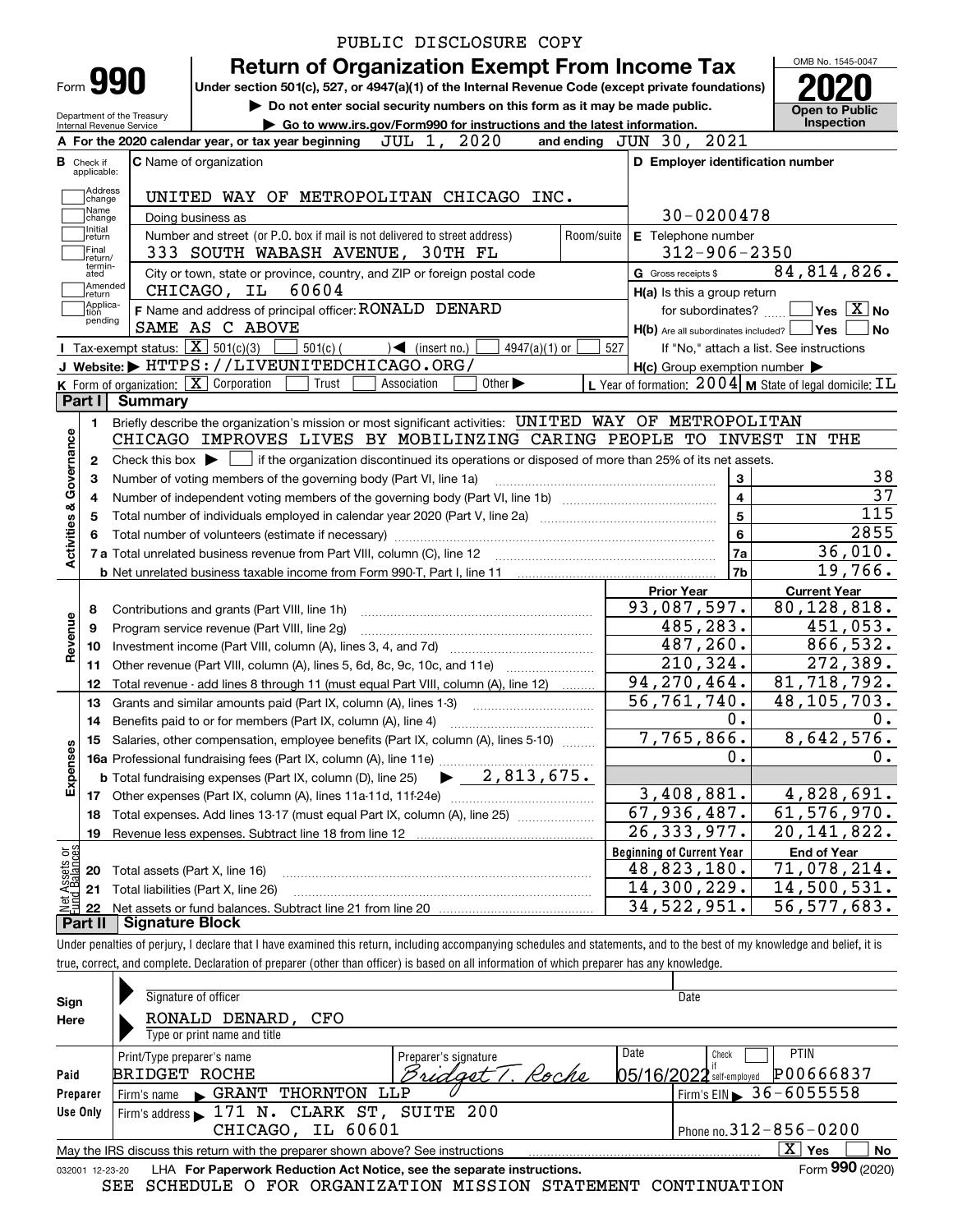(Rev. January 2020)

## **Application for Automatic Extension of Time To File an Exempt Organization Return**

Department of the Treasury Internal Revenue Service

**| File a separate application for each return.**

**| Go to www.irs.gov/Form8868 for the latest information.**

**Electronic filing (e-file).**  You can electronically file Form 8868 to request a 6-month automatic extension of time to file any of the filing of this form, visit www.irs.gov/e-file-providers/e-file-for-charities-and-non-profits. forms listed below with the exception of Form 8870, Information Return for Transfers Associated With Certain Personal Benefit Contracts, for which an extension request must be sent to the IRS in paper format (see instructions). For more details on the electronic

## **Automatic 6-Month Extension of Time.** Only submit original (no copies needed).

All corporations required to file an income tax return other than Form 990-T (including 1120-C filers), partnerships, REMICs, and trusts must use Form 7004 to request an extension of time to file income tax returns.

| Type or                                                                                                                                          | Name of exempt organization or other filer, see instructions.                                                                                                                                                                                                                                                                                                                                                                                                                                                                                                                                               |        | Taxpayer identification number (TIN)                                                                                                              |              |    |                                              |  |  |  |  |  |
|--------------------------------------------------------------------------------------------------------------------------------------------------|-------------------------------------------------------------------------------------------------------------------------------------------------------------------------------------------------------------------------------------------------------------------------------------------------------------------------------------------------------------------------------------------------------------------------------------------------------------------------------------------------------------------------------------------------------------------------------------------------------------|--------|---------------------------------------------------------------------------------------------------------------------------------------------------|--------------|----|----------------------------------------------|--|--|--|--|--|
| print                                                                                                                                            |                                                                                                                                                                                                                                                                                                                                                                                                                                                                                                                                                                                                             |        | 30-0200478                                                                                                                                        |              |    |                                              |  |  |  |  |  |
| File by the                                                                                                                                      | UNITED WAY OF METROPOLITAN CHICAGO INC.                                                                                                                                                                                                                                                                                                                                                                                                                                                                                                                                                                     |        |                                                                                                                                                   |              |    |                                              |  |  |  |  |  |
| due date for<br>filing your<br>return. See                                                                                                       | Number, street, and room or suite no. If a P.O. box, see instructions.<br>333 SOUTH WABASH AVENUE, 30TH FL                                                                                                                                                                                                                                                                                                                                                                                                                                                                                                  |        |                                                                                                                                                   |              |    |                                              |  |  |  |  |  |
| instructions.<br>City, town or post office, state, and ZIP code. For a foreign address, see instructions.<br>CHICAGO, IL<br>60604<br>$\mathbf 0$ |                                                                                                                                                                                                                                                                                                                                                                                                                                                                                                                                                                                                             |        |                                                                                                                                                   |              |    |                                              |  |  |  |  |  |
|                                                                                                                                                  | Enter the Return Code for the return that this application is for (file a separate application for each return)                                                                                                                                                                                                                                                                                                                                                                                                                                                                                             |        |                                                                                                                                                   |              |    |                                              |  |  |  |  |  |
| <b>Application</b>                                                                                                                               |                                                                                                                                                                                                                                                                                                                                                                                                                                                                                                                                                                                                             | Return | Application                                                                                                                                       |              |    | Return                                       |  |  |  |  |  |
| Is For                                                                                                                                           |                                                                                                                                                                                                                                                                                                                                                                                                                                                                                                                                                                                                             | Code   | <b>Is For</b>                                                                                                                                     |              |    | Code                                         |  |  |  |  |  |
|                                                                                                                                                  | Form 990 or Form 990-EZ                                                                                                                                                                                                                                                                                                                                                                                                                                                                                                                                                                                     | 01     | Form 990-T (corporation)                                                                                                                          |              |    | 07                                           |  |  |  |  |  |
| Form 990-BL                                                                                                                                      |                                                                                                                                                                                                                                                                                                                                                                                                                                                                                                                                                                                                             | 02     | Form 1041-A                                                                                                                                       |              |    | 08                                           |  |  |  |  |  |
|                                                                                                                                                  | Form 4720 (individual)                                                                                                                                                                                                                                                                                                                                                                                                                                                                                                                                                                                      | 03     | Form 4720 (other than individual)                                                                                                                 |              |    | 09                                           |  |  |  |  |  |
| Form 990-PF                                                                                                                                      |                                                                                                                                                                                                                                                                                                                                                                                                                                                                                                                                                                                                             | 04     | Form 5227                                                                                                                                         |              |    | 10                                           |  |  |  |  |  |
|                                                                                                                                                  | Form 990-T (sec. 401(a) or 408(a) trust)                                                                                                                                                                                                                                                                                                                                                                                                                                                                                                                                                                    | 05     | Form 6069                                                                                                                                         |              |    | 11                                           |  |  |  |  |  |
|                                                                                                                                                  | Form 990-T (trust other than above)                                                                                                                                                                                                                                                                                                                                                                                                                                                                                                                                                                         | 06     | Form 8870                                                                                                                                         |              |    | 12                                           |  |  |  |  |  |
| $box \blacktriangleright$<br>1.<br>$\mathbf{2}$                                                                                                  | If this is for a Group Return, enter the organization's four digit Group Exemption Number (GEN) _________. If this is for the whole group, check this<br>. If it is for part of the group, check this box $\blacktriangleright$<br>I request an automatic 6-month extension of time until<br>the organization named above. The extension is for the organization's return for:<br>calendar year<br>or<br>$\blacktriangleright$ $ \underline{X} $ tax year beginning $\underline{JUL}$ 1, 2020<br>If the tax year entered in line 1 is for less than 12 months, check reason:<br>Change in accounting period |        | and attach a list with the names and TINs of all members the extension is for.<br>MAY 16, 2022<br>, and ending $JUN$ 30, $2021$<br>Initial return | Final return |    | , to file the exempt organization return for |  |  |  |  |  |
| За                                                                                                                                               | If this application is for Forms 990-BL, 990-PF, 990-T, 4720, or 6069, enter the tentative tax, less<br>any nonrefundable credits. See instructions.                                                                                                                                                                                                                                                                                                                                                                                                                                                        |        |                                                                                                                                                   | За           | \$ | $0$ .                                        |  |  |  |  |  |
| b                                                                                                                                                | If this application is for Forms 990-PF, 990-T, 4720, or 6069, enter any refundable credits and                                                                                                                                                                                                                                                                                                                                                                                                                                                                                                             |        |                                                                                                                                                   |              |    |                                              |  |  |  |  |  |
|                                                                                                                                                  | estimated tax payments made. Include any prior year overpayment allowed as a credit.                                                                                                                                                                                                                                                                                                                                                                                                                                                                                                                        |        |                                                                                                                                                   | Зb           | \$ | 0.                                           |  |  |  |  |  |
| c                                                                                                                                                | <b>Balance due.</b> Subtract line 3b from line 3a. Include your payment with this form, if required, by                                                                                                                                                                                                                                                                                                                                                                                                                                                                                                     |        |                                                                                                                                                   |              |    |                                              |  |  |  |  |  |
|                                                                                                                                                  | using EFTPS (Electronic Federal Tax Payment System). See instructions.                                                                                                                                                                                                                                                                                                                                                                                                                                                                                                                                      |        |                                                                                                                                                   | 3c           | \$ | 0.                                           |  |  |  |  |  |
| instructions.<br>LHA                                                                                                                             | Caution: If you are going to make an electronic funds withdrawal (direct debit) with this Form 8868, see Form 8453-EO and Form 8879-EO for payment<br>For Privacy Act and Paperwork Reduction Act Notice, see instructions.                                                                                                                                                                                                                                                                                                                                                                                 |        |                                                                                                                                                   |              |    | Form 8868 (Rev. 1-2020)                      |  |  |  |  |  |

023841 04-01-20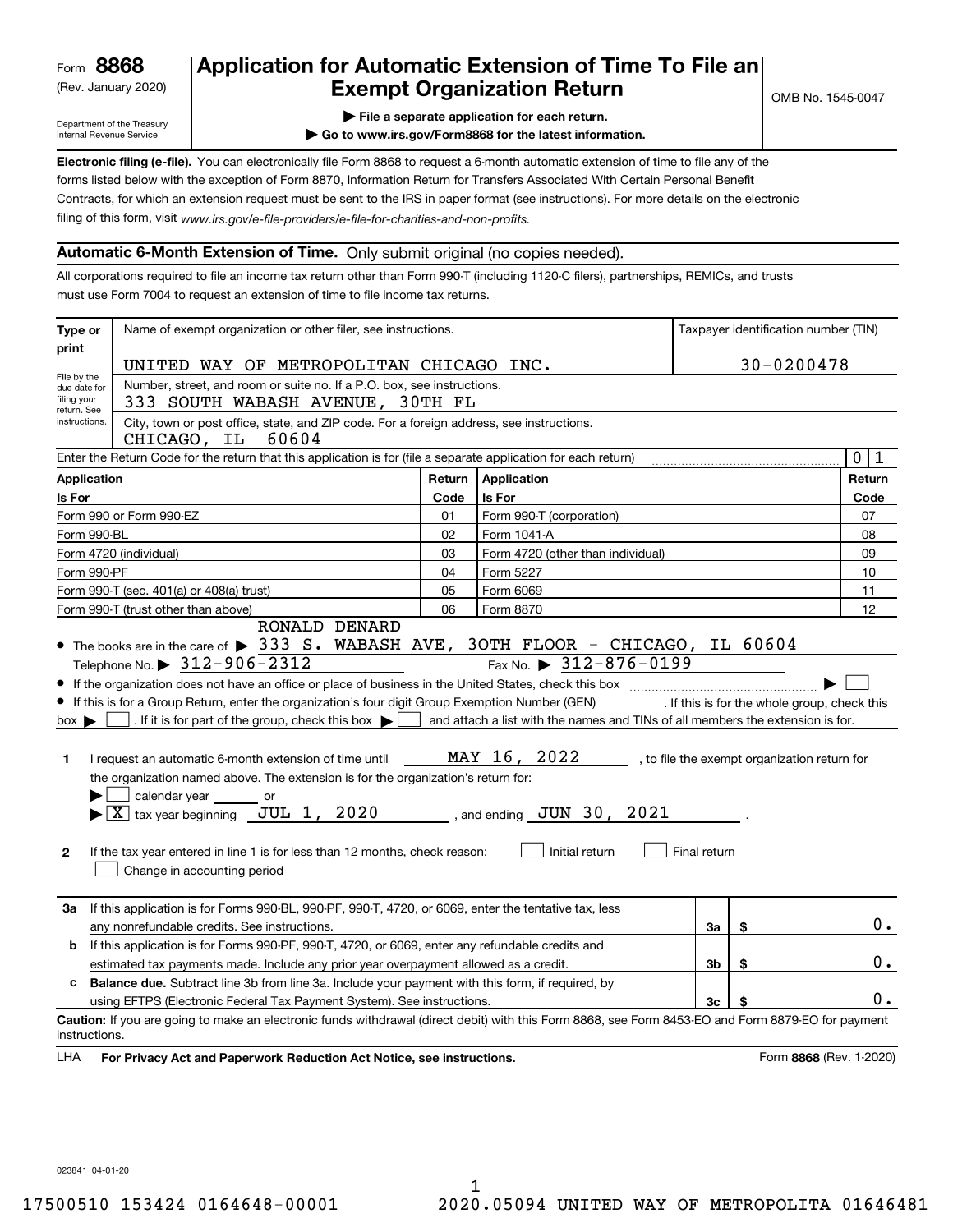| 1.           | Briefly describe the organization's mission:                                                                                                                        |
|--------------|---------------------------------------------------------------------------------------------------------------------------------------------------------------------|
|              | UNITED WAY OF METROPOLITAN CHICAGO ("UWMC") IMPROVES LIVES BY                                                                                                       |
|              | MOBILIZING CARING PEOPLE TO INVEST IN THE COMMUNITY WHERE THEIR                                                                                                     |
|              | RESOURCES ARE NEEDED MOST.                                                                                                                                          |
| $\mathbf{2}$ | Did the organization undertake any significant program services during the year which were not listed on the                                                        |
|              | $\blacksquare$ Yes $\boxed{\text{X}}$ No<br>prior Form 990 or 990-EZ?                                                                                               |
|              | If "Yes." describe these new services on Schedule O.                                                                                                                |
| 3            | Did the organization cease conducting, or make significant changes in how it conducts, any program services? $\ldots$ $\ldots$ $\ldots$ $\blacksquare$ Yes $[X]$ No |
|              | If "Yes," describe these changes on Schedule O.                                                                                                                     |
| 4            | Describe the organization's program service accomplishments for each of its three largest program services, as measured by expenses.                                |
|              | Section 501(c)(3) and 501(c)(4) organizations are required to report the amount of grants and allocations to others, the total expenses, and                        |
|              | revenue, if any, for each program service reported.                                                                                                                 |
| 4a           | $(10, 10)$ (Expenses \$ $\frac{9,932,104.}{2}$ including grants of \$ $\frac{8,222,997.}{2}$ ) (Revenue \$<br>$0 \cdot$ <sub>-</sub> )<br>(Code:                    |
|              | IMPACT GRANTS                                                                                                                                                       |
|              | FOR NEARLY 90 YEARS, UNITED WAY OF METRO CHICAGO HAS MOBILIZED CARING                                                                                               |
|              | PEOPLE TO INVEST IN THE COMMUNITIES WHERE RESOURCES ARE NEEDED MOST. IN                                                                                             |
|              | MAY 2020, UNITED WAY PAUSED THE FY21 - 22 IMPACT GRANT APPLICATION<br>PROCESS THAT WAS IN PROGRESS AND EXTENDED THE EXISTING IMPACT GRANT                           |
|              | INVESTMENTS THROUGH FEBRUARY 28, 2021 - CONTINUING UWMC'S FUNDING IN                                                                                                |
|              | OUR TRADITIONAL INVESTMENT PILLARS OF EDUCATION, FINANCIAL                                                                                                          |
|              | STABILITY/INCOME, HEALTH, AND SAFETY NET SERVICES. IMPACT GRANT                                                                                                     |
|              | RECIPIENTS WHO WERE FUNDED IN FY20 (7/1/20196/30/2020) AND APPLIED FOR                                                                                              |
|              | THE FY21 GRANT RECEIVED THE FUNDING EXTENSION, AND THOSE FY20                                                                                                       |
|              | RECIPIENTS WHO DID NOT APPLY FOR THE FY21 GRANT DID NOT RECEIVE THE                                                                                                 |
|              | EXTENSION.<br>(CONTINUED IN SCHEDULE O)                                                                                                                             |
| 4b           | 4, 369, 278. including grants of \$<br>451,053.<br>$3,617,417.$ ) (Revenue \$<br>) (Expenses \$<br>(Code:                                                           |
|              | NEIGHBORHOOD NETWORKS - NEIGHBORHOOD NETWORKS ARE COALITIONS OF                                                                                                     |
|              | COMMUNITY PARTNERS PROVIDING NEIGHBORHOOD-SPECIFIC SOLUTIONS TO UNIQUE                                                                                              |
|              | LOCAL CHALLENGES. THROUGH THE NEIGHBORHOOD NETWORK INITIATIVE, UWMC                                                                                                 |
|              | WORKS WITH NEARLY 200 AGENCY AND COMMUNITY PARTNERS IN 10                                                                                                           |
|              | NEIGHBORHOODS. THE GOAL IS TO REBUILD MORE EQUITABLE COMMUNITIES                                                                                                    |
|              | THROUGH COMMUNITY-BASED AND RESIDENT-LED PROGRAMS. IN EACH NEIGHBORHOOD                                                                                             |
|              | NETWORK, UWMC DELIVERS FUNDING, RESOURCES, TECHNICAL ASSISTANCE, AND                                                                                                |
|              | KNOWLEDGE TO BRING COMMUNITY-DRIVEN GOALS TO LIFE. DURING FY21, UNITED                                                                                              |
|              | WAY OF METRO CHICAGO WORKED IN 10 NEIGHBORHOODS: AUBURN GRESHAM,                                                                                                    |
|              | AUSTIN, BLUE ISLAND/ROBBINS, BRIGHTON PARK, BRONZEVILLE, CICERO,                                                                                                    |
|              | EVANSTON, LITTLE VILLAGE, SOUTH CHICAGO, AND WEST CHICAGO. (CONTINUED<br>IN SCHEDULE O)                                                                             |
|              | 16, 047, 570. including grants of \$ 16, 047, 570. ) (Revenue \$<br>0.                                                                                              |
| 4с           | (Expenses \$<br>(Code:<br>THE CRITICAL WORK OF UWMC REQUIRES SIGNIFICANT RESOURCES. SUPPORT IS                                                                      |
|              | RAISED THROUGH A DIVERSIFIED REVENUE MODEL. UWMC CONDUCTS WORKPLACE                                                                                                 |
|              | GIVING CAMPAIGNS, RECEIVES INDIVIDUAL AND MAJOR GIFTS, IS AWARDED                                                                                                   |
|              | GRANTS FROM PRIVATE FOUNDATIONS, AND THE STATE AND FEDERAL GOVERNMENT.                                                                                              |
|              | STRATEGIC EFFORTS ARE IN PLACE TO FURTHER GROW SIGNIFICANT REVENUE FROM                                                                                             |
|              | GRANTS AND INDIVIDUAL GIVING. OTHER PROGRAM SERVICE ACHIEVEMENTS                                                                                                    |
|              | INCLUDE DESIGNATIONS BY DONORS TO OTHER $501(C)(3)$ ORGANIZATIONS.                                                                                                  |
|              |                                                                                                                                                                     |
|              |                                                                                                                                                                     |
|              |                                                                                                                                                                     |
|              |                                                                                                                                                                     |
|              |                                                                                                                                                                     |
|              | 4d Other program services (Describe on Schedule O.)<br>0.                                                                                                           |
|              | 20, 217, 719. $($ Revenue \$<br>24,419,865. including grants of \$<br>Expenses \$<br>54,768,817.<br>4e Total program service expenses >                             |
|              | Form 990 (2020)                                                                                                                                                     |
|              | SEE SCHEDULE O FOR CONTINUATION(S)                                                                                                                                  |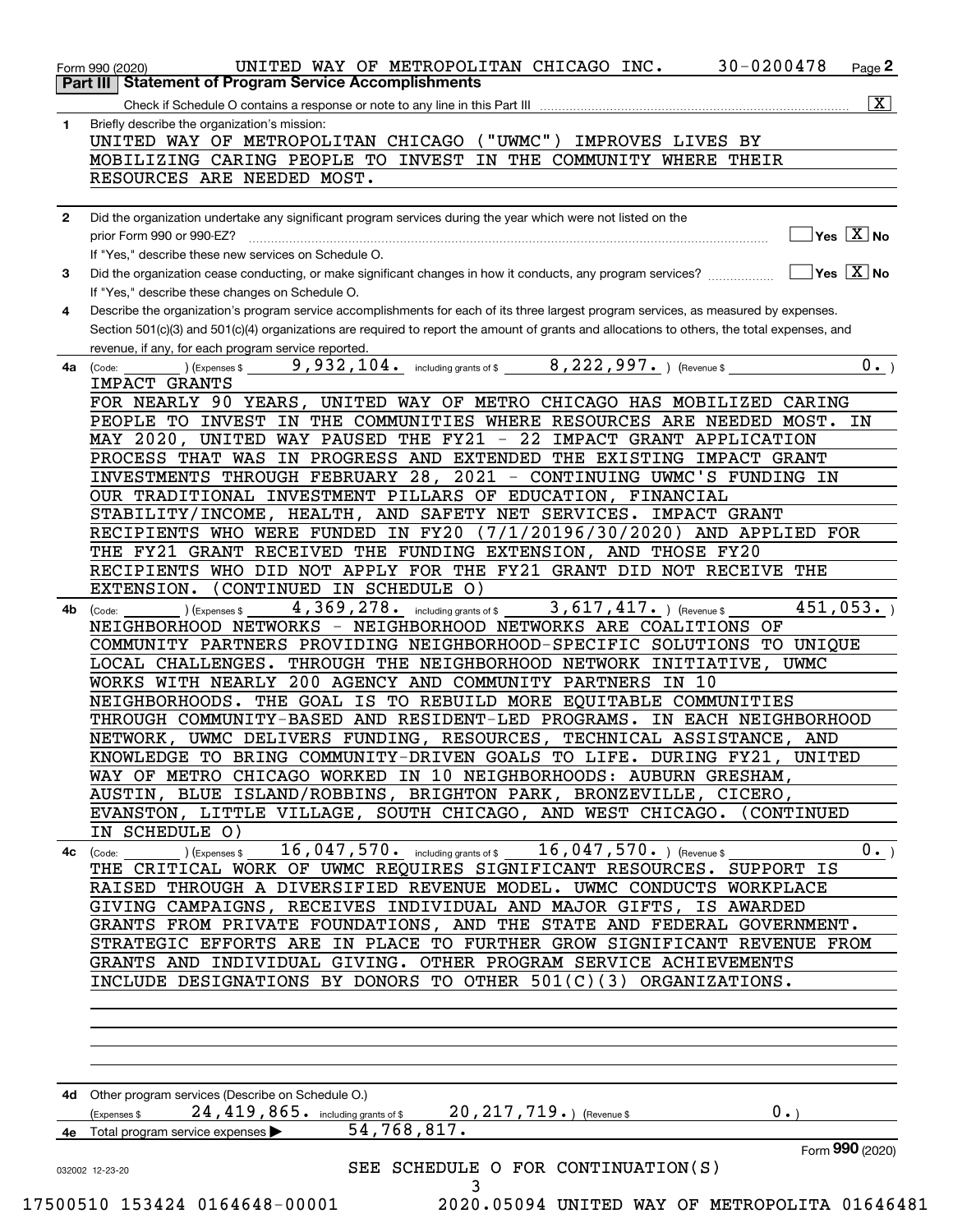|  | Form 990 (2020) |
|--|-----------------|

|     |                                                                                                                                       |                 | Yes                     | No                      |
|-----|---------------------------------------------------------------------------------------------------------------------------------------|-----------------|-------------------------|-------------------------|
| 1   | Is the organization described in section $501(c)(3)$ or $4947(a)(1)$ (other than a private foundation)?                               |                 |                         |                         |
|     |                                                                                                                                       | 1               | X                       |                         |
| 2   |                                                                                                                                       | $\overline{2}$  | $\overline{\mathbf{x}}$ |                         |
| 3   | Did the organization engage in direct or indirect political campaign activities on behalf of or in opposition to candidates for       |                 |                         |                         |
|     |                                                                                                                                       | 3               |                         | x                       |
| 4   | Section 501(c)(3) organizations. Did the organization engage in lobbying activities, or have a section 501(h) election in effect      |                 |                         |                         |
|     |                                                                                                                                       | 4               | X                       |                         |
| 5   | Is the organization a section 501(c)(4), 501(c)(5), or 501(c)(6) organization that receives membership dues, assessments, or          |                 |                         |                         |
|     |                                                                                                                                       | 5               |                         | x                       |
| 6   | Did the organization maintain any donor advised funds or any similar funds or accounts for which donors have the right to             |                 |                         |                         |
|     | provide advice on the distribution or investment of amounts in such funds or accounts? If "Yes," complete Schedule D, Part I          | 6               |                         | x                       |
| 7   | Did the organization receive or hold a conservation easement, including easements to preserve open space,                             |                 |                         | x                       |
|     |                                                                                                                                       | $\overline{7}$  |                         |                         |
| 8   | Did the organization maintain collections of works of art, historical treasures, or other similar assets? If "Yes," complete          |                 |                         | X                       |
|     |                                                                                                                                       | 8               |                         |                         |
| 9   | Did the organization report an amount in Part X, line 21, for escrow or custodial account liability, serve as a custodian for         |                 |                         |                         |
|     | amounts not listed in Part X; or provide credit counseling, debt management, credit repair, or debt negotiation services?             |                 |                         | x                       |
|     |                                                                                                                                       | 9               |                         |                         |
| 10  | Did the organization, directly or through a related organization, hold assets in donor-restricted endowments                          | 10              | х                       |                         |
| 11  | If the organization's answer to any of the following questions is "Yes," then complete Schedule D, Parts VI, VII, VIII, IX, or X      |                 |                         |                         |
|     | as applicable.                                                                                                                        |                 |                         |                         |
|     | a Did the organization report an amount for land, buildings, and equipment in Part X, line 10? If "Yes." complete Schedule D.         |                 |                         |                         |
|     |                                                                                                                                       | 11a             | X                       |                         |
|     | <b>b</b> Did the organization report an amount for investments - other securities in Part X, line 12, that is 5% or more of its total |                 |                         |                         |
|     |                                                                                                                                       | 11b             |                         | x                       |
|     | Did the organization report an amount for investments - program related in Part X, line 13, that is 5% or more of its total           |                 |                         |                         |
|     |                                                                                                                                       | 11c             |                         | x                       |
|     | d Did the organization report an amount for other assets in Part X, line 15, that is 5% or more of its total assets reported in       |                 |                         |                         |
|     |                                                                                                                                       | 11d             |                         | x                       |
|     | e Did the organization report an amount for other liabilities in Part X, line 25? If "Yes," complete Schedule D, Part X               | 11e             | X                       |                         |
| f   | Did the organization's separate or consolidated financial statements for the tax year include a footnote that addresses               |                 |                         |                         |
|     | the organization's liability for uncertain tax positions under FIN 48 (ASC 740)? If "Yes," complete Schedule D, Part X                | 11f             | X                       |                         |
|     | 12a Did the organization obtain separate, independent audited financial statements for the tax year? If "Yes," complete               |                 |                         |                         |
|     |                                                                                                                                       | 12a             |                         | x                       |
|     | <b>b</b> Was the organization included in consolidated, independent audited financial statements for the tax year?                    |                 |                         |                         |
|     | If "Yes," and if the organization answered "No" to line 12a, then completing Schedule D, Parts XI and XII is optional                 | 12 <sub>b</sub> | v<br>▵                  |                         |
| 13  |                                                                                                                                       | 13              |                         | X                       |
| 14a | Did the organization maintain an office, employees, or agents outside of the United States?                                           | 14a             |                         | $\mathbf X$             |
| b   | Did the organization have aggregate revenues or expenses of more than \$10,000 from grantmaking, fundraising, business,               |                 |                         |                         |
|     | investment, and program service activities outside the United States, or aggregate foreign investments valued at \$100,000            |                 |                         |                         |
|     |                                                                                                                                       | 14b             |                         | x                       |
| 15  | Did the organization report on Part IX, column (A), line 3, more than \$5,000 of grants or other assistance to or for any             |                 |                         |                         |
|     |                                                                                                                                       | 15              |                         | X                       |
| 16  | Did the organization report on Part IX, column (A), line 3, more than \$5,000 of aggregate grants or other assistance to              |                 |                         |                         |
|     |                                                                                                                                       | 16              |                         | X                       |
| 17  | Did the organization report a total of more than \$15,000 of expenses for professional fundraising services on Part IX,               |                 |                         |                         |
|     |                                                                                                                                       | 17              |                         | x                       |
| 18  | Did the organization report more than \$15,000 total of fundraising event gross income and contributions on Part VIII, lines          |                 |                         |                         |
|     |                                                                                                                                       | 18              | х                       |                         |
| 19  | Did the organization report more than \$15,000 of gross income from gaming activities on Part VIII, line 9a? If "Yes."                |                 |                         |                         |
|     |                                                                                                                                       | 19              |                         | X                       |
| 20a |                                                                                                                                       | 20a             |                         | $\overline{\mathbf{x}}$ |
|     | b If "Yes" to line 20a, did the organization attach a copy of its audited financial statements to this return?                        | 20 <sub>b</sub> |                         |                         |
| 21  | Did the organization report more than \$5,000 of grants or other assistance to any domestic organization or                           |                 |                         |                         |
|     |                                                                                                                                       | 21              | X                       |                         |
|     | 032003 12-23-20                                                                                                                       |                 |                         | Form 990 (2020)         |

4

032003 12-23-20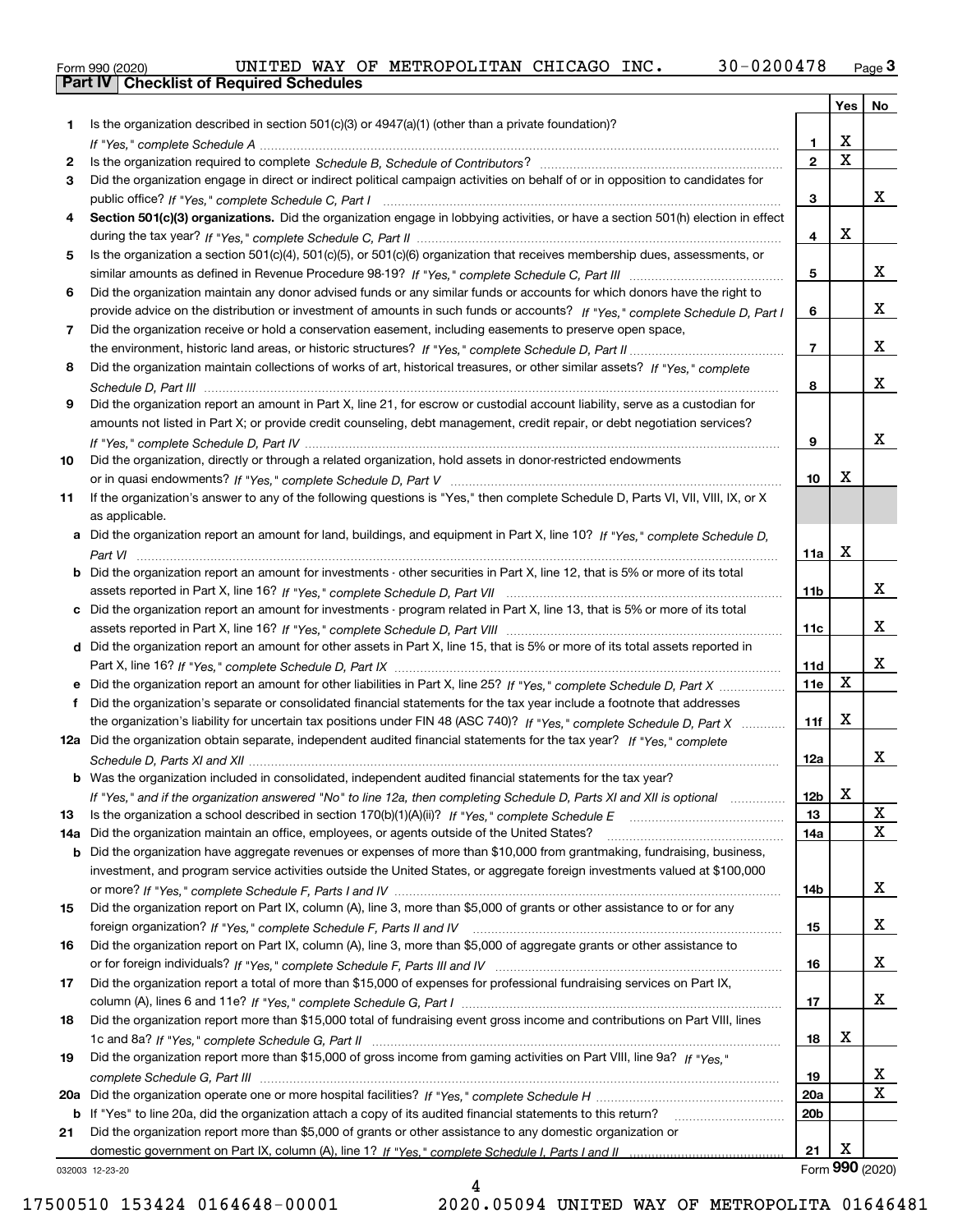*(continued)*

|               |                                                                                                                              |            | Yes | No                      |
|---------------|------------------------------------------------------------------------------------------------------------------------------|------------|-----|-------------------------|
| 22            | Did the organization report more than \$5,000 of grants or other assistance to or for domestic individuals on                |            |     |                         |
|               |                                                                                                                              | 22         |     | x                       |
| 23            | Did the organization answer "Yes" to Part VII, Section A, line 3, 4, or 5 about compensation of the organization's current   |            |     |                         |
|               | and former officers, directors, trustees, key employees, and highest compensated employees? If "Yes," complete               |            |     |                         |
|               |                                                                                                                              | 23         | X   |                         |
|               | 24a Did the organization have a tax-exempt bond issue with an outstanding principal amount of more than \$100,000 as of the  |            |     |                         |
|               | last day of the year, that was issued after December 31, 2002? If "Yes," answer lines 24b through 24d and complete           |            |     |                         |
|               |                                                                                                                              | 24a        |     | x                       |
|               | <b>b</b> Did the organization invest any proceeds of tax-exempt bonds beyond a temporary period exception?                   | 24b        |     |                         |
|               | c Did the organization maintain an escrow account other than a refunding escrow at any time during the year to defease       |            |     |                         |
|               |                                                                                                                              | 24c        |     |                         |
|               |                                                                                                                              | 24d        |     |                         |
|               | 25a Section 501(c)(3), 501(c)(4), and 501(c)(29) organizations. Did the organization engage in an excess benefit             |            |     |                         |
|               |                                                                                                                              | 25a        |     | x                       |
|               | b Is the organization aware that it engaged in an excess benefit transaction with a disqualified person in a prior year, and |            |     |                         |
|               | that the transaction has not been reported on any of the organization's prior Forms 990 or 990-EZ? If "Yes," complete        |            |     |                         |
|               |                                                                                                                              |            |     | X                       |
|               | Schedule L, Part I                                                                                                           | 25b        |     |                         |
| 26            | Did the organization report any amount on Part X, line 5 or 22, for receivables from or payables to any current              |            |     |                         |
|               | or former officer, director, trustee, key employee, creator or founder, substantial contributor, or 35%                      |            |     |                         |
|               | controlled entity or family member of any of these persons? If "Yes," complete Schedule L, Part II                           | 26         |     | x                       |
| 27            | Did the organization provide a grant or other assistance to any current or former officer, director, trustee, key employee,  |            |     |                         |
|               | creator or founder, substantial contributor or employee thereof, a grant selection committee member, or to a 35% controlled  |            |     |                         |
|               | entity (including an employee thereof) or family member of any of these persons? If "Yes," complete Schedule L, Part III     | 27         |     | x                       |
| 28            | Was the organization a party to a business transaction with one of the following parties (see Schedule L, Part IV            |            |     |                         |
|               | instructions, for applicable filing thresholds, conditions, and exceptions):                                                 |            |     |                         |
|               | a A current or former officer, director, trustee, key employee, creator or founder, or substantial contributor? If           |            |     |                         |
|               |                                                                                                                              | 28a        |     | x                       |
|               |                                                                                                                              | 28b        |     | $\overline{\mathtt{x}}$ |
|               | c A 35% controlled entity of one or more individuals and/or organizations described in lines 28a or 28b? If                  |            |     |                         |
|               |                                                                                                                              | 28c        |     | x                       |
| 29            |                                                                                                                              | 29         | X   |                         |
| 30            | Did the organization receive contributions of art, historical treasures, or other similar assets, or qualified conservation  |            |     |                         |
|               |                                                                                                                              | 30         |     | X                       |
| 31            | Did the organization liquidate, terminate, or dissolve and cease operations? If "Yes," complete Schedule N, Part I           | 31         |     | $\overline{\mathtt{x}}$ |
| 32            | Did the organization sell, exchange, dispose of, or transfer more than 25% of its net assets? If "Yes," complete             |            |     |                         |
|               |                                                                                                                              | 32         |     | x                       |
|               | Did the organization own 100% of an entity disregarded as separate from the organization under Regulations                   |            |     |                         |
|               |                                                                                                                              | 33         |     | x                       |
| 34            | Was the organization related to any tax-exempt or taxable entity? If "Yes," complete Schedule R, Part II, III, or IV, and    |            |     |                         |
|               |                                                                                                                              | 34         | x   |                         |
|               | 35a Did the organization have a controlled entity within the meaning of section 512(b)(13)?                                  | <b>35a</b> |     | X                       |
|               | b If "Yes" to line 35a, did the organization receive any payment from or engage in any transaction with a controlled entity  |            |     |                         |
|               |                                                                                                                              | 35b        |     |                         |
| 36            | Section 501(c)(3) organizations. Did the organization make any transfers to an exempt non-charitable related organization?   |            |     |                         |
|               |                                                                                                                              | 36         |     | x                       |
| 37            | Did the organization conduct more than 5% of its activities through an entity that is not a related organization             |            |     |                         |
|               |                                                                                                                              | 37         |     | x                       |
| 38            | Did the organization complete Schedule O and provide explanations in Schedule O for Part VI, lines 11b and 19?               |            |     |                         |
|               | Note: All Form 990 filers are required to complete Schedule O                                                                | 38         | x   |                         |
| <b>Part V</b> | <b>Statements Regarding Other IRS Filings and Tax Compliance</b>                                                             |            |     |                         |
|               | Check if Schedule O contains a response or note to any line in this Part V                                                   |            |     |                         |
|               |                                                                                                                              |            | Yes | No                      |
|               | 23<br>1a                                                                                                                     |            |     |                         |
|               | 0<br><b>b</b> Enter the number of Forms W-2G included in line 1a. Enter -0- if not applicable<br>1b                          |            |     |                         |
|               | c Did the organization comply with backup withholding rules for reportable payments to vendors and reportable gaming         |            |     |                         |
|               | (gambling) winnings to prize winners?                                                                                        | 1c         | Χ   |                         |
|               | 032004 12-23-20                                                                                                              |            |     | Form 990 (2020)         |
|               | 5                                                                                                                            |            |     |                         |

17500510 153424 0164648-00001 2020.05094 UNITED WAY OF METROPOLITA 01646481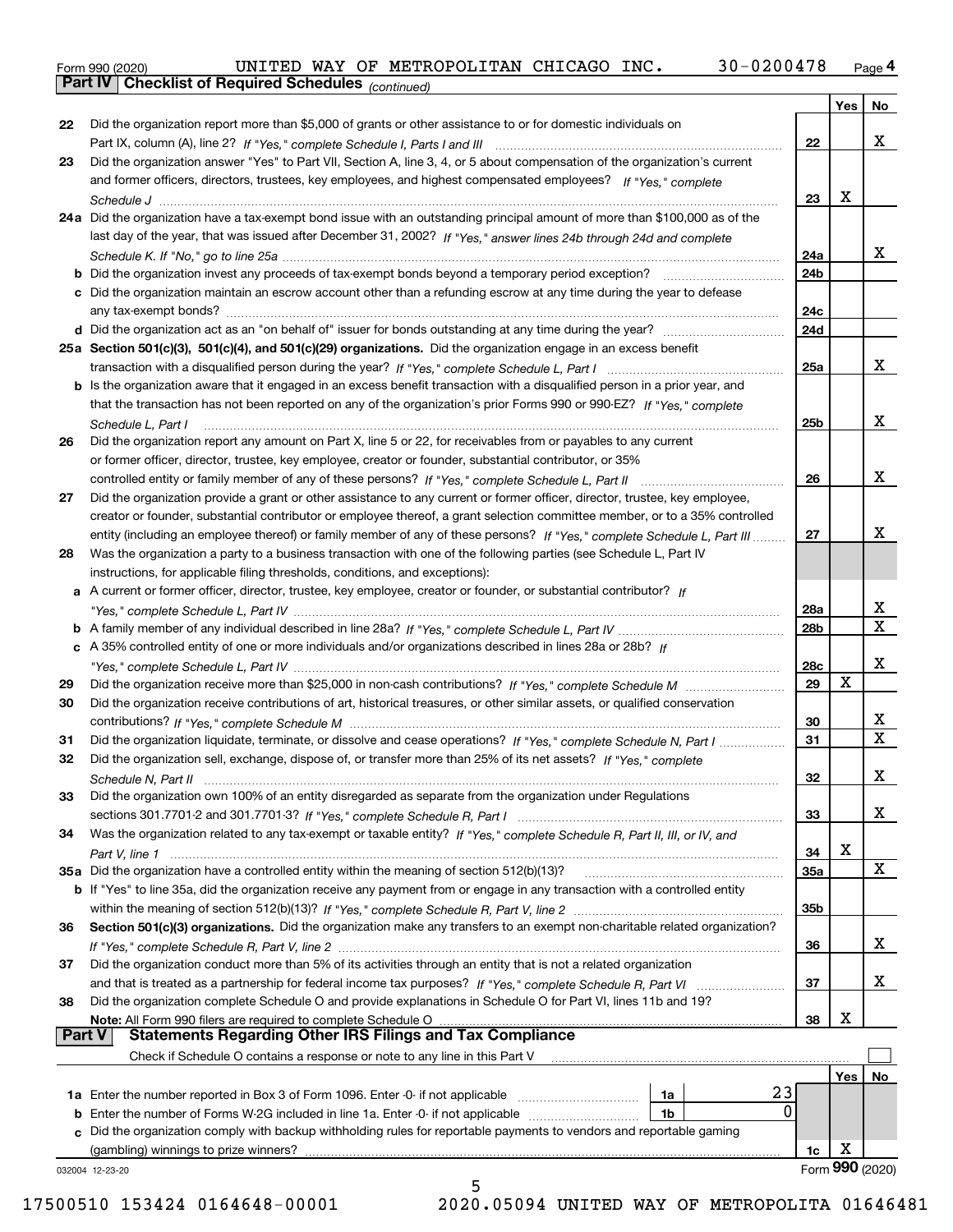|               | $30 - 0200478$<br>UNITED WAY OF METROPOLITAN CHICAGO INC.<br>Form 990 (2020)                                                                          |                |     | $Page$ <sup>5</sup> |  |  |  |  |  |  |  |
|---------------|-------------------------------------------------------------------------------------------------------------------------------------------------------|----------------|-----|---------------------|--|--|--|--|--|--|--|
| <b>Part V</b> | Statements Regarding Other IRS Filings and Tax Compliance (continued)                                                                                 |                |     |                     |  |  |  |  |  |  |  |
|               |                                                                                                                                                       |                | Yes | No                  |  |  |  |  |  |  |  |
|               | 2a Enter the number of employees reported on Form W-3, Transmittal of Wage and Tax Statements,                                                        |                |     |                     |  |  |  |  |  |  |  |
|               | 115<br>filed for the calendar year ending with or within the year covered by this return<br>2a                                                        |                |     |                     |  |  |  |  |  |  |  |
|               |                                                                                                                                                       | 2 <sub>b</sub> | х   |                     |  |  |  |  |  |  |  |
|               |                                                                                                                                                       |                |     |                     |  |  |  |  |  |  |  |
| За            | Did the organization have unrelated business gross income of \$1,000 or more during the year?                                                         | 3a             | Х   |                     |  |  |  |  |  |  |  |
| b             |                                                                                                                                                       | 3b             | X   |                     |  |  |  |  |  |  |  |
|               | 4a At any time during the calendar year, did the organization have an interest in, or a signature or other authority over, a                          |                |     |                     |  |  |  |  |  |  |  |
|               | financial account in a foreign country (such as a bank account, securities account, or other financial account)?                                      |                |     |                     |  |  |  |  |  |  |  |
|               | <b>b</b> If "Yes," enter the name of the foreign country $\blacktriangleright$                                                                        |                |     |                     |  |  |  |  |  |  |  |
|               | See instructions for filing requirements for FinCEN Form 114, Report of Foreign Bank and Financial Accounts (FBAR).                                   |                |     |                     |  |  |  |  |  |  |  |
|               | 5a Was the organization a party to a prohibited tax shelter transaction at any time during the tax year? <i>marrouummanners</i>                       | 5a             |     | х                   |  |  |  |  |  |  |  |
| b             |                                                                                                                                                       | 5b             |     | Χ                   |  |  |  |  |  |  |  |
| c             |                                                                                                                                                       | 5c             |     |                     |  |  |  |  |  |  |  |
|               | 6a Does the organization have annual gross receipts that are normally greater than \$100,000, and did the organization solicit                        |                |     |                     |  |  |  |  |  |  |  |
|               |                                                                                                                                                       | 6a             |     | х                   |  |  |  |  |  |  |  |
|               | <b>b</b> If "Yes," did the organization include with every solicitation an express statement that such contributions or gifts                         |                |     |                     |  |  |  |  |  |  |  |
|               |                                                                                                                                                       | 6b             |     |                     |  |  |  |  |  |  |  |
| 7             | Organizations that may receive deductible contributions under section 170(c).                                                                         |                |     |                     |  |  |  |  |  |  |  |
| a             | Did the organization receive a payment in excess of \$75 made partly as a contribution and partly for goods and services provided to the payor?       | 7a             | Х   |                     |  |  |  |  |  |  |  |
| b             | If "Yes," did the organization notify the donor of the value of the goods or services provided?                                                       | 7b             | х   |                     |  |  |  |  |  |  |  |
|               | c Did the organization sell, exchange, or otherwise dispose of tangible personal property for which it was required                                   |                |     |                     |  |  |  |  |  |  |  |
|               |                                                                                                                                                       | 7c             |     | х                   |  |  |  |  |  |  |  |
|               | 7d<br>d If "Yes," indicate the number of Forms 8282 filed during the year [11,111] The set response to the number of Forms 8282 filed during the year |                |     |                     |  |  |  |  |  |  |  |
| е             | Did the organization receive any funds, directly or indirectly, to pay premiums on a personal benefit contract?                                       | 7e             |     | х                   |  |  |  |  |  |  |  |
| f             | Did the organization, during the year, pay premiums, directly or indirectly, on a personal benefit contract?                                          | 7f             |     | х                   |  |  |  |  |  |  |  |
| g             | If the organization received a contribution of qualified intellectual property, did the organization file Form 8899 as required?                      | 7g             |     |                     |  |  |  |  |  |  |  |
| h             | If the organization received a contribution of cars, boats, airplanes, or other vehicles, did the organization file a Form 1098-C?                    | 7h             |     |                     |  |  |  |  |  |  |  |
| 8             | Sponsoring organizations maintaining donor advised funds. Did a donor advised fund maintained by the                                                  |                |     |                     |  |  |  |  |  |  |  |
|               | sponsoring organization have excess business holdings at any time during the year?                                                                    | 8              |     |                     |  |  |  |  |  |  |  |
| 9             | Sponsoring organizations maintaining donor advised funds.                                                                                             |                |     |                     |  |  |  |  |  |  |  |
| a             | Did the sponsoring organization make any taxable distributions under section 4966?                                                                    | 9а             |     |                     |  |  |  |  |  |  |  |
| b             | Did the sponsoring organization make a distribution to a donor, donor advisor, or related person?                                                     | 9b             |     |                     |  |  |  |  |  |  |  |
| 10            | Section 501(c)(7) organizations. Enter:                                                                                                               |                |     |                     |  |  |  |  |  |  |  |
| а             | 10a                                                                                                                                                   |                |     |                     |  |  |  |  |  |  |  |
|               | 10b <br>Gross receipts, included on Form 990, Part VIII, line 12, for public use of club facilities                                                   |                |     |                     |  |  |  |  |  |  |  |
| 11            | Section 501(c)(12) organizations. Enter:                                                                                                              |                |     |                     |  |  |  |  |  |  |  |
| а             | Gross income from members or shareholders<br>11a                                                                                                      |                |     |                     |  |  |  |  |  |  |  |
|               | b Gross income from other sources (Do not net amounts due or paid to other sources against                                                            |                |     |                     |  |  |  |  |  |  |  |
|               | amounts due or received from them.)<br>11b                                                                                                            |                |     |                     |  |  |  |  |  |  |  |
|               | 12a Section 4947(a)(1) non-exempt charitable trusts. Is the organization filing Form 990 in lieu of Form 1041?                                        | 12a            |     |                     |  |  |  |  |  |  |  |
| b             | 12b<br>If "Yes," enter the amount of tax-exempt interest received or accrued during the year                                                          |                |     |                     |  |  |  |  |  |  |  |
| 13            | Section 501(c)(29) qualified nonprofit health insurance issuers.                                                                                      |                |     |                     |  |  |  |  |  |  |  |
| a             | Is the organization licensed to issue qualified health plans in more than one state?                                                                  | 13а            |     |                     |  |  |  |  |  |  |  |
|               | Note: See the instructions for additional information the organization must report on Schedule O.                                                     |                |     |                     |  |  |  |  |  |  |  |
|               | <b>b</b> Enter the amount of reserves the organization is required to maintain by the states in which the                                             |                |     |                     |  |  |  |  |  |  |  |
|               | 13b                                                                                                                                                   |                |     |                     |  |  |  |  |  |  |  |
|               | 13с                                                                                                                                                   |                |     |                     |  |  |  |  |  |  |  |
| 14a           | Did the organization receive any payments for indoor tanning services during the tax year?                                                            | 14a            |     | x                   |  |  |  |  |  |  |  |
| b             | If "Yes," has it filed a Form 720 to report these payments? If "No," provide an explanation on Schedule O                                             | 14b            |     |                     |  |  |  |  |  |  |  |
| 15            | Is the organization subject to the section 4960 tax on payment(s) of more than \$1,000,000 in remuneration or                                         |                |     |                     |  |  |  |  |  |  |  |
|               |                                                                                                                                                       | 15             |     | X.                  |  |  |  |  |  |  |  |
|               | If "Yes," see instructions and file Form 4720, Schedule N.                                                                                            |                |     |                     |  |  |  |  |  |  |  |
| 16            | Is the organization an educational institution subject to the section 4968 excise tax on net investment income?                                       | 16             |     | х                   |  |  |  |  |  |  |  |
|               | If "Yes," complete Form 4720, Schedule O.                                                                                                             |                |     |                     |  |  |  |  |  |  |  |
|               |                                                                                                                                                       |                |     | $000 \times 000$    |  |  |  |  |  |  |  |

6

Form (2020) **990**

032005 12-23-20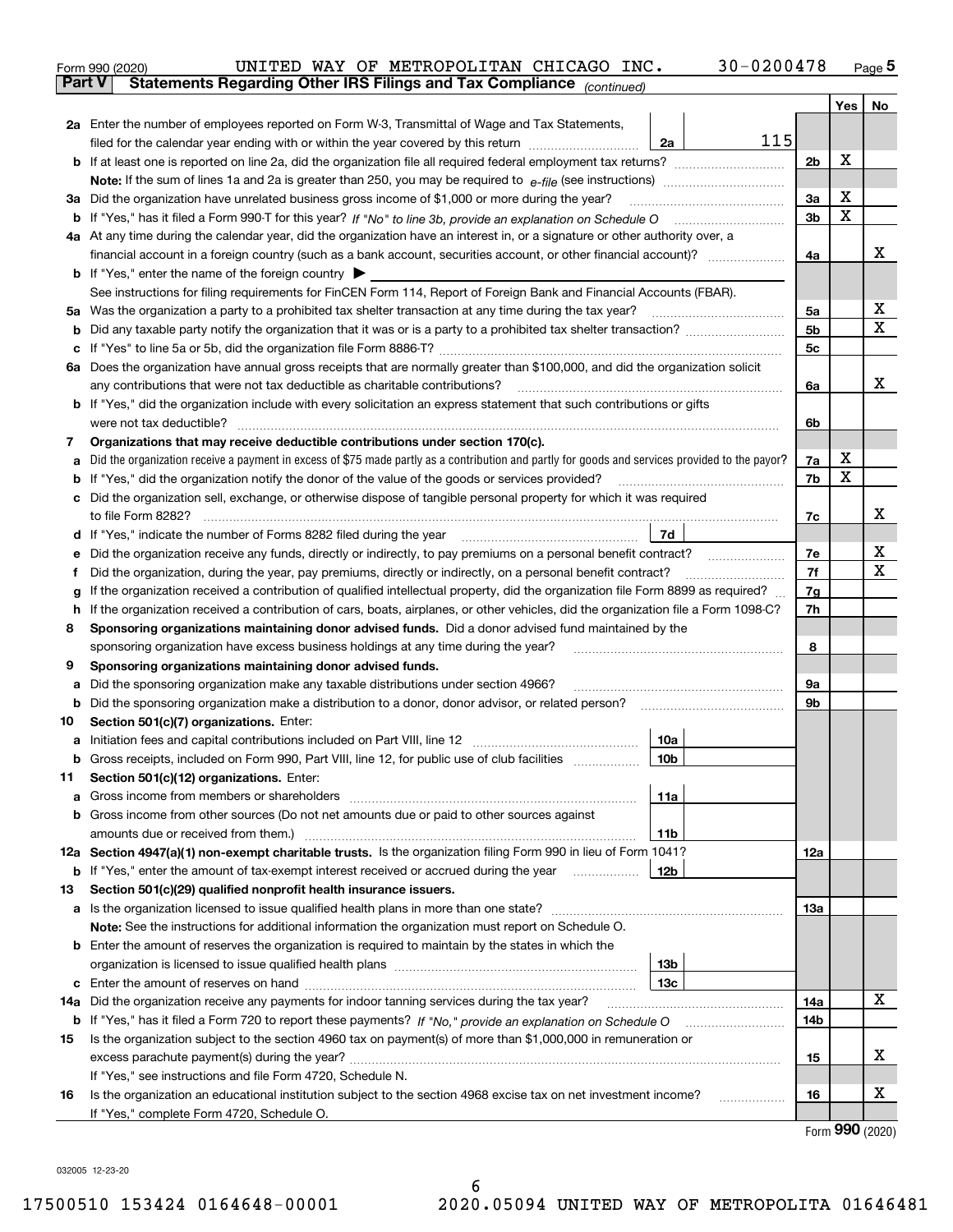|  | Form 990 (2020) |
|--|-----------------|
|  |                 |

*For each "Yes" response to lines 2 through 7b below, and for a "No" response to line 8a, 8b, or 10b below, describe the circumstances, processes, or changes on Schedule O. See instructions.* Form 990 (2020) **CONVICTED WAY OF METROPOLITAN CHICAGO INC.** 30-0200478 Page 6<br>**Part VI Governance, Management, and Disclosure** For each "Yes" response to lines 2 through 7b below, and for a "No" response

|    |                                                                                                                                                                                                                                 |    |  |                         | Yes <sub>1</sub> | No                      |
|----|---------------------------------------------------------------------------------------------------------------------------------------------------------------------------------------------------------------------------------|----|--|-------------------------|------------------|-------------------------|
|    | <b>1a</b> Enter the number of voting members of the governing body at the end of the tax year                                                                                                                                   | 1a |  | 38                      |                  |                         |
|    | If there are material differences in voting rights among members of the governing body, or if the governing                                                                                                                     |    |  |                         |                  |                         |
|    | body delegated broad authority to an executive committee or similar committee, explain on Schedule O.                                                                                                                           |    |  |                         |                  |                         |
| b  | Enter the number of voting members included on line 1a, above, who are independent                                                                                                                                              | 1b |  | 37                      |                  |                         |
| 2  | Did any officer, director, trustee, or key employee have a family relationship or a business relationship with any other                                                                                                        |    |  |                         |                  |                         |
|    | officer, director, trustee, or key employee?                                                                                                                                                                                    |    |  | $\mathbf{2}$            |                  | X                       |
| З  | Did the organization delegate control over management duties customarily performed by or under the direct supervision                                                                                                           |    |  |                         |                  |                         |
|    | of officers, directors, trustees, or key employees to a management company or other person?                                                                                                                                     |    |  | 3                       |                  | X                       |
| 4  | Did the organization make any significant changes to its governing documents since the prior Form 990 was filed?                                                                                                                |    |  | $\overline{\mathbf{4}}$ |                  | $\overline{\mathbf{x}}$ |
| 5  |                                                                                                                                                                                                                                 |    |  | 5                       |                  | $\overline{\mathbf{x}}$ |
| 6  | Did the organization have members or stockholders?                                                                                                                                                                              |    |  | 6                       |                  | $\mathbf X$             |
| 7a | Did the organization have members, stockholders, or other persons who had the power to elect or appoint one or                                                                                                                  |    |  |                         |                  |                         |
|    |                                                                                                                                                                                                                                 |    |  | 7a                      |                  | X                       |
|    | <b>b</b> Are any governance decisions of the organization reserved to (or subject to approval by) members, stockholders, or                                                                                                     |    |  |                         |                  |                         |
|    | persons other than the governing body?                                                                                                                                                                                          |    |  | 7b                      |                  | х                       |
| 8  | Did the organization contemporaneously document the meetings held or written actions undertaken during the year by the following:                                                                                               |    |  |                         |                  |                         |
| a  |                                                                                                                                                                                                                                 |    |  | 8а                      | X                |                         |
| b  |                                                                                                                                                                                                                                 |    |  | 8b                      | X                |                         |
| 9  | Is there any officer, director, trustee, or key employee listed in Part VII, Section A, who cannot be reached at the                                                                                                            |    |  |                         |                  |                         |
|    |                                                                                                                                                                                                                                 |    |  | 9                       |                  | X                       |
|    | Section B. Policies (This Section B requests information about policies not required by the Internal Revenue Code.)                                                                                                             |    |  |                         |                  |                         |
|    |                                                                                                                                                                                                                                 |    |  |                         | Yes<br>x         | No                      |
|    |                                                                                                                                                                                                                                 |    |  | 10a                     |                  |                         |
|    | <b>b</b> If "Yes," did the organization have written policies and procedures governing the activities of such chapters, affiliates,                                                                                             |    |  |                         | X                |                         |
|    |                                                                                                                                                                                                                                 |    |  | 10 <sub>b</sub>         | X                |                         |
|    | 11a Has the organization provided a complete copy of this Form 990 to all members of its governing body before filing the form?                                                                                                 |    |  | 11a                     |                  |                         |
|    | <b>b</b> Describe in Schedule O the process, if any, used by the organization to review this Form 990.                                                                                                                          |    |  |                         | X                |                         |
|    |                                                                                                                                                                                                                                 |    |  | 12a                     | х                |                         |
|    | <b>b</b> Were officers, directors, or trustees, and key employees required to disclose annually interests that could give rise to conflicts?                                                                                    |    |  | 12 <sub>b</sub>         |                  |                         |
|    | c Did the organization regularly and consistently monitor and enforce compliance with the policy? If "Yes," describe                                                                                                            |    |  | 12c                     | X                |                         |
| 13 | in Schedule O how this was done manufactured and continuum control of the Schedule O how this was done manufactured and continuum control of the Schedule O how this was done                                                   |    |  | 13                      | X                |                         |
| 14 |                                                                                                                                                                                                                                 |    |  | 14                      | X                |                         |
| 15 | Did the process for determining compensation of the following persons include a review and approval by independent                                                                                                              |    |  |                         |                  |                         |
|    | persons, comparability data, and contemporaneous substantiation of the deliberation and decision?                                                                                                                               |    |  |                         |                  |                         |
|    | a The organization's CEO, Executive Director, or top management official manufactured content content of the organization's CEO, Executive Director, or top management official manufactured content of the state of the conte  |    |  | 15a                     | х                |                         |
|    |                                                                                                                                                                                                                                 |    |  | 15b                     | X                |                         |
|    | If "Yes" to line 15a or 15b, describe the process in Schedule O (see instructions).                                                                                                                                             |    |  |                         |                  |                         |
|    | 16a Did the organization invest in, contribute assets to, or participate in a joint venture or similar arrangement with a                                                                                                       |    |  |                         |                  |                         |
|    | taxable entity during the year?                                                                                                                                                                                                 |    |  | 16a                     |                  | X                       |
|    | b If "Yes," did the organization follow a written policy or procedure requiring the organization to evaluate its participation                                                                                                  |    |  |                         |                  |                         |
|    | in joint venture arrangements under applicable federal tax law, and take steps to safequard the organization's                                                                                                                  |    |  |                         |                  |                         |
|    | exempt status with respect to such arrangements?                                                                                                                                                                                |    |  | 16b                     |                  |                         |
|    | <b>Section C. Disclosure</b>                                                                                                                                                                                                    |    |  |                         |                  |                         |
| 17 | List the states with which a copy of this Form 990 is required to be filed $\blacktriangleright$ IL                                                                                                                             |    |  |                         |                  |                         |
| 18 | Section 6104 requires an organization to make its Forms 1023 (1024 or 1024-A, if applicable), 990, and 990-T (Section 501(c)(3)s only) available                                                                                |    |  |                         |                  |                         |
|    | for public inspection. Indicate how you made these available. Check all that apply.<br>$\vert X \vert$ Another's website<br>$\lfloor x \rfloor$ Upon request<br>$\mid$ $\rm X\mid$ Own website<br>Other (explain on Schedule O) |    |  |                         |                  |                         |
| 19 | Describe on Schedule O whether (and if so, how) the organization made its governing documents, conflict of interest policy, and financial                                                                                       |    |  |                         |                  |                         |
|    | statements available to the public during the tax year.                                                                                                                                                                         |    |  |                         |                  |                         |
| 20 | State the name, address, and telephone number of the person who possesses the organization's books and records<br>RONALD DENARD - 312-906-2312                                                                                  |    |  |                         |                  |                         |
|    | 60604<br>333 S. WABASH AVE, 30TH FLOOR,<br>CHICAGO,<br>ΙL                                                                                                                                                                       |    |  |                         |                  |                         |
|    | 032006 12-23-20                                                                                                                                                                                                                 |    |  |                         | Form 990 (2020)  |                         |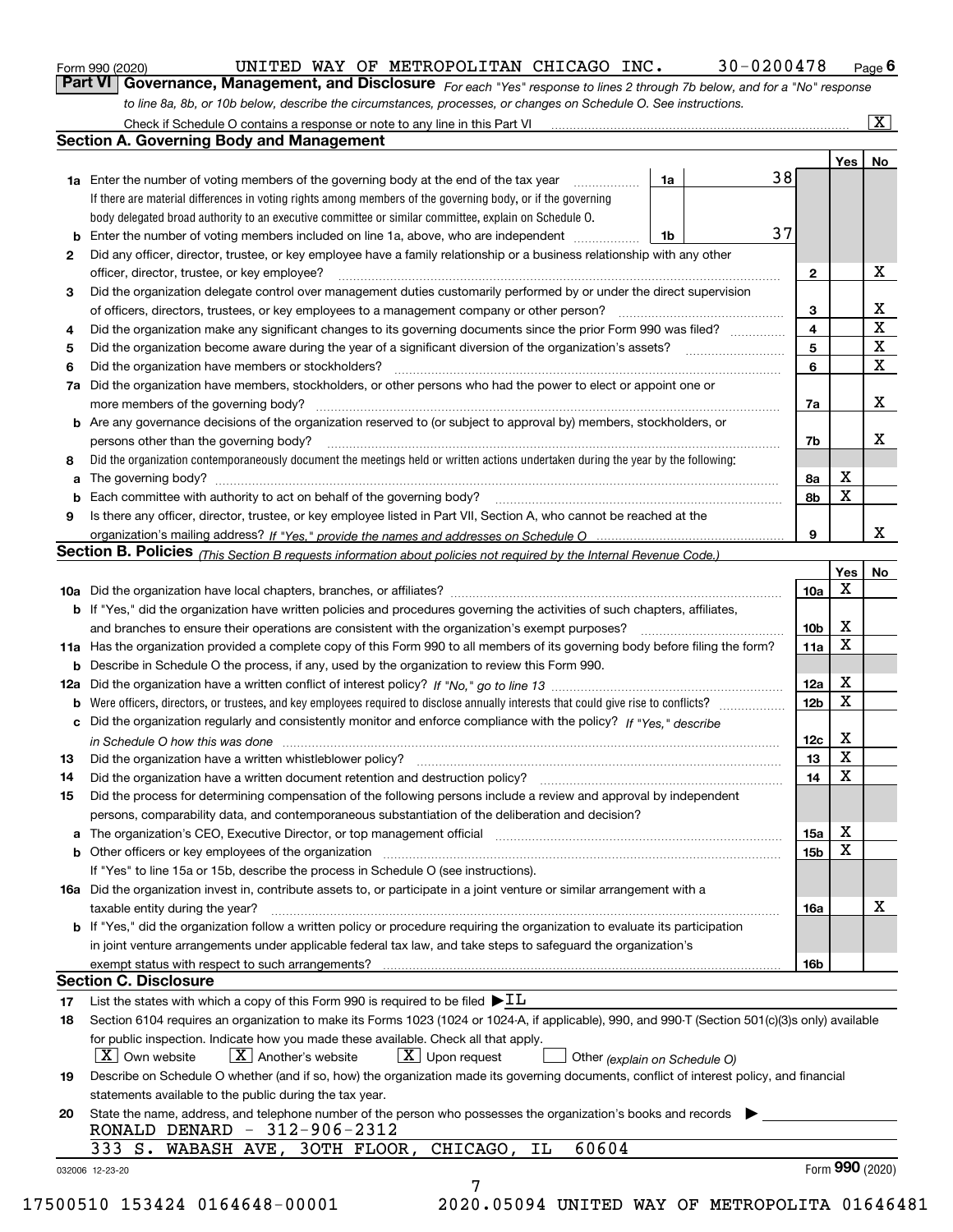## **Employees, and Independent Contractors**

Check if Schedule O contains a response or note to any line in this Part VII

**Section A. Officers, Directors, Trustees, Key Employees, and Highest Compensated Employees**

**1a**  Complete this table for all persons required to be listed. Report compensation for the calendar year ending with or within the organization's tax year. **•** List all of the organization's current officers, directors, trustees (whether individuals or organizations), regardless of amount of compensation.

Enter -0- in columns (D), (E), and (F) if no compensation was paid.

 $\bullet$  List all of the organization's  $\,$ current key employees, if any. See instructions for definition of "key employee."

**•** List the organization's five current highest compensated employees (other than an officer, director, trustee, or key employee) who received reportable compensation (Box 5 of Form W-2 and/or Box 7 of Form 1099-MISC) of more than \$100,000 from the organization and any related organizations.

**•** List all of the organization's former officers, key employees, and highest compensated employees who received more than \$100,000 of reportable compensation from the organization and any related organizations.

**former directors or trustees**  ¥ List all of the organization's that received, in the capacity as a former director or trustee of the organization, more than \$10,000 of reportable compensation from the organization and any related organizations.

See instructions for the order in which to list the persons above.

Check this box if neither the organization nor any related organization compensated any current officer, director, or trustee.  $\mathcal{L}^{\text{max}}$ 

| (A)                                 | (B)                    | (C)                                     |                                                                  |                       |              |                                 |        | (D)                 | (E)                              | (F)                      |
|-------------------------------------|------------------------|-----------------------------------------|------------------------------------------------------------------|-----------------------|--------------|---------------------------------|--------|---------------------|----------------------------------|--------------------------|
| Name and title                      | Average                | Position<br>(do not check more than one |                                                                  |                       |              |                                 |        | Reportable          | Reportable                       | Estimated                |
|                                     | hours per              |                                         | box, unless person is both an<br>officer and a director/trustee) |                       |              |                                 |        | compensation        | compensation                     | amount of                |
|                                     | week                   |                                         |                                                                  |                       |              |                                 |        | from                | from related                     | other                    |
|                                     | (list any<br>hours for |                                         |                                                                  |                       |              |                                 |        | the<br>organization | organizations<br>(W-2/1099-MISC) | compensation<br>from the |
|                                     | related                |                                         |                                                                  |                       |              |                                 |        | (W-2/1099-MISC)     |                                  | organization             |
|                                     | organizations          |                                         |                                                                  |                       |              |                                 |        |                     |                                  | and related              |
|                                     | below                  | ndividual trustee or director           | nstitutional trustee                                             |                       | key employee |                                 |        |                     |                                  | organizations            |
|                                     | line)                  |                                         |                                                                  | Officer               |              | Highest compensated<br>employee | Former |                     |                                  |                          |
| ELIZABETH HUGHES ZIMBLER<br>(1)     | 37.50                  |                                         |                                                                  |                       |              |                                 |        |                     |                                  |                          |
| SVP AND CHIEF DEVELOPMENT OFFICER   | 0.00                   |                                         |                                                                  | $\mathbf X$           |              |                                 |        | 343,124.            | 0.                               | 39,141.                  |
| <b>SEAN GARRETT</b><br>(2)          | 37.50                  |                                         |                                                                  |                       |              |                                 |        |                     |                                  |                          |
| PRESIDENT & CEO                     | 0.00                   | $\mathbf X$                             |                                                                  | X                     |              |                                 |        | 355, 313.           | 0.                               | 18,904.                  |
| MARILYN JACKSON<br>(3)              | 37.50                  |                                         |                                                                  |                       |              |                                 |        |                     |                                  |                          |
| VP MARKETING & COMMUNICATIONS       | 0.00                   |                                         |                                                                  | X                     |              |                                 |        | 205,828.            | 0.                               | 37,761.                  |
| (4)<br>RONALD DENARD                | 37.50                  |                                         |                                                                  |                       |              |                                 |        |                     |                                  |                          |
| CFO                                 | 0.00                   |                                         |                                                                  | $\mathbf X$           |              |                                 |        | 238,915.            | 0.                               | 7,471.                   |
| (5)<br><b>JOSE RICO</b>             | 37.50                  |                                         |                                                                  |                       |              |                                 |        |                     |                                  |                          |
| SVP OF COMM INVESTMENT              | 1.00                   |                                         |                                                                  |                       |              | X                               |        | 161,245.            | 0.                               | 22,858.                  |
| <b>JAY ROWELL</b><br>(6)            | 37.50                  |                                         |                                                                  |                       |              |                                 |        |                     |                                  |                          |
| EXECUTIVE DIRECTOR HIRE360          | 0.00                   |                                         |                                                                  |                       |              | X                               |        | 145,567.            | о.                               | 30,786.                  |
| ANNA EDWARDS<br>(7)                 | 37.50                  |                                         |                                                                  |                       |              |                                 |        |                     |                                  |                          |
| VICE PRESIDENT CORPORATE ENGAGEMENT | 0.00                   |                                         |                                                                  |                       |              | $\mathbf X$                     |        | 171,924.            | 0.                               | 4,288.                   |
| KIMBERLEE GUENTHER<br>(8)           | 37.50                  |                                         |                                                                  |                       |              |                                 |        |                     |                                  |                          |
| CHIEF IMPACT OFFICER                | 1.00                   |                                         |                                                                  |                       |              | X                               |        | 148,345.            | 0.                               | 12,466.                  |
| TAMIYA AUREL<br>(9)                 | 37.50                  |                                         |                                                                  |                       |              |                                 |        |                     |                                  |                          |
| VP HUMAN RESOURCES                  | 0.00                   |                                         |                                                                  |                       |              | х                               |        | 127,140.            | 0.                               | 19,127.                  |
| (10) KEVIN GRAAN                    | 37.50                  |                                         |                                                                  |                       |              |                                 |        |                     |                                  |                          |
| CONTROLLER                          | 1.00                   |                                         |                                                                  | X                     |              |                                 |        | 117,213.            | 0.                               | 13,494.                  |
| (11) DEBORAH THORNTON               | 37.50                  |                                         |                                                                  |                       |              |                                 |        |                     |                                  |                          |
| EA/SECRETARY                        | 0.00                   |                                         |                                                                  | X                     |              |                                 |        | 70,424.             | 0.                               | 18,804.                  |
| (12) PATRICK J. CANNING             | 4.00                   |                                         |                                                                  |                       |              |                                 |        |                     |                                  |                          |
| CHAIRPERSON                         | 0.00                   | $\mathbf x$                             |                                                                  | X                     |              |                                 |        | 0.                  | 0.                               | 0.                       |
| (13) DEBORAH L. DEHAAS              | 1.00                   |                                         |                                                                  |                       |              |                                 |        |                     |                                  |                          |
| EMERITUS BOARD MEMBER               | 0.00                   | X                                       |                                                                  |                       |              |                                 |        | 0.                  | 0.                               | $0_{.}$                  |
| (14) FEDERICK H. WADDELL            | 1.00                   |                                         |                                                                  |                       |              |                                 |        |                     |                                  |                          |
| EMERITUS BOARD MEMBER               | 0.00                   | X                                       |                                                                  |                       |              |                                 |        | 0.                  | 0.                               | 0.                       |
| (15) CHERYL A. FRANCIS              | 1.00                   |                                         |                                                                  |                       |              |                                 |        |                     |                                  |                          |
| VICE CHAIRPERSON                    | 0.00                   | $\mathbf X$                             |                                                                  | X                     |              |                                 |        | 0.                  | Ο.                               | 0.                       |
| (16) KIMBERLY D. SIMIOS             | 2.00                   |                                         |                                                                  |                       |              |                                 |        |                     |                                  |                          |
| TREASURER (THRU 09/20)              | 0.00                   | $\mathbf x$                             |                                                                  | $\overline{\text{X}}$ |              |                                 |        | 0.                  | 0.                               | 0.                       |
| (17) ROBERT A. SULLIVAN             | 4.00                   |                                         |                                                                  |                       |              |                                 |        |                     |                                  |                          |
| CAMPAIGN CHAIR                      | 0.00                   | $\mathbf x$                             |                                                                  |                       |              |                                 |        | 0.                  | 0.                               | 0.                       |
| 032007 12-23-20                     |                        |                                         |                                                                  |                       |              |                                 |        |                     |                                  | Form 990 (2020)          |

8

17500510 153424 0164648-00001 2020.05094 UNITED WAY OF METROPOLITA 01646481

 $\mathcal{L}^{\text{max}}$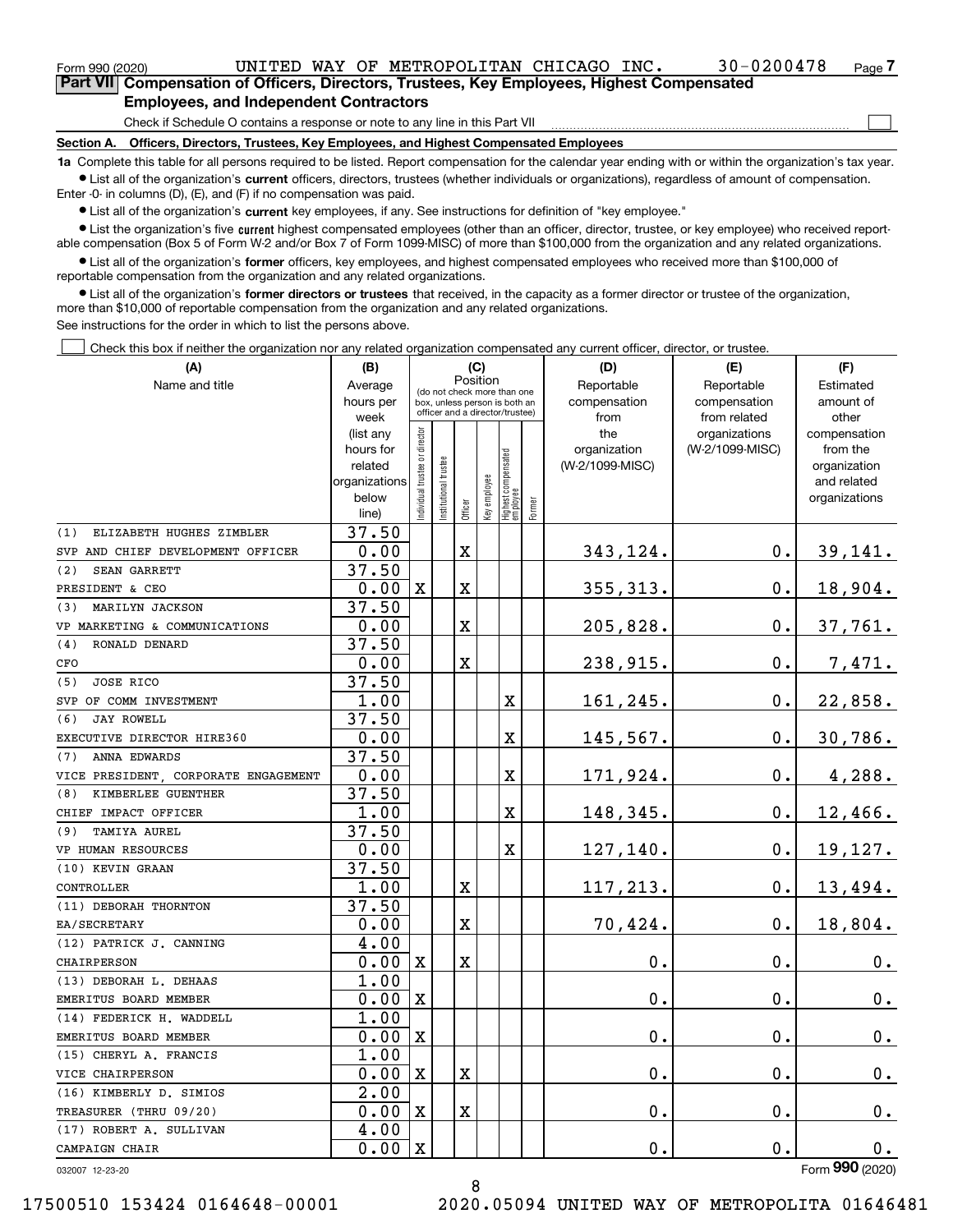| Form 990 (2020)                                                                                                                              |                               |                                |                       |                                                              |   |                                                 |        | UNITED WAY OF METROPOLITAN CHICAGO INC. | $30 - 0200478$  |                           |              |                              | Page 8    |
|----------------------------------------------------------------------------------------------------------------------------------------------|-------------------------------|--------------------------------|-----------------------|--------------------------------------------------------------|---|-------------------------------------------------|--------|-----------------------------------------|-----------------|---------------------------|--------------|------------------------------|-----------|
| <b>Part VII</b><br>Section A. Officers, Directors, Trustees, Key Employees, and Highest Compensated Employees (continued)                    |                               |                                |                       |                                                              |   |                                                 |        |                                         |                 |                           |              |                              |           |
| (A)                                                                                                                                          | (B)                           |                                |                       | (C)                                                          |   |                                                 |        | (D)                                     | (E)             |                           |              | (F)                          |           |
| Name and title                                                                                                                               | Average                       |                                |                       | Position                                                     |   |                                                 |        | Reportable                              | Reportable      |                           |              | Estimated                    |           |
|                                                                                                                                              | hours per                     |                                |                       | (do not check more than one<br>box, unless person is both an |   |                                                 |        | compensation                            | compensation    |                           |              | amount of                    |           |
|                                                                                                                                              | week                          |                                |                       | officer and a director/trustee)                              |   |                                                 |        | from                                    | from related    |                           |              | other                        |           |
|                                                                                                                                              | (list any                     |                                |                       |                                                              |   |                                                 |        | the                                     | organizations   |                           |              | compensation                 |           |
|                                                                                                                                              | hours for                     |                                |                       |                                                              |   |                                                 |        | organization                            | (W-2/1099-MISC) |                           |              | from the                     |           |
|                                                                                                                                              | related                       |                                |                       |                                                              |   |                                                 |        | (W-2/1099-MISC)                         |                 |                           |              | organization                 |           |
|                                                                                                                                              | organizations<br>below        |                                |                       |                                                              |   |                                                 |        |                                         |                 |                           |              | and related<br>organizations |           |
|                                                                                                                                              | line)                         | Individual trustee or director | Institutional trustee | Officer                                                      |   | key employee<br>Highest compensated<br>employee | Former |                                         |                 |                           |              |                              |           |
| (18) STEVE BATTREALL                                                                                                                         | 1.00                          |                                |                       |                                                              |   |                                                 |        |                                         |                 |                           |              |                              |           |
| <b>BOARD MEMBER</b>                                                                                                                          | 0.00                          | $\mathbf X$                    |                       |                                                              |   |                                                 |        | 0.                                      |                 | 0.                        |              |                              | 0.        |
| (19) DAVID R. CASPER                                                                                                                         | 1.00                          |                                |                       |                                                              |   |                                                 |        |                                         |                 |                           |              |                              |           |
| BOARD MEMBER (THRU 03/21)                                                                                                                    | 0.00                          | $\mathbf X$                    |                       |                                                              |   |                                                 |        | 0.                                      |                 | 0.                        |              |                              | $0$ .     |
| (20) JEFFREY DEVRON                                                                                                                          | 1.00                          |                                |                       |                                                              |   |                                                 |        |                                         |                 |                           |              |                              |           |
| <b>BOARD MEMBER</b>                                                                                                                          | 0.00                          | $\mathbf X$                    |                       |                                                              |   |                                                 |        | 0.                                      |                 | 0.                        |              |                              | $0$ .     |
| (21) JOSEPH DOMINGUEZ                                                                                                                        | 1.00                          |                                |                       |                                                              |   |                                                 |        |                                         |                 |                           |              |                              |           |
| <b>BOARD MEMBER</b>                                                                                                                          | 0.00                          | $\mathbf X$                    |                       |                                                              |   |                                                 |        | 0.                                      |                 | 0.                        |              |                              | $0$ .     |
| (22) ANDREW DUNN                                                                                                                             | 1.00                          |                                |                       |                                                              |   |                                                 |        |                                         |                 |                           |              |                              |           |
| BOARD MEMBER                                                                                                                                 | 0.00                          | $\mathbf X$                    |                       |                                                              |   |                                                 |        | 0.                                      |                 | 0.                        |              |                              | $0$ .     |
| (23) MARY JANE FORTIN                                                                                                                        | 1.00                          |                                |                       |                                                              |   |                                                 |        |                                         |                 |                           |              |                              |           |
| BOARD MEMBER (THRU 07/20)                                                                                                                    | 0.00                          | $\mathbf X$                    |                       |                                                              |   |                                                 |        | 0.                                      |                 | 0.                        |              |                              | $0$ .     |
| (24) BRIDGET GAINER                                                                                                                          | 1.00                          |                                |                       |                                                              |   |                                                 |        |                                         |                 |                           |              |                              |           |
| <b>BOARD MEMBER</b>                                                                                                                          | 0.00                          | X                              |                       |                                                              |   |                                                 |        | 0.                                      |                 | 0.                        |              |                              | $0\,.$    |
| (25) LISA N. JOHNSON                                                                                                                         | 1.00                          |                                |                       |                                                              |   |                                                 |        |                                         |                 |                           |              |                              |           |
| <b>BOARD MEMBER</b>                                                                                                                          | 0.00                          | X                              |                       |                                                              |   |                                                 |        | 0.                                      |                 | 0.                        |              |                              | $0$ .     |
| (26) REV. LARRY L. JACKSON                                                                                                                   | 1.00                          |                                |                       |                                                              |   |                                                 |        |                                         |                 |                           |              |                              |           |
| <b>BOARD MEMBER</b>                                                                                                                          | 0.00                          | $\mathbf X$                    |                       |                                                              |   |                                                 |        | 0.                                      |                 | 0.                        |              |                              | 0.        |
|                                                                                                                                              |                               |                                |                       |                                                              |   |                                                 |        | 2,085,038.                              |                 | $\overline{\mathbf{0}}$ . |              |                              | 225, 100. |
| c Total from continuation sheets to Part VII, Section A                                                                                      |                               |                                |                       |                                                              |   |                                                 |        | 0.                                      |                 | $\overline{0}$ .          |              |                              | 0.        |
|                                                                                                                                              |                               |                                |                       |                                                              |   |                                                 |        | 2,085,038.                              |                 | $\overline{0}$ .          | 225, 100.    |                              |           |
| Total number of individuals (including but not limited to those listed above) who received more than \$100,000 of reportable<br>$\mathbf{2}$ |                               |                                |                       |                                                              |   |                                                 |        |                                         |                 |                           |              |                              |           |
| compensation from the organization $\blacktriangleright$                                                                                     |                               |                                |                       |                                                              |   |                                                 |        |                                         |                 |                           |              |                              | 12        |
|                                                                                                                                              |                               |                                |                       |                                                              |   |                                                 |        |                                         |                 |                           |              | Yes                          | No        |
| 3<br>Did the organization list any former officer, director, trustee, key employee, or highest compensated employee on                       |                               |                                |                       |                                                              |   |                                                 |        |                                         |                 |                           |              |                              |           |
| line 1a? If "Yes," complete Schedule J for such individual manufactured contained and the Ves," complete Schedule J for such individual      |                               |                                |                       |                                                              |   |                                                 |        |                                         |                 |                           | З            |                              | X         |
| For any individual listed on line 1a, is the sum of reportable compensation and other compensation from the organization                     |                               |                                |                       |                                                              |   |                                                 |        |                                         |                 |                           |              |                              |           |
|                                                                                                                                              |                               |                                |                       |                                                              |   |                                                 |        |                                         |                 |                           | 4            | X                            |           |
| Did any person listed on line 1a receive or accrue compensation from any unrelated organization or individual for services<br>5              |                               |                                |                       |                                                              |   |                                                 |        |                                         |                 |                           |              |                              |           |
| rendered to the organization? If "Yes." complete Schedule J for such person                                                                  |                               |                                |                       |                                                              |   |                                                 |        |                                         |                 |                           | 5            |                              | X         |
| <b>Section B. Independent Contractors</b>                                                                                                    |                               |                                |                       |                                                              |   |                                                 |        |                                         |                 |                           |              |                              |           |
| Complete this table for your five highest compensated independent contractors that received more than \$100,000 of compensation from<br>1    |                               |                                |                       |                                                              |   |                                                 |        |                                         |                 |                           |              |                              |           |
| the organization. Report compensation for the calendar year ending with or within the organization's tax year.                               |                               |                                |                       |                                                              |   |                                                 |        |                                         |                 |                           |              |                              |           |
| (A)                                                                                                                                          |                               |                                |                       |                                                              |   |                                                 |        | (B)                                     |                 |                           | (C)          |                              |           |
| Name and business address                                                                                                                    |                               |                                |                       |                                                              |   |                                                 |        | Description of services                 |                 |                           | Compensation |                              |           |
| GRANT THORNTON, 171 N. CLARK STREET,                                                                                                         |                               |                                |                       |                                                              |   | SUITE                                           |        |                                         |                 |                           |              |                              |           |
| 200, CHICAGO, IL 60601                                                                                                                       |                               |                                |                       |                                                              |   |                                                 |        | AUDIT & CONSULTING                      |                 |                           |              | 125, 270.                    |           |
| BRIAN FABES, 30 WEST MONROE STREET,                                                                                                          |                               |                                |                       | SUITE                                                        |   |                                                 |        |                                         |                 |                           |              |                              |           |
| 510, CHICAGO, IL 60603                                                                                                                       |                               |                                |                       |                                                              |   |                                                 |        | CONSULTING                              |                 |                           |              | 123,048.                     |           |
| UPIC SOLUTIONS, 334 BEECHWOOD ROAD, SUITE                                                                                                    |                               |                                |                       |                                                              |   |                                                 |        |                                         |                 |                           |              |                              |           |
| 40, FORT MICHELLE, KY 41017                                                                                                                  |                               |                                |                       |                                                              |   |                                                 |        | TECHNOLOGY                              |                 |                           |              | 117,347.                     |           |
|                                                                                                                                              |                               |                                |                       |                                                              |   |                                                 |        |                                         |                 |                           |              |                              |           |
|                                                                                                                                              |                               |                                |                       |                                                              |   |                                                 |        |                                         |                 |                           |              |                              |           |
|                                                                                                                                              |                               |                                |                       |                                                              |   |                                                 |        |                                         |                 |                           |              |                              |           |
| Total number of independent contractors (including but not limited to those listed above) who received more than<br>2                        |                               |                                |                       |                                                              |   |                                                 |        |                                         |                 |                           |              |                              |           |
| \$100,000 of compensation from the organization                                                                                              |                               |                                |                       |                                                              | 3 |                                                 |        |                                         |                 |                           |              |                              |           |
| דדזו חסגם ססט                                                                                                                                | CECULON A CONTINUATION CUEFUC |                                |                       |                                                              |   |                                                 |        |                                         |                 |                           |              | $000 \; \text{mass}$         |           |

SEE PART VII, SECTION A CONTINUATION SHEETS

Form (2020) **990**

032008 12-23-20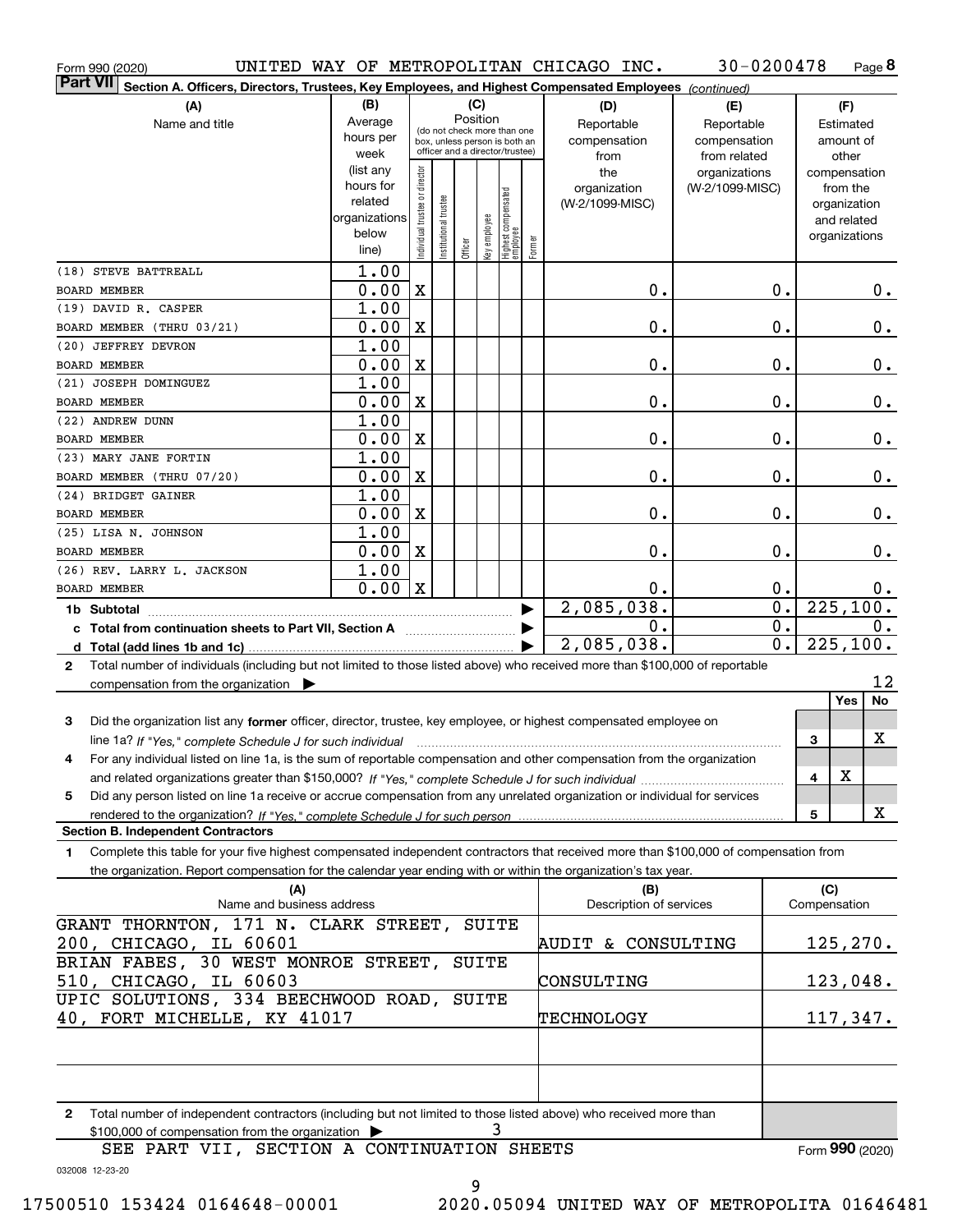| Form 990                                                                                                                            | $30 - 0200478$<br>UNITED WAY OF METROPOLITAN CHICAGO INC. |                                |                       |         |                        |                              |        |                     |                                  |                          |  |  |
|-------------------------------------------------------------------------------------------------------------------------------------|-----------------------------------------------------------|--------------------------------|-----------------------|---------|------------------------|------------------------------|--------|---------------------|----------------------------------|--------------------------|--|--|
| Part VII<br>Officers, Directors, Trustees, Key Employees, and Highest Compensated Employees (continued)<br>Section A.<br>(B)<br>(C) |                                                           |                                |                       |         |                        |                              |        |                     |                                  |                          |  |  |
| (A)                                                                                                                                 |                                                           | (D)                            | (E)                   | (F)     |                        |                              |        |                     |                                  |                          |  |  |
| Name and title                                                                                                                      | Average                                                   |                                |                       |         | Position               |                              |        | Reportable          | Reportable                       | Estimated                |  |  |
|                                                                                                                                     | hours                                                     |                                |                       |         | (check all that apply) |                              |        | compensation        | compensation                     | amount of                |  |  |
|                                                                                                                                     | per                                                       |                                |                       |         |                        |                              |        | from                | from related                     | other                    |  |  |
|                                                                                                                                     | week<br>(list any                                         |                                |                       |         |                        |                              |        | the<br>organization | organizations<br>(W-2/1099-MISC) | compensation<br>from the |  |  |
|                                                                                                                                     | hours for                                                 |                                |                       |         |                        |                              |        | (W-2/1099-MISC)     |                                  | organization             |  |  |
|                                                                                                                                     | related                                                   |                                |                       |         |                        |                              |        |                     |                                  | and related              |  |  |
|                                                                                                                                     | organizations                                             |                                |                       |         |                        |                              |        |                     |                                  | organizations            |  |  |
|                                                                                                                                     | below                                                     | Individual trustee or director | Institutional trustee | Officer | Key employee           | Highest compensated employee | Former |                     |                                  |                          |  |  |
|                                                                                                                                     | line)                                                     |                                |                       |         |                        |                              |        |                     |                                  |                          |  |  |
| (27) JAMES P. KOLAR                                                                                                                 | 1.00                                                      |                                |                       |         |                        |                              |        |                     |                                  |                          |  |  |
| BOARD MEMBER (THRU 06/21)                                                                                                           | 0.00                                                      | $\mathbf X$                    |                       |         |                        |                              |        | $\mathbf 0$ .       | 0.                               | $0_{.}$                  |  |  |
| (28) CHARLES MATTHEWS                                                                                                               | 2.00                                                      |                                |                       |         |                        |                              |        |                     |                                  |                          |  |  |
| <b>BOARD MEMBER</b>                                                                                                                 | 0.00                                                      | $\mathbf X$                    |                       |         |                        |                              |        | Ο.                  | $\mathbf 0$ .                    | $\mathbf 0$ .            |  |  |
| (29) EDWARD MCGROGAN                                                                                                                | 1.00                                                      |                                |                       |         |                        |                              |        |                     |                                  |                          |  |  |
| <b>BOARD MEMBER</b>                                                                                                                 | 0.00                                                      | $\mathbf X$                    |                       |         |                        |                              |        | 0.                  | 0.                               | $\mathbf 0$ .            |  |  |
| (30) EILEEN MITCHELL                                                                                                                | 1.00                                                      |                                |                       |         |                        |                              |        |                     |                                  |                          |  |  |
| <b>BOARD MEMBER</b>                                                                                                                 | 0.00                                                      | $\mathbf X$                    |                       |         |                        |                              |        | 0.                  | 0.                               | $\mathbf 0$ .            |  |  |
| (31) LINDA D. NELSON                                                                                                                | 1.00                                                      |                                |                       |         |                        |                              |        |                     |                                  |                          |  |  |
| BOARD MEMBER (THRU 09/20)                                                                                                           | 0.00                                                      | $\mathbf X$                    |                       |         |                        |                              |        | 0.                  | 0.                               | $\mathbf 0$ .            |  |  |
| (32) KRISTIE PASKVAN                                                                                                                | 1.00                                                      |                                |                       |         |                        |                              |        |                     |                                  |                          |  |  |
| <b>BOARD MEMBER</b><br>(33) JORGE RAMIREZ                                                                                           | 0.00<br>1.00                                              | $\mathbf X$                    |                       |         |                        |                              |        | 0.                  | 0.                               | $\mathbf 0$ .            |  |  |
| BOARD MEMBER (THRU 09/20)                                                                                                           | 0.00                                                      | $\mathbf X$                    |                       |         |                        |                              |        | 0.                  | 0.                               | $\mathbf 0$ .            |  |  |
| (34) ROBERT REITER                                                                                                                  | 1.00                                                      |                                |                       |         |                        |                              |        |                     |                                  |                          |  |  |
| <b>BOARD MEMBER</b>                                                                                                                 | 0.00                                                      | $\mathbf X$                    |                       |         |                        |                              |        | 0.                  | 0.                               | $0_{.}$                  |  |  |
| (35) E. SCOTT SANTI                                                                                                                 | 1.00                                                      |                                |                       |         |                        |                              |        |                     |                                  |                          |  |  |
| <b>BOARD MEMBER</b>                                                                                                                 | 0.00                                                      | $\mathbf X$                    |                       |         |                        |                              |        | 0.                  | 0.                               | $\mathbf 0$ .            |  |  |
| (36) SCOTT SWANSON                                                                                                                  | 1.00                                                      |                                |                       |         |                        |                              |        |                     |                                  |                          |  |  |
| <b>BOARD MEMBER</b>                                                                                                                 | 0.00                                                      | $\mathbf X$                    |                       |         |                        |                              |        | 0.                  | 0.                               | $\mathbf 0$ .            |  |  |
| (37) KELLY R. WELSH                                                                                                                 | 1.00                                                      |                                |                       |         |                        |                              |        |                     |                                  |                          |  |  |
| <b>BOARD MEMBER</b>                                                                                                                 | 0.00                                                      | $\mathbf X$                    |                       |         |                        |                              |        | 0.                  | 0.                               | 0.                       |  |  |
| (38) JOHANNS WILLIAMS                                                                                                               | 1.00                                                      |                                |                       |         |                        |                              |        |                     |                                  |                          |  |  |
| <b>BOARD MEMBER</b>                                                                                                                 | 0.00                                                      | $\mathbf X$                    |                       |         |                        |                              |        | 0.                  | 0.                               | 0.                       |  |  |
| (39) MELVIN D. WILLIAMS                                                                                                             | 1.00                                                      |                                |                       |         |                        |                              |        |                     |                                  |                          |  |  |
| BOARD MEMBER (THRU 09/20)                                                                                                           | $0.00$ X                                                  |                                |                       |         |                        |                              |        | $\pmb{0}$ .         | $\mathbf 0$ .                    | $\pmb{0}$ .              |  |  |
| (40) DAVID BLOWERS                                                                                                                  | 1.00                                                      |                                |                       |         |                        |                              |        |                     |                                  |                          |  |  |
| BOARD MEMBER (BEG 09/20)                                                                                                            | 0.00                                                      | X                              |                       |         |                        |                              |        | Ο.                  | $\mathbf 0$ .                    | $0_{.}$                  |  |  |
| (41) LINDA T. COBERLY                                                                                                               | 1.00                                                      |                                |                       |         |                        |                              |        |                     |                                  |                          |  |  |
| BOARD MEMBER (BEG 07/20)                                                                                                            | 0.00                                                      | X                              |                       |         |                        |                              |        | 0.                  | $\mathbf 0$ .                    | $0 \cdot$                |  |  |
| (42) PAULETTE DODSON                                                                                                                | 1.00                                                      |                                |                       |         |                        |                              |        |                     |                                  |                          |  |  |
| BOARD MEMBER (BEG 12/20)                                                                                                            | 0.00                                                      | X                              |                       |         |                        |                              |        | 0.                  | $\mathbf 0$ .                    | $0 \cdot$                |  |  |
| (43) MANUEL FLORES                                                                                                                  | 2.00                                                      |                                |                       |         |                        |                              |        |                     |                                  |                          |  |  |
| TREASURER (BEG 02/21)                                                                                                               | 0.00                                                      | х                              |                       | X       |                        |                              |        | 0.                  | $\mathbf 0$ .                    | $0 \cdot$                |  |  |
| (44) JOHN OLIVER HUDSON III                                                                                                         | 1.00                                                      |                                |                       |         |                        |                              |        |                     |                                  |                          |  |  |
| BOARD MEMBER (BEG 09/20)                                                                                                            | 0.00                                                      | х                              |                       |         |                        |                              |        | 0.                  | $\mathbf 0$ .                    | $0 \cdot$                |  |  |
| (45) LINDA L. IMONTI                                                                                                                | 1.00                                                      |                                |                       |         |                        |                              |        |                     |                                  |                          |  |  |
| BOARD MEMBER (BEG 07/20)                                                                                                            | 0.00                                                      | X                              |                       |         |                        |                              |        | 0.                  | $\mathbf 0$ .                    | $0_{.}$                  |  |  |
| (46) DARREN JONES                                                                                                                   | 1.00                                                      |                                |                       |         |                        |                              |        |                     |                                  |                          |  |  |
| BOARD MEMBER (BEG 12/20)                                                                                                            | 0.00                                                      | х                              |                       |         |                        |                              |        | Ο.                  | $\mathbf 0$ .                    | 0.                       |  |  |
|                                                                                                                                     |                                                           |                                |                       |         |                        |                              |        |                     |                                  |                          |  |  |
| Total to Part VII, Section A, line 1c                                                                                               |                                                           |                                |                       |         |                        |                              |        |                     |                                  |                          |  |  |

032201 04-01-20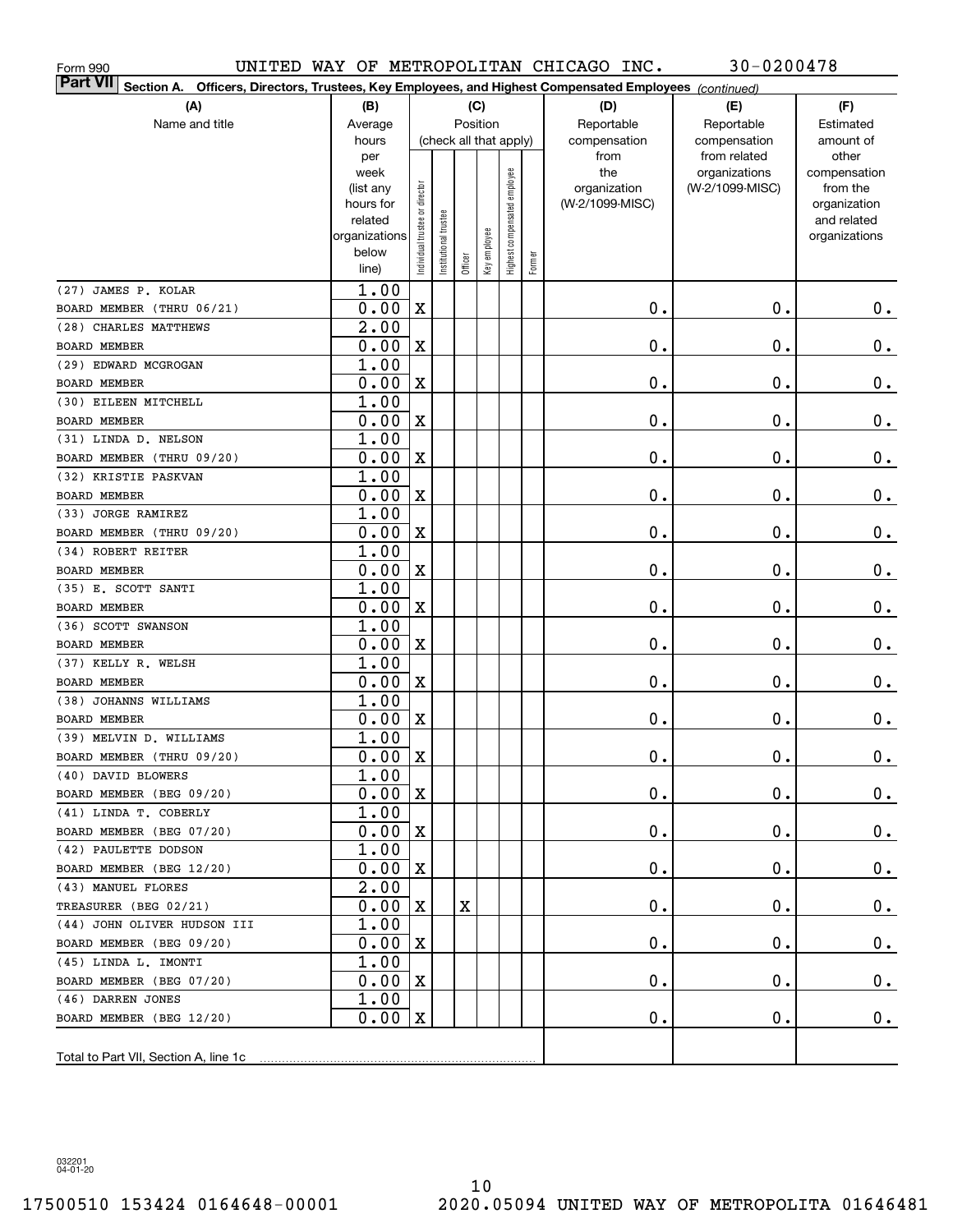| Form 990                                                                                                                     |                                                                                     |                                |                       |         |              |                                                        |        | UNITED WAY OF METROPOLITAN CHICAGO INC.                        | $30 - 0200478$                                                   |                                                                                                |
|------------------------------------------------------------------------------------------------------------------------------|-------------------------------------------------------------------------------------|--------------------------------|-----------------------|---------|--------------|--------------------------------------------------------|--------|----------------------------------------------------------------|------------------------------------------------------------------|------------------------------------------------------------------------------------------------|
| <b>Part VII</b><br>Section A.<br>Officers, Directors, Trustees, Key Employees, and Highest Compensated Employees (continued) |                                                                                     |                                |                       |         |              |                                                        |        |                                                                |                                                                  |                                                                                                |
| (A)                                                                                                                          | (B)                                                                                 |                                |                       |         | (C)          |                                                        |        | (D)                                                            | (E)                                                              | (F)                                                                                            |
| Name and title                                                                                                               | Average                                                                             |                                |                       |         | Position     |                                                        |        | Reportable                                                     | Reportable                                                       | Estimated                                                                                      |
|                                                                                                                              | hours<br>per<br>week<br>(list any<br>hours for<br>related<br>organizations<br>below | Individual trustee or director | Institutional trustee |         | Key employee | (check all that apply)<br>Highest compensated employee |        | compensation<br>from<br>the<br>organization<br>(W-2/1099-MISC) | compensation<br>from related<br>organizations<br>(W-2/1099-MISC) | amount of<br>other<br>compensation<br>from the<br>organization<br>and related<br>organizations |
|                                                                                                                              | line)                                                                               |                                |                       | Officer |              |                                                        | Former |                                                                |                                                                  |                                                                                                |
| (47) CARINA MARKEL                                                                                                           | 1.00                                                                                |                                |                       |         |              |                                                        |        |                                                                |                                                                  |                                                                                                |
| BOARD MEMBER (BEG 12/20)                                                                                                     | 0.00                                                                                | $\mathbf X$                    |                       |         |              |                                                        |        | $\mathbf 0$ .                                                  | 0.                                                               | 0.                                                                                             |
| (48) RANDY MEHRBERG                                                                                                          | 1.00                                                                                |                                |                       |         |              |                                                        |        |                                                                |                                                                  |                                                                                                |
| BOARD MEMBER (BEG 12/20)                                                                                                     | 0.00                                                                                | X                              |                       |         |              |                                                        |        | $\mathbf 0$ .                                                  | 0.                                                               | $\mathbf 0$ .                                                                                  |
| (49) NEIL MURRAY                                                                                                             | 1.00                                                                                |                                |                       |         |              |                                                        |        |                                                                |                                                                  |                                                                                                |
| BOARD MEMBER (BEG 07/20)                                                                                                     | 0.00                                                                                | $\mathbf X$                    |                       |         |              |                                                        |        | $\mathbf 0$ .                                                  | 0.                                                               | $\mathbf 0$ .                                                                                  |
| (50) MARK PRINDIVILLE                                                                                                        | 1.00                                                                                |                                |                       |         |              |                                                        |        |                                                                |                                                                  |                                                                                                |
| BOARD MEMBER (BEG 09/20)                                                                                                     | 0.00                                                                                | $\mathbf X$                    |                       |         |              |                                                        |        | $\mathbf 0$ .                                                  | 0.                                                               | $\mathbf 0$ .                                                                                  |
| (51) JUD SNYDER                                                                                                              | 1.00                                                                                |                                |                       |         |              |                                                        |        |                                                                |                                                                  |                                                                                                |
| BOARD MEMBER (BEG 09/20)                                                                                                     | 0.00                                                                                | $\mathbf X$                    |                       |         |              |                                                        |        | $\mathbf 0$ .                                                  | 0.                                                               | $\mathbf 0$ .                                                                                  |
| (52) BROOKE THOMPSON                                                                                                         | 1.00                                                                                |                                |                       |         |              |                                                        |        |                                                                |                                                                  |                                                                                                |
| BOARD MEMBER (BEG 07/20)                                                                                                     | 0.00                                                                                | $\mathbf X$                    |                       |         |              |                                                        |        | $\mathfrak o$ .                                                | 0.                                                               | $\mathbf 0$ .                                                                                  |
| (53) WOLFE TONE                                                                                                              | 1.00                                                                                |                                |                       |         |              |                                                        |        |                                                                |                                                                  |                                                                                                |
| BOARD MEMBER (BEG 07/20)                                                                                                     | 0.00                                                                                | $\mathbf X$                    |                       |         |              |                                                        |        | $\mathfrak o$ .                                                | 0.                                                               | $\mathbf 0$ .                                                                                  |
| (54) LESTER MCKEEVER                                                                                                         | 1.00                                                                                |                                |                       |         |              |                                                        |        |                                                                |                                                                  |                                                                                                |
| EMERITUS BOARD MEMBER                                                                                                        | 0.00                                                                                | $\mathbf X$                    |                       |         |              |                                                        |        | $\mathbf 0$ .                                                  | 0.                                                               | $0_{.}$                                                                                        |
| (55) ANDREW J. MCKENNA                                                                                                       | 1.00                                                                                |                                |                       |         |              |                                                        |        |                                                                |                                                                  |                                                                                                |
| EMERITUS BOARD MEMBER                                                                                                        | 0.00                                                                                | X                              |                       |         |              |                                                        |        | $\mathbf 0$ .                                                  | 0.                                                               | 0.                                                                                             |
|                                                                                                                              |                                                                                     |                                |                       |         |              |                                                        |        |                                                                |                                                                  |                                                                                                |
|                                                                                                                              |                                                                                     |                                |                       |         |              |                                                        |        |                                                                |                                                                  |                                                                                                |
|                                                                                                                              |                                                                                     |                                |                       |         |              |                                                        |        |                                                                |                                                                  |                                                                                                |
|                                                                                                                              |                                                                                     |                                |                       |         |              |                                                        |        |                                                                |                                                                  |                                                                                                |
|                                                                                                                              |                                                                                     |                                |                       |         |              |                                                        |        |                                                                |                                                                  |                                                                                                |
|                                                                                                                              |                                                                                     |                                |                       |         |              |                                                        |        |                                                                |                                                                  |                                                                                                |
|                                                                                                                              |                                                                                     |                                |                       |         |              |                                                        |        |                                                                |                                                                  |                                                                                                |
|                                                                                                                              |                                                                                     |                                |                       |         |              |                                                        |        |                                                                |                                                                  |                                                                                                |
|                                                                                                                              |                                                                                     |                                |                       |         |              |                                                        |        |                                                                |                                                                  |                                                                                                |
|                                                                                                                              |                                                                                     |                                |                       |         |              |                                                        |        |                                                                |                                                                  |                                                                                                |
|                                                                                                                              |                                                                                     |                                |                       |         |              |                                                        |        |                                                                |                                                                  |                                                                                                |
|                                                                                                                              |                                                                                     |                                |                       |         |              |                                                        |        |                                                                |                                                                  |                                                                                                |
|                                                                                                                              |                                                                                     |                                |                       |         |              |                                                        |        |                                                                |                                                                  |                                                                                                |
|                                                                                                                              |                                                                                     |                                |                       |         |              |                                                        |        |                                                                |                                                                  |                                                                                                |
|                                                                                                                              |                                                                                     |                                |                       |         |              |                                                        |        |                                                                |                                                                  |                                                                                                |
|                                                                                                                              |                                                                                     |                                |                       |         |              |                                                        |        |                                                                |                                                                  |                                                                                                |
|                                                                                                                              |                                                                                     |                                |                       |         |              |                                                        |        |                                                                |                                                                  |                                                                                                |
| Total to Part VII, Section A, line 1c                                                                                        |                                                                                     |                                |                       |         |              |                                                        |        |                                                                |                                                                  |                                                                                                |

032201 04-01-20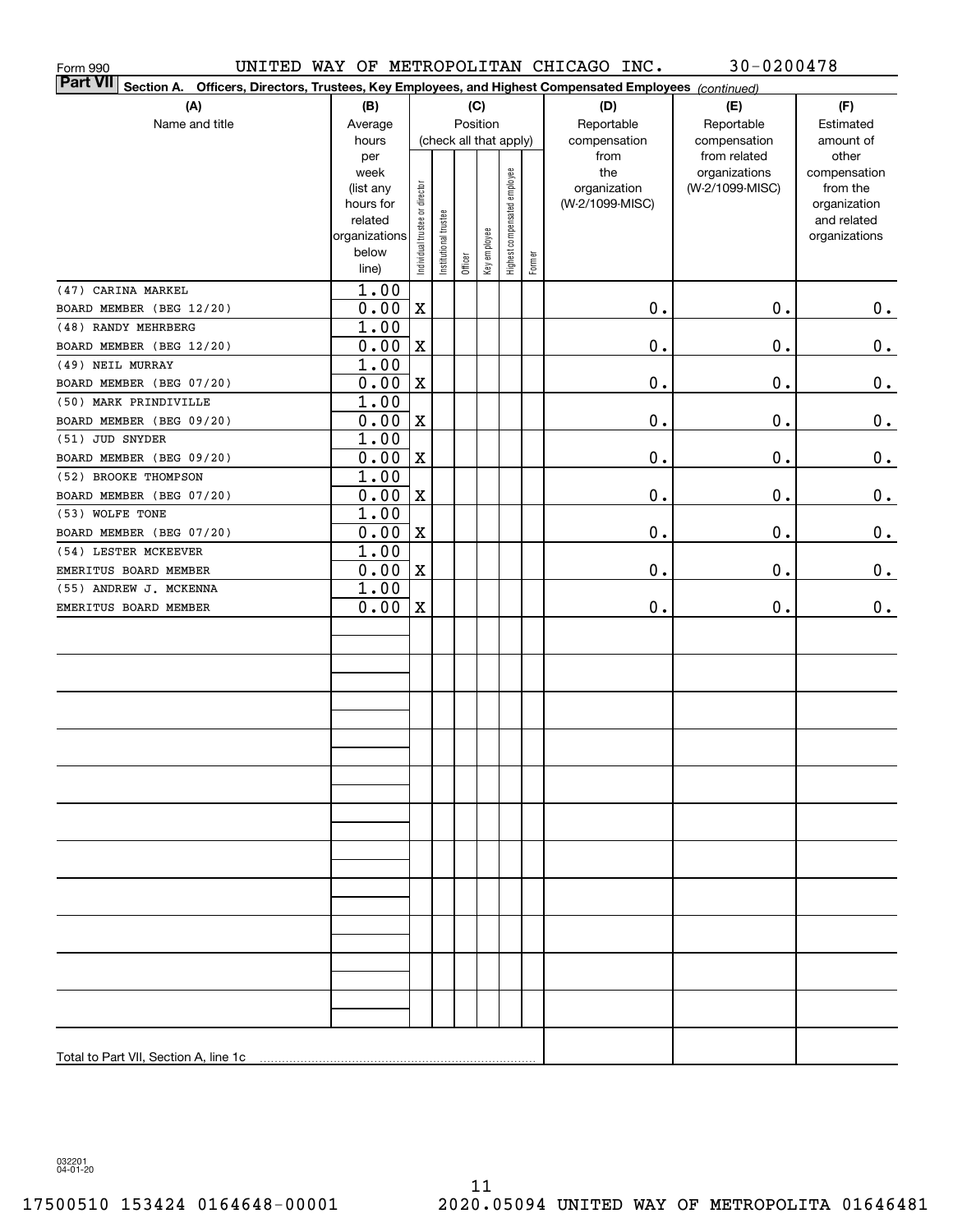|                                                           |                                                    |         | Form 990 (2020)                                                                     |                          |                |         |                           | UNITED WAY OF METROPOLITAN CHICAGO INC. |                                       | 30-0200478                    | Page 9                                                   |
|-----------------------------------------------------------|----------------------------------------------------|---------|-------------------------------------------------------------------------------------|--------------------------|----------------|---------|---------------------------|-----------------------------------------|---------------------------------------|-------------------------------|----------------------------------------------------------|
|                                                           | <b>Part VIII</b>                                   |         | <b>Statement of Revenue</b>                                                         |                          |                |         |                           |                                         |                                       |                               |                                                          |
|                                                           |                                                    |         | Check if Schedule O contains a response or note to any line in this Part VIII       |                          |                |         |                           | (A)                                     | (B)                                   | (C)                           | (D)                                                      |
|                                                           |                                                    |         |                                                                                     |                          |                |         |                           | Total revenue                           | Related or exempt<br>function revenue | Unrelated<br>business revenue | Revenue excluded<br>from tax under<br>sections 512 - 514 |
|                                                           |                                                    |         | 1 a Federated campaigns                                                             |                          | 1a             |         | 167,484.                  |                                         |                                       |                               |                                                          |
| Contributions, Gifts, Grants<br>and Other Similar Amounts |                                                    |         | <b>b</b> Membership dues<br>$\ldots \ldots \ldots \ldots \ldots$                    |                          | 1 <sub>b</sub> |         |                           |                                         |                                       |                               |                                                          |
|                                                           |                                                    |         | c Fundraising events                                                                |                          | 1 <sub>c</sub> |         | 674,204.                  |                                         |                                       |                               |                                                          |
|                                                           |                                                    |         | d Related organizations                                                             | $\overline{\phantom{a}}$ | 1 <sub>d</sub> |         |                           |                                         |                                       |                               |                                                          |
|                                                           |                                                    |         | e Government grants (contributions)                                                 |                          | 1e             |         | 5, 519, 727.              |                                         |                                       |                               |                                                          |
|                                                           |                                                    |         | f All other contributions, gifts, grants, and                                       |                          |                |         |                           |                                         |                                       |                               |                                                          |
|                                                           |                                                    |         | similar amounts not included above                                                  |                          | 1f             |         | 73,767,403.               |                                         |                                       |                               |                                                          |
|                                                           |                                                    |         | Noncash contributions included in lines 1a-1f                                       |                          | 1g             |         | 1,064,293.                |                                         |                                       |                               |                                                          |
|                                                           |                                                    |         |                                                                                     |                          |                |         | .<br><b>Business Code</b> | 80,128,818.                             |                                       |                               |                                                          |
|                                                           |                                                    |         | MANAGEMENT FEES FROM OTHER UW ORG                                                   |                          |                |         | 900099                    | 451,053.                                | 451,053.                              |                               |                                                          |
|                                                           |                                                    | 2а<br>b |                                                                                     |                          |                |         |                           |                                         |                                       |                               |                                                          |
|                                                           |                                                    | с       |                                                                                     |                          |                |         |                           |                                         |                                       |                               |                                                          |
|                                                           |                                                    | d       |                                                                                     |                          |                |         |                           |                                         |                                       |                               |                                                          |
| Program Service<br>Revenue                                | е                                                  |         |                                                                                     |                          |                |         |                           |                                         |                                       |                               |                                                          |
|                                                           |                                                    | f       | All other program service revenue                                                   |                          |                |         |                           |                                         |                                       |                               |                                                          |
|                                                           |                                                    | a       |                                                                                     |                          |                |         |                           | 451,053.                                |                                       |                               |                                                          |
|                                                           | 3                                                  |         | Investment income (including dividends, interest, and                               |                          |                |         |                           |                                         |                                       |                               |                                                          |
|                                                           | Income from investment of tax-exempt bond proceeds |         |                                                                                     |                          |                |         |                           | 214,965.                                |                                       |                               | 214,965.                                                 |
|                                                           | 4                                                  |         |                                                                                     |                          |                |         |                           |                                         |                                       |                               |                                                          |
|                                                           | 5                                                  |         |                                                                                     |                          | (i) Real       |         |                           |                                         |                                       |                               |                                                          |
|                                                           |                                                    |         |                                                                                     |                          |                | 96,000. | (ii) Personal             |                                         |                                       |                               |                                                          |
|                                                           |                                                    |         | 6 a Gross rents<br>.<br><b>b</b> Less: rental expenses                              | 6а<br>6b                 |                | 38,431. |                           |                                         |                                       |                               |                                                          |
|                                                           |                                                    | с       | Rental income or (loss)                                                             | 6с                       |                | 57,569. |                           |                                         |                                       |                               |                                                          |
|                                                           |                                                    |         | d Net rental income or (loss)                                                       |                          |                |         |                           | 57,569.                                 |                                       | 36,010.                       | 21,559.                                                  |
|                                                           |                                                    |         | 7 a Gross amount from sales of                                                      |                          | (i) Securities |         | (ii) Other                |                                         |                                       |                               |                                                          |
|                                                           |                                                    |         | assets other than inventory                                                         | 7a                       | 3,512,699.     |         |                           |                                         |                                       |                               |                                                          |
|                                                           |                                                    |         | <b>b</b> Less: cost or other basis                                                  |                          |                |         |                           |                                         |                                       |                               |                                                          |
|                                                           |                                                    |         | and sales expenses                                                                  | 7b                       | 2,861,132.     |         |                           |                                         |                                       |                               |                                                          |
| venue                                                     |                                                    |         | c Gain or (loss)                                                                    | 7c                       | 651,567.       |         |                           |                                         |                                       |                               |                                                          |
|                                                           |                                                    |         |                                                                                     |                          |                |         |                           | 651,567.                                |                                       |                               | 651,567.                                                 |
| Other Re                                                  |                                                    |         | 8 a Gross income from fundraising events (not                                       |                          |                |         |                           |                                         |                                       |                               |                                                          |
|                                                           |                                                    |         | $674, 204.$ of<br>including \$<br>contributions reported on line 1c). See           |                          |                |         |                           |                                         |                                       |                               |                                                          |
|                                                           |                                                    |         |                                                                                     |                          |                | 8a      | 411,291.                  |                                         |                                       |                               |                                                          |
|                                                           |                                                    |         | <b>b</b> Less: direct expenses                                                      |                          |                | 8b      | 196,471.                  |                                         |                                       |                               |                                                          |
|                                                           |                                                    |         | Net income or (loss) from fundraising events                                        |                          |                |         | .                         | 214,820.                                |                                       |                               | 214,820.                                                 |
|                                                           |                                                    |         | 9 a Gross income from gaming activities. See                                        |                          |                |         |                           |                                         |                                       |                               |                                                          |
|                                                           |                                                    |         |                                                                                     |                          |                | 9a      |                           |                                         |                                       |                               |                                                          |
|                                                           |                                                    |         |                                                                                     |                          |                | 9b      |                           |                                         |                                       |                               |                                                          |
|                                                           |                                                    |         | c Net income or (loss) from gaming activities                                       |                          |                |         |                           |                                         |                                       |                               |                                                          |
|                                                           |                                                    |         | 10 a Gross sales of inventory, less returns                                         |                          |                |         |                           |                                         |                                       |                               |                                                          |
|                                                           |                                                    |         |                                                                                     |                          |                | 10a     |                           |                                         |                                       |                               |                                                          |
|                                                           |                                                    |         | <b>b</b> Less: cost of goods sold<br>c Net income or (loss) from sales of inventory |                          |                | 10b     |                           |                                         |                                       |                               |                                                          |
|                                                           |                                                    |         |                                                                                     |                          |                |         | <b>Business Code</b>      |                                         |                                       |                               |                                                          |
|                                                           | 11 a                                               |         |                                                                                     |                          |                |         |                           |                                         |                                       |                               |                                                          |
|                                                           |                                                    | b       |                                                                                     |                          |                |         |                           |                                         |                                       |                               |                                                          |
|                                                           |                                                    | с       |                                                                                     |                          |                |         |                           |                                         |                                       |                               |                                                          |
| Miscellaneous                                             |                                                    |         |                                                                                     |                          |                |         |                           |                                         |                                       |                               |                                                          |
|                                                           |                                                    |         |                                                                                     |                          |                |         | ▶                         |                                         |                                       |                               |                                                          |
|                                                           | 12                                                 |         |                                                                                     |                          |                |         |                           | 81,718,792.                             | 451,053.                              | 36,010.                       | 1,102,911.                                               |
| 032009 12-23-20                                           |                                                    |         |                                                                                     |                          |                |         |                           |                                         |                                       |                               | Form 990 (2020)                                          |

<sup>032009 12-23-20</sup>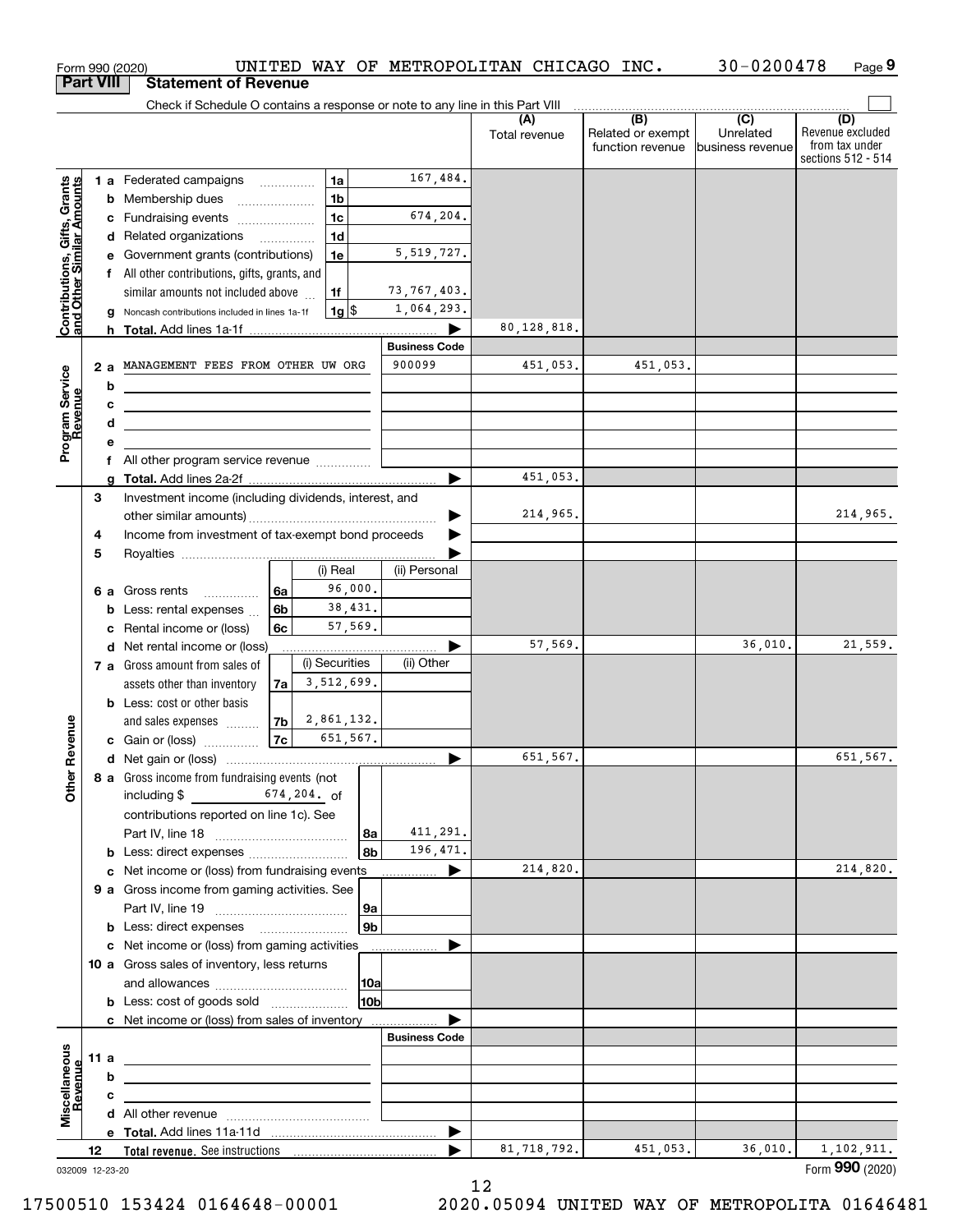### $_{\rm Form}$ 990 (2020) UNITED WAY OF METROPOLITAN CHICAGO INC.  $_{\rm 30-0200478$   $_{\rm Page}$ **10 Part IX Statement of Functional Expenses**

*Section 501(c)(3) and 501(c)(4) organizations must complete all columns. All other organizations must complete column (A).*

|                |                                                                                                                                                                                                            |                       |                                    |                                                      | $\overline{\mathbf{x}}$        |  |  |  |
|----------------|------------------------------------------------------------------------------------------------------------------------------------------------------------------------------------------------------------|-----------------------|------------------------------------|------------------------------------------------------|--------------------------------|--|--|--|
|                | Do not include amounts reported on lines 6b,<br>7b, 8b, 9b, and 10b of Part VIII.                                                                                                                          | (A)<br>Total expenses | (B)<br>Program service<br>expenses | $\overline{C}$<br>Management and<br>general expenses | (D)<br>Fundraising<br>expenses |  |  |  |
| $\mathbf{1}$   | Grants and other assistance to domestic organizations                                                                                                                                                      |                       |                                    |                                                      |                                |  |  |  |
|                | and domestic governments. See Part IV, line 21                                                                                                                                                             | 48, 105, 703.         | 48, 105, 703.                      |                                                      |                                |  |  |  |
| $\mathbf{2}$   | Grants and other assistance to domestic                                                                                                                                                                    |                       |                                    |                                                      |                                |  |  |  |
|                | individuals. See Part IV, line 22                                                                                                                                                                          |                       |                                    |                                                      |                                |  |  |  |
| 3              | Grants and other assistance to foreign                                                                                                                                                                     |                       |                                    |                                                      |                                |  |  |  |
|                | organizations, foreign governments, and foreign                                                                                                                                                            |                       |                                    |                                                      |                                |  |  |  |
|                | individuals. See Part IV, lines 15 and 16                                                                                                                                                                  |                       |                                    |                                                      |                                |  |  |  |
| 4              | Benefits paid to or for members                                                                                                                                                                            |                       |                                    |                                                      |                                |  |  |  |
| 5              | Compensation of current officers, directors,                                                                                                                                                               |                       |                                    |                                                      |                                |  |  |  |
|                | trustees, and key employees                                                                                                                                                                                | 1,541,081.            | 429,052.                           | 633,283.                                             | 478,746.                       |  |  |  |
| 6              | Compensation not included above to disqualified                                                                                                                                                            |                       |                                    |                                                      |                                |  |  |  |
|                | persons (as defined under section 4958(f)(1)) and                                                                                                                                                          |                       |                                    |                                                      |                                |  |  |  |
|                | persons described in section 4958(c)(3)(B)                                                                                                                                                                 |                       |                                    |                                                      |                                |  |  |  |
| $\overline{7}$ |                                                                                                                                                                                                            | 5,946,007.            | 3,103,001.                         | 1,584,603.                                           | 1,258,403.                     |  |  |  |
| 8              | Pension plan accruals and contributions (include                                                                                                                                                           |                       |                                    |                                                      |                                |  |  |  |
|                | section 401(k) and 403(b) employer contributions)                                                                                                                                                          | 146,845.              | 61, 216.                           | 47,038.                                              | 38,591.                        |  |  |  |
| 9              |                                                                                                                                                                                                            | 583,903.<br>424,740.  | 374, 272.<br>124, 384.             | $\overline{123,764}$ .<br>164,993.                   | 85,867.<br>135, 363.           |  |  |  |
| 10             |                                                                                                                                                                                                            |                       |                                    |                                                      |                                |  |  |  |
| 11             | Fees for services (nonemployees):                                                                                                                                                                          | 93, 290.              | 88,291.                            |                                                      |                                |  |  |  |
| a              |                                                                                                                                                                                                            | 11, 114.              | 5,556.                             | 1,740.<br>$\overline{5,199}$ .                       | $\frac{3,259}{359}$ .          |  |  |  |
| b              |                                                                                                                                                                                                            | 127, 126.             | 3,801.                             | 115,372.                                             | 7,953.                         |  |  |  |
| с              |                                                                                                                                                                                                            | $\overline{6,325}$ .  | 6,325.                             |                                                      |                                |  |  |  |
| d<br>е         | Professional fundraising services. See Part IV, line 17                                                                                                                                                    |                       |                                    |                                                      |                                |  |  |  |
| f              | Investment management fees                                                                                                                                                                                 | 131,167.              | 36, 286.                           | 54,744.                                              | 40, 137.                       |  |  |  |
| $\mathbf{q}$   | Other. (If line 11g amount exceeds 10% of line 25,                                                                                                                                                         |                       |                                    |                                                      |                                |  |  |  |
|                | column (A) amount, list line 11g expenses on Sch O.)                                                                                                                                                       | 901,081.              | 727,203.                           | 59,956.                                              | 113,922.                       |  |  |  |
| 12             |                                                                                                                                                                                                            | 283,607.              | 163,408.                           | 55,630.                                              | 64,569.                        |  |  |  |
| 13             |                                                                                                                                                                                                            | 112, 288.             | 47,292.                            | 47,070.                                              | 17,926.                        |  |  |  |
| 14             |                                                                                                                                                                                                            | 274,889.              | 10,718.                            | 235,522.                                             | 28,649.                        |  |  |  |
| 15             |                                                                                                                                                                                                            |                       |                                    |                                                      |                                |  |  |  |
| 16             |                                                                                                                                                                                                            | 876,667.              | 233,727.                           | 395,064.                                             | 247,876.                       |  |  |  |
| 17             | Travel                                                                                                                                                                                                     | 13,075.               | 8,202.                             | 3,642.                                               | 1,231.                         |  |  |  |
| 18             | Payments of travel or entertainment expenses                                                                                                                                                               |                       |                                    |                                                      |                                |  |  |  |
|                | for any federal, state, or local public officials                                                                                                                                                          |                       |                                    |                                                      |                                |  |  |  |
| 19             | Conferences, conventions, and meetings                                                                                                                                                                     | 6,711.                | 4,127.                             | 1,459.                                               | 1,125.                         |  |  |  |
| 20             | Interest                                                                                                                                                                                                   | 78,413.               | 1,663.                             | 74,906.                                              | 1,844.                         |  |  |  |
| 21             |                                                                                                                                                                                                            | 648,032.              | 178, 788.                          | 271,059.                                             | 198,185.                       |  |  |  |
| 22             | Depreciation, depletion, and amortization                                                                                                                                                                  | 181,411.              | 50,108.                            | 75,759.                                              | 55,544.                        |  |  |  |
| 23             | Insurance                                                                                                                                                                                                  | 85,380.               | 42,858.                            | 24,534.                                              | 17,988.                        |  |  |  |
| 24             | Other expenses. Itemize expenses not covered<br>above (List miscellaneous expenses on line 24e. If<br>line 24e amount exceeds 10% of line 25, column (A)<br>amount, list line 24e expenses on Schedule O.) |                       |                                    |                                                      |                                |  |  |  |
| a              | UNCOLLECTIBLE PLEDGES                                                                                                                                                                                      | 915,000.              | 915,000.                           |                                                      |                                |  |  |  |
| b              | MEMBERSHIP DUES                                                                                                                                                                                            | 58,368.               | 23,089.                            | 19,141.                                              | 16, 138.                       |  |  |  |
| с              |                                                                                                                                                                                                            |                       |                                    |                                                      |                                |  |  |  |
| d              |                                                                                                                                                                                                            |                       |                                    |                                                      |                                |  |  |  |
| е              | All other expenses                                                                                                                                                                                         | 24,747.               | 24,747.                            |                                                      |                                |  |  |  |
| 25             | Total functional expenses. Add lines 1 through 24e                                                                                                                                                         | 61, 576, 970.         | 54,768,817.                        | 3,994,478.                                           | 2,813,675.                     |  |  |  |
| 26             | Joint costs. Complete this line only if the organization                                                                                                                                                   |                       |                                    |                                                      |                                |  |  |  |
|                | reported in column (B) joint costs from a combined                                                                                                                                                         |                       |                                    |                                                      |                                |  |  |  |
|                | educational campaign and fundraising solicitation.                                                                                                                                                         |                       |                                    |                                                      |                                |  |  |  |
|                | Check here $\blacktriangleright$<br>if following SOP 98-2 (ASC 958-720)                                                                                                                                    |                       |                                    |                                                      | מחח                            |  |  |  |

032010 12-23-20

## 17500510 153424 0164648-00001 2020.05094 UNITED WAY OF METROPOLITA 01646481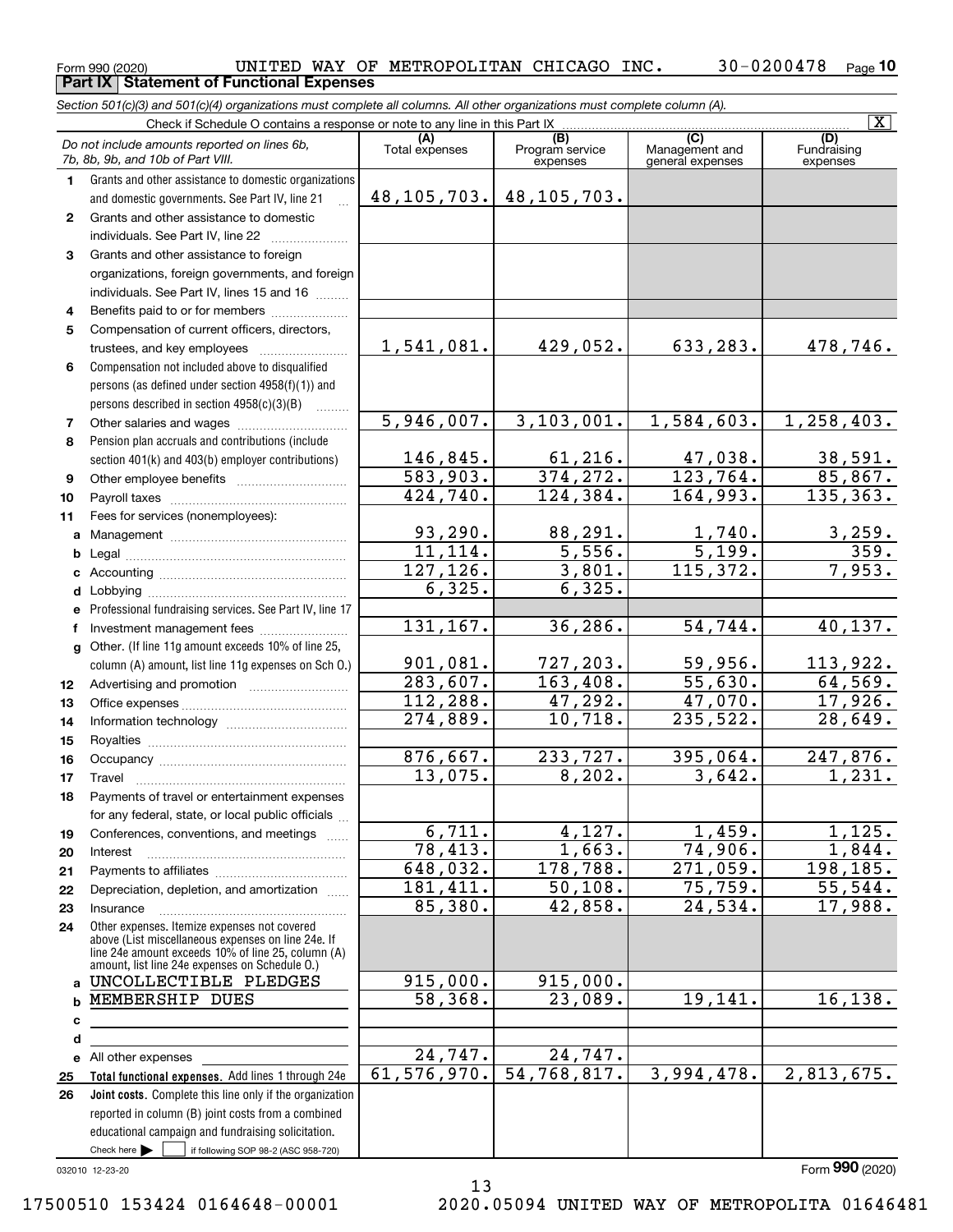Total liabilities and net assets/fund balances

## $_{\rm Form}$ 990 (2020) UNITED WAY OF METROPOLITAN CHICAGO INC.  $_{\rm 30-0200478$   $_{\rm Page}$ Check if Schedule O contains a response or note to any line in this Part X **Part X** | Balance Sheet

**11**

 $\mathcal{L}^{\text{max}}$ 

|                             |              |                                                                                                                                                                 |            |               | (A)<br>Beginning of year |                 | (B)<br>End of year              |
|-----------------------------|--------------|-----------------------------------------------------------------------------------------------------------------------------------------------------------------|------------|---------------|--------------------------|-----------------|---------------------------------|
|                             | 1            | Cash - non-interest-bearing                                                                                                                                     |            |               | 1,903.                   | $\mathbf{1}$    | 140.                            |
|                             | $\mathbf{2}$ |                                                                                                                                                                 |            |               | 13,547,753.              | $\bf 2$         | 46,462,097.                     |
|                             | з            |                                                                                                                                                                 |            |               | 22, 173, 107.            | 3               | 12,799,137.                     |
|                             | 4            |                                                                                                                                                                 |            |               | 3,555,776.               | $\overline{4}$  | 735,067.                        |
|                             | 5            | Loans and other receivables from any current or former officer, director,                                                                                       |            |               |                          |                 |                                 |
|                             |              | trustee, key employee, creator or founder, substantial contributor, or 35%                                                                                      |            |               |                          |                 |                                 |
|                             |              | controlled entity or family member of any of these persons                                                                                                      |            |               |                          | 5               |                                 |
|                             | 6            | Loans and other receivables from other disqualified persons (as defined                                                                                         |            |               |                          |                 |                                 |
|                             |              | under section 4958(f)(1)), and persons described in section 4958(c)(3)(B)                                                                                       |            | .             |                          | 6               |                                 |
|                             | 7            |                                                                                                                                                                 |            |               | $\overline{\phantom{a}}$ |                 |                                 |
| Assets                      | 8            |                                                                                                                                                                 |            |               | 8                        |                 |                                 |
|                             | 9            | Prepaid expenses and deferred charges                                                                                                                           |            | 176,508.      | 9                        | 187,193.        |                                 |
|                             |              | 10a Land, buildings, and equipment: cost or other                                                                                                               |            |               |                          |                 |                                 |
|                             |              | basis. Complete Part VI of Schedule D $\begin{array}{ c c c c c }\n\hline\n10a & 3,979,749. \text{Less: accumulated depreciation} & & & \\ \hline\n\end{array}$ |            |               |                          |                 |                                 |
|                             |              | <b>b</b> Less: accumulated depreciation                                                                                                                         |            |               | 1, 213, 733.             | 10 <sub>c</sub> | $\frac{1,065,409.}{8,814,146.}$ |
|                             | 11           |                                                                                                                                                                 |            | 7,252,886.    | 11                       |                 |                                 |
|                             | 12           |                                                                                                                                                                 |            | 12            |                          |                 |                                 |
|                             | 13           | Investments - program-related. See Part IV, line 11                                                                                                             |            | 13            |                          |                 |                                 |
|                             | 14           |                                                                                                                                                                 |            |               |                          | 14              |                                 |
|                             | 15           |                                                                                                                                                                 |            |               | 901, 514.                | 15              | 1,015,025.                      |
|                             | 16           |                                                                                                                                                                 |            |               | 48,823,180.              | 16              | 71,078,214.                     |
|                             | 17           |                                                                                                                                                                 |            | 6,984,787.    | 17                       | 6,445,562.      |                                 |
|                             | 18           |                                                                                                                                                                 | 2,097,248. | 18            | 3,878,781.               |                 |                                 |
|                             | 19           | Deferred revenue manual contracts and contracts are all the manual contracts and contracts are all the contracts of                                             |            | 19            |                          |                 |                                 |
|                             | 20           |                                                                                                                                                                 |            |               |                          | 20              |                                 |
|                             | 21<br>22     | Escrow or custodial account liability. Complete Part IV of Schedule D                                                                                           |            |               |                          | 21              |                                 |
|                             |              | Loans and other payables to any current or former officer, director,<br>trustee, key employee, creator or founder, substantial contributor, or 35%              |            |               |                          |                 |                                 |
| Liabilities                 |              | controlled entity or family member of any of these persons                                                                                                      |            |               |                          | 22              |                                 |
|                             | 23           | Secured mortgages and notes payable to unrelated third parties                                                                                                  |            |               | 3,200,000.               | 23              | 2,800,000.                      |
|                             | 24           | Unsecured notes and loans payable to unrelated third parties                                                                                                    |            | .             |                          | 24              |                                 |
|                             | 25           | Other liabilities (including federal income tax, payables to related third                                                                                      |            |               |                          |                 |                                 |
|                             |              | parties, and other liabilities not included on lines 17-24). Complete Part X                                                                                    |            |               |                          |                 |                                 |
|                             |              | of Schedule D                                                                                                                                                   |            |               | 2,018,194.               | 25              | 1,376,188.                      |
|                             | 26           |                                                                                                                                                                 |            |               | 14,300,229.              | 26              | 14,500,531.                     |
|                             |              | Organizations that follow FASB ASC 958, check here $\blacktriangleright \boxed{X}$                                                                              |            |               |                          |                 |                                 |
|                             |              | and complete lines 27, 28, 32, and 33.                                                                                                                          |            |               |                          |                 |                                 |
|                             | 27           | Net assets without donor restrictions                                                                                                                           |            |               | $-3,029,623.$            | ${\bf 27}$      | 22,068,408.                     |
|                             | 28           |                                                                                                                                                                 |            |               | 37,552,574.              | 28              | 34,509,275.                     |
|                             |              | Organizations that do not follow FASB ASC 958, check here $\blacktriangleright$                                                                                 |            |               |                          |                 |                                 |
| Net Assets or Fund Balances |              | and complete lines 29 through 33.                                                                                                                               |            |               |                          |                 |                                 |
|                             | 29           |                                                                                                                                                                 |            |               |                          | 29              |                                 |
|                             | 30           | Paid-in or capital surplus, or land, building, or equipment fund                                                                                                |            |               |                          | 30              |                                 |
|                             | 31           | Retained earnings, endowment, accumulated income, or other funds                                                                                                |            | .             |                          | 31              |                                 |
|                             | 32           |                                                                                                                                                                 |            | 34, 522, 951. | 32                       | 56, 577, 683.   |                                 |

Form (2020) **990**

 $34,522,951.$   $32$  56,577,683. 48,823,180. 71,078,214.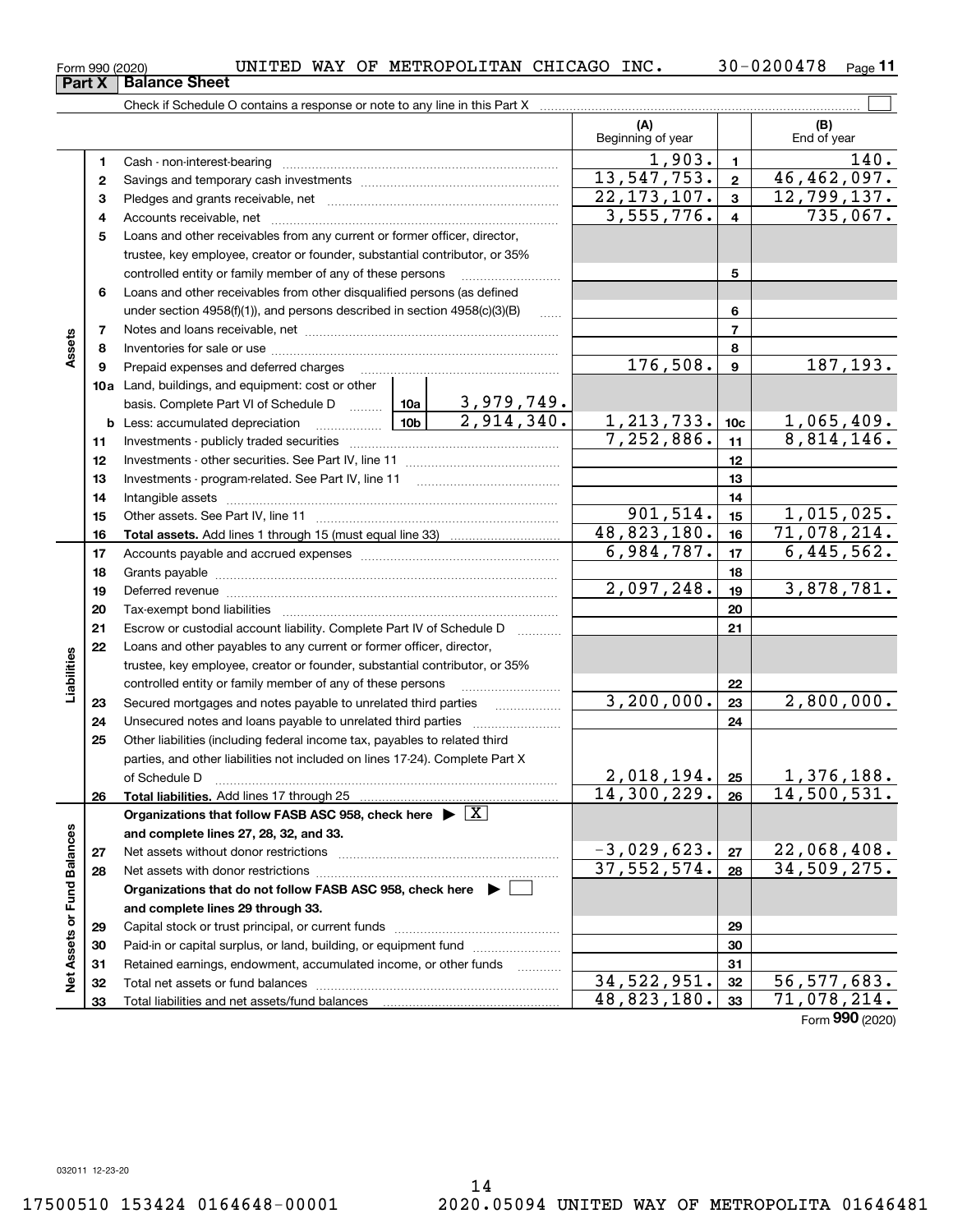|    | UNITED WAY OF METROPOLITAN CHICAGO INC.<br>Form 990 (2020)                                                                                                                                                                                                                                                                                                                                                                                                              |                         | 30-0200478     |     | $Page$ 12      |
|----|-------------------------------------------------------------------------------------------------------------------------------------------------------------------------------------------------------------------------------------------------------------------------------------------------------------------------------------------------------------------------------------------------------------------------------------------------------------------------|-------------------------|----------------|-----|----------------|
|    | <b>Reconciliation of Net Assets</b><br><b>Part XI</b>                                                                                                                                                                                                                                                                                                                                                                                                                   |                         |                |     |                |
|    |                                                                                                                                                                                                                                                                                                                                                                                                                                                                         |                         |                |     | $ \mathbf{X} $ |
|    |                                                                                                                                                                                                                                                                                                                                                                                                                                                                         |                         |                |     |                |
| 1  | Total revenue (must equal Part VIII, column (A), line 12)                                                                                                                                                                                                                                                                                                                                                                                                               | 1.                      | 81,718,792.    |     |                |
| 2  |                                                                                                                                                                                                                                                                                                                                                                                                                                                                         | $\overline{2}$          | 61, 576, 970.  |     |                |
| 3  | Revenue less expenses. Subtract line 2 from line 1                                                                                                                                                                                                                                                                                                                                                                                                                      | $\overline{\mathbf{3}}$ | 20, 141, 822.  |     |                |
| 4  |                                                                                                                                                                                                                                                                                                                                                                                                                                                                         | $\overline{\mathbf{4}}$ | 34,522,951.    |     |                |
| 5  | Net unrealized gains (losses) on investments with an annumerous contract and a set of the set of the set of the                                                                                                                                                                                                                                                                                                                                                         | 5                       |                |     | 998,860.       |
| 6  | Donated services and use of facilities [111] Donated and the service of facilities [11] Donated services and use of facilities [11] Donated and the service of the service of the service of the service of the service of the                                                                                                                                                                                                                                          | 6                       |                |     |                |
| 7  | Investment expenses www.communication.com/www.communication.com/www.communication.com/www.communication.com                                                                                                                                                                                                                                                                                                                                                             | $\overline{7}$          |                |     |                |
| 8  | Prior period adjustments<br>$\begin{minipage}{0.5\textwidth} \begin{tabular}{ l l l } \hline \multicolumn{1}{ l l l } \hline \multicolumn{1}{ l l } \multicolumn{1}{ l } \multicolumn{1}{ l } \multicolumn{1}{ l } \multicolumn{1}{ l } \multicolumn{1}{ l } \multicolumn{1}{ l } \multicolumn{1}{ l } \multicolumn{1}{ l } \multicolumn{1}{ l } \multicolumn{1}{ l } \multicolumn{1}{ l } \multicolumn{1}{ l } \multicolumn{1}{ l } \multicolumn{1}{ l } \multicolumn$ | 8                       |                |     |                |
| 9  | Other changes in net assets or fund balances (explain on Schedule O)                                                                                                                                                                                                                                                                                                                                                                                                    | 9                       |                |     | 914,050.       |
| 10 | Net assets or fund balances at end of year. Combine lines 3 through 9 (must equal Part X, line 32,                                                                                                                                                                                                                                                                                                                                                                      |                         |                |     |                |
|    |                                                                                                                                                                                                                                                                                                                                                                                                                                                                         | 10                      | 56, 577, 683.  |     |                |
|    | Part XII Financial Statements and Reporting                                                                                                                                                                                                                                                                                                                                                                                                                             |                         |                |     |                |
|    |                                                                                                                                                                                                                                                                                                                                                                                                                                                                         |                         |                |     |                |
|    |                                                                                                                                                                                                                                                                                                                                                                                                                                                                         |                         |                | Yes | No             |
| 1  | $\boxed{\mathbf{X}}$ Accrual<br>Accounting method used to prepare the Form 990: <u>June</u> Cash<br>Other                                                                                                                                                                                                                                                                                                                                                               |                         |                |     |                |
|    | If the organization changed its method of accounting from a prior year or checked "Other," explain in Schedule O.                                                                                                                                                                                                                                                                                                                                                       |                         |                |     |                |
|    | 2a Were the organization's financial statements compiled or reviewed by an independent accountant?                                                                                                                                                                                                                                                                                                                                                                      |                         | 2a             |     | x              |
|    | If "Yes," check a box below to indicate whether the financial statements for the year were compiled or reviewed on a                                                                                                                                                                                                                                                                                                                                                    |                         |                |     |                |
|    | separate basis, consolidated basis, or both:                                                                                                                                                                                                                                                                                                                                                                                                                            |                         |                |     |                |
|    | Separate basis<br><b>Consolidated basis</b><br>Both consolidated and separate basis                                                                                                                                                                                                                                                                                                                                                                                     |                         |                |     |                |
|    | <b>b</b> Were the organization's financial statements audited by an independent accountant?                                                                                                                                                                                                                                                                                                                                                                             |                         | 2 <sub>b</sub> | X   |                |
|    | If "Yes," check a box below to indicate whether the financial statements for the year were audited on a separate basis,                                                                                                                                                                                                                                                                                                                                                 |                         |                |     |                |
|    | consolidated basis, or both:                                                                                                                                                                                                                                                                                                                                                                                                                                            |                         |                |     |                |
|    | $\mathbf{X}$ Consolidated basis<br>Separate basis<br>Both consolidated and separate basis                                                                                                                                                                                                                                                                                                                                                                               |                         |                |     |                |
|    | c If "Yes" to line 2a or 2b, does the organization have a committee that assumes responsibility for oversight of the audit,                                                                                                                                                                                                                                                                                                                                             |                         |                |     |                |
|    |                                                                                                                                                                                                                                                                                                                                                                                                                                                                         |                         | 2c             | x   |                |
|    | If the organization changed either its oversight process or selection process during the tax year, explain on Schedule O.                                                                                                                                                                                                                                                                                                                                               |                         |                |     |                |
|    | 3a As a result of a federal award, was the organization required to undergo an audit or audits as set forth in the Single Audit                                                                                                                                                                                                                                                                                                                                         |                         |                |     |                |
|    |                                                                                                                                                                                                                                                                                                                                                                                                                                                                         |                         | 3a             |     | X              |
|    | b If "Yes," did the organization undergo the required audit or audits? If the organization did not undergo the required audit                                                                                                                                                                                                                                                                                                                                           |                         |                |     |                |
|    |                                                                                                                                                                                                                                                                                                                                                                                                                                                                         |                         | 3b             | ההה |                |

Form (2020) **990**

032012 12-23-20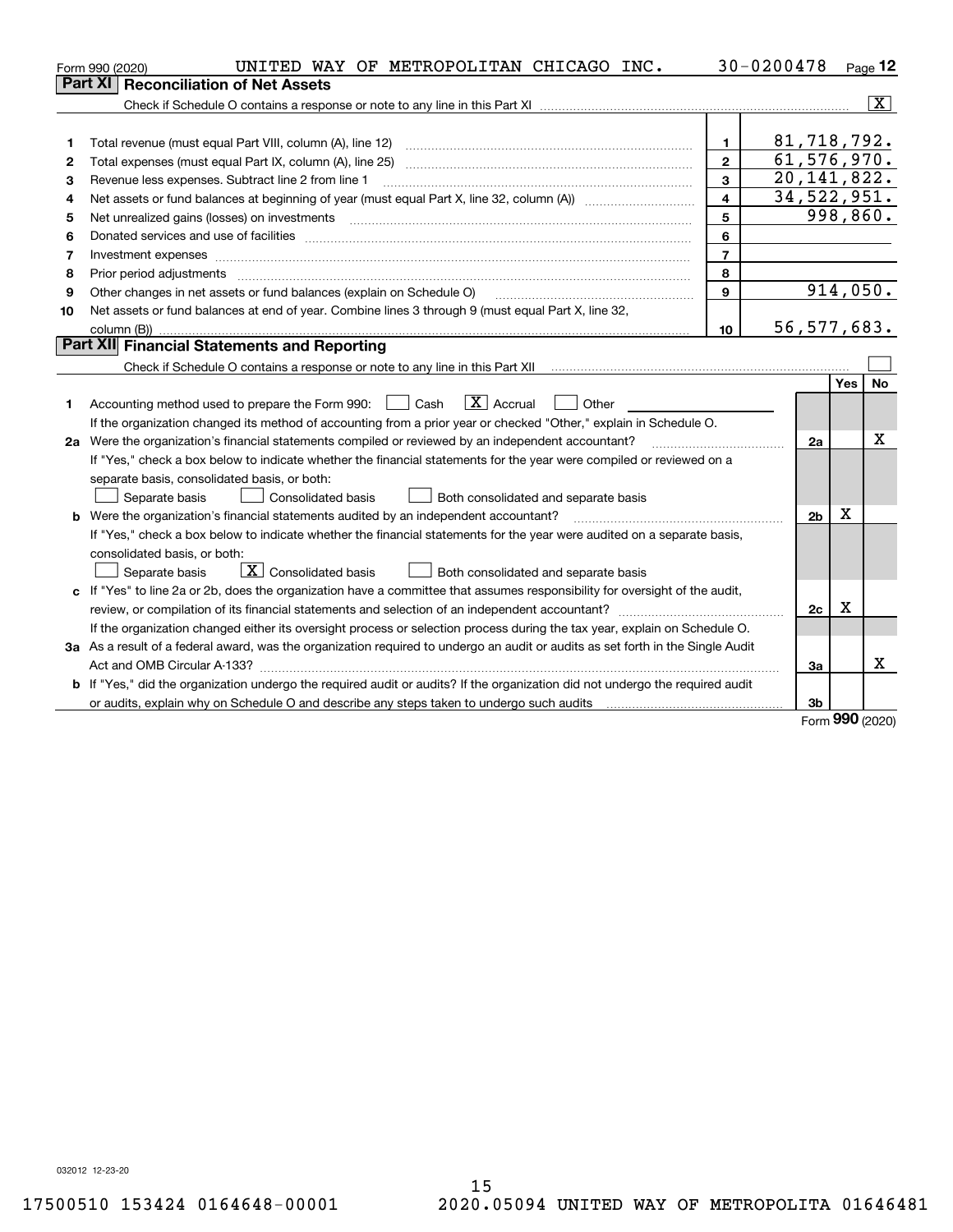| <b>SCHEDULE A</b> |  |
|-------------------|--|
|-------------------|--|

Department of the Treasury

**(Form 990 or 990-EZ)**

## **Public Charity Status and Public Support**

**Complete if the organization is a section 501(c)(3) organization or a section 4947(a)(1) nonexempt charitable trust. | Attach to Form 990 or Form 990-EZ.** 

| OMB No. 1545-0047                   |
|-------------------------------------|
| 2020                                |
| <b>Open to Public</b><br>Inspection |

|       |                     | Internal Revenue Service                    |                                                                        | Go to www.irs.gov/Form990 for instructions and the latest information.                                                                       |                             |                                 |                            |            | Inspection                            |
|-------|---------------------|---------------------------------------------|------------------------------------------------------------------------|----------------------------------------------------------------------------------------------------------------------------------------------|-----------------------------|---------------------------------|----------------------------|------------|---------------------------------------|
|       |                     | Name of the organization                    |                                                                        |                                                                                                                                              |                             |                                 |                            |            | <b>Employer identification number</b> |
|       |                     |                                             |                                                                        | UNITED WAY OF METROPOLITAN CHICAGO INC.                                                                                                      |                             |                                 |                            | 30-0200478 |                                       |
|       | Part I              |                                             |                                                                        | Reason for Public Charity Status. (All organizations must complete this part.) See instructions.                                             |                             |                                 |                            |            |                                       |
|       |                     |                                             |                                                                        | The organization is not a private foundation because it is: (For lines 1 through 12, check only one box.)                                    |                             |                                 |                            |            |                                       |
| 1     |                     |                                             |                                                                        | A church, convention of churches, or association of churches described in section $170(b)(1)(A)(i)$ .                                        |                             |                                 |                            |            |                                       |
| 2     |                     |                                             |                                                                        | A school described in section 170(b)(1)(A)(ii). (Attach Schedule E (Form 990 or 990-EZ).)                                                    |                             |                                 |                            |            |                                       |
| з     |                     |                                             |                                                                        | A hospital or a cooperative hospital service organization described in section 170(b)(1)(A)(iii).                                            |                             |                                 |                            |            |                                       |
|       |                     |                                             |                                                                        | A medical research organization operated in conjunction with a hospital described in section 170(b)(1)(A)(iii). Enter the hospital's name,   |                             |                                 |                            |            |                                       |
|       |                     | city, and state:                            |                                                                        |                                                                                                                                              |                             |                                 |                            |            |                                       |
| 5     |                     |                                             |                                                                        | An organization operated for the benefit of a college or university owned or operated by a governmental unit described in                    |                             |                                 |                            |            |                                       |
|       |                     |                                             | section 170(b)(1)(A)(iv). (Complete Part II.)                          |                                                                                                                                              |                             |                                 |                            |            |                                       |
| 6     |                     |                                             |                                                                        | A federal, state, or local government or governmental unit described in section 170(b)(1)(A)(v).                                             |                             |                                 |                            |            |                                       |
| 7     | $\lfloor x \rfloor$ |                                             |                                                                        | An organization that normally receives a substantial part of its support from a governmental unit or from the general public described in    |                             |                                 |                            |            |                                       |
|       |                     |                                             | section 170(b)(1)(A)(vi). (Complete Part II.)                          |                                                                                                                                              |                             |                                 |                            |            |                                       |
| 8     |                     |                                             |                                                                        | A community trust described in section 170(b)(1)(A)(vi). (Complete Part II.)                                                                 |                             |                                 |                            |            |                                       |
| 9     |                     |                                             |                                                                        | An agricultural research organization described in section 170(b)(1)(A)(ix) operated in conjunction with a land-grant college                |                             |                                 |                            |            |                                       |
|       |                     |                                             |                                                                        | or university or a non-land-grant college of agriculture (see instructions). Enter the name, city, and state of the college or               |                             |                                 |                            |            |                                       |
|       |                     | university:                                 |                                                                        |                                                                                                                                              |                             |                                 |                            |            |                                       |
| 10    |                     |                                             |                                                                        | An organization that normally receives (1) more than 33 1/3% of its support from contributions, membership fees, and gross receipts from     |                             |                                 |                            |            |                                       |
|       |                     |                                             |                                                                        | activities related to its exempt functions, subject to certain exceptions; and (2) no more than 33 1/3% of its support from gross investment |                             |                                 |                            |            |                                       |
|       |                     |                                             |                                                                        | income and unrelated business taxable income (less section 511 tax) from businesses acquired by the organization after June 30, 1975.        |                             |                                 |                            |            |                                       |
|       |                     |                                             | See section 509(a)(2). (Complete Part III.)                            |                                                                                                                                              |                             |                                 |                            |            |                                       |
| 11    |                     |                                             |                                                                        | An organization organized and operated exclusively to test for public safety. See section 509(a)(4).                                         |                             |                                 |                            |            |                                       |
| 12    |                     |                                             |                                                                        | An organization organized and operated exclusively for the benefit of, to perform the functions of, or to carry out the purposes of one or   |                             |                                 |                            |            |                                       |
|       |                     |                                             |                                                                        | more publicly supported organizations described in section 509(a)(1) or section 509(a)(2). See section 509(a)(3). Check the box in           |                             |                                 |                            |            |                                       |
|       |                     |                                             |                                                                        | lines 12a through 12d that describes the type of supporting organization and complete lines 12e, 12f, and 12g.                               |                             |                                 |                            |            |                                       |
| а     |                     |                                             |                                                                        | Type I. A supporting organization operated, supervised, or controlled by its supported organization(s), typically by giving                  |                             |                                 |                            |            |                                       |
|       |                     |                                             |                                                                        | the supported organization(s) the power to regularly appoint or elect a majority of the directors or trustees of the supporting              |                             |                                 |                            |            |                                       |
|       |                     |                                             | organization. You must complete Part IV, Sections A and B.             |                                                                                                                                              |                             |                                 |                            |            |                                       |
| b     |                     |                                             |                                                                        | Type II. A supporting organization supervised or controlled in connection with its supported organization(s), by having                      |                             |                                 |                            |            |                                       |
|       |                     |                                             |                                                                        | control or management of the supporting organization vested in the same persons that control or manage the supported                         |                             |                                 |                            |            |                                       |
|       |                     |                                             | organization(s). You must complete Part IV, Sections A and C.          |                                                                                                                                              |                             |                                 |                            |            |                                       |
| с     |                     |                                             |                                                                        | Type III functionally integrated. A supporting organization operated in connection with, and functionally integrated with,                   |                             |                                 |                            |            |                                       |
|       |                     |                                             |                                                                        | its supported organization(s) (see instructions). You must complete Part IV, Sections A, D, and E.                                           |                             |                                 |                            |            |                                       |
| d     |                     |                                             |                                                                        | Type III non-functionally integrated. A supporting organization operated in connection with its supported organization(s)                    |                             |                                 |                            |            |                                       |
|       |                     |                                             |                                                                        | that is not functionally integrated. The organization generally must satisfy a distribution requirement and an attentiveness                 |                             |                                 |                            |            |                                       |
|       |                     |                                             |                                                                        | requirement (see instructions). You must complete Part IV, Sections A and D, and Part V.                                                     |                             |                                 |                            |            |                                       |
| е     |                     |                                             |                                                                        | Check this box if the organization received a written determination from the IRS that it is a Type I, Type II, Type III                      |                             |                                 |                            |            |                                       |
|       |                     |                                             |                                                                        | functionally integrated, or Type III non-functionally integrated supporting organization.                                                    |                             |                                 |                            |            |                                       |
|       |                     | Enter the number of supported organizations |                                                                        |                                                                                                                                              |                             |                                 |                            |            |                                       |
|       |                     |                                             | Provide the following information about the supported organization(s). |                                                                                                                                              |                             |                                 |                            |            |                                       |
|       |                     | (i) Name of supported                       | (ii) EIN                                                               | (iii) Type of organization                                                                                                                   | in your governing document? | (iv) Is the organization listed | (v) Amount of monetary     |            | (vi) Amount of other                  |
|       |                     | organization                                |                                                                        | (described on lines 1-10<br>above (see instructions))                                                                                        | Yes                         | No                              | support (see instructions) |            | support (see instructions)            |
|       |                     |                                             |                                                                        |                                                                                                                                              |                             |                                 |                            |            |                                       |
|       |                     |                                             |                                                                        |                                                                                                                                              |                             |                                 |                            |            |                                       |
|       |                     |                                             |                                                                        |                                                                                                                                              |                             |                                 |                            |            |                                       |
|       |                     |                                             |                                                                        |                                                                                                                                              |                             |                                 |                            |            |                                       |
|       |                     |                                             |                                                                        |                                                                                                                                              |                             |                                 |                            |            |                                       |
|       |                     |                                             |                                                                        |                                                                                                                                              |                             |                                 |                            |            |                                       |
|       |                     |                                             |                                                                        |                                                                                                                                              |                             |                                 |                            |            |                                       |
|       |                     |                                             |                                                                        |                                                                                                                                              |                             |                                 |                            |            |                                       |
|       |                     |                                             |                                                                        |                                                                                                                                              |                             |                                 |                            |            |                                       |
|       |                     |                                             |                                                                        |                                                                                                                                              |                             |                                 |                            |            |                                       |
| Total |                     |                                             |                                                                        |                                                                                                                                              |                             |                                 |                            |            |                                       |

LHA For Paperwork Reduction Act Notice, see the Instructions for Form 990 or 990-EZ. <sub>032021</sub> o1-25-21 Schedule A (Form 990 or 990-EZ) 2020 16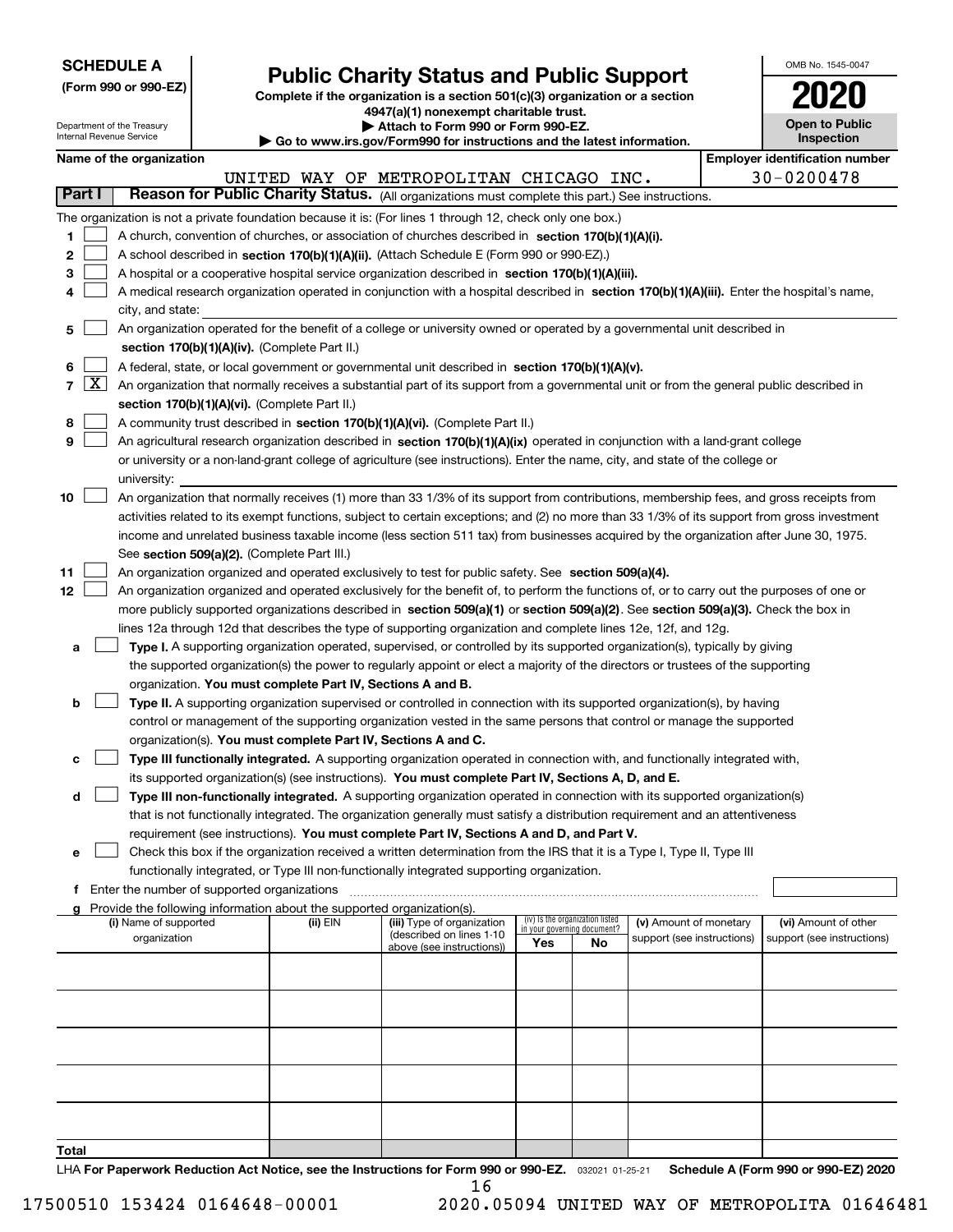### Schedule A (Form 990 or 990-EZ) 2020 <code>UNITED WAY OF METROPOLITAN CHICAGO INC. 30–0200478 Page 2</code> **Part II Support Schedule for Organizations Described in Sections 170(b)(1)(A)(iv) and 170(b)(1)(A)(vi)**

(Complete only if you checked the box on line 5, 7, or 8 of Part I or if the organization failed to qualify under Part III. If the organization fails to qualify under the tests listed below, please complete Part III.)

|    | <b>Section A. Public Support</b>                                                                                                               |                                                        |           |                                 |            |                                      |                                                        |
|----|------------------------------------------------------------------------------------------------------------------------------------------------|--------------------------------------------------------|-----------|---------------------------------|------------|--------------------------------------|--------------------------------------------------------|
|    | Calendar year (or fiscal year beginning in)                                                                                                    | (a) 2016                                               | (b) 2017  | $(c)$ 2018                      | $(d)$ 2019 | (e) 2020                             | (f) Total                                              |
|    | 1 Gifts, grants, contributions, and                                                                                                            |                                                        |           |                                 |            |                                      |                                                        |
|    | membership fees received. (Do not                                                                                                              |                                                        |           |                                 |            |                                      |                                                        |
|    | include any "unusual grants.")                                                                                                                 |                                                        |           |                                 |            |                                      | 50978865.48216651.45744953.92172597.80128818.317241884 |
|    | 2 Tax revenues levied for the organ-                                                                                                           |                                                        |           |                                 |            |                                      |                                                        |
|    | ization's benefit and either paid to                                                                                                           |                                                        |           |                                 |            |                                      |                                                        |
|    | or expended on its behalf                                                                                                                      |                                                        |           |                                 |            |                                      |                                                        |
|    | 3 The value of services or facilities                                                                                                          |                                                        |           |                                 |            |                                      |                                                        |
|    | furnished by a governmental unit to                                                                                                            |                                                        |           |                                 |            |                                      |                                                        |
|    | the organization without charge                                                                                                                |                                                        |           |                                 |            |                                      |                                                        |
|    | 4 Total. Add lines 1 through 3                                                                                                                 |                                                        |           |                                 |            |                                      | 50978865.48216651.45744953.92172597.80128818.317241884 |
|    | 5 The portion of total contributions                                                                                                           |                                                        |           |                                 |            |                                      |                                                        |
|    | by each person (other than a                                                                                                                   |                                                        |           |                                 |            |                                      |                                                        |
|    | governmental unit or publicly                                                                                                                  |                                                        |           |                                 |            |                                      |                                                        |
|    | supported organization) included                                                                                                               |                                                        |           |                                 |            |                                      |                                                        |
|    | on line 1 that exceeds 2% of the                                                                                                               |                                                        |           |                                 |            |                                      |                                                        |
|    | amount shown on line 11,                                                                                                                       |                                                        |           |                                 |            |                                      |                                                        |
|    | column (f)                                                                                                                                     |                                                        |           |                                 |            |                                      | 24588397.                                              |
|    | 6 Public support. Subtract line 5 from line 4.                                                                                                 |                                                        |           |                                 |            |                                      | 292653487                                              |
|    | <b>Section B. Total Support</b>                                                                                                                |                                                        |           |                                 |            |                                      |                                                        |
|    | Calendar year (or fiscal year beginning in)                                                                                                    | (a) 2016                                               | (b) 2017  | $(c)$ 2018                      | $(d)$ 2019 | (e) 2020                             | (f) Total                                              |
|    | <b>7</b> Amounts from line 4                                                                                                                   | 50978865.48216651.45744953.92172597.80128818.317241884 |           |                                 |            |                                      |                                                        |
|    | 8 Gross income from interest,                                                                                                                  |                                                        |           |                                 |            |                                      |                                                        |
|    | dividends, payments received on                                                                                                                |                                                        |           |                                 |            |                                      |                                                        |
|    | securities loans, rents, royalties,                                                                                                            |                                                        |           |                                 |            |                                      |                                                        |
|    | and income from similar sources                                                                                                                | 167,809.                                               | 186, 718. | 219,299.                        | 282,821.   | 274,955.                             | 1131602.                                               |
|    | 9 Net income from unrelated business                                                                                                           |                                                        |           |                                 |            |                                      |                                                        |
|    | activities, whether or not the                                                                                                                 |                                                        |           |                                 |            |                                      |                                                        |
|    | business is regularly carried on                                                                                                               |                                                        |           |                                 | 22,467.    | 36,010.                              | 58,477.                                                |
|    | 10 Other income. Do not include gain                                                                                                           |                                                        |           |                                 |            |                                      |                                                        |
|    | or loss from the sale of capital                                                                                                               |                                                        |           |                                 |            |                                      |                                                        |
|    | assets (Explain in Part VI.)                                                                                                                   |                                                        |           | $253, 252.$ 203, 275. 297, 475. | 393,835.   |                                      | $411, 291.$ 1559128.                                   |
|    | 11 Total support. Add lines 7 through 10                                                                                                       |                                                        |           |                                 |            |                                      | 319991091                                              |
|    | 12 Gross receipts from related activities, etc. (see instructions)                                                                             |                                                        |           |                                 |            | 12                                   | 1,598,890.                                             |
|    | 13 First 5 years. If the Form 990 is for the organization's first, second, third, fourth, or fifth tax year as a section 501(c)(3)             |                                                        |           |                                 |            |                                      |                                                        |
|    | organization, check this box and stop here<br><b>Section C. Computation of Public Support Percentage</b>                                       |                                                        |           |                                 |            |                                      |                                                        |
|    |                                                                                                                                                |                                                        |           |                                 |            | 14                                   | 91.46                                                  |
|    |                                                                                                                                                |                                                        |           |                                 |            | 15                                   | $\%$<br>97.40<br>$\%$                                  |
|    | 16a 33 1/3% support test - 2020. If the organization did not check the box on line 13, and line 14 is 33 1/3% or more, check this box and      |                                                        |           |                                 |            |                                      |                                                        |
|    | stop here. The organization qualifies as a publicly supported organization                                                                     |                                                        |           |                                 |            |                                      | $\blacktriangleright$ $\boxed{\text{X}}$               |
|    | b 33 1/3% support test - 2019. If the organization did not check a box on line 13 or 16a, and line 15 is 33 1/3% or more, check this box       |                                                        |           |                                 |            |                                      |                                                        |
|    | and stop here. The organization qualifies as a publicly supported organization                                                                 |                                                        |           |                                 |            |                                      |                                                        |
|    | 17a 10% -facts-and-circumstances test - 2020. If the organization did not check a box on line 13, 16a, or 16b, and line 14 is 10% or more,     |                                                        |           |                                 |            |                                      |                                                        |
|    | and if the organization meets the facts-and-circumstances test, check this box and stop here. Explain in Part VI how the organization          |                                                        |           |                                 |            |                                      |                                                        |
|    | meets the facts-and-circumstances test. The organization qualifies as a publicly supported organization                                        |                                                        |           |                                 |            |                                      |                                                        |
|    | <b>b 10% -facts-and-circumstances test - 2019.</b> If the organization did not check a box on line 13, 16a, 16b, or 17a, and line 15 is 10% or |                                                        |           |                                 |            |                                      |                                                        |
|    | more, and if the organization meets the facts-and-circumstances test, check this box and stop here. Explain in Part VI how the                 |                                                        |           |                                 |            |                                      |                                                        |
|    | organization meets the facts-and-circumstances test. The organization qualifies as a publicly supported organization                           |                                                        |           |                                 |            |                                      |                                                        |
| 18 | Private foundation. If the organization did not check a box on line 13, 16a, 16b, 17a, or 17b, check this box and see instructions             |                                                        |           |                                 |            |                                      |                                                        |
|    |                                                                                                                                                |                                                        |           |                                 |            | Schedule A (Form 990 or 990-EZ) 2020 |                                                        |

**Schedule A (Form 990 or 990-EZ) 2020**

032022 01-25-21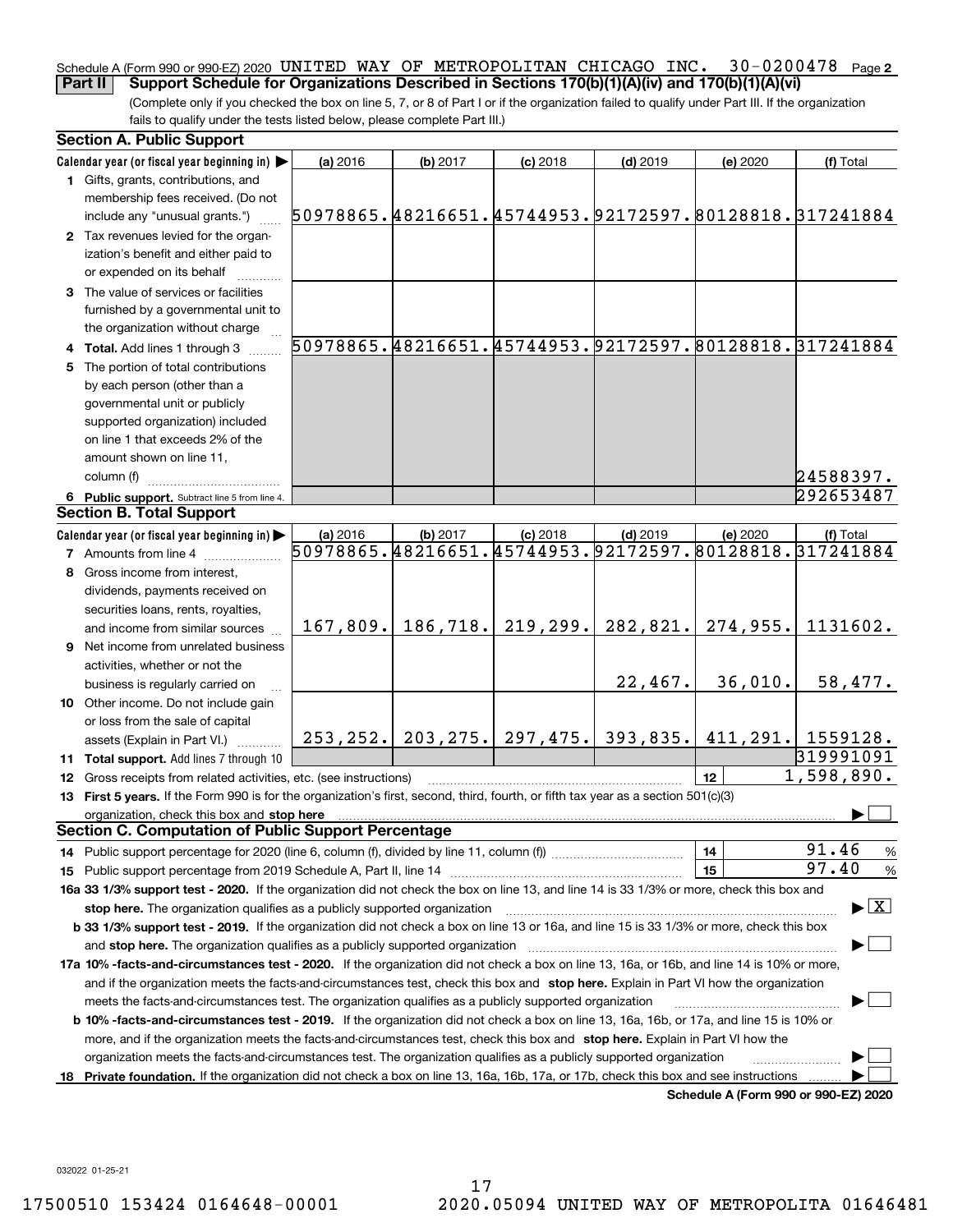### Schedule A (Form 990 or 990-EZ) 2020 <code>UNITED WAY OF METROPOLITAN CHICAGO INC. 30–0200478 Page 3</code> **Part III Support Schedule for Organizations Described in Section 509(a)(2)**

(Complete only if you checked the box on line 10 of Part I or if the organization failed to qualify under Part II. If the organization fails to qualify under the tests listed below, please complete Part II.)

| <b>Section A. Public Support</b>                                                                                                                                                                                               |          |          |            |            |          |                                      |
|--------------------------------------------------------------------------------------------------------------------------------------------------------------------------------------------------------------------------------|----------|----------|------------|------------|----------|--------------------------------------|
| Calendar year (or fiscal year beginning in)                                                                                                                                                                                    | (a) 2016 | (b) 2017 | $(c)$ 2018 | $(d)$ 2019 | (e) 2020 | (f) Total                            |
| 1 Gifts, grants, contributions, and                                                                                                                                                                                            |          |          |            |            |          |                                      |
| membership fees received. (Do not                                                                                                                                                                                              |          |          |            |            |          |                                      |
| include any "unusual grants.")                                                                                                                                                                                                 |          |          |            |            |          |                                      |
| <b>2</b> Gross receipts from admissions,<br>merchandise sold or services per-<br>formed, or facilities furnished in<br>any activity that is related to the<br>organization's tax-exempt purpose                                |          |          |            |            |          |                                      |
| 3 Gross receipts from activities that<br>are not an unrelated trade or bus-                                                                                                                                                    |          |          |            |            |          |                                      |
| iness under section 513                                                                                                                                                                                                        |          |          |            |            |          |                                      |
| 4 Tax revenues levied for the organ-                                                                                                                                                                                           |          |          |            |            |          |                                      |
| ization's benefit and either paid to<br>or expended on its behalf                                                                                                                                                              |          |          |            |            |          |                                      |
| 5 The value of services or facilities                                                                                                                                                                                          |          |          |            |            |          |                                      |
| furnished by a governmental unit to                                                                                                                                                                                            |          |          |            |            |          |                                      |
| the organization without charge                                                                                                                                                                                                |          |          |            |            |          |                                      |
| <b>6 Total.</b> Add lines 1 through 5                                                                                                                                                                                          |          |          |            |            |          |                                      |
| 7a Amounts included on lines 1, 2, and<br>3 received from disqualified persons                                                                                                                                                 |          |          |            |            |          |                                      |
| <b>b</b> Amounts included on lines 2 and 3 received<br>from other than disqualified persons that<br>exceed the greater of \$5,000 or 1% of the<br>amount on line 13 for the year                                               |          |          |            |            |          |                                      |
| c Add lines 7a and 7b                                                                                                                                                                                                          |          |          |            |            |          |                                      |
| 8 Public support. (Subtract line 7c from line 6.)                                                                                                                                                                              |          |          |            |            |          |                                      |
| <b>Section B. Total Support</b>                                                                                                                                                                                                |          |          |            |            |          |                                      |
| Calendar year (or fiscal year beginning in) >                                                                                                                                                                                  | (a) 2016 | (b) 2017 | $(c)$ 2018 | $(d)$ 2019 | (e) 2020 | (f) Total                            |
| <b>9</b> Amounts from line 6<br>$\overline{\phantom{a}}$                                                                                                                                                                       |          |          |            |            |          |                                      |
| 10a Gross income from interest,<br>dividends, payments received on<br>securities loans, rents, royalties,<br>and income from similar sources                                                                                   |          |          |            |            |          |                                      |
| <b>b</b> Unrelated business taxable income<br>(less section 511 taxes) from businesses                                                                                                                                         |          |          |            |            |          |                                      |
| acquired after June 30, 1975<br>1.1.1.1.1.1.1.1.1.1                                                                                                                                                                            |          |          |            |            |          |                                      |
| c Add lines 10a and 10b<br>11 Net income from unrelated business<br>activities not included in line 10b,<br>whether or not the business is                                                                                     |          |          |            |            |          |                                      |
| regularly carried on<br><b>12</b> Other income. Do not include gain<br>or loss from the sale of capital                                                                                                                        |          |          |            |            |          |                                      |
| assets (Explain in Part VI.)                                                                                                                                                                                                   |          |          |            |            |          |                                      |
| <b>13</b> Total support. (Add lines 9, 10c, 11, and 12.)                                                                                                                                                                       |          |          |            |            |          |                                      |
| 14 First 5 years. If the Form 990 is for the organization's first, second, third, fourth, or fifth tax year as a section 501(c)(3) organization,                                                                               |          |          |            |            |          |                                      |
| check this box and stop here manufactured and control the state of the state of the state of the state of the state of the state of the state of the state of the state of the state of the state of the state of the state of |          |          |            |            |          |                                      |
| Section C. Computation of Public Support Percentage                                                                                                                                                                            |          |          |            |            |          |                                      |
| 15 Public support percentage for 2020 (line 8, column (f), divided by line 13, column (f))                                                                                                                                     |          |          |            |            | 15       | %                                    |
| 16 Public support percentage from 2019 Schedule A, Part III, line 15                                                                                                                                                           |          |          |            |            | 16       | %                                    |
| <b>Section D. Computation of Investment Income Percentage</b>                                                                                                                                                                  |          |          |            |            |          |                                      |
| 17 Investment income percentage for 2020 (line 10c, column (f), divided by line 13, column (f))<br>18 Investment income percentage from 2019 Schedule A, Part III, line 17                                                     |          |          |            |            | 17<br>18 | %<br>%                               |
| 19a 33 1/3% support tests - 2020. If the organization did not check the box on line 14, and line 15 is more than 33 1/3%, and line 17 is not                                                                                   |          |          |            |            |          |                                      |
| more than 33 1/3%, check this box and stop here. The organization qualifies as a publicly supported organization                                                                                                               |          |          |            |            |          |                                      |
| b 33 1/3% support tests - 2019. If the organization did not check a box on line 14 or line 19a, and line 16 is more than 33 1/3%, and                                                                                          |          |          |            |            |          |                                      |
| line 18 is not more than 33 1/3%, check this box and stop here. The organization qualifies as a publicly supported organization                                                                                                |          |          |            |            |          |                                      |
| 20 Private foundation. If the organization did not check a box on line 14, 19a, or 19b, check this box and see instructions                                                                                                    |          |          |            |            |          |                                      |
| 032023 01-25-21                                                                                                                                                                                                                |          |          |            |            |          | Schedule A (Form 990 or 990-EZ) 2020 |
|                                                                                                                                                                                                                                |          | 18       |            |            |          |                                      |

17500510 153424 0164648-00001 2020.05094 UNITED WAY OF METROPOLITA 01646481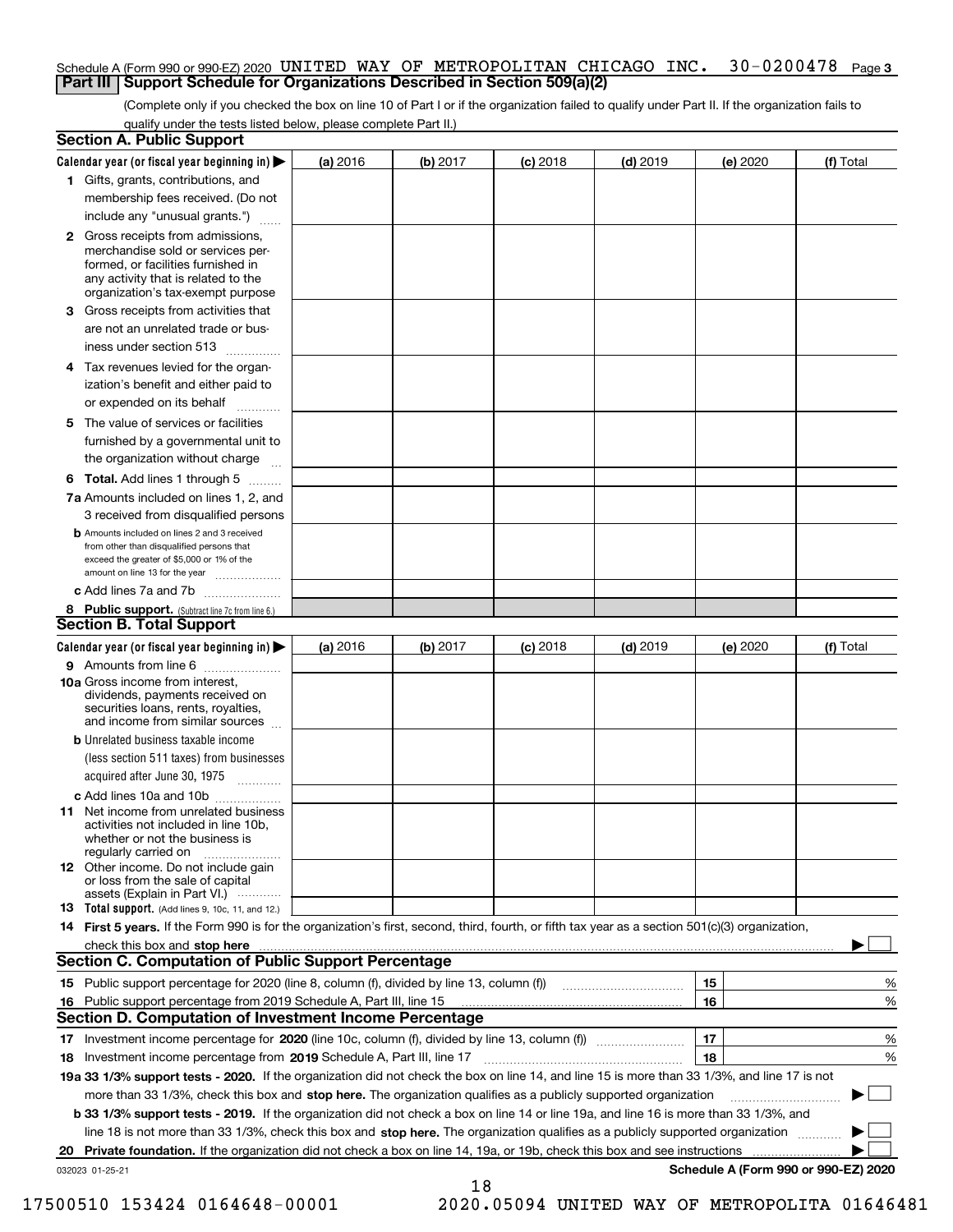### Schedule A (Form 990 or 990-EZ) 2020 <code>UNITED WAY OF METROPOLITAN CHICAGO INC. 30-0200478 Page 4</code>

## **Part IV Supporting Organizations**

(Complete only if you checked a box in line 12 on Part I. If you checked box 12a, Part I, complete Sections A and B. If you checked box 12b, Part I, complete Sections A and C. If you checked box 12c, Part I, complete Sections A, D, and E. If you checked box 12d, Part I, complete Sections A and D, and complete Part V.)

## **Section A. All Supporting Organizations**

- **1** Are all of the organization's supported organizations listed by name in the organization's governing documents? If "No," describe in **Part VI** how the supported organizations are designated. If designated by *class or purpose, describe the designation. If historic and continuing relationship, explain.*
- **2** Did the organization have any supported organization that does not have an IRS determination of status under section 509(a)(1) or (2)? If "Yes," explain in Part VI how the organization determined that the supported *organization was described in section 509(a)(1) or (2).*
- **3a** Did the organization have a supported organization described in section 501(c)(4), (5), or (6)? If "Yes," answer *lines 3b and 3c below.*
- **b** Did the organization confirm that each supported organization qualified under section 501(c)(4), (5), or (6) and satisfied the public support tests under section 509(a)(2)? If "Yes," describe in **Part VI** when and how the *organization made the determination.*
- **c**Did the organization ensure that all support to such organizations was used exclusively for section 170(c)(2)(B) purposes? If "Yes," explain in **Part VI** what controls the organization put in place to ensure such use.
- **4a***If* Was any supported organization not organized in the United States ("foreign supported organization")? *"Yes," and if you checked box 12a or 12b in Part I, answer lines 4b and 4c below.*
- **b** Did the organization have ultimate control and discretion in deciding whether to make grants to the foreign supported organization? If "Yes," describe in **Part VI** how the organization had such control and discretion *despite being controlled or supervised by or in connection with its supported organizations.*
- **c** Did the organization support any foreign supported organization that does not have an IRS determination under sections 501(c)(3) and 509(a)(1) or (2)? If "Yes," explain in **Part VI** what controls the organization used *to ensure that all support to the foreign supported organization was used exclusively for section 170(c)(2)(B) purposes.*
- **5a** Did the organization add, substitute, or remove any supported organizations during the tax year? If "Yes," answer lines 5b and 5c below (if applicable). Also, provide detail in **Part VI,** including (i) the names and EIN *numbers of the supported organizations added, substituted, or removed; (ii) the reasons for each such action; (iii) the authority under the organization's organizing document authorizing such action; and (iv) how the action was accomplished (such as by amendment to the organizing document).*
- **b** Type I or Type II only. Was any added or substituted supported organization part of a class already designated in the organization's organizing document?
- **cSubstitutions only.**  Was the substitution the result of an event beyond the organization's control?
- **6** Did the organization provide support (whether in the form of grants or the provision of services or facilities) to **Part VI.** *If "Yes," provide detail in* support or benefit one or more of the filing organization's supported organizations? anyone other than (i) its supported organizations, (ii) individuals that are part of the charitable class benefited by one or more of its supported organizations, or (iii) other supporting organizations that also
- **7**Did the organization provide a grant, loan, compensation, or other similar payment to a substantial contributor *If "Yes," complete Part I of Schedule L (Form 990 or 990-EZ).* regard to a substantial contributor? (as defined in section 4958(c)(3)(C)), a family member of a substantial contributor, or a 35% controlled entity with
- **8** Did the organization make a loan to a disqualified person (as defined in section 4958) not described in line 7? *If "Yes," complete Part I of Schedule L (Form 990 or 990-EZ).*
- **9a** Was the organization controlled directly or indirectly at any time during the tax year by one or more in section 509(a)(1) or (2))? If "Yes," *provide detail in* <code>Part VI.</code> disqualified persons, as defined in section 4946 (other than foundation managers and organizations described
- **b** Did one or more disqualified persons (as defined in line 9a) hold a controlling interest in any entity in which the supporting organization had an interest? If "Yes," provide detail in P**art VI**.
- **c**Did a disqualified person (as defined in line 9a) have an ownership interest in, or derive any personal benefit from, assets in which the supporting organization also had an interest? If "Yes," provide detail in P**art VI.**
- **10a** Was the organization subject to the excess business holdings rules of section 4943 because of section supporting organizations)? If "Yes," answer line 10b below. 4943(f) (regarding certain Type II supporting organizations, and all Type III non-functionally integrated
- **b** Did the organization have any excess business holdings in the tax year? (Use Schedule C, Form 4720, to *determine whether the organization had excess business holdings.)*

19

032024 01-25-21

**Schedule A (Form 990 or 990-EZ) 2020**

**YesNo**

**1**

**2**

**3a**

**3b**

**3c**

**4a**

**4b**

**4c**

**5a**

**5b5c**

**6**

**7**

**8**

**9a**

**9b**

**9c**

**10a**

**10b**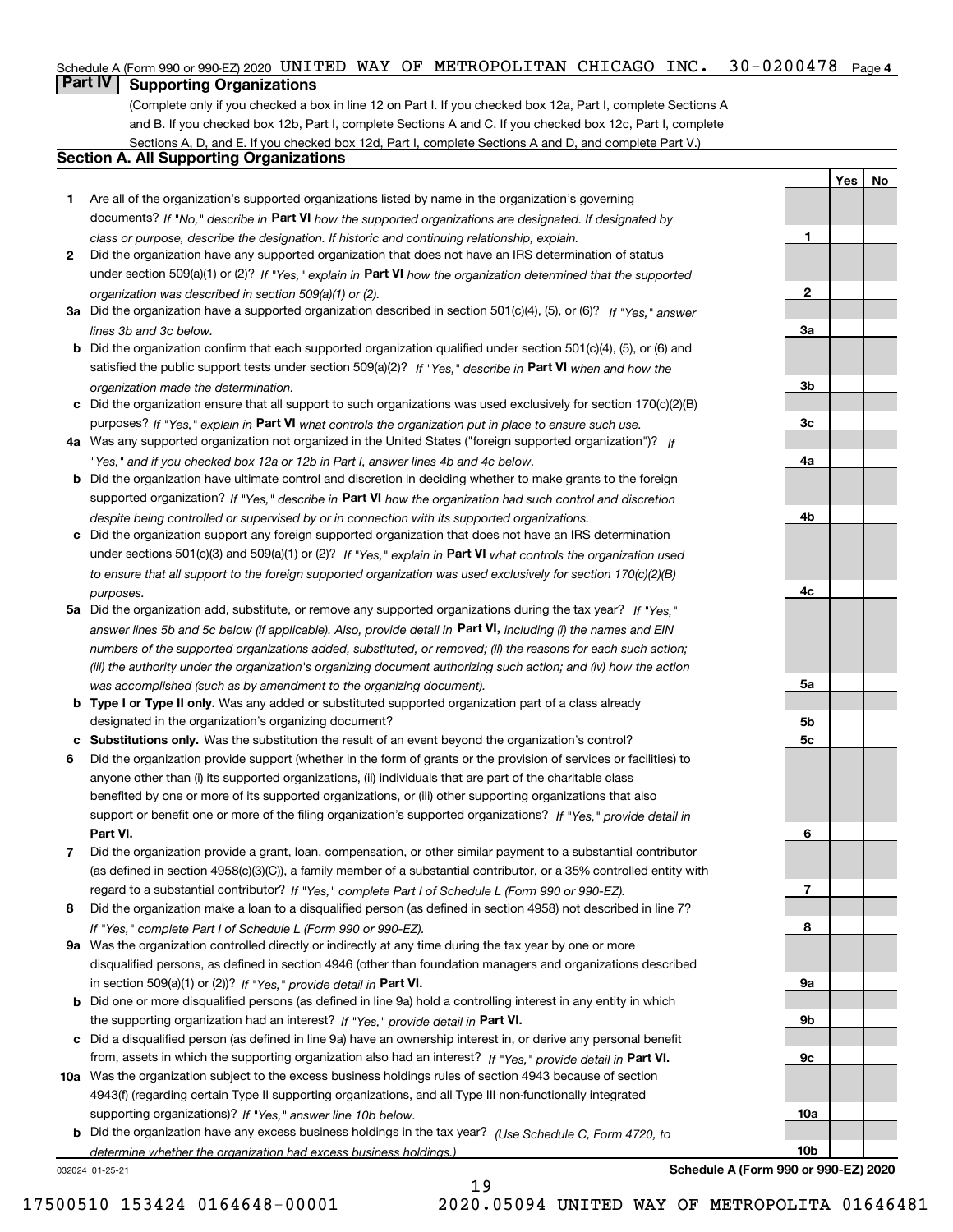#### 30-0200478 Page 5 Schedule A (Form 990 or 990-EZ) 2020 <code>UNITED WAY OF METROPOLITAN CHICAGO INC. 30-0200478 Page</code> **Part IV Supporting Organizations** *(continued)*

|    |                                                                                                                                                                                                                                                                                                                                                                                                      |                 | Yes l | No.       |
|----|------------------------------------------------------------------------------------------------------------------------------------------------------------------------------------------------------------------------------------------------------------------------------------------------------------------------------------------------------------------------------------------------------|-----------------|-------|-----------|
| 11 | Has the organization accepted a gift or contribution from any of the following persons?                                                                                                                                                                                                                                                                                                              |                 |       |           |
|    | a A person who directly or indirectly controls, either alone or together with persons described in lines 11b and                                                                                                                                                                                                                                                                                     |                 |       |           |
|    | 11c below, the governing body of a supported organization?                                                                                                                                                                                                                                                                                                                                           | 11a             |       |           |
|    | <b>b</b> A family member of a person described in line 11a above?                                                                                                                                                                                                                                                                                                                                    | 11 <sub>b</sub> |       |           |
|    | c A 35% controlled entity of a person described in line 11a or 11b above? If "Yes" to line 11a, 11b, or 11c, provide                                                                                                                                                                                                                                                                                 |                 |       |           |
|    | detail in Part VI.                                                                                                                                                                                                                                                                                                                                                                                   | 11c             |       |           |
|    | <b>Section B. Type I Supporting Organizations</b>                                                                                                                                                                                                                                                                                                                                                    |                 |       |           |
|    |                                                                                                                                                                                                                                                                                                                                                                                                      |                 | Yes   | <b>No</b> |
|    | Did the governing body, members of the governing body, officers acting in their official capacity, or membership of one or<br>more supported organizations have the power to regularly appoint or elect at least a majority of the organization's officers,<br>directors or trustees at all times during the tay year? If $\mathbb{R}$ describe in <b>Dart VI</b> bout the cunnected expenientian(e) |                 |       |           |

|              | directors, or trustees at all times during the tax year? If "No," describe in Part VI how the supported organization(s)        |
|--------------|--------------------------------------------------------------------------------------------------------------------------------|
|              | effectively operated, supervised, or controlled the organization's activities. If the organization had more than one supported |
|              | organization, describe how the powers to appoint and/or remove officers, directors, or trustees were allocated among the       |
|              | supported organizations and what conditions or restrictions, if any, applied to such powers during the tax year.               |
| $\mathbf{2}$ | Did the organization operate for the benefit of any supported organization other than the supported                            |
|              | organization(s) that operated, supervised, or controlled the supporting organization? If "Yes," explain in                     |
|              |                                                                                                                                |

**Part VI**  *how providing such benefit carried out the purposes of the supported organization(s) that operated,*

| supervised, or controlled the supporting organization. |  |
|--------------------------------------------------------|--|
| <b>Section C. Type II Supporting Organizations</b>     |  |
|                                                        |  |

**1**or trustees of each of the organization's supported organization(s)? If "No," describe in **Part VI** how control *or management of the supporting organization was vested in the same persons that controlled or managed the supported organization(s).* Were a majority of the organization's directors or trustees during the tax year also a majority of the directors

| <b>Section D. All Type III Supporting Organizations</b> |  |
|---------------------------------------------------------|--|
|---------------------------------------------------------|--|

|              |                                                                                                                        |   | Yes l | No |
|--------------|------------------------------------------------------------------------------------------------------------------------|---|-------|----|
|              | Did the organization provide to each of its supported organizations, by the last day of the fifth month of the         |   |       |    |
|              | organization's tax year, (i) a written notice describing the type and amount of support provided during the prior tax  |   |       |    |
|              | year, (ii) a copy of the Form 990 that was most recently filed as of the date of notification, and (iii) copies of the |   |       |    |
|              | organization's governing documents in effect on the date of notification, to the extent not previously provided?       |   |       |    |
| $\mathbf{2}$ | Were any of the organization's officers, directors, or trustees either (i) appointed or elected by the supported       |   |       |    |
|              | organization(s) or (ii) serving on the governing body of a supported organization? If "No," explain in Part VI how     |   |       |    |
|              | the organization maintained a close and continuous working relationship with the supported organization(s).            | 2 |       |    |
| 3            | By reason of the relationship described in line 2, above, did the organization's supported organizations have a        |   |       |    |
|              | significant voice in the organization's investment policies and in directing the use of the organization's             |   |       |    |
|              | income or assets at all times during the tax year? If "Yes," describe in Part VI the role the organization's           |   |       |    |
|              | supported organizations played in this regard.                                                                         | з |       |    |

# *supported organizations played in this regard.* **Section E. Type III Functionally Integrated Supporting Organizations**

- **1**Check the box next to the method that the organization used to satisfy the Integral Part Test during the year (see instructions).
- **alinupy** The organization satisfied the Activities Test. Complete line 2 below.
- **bThe organization is the parent of each of its supported organizations. Complete line 3 below.**

|  |  |  | The organization supported a governmental entity. Describe in Part VI how you supported a governmental entity (see instructions). |  |
|--|--|--|-----------------------------------------------------------------------------------------------------------------------------------|--|
|--|--|--|-----------------------------------------------------------------------------------------------------------------------------------|--|

20

- **2Answer lines 2a and 2b below. Yes No** Activities Test.
- **a** Did substantially all of the organization's activities during the tax year directly further the exempt purposes of the supported organization(s) to which the organization was responsive? If "Yes," then in **Part VI identify those supported organizations and explain**  *how these activities directly furthered their exempt purposes, how the organization was responsive to those supported organizations, and how the organization determined that these activities constituted substantially all of its activities.*
- **b** Did the activities described in line 2a, above, constitute activities that, but for the organization's involvement, **Part VI**  *the reasons for the organization's position that its supported organization(s) would have engaged in* one or more of the organization's supported organization(s) would have been engaged in? If "Yes," e*xplain in these activities but for the organization's involvement.*
- **3** Parent of Supported Organizations. Answer lines 3a and 3b below.

**a** Did the organization have the power to regularly appoint or elect a majority of the officers, directors, or trustees of each of the supported organizations? If "Yes" or "No" provide details in **Part VI.** 

**b** Did the organization exercise a substantial degree of direction over the policies, programs, and activities of each of its supported organizations? If "Yes," describe in Part VI the role played by the organization in this regard.

032025 01-25-21

**Schedule A (Form 990 or 990-EZ) 2020**

**2a**

**2b**

**3a**

**3b**

**1**

**2**

**1**

**YesNo**

17500510 153424 0164648-00001 2020.05094 UNITED WAY OF METROPOLITA 01646481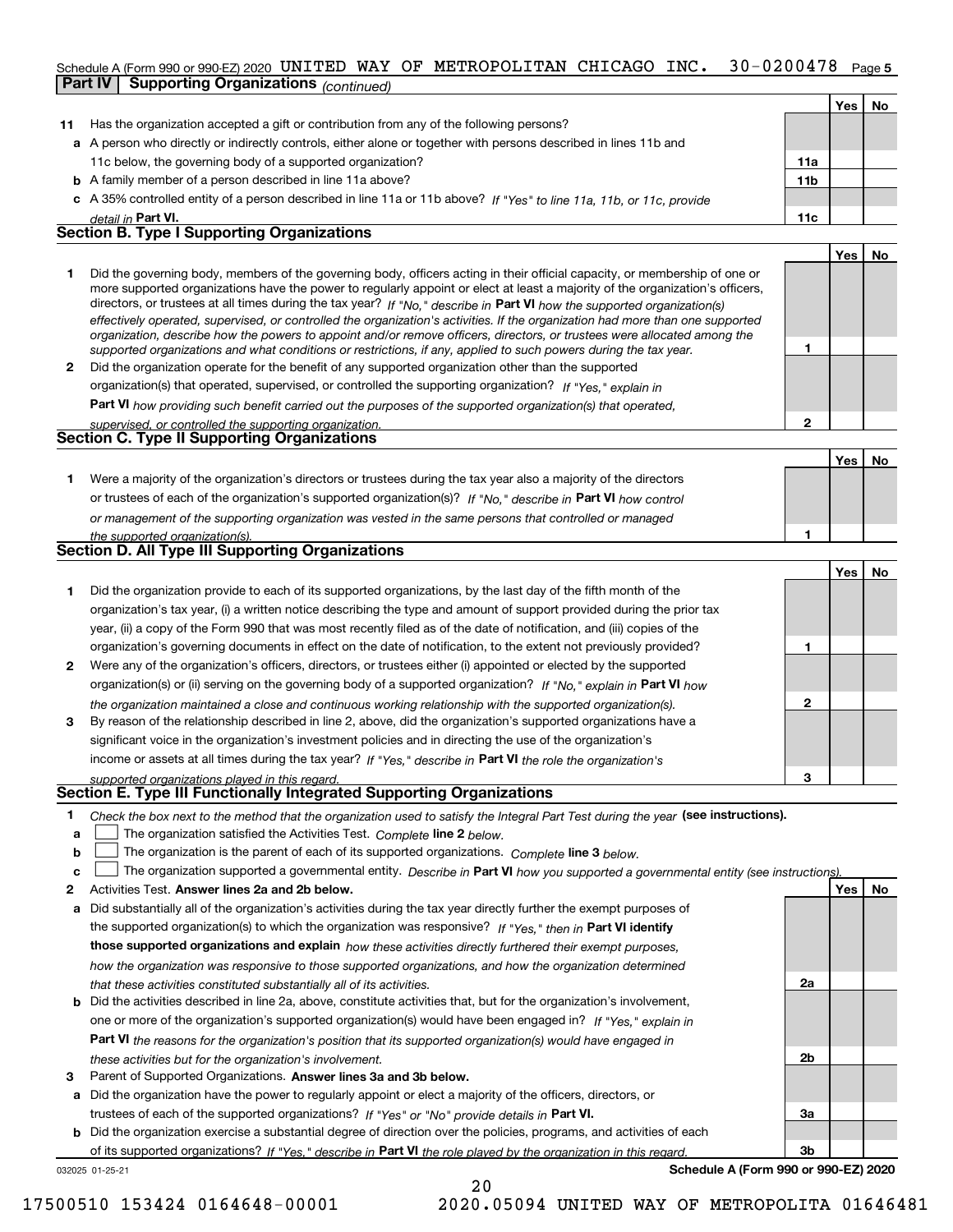|               | Schedule A (Form 990 or 990-EZ) 2020 UNITED WAY OF METROPOLITAN CHICAGO INC.                                                                          |                |                | $30 - 0200478$ Page 6          |
|---------------|-------------------------------------------------------------------------------------------------------------------------------------------------------|----------------|----------------|--------------------------------|
| <b>Part V</b> | Type III Non-Functionally Integrated 509(a)(3) Supporting Organizations                                                                               |                |                |                                |
| 1             | Check here if the organization satisfied the Integral Part Test as a qualifying trust on Nov. 20, 1970 (explain in Part VI). See instructions.        |                |                |                                |
|               | All other Type III non-functionally integrated supporting organizations must complete Sections A through E.<br><b>Section A - Adjusted Net Income</b> |                | (A) Prior Year | (B) Current Year<br>(optional) |
|               |                                                                                                                                                       | 1.             |                |                                |
| 1<br>2        | Net short-term capital gain<br>Recoveries of prior-year distributions                                                                                 | $\overline{2}$ |                |                                |
| З             | Other gross income (see instructions)                                                                                                                 | 3              |                |                                |
| 4             | Add lines 1 through 3.                                                                                                                                | 4              |                |                                |
| 5             | Depreciation and depletion                                                                                                                            | 5              |                |                                |
| 6             | Portion of operating expenses paid or incurred for production or                                                                                      |                |                |                                |
|               |                                                                                                                                                       |                |                |                                |
|               | collection of gross income or for management, conservation, or                                                                                        |                |                |                                |
|               | maintenance of property held for production of income (see instructions)                                                                              | 6              |                |                                |
| 7             | Other expenses (see instructions)                                                                                                                     | $\overline{7}$ |                |                                |
| 8             | Adjusted Net Income (subtract lines 5, 6, and 7 from line 4)                                                                                          | 8              |                |                                |
|               | <b>Section B - Minimum Asset Amount</b>                                                                                                               |                | (A) Prior Year | (B) Current Year<br>(optional) |
| 1             | Aggregate fair market value of all non-exempt-use assets (see                                                                                         |                |                |                                |
|               | instructions for short tax year or assets held for part of year):                                                                                     |                |                |                                |
|               | <b>a</b> Average monthly value of securities                                                                                                          | 1a             |                |                                |
|               | <b>b</b> Average monthly cash balances                                                                                                                | 1b             |                |                                |
|               | c Fair market value of other non-exempt-use assets                                                                                                    | 1c             |                |                                |
|               | <b>d</b> Total (add lines 1a, 1b, and 1c)                                                                                                             | 1d             |                |                                |
|               | <b>e</b> Discount claimed for blockage or other factors                                                                                               |                |                |                                |
|               | (explain in detail in Part VI):                                                                                                                       |                |                |                                |
| 2             | Acquisition indebtedness applicable to non-exempt-use assets                                                                                          | $\mathbf{2}$   |                |                                |
| 3             | Subtract line 2 from line 1d.                                                                                                                         | 3              |                |                                |
| 4             | Cash deemed held for exempt use. Enter 0.015 of line 3 (for greater amount,                                                                           |                |                |                                |
|               | see instructions).                                                                                                                                    | 4              |                |                                |
| 5             | Net value of non-exempt-use assets (subtract line 4 from line 3)                                                                                      | 5              |                |                                |
| 6             | Multiply line 5 by 0.035.                                                                                                                             | 6              |                |                                |
| 7             | Recoveries of prior-year distributions                                                                                                                | $\overline{7}$ |                |                                |
| 8             | Minimum Asset Amount (add line 7 to line 6)                                                                                                           | 8              |                |                                |
|               | <b>Section C - Distributable Amount</b>                                                                                                               |                |                | <b>Current Year</b>            |
|               | Adjusted net income for prior year (from Section A, line 8, column A)                                                                                 | 1              |                |                                |
|               | Enter 0.85 of line 1.                                                                                                                                 | 2              |                |                                |
| 3             | Minimum asset amount for prior year (from Section B, line 8, column A)                                                                                | 3              |                |                                |
| 4             | Enter greater of line 2 or line 3.                                                                                                                    | 4              |                |                                |
|               | 5 Income tax imposed in prior year                                                                                                                    | 5              |                |                                |
| 6             | <b>Distributable Amount.</b> Subtract line 5 from line 4, unless subject to                                                                           |                |                |                                |
|               | emergency temporary reduction (see instructions).                                                                                                     | 6              |                |                                |
| 7             | Check here if the current year is the organization's first as a non-functionally integrated Type III supporting organization (see                     |                |                |                                |

instructions).

**Schedule A (Form 990 or 990-EZ) 2020**

032026 01-25-21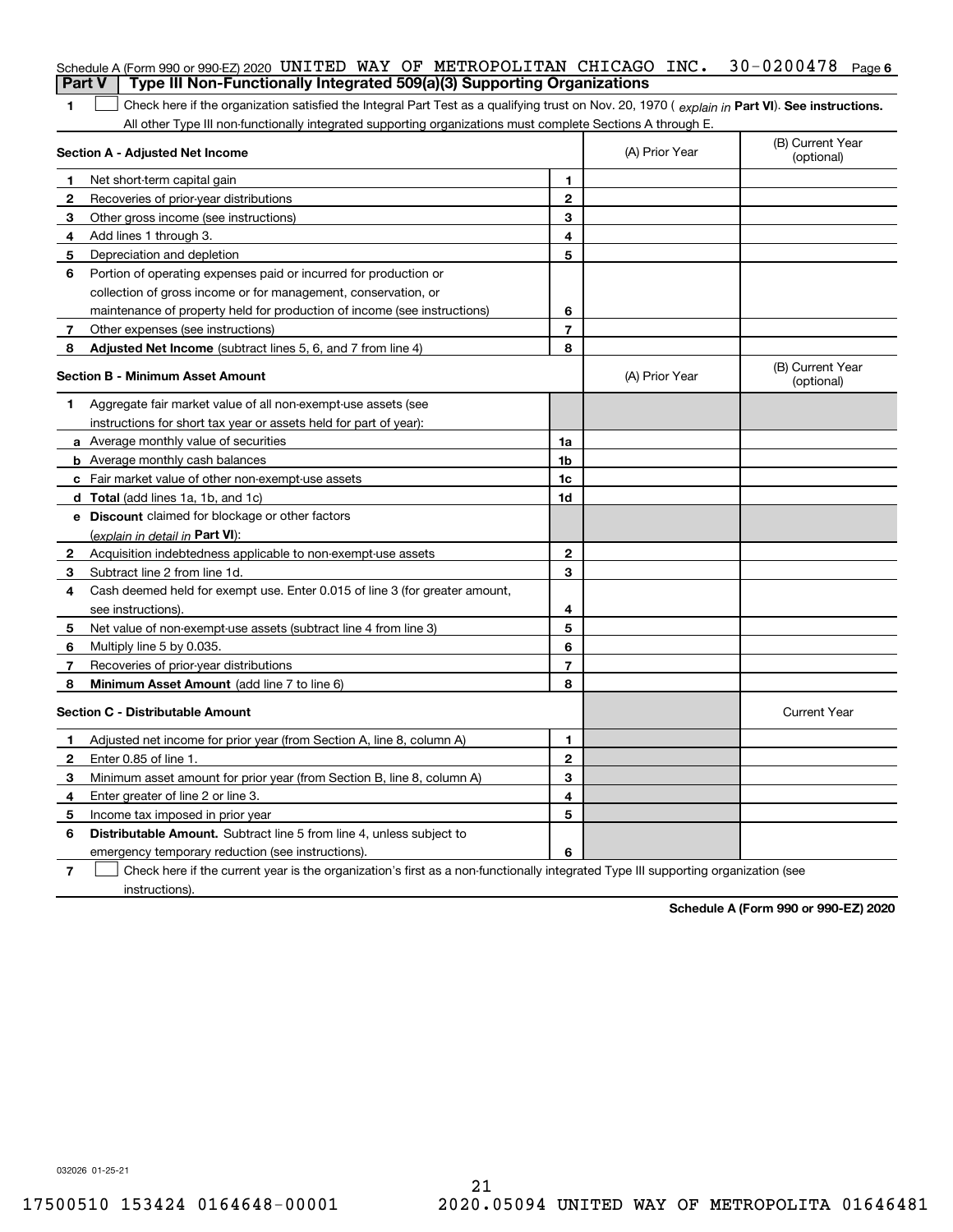| Part V | Type III Non-Functionally Integrated 509(a)(3) Supporting Organizations                    |                             | (continued)                           |    |                                         |  |  |  |  |
|--------|--------------------------------------------------------------------------------------------|-----------------------------|---------------------------------------|----|-----------------------------------------|--|--|--|--|
|        | <b>Section D - Distributions</b>                                                           |                             |                                       |    | <b>Current Year</b>                     |  |  |  |  |
|        | Amounts paid to supported organizations to accomplish exempt purposes                      |                             | 1                                     |    |                                         |  |  |  |  |
| 2      | Amounts paid to perform activity that directly furthers exempt purposes of supported       |                             |                                       |    |                                         |  |  |  |  |
|        | organizations, in excess of income from activity                                           |                             | 2                                     |    |                                         |  |  |  |  |
| 3      | Administrative expenses paid to accomplish exempt purposes of supported organizations      |                             |                                       | 3  |                                         |  |  |  |  |
| 4      | Amounts paid to acquire exempt-use assets                                                  |                             |                                       | 4  |                                         |  |  |  |  |
| 5      | Qualified set aside amounts (prior IRS approval required - provide details in Part VI)     |                             |                                       | 5  |                                         |  |  |  |  |
| 6      | Other distributions ( <i>describe in</i> Part VI). See instructions.                       |                             |                                       | 6  |                                         |  |  |  |  |
| 7      | Total annual distributions. Add lines 1 through 6.                                         |                             |                                       | 7  |                                         |  |  |  |  |
| 8      | Distributions to attentive supported organizations to which the organization is responsive |                             |                                       |    |                                         |  |  |  |  |
|        | (provide details in Part VI). See instructions.                                            |                             |                                       | 8  |                                         |  |  |  |  |
| 9      | Distributable amount for 2020 from Section C, line 6                                       |                             |                                       | 9  |                                         |  |  |  |  |
| 10     | Line 8 amount divided by line 9 amount                                                     |                             |                                       | 10 |                                         |  |  |  |  |
|        |                                                                                            | (i)                         | (ii)                                  |    | (iii)                                   |  |  |  |  |
|        | <b>Section E - Distribution Allocations</b> (see instructions)                             | <b>Excess Distributions</b> | <b>Underdistributions</b><br>Pre-2020 |    | <b>Distributable</b><br>Amount for 2020 |  |  |  |  |
| 1      | Distributable amount for 2020 from Section C, line 6                                       |                             |                                       |    |                                         |  |  |  |  |
| 2      | Underdistributions, if any, for years prior to 2020 (reason-                               |                             |                                       |    |                                         |  |  |  |  |
|        | able cause required - explain in Part VI). See instructions.                               |                             |                                       |    |                                         |  |  |  |  |
| 3      | Excess distributions carryover, if any, to 2020                                            |                             |                                       |    |                                         |  |  |  |  |
|        | a From 2015                                                                                |                             |                                       |    |                                         |  |  |  |  |
|        | $b$ From 2016                                                                              |                             |                                       |    |                                         |  |  |  |  |
|        | $c$ From 2017                                                                              |                             |                                       |    |                                         |  |  |  |  |
|        | <b>d</b> From 2018                                                                         |                             |                                       |    |                                         |  |  |  |  |
|        | e From 2019                                                                                |                             |                                       |    |                                         |  |  |  |  |
|        | f Total of lines 3a through 3e                                                             |                             |                                       |    |                                         |  |  |  |  |
|        | g Applied to underdistributions of prior years                                             |                             |                                       |    |                                         |  |  |  |  |
|        | <b>h</b> Applied to 2020 distributable amount                                              |                             |                                       |    |                                         |  |  |  |  |
|        | Carryover from 2015 not applied (see instructions)                                         |                             |                                       |    |                                         |  |  |  |  |
|        | Remainder. Subtract lines 3g, 3h, and 3i from line 3f.                                     |                             |                                       |    |                                         |  |  |  |  |
| 4      | Distributions for 2020 from Section D.                                                     |                             |                                       |    |                                         |  |  |  |  |
|        | line $7:$                                                                                  |                             |                                       |    |                                         |  |  |  |  |
|        | a Applied to underdistributions of prior years                                             |                             |                                       |    |                                         |  |  |  |  |
|        | <b>b</b> Applied to 2020 distributable amount                                              |                             |                                       |    |                                         |  |  |  |  |
|        | <b>c</b> Remainder. Subtract lines 4a and 4b from line 4.                                  |                             |                                       |    |                                         |  |  |  |  |
| 5      | Remaining underdistributions for years prior to 2020, if                                   |                             |                                       |    |                                         |  |  |  |  |
|        | any. Subtract lines 3g and 4a from line 2. For result greater                              |                             |                                       |    |                                         |  |  |  |  |
|        | than zero, explain in Part VI. See instructions.                                           |                             |                                       |    |                                         |  |  |  |  |
| 6      | Remaining underdistributions for 2020. Subtract lines 3h                                   |                             |                                       |    |                                         |  |  |  |  |
|        | and 4b from line 1. For result greater than zero, explain in                               |                             |                                       |    |                                         |  |  |  |  |
|        | <b>Part VI.</b> See instructions.                                                          |                             |                                       |    |                                         |  |  |  |  |
| 7      | Excess distributions carryover to 2021. Add lines 3j                                       |                             |                                       |    |                                         |  |  |  |  |
|        | and 4c.                                                                                    |                             |                                       |    |                                         |  |  |  |  |
| 8      | Breakdown of line 7:                                                                       |                             |                                       |    |                                         |  |  |  |  |
|        | a Excess from 2016                                                                         |                             |                                       |    |                                         |  |  |  |  |
|        |                                                                                            |                             |                                       |    |                                         |  |  |  |  |
|        | <b>b</b> Excess from 2017                                                                  |                             |                                       |    |                                         |  |  |  |  |
|        | c Excess from 2018                                                                         |                             |                                       |    |                                         |  |  |  |  |
|        |                                                                                            | d Excess from 2019          |                                       |    |                                         |  |  |  |  |
|        | e Excess from 2020                                                                         |                             |                                       |    |                                         |  |  |  |  |

**Schedule A (Form 990 or 990-EZ) 2020**

032027 01-25-21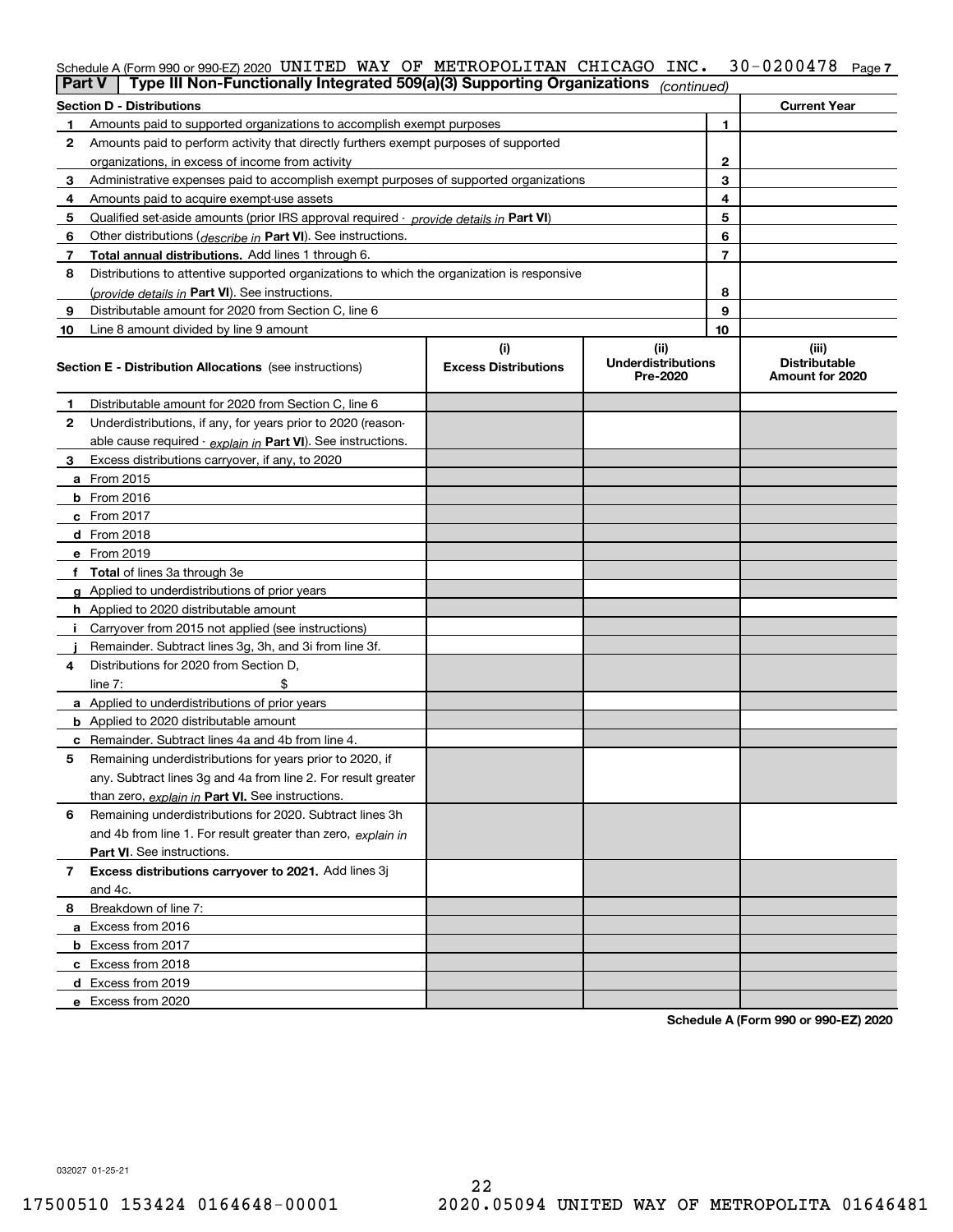**8** 30-0200478 Schedule A (Form 990 or 990-EZ) 2020 Page UNITED WAY OF METROPOLITAN CHICAGO INC. Part VI | Supplemental Information. Provide the explanations required by Part II, line 10; Part II, line 17a or 17b; Part III, line 12; Part IV, Section A, lines 1, 2, 3b, 3c, 4b, 4c, 5a, 6, 9a, 9b, 9c, 11a, 11b, and 11c; Part IV, Section B, lines 1 and 2; Part IV, Section C, line 1; Part IV, Section D, lines 2 and 3; Part IV, Section E, lines 1c, 2a, 2b, 3a, and 3b; Part V, line 1; Part V, Section B, line 1e; Part V, Section D, lines 5, 6, and 8; and Part V, Section E, lines 2, 5, and 6. Also complete this part for any additional information. (See instructions.)

SCHEDULE A, PART II, LINE 10, EXPLANATION FOR OTHER INCOME:

| 2016 AMOUNT: \$ | 253, 252.                                                                                                                    |
|-----------------|------------------------------------------------------------------------------------------------------------------------------|
| 2017 AMOUNT: \$ | 203, 275.                                                                                                                    |
| 2018 AMOUNT: \$ | 297,475.                                                                                                                     |
| 2019 AMOUNT: \$ | 393,835.<br><u> 1989 - Johann Stein, mars an deus Amerikaansk kommunister (* 1950)</u>                                       |
| 2020 AMOUNT: \$ | 411,291.<br>and the control of the control of the control of the control of the control of the control of the control of the |
|                 |                                                                                                                              |
|                 |                                                                                                                              |
|                 |                                                                                                                              |
|                 |                                                                                                                              |
|                 |                                                                                                                              |
|                 |                                                                                                                              |
|                 |                                                                                                                              |
|                 |                                                                                                                              |
|                 |                                                                                                                              |
|                 |                                                                                                                              |
|                 |                                                                                                                              |
|                 |                                                                                                                              |
|                 |                                                                                                                              |
|                 |                                                                                                                              |
|                 |                                                                                                                              |
|                 |                                                                                                                              |
|                 |                                                                                                                              |
|                 |                                                                                                                              |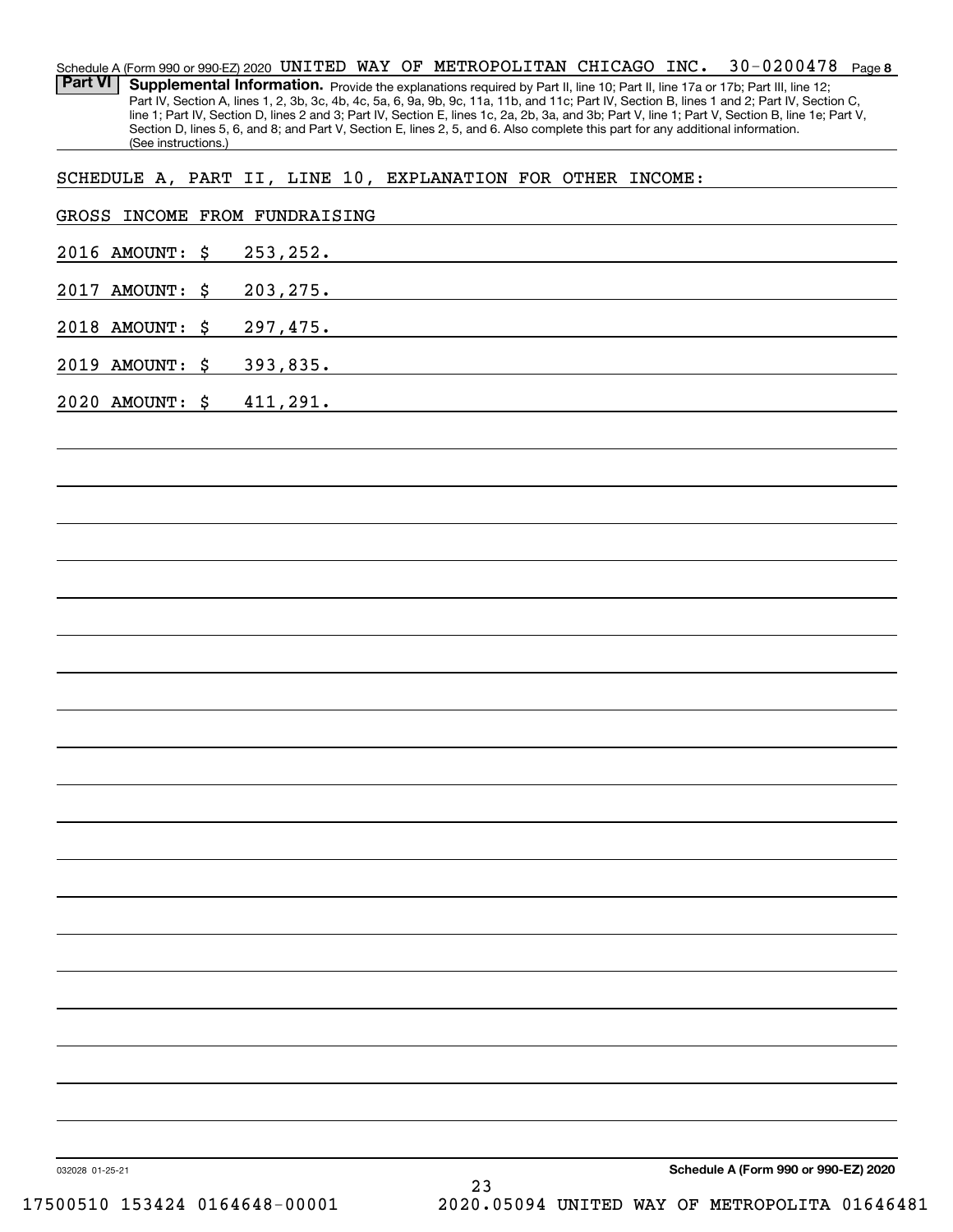Department of the Treasury Internal Revenue Service **(Form 990, 990-EZ, or 990-PF)**

Name of the organization

**Organization type** (check one):

## \*\* PUBLIC DISCLOSURE COPY \*\*

# **Schedule B Schedule of Contributors**

**| Attach to Form 990, Form 990-EZ, or Form 990-PF. | Go to www.irs.gov/Form990 for the latest information.** OMB No. 1545-0047

**2020**

**Employer identification number**

|  | UNITED WAY OF METROPOLITAN CHICAGO INC. |  | $30 - 0200478$ |
|--|-----------------------------------------|--|----------------|
|  |                                         |  |                |

| Filers of:         | Section:                                                                           |
|--------------------|------------------------------------------------------------------------------------|
| Form 990 or 990-EZ | $\lfloor x \rfloor$ 501(c)( 3) (enter number) organization                         |
|                    | $4947(a)(1)$ nonexempt charitable trust <b>not</b> treated as a private foundation |
|                    | 527 political organization                                                         |
| Form 990-PF        | 501(c)(3) exempt private foundation                                                |
|                    | 4947(a)(1) nonexempt charitable trust treated as a private foundation              |
|                    | 501(c)(3) taxable private foundation                                               |

Check if your organization is covered by the **General Rule** or a **Special Rule. Note:**  Only a section 501(c)(7), (8), or (10) organization can check boxes for both the General Rule and a Special Rule. See instructions.

### **General Rule**

 $\mathcal{L}^{\text{max}}$ 

For an organization filing Form 990, 990-EZ, or 990-PF that received, during the year, contributions totaling \$5,000 or more (in money or property) from any one contributor. Complete Parts I and II. See instructions for determining a contributor's total contributions.

### **Special Rules**

any one contributor, during the year, total contributions of the greater of  $\,$  (1) \$5,000; or **(2)** 2% of the amount on (i) Form 990, Part VIII, line 1h;  $\boxed{\textbf{X}}$  For an organization described in section 501(c)(3) filing Form 990 or 990-EZ that met the 33 1/3% support test of the regulations under sections 509(a)(1) and 170(b)(1)(A)(vi), that checked Schedule A (Form 990 or 990-EZ), Part II, line 13, 16a, or 16b, and that received from or (ii) Form 990-EZ, line 1. Complete Parts I and II.

For an organization described in section 501(c)(7), (8), or (10) filing Form 990 or 990-EZ that received from any one contributor, during the year, total contributions of more than \$1,000 exclusively for religious, charitable, scientific, literary, or educational purposes, or for the prevention of cruelty to children or animals. Complete Parts I (entering "N/A" in column (b) instead of the contributor name and address), II, and III.  $\mathcal{L}^{\text{max}}$ 

purpose. Don't complete any of the parts unless the **General Rule** applies to this organization because it received *nonexclusively* year, contributions <sub>exclusively</sub> for religious, charitable, etc., purposes, but no such contributions totaled more than \$1,000. If this box is checked, enter here the total contributions that were received during the year for an  $\;$ exclusively religious, charitable, etc., For an organization described in section 501(c)(7), (8), or (10) filing Form 990 or 990-EZ that received from any one contributor, during the religious, charitable, etc., contributions totaling \$5,000 or more during the year  $\Box$ — $\Box$   $\Box$  $\mathcal{L}^{\text{max}}$ 

**Caution:**  An organization that isn't covered by the General Rule and/or the Special Rules doesn't file Schedule B (Form 990, 990-EZ, or 990-PF),  **must** but it answer "No" on Part IV, line 2, of its Form 990; or check the box on line H of its Form 990-EZ or on its Form 990-PF, Part I, line 2, to certify that it doesn't meet the filing requirements of Schedule B (Form 990, 990-EZ, or 990-PF).

**For Paperwork Reduction Act Notice, see the instructions for Form 990, 990-EZ, or 990-PF. Schedule B (Form 990, 990-EZ, or 990-PF) (2020)** LHA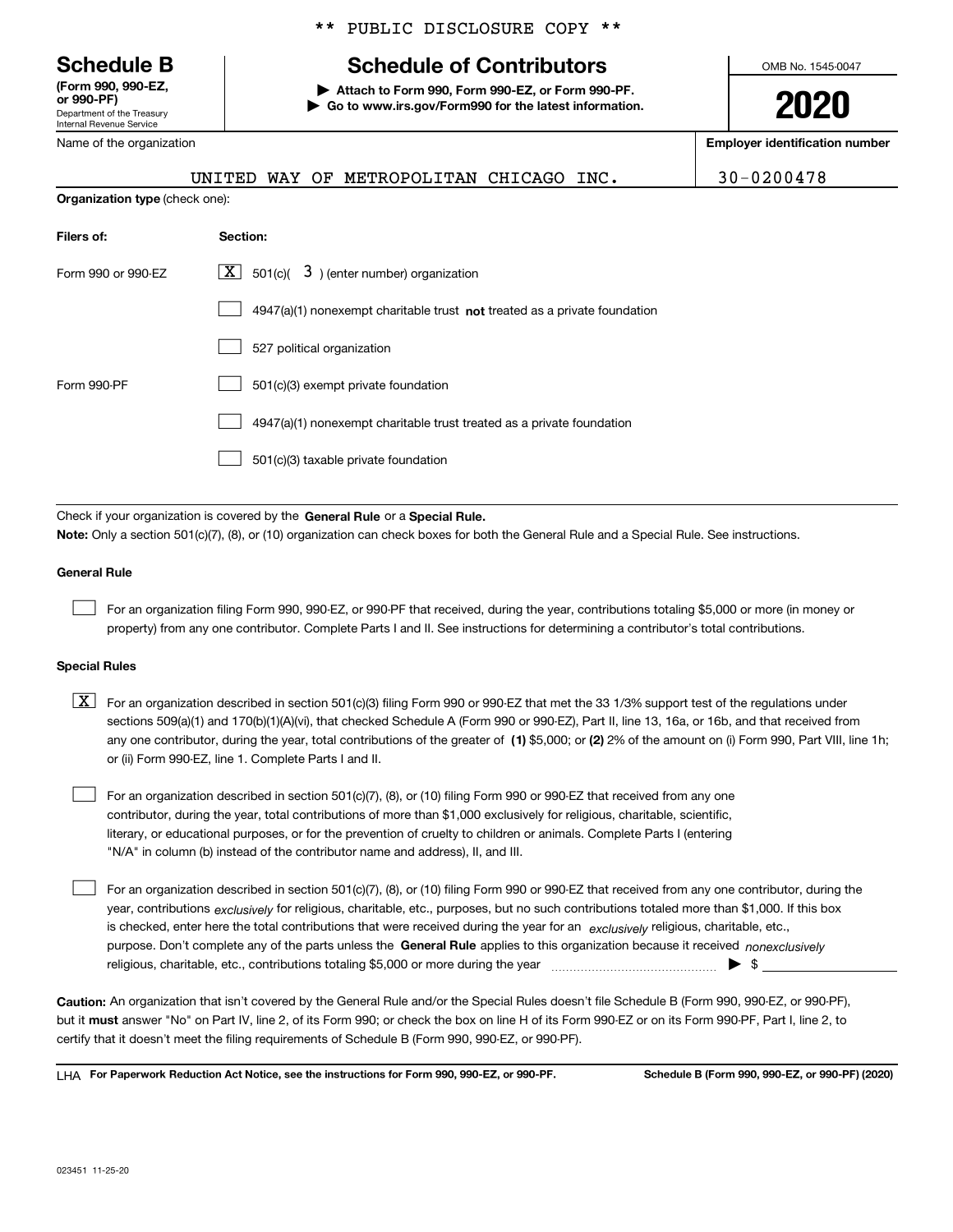Name of organization

**Employer identification number**

UNITED WAY OF METROPOLITAN CHICAGO INC.  $\vert$  30-0200478

#### **(a)No.(b)Name, address, and ZIP + 4 (c)Total contributions (d)Type of contribution PersonPayrollNoncash (a)No.(b)Name, address, and ZIP + 4 (c)Total contributions (d)Type of contribution PersonPayrollNoncash (a)No.(b)Name, address, and ZIP + 4 (c)Total contributions (d)Type of contribution PersonPayrollNoncash (a) No.(b) Name, address, and ZIP + 4 (c) Total contributions (d) Type of contribution PersonPayrollNoncash (a) No.(b) Name, address, and ZIP + 4 (c) Total contributions (d) Type of contribution PersonPayrollNoncash(a) No.(b)Name, address, and ZIP + 4 (c) Total contributions (d)Type of contribution PersonPayrollNoncash** Contributors (see instructions). Use duplicate copies of Part I if additional space is needed. \$(Complete Part II for noncash contributions.) \$(Complete Part II for noncash contributions.) \$(Complete Part II for noncash contributions.) \$(Complete Part II for noncash contributions.) \$(Complete Part II for noncash contributions.) \$(Complete Part II for noncash contributions.) Chedule B (Form 990, 990-EZ, or 990-PF) (2020)<br>Iame of organization<br>**2Part I 2Part I Contributors** (see instructions). Use duplicate copies of Part I if additional space is needed.  $\begin{array}{c|c|c|c|c|c} 1 & \hspace{1.5cm} & \hspace{1.5cm} & \hspace{1.5cm} & \hspace{1.5cm} & \hspace{1.5cm} & \hspace{1.5cm} & \hspace{1.5cm} & \hspace{1.5cm} & \hspace{1.5cm} & \hspace{1.5cm} & \hspace{1.5cm} & \hspace{1.5cm} & \hspace{1.5cm} & \hspace{1.5cm} & \hspace{1.5cm} & \hspace{1.5cm} & \hspace{1.5cm} & \hspace{1.5cm} & \hspace{1.5cm} & \hspace{1.5cm} &$ 25,000,000.  $2$  | Person  $\overline{\text{X}}$ 6,413,034. X  $\overline{3}$  | Person  $\overline{X}$ 3,431,813.  $4$  | Person  $\overline{\text{X}}$ 2,552,206.  $\sim$  5 | Person X 2,150,000.  $\sim$  6 | Person X 2,100,259.

 $|X|$  $\mathcal{L}^{\text{max}}$  $\mathcal{L}^{\text{max}}$ 

 $\boxed{\text{X}}$  X  $\boxed{\text{X}}$ 

 $|X|$  $\mathcal{L}^{\text{max}}$  $\mathcal{L}^{\text{max}}$ 

 $|X|$  X  $\mathcal{L}^{\text{max}}$ 

 $\boxed{\text{X}}$  $\mathcal{L}^{\text{max}}$  $\mathcal{L}^{\text{max}}$ 

 $|X|$  X  $\mathcal{L}^{\text{max}}$ 

023452 11-25-20 **Schedule B (Form 990, 990-EZ, or 990-PF) (2020)**

17500510 153424 0164648-00001 2020.05094 UNITED WAY OF METROPOLITA 01646481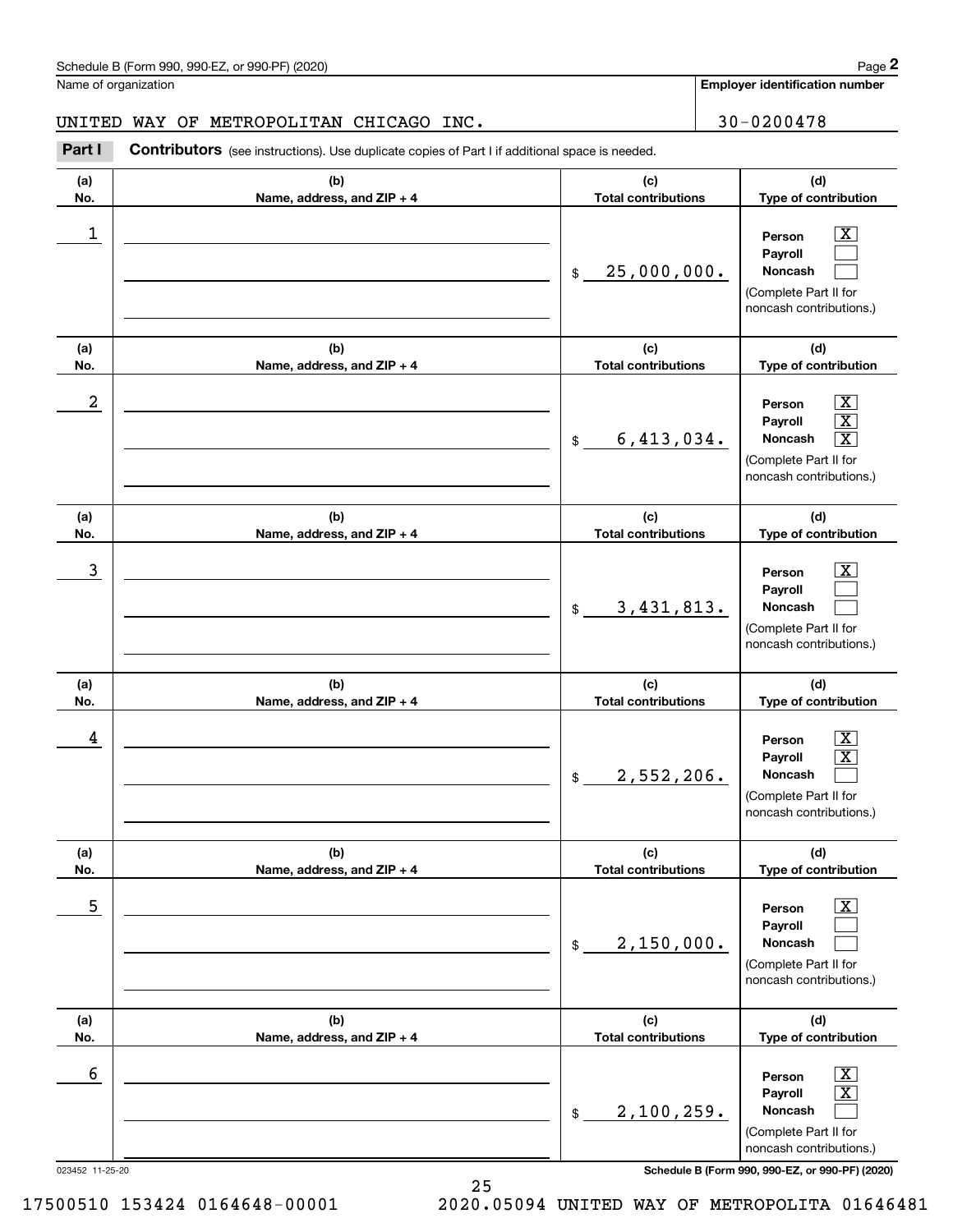Name of organization

**Employer identification number**

**(d)**

 $|X|$  X  $\mathcal{L}^{\text{max}}$ 

 $\boxed{\text{X}}$  X  $\boxed{\text{X}}$ 

 $|X|$  $\mathcal{L}^{\text{max}}$  $\mathcal{L}^{\text{max}}$ 

 $\mathcal{L}^{\text{max}}$  $\mathcal{L}^{\text{max}}$  $\mathcal{L}^{\text{max}}$ 

 $\mathcal{L}^{\text{max}}$  $\mathcal{L}^{\text{max}}$  $\mathcal{L}^{\text{max}}$ 

 $\mathcal{L}^{\text{max}}$  $\mathcal{L}^{\text{max}}$  $\mathcal{L}^{\text{max}}$ 

**(d)**

**(d)**

**(d)**

**(d)**

**(d)**

### **(a)No.(b)Name, address, and ZIP + 4 (c)Total contributions Type of contribution PersonPayrollNoncash (a)No.(b)Name, address, and ZIP + 4 (c)Total contributions Type of contribution PersonPayrollNoncash (a)No.(b)Name, address, and ZIP + 4 (c)Total contributions Type of contribution PersonPayrollNoncash (a) No.(b)Name, address, and ZIP + 4 (c) Total contributions Type of contribution PersonPayrollNoncash(a) No.(b)Name, address, and ZIP + 4 (c) Total contributions Type of contribution PersonPayrollNoncash(a) No.(b)Name, address, and ZIP + 4 (c) Total contributions Type of contribution PersonPayrollNoncash** Contributors (see instructions). Use duplicate copies of Part I if additional space is needed. \$(Complete Part II for noncash contributions.) \$(Complete Part II for noncash contributions.) \$(Complete Part II for noncash contributions.) \$(Complete Part II for noncash contributions.) \$(Complete Part II for noncash contributions.) \$(Complete Part II for noncash contributions.) Chedule B (Form 990, 990-EZ, or 990-PF) (2020)<br>Iame of organization<br>**2Part I 2Part I Contributors** (see instructions). Use duplicate copies of Part I if additional space is needed. 7 X 2,050,032. 8 X 2,006,351. X example and the set of the set of the set of the set of the set of the set of the set of the set of the set of 1,760,001. UNITED WAY OF METROPOLITAN CHICAGO INC.  $\vert$  30-0200478

023452 11-25-20 **Schedule B (Form 990, 990-EZ, or 990-PF) (2020)**

17500510 153424 0164648-00001 2020.05094 UNITED WAY OF METROPOLITA 01646481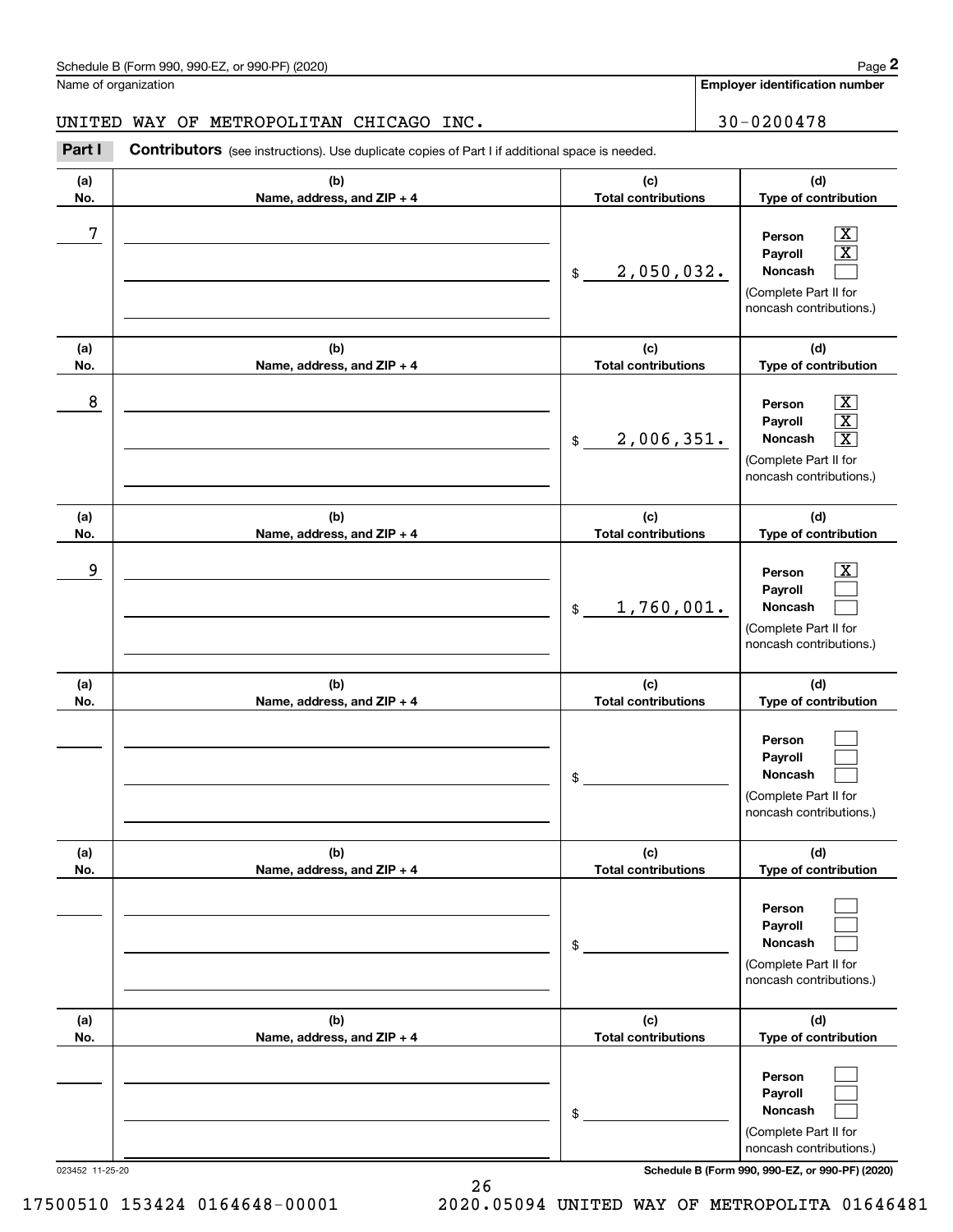| Schedule B (Form 990. 990-EZ. or 990-PF) (2020) | Page |
|-------------------------------------------------|------|
|-------------------------------------------------|------|

|                              | Schedule B (Form 990, 990-EZ, or 990-PF) (2020)                                                     |                                                 |                                          | Page 3                                |  |
|------------------------------|-----------------------------------------------------------------------------------------------------|-------------------------------------------------|------------------------------------------|---------------------------------------|--|
|                              | Name of organization                                                                                |                                                 |                                          | <b>Employer identification number</b> |  |
|                              | UNITED WAY OF METROPOLITAN CHICAGO INC.                                                             |                                                 | $30 - 0200478$                           |                                       |  |
| Part II                      | Noncash Property (see instructions). Use duplicate copies of Part II if additional space is needed. |                                                 |                                          |                                       |  |
| (a)<br>No.<br>from<br>Part I | (b)<br>Description of noncash property given                                                        | (c)<br>FMV (or estimate)<br>(See instructions.) |                                          | (d)<br>Date received                  |  |
| $\boldsymbol{2}$             | SECURITIES PUBLICLY TRADED                                                                          |                                                 |                                          |                                       |  |
|                              |                                                                                                     | 753,720.<br>\$                                  |                                          | 06/30/21                              |  |
| (a)<br>No.<br>from<br>Part I | (b)<br>Description of noncash property given                                                        | (c)<br>FMV (or estimate)<br>(See instructions.) |                                          | (d)<br>Date received                  |  |
| 8                            | SECURITIES PUBLICLY TRADED                                                                          |                                                 |                                          |                                       |  |
|                              |                                                                                                     | \$                                              | 7,003.                                   | 06/30/21                              |  |
| (a)<br>No.<br>from<br>Part I | (b)<br>Description of noncash property given                                                        | (c)                                             | FMV (or estimate)<br>(See instructions.) |                                       |  |
|                              |                                                                                                     |                                                 |                                          |                                       |  |
|                              |                                                                                                     | \$                                              |                                          |                                       |  |
| (a)<br>No.<br>from<br>Part I | (b)<br>Description of noncash property given                                                        | (c)<br>FMV (or estimate)<br>(See instructions.) |                                          | (d)<br>Date received                  |  |
|                              |                                                                                                     |                                                 |                                          |                                       |  |
|                              |                                                                                                     | \$                                              |                                          |                                       |  |
| (a)<br>No.<br>from<br>Part I | (b)<br>Description of noncash property given                                                        | (c)<br>FMV (or estimate)<br>(See instructions.) |                                          | (d)<br>Date received                  |  |
|                              |                                                                                                     |                                                 |                                          |                                       |  |
|                              |                                                                                                     | \$                                              |                                          |                                       |  |
| (a)<br>No.<br>from<br>Part I | (b)<br>Description of noncash property given                                                        | (c)<br>FMV (or estimate)<br>(See instructions.) |                                          | (d)<br>Date received                  |  |
|                              |                                                                                                     |                                                 |                                          |                                       |  |
|                              |                                                                                                     | \$                                              |                                          |                                       |  |

023453 11-25-20 **Schedule B (Form 990, 990-EZ, or 990-PF) (2020)**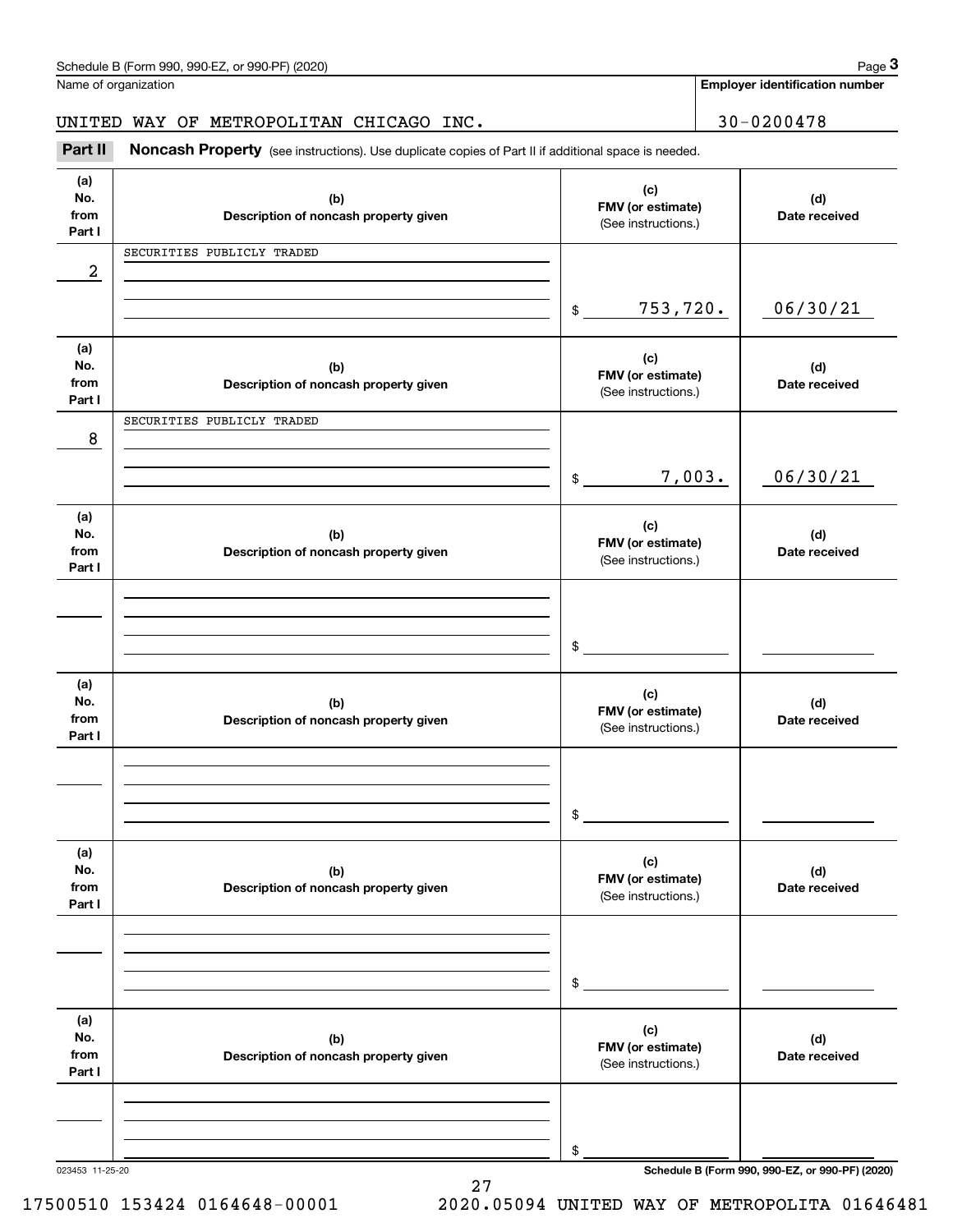|                           | Schedule B (Form 990, 990-EZ, or 990-PF) (2020)                                                                                                                                                                                                                              |                      |  | Page 4                                          |  |  |  |
|---------------------------|------------------------------------------------------------------------------------------------------------------------------------------------------------------------------------------------------------------------------------------------------------------------------|----------------------|--|-------------------------------------------------|--|--|--|
| Name of organization      |                                                                                                                                                                                                                                                                              |                      |  | <b>Employer identification number</b>           |  |  |  |
|                           | UNITED WAY OF METROPOLITAN CHICAGO INC.                                                                                                                                                                                                                                      |                      |  | $30 - 0200478$                                  |  |  |  |
| <b>Part III</b>           | Exclusively religious, charitable, etc., contributions to organizations described in section 501(c)(7), (8), or (10) that total more than \$1,000 for the year<br>from any one contributor. Complete columns (a) through (e) and the following line entry. For organizations |                      |  |                                                 |  |  |  |
|                           | completing Part III, enter the total of exclusively religious, charitable, etc., contributions of \$1,000 or less for the year. (Enter this info. once.) $\blacktriangleright$ \$<br>Use duplicate copies of Part III if additional space is needed.                         |                      |  |                                                 |  |  |  |
| (a) No.<br>from           |                                                                                                                                                                                                                                                                              |                      |  |                                                 |  |  |  |
| Part I                    | (b) Purpose of gift                                                                                                                                                                                                                                                          | (c) Use of gift      |  | (d) Description of how gift is held             |  |  |  |
|                           |                                                                                                                                                                                                                                                                              |                      |  |                                                 |  |  |  |
|                           |                                                                                                                                                                                                                                                                              |                      |  |                                                 |  |  |  |
|                           |                                                                                                                                                                                                                                                                              | (e) Transfer of gift |  |                                                 |  |  |  |
|                           |                                                                                                                                                                                                                                                                              |                      |  |                                                 |  |  |  |
|                           | Transferee's name, address, and ZIP + 4                                                                                                                                                                                                                                      |                      |  | Relationship of transferor to transferee        |  |  |  |
|                           |                                                                                                                                                                                                                                                                              |                      |  |                                                 |  |  |  |
|                           |                                                                                                                                                                                                                                                                              |                      |  |                                                 |  |  |  |
| (a) No.                   |                                                                                                                                                                                                                                                                              |                      |  |                                                 |  |  |  |
| from<br>Part I            | (b) Purpose of gift                                                                                                                                                                                                                                                          | (c) Use of gift      |  | (d) Description of how gift is held             |  |  |  |
|                           |                                                                                                                                                                                                                                                                              |                      |  |                                                 |  |  |  |
|                           |                                                                                                                                                                                                                                                                              |                      |  |                                                 |  |  |  |
|                           |                                                                                                                                                                                                                                                                              |                      |  |                                                 |  |  |  |
|                           | (e) Transfer of gift                                                                                                                                                                                                                                                         |                      |  |                                                 |  |  |  |
|                           | Transferee's name, address, and ZIP + 4                                                                                                                                                                                                                                      |                      |  | Relationship of transferor to transferee        |  |  |  |
|                           |                                                                                                                                                                                                                                                                              |                      |  |                                                 |  |  |  |
|                           |                                                                                                                                                                                                                                                                              |                      |  |                                                 |  |  |  |
| (a) No.                   |                                                                                                                                                                                                                                                                              |                      |  |                                                 |  |  |  |
| from<br>Part I            | (b) Purpose of gift                                                                                                                                                                                                                                                          | (c) Use of gift      |  | (d) Description of how gift is held             |  |  |  |
|                           |                                                                                                                                                                                                                                                                              |                      |  |                                                 |  |  |  |
|                           |                                                                                                                                                                                                                                                                              |                      |  |                                                 |  |  |  |
|                           |                                                                                                                                                                                                                                                                              |                      |  |                                                 |  |  |  |
|                           | (e) Transfer of gift                                                                                                                                                                                                                                                         |                      |  |                                                 |  |  |  |
|                           | Transferee's name, address, and $ZIP + 4$                                                                                                                                                                                                                                    |                      |  | Relationship of transferor to transferee        |  |  |  |
|                           |                                                                                                                                                                                                                                                                              |                      |  |                                                 |  |  |  |
|                           |                                                                                                                                                                                                                                                                              |                      |  |                                                 |  |  |  |
|                           |                                                                                                                                                                                                                                                                              |                      |  |                                                 |  |  |  |
| (a) No.<br>from<br>Part I | (b) Purpose of gift                                                                                                                                                                                                                                                          | (c) Use of gift      |  | (d) Description of how gift is held             |  |  |  |
|                           |                                                                                                                                                                                                                                                                              |                      |  |                                                 |  |  |  |
|                           |                                                                                                                                                                                                                                                                              |                      |  |                                                 |  |  |  |
|                           |                                                                                                                                                                                                                                                                              |                      |  |                                                 |  |  |  |
|                           | (e) Transfer of gift                                                                                                                                                                                                                                                         |                      |  |                                                 |  |  |  |
|                           | Transferee's name, address, and $ZIP + 4$                                                                                                                                                                                                                                    |                      |  | Relationship of transferor to transferee        |  |  |  |
|                           |                                                                                                                                                                                                                                                                              |                      |  |                                                 |  |  |  |
|                           |                                                                                                                                                                                                                                                                              |                      |  |                                                 |  |  |  |
|                           |                                                                                                                                                                                                                                                                              |                      |  |                                                 |  |  |  |
| 023454 11-25-20           |                                                                                                                                                                                                                                                                              | 28                   |  | Schedule B (Form 990, 990-EZ, or 990-PF) (2020) |  |  |  |

17500510 153424 0164648-00001 2020.05094 UNITED WAY OF METROPOLITA 01646481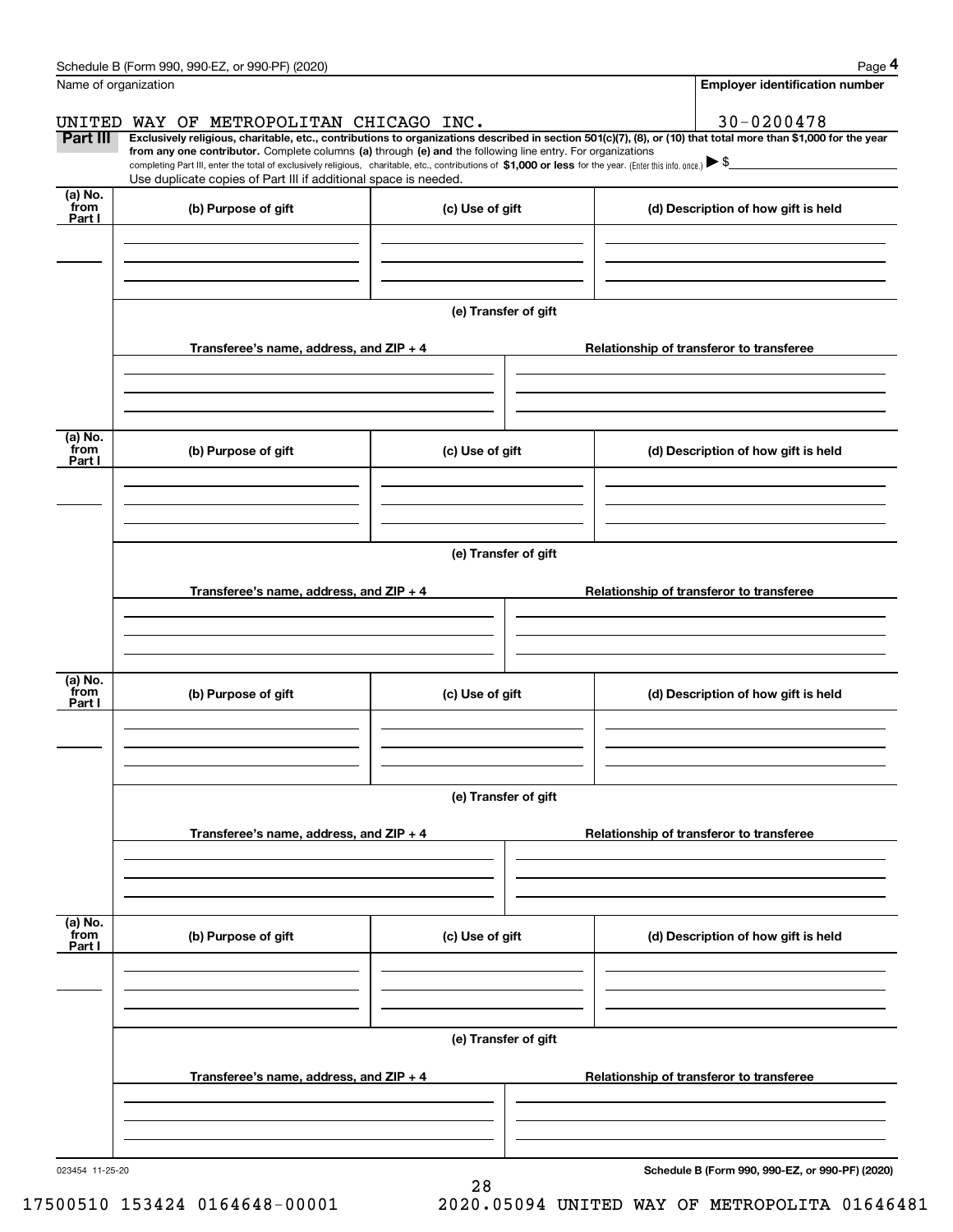| <b>SCHEDULE C</b>                                      |  | <b>Political Campaign and Lobbying Activities</b>                                                                                                                 |           |                                               | OMB No. 1545-0047                                     |
|--------------------------------------------------------|--|-------------------------------------------------------------------------------------------------------------------------------------------------------------------|-----------|-----------------------------------------------|-------------------------------------------------------|
| (Form 990 or 990-EZ)                                   |  |                                                                                                                                                                   |           |                                               |                                                       |
|                                                        |  | For Organizations Exempt From Income Tax Under section 501(c) and section 527                                                                                     |           |                                               |                                                       |
| Department of the Treasury<br>Internal Revenue Service |  | ▶ Complete if the organization is described below. ▶ Attach to Form 990 or Form 990-EZ.<br>Go to www.irs.gov/Form990 for instructions and the latest information. |           |                                               | <b>Open to Public</b><br>Inspection                   |
|                                                        |  | If the organization answered "Yes," on Form 990, Part IV, line 3, or Form 990-EZ, Part V, line 46 (Political Campaign Activities), then                           |           |                                               |                                                       |
|                                                        |  | • Section 501(c)(3) organizations: Complete Parts I-A and B. Do not complete Part I-C.                                                                            |           |                                               |                                                       |
|                                                        |  | • Section 501(c) (other than section 501(c)(3)) organizations: Complete Parts I-A and C below. Do not complete Part I-B.                                          |           |                                               |                                                       |
| • Section 527 organizations: Complete Part I-A only.   |  |                                                                                                                                                                   |           |                                               |                                                       |
|                                                        |  | If the organization answered "Yes," on Form 990, Part IV, line 4, or Form 990-EZ, Part VI, line 47 (Lobbying Activities), then                                    |           |                                               |                                                       |
|                                                        |  | • Section 501(c)(3) organizations that have filed Form 5768 (election under section 501(h)): Complete Part II-A. Do not complete Part II-B.                       |           |                                               |                                                       |
|                                                        |  | • Section 501(c)(3) organizations that have NOT filed Form 5768 (election under section 501(h)): Complete Part II-B. Do not complete Part II-A.                   |           |                                               |                                                       |
| Tax) (See separate instructions), then                 |  | If the organization answered "Yes," on Form 990, Part IV, line 5 (Proxy Tax) (See separate instructions) or Form 990-EZ, Part V, line 35c (Proxy                  |           |                                               |                                                       |
|                                                        |  | • Section 501(c)(4), (5), or (6) organizations: Complete Part III.                                                                                                |           |                                               |                                                       |
| Name of organization                                   |  |                                                                                                                                                                   |           |                                               | <b>Employer identification number</b>                 |
|                                                        |  | UNITED WAY OF METROPOLITAN CHICAGO INC.                                                                                                                           |           |                                               | $30 - 0200478$                                        |
| Part I-A                                               |  | Complete if the organization is exempt under section 501(c) or is a section 527 organization.                                                                     |           |                                               |                                                       |
|                                                        |  |                                                                                                                                                                   |           |                                               |                                                       |
|                                                        |  | 1 Provide a description of the organization's direct and indirect political campaign activities in Part IV.                                                       |           |                                               |                                                       |
| Political campaign activity expenditures<br>2          |  |                                                                                                                                                                   |           |                                               | $\triangleright$ \$                                   |
| Volunteer hours for political campaign activities<br>3 |  |                                                                                                                                                                   |           |                                               |                                                       |
|                                                        |  |                                                                                                                                                                   |           |                                               |                                                       |
| Part I-B                                               |  | Complete if the organization is exempt under section 501(c)(3).                                                                                                   |           |                                               |                                                       |
|                                                        |  | 1 Enter the amount of any excise tax incurred by the organization under section 4955                                                                              |           | $\bullet \mathsf{s} \_\_$                     |                                                       |
| 2                                                      |  | Enter the amount of any excise tax incurred by organization managers under section 4955                                                                           |           |                                               |                                                       |
| З                                                      |  |                                                                                                                                                                   |           |                                               | Yes<br>No                                             |
|                                                        |  |                                                                                                                                                                   |           |                                               | Yes<br>No                                             |
| <b>b</b> If "Yes," describe in Part IV.<br>Part I-C    |  | Complete if the organization is exempt under section 501(c), except section 501(c)(3).                                                                            |           |                                               |                                                       |
|                                                        |  | 1 Enter the amount directly expended by the filing organization for section 527 exempt function activities                                                        |           | $\blacktriangleright$ \$                      |                                                       |
|                                                        |  | 2 Enter the amount of the filing organization's funds contributed to other organizations for section 527                                                          |           |                                               |                                                       |
| exempt function activities                             |  |                                                                                                                                                                   |           | $\blacktriangleright$ \$                      |                                                       |
|                                                        |  | 3 Total exempt function expenditures. Add lines 1 and 2. Enter here and on Form 1120-POL,                                                                         |           |                                               |                                                       |
|                                                        |  |                                                                                                                                                                   |           |                                               |                                                       |
|                                                        |  |                                                                                                                                                                   |           |                                               | Yes<br><b>No</b>                                      |
|                                                        |  | 5 Enter the names, addresses and employer identification number (EIN) of all section 527 political organizations to which the filing organization                 |           |                                               |                                                       |
|                                                        |  | made payments. For each organization listed, enter the amount paid from the filing organization's funds. Also enter the amount of political                       |           |                                               |                                                       |
|                                                        |  | contributions received that were promptly and directly delivered to a separate political organization, such as a separate segregated fund or a                    |           |                                               |                                                       |
|                                                        |  | political action committee (PAC). If additional space is needed, provide information in Part IV.                                                                  |           |                                               |                                                       |
| (a) Name                                               |  | (b) Address                                                                                                                                                       | $(c)$ EIN | (d) Amount paid from<br>filing organization's | (e) Amount of political<br>contributions received and |
|                                                        |  |                                                                                                                                                                   |           | funds. If none, enter -0-.                    | promptly and directly                                 |
|                                                        |  |                                                                                                                                                                   |           |                                               | delivered to a separate                               |
|                                                        |  |                                                                                                                                                                   |           |                                               | political organization.<br>If none, enter -0-.        |
|                                                        |  |                                                                                                                                                                   |           |                                               |                                                       |
|                                                        |  |                                                                                                                                                                   |           |                                               |                                                       |
|                                                        |  |                                                                                                                                                                   |           |                                               |                                                       |
|                                                        |  |                                                                                                                                                                   |           |                                               |                                                       |
|                                                        |  |                                                                                                                                                                   |           |                                               |                                                       |
|                                                        |  |                                                                                                                                                                   |           |                                               |                                                       |
|                                                        |  |                                                                                                                                                                   |           |                                               |                                                       |
|                                                        |  |                                                                                                                                                                   |           |                                               |                                                       |
|                                                        |  |                                                                                                                                                                   |           |                                               |                                                       |
|                                                        |  |                                                                                                                                                                   |           |                                               |                                                       |
|                                                        |  |                                                                                                                                                                   |           |                                               |                                                       |
|                                                        |  | For Paperwork Reduction Act Notice, see the Instructions for Form 990 or 990-EZ.                                                                                  |           |                                               | Schedule C (Form 990 or 990-EZ) 2020                  |

LHA

032041 12-02-20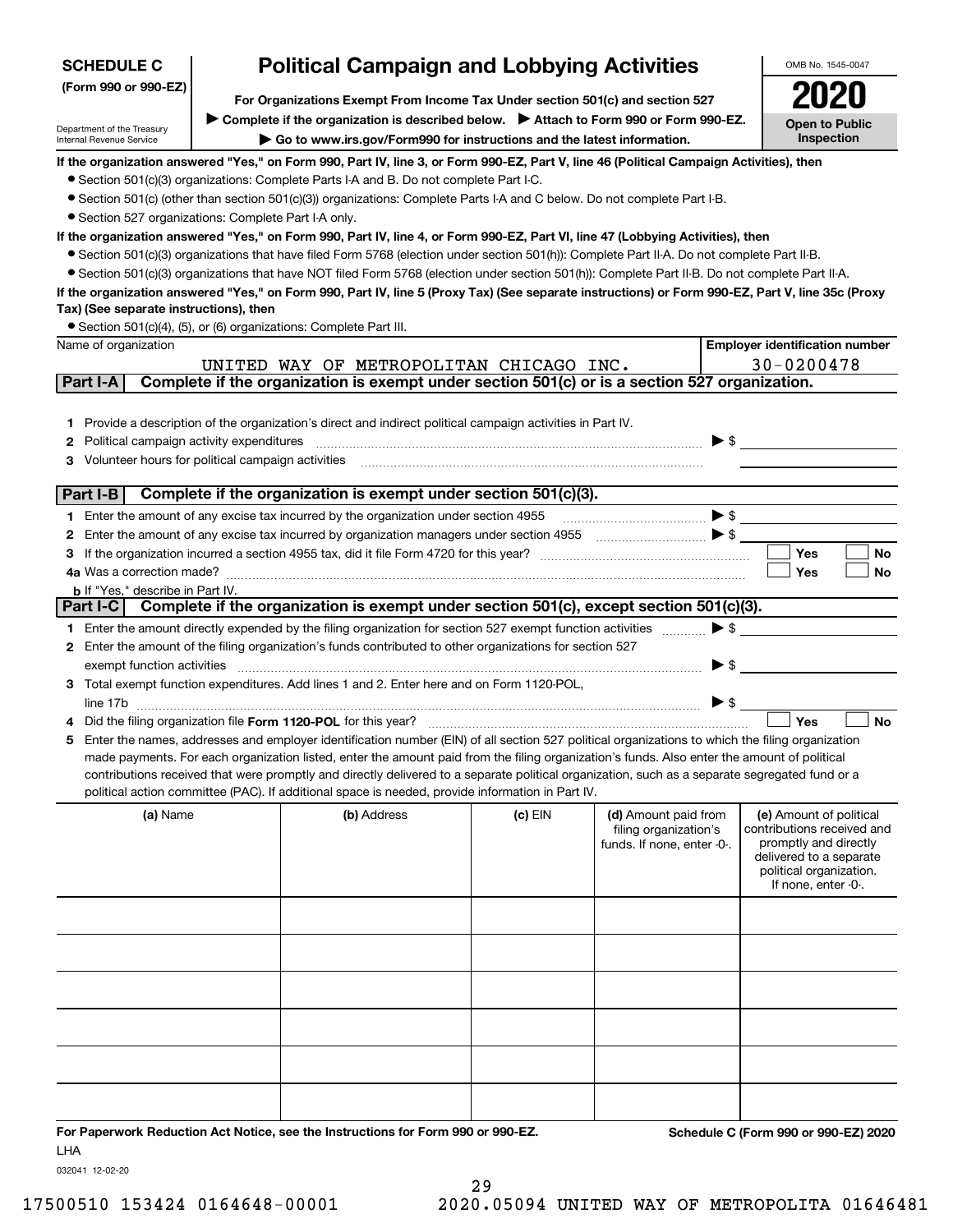| Schedule C (Form 990 or 990-EZ) 2020 UNITED WAY OF METROPOLITAN CHICAGO INC. 30-0200478 Page 2<br>Complete if the organization is exempt under section 501(c)(3) and filed Form 5768 (election under<br>Part II-A |                                                       |                                                                                                                                               |            |                                                                                                                                   |                                |
|-------------------------------------------------------------------------------------------------------------------------------------------------------------------------------------------------------------------|-------------------------------------------------------|-----------------------------------------------------------------------------------------------------------------------------------------------|------------|-----------------------------------------------------------------------------------------------------------------------------------|--------------------------------|
| section 501(h)).<br>A Check $\blacktriangleright$                                                                                                                                                                 |                                                       |                                                                                                                                               |            | if the filing organization belongs to an affiliated group (and list in Part IV each affiliated group member's name, address, EIN, |                                |
|                                                                                                                                                                                                                   | expenses, and share of excess lobbying expenditures). |                                                                                                                                               |            |                                                                                                                                   |                                |
| <b>B</b> Check D                                                                                                                                                                                                  | <b>Limits on Lobbying Expenditures</b>                | if the filing organization checked box A and "limited control" provisions apply.<br>(The term "expenditures" means amounts paid or incurred.) |            | (a) Filing<br>organization's<br>totals                                                                                            | (b) Affiliated group<br>totals |
| 1a Total lobbying expenditures to influence public opinion (grassroots lobbying)                                                                                                                                  |                                                       |                                                                                                                                               |            | 2,818.                                                                                                                            |                                |
| Total lobbying expenditures to influence a legislative body (direct lobbying)<br>b                                                                                                                                |                                                       |                                                                                                                                               |            | 3,507.                                                                                                                            |                                |
| с                                                                                                                                                                                                                 |                                                       |                                                                                                                                               |            | 6,325.                                                                                                                            |                                |
| Other exempt purpose expenditures<br>d                                                                                                                                                                            |                                                       |                                                                                                                                               |            | 54,762,492.                                                                                                                       |                                |
|                                                                                                                                                                                                                   |                                                       |                                                                                                                                               |            | 54,768,817.                                                                                                                       |                                |
| f Lobbying nontaxable amount. Enter the amount from the following table in both columns.                                                                                                                          |                                                       |                                                                                                                                               |            | 1,000,000.                                                                                                                        |                                |
| If the amount on line 1e, column $(a)$ or $(b)$ is:                                                                                                                                                               |                                                       | The lobbying nontaxable amount is:                                                                                                            |            |                                                                                                                                   |                                |
| Not over \$500,000                                                                                                                                                                                                |                                                       | 20% of the amount on line 1e.                                                                                                                 |            |                                                                                                                                   |                                |
| Over \$500,000 but not over \$1,000,000                                                                                                                                                                           |                                                       | \$100,000 plus 15% of the excess over \$500,000.                                                                                              |            |                                                                                                                                   |                                |
| Over \$1,000,000 but not over \$1,500,000                                                                                                                                                                         |                                                       | \$175,000 plus 10% of the excess over \$1,000,000.                                                                                            |            |                                                                                                                                   |                                |
| Over \$1,500,000 but not over \$17,000,000                                                                                                                                                                        |                                                       | \$225,000 plus 5% of the excess over \$1,500,000.                                                                                             |            |                                                                                                                                   |                                |
| Over \$17,000,000                                                                                                                                                                                                 | \$1,000,000.                                          |                                                                                                                                               |            |                                                                                                                                   |                                |
|                                                                                                                                                                                                                   |                                                       |                                                                                                                                               |            |                                                                                                                                   |                                |
| g Grassroots nontaxable amount (enter 25% of line 1f)                                                                                                                                                             |                                                       |                                                                                                                                               |            | 250,000.                                                                                                                          |                                |
| h Subtract line 1g from line 1a. If zero or less, enter -0-                                                                                                                                                       |                                                       |                                                                                                                                               |            | ο.                                                                                                                                |                                |
| i Subtract line 1f from line 1c. If zero or less, enter -0-                                                                                                                                                       |                                                       |                                                                                                                                               |            | $\mathbf 0$ .                                                                                                                     |                                |
| If there is an amount other than zero on either line 1h or line 1i, did the organization file Form 4720                                                                                                           |                                                       |                                                                                                                                               |            |                                                                                                                                   |                                |
| reporting section 4911 tax for this year?                                                                                                                                                                         |                                                       |                                                                                                                                               |            |                                                                                                                                   | Yes<br>No                      |
| (Some organizations that made a section 501(h) election do not have to complete all of the five columns below.                                                                                                    |                                                       | 4-Year Averaging Period Under Section 501(h)<br>See the separate instructions for lines 2a through 2f.)                                       |            |                                                                                                                                   |                                |
|                                                                                                                                                                                                                   |                                                       | Lobbying Expenditures During 4-Year Averaging Period                                                                                          |            |                                                                                                                                   |                                |
| Calendar year<br>(or fiscal year beginning in)                                                                                                                                                                    | (a) $2017$                                            | $(b)$ 2018                                                                                                                                    | $(c)$ 2019 | $(d)$ 2020                                                                                                                        | (e) Total                      |
| 2a Lobbying nontaxable amount                                                                                                                                                                                     |                                                       |                                                                                                                                               |            | $1,000,000$ , $1,000,000$ , $1,000,000$ , $1,000$ , $000$ , $1,000,000$ , $4,000,000$ .                                           |                                |
| <b>b</b> Lobbying ceiling amount<br>(150% of line 2a, column(e))                                                                                                                                                  |                                                       |                                                                                                                                               |            |                                                                                                                                   | 6,000,000.                     |
| c Total lobbying expenditures                                                                                                                                                                                     | 7,341.                                                | 5,910.                                                                                                                                        | 5,067.     | 6,325.                                                                                                                            | 24,643.                        |
| d Grassroots nontaxable amount                                                                                                                                                                                    | 250,000.                                              | 250,000.                                                                                                                                      | 250,000.   | 250,000.                                                                                                                          | 1,000,000.                     |
| e Grassroots ceiling amount                                                                                                                                                                                       |                                                       |                                                                                                                                               |            |                                                                                                                                   |                                |
| (150% of line 2d, column (e))                                                                                                                                                                                     |                                                       |                                                                                                                                               |            |                                                                                                                                   | 1,500,000.                     |
|                                                                                                                                                                                                                   |                                                       |                                                                                                                                               |            |                                                                                                                                   |                                |
| f Grassroots lobbying expenditures                                                                                                                                                                                | 4,499.                                                | 2,355.                                                                                                                                        | 2,920.     | 2,818.                                                                                                                            | 12,592.                        |

**Schedule C (Form 990 or 990-EZ) 2020**

032042 12-02-20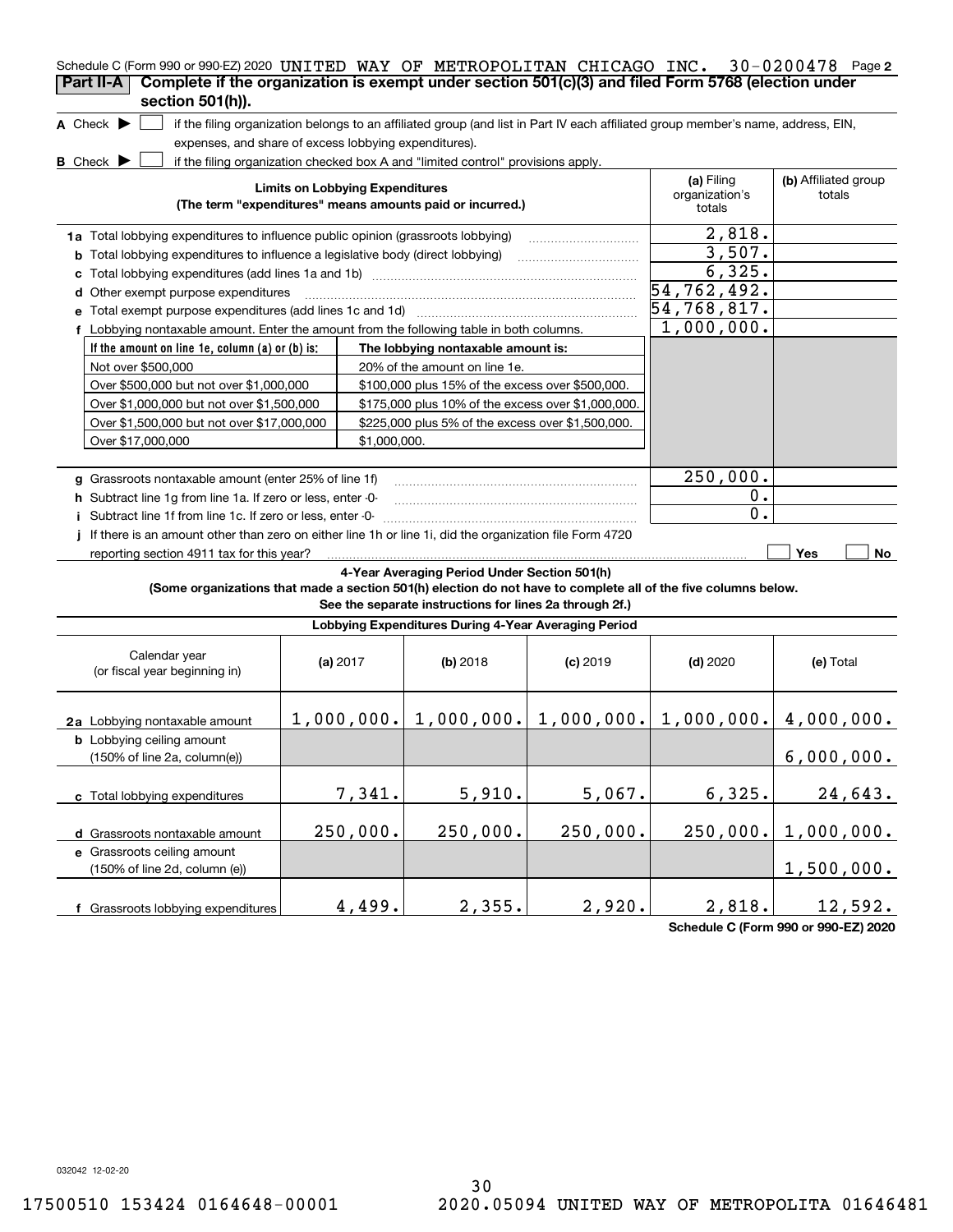## Schedule C (Form 990 or 990-EZ) 2020 UNITED WAY OF METROPOLITAN CHICAGO INC. 30-0200478 Page 3 **Part II-B** Complete if the organization is exempt under section 501(c)(3) and has NOT filed Form 5768 **(election under section 501(h)).**

|              | For each "Yes" response on lines 1a through 1i below, provide in Part IV a detailed description                                                                                                                                           | (a) |              | (b)    |    |
|--------------|-------------------------------------------------------------------------------------------------------------------------------------------------------------------------------------------------------------------------------------------|-----|--------------|--------|----|
|              | of the lobbying activity.                                                                                                                                                                                                                 | Yes | No           | Amount |    |
| 1.           | During the year, did the filing organization attempt to influence foreign, national, state, or<br>local legislation, including any attempt to influence public opinion on a legislative matter<br>or referendum, through the use of:      |     |              |        |    |
|              | b Paid staff or management (include compensation in expenses reported on lines 1c through 1i)?                                                                                                                                            |     |              |        |    |
|              |                                                                                                                                                                                                                                           |     |              |        |    |
|              | e Publications, or published or broadcast statements?                                                                                                                                                                                     |     |              |        |    |
|              | f Grants to other organizations for lobbying purposes?                                                                                                                                                                                    |     |              |        |    |
|              | g Direct contact with legislators, their staffs, government officials, or a legislative body?                                                                                                                                             |     |              |        |    |
|              | h Rallies, demonstrations, seminars, conventions, speeches, lectures, or any similar means?                                                                                                                                               |     |              |        |    |
|              | <i>i</i> Other activities?                                                                                                                                                                                                                |     |              |        |    |
|              |                                                                                                                                                                                                                                           |     |              |        |    |
|              | 2a Did the activities in line 1 cause the organization to be not described in section 501(c)(3)?                                                                                                                                          |     |              |        |    |
|              |                                                                                                                                                                                                                                           |     |              |        |    |
|              | c If "Yes," enter the amount of any tax incurred by organization managers under section 4912                                                                                                                                              |     |              |        |    |
|              | d If the filing organization incurred a section 4912 tax, did it file Form 4720 for this year?                                                                                                                                            |     |              |        |    |
|              | Part III-A Complete if the organization is exempt under section 501(c)(4), section 501(c)(5), or section                                                                                                                                  |     |              |        |    |
|              | 501(c)(6).                                                                                                                                                                                                                                |     |              |        |    |
|              |                                                                                                                                                                                                                                           |     |              | Yes    | No |
| 1            | Were substantially all (90% or more) dues received nondeductible by members?                                                                                                                                                              |     | $\mathbf{1}$ |        |    |
| $\mathbf{2}$ |                                                                                                                                                                                                                                           |     | $\mathbf{2}$ |        |    |
| 3            | Did the organization agree to carry over lobbying and political campaign activity expenditures from the prior year?                                                                                                                       |     | 3            |        |    |
|              | Part III-B<br>Complete if the organization is exempt under section 501(c)(4), section 501(c)(5), or section                                                                                                                               |     |              |        |    |
|              | 501(c)(6) and if either (a) BOTH Part III-A, lines 1 and 2, are answered "No" OR (b) Part III-A, line 3, is                                                                                                                               |     |              |        |    |
|              | answered "Yes."                                                                                                                                                                                                                           |     |              |        |    |
| 1            | Dues, assessments and similar amounts from members [111] www.community.community.community.community                                                                                                                                      |     | 1.           |        |    |
| 2            | Section 162(e) nondeductible lobbying and political expenditures (do not include amounts of political                                                                                                                                     |     |              |        |    |
|              | expenses for which the section 527(f) tax was paid).                                                                                                                                                                                      |     |              |        |    |
|              | <b>a</b> Current year <u>maail is a communicate of the contract of the contract of the contract of the contract of the contract of the contract of the contract of the contract of the contract of the contract of the contract of th</u> |     | 2a           |        |    |
|              | b Carryover from last year manufactured and contain a series of the contract of the contract of the contract of the contract of the contract of the contract of the contract of the contract of the contract of the contract o            |     | 2b           |        |    |
|              |                                                                                                                                                                                                                                           |     | 2c           |        |    |
| з            |                                                                                                                                                                                                                                           |     | 3            |        |    |
| 4            | If notices were sent and the amount on line 2c exceeds the amount on line 3, what portion of the excess                                                                                                                                   |     |              |        |    |
|              | does the organization agree to carryover to the reasonable estimate of nondeductible lobbying and political                                                                                                                               |     |              |        |    |
|              | expenditure next year?                                                                                                                                                                                                                    |     | 4            |        |    |
| 5            |                                                                                                                                                                                                                                           |     | 5            |        |    |
|              | <b>Part IV</b><br><b>Supplemental Information</b>                                                                                                                                                                                         |     |              |        |    |
|              | Provide the descriptions required for Part I-A, line 1; Part I-B, line 4; Part I-C, line 5; Part II-A (affiliated group list); Part II-A, lines 1 and 2 (See                                                                              |     |              |        |    |

31

instructions); and Part II-B, line 1. Also, complete this part for any additional information.

**Schedule C (Form 990 or 990-EZ) 2020**

032043 12-02-20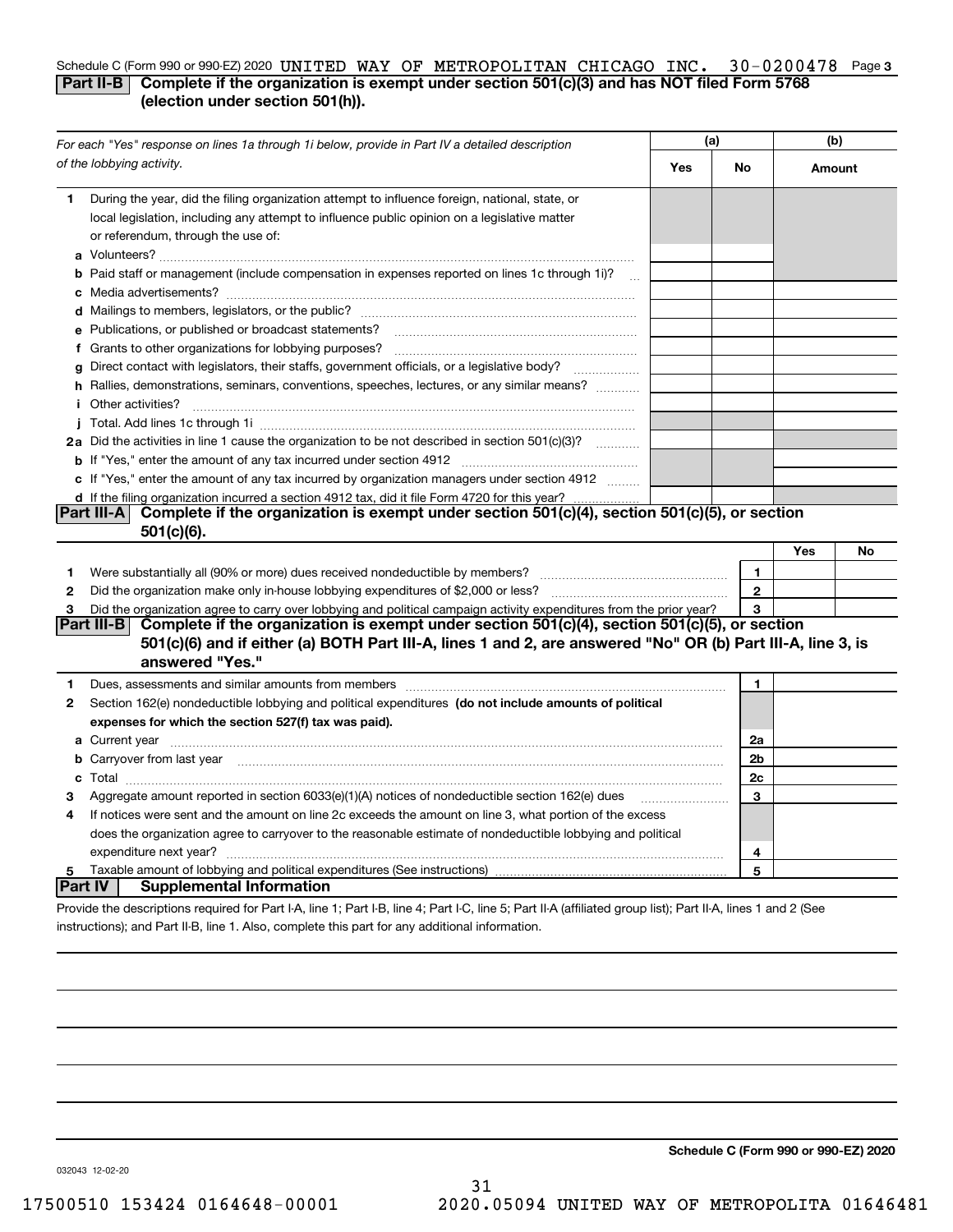| <b>SCHEDULE D</b> |  |
|-------------------|--|
|-------------------|--|

| (Form 990) |  |
|------------|--|
|------------|--|

## **Supplemental Financial Statements**

(Form 990)<br>
Pepartment of the Treasury<br>
Department of the Treasury<br>
Department of the Treasury<br>
Department of the Treasury<br> **Co to www.irs.gov/Form990 for instructions and the latest information.**<br> **Co to www.irs.gov/Form9** 



Department of the Treasury Internal Revenue Service

**Name of the organization Employer identification number** UNITED WAY OF METROPOLITAN CHICAGO INC. | 30-0200478

| Part I | Organizations Maintaining Donor Advised Funds or Other Similar Funds or Accounts. Complete if the                                                                                                                             |                         |                                                    |
|--------|-------------------------------------------------------------------------------------------------------------------------------------------------------------------------------------------------------------------------------|-------------------------|----------------------------------------------------|
|        | organization answered "Yes" on Form 990, Part IV, line 6.                                                                                                                                                                     |                         |                                                    |
|        |                                                                                                                                                                                                                               | (a) Donor advised funds | (b) Funds and other accounts                       |
| 1.     |                                                                                                                                                                                                                               |                         |                                                    |
| 2      | Aggregate value of contributions to (during year)                                                                                                                                                                             |                         |                                                    |
| з      | Aggregate value of grants from (during year)                                                                                                                                                                                  |                         |                                                    |
| 4      |                                                                                                                                                                                                                               |                         |                                                    |
| 5      | Did the organization inform all donors and donor advisors in writing that the assets held in donor advised funds                                                                                                              |                         |                                                    |
|        |                                                                                                                                                                                                                               |                         | Yes<br>No                                          |
| 6      | Did the organization inform all grantees, donors, and donor advisors in writing that grant funds can be used only                                                                                                             |                         |                                                    |
|        | for charitable purposes and not for the benefit of the donor or donor advisor, or for any other purpose conferring                                                                                                            |                         |                                                    |
|        | impermissible private benefit?                                                                                                                                                                                                |                         | Yes<br>No                                          |
|        | Part II<br>Conservation Easements. Complete if the organization answered "Yes" on Form 990, Part IV, line 7.                                                                                                                  |                         |                                                    |
| 1      | Purpose(s) of conservation easements held by the organization (check all that apply).                                                                                                                                         |                         |                                                    |
|        | Preservation of land for public use (for example, recreation or education)                                                                                                                                                    |                         | Preservation of a historically important land area |
|        | Protection of natural habitat                                                                                                                                                                                                 |                         | Preservation of a certified historic structure     |
|        | Preservation of open space                                                                                                                                                                                                    |                         |                                                    |
| 2      | Complete lines 2a through 2d if the organization held a qualified conservation contribution in the form of a conservation easement on the last                                                                                |                         |                                                    |
|        | day of the tax year.                                                                                                                                                                                                          |                         | Held at the End of the Tax Year                    |
|        |                                                                                                                                                                                                                               |                         | 2a                                                 |
| b      | Total acreage restricted by conservation easements                                                                                                                                                                            |                         | 2 <sub>b</sub>                                     |
| с      | Number of conservation easements on a certified historic structure included in (a) <i>mummumumumum</i>                                                                                                                        |                         | 2c                                                 |
| d      | Number of conservation easements included in (c) acquired after 7/25/06, and not on a historic structure                                                                                                                      |                         |                                                    |
|        | listed in the National Register [11, 1200] [12] The National Register [11, 1200] [12] The National Register [11, 1200] [12] The National Register [11, 1200] [12] The National Register [11, 1200] [12] The National Register |                         | 2d                                                 |
| 3      | Number of conservation easements modified, transferred, released, extinguished, or terminated by the organization during the tax                                                                                              |                         |                                                    |
|        | $year \blacktriangleright$                                                                                                                                                                                                    |                         |                                                    |
| 4      | Number of states where property subject to conservation easement is located >                                                                                                                                                 |                         |                                                    |
| 5      | Does the organization have a written policy regarding the periodic monitoring, inspection, handling of                                                                                                                        |                         |                                                    |
|        | violations, and enforcement of the conservation easements it holds?                                                                                                                                                           |                         | Yes<br>No                                          |
| 6      | Staff and volunteer hours devoted to monitoring, inspecting, handling of violations, and enforcing conservation easements during the year                                                                                     |                         |                                                    |
|        |                                                                                                                                                                                                                               |                         |                                                    |
| 7      | Amount of expenses incurred in monitoring, inspecting, handling of violations, and enforcing conservation easements during the year                                                                                           |                         |                                                    |
|        | $\blacktriangleright$ \$                                                                                                                                                                                                      |                         |                                                    |
| 8      | Does each conservation easement reported on line 2(d) above satisfy the requirements of section 170(h)(4)(B)(i)                                                                                                               |                         |                                                    |
| 9      | In Part XIII, describe how the organization reports conservation easements in its revenue and expense statement and                                                                                                           |                         | Yes<br>No                                          |
|        | balance sheet, and include, if applicable, the text of the footnote to the organization's financial statements that describes the                                                                                             |                         |                                                    |
|        | organization's accounting for conservation easements.                                                                                                                                                                         |                         |                                                    |
|        | Organizations Maintaining Collections of Art, Historical Treasures, or Other Similar Assets.<br>Part III                                                                                                                      |                         |                                                    |
|        | Complete if the organization answered "Yes" on Form 990, Part IV, line 8.                                                                                                                                                     |                         |                                                    |
|        | 1a If the organization elected, as permitted under FASB ASC 958, not to report in its revenue statement and balance sheet works                                                                                               |                         |                                                    |
|        | of art, historical treasures, or other similar assets held for public exhibition, education, or research in furtherance of public                                                                                             |                         |                                                    |
|        | service, provide in Part XIII the text of the footnote to its financial statements that describes these items.                                                                                                                |                         |                                                    |
|        | <b>b</b> If the organization elected, as permitted under FASB ASC 958, to report in its revenue statement and balance sheet works of                                                                                          |                         |                                                    |
|        | art, historical treasures, or other similar assets held for public exhibition, education, or research in furtherance of public service,                                                                                       |                         |                                                    |
|        | provide the following amounts relating to these items:                                                                                                                                                                        |                         |                                                    |
|        | (i)                                                                                                                                                                                                                           |                         |                                                    |
|        | (ii) Assets included in Form 990, Part X                                                                                                                                                                                      |                         | $\frac{1}{2}$                                      |
| 2      | If the organization received or held works of art, historical treasures, or other similar assets for financial gain, provide                                                                                                  |                         |                                                    |
|        | the following amounts required to be reported under FASB ASC 958 relating to these items:                                                                                                                                     |                         |                                                    |
|        |                                                                                                                                                                                                                               |                         | \$                                                 |
|        |                                                                                                                                                                                                                               |                         | \$                                                 |
|        | LHA For Paperwork Reduction Act Notice, see the Instructions for Form 990.                                                                                                                                                    |                         | Schedule D (Form 990) 2020                         |
|        | 032051 12-01-20                                                                                                                                                                                                               |                         |                                                    |

|  |   | 2 |  |
|--|---|---|--|
|  | . |   |  |

17500510 153424 0164648-00001 2020.05094 UNITED WAY OF METROPOLITA 01646481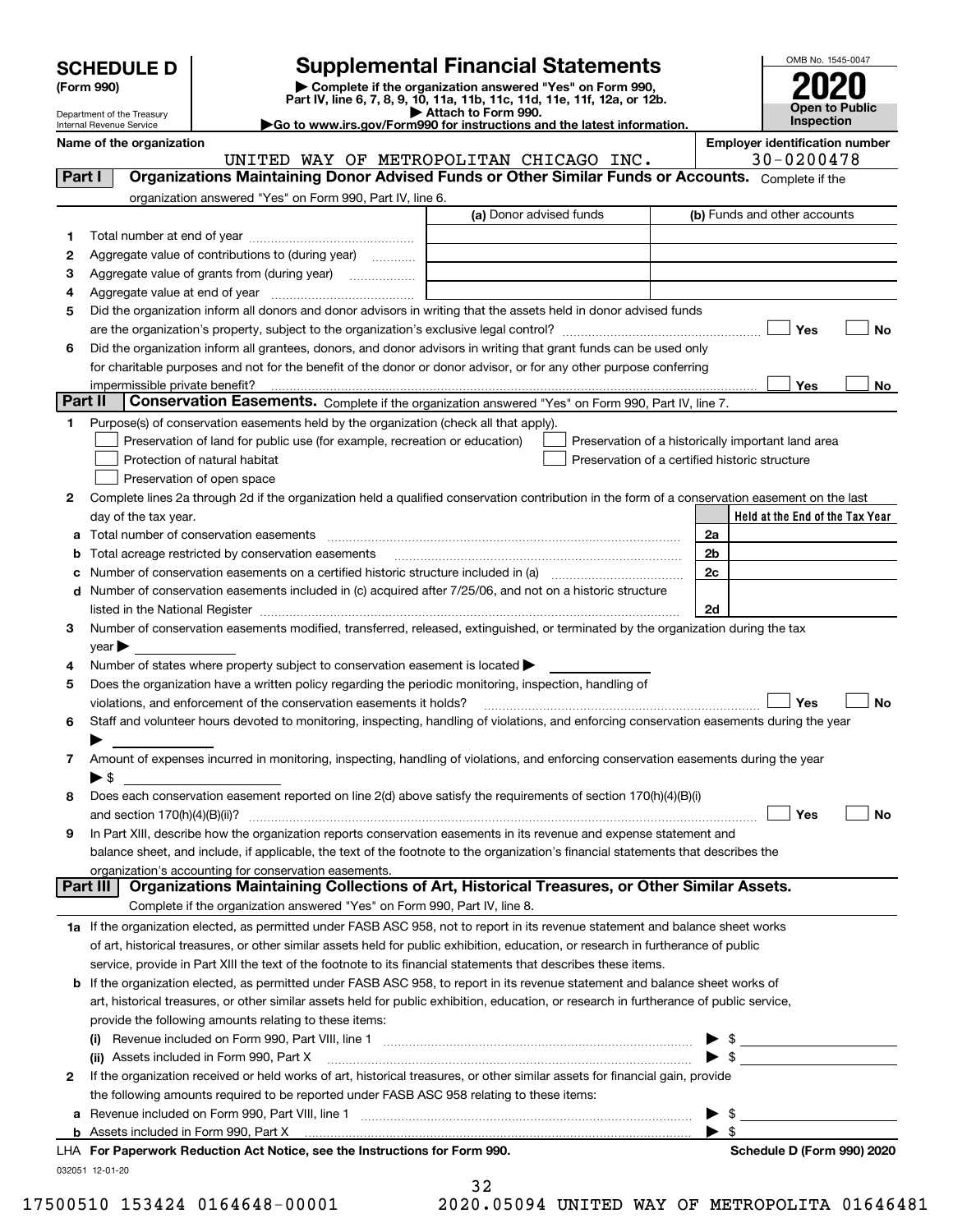|        | Schedule D (Form 990) 2020                                                                                                                                                                                                        | UNITED WAY OF METROPOLITAN CHICAGO INC. |                |                                                                                                                                                                                                                                |                                            |              | $30 - 0200478$             | Page 2       |    |
|--------|-----------------------------------------------------------------------------------------------------------------------------------------------------------------------------------------------------------------------------------|-----------------------------------------|----------------|--------------------------------------------------------------------------------------------------------------------------------------------------------------------------------------------------------------------------------|--------------------------------------------|--------------|----------------------------|--------------|----|
|        | Part III<br>Organizations Maintaining Collections of Art, Historical Treasures, or Other Similar Assets (continued)                                                                                                               |                                         |                |                                                                                                                                                                                                                                |                                            |              |                            |              |    |
| 3      | Using the organization's acquisition, accession, and other records, check any of the following that make significant use of its                                                                                                   |                                         |                |                                                                                                                                                                                                                                |                                            |              |                            |              |    |
|        | collection items (check all that apply):                                                                                                                                                                                          |                                         |                |                                                                                                                                                                                                                                |                                            |              |                            |              |    |
| а      | Public exhibition                                                                                                                                                                                                                 | d                                       |                | Loan or exchange program                                                                                                                                                                                                       |                                            |              |                            |              |    |
| b      | Scholarly research                                                                                                                                                                                                                | e                                       |                | Other and the control of the control of the control of the control of the control of the control of the control of the control of the control of the control of the control of the control of the control of the control of th |                                            |              |                            |              |    |
| c      | Preservation for future generations                                                                                                                                                                                               |                                         |                |                                                                                                                                                                                                                                |                                            |              |                            |              |    |
| 4      | Provide a description of the organization's collections and explain how they further the organization's exempt purpose in Part XIII.                                                                                              |                                         |                |                                                                                                                                                                                                                                |                                            |              |                            |              |    |
| 5      | During the year, did the organization solicit or receive donations of art, historical treasures, or other similar assets                                                                                                          |                                         |                |                                                                                                                                                                                                                                |                                            |              |                            |              |    |
|        |                                                                                                                                                                                                                                   |                                         |                |                                                                                                                                                                                                                                |                                            |              | Yes                        |              | No |
|        | Part IV<br>Escrow and Custodial Arrangements. Complete if the organization answered "Yes" on Form 990, Part IV, line 9, or                                                                                                        |                                         |                |                                                                                                                                                                                                                                |                                            |              |                            |              |    |
|        | reported an amount on Form 990, Part X, line 21.                                                                                                                                                                                  |                                         |                |                                                                                                                                                                                                                                |                                            |              |                            |              |    |
|        | 1a Is the organization an agent, trustee, custodian or other intermediary for contributions or other assets not included                                                                                                          |                                         |                |                                                                                                                                                                                                                                |                                            |              |                            |              |    |
|        |                                                                                                                                                                                                                                   |                                         |                |                                                                                                                                                                                                                                |                                            |              | Yes                        |              | No |
|        | b If "Yes," explain the arrangement in Part XIII and complete the following table:                                                                                                                                                |                                         |                |                                                                                                                                                                                                                                |                                            |              |                            |              |    |
|        |                                                                                                                                                                                                                                   |                                         |                |                                                                                                                                                                                                                                |                                            |              | Amount                     |              |    |
|        | c Beginning balance manufactured and the contract of Beginning balance manufactured and the contract of the contract of the contract of the contract of the contract of the contract of the contract of the contract of the co    |                                         |                |                                                                                                                                                                                                                                | 1c                                         |              |                            |              |    |
|        |                                                                                                                                                                                                                                   |                                         |                |                                                                                                                                                                                                                                | 1d                                         |              |                            |              |    |
|        | d Additions during the year measurement contains and a state of the year measurement of the year measurement of<br>e Distributions during the year manufactured and continuum and contract the year manufactured and contract the |                                         |                | 1e                                                                                                                                                                                                                             |                                            |              |                            |              |    |
|        |                                                                                                                                                                                                                                   |                                         |                | 1f                                                                                                                                                                                                                             |                                            |              |                            |              |    |
|        | 2a Did the organization include an amount on Form 990, Part X, line 21, for escrow or custodial account liability?                                                                                                                |                                         |                |                                                                                                                                                                                                                                |                                            |              | Yes                        |              | No |
|        | <b>b</b> If "Yes," explain the arrangement in Part XIII. Check here if the explanation has been provided on Part XIII                                                                                                             |                                         |                |                                                                                                                                                                                                                                |                                            |              |                            |              |    |
| Part V | Endowment Funds. Complete if the organization answered "Yes" on Form 990, Part IV, line 10.                                                                                                                                       |                                         |                |                                                                                                                                                                                                                                |                                            |              |                            |              |    |
|        |                                                                                                                                                                                                                                   | (a) Current year                        | (b) Prior year | (c) Two years back                                                                                                                                                                                                             | (d) Three years back   (e) Four years back |              |                            |              |    |
|        | <b>1a</b> Beginning of year balance <i>manumumum</i>                                                                                                                                                                              | 6,986,123.                              | 7,261,794.     | 6,270,876.                                                                                                                                                                                                                     |                                            | 5, 368, 551. |                            | 4,730,942.   |    |
| b      |                                                                                                                                                                                                                                   |                                         |                | 974,804.                                                                                                                                                                                                                       |                                            | 731,697.     |                            | 230,840.     |    |
|        |                                                                                                                                                                                                                                   | 1,797,645.                              | 329.           | 302,930.                                                                                                                                                                                                                       |                                            | 425,120.     |                            | 645,625.     |    |
| c      | Net investment earnings, gains, and losses                                                                                                                                                                                        |                                         |                |                                                                                                                                                                                                                                |                                            |              |                            |              |    |
|        |                                                                                                                                                                                                                                   |                                         |                |                                                                                                                                                                                                                                |                                            |              |                            |              |    |
|        | e Other expenditures for facilities                                                                                                                                                                                               | 302,000.                                | 276,000.       | 286,816.                                                                                                                                                                                                                       |                                            | 254,492.     |                            | 238,856.     |    |
|        | and programs                                                                                                                                                                                                                      |                                         |                |                                                                                                                                                                                                                                |                                            |              |                            |              |    |
|        | f Administrative expenses                                                                                                                                                                                                         | 8,481,768.                              | 6,986,123.     | 7,261,794.                                                                                                                                                                                                                     |                                            | 6,270,876.   |                            | 5, 368, 551. |    |
| g      | End of year balance                                                                                                                                                                                                               |                                         |                |                                                                                                                                                                                                                                |                                            |              |                            |              |    |
| 2      | Provide the estimated percentage of the current year end balance (line 1g, column (a)) held as:                                                                                                                                   | 21.1000                                 |                |                                                                                                                                                                                                                                |                                            |              |                            |              |    |
|        | a Board designated or quasi-endowment ><br><b>b</b> Permanent endowment $\blacktriangleright$ 42.9000                                                                                                                             |                                         | %              |                                                                                                                                                                                                                                |                                            |              |                            |              |    |
|        |                                                                                                                                                                                                                                   | $\%$                                    |                |                                                                                                                                                                                                                                |                                            |              |                            |              |    |
|        | c Term endowment $\triangleright$ 36.0000 %                                                                                                                                                                                       |                                         |                |                                                                                                                                                                                                                                |                                            |              |                            |              |    |
|        | The percentages on lines 2a, 2b, and 2c should equal 100%.                                                                                                                                                                        |                                         |                |                                                                                                                                                                                                                                |                                            |              |                            |              |    |
|        | 3a Are there endowment funds not in the possession of the organization that are held and administered for the organization                                                                                                        |                                         |                |                                                                                                                                                                                                                                |                                            |              |                            |              |    |
|        | by:                                                                                                                                                                                                                               |                                         |                |                                                                                                                                                                                                                                |                                            |              |                            | Yes<br>X     | No |
|        | (i)                                                                                                                                                                                                                               |                                         |                |                                                                                                                                                                                                                                |                                            |              | 3a(i)                      |              | X  |
|        |                                                                                                                                                                                                                                   |                                         |                |                                                                                                                                                                                                                                |                                            |              | 3a(ii)                     |              |    |
|        |                                                                                                                                                                                                                                   |                                         |                |                                                                                                                                                                                                                                |                                            |              | 3b                         |              |    |
| 4      | Describe in Part XIII the intended uses of the organization's endowment funds.<br>Land, Buildings, and Equipment.<br><b>Part VI</b>                                                                                               |                                         |                |                                                                                                                                                                                                                                |                                            |              |                            |              |    |
|        |                                                                                                                                                                                                                                   |                                         |                |                                                                                                                                                                                                                                |                                            |              |                            |              |    |
|        | Complete if the organization answered "Yes" on Form 990, Part IV, line 11a. See Form 990, Part X, line 10.                                                                                                                        |                                         |                |                                                                                                                                                                                                                                |                                            |              |                            |              |    |
|        | Description of property                                                                                                                                                                                                           | (a) Cost or other                       |                | (b) Cost or other                                                                                                                                                                                                              | (c) Accumulated                            |              | (d) Book value             |              |    |
|        |                                                                                                                                                                                                                                   | basis (investment)                      |                | basis (other)                                                                                                                                                                                                                  | depreciation                               |              |                            |              |    |
|        |                                                                                                                                                                                                                                   |                                         |                |                                                                                                                                                                                                                                |                                            |              |                            |              |    |
|        |                                                                                                                                                                                                                                   |                                         |                |                                                                                                                                                                                                                                |                                            |              |                            |              |    |
|        |                                                                                                                                                                                                                                   |                                         |                | 2, 265, 567.                                                                                                                                                                                                                   | 1,283,701.                                 |              |                            | 981,866.     |    |
|        |                                                                                                                                                                                                                                   |                                         |                | 1,714,182.                                                                                                                                                                                                                     | 1,630,639.                                 |              |                            | 83,543.      |    |
|        |                                                                                                                                                                                                                                   |                                         |                |                                                                                                                                                                                                                                |                                            |              |                            |              |    |
|        |                                                                                                                                                                                                                                   |                                         |                |                                                                                                                                                                                                                                |                                            |              | $\overline{1,065,409}$ .   |              |    |
|        |                                                                                                                                                                                                                                   |                                         |                |                                                                                                                                                                                                                                |                                            |              | Schedule D (Form 990) 2020 |              |    |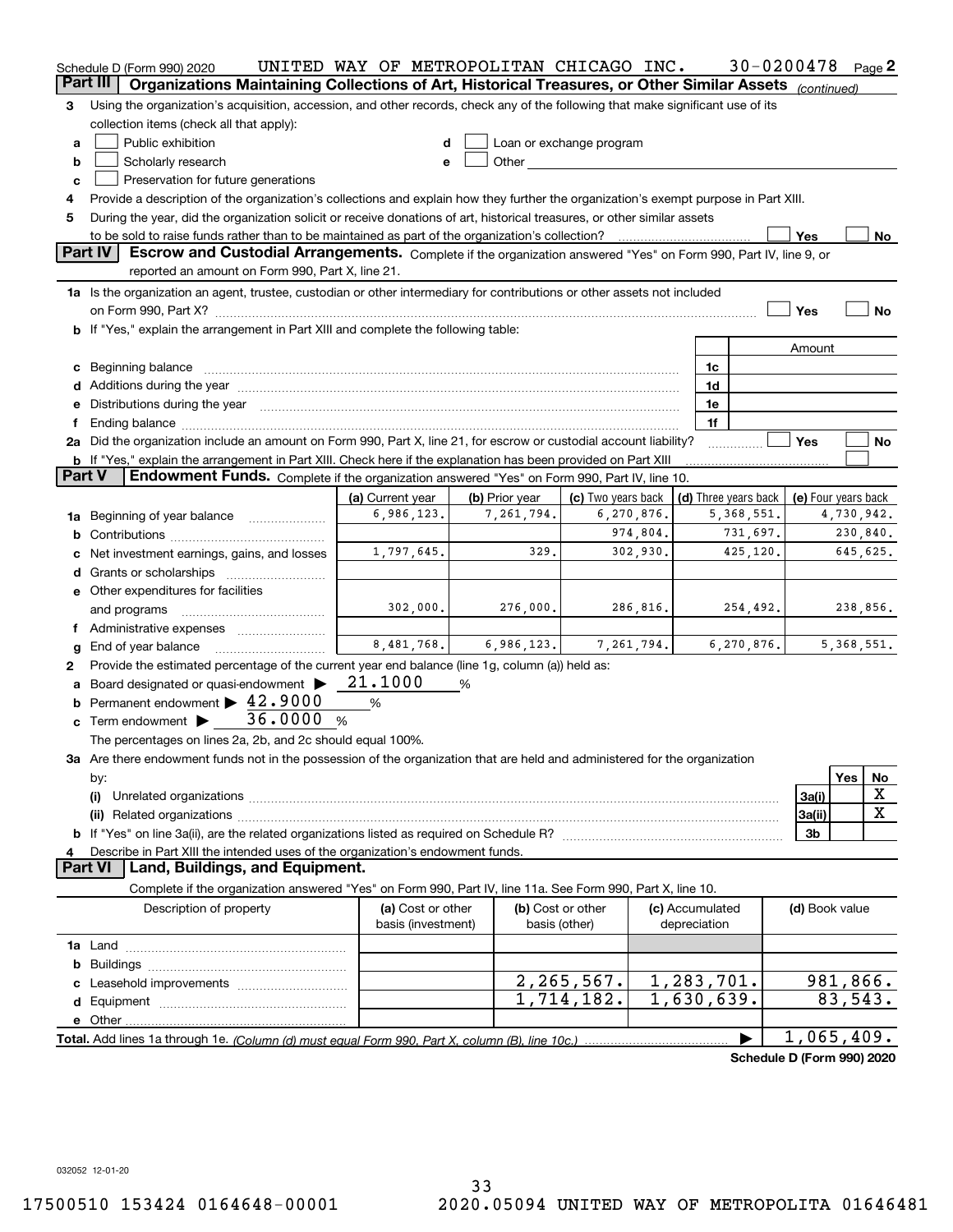| Schedule D (Form 990) 2020                                                                                                                           |                 | UNITED WAY OF METROPOLITAN CHICAGO INC. | $30 - 0200478$<br>Page $3$                                |
|------------------------------------------------------------------------------------------------------------------------------------------------------|-----------------|-----------------------------------------|-----------------------------------------------------------|
| Part VII Investments - Other Securities.                                                                                                             |                 |                                         |                                                           |
| Complete if the organization answered "Yes" on Form 990, Part IV, line 11b. See Form 990, Part X, line 12.                                           |                 |                                         |                                                           |
| (a) Description of security or category (including name of security)                                                                                 | (b) Book value  |                                         | (c) Method of valuation: Cost or end-of-year market value |
| (1) Financial derivatives                                                                                                                            |                 |                                         |                                                           |
| (2) Closely held equity interests                                                                                                                    |                 |                                         |                                                           |
| $(3)$ Other                                                                                                                                          |                 |                                         |                                                           |
| (A)                                                                                                                                                  |                 |                                         |                                                           |
| (B)<br>(C)                                                                                                                                           |                 |                                         |                                                           |
| (D)                                                                                                                                                  |                 |                                         |                                                           |
| (E)                                                                                                                                                  |                 |                                         |                                                           |
| (F)                                                                                                                                                  |                 |                                         |                                                           |
| (G)                                                                                                                                                  |                 |                                         |                                                           |
| (H)                                                                                                                                                  |                 |                                         |                                                           |
| Total. (Col. (b) must equal Form 990, Part X, col. (B) line 12.) $\blacktriangleright$                                                               |                 |                                         |                                                           |
| Part VIII Investments - Program Related.                                                                                                             |                 |                                         |                                                           |
| Complete if the organization answered "Yes" on Form 990, Part IV, line 11c. See Form 990, Part X, line 13.                                           |                 |                                         |                                                           |
| (a) Description of investment                                                                                                                        | (b) Book value  |                                         | (c) Method of valuation: Cost or end-of-year market value |
| (1)                                                                                                                                                  |                 |                                         |                                                           |
| (2)                                                                                                                                                  |                 |                                         |                                                           |
| (3)                                                                                                                                                  |                 |                                         |                                                           |
| (4)                                                                                                                                                  |                 |                                         |                                                           |
| (5)                                                                                                                                                  |                 |                                         |                                                           |
| (6)                                                                                                                                                  |                 |                                         |                                                           |
| (7)                                                                                                                                                  |                 |                                         |                                                           |
| (8)                                                                                                                                                  |                 |                                         |                                                           |
| (9)                                                                                                                                                  |                 |                                         |                                                           |
| Total. (Col. (b) must equal Form 990, Part X, col. (B) line 13.)<br><b>Other Assets.</b><br>Part IX                                                  |                 |                                         |                                                           |
|                                                                                                                                                      |                 |                                         |                                                           |
| Complete if the organization answered "Yes" on Form 990, Part IV, line 11d. See Form 990, Part X, line 15.                                           | (a) Description |                                         | (b) Book value                                            |
| (1)                                                                                                                                                  |                 |                                         |                                                           |
| (2)                                                                                                                                                  |                 |                                         |                                                           |
| (3)                                                                                                                                                  |                 |                                         |                                                           |
| (4)                                                                                                                                                  |                 |                                         |                                                           |
| (5)                                                                                                                                                  |                 |                                         |                                                           |
| (6)                                                                                                                                                  |                 |                                         |                                                           |
| (7)                                                                                                                                                  |                 |                                         |                                                           |
| (8)                                                                                                                                                  |                 |                                         |                                                           |
| (9)                                                                                                                                                  |                 |                                         |                                                           |
|                                                                                                                                                      |                 |                                         |                                                           |
| <b>Other Liabilities.</b><br>Part X                                                                                                                  |                 |                                         |                                                           |
| Complete if the organization answered "Yes" on Form 990, Part IV, line 11e or 11f. See Form 990, Part X, line 25.                                    |                 |                                         |                                                           |
| (a) Description of liability<br>1.                                                                                                                   |                 |                                         | (b) Book value                                            |
| (1)<br>Federal income taxes                                                                                                                          |                 |                                         |                                                           |
| OBLIGATION FOR RETIREMENT BENEFITS<br>(2)                                                                                                            |                 |                                         | $\overline{1,}$ 130, 133.                                 |
| ASSET RETIREMENT OBLIGATION<br>(3)                                                                                                                   |                 |                                         | 246,055.                                                  |
| (4)                                                                                                                                                  |                 |                                         |                                                           |
| (5)                                                                                                                                                  |                 |                                         |                                                           |
| (6)                                                                                                                                                  |                 |                                         |                                                           |
| (7)                                                                                                                                                  |                 |                                         |                                                           |
| (8)                                                                                                                                                  |                 |                                         |                                                           |
| (9)                                                                                                                                                  |                 |                                         | $\overline{1,376},188.$                                   |
|                                                                                                                                                      |                 |                                         |                                                           |
| 2. Liability for uncertain tax positions. In Part XIII, provide the text of the footnote to the organization's financial statements that reports the |                 |                                         |                                                           |

organization's liability for uncertain tax positions under FASB ASC 740. Check here if the text of the footnote has been provided in Part XIII.  $\boxed{\text{X}}$ 

**Schedule D (Form 990) 2020**

30-0200478 Page 3

032053 12-01-20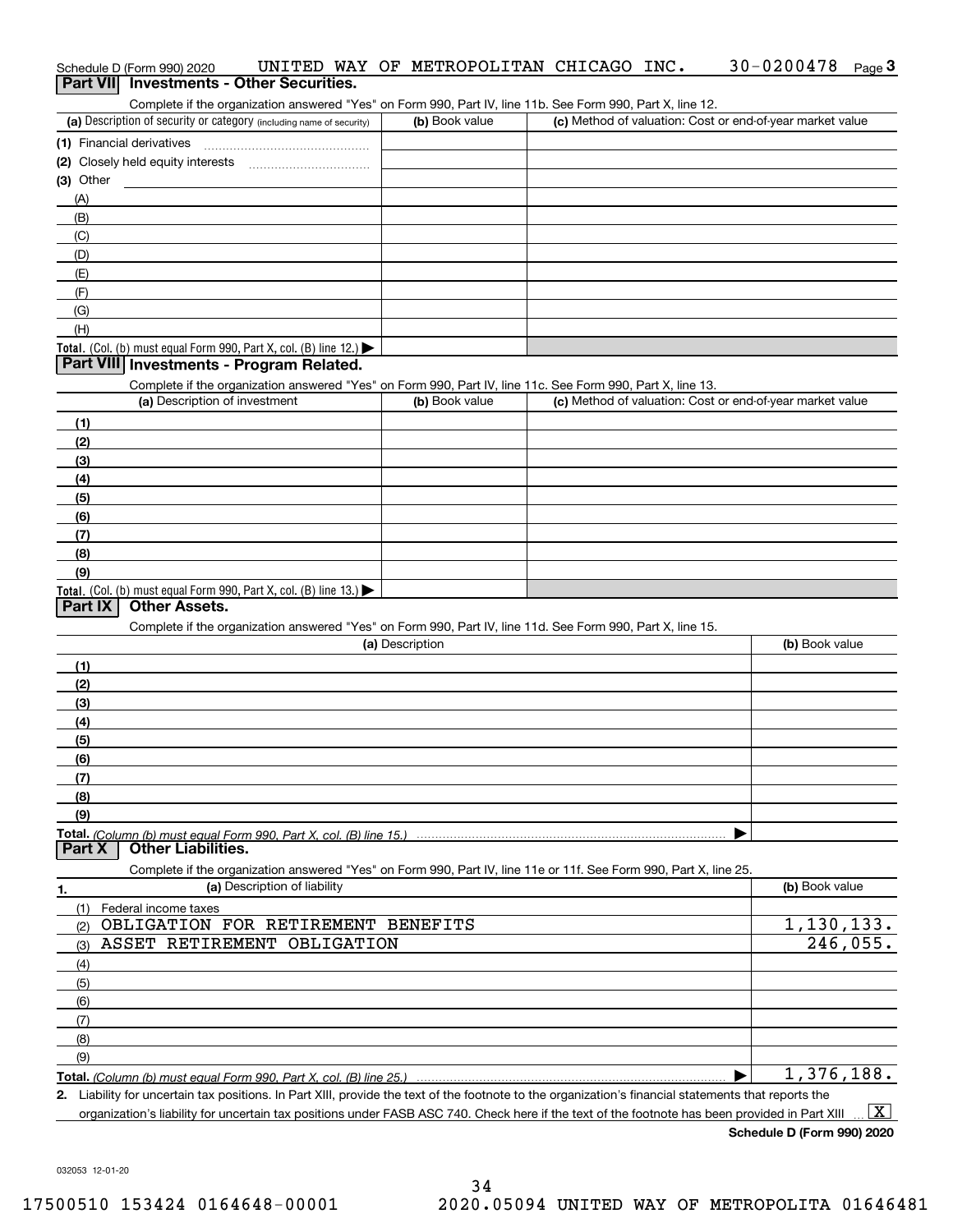|    | UNITED WAY OF METROPOLITAN CHICAGO INC.<br>Schedule D (Form 990) 2020                                                                                                                                                          |                | $30 - 0200478$<br>Page <sup>4</sup> |
|----|--------------------------------------------------------------------------------------------------------------------------------------------------------------------------------------------------------------------------------|----------------|-------------------------------------|
|    | <b>Part XI</b><br>Reconciliation of Revenue per Audited Financial Statements With Revenue per Return.                                                                                                                          |                |                                     |
|    | Complete if the organization answered "Yes" on Form 990, Part IV, line 12a.                                                                                                                                                    |                |                                     |
| 1  | Total revenue, gains, and other support per audited financial statements                                                                                                                                                       |                | $\mathbf{1}$                        |
| 2  | Amounts included on line 1 but not on Form 990, Part VIII, line 12:                                                                                                                                                            |                |                                     |
| a  |                                                                                                                                                                                                                                | 2a             |                                     |
|    |                                                                                                                                                                                                                                | 2 <sub>b</sub> |                                     |
|    | Recoveries of prior year grants [11] matter contracts and prior year grants [11] matter contracts and all the contracts and all the contracts and all the contracts and all the contracts and all the contracts and all the co | 2c             |                                     |
| d  |                                                                                                                                                                                                                                | 2d             |                                     |
| е  | Add lines 2a through 2d <b>must be a constructed as the constant of the constant of the constant of the construction</b>                                                                                                       |                | 2e                                  |
| з  |                                                                                                                                                                                                                                |                | 3                                   |
| 4  | Amounts included on Form 990, Part VIII, line 12, but not on line 1:                                                                                                                                                           |                |                                     |
|    | Investment expenses not included on Form 990, Part VIII, line 7b [100] [100] [100] [100] [100] [100] [100] [100] [100] [100] [100] [100] [100] [100] [100] [100] [100] [100] [100] [100] [100] [100] [100] [100] [100] [100] [ | 4a             |                                     |
| b  | Other (Describe in Part XIII.) <b>Construction Contract Construction</b> Chemistry Chemistry Chemistry Chemistry Chemistry                                                                                                     | 4 <sub>b</sub> |                                     |
| c. | Add lines 4a and 4b                                                                                                                                                                                                            |                | 4c                                  |
|    |                                                                                                                                                                                                                                |                | 5                                   |
|    | Part XII   Reconciliation of Expenses per Audited Financial Statements With Expenses per Return.                                                                                                                               |                |                                     |
|    | Complete if the organization answered "Yes" on Form 990, Part IV, line 12a.                                                                                                                                                    |                |                                     |
| 1. | Total expenses and losses per audited financial statements [111] [12] contain an interview and losses per audited financial statements [11] [12] contain an interview and the statements of the statements of the statements a |                | $\mathbf{1}$                        |
| 2  | Amounts included on line 1 but not on Form 990, Part IX, line 25:                                                                                                                                                              |                |                                     |
| a  |                                                                                                                                                                                                                                | 2a             |                                     |
| b  |                                                                                                                                                                                                                                | 2 <sub>b</sub> |                                     |
|    |                                                                                                                                                                                                                                | 2c             |                                     |
|    |                                                                                                                                                                                                                                | 2d             |                                     |
|    |                                                                                                                                                                                                                                |                | <b>2e</b>                           |
| 3  |                                                                                                                                                                                                                                |                | 3                                   |
| 4  | Amounts included on Form 990, Part IX, line 25, but not on line 1:                                                                                                                                                             |                |                                     |
|    |                                                                                                                                                                                                                                | 4a l           |                                     |
| b  |                                                                                                                                                                                                                                | 4b             |                                     |
|    | Add lines 4a and 4b                                                                                                                                                                                                            |                | 4с                                  |
|    |                                                                                                                                                                                                                                |                | 5                                   |
|    | Part XIII Supplemental Information.                                                                                                                                                                                            |                |                                     |

Provide the descriptions required for Part II, lines 3, 5, and 9; Part III, lines 1a and 4; Part IV, lines 1b and 2b; Part V, line 4; Part X, line 2; Part XI, lines 2d and 4b; and Part XII, lines 2d and 4b. Also complete this part to provide any additional information.

PART V, LINE 4:

THE INTENDED USES OF THE UNITED WAY METROPOLITAN CHICAGO ENDOWMENT FUNDS

INCLUDE FUNDING INNOVATIVE PROGRAMS THAT ADDRESS CRITICAL AND EMERGING

NEEDS, ENSURING CURRENT NEEDS ARE MET, AND PROVIDING RESOURCES TO RESPOND

QUICKLY AND EFFECTIVELY TO UNEXPECTED CRISES.

PART X, LINE 2:

UWMC HAS RECEIVED A FAVORABLE DETERMINATION LETTER FROM THE INTERNAL

REVENUE SERVICE ("IRS") STATING THAT THEY ARE EXEMPT FROM FEDERAL INCOME

TAXES UNDER THE PROVISIONS OF  $501(C)(3)$  OF THE INTERNAL REVENUE CODE OF

1986 ("IRC") AS AMENDED, EXCEPT FOR INCOME TAXES PERTAINING TO UNRELATED

## BUSINESS INCOME. ACCOUNTING GUIDANCE REQUIRES TAX EFFECTS FROM UNCERTAIN

032054 12-01-20

35

17500510 153424 0164648-00001 2020.05094 UNITED WAY OF METROPOLITA 01646481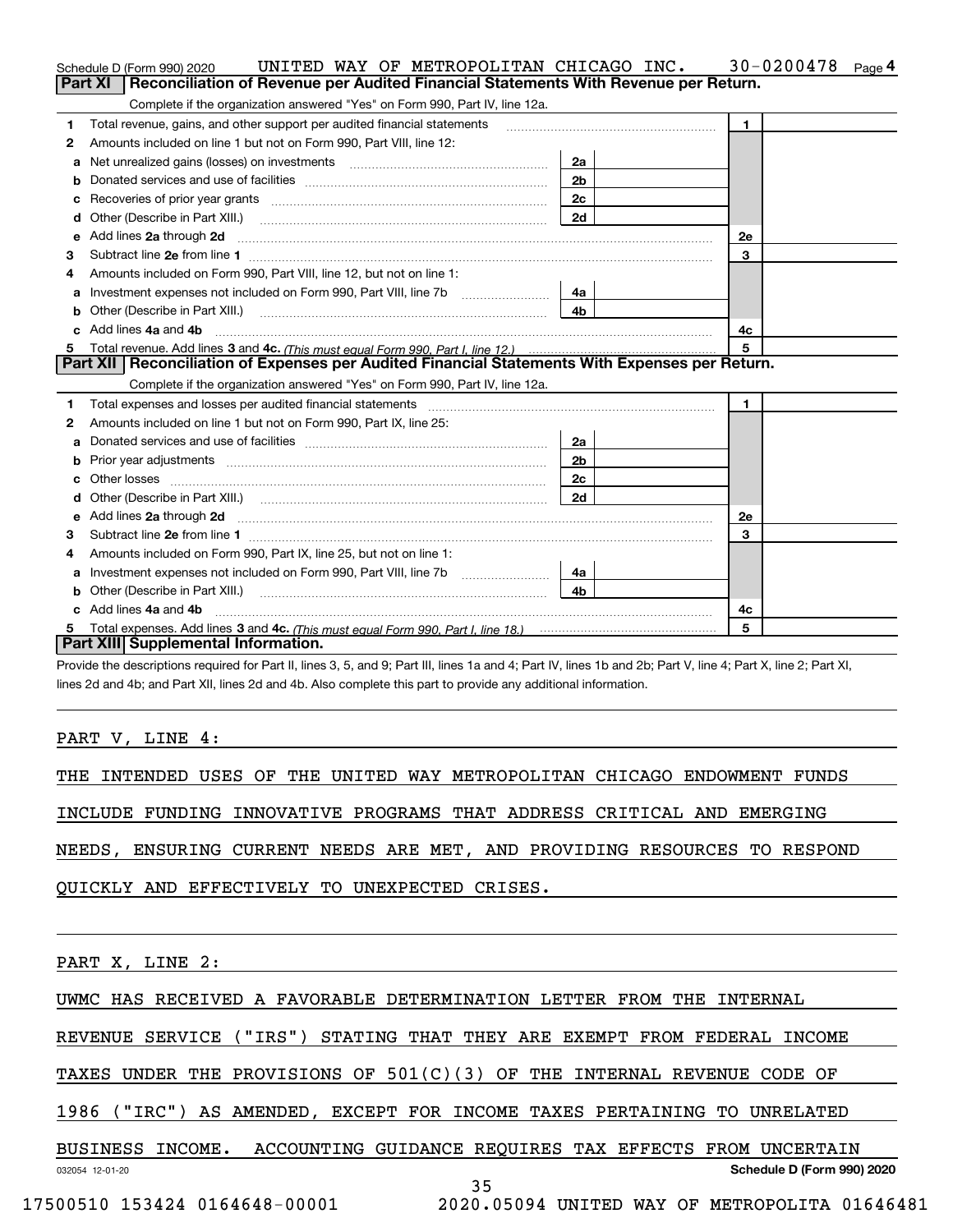Schedule D (Form 990) 2020 UNITED WAY OF METROPOLITAN CHICAGO INC。 30-0200478 page 5 *(continued)* **Part XIII Supplemental Information** 

TAX POSITIONS TO BE RECOGNIZED IN THE CONSOLIDATED FINANCIAL STATEMENTS

ONLY IF THE POSITION IS MOR ELIKELY THAN NOT TO BE SUSTAINED IF THE

POSITION WAS TO BE CHALLENGED BY A TAXING AUTHORITY.

MANAGEMENT HAS DETERMINED THAT THERE ARE NO MATERIAL UNCERTAIN POSITIONS

THAT REQUIRE RECOGNITION IN THE CONSOLIDATED FINANCIAL STATEMENTS.

ADDITIONALLY, NO PROVISION FOR INCOME TAXES IS REFLECTED IN THESE

CONSOLIDATED FINANCIAL STATEMENTS. THERE IS NO INTEREST OR PENALTIES

RECOGNIZED IN THE CONSOLIDATED FINANCIAL STATEMENTS.

**Schedule D (Form 990) 2020**

032055 12-01-20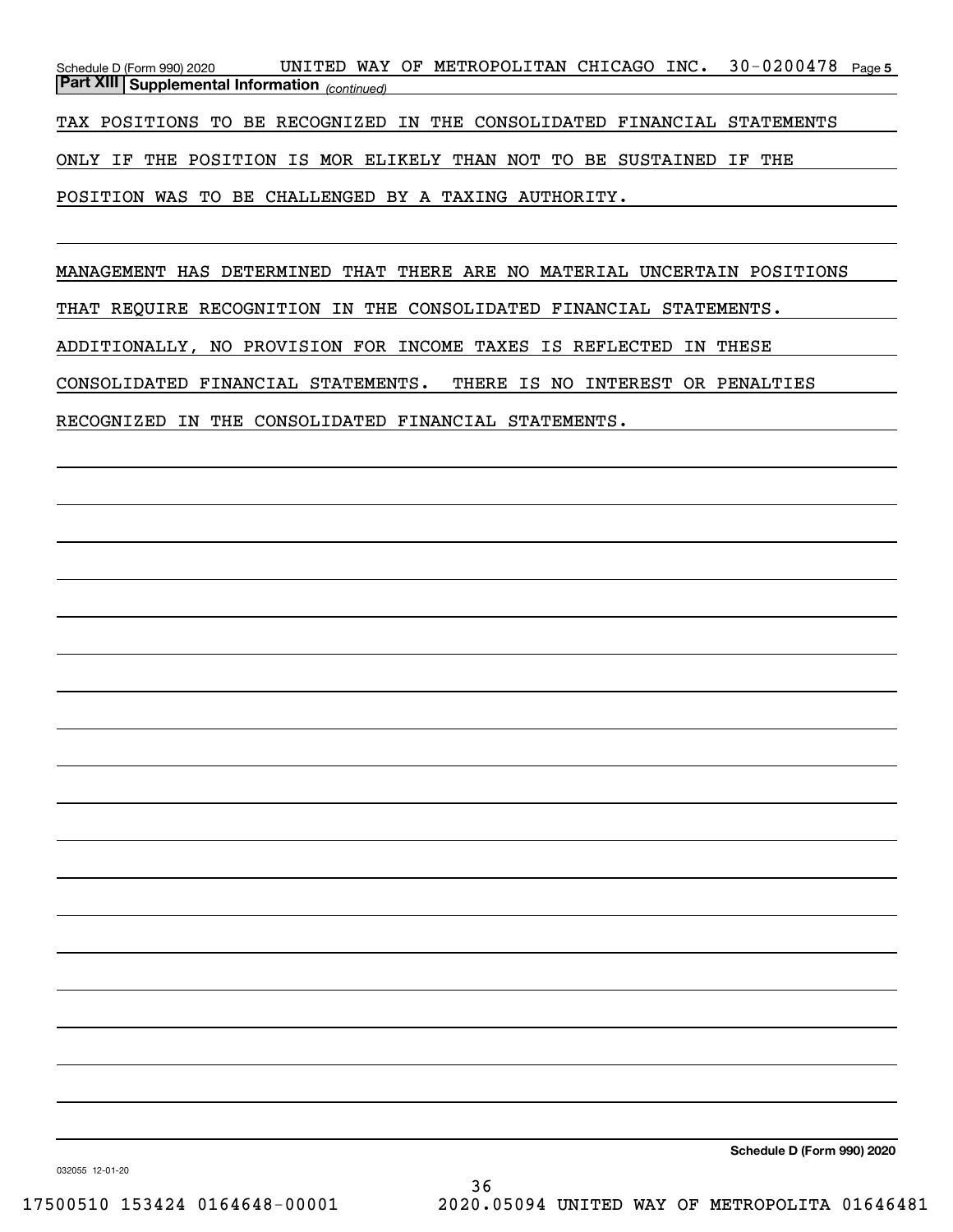| <b>SCHEDULE G</b>                                                                                                                                           |                                  |               |                                         |                         |                                                 | <b>Supplemental Information Regarding Fundraising or Gaming Activities</b>                                                                                          |                                        | OMB No. 1545-0047                     |
|-------------------------------------------------------------------------------------------------------------------------------------------------------------|----------------------------------|---------------|-----------------------------------------|-------------------------|-------------------------------------------------|---------------------------------------------------------------------------------------------------------------------------------------------------------------------|----------------------------------------|---------------------------------------|
| (Form 990 or 990-EZ)                                                                                                                                        |                                  |               |                                         |                         |                                                 | Complete if the organization answered "Yes" on Form 990, Part IV, line 17, 18, or 19, or if the<br>organization entered more than \$15,000 on Form 990-EZ, line 6a. |                                        |                                       |
| Department of the Treasury                                                                                                                                  |                                  |               | Attach to Form 990 or Form 990-EZ.      |                         |                                                 |                                                                                                                                                                     |                                        | <b>Open to Public</b>                 |
| <b>Internal Revenue Service</b>                                                                                                                             |                                  |               |                                         |                         |                                                 | ► Go to www.irs.gov/Form990 for instructions and the latest information.                                                                                            |                                        | Inspection                            |
| Name of the organization                                                                                                                                    |                                  |               | UNITED WAY OF METROPOLITAN CHICAGO INC. |                         |                                                 |                                                                                                                                                                     | 30-0200478                             | <b>Employer identification number</b> |
| Part I                                                                                                                                                      |                                  |               |                                         |                         |                                                 | Fundraising Activities. Complete if the organization answered "Yes" on Form 990, Part IV, line 17. Form 990-EZ filers are not                                       |                                        |                                       |
| 1 Indicate whether the organization raised funds through any of the following activities. Check all that apply.                                             | required to complete this part.  |               |                                         |                         |                                                 |                                                                                                                                                                     |                                        |                                       |
| Mail solicitations<br>a                                                                                                                                     |                                  |               | $\mathbf{e}$                            |                         |                                                 | Solicitation of non-government grants                                                                                                                               |                                        |                                       |
| b                                                                                                                                                           | Internet and email solicitations |               | f                                       |                         |                                                 | Solicitation of government grants                                                                                                                                   |                                        |                                       |
| Phone solicitations<br>c                                                                                                                                    |                                  |               | Special fundraising events<br>g         |                         |                                                 |                                                                                                                                                                     |                                        |                                       |
| In-person solicitations<br>d<br>2 a Did the organization have a written or oral agreement with any individual (including officers, directors, trustees, or  |                                  |               |                                         |                         |                                                 |                                                                                                                                                                     |                                        |                                       |
|                                                                                                                                                             |                                  |               |                                         |                         |                                                 | key employees listed in Form 990, Part VII) or entity in connection with professional fundraising services?                                                         | Yes                                    | No                                    |
| <b>b</b> If "Yes," list the 10 highest paid individuals or entities (fundraisers) pursuant to agreements under which the fundraiser is to be                |                                  |               |                                         |                         |                                                 |                                                                                                                                                                     |                                        |                                       |
| compensated at least \$5,000 by the organization.                                                                                                           |                                  |               |                                         |                         |                                                 |                                                                                                                                                                     |                                        |                                       |
| (i) Name and address of individual                                                                                                                          |                                  |               |                                         | (iii) Did<br>fundraiser |                                                 | (iv) Gross receipts                                                                                                                                                 | (v) Amount paid<br>to (or retained by) | (vi) Amount paid                      |
| or entity (fundraiser)                                                                                                                                      |                                  | (ii) Activity |                                         |                         | have custody<br>or control of<br>contributions? | from activity                                                                                                                                                       | fundraiser<br>listed in col. (i)       | to (or retained by)<br>organization   |
|                                                                                                                                                             |                                  |               |                                         | Yes                     | No                                              |                                                                                                                                                                     |                                        |                                       |
|                                                                                                                                                             |                                  |               |                                         |                         |                                                 |                                                                                                                                                                     |                                        |                                       |
|                                                                                                                                                             |                                  |               |                                         |                         |                                                 |                                                                                                                                                                     |                                        |                                       |
|                                                                                                                                                             |                                  |               |                                         |                         |                                                 |                                                                                                                                                                     |                                        |                                       |
|                                                                                                                                                             |                                  |               |                                         |                         |                                                 |                                                                                                                                                                     |                                        |                                       |
|                                                                                                                                                             |                                  |               |                                         |                         |                                                 |                                                                                                                                                                     |                                        |                                       |
|                                                                                                                                                             |                                  |               |                                         |                         |                                                 |                                                                                                                                                                     |                                        |                                       |
|                                                                                                                                                             |                                  |               |                                         |                         |                                                 |                                                                                                                                                                     |                                        |                                       |
|                                                                                                                                                             |                                  |               |                                         |                         |                                                 |                                                                                                                                                                     |                                        |                                       |
|                                                                                                                                                             |                                  |               |                                         |                         |                                                 |                                                                                                                                                                     |                                        |                                       |
|                                                                                                                                                             |                                  |               |                                         |                         |                                                 |                                                                                                                                                                     |                                        |                                       |
|                                                                                                                                                             |                                  |               |                                         |                         |                                                 |                                                                                                                                                                     |                                        |                                       |
|                                                                                                                                                             |                                  |               |                                         |                         |                                                 |                                                                                                                                                                     |                                        |                                       |
|                                                                                                                                                             |                                  |               |                                         |                         |                                                 |                                                                                                                                                                     |                                        |                                       |
| Total<br>3 List all states in which the organization is registered or licensed to solicit contributions or has been notified it is exempt from registration |                                  |               |                                         |                         |                                                 |                                                                                                                                                                     |                                        |                                       |
| or licensing.                                                                                                                                               |                                  |               |                                         |                         |                                                 |                                                                                                                                                                     |                                        |                                       |
|                                                                                                                                                             |                                  |               |                                         |                         |                                                 |                                                                                                                                                                     |                                        |                                       |
|                                                                                                                                                             |                                  |               |                                         |                         |                                                 |                                                                                                                                                                     |                                        |                                       |
|                                                                                                                                                             |                                  |               |                                         |                         |                                                 |                                                                                                                                                                     |                                        |                                       |
|                                                                                                                                                             |                                  |               |                                         |                         |                                                 |                                                                                                                                                                     |                                        |                                       |
|                                                                                                                                                             |                                  |               |                                         |                         |                                                 |                                                                                                                                                                     |                                        |                                       |
|                                                                                                                                                             |                                  |               |                                         |                         |                                                 |                                                                                                                                                                     |                                        |                                       |
|                                                                                                                                                             |                                  |               |                                         |                         |                                                 |                                                                                                                                                                     |                                        |                                       |
|                                                                                                                                                             |                                  |               |                                         |                         |                                                 |                                                                                                                                                                     |                                        |                                       |
| LHA For Paperwork Reduction Act Notice, see the Instructions for Form 990 or 990-EZ.                                                                        |                                  |               |                                         |                         |                                                 |                                                                                                                                                                     |                                        | Schedule G (Form 990 or 990-EZ) 2020  |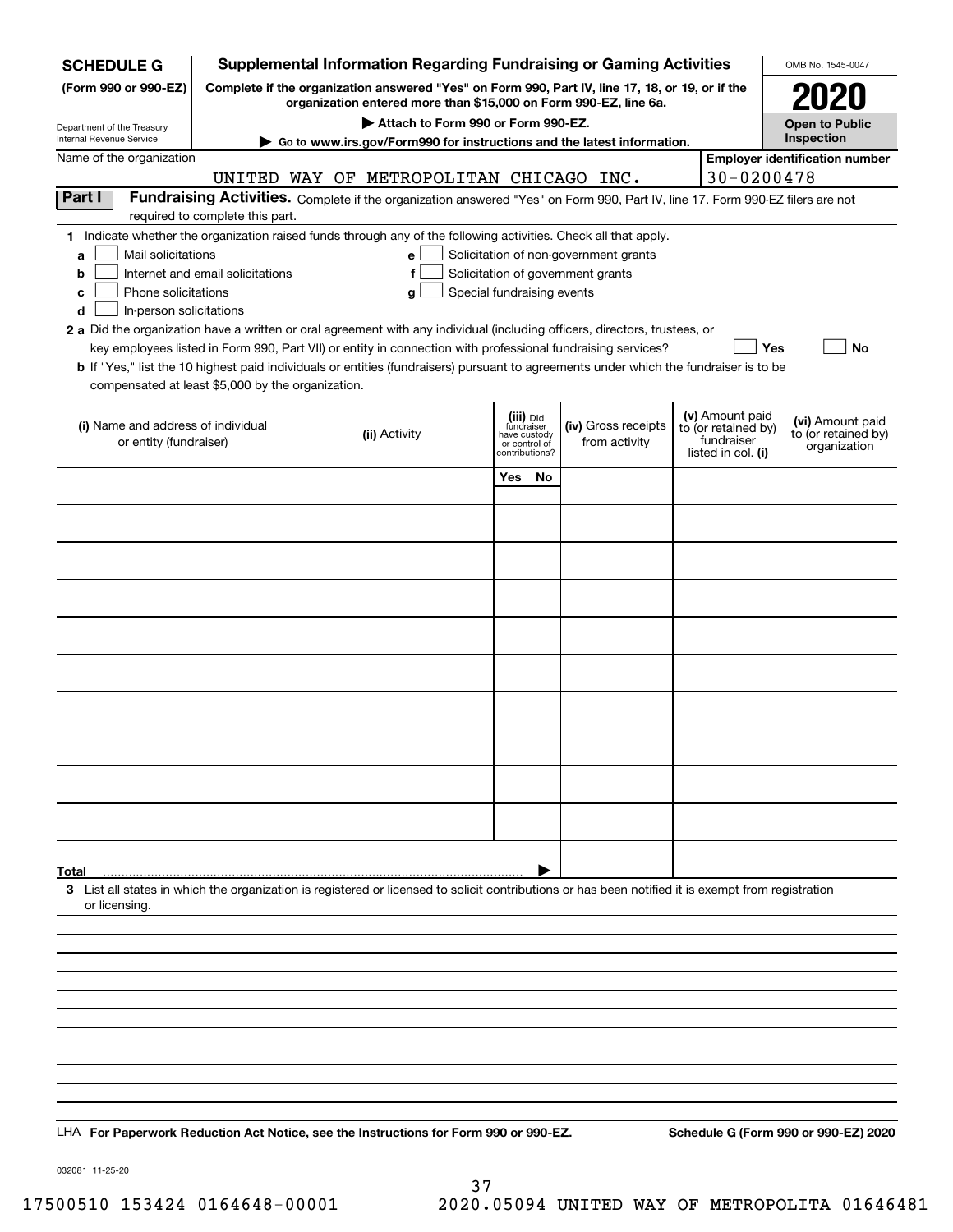Schedule G (Form 990 or 990-EZ) 2020 <code>UNITED WAY OF METROPOLITAN CHICAGO INC. 30–0200478 Page 2</code> **Part II** | Fundraising Events. Complete if the organization answered "Yes" on Form 990, Part IV, line 18, or reported more than \$15,000 of fundraising event contributions and gross income on Form 990-EZ, lines 1 and 6b. List events with gross receipts greater than \$5,000.

|                 |          | or iuridraising event contributions and gross income on Form 990-EZ, lines T and 6D. Elst events with gross receipts greater than \$5,000. |                             |                         |                  |                                      |
|-----------------|----------|--------------------------------------------------------------------------------------------------------------------------------------------|-----------------------------|-------------------------|------------------|--------------------------------------|
|                 |          |                                                                                                                                            | (a) Event $#1$              | $(b)$ Event #2          | (c) Other events | (d) Total events                     |
|                 |          |                                                                                                                                            | CELEBRATION<br><b>EVENT</b> | YLS IGNITE              | 6                | (add col. (a) through                |
|                 |          |                                                                                                                                            | (event type)                | (event type)            | (total number)   | col. (c)                             |
|                 |          |                                                                                                                                            |                             |                         |                  |                                      |
| Revenue         | 1.       |                                                                                                                                            | 638,650.                    | 35,554.                 | 411,291.         | 1,085,495.                           |
|                 |          |                                                                                                                                            | 638,650.                    | 35,554.                 |                  | 674, 204.                            |
|                 | 3        | Gross income (line 1 minus line 2)                                                                                                         |                             |                         | 411,291.         | 411,291.                             |
|                 |          |                                                                                                                                            |                             |                         |                  |                                      |
|                 | 5        |                                                                                                                                            |                             |                         |                  |                                      |
| Direct Expenses | 6        |                                                                                                                                            |                             |                         |                  |                                      |
|                 |          | 7 Food and beverages                                                                                                                       |                             |                         |                  |                                      |
|                 | 8        |                                                                                                                                            |                             |                         |                  |                                      |
|                 | 9        |                                                                                                                                            | 114,886.                    | 5,944.                  | 75,641.          | 196,471.                             |
|                 | 10       | Direct expense summary. Add lines 4 through 9 in column (d)                                                                                |                             |                         |                  | 196,471.                             |
|                 |          | 11 Net income summary. Subtract line 10 from line 3, column (d)                                                                            |                             |                         |                  | 214,820.                             |
|                 | Part III | Gaming. Complete if the organization answered "Yes" on Form 990, Part IV, line 19, or reported more than                                   |                             |                         |                  |                                      |
|                 |          | \$15,000 on Form 990-EZ, line 6a.                                                                                                          |                             | (b) Pull tabs/instant   |                  | (d) Total gaming (add                |
| Revenue         |          |                                                                                                                                            | (a) Bingo                   | bingo/progressive bingo | (c) Other gaming | col. (a) through col. (c))           |
|                 |          |                                                                                                                                            |                             |                         |                  |                                      |
|                 | 1.       |                                                                                                                                            |                             |                         |                  |                                      |
|                 | 2        |                                                                                                                                            |                             |                         |                  |                                      |
|                 | 3        |                                                                                                                                            |                             |                         |                  |                                      |
| Direct Expenses | 4        |                                                                                                                                            |                             |                         |                  |                                      |
|                 |          | 5 Other direct expenses                                                                                                                    |                             |                         |                  |                                      |
|                 |          |                                                                                                                                            | Yes<br>%                    | Yes<br>%                | Yes<br>%         |                                      |
|                 | 6        | Volunteer labor                                                                                                                            | No                          | No                      | No               |                                      |
|                 | 7        | Direct expense summary. Add lines 2 through 5 in column (d)                                                                                |                             |                         | ▶                |                                      |
|                 | 8        |                                                                                                                                            |                             |                         |                  |                                      |
|                 |          |                                                                                                                                            |                             |                         |                  |                                      |
| 9               |          | Enter the state(s) in which the organization conducts gaming activities:                                                                   |                             |                         |                  |                                      |
|                 |          |                                                                                                                                            |                             |                         |                  | Yes<br>No                            |
|                 |          |                                                                                                                                            |                             |                         |                  |                                      |
|                 |          |                                                                                                                                            |                             |                         |                  |                                      |
|                 |          |                                                                                                                                            |                             |                         |                  | Yes<br>No                            |
|                 |          |                                                                                                                                            |                             |                         |                  |                                      |
|                 |          |                                                                                                                                            |                             |                         |                  |                                      |
|                 |          |                                                                                                                                            |                             |                         |                  |                                      |
|                 |          | 032082 11-25-20                                                                                                                            |                             |                         |                  | Schedule G (Form 990 or 990-EZ) 2020 |

38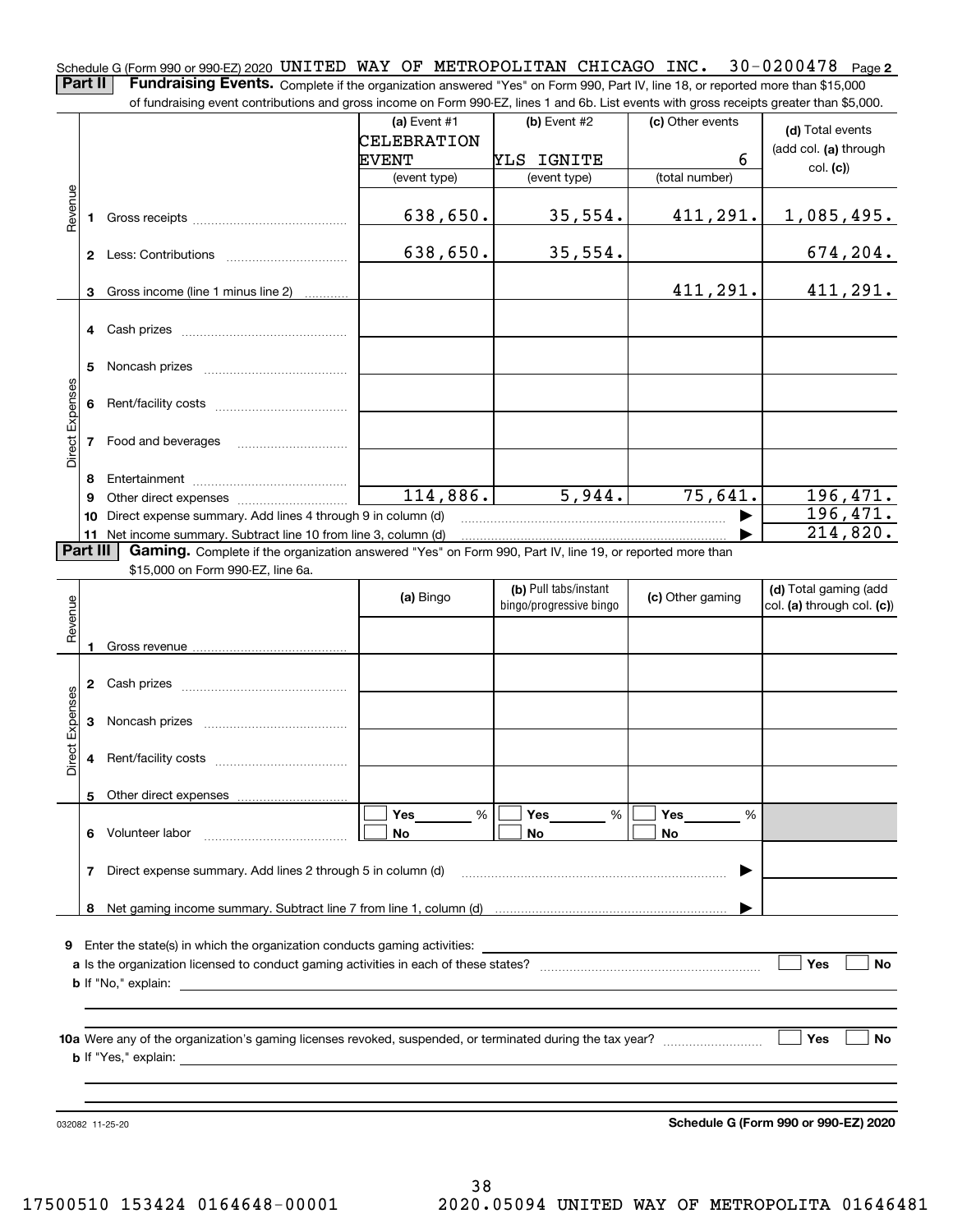| Schedule G (Form 990 or 990-EZ) 2020 UNITED WAY OF METROPOLITAN CHICAGO INC. 30-0200478                                                                                                                                                   | Page 3                               |
|-------------------------------------------------------------------------------------------------------------------------------------------------------------------------------------------------------------------------------------------|--------------------------------------|
| 11                                                                                                                                                                                                                                        | Yes<br>No                            |
| 12 Is the organization a grantor, beneficiary or trustee of a trust, or a member of a partnership or other entity formed                                                                                                                  |                                      |
|                                                                                                                                                                                                                                           | Yes<br>No                            |
| 13 Indicate the percentage of gaming activity conducted in:                                                                                                                                                                               | 1За<br>%                             |
| <b>b</b> An outside facility <b>contract and the contract of the contract of the contract of the contract of the contract of the contract of the contract of the contract of the contract of the contract of the contract of the cont</b> | 13 <sub>b</sub><br>%                 |
| 14 Enter the name and address of the person who prepares the organization's gaming/special events books and records:                                                                                                                      |                                      |
| Name $\blacktriangleright$<br><u> 1989 - Johann Barn, fransk politik (d. 1989)</u>                                                                                                                                                        |                                      |
| Address $\blacktriangleright$<br><u> 1989 - Johann Stoff, amerikansk politiker (d. 1989)</u>                                                                                                                                              |                                      |
| 15a Does the organization have a contract with a third party from whom the organization receives gaming revenue?                                                                                                                          | Yes<br>No                            |
|                                                                                                                                                                                                                                           |                                      |
|                                                                                                                                                                                                                                           |                                      |
| c If "Yes," enter name and address of the third party:                                                                                                                                                                                    |                                      |
| Name $\blacktriangleright$<br><u> Alexandria de la contrada de la contrada de la contrada de la contrada de la contrada de la contrada de la c</u>                                                                                        |                                      |
| Address $\blacktriangleright$                                                                                                                                                                                                             |                                      |
| 16 Gaming manager information:                                                                                                                                                                                                            |                                      |
| Name $\blacktriangleright$<br><u> 1989 - Andrea Station Barbara (h. 1989).</u>                                                                                                                                                            |                                      |
| Gaming manager compensation > \$                                                                                                                                                                                                          |                                      |
| Description of services provided $\blacktriangleright$                                                                                                                                                                                    |                                      |
|                                                                                                                                                                                                                                           |                                      |
|                                                                                                                                                                                                                                           |                                      |
| Director/officer<br>Employee<br>Independent contractor                                                                                                                                                                                    |                                      |
| 17 Mandatory distributions:                                                                                                                                                                                                               |                                      |
| a Is the organization required under state law to make charitable distributions from the gaming proceeds to                                                                                                                               |                                      |
| retain the state gaming license?                                                                                                                                                                                                          | Yes<br>No                            |
| <b>b</b> Enter the amount of distributions required under state law to be distributed to other exempt organizations or spent in the<br>organization's own exempt activities during the tax year $\triangleright$ \$                       |                                      |
| Part IV<br>Supplemental Information. Provide the explanations required by Part I, line 2b, columns (iii) and (v); and Part III, lines 9, 9b, 10b,                                                                                         |                                      |
| 15b, 15c, 16, and 17b, as applicable. Also provide any additional information. See instructions.                                                                                                                                          |                                      |
| SCHEDULE G, PART II:                                                                                                                                                                                                                      |                                      |
| THE COVID-19 PANDEMIC, ALL OF THE ORGANIZATION'S EVENTS WERE<br>DUE TO                                                                                                                                                                    |                                      |
| VIRTUALLY IN FISCAL YEAR 2021. AS SUCH DIRECT EVENT EXPENSES<br>HELD                                                                                                                                                                      |                                      |
| INCURRED DECREASED COMPARED TO PREVIOUS PERIODS.                                                                                                                                                                                          |                                      |
|                                                                                                                                                                                                                                           |                                      |
|                                                                                                                                                                                                                                           |                                      |
|                                                                                                                                                                                                                                           |                                      |
|                                                                                                                                                                                                                                           |                                      |
|                                                                                                                                                                                                                                           |                                      |
| 032093 11-25-20                                                                                                                                                                                                                           | Schedule G (Form 990 or 990-F7) 2020 |

39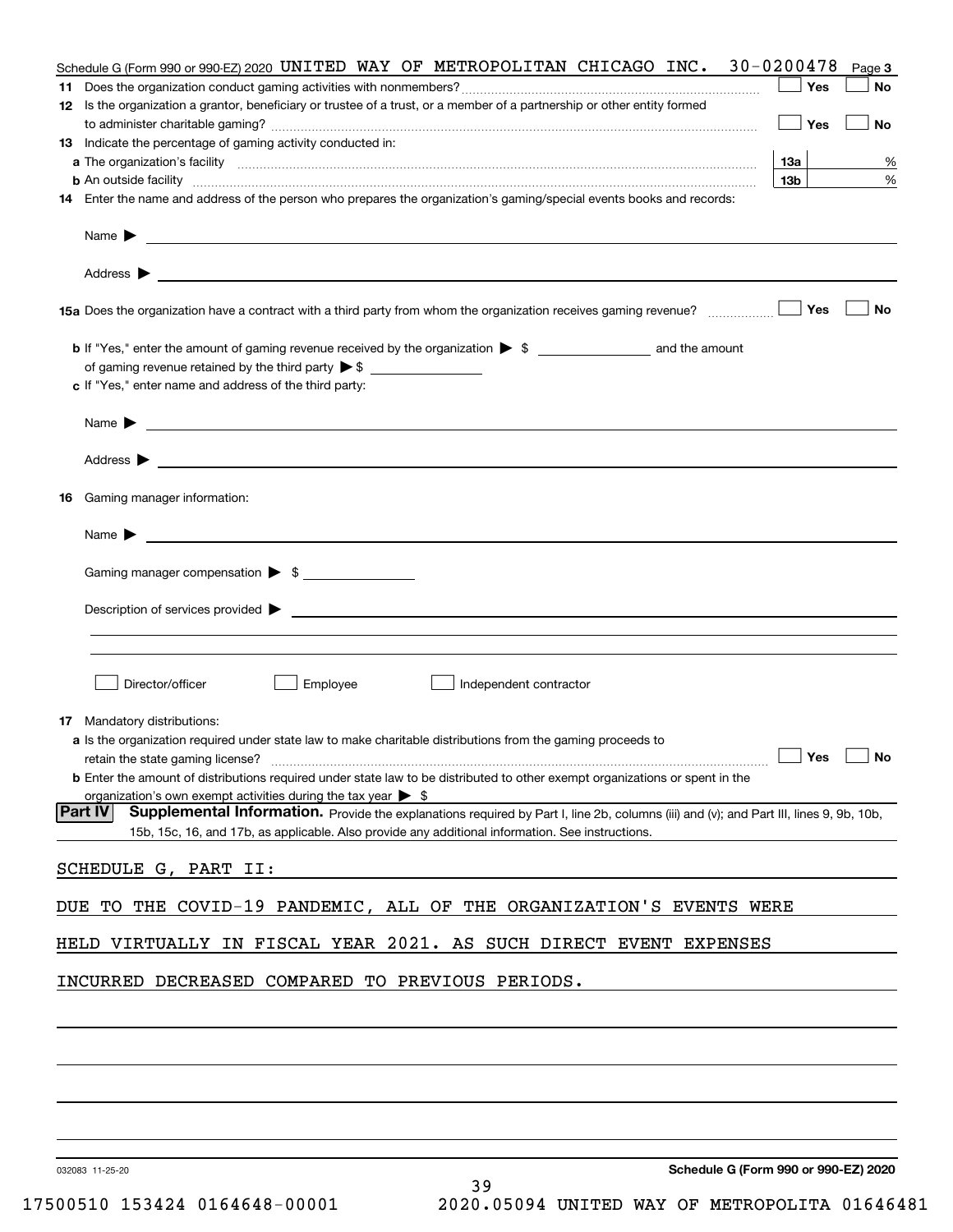| Schedule G (Form 990 or 990-EZ) UNITED WAY<br><b>Part IV</b> Supplemental Information (continued) |  | UNITED WAY OF METROPOLITAN CHICAGO INC. 30-0200478 Page 4 |  |  |
|---------------------------------------------------------------------------------------------------|--|-----------------------------------------------------------|--|--|
|                                                                                                   |  |                                                           |  |  |
|                                                                                                   |  |                                                           |  |  |
|                                                                                                   |  |                                                           |  |  |
|                                                                                                   |  |                                                           |  |  |
|                                                                                                   |  |                                                           |  |  |
|                                                                                                   |  |                                                           |  |  |
|                                                                                                   |  |                                                           |  |  |
|                                                                                                   |  |                                                           |  |  |
|                                                                                                   |  |                                                           |  |  |
|                                                                                                   |  |                                                           |  |  |
|                                                                                                   |  |                                                           |  |  |
|                                                                                                   |  |                                                           |  |  |
|                                                                                                   |  |                                                           |  |  |
|                                                                                                   |  |                                                           |  |  |
|                                                                                                   |  |                                                           |  |  |
|                                                                                                   |  |                                                           |  |  |
|                                                                                                   |  |                                                           |  |  |
|                                                                                                   |  |                                                           |  |  |
|                                                                                                   |  |                                                           |  |  |
|                                                                                                   |  |                                                           |  |  |
|                                                                                                   |  |                                                           |  |  |
|                                                                                                   |  |                                                           |  |  |
|                                                                                                   |  |                                                           |  |  |
|                                                                                                   |  |                                                           |  |  |
|                                                                                                   |  |                                                           |  |  |
|                                                                                                   |  |                                                           |  |  |
|                                                                                                   |  |                                                           |  |  |
|                                                                                                   |  |                                                           |  |  |
|                                                                                                   |  |                                                           |  |  |
|                                                                                                   |  |                                                           |  |  |
|                                                                                                   |  |                                                           |  |  |
|                                                                                                   |  |                                                           |  |  |
|                                                                                                   |  |                                                           |  |  |
|                                                                                                   |  |                                                           |  |  |
|                                                                                                   |  |                                                           |  |  |
|                                                                                                   |  |                                                           |  |  |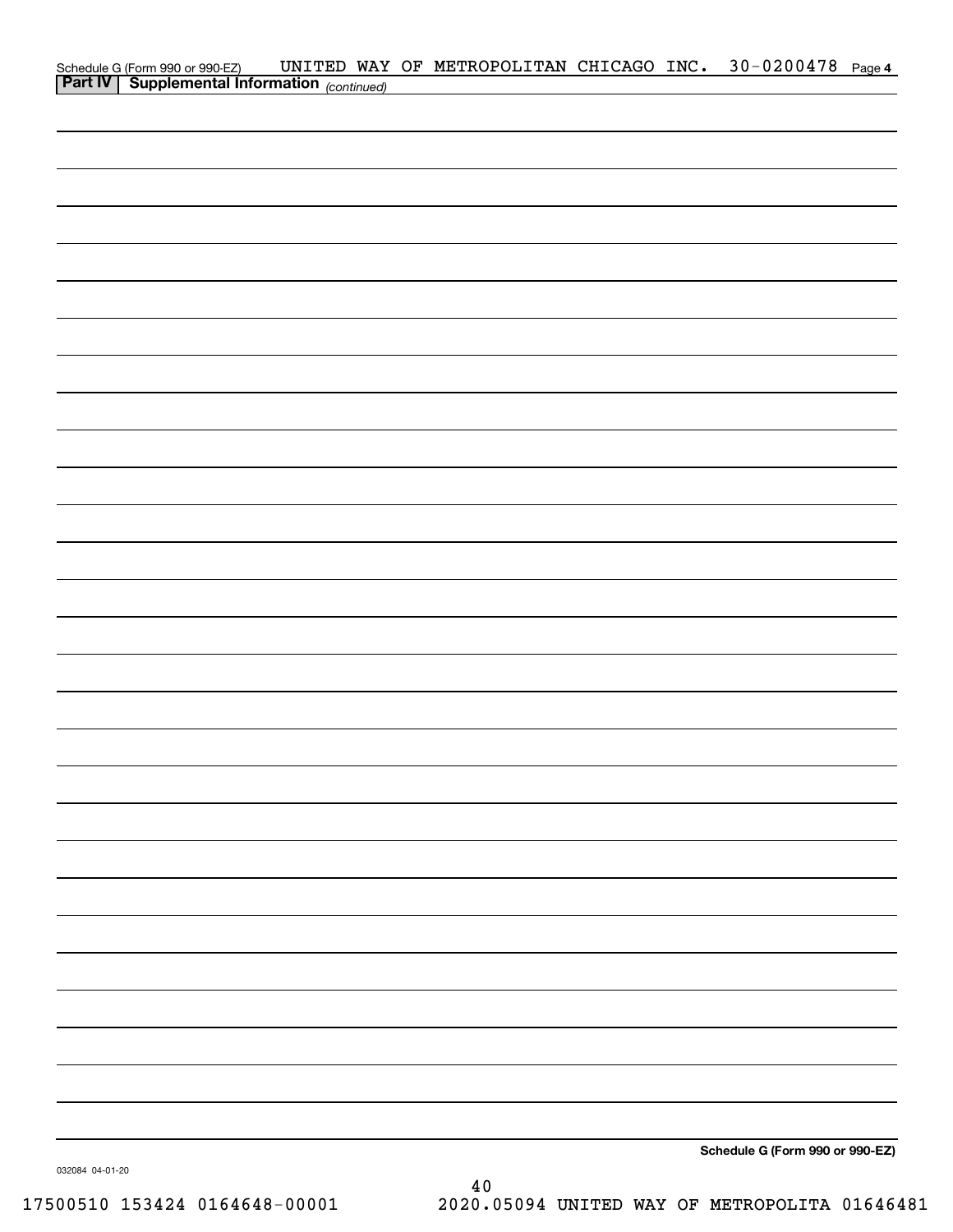| <b>SCHEDULE I</b><br>(Form 990)                                                                                                                                                         |                            | <b>Grants and Other Assistance to Organizations,</b><br>Governments, and Individuals in the United States<br>Complete if the organization answered "Yes" on Form 990, Part IV, line 21 or 22. |                                                       |                                         |                                               |                                          | OMB No. 1545-0047                                   |      |
|-----------------------------------------------------------------------------------------------------------------------------------------------------------------------------------------|----------------------------|-----------------------------------------------------------------------------------------------------------------------------------------------------------------------------------------------|-------------------------------------------------------|-----------------------------------------|-----------------------------------------------|------------------------------------------|-----------------------------------------------------|------|
| Department of the Treasury                                                                                                                                                              |                            |                                                                                                                                                                                               | Attach to Form 990.                                   |                                         |                                               |                                          | <b>Open to Public</b>                               |      |
| Internal Revenue Service                                                                                                                                                                |                            |                                                                                                                                                                                               | Go to www.irs.gov/Form990 for the latest information. |                                         |                                               |                                          | Inspection                                          |      |
| Name of the organization                                                                                                                                                                |                            | UNITED WAY OF METROPOLITAN CHICAGO INC.                                                                                                                                                       |                                                       |                                         |                                               |                                          | <b>Employer identification number</b><br>30-0200478 |      |
| <b>General Information on Grants and Assistance</b><br>Part I                                                                                                                           |                            |                                                                                                                                                                                               |                                                       |                                         |                                               |                                          |                                                     |      |
| Does the organization maintain records to substantiate the amount of the grants or assistance, the grantees' eligibility for the grants or assistance, and the selection<br>$\mathbf 1$ |                            |                                                                                                                                                                                               |                                                       |                                         |                                               |                                          | $\sqrt{X}$ Yes                                      | l No |
| Describe in Part IV the organization's procedures for monitoring the use of grant funds in the United States.<br>$\mathbf{2}$                                                           |                            |                                                                                                                                                                                               |                                                       |                                         |                                               |                                          |                                                     |      |
| Part II<br>Grants and Other Assistance to Domestic Organizations and Domestic Governments. Complete if the organization answered "Yes" on Form 990, Part IV, line 21, for any           |                            |                                                                                                                                                                                               |                                                       |                                         |                                               |                                          |                                                     |      |
| recipient that received more than \$5,000. Part II can be duplicated if additional space is needed.                                                                                     |                            |                                                                                                                                                                                               |                                                       |                                         | (f) Method of                                 |                                          |                                                     |      |
| 1 (a) Name and address of organization<br>or government                                                                                                                                 | $(b)$ EIN                  | (c) IRC section<br>(if applicable)                                                                                                                                                            | (d) Amount of<br>cash grant                           | (e) Amount of<br>non-cash<br>assistance | valuation (book,<br>FMV, appraisal,<br>other) | (g) Description of<br>noncash assistance | (h) Purpose of grant<br>or assistance               |      |
| 360 YOUTH SERVICES                                                                                                                                                                      |                            |                                                                                                                                                                                               |                                                       |                                         |                                               |                                          |                                                     |      |
| 1305 OSWEGO ROAD                                                                                                                                                                        |                            |                                                                                                                                                                                               |                                                       |                                         |                                               |                                          |                                                     |      |
| NAPERVILLE, IL 60540                                                                                                                                                                    | $36 - 2936229$ $501(C)(3)$ |                                                                                                                                                                                               | 57,317.                                               | $\mathbf{0}$                            |                                               |                                          | PROGRAM SUPPORT                                     |      |
| A BETTER CHICAGO<br>200 W MADISON 3RD FLOOR                                                                                                                                             |                            |                                                                                                                                                                                               |                                                       |                                         |                                               |                                          |                                                     |      |
| CHICAGO LL 60606                                                                                                                                                                        | $27 - 4499625$ 501(C)(3)   |                                                                                                                                                                                               | 201,000,                                              | $\mathbf{0}$                            |                                               |                                          | PROGRAM SUPPORT                                     |      |
| A SAFE HAVEN FOUNDATION<br>2750 W ROOSEVELT ROAD<br>CHICAGO LL 60608                                                                                                                    | $36 - 4444200$ $501(C)(3)$ |                                                                                                                                                                                               | 75,038,                                               | $\mathbf{0}$                            |                                               |                                          | PROGRAM SUPPORT                                     |      |
| ABC-PILSEN                                                                                                                                                                              |                            |                                                                                                                                                                                               |                                                       |                                         |                                               |                                          |                                                     |      |
| 1929 W 23RD STREET<br>CHICAGO LL 60608                                                                                                                                                  | $46 - 2454231$ 501(C)(3)   |                                                                                                                                                                                               | 10,000,                                               | $\mathbf{0}$                            |                                               |                                          | PROGRAM SUPPORT                                     |      |
| ABOUT FACE THEATRE COLLECTIVE<br>5252 N. BROADWAY, 2ND FLOOR<br>CHICAGO LL 60640                                                                                                        | $36 - 4067995$ 501(C)(3)   |                                                                                                                                                                                               | 10,386,                                               | $\mathbf{0}$                            |                                               |                                          | PROGRAM SUPPORT                                     |      |
|                                                                                                                                                                                         |                            |                                                                                                                                                                                               |                                                       |                                         |                                               |                                          |                                                     |      |
| ACCESS COMMUNITY HEALTH NETWORK<br>600 W FULTON ST, 2ND FL                                                                                                                              |                            |                                                                                                                                                                                               |                                                       |                                         |                                               |                                          |                                                     |      |
| CHICAGO LL 60661                                                                                                                                                                        | $36 - 3317058$ $501(C)(3)$ |                                                                                                                                                                                               | 40.998.                                               | $\mathbf{0}$ .                          |                                               |                                          | PROGRAM SUPPORT                                     |      |
| 2 Enter total number of section 501(c)(3) and government organizations listed in the line 1 table                                                                                       |                            |                                                                                                                                                                                               |                                                       |                                         |                                               |                                          |                                                     | 428. |
| 3 Enter total number of other organizations listed in the line 1 table                                                                                                                  |                            |                                                                                                                                                                                               |                                                       |                                         |                                               |                                          |                                                     |      |

**For Paperwork Reduction Act Notice, see the Instructions for Form 990. Schedule I (Form 990) 2020** LHA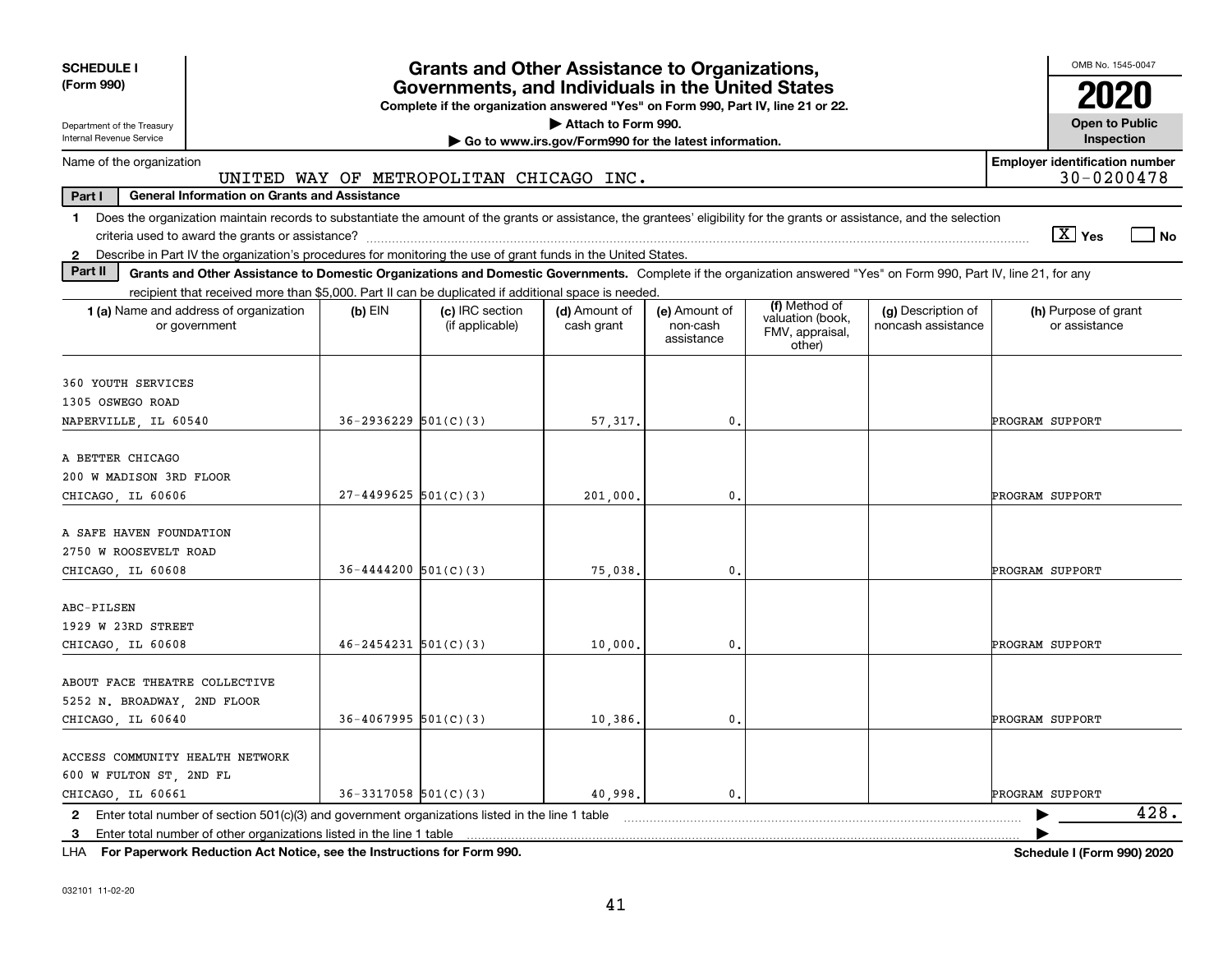#### **Part II Continuation of Grants and Other Assistance to Domestic Organization**<br>**Part II** Continuation of Grants and Other Assistance to Domestic Organization Schedule I (Form 990)  $\tt{UNITED}$   $\tt{WAY}$  OF  $\tt{METROPOLITAN}$   $\tt{CHICAGO}$   $\tt{INC.}$   $\tt{VCTS}$   $\tt{VCTS}$   $\tt{VCTS}$   $\tt{VCTS}$   $\tt{VCTS}$   $\tt{VCTS}$   $\tt{VCTS}$   $\tt{VCTS}$   $\tt{VCTS}$   $\tt{VCTS}$   $\tt{VCTS}$   $\tt{VCTS}$   $\tt{VCTS}$   $\tt{VCTS}$   $\tt{V$

| Part II<br>Continuation of Grants and Other Assistance to Domestic Organizations and Domestic Governments (Schedule I (Form 990), Part II.) |                            |                                  |                             |                                         |                                                                |                                           |                                       |
|---------------------------------------------------------------------------------------------------------------------------------------------|----------------------------|----------------------------------|-----------------------------|-----------------------------------------|----------------------------------------------------------------|-------------------------------------------|---------------------------------------|
| (a) Name and address of<br>organization or government                                                                                       | $(b)$ EIN                  | (c) IRC section<br>if applicable | (d) Amount of<br>cash grant | (e) Amount of<br>non-cash<br>assistance | (f) Method of<br>valuation<br>(book, FMV,<br>appraisal, other) | (g) Description of<br>non-cash assistance | (h) Purpose of grant<br>or assistance |
| ACCESS DUPAGE/DUPAGE HEALTH<br>COALITION - 511 THORNHILL DRIVE<br>SUITE E - CAROL STREAM, IL 60188                                          | $36 - 4448208$ 501(C)(3)   |                                  | 77,418.                     | 0.                                      |                                                                |                                           | PROGRAM SUPPORT                       |
| ACCESS LIVING OF METROPOLITAN<br>CHICAGO - 115 WEST CHICAGO AVENUE<br>$-$ CHICAGO, IL 60654                                                 | $36-3310774$ 501(C)(3)     |                                  | 63,587.                     | 0.                                      |                                                                |                                           | PROGRAM SUPPORT                       |
| ACCLIVUS INC<br>1640 W ROOSEVELT RD STE 608<br>CHICAGO, IL 60608                                                                            | $27-3108215$ $501(C)(3)$   |                                  | 25,000                      | $\mathbf{0}$                            |                                                                |                                           | PROGRAM SUPPORT                       |
| ADA S MCKINLEY COMMUNITY SERVICES<br>INC - 1359 WEST WASHINGTON BLVD. -<br>CHICAGO, IL 60607                                                | $36 - 2144820$ $501(C)(3)$ |                                  | 11,768.                     | 0.                                      |                                                                |                                           | PROGRAM SUPPORT                       |
| ADLER PLANETARIUM<br>1300 SOUTH LAKESHORE DRIVE<br>CHICAGO, IL 60605                                                                        | $36 - 6210902$ 501(C)(3)   |                                  | 10,500.                     | 0.                                      |                                                                |                                           | PROGRAM SUPPORT                       |
| ADVOCATE CHARITABLE FOUNDATION<br>3075 HIGHLAND PARKWAY SUITE 600<br>DOWNERS GROVE, IL 60515                                                | $36 - 3297360$ $501(C)(3)$ |                                  | 80,371                      | $\mathbf 0$ .                           |                                                                |                                           | PROGRAM SUPPORT                       |
| AFTER SCHOOL MATTERS<br>66 EAST RANDOLPH STREET<br>CHICAGO, IL 60601                                                                        | $36 - 4409182$ 501(C)(3)   |                                  | 6,030.                      | 0.                                      |                                                                |                                           | PROGRAM SUPPORT                       |
| AGING CARE CONNECTIONS<br>111 WEST HARRIS AVENUE<br>LAGRANGE, IL 60525                                                                      | $36 - 2721289$ $501(C)(3)$ |                                  | 14,224.                     | $\mathfrak{o}$ .                        |                                                                |                                           | PROGRAM SUPPORT                       |
| AIDS FOUNDATION OF CHICAGO<br>200 WEST JACKSON BOULEVARD STE 2100<br>CHICAGO, IL 60606                                                      | $36-3412054$ $501(C)(3)$   |                                  | 32.275.                     | $\mathbf{0}$ .                          |                                                                |                                           | PROGRAM SUPPORT                       |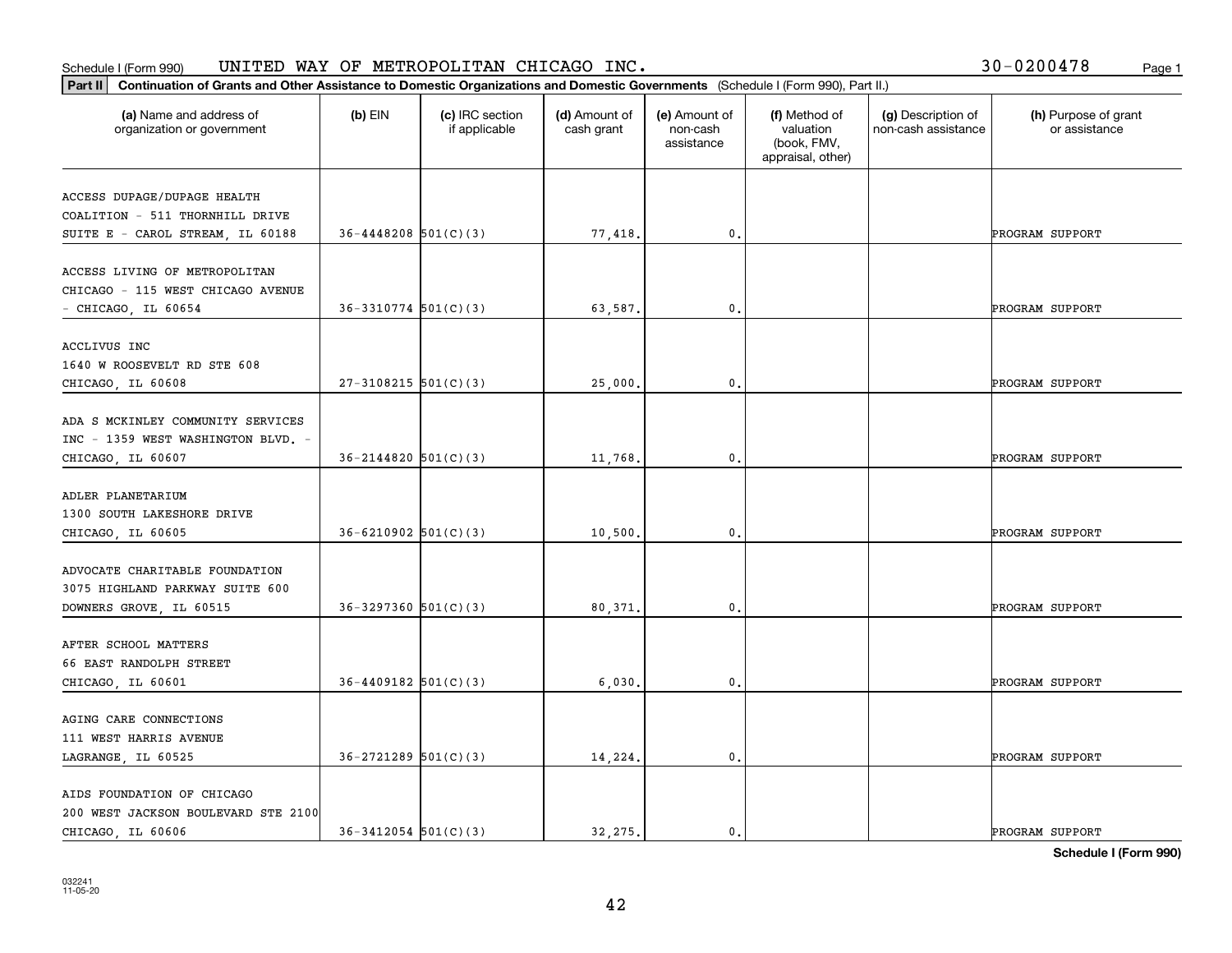|  |  | 30-0200478 |  | Page 1 |
|--|--|------------|--|--------|
|--|--|------------|--|--------|

| Continuation of Grants and Other Assistance to Domestic Organizations and Domestic Governments (Schedule I (Form 990), Part II.)<br>Part II |                            |                                  |                             |                                         |                                                                |                                           |                                       |
|---------------------------------------------------------------------------------------------------------------------------------------------|----------------------------|----------------------------------|-----------------------------|-----------------------------------------|----------------------------------------------------------------|-------------------------------------------|---------------------------------------|
| (a) Name and address of<br>organization or government                                                                                       | $(b)$ EIN                  | (c) IRC section<br>if applicable | (d) Amount of<br>cash grant | (e) Amount of<br>non-cash<br>assistance | (f) Method of<br>valuation<br>(book, FMV,<br>appraisal, other) | (g) Description of<br>non-cash assistance | (h) Purpose of grant<br>or assistance |
| ALBANY PARK THEATER PROJECT<br>P.O. BOX 25072<br>CHICAGO, IL 60625                                                                          | $36 - 4125560$ $501(C)(3)$ |                                  | 25,000.                     | 0.                                      |                                                                |                                           | PROGRAM SUPPORT                       |
| ALIGNMENT COLLOBORATIVE FOR<br>EDUCATION - 1750 GRANDSTAND PLACE,<br>#5 - ELGIN, IL 60123                                                   | $47 - 4377813$ 501(C)(3)   |                                  | 5,840.                      | $\mathfrak{o}$ .                        |                                                                |                                           | PROGRAM SUPPORT                       |
| ALIVIO MEDICAL CENTER<br>966 WEST 21ST STREET<br>CHICAGO, IL 60608                                                                          | $36-3661051$ $501(C)(3)$   |                                  | 9,782.                      | $\mathbf{0}$                            |                                                                |                                           | PROGRAM SUPPORT                       |
| ALLIANCE OF FILIPINOS FOR<br>IMMIGRANT RIGHTS - 4300 N<br>CALIFORNIA AVE FL 2 - CHICAGO, IL<br>60618                                        | $26-3305351$ 501(C)(3)     |                                  | 25,000.                     | 0.                                      |                                                                |                                           | PROGRAM SUPPORT                       |
| ALLIANCE OF LOCAL SERVICE<br>ORGANIZATIONS - 2401 W NORTH AVE -<br>CHICAGO, IL 60640                                                        | $36 - 4207887$ 501(C)(3)   |                                  | 25,000.                     | $\mathbf{0}$ .                          |                                                                |                                           | PROGRAM SUPPORT                       |
| ALS ASSOCIATION, GREATER CHICAGO<br>CHAPTER - 939 W RANDOLPH 2W -<br>CHICAGO, IL 60607                                                      | $54 - 2126575$ $501(C)(3)$ |                                  | 5,369.                      | $\mathbf{0}$                            |                                                                |                                           | PROGRAM SUPPORT                       |
| ALTERNATIVES INCORPORATED<br>4730 N SHERIDAN RD #629<br>CHICAGO, IL 60640                                                                   | $36 - 2720602$ 501(C)(3)   |                                  | 25,000                      | 0.                                      |                                                                |                                           | PROGRAM SUPPORT                       |
| AMERICAN CANCER SOCIETY NATIONAL<br>HEADQUARTERS - 250 WILLIAMS<br>STREET, STE. 600 - ATLANTA, GA<br>30303                                  | 13-1788491 $501(C)(3)$     |                                  | 45,061.                     | $\mathbf{0}$ .                          |                                                                |                                           | PROGRAM SUPPORT                       |
| AMERICAN RED CROSS<br>2200 W. HARRISON STREET<br>CHICAGO LL 60612                                                                           | 53-0196605 $501(C)(3)$     |                                  | 355.725.                    | 0.                                      |                                                                |                                           | PROGRAM SUPPORT                       |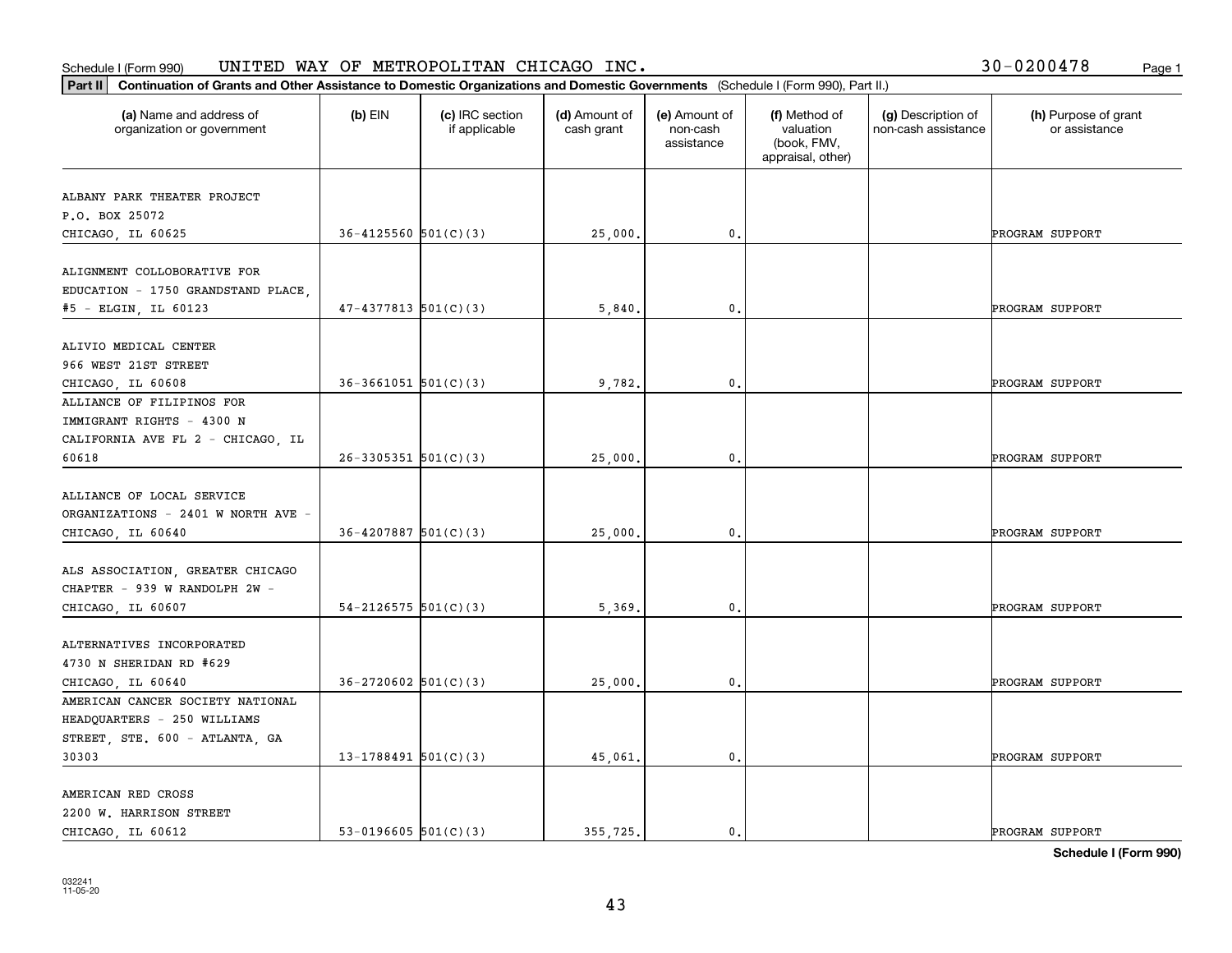|  |  | 30-0200478 |  | Page 1 |
|--|--|------------|--|--------|
|--|--|------------|--|--------|

| Part II   Continuation of Grants and Other Assistance to Domestic Organizations and Domestic Governments (Schedule I (Form 990), Part II.) |                            |                                  |                             |                                         |                                                                |                                           |                                       |
|--------------------------------------------------------------------------------------------------------------------------------------------|----------------------------|----------------------------------|-----------------------------|-----------------------------------------|----------------------------------------------------------------|-------------------------------------------|---------------------------------------|
| (a) Name and address of<br>organization or government                                                                                      | $(b)$ EIN                  | (c) IRC section<br>if applicable | (d) Amount of<br>cash grant | (e) Amount of<br>non-cash<br>assistance | (f) Method of<br>valuation<br>(book, FMV,<br>appraisal, other) | (g) Description of<br>non-cash assistance | (h) Purpose of grant<br>or assistance |
| AMERICAN RED CROSS                                                                                                                         |                            |                                  |                             |                                         |                                                                |                                           |                                       |
| 2200 W HARRISON STREET                                                                                                                     |                            |                                  |                             |                                         |                                                                |                                           |                                       |
| CHICAGO, IL 60612                                                                                                                          | $36 - 2969062$ $501(C)(3)$ |                                  | 35,875.                     | 0.                                      |                                                                |                                           | PROGRAM SUPPORT                       |
|                                                                                                                                            |                            |                                  |                             |                                         |                                                                |                                           |                                       |
| ANN & ROBERT H. LURIE CHILDREN'S                                                                                                           |                            |                                  |                             |                                         |                                                                |                                           |                                       |
| HOSPITAL OF CHICAGO - 225 E                                                                                                                |                            |                                  |                             |                                         |                                                                |                                           |                                       |
| CHICAGO AVE - CHICAGO, IL 60611                                                                                                            | $36 - 3357006$ $501(C)(3)$ |                                  | 13,594                      | $\mathbf{0}$ .                          |                                                                |                                           | PROGRAM SUPPORT                       |
|                                                                                                                                            |                            |                                  |                             |                                         |                                                                |                                           |                                       |
| ANNIE B JONES COMMUNITY SERVICES                                                                                                           |                            |                                  |                             |                                         |                                                                |                                           |                                       |
| INC - 1818 E 71ST ST - CHICAGO, IL                                                                                                         |                            |                                  |                             |                                         |                                                                |                                           |                                       |
| 60649                                                                                                                                      | $36 - 3883523$ $501(C)(3)$ |                                  | 10,000.                     | $\mathbf{0}$ .                          |                                                                |                                           | PROGRAM SUPPORT                       |
| ANSHE EMET SYNAGOGUE                                                                                                                       |                            |                                  |                             |                                         |                                                                |                                           |                                       |
| 3751 NORTH BROADWAY                                                                                                                        |                            |                                  |                             |                                         |                                                                |                                           |                                       |
| CHICAGO, IL 60613                                                                                                                          | $36-0739900$ $501(C)(3)$   |                                  | 10,000.                     | $\mathbf{0}$ .                          |                                                                |                                           | PROGRAM SUPPORT                       |
|                                                                                                                                            |                            |                                  |                             |                                         |                                                                |                                           |                                       |
| APNA GHAR, INC. (OUR HOME)                                                                                                                 |                            |                                  |                             |                                         |                                                                |                                           |                                       |
| 4350 NORTH BROADWAY 2ND FLOOR                                                                                                              |                            |                                  |                             |                                         |                                                                |                                           |                                       |
| CHICAGO, IL 60613                                                                                                                          | $36-3698770$ 501(C)(3)     |                                  | 90,779.                     | 0.                                      |                                                                |                                           | PROGRAM SUPPORT                       |
|                                                                                                                                            |                            |                                  |                             |                                         |                                                                |                                           |                                       |
| ARAB AMERICAN ACTION NETWORK                                                                                                               |                            |                                  |                             |                                         |                                                                |                                           |                                       |
| 3148 WEST 63RD STREET 2ND FLOOR                                                                                                            |                            |                                  |                             |                                         |                                                                |                                           |                                       |
| CHICAGO, IL 60629                                                                                                                          | $36 - 4034958$ $501(C)(3)$ |                                  | 43,407.                     | $\mathbf{0}$ .                          |                                                                |                                           | PROGRAM SUPPORT                       |
|                                                                                                                                            |                            |                                  |                             |                                         |                                                                |                                           |                                       |
| ARAB AMERICAN FAMILY SERVICES<br>7000 W 111TH ST STE 102                                                                                   |                            |                                  |                             |                                         |                                                                |                                           |                                       |
| WORTH, IL 60482                                                                                                                            | 60-0002593 $501(C)(3)$     |                                  | 39,750.                     | $\mathfrak{o}$ .                        |                                                                |                                           | PROGRAM SUPPORT                       |
|                                                                                                                                            |                            |                                  |                             |                                         |                                                                |                                           |                                       |
| ARC OF HOPE UGANDA                                                                                                                         |                            |                                  |                             |                                         |                                                                |                                           |                                       |
| 9435 SPRINGFIELD AVENUE NONE                                                                                                               |                            |                                  |                             |                                         |                                                                |                                           |                                       |
| EVANSTON, IL 60203                                                                                                                         | $32-0301689$ 501(C)(3)     |                                  | 8,308.                      | $\mathfrak o$ .                         |                                                                |                                           | PROGRAM SUPPORT                       |
|                                                                                                                                            |                            |                                  |                             |                                         |                                                                |                                           |                                       |
| ARCHI-TREASURES ASSOCIATION                                                                                                                |                            |                                  |                             |                                         |                                                                |                                           |                                       |
| 3500 S LAKE PARK AVE 1W                                                                                                                    |                            |                                  |                             |                                         |                                                                |                                           |                                       |
| CHICAGO LL 60653                                                                                                                           | $36 - 4242134$ $501(C)(3)$ |                                  | 10,000.                     | $\mathbf{0}$ .                          |                                                                |                                           | PROGRAM SUPPORT                       |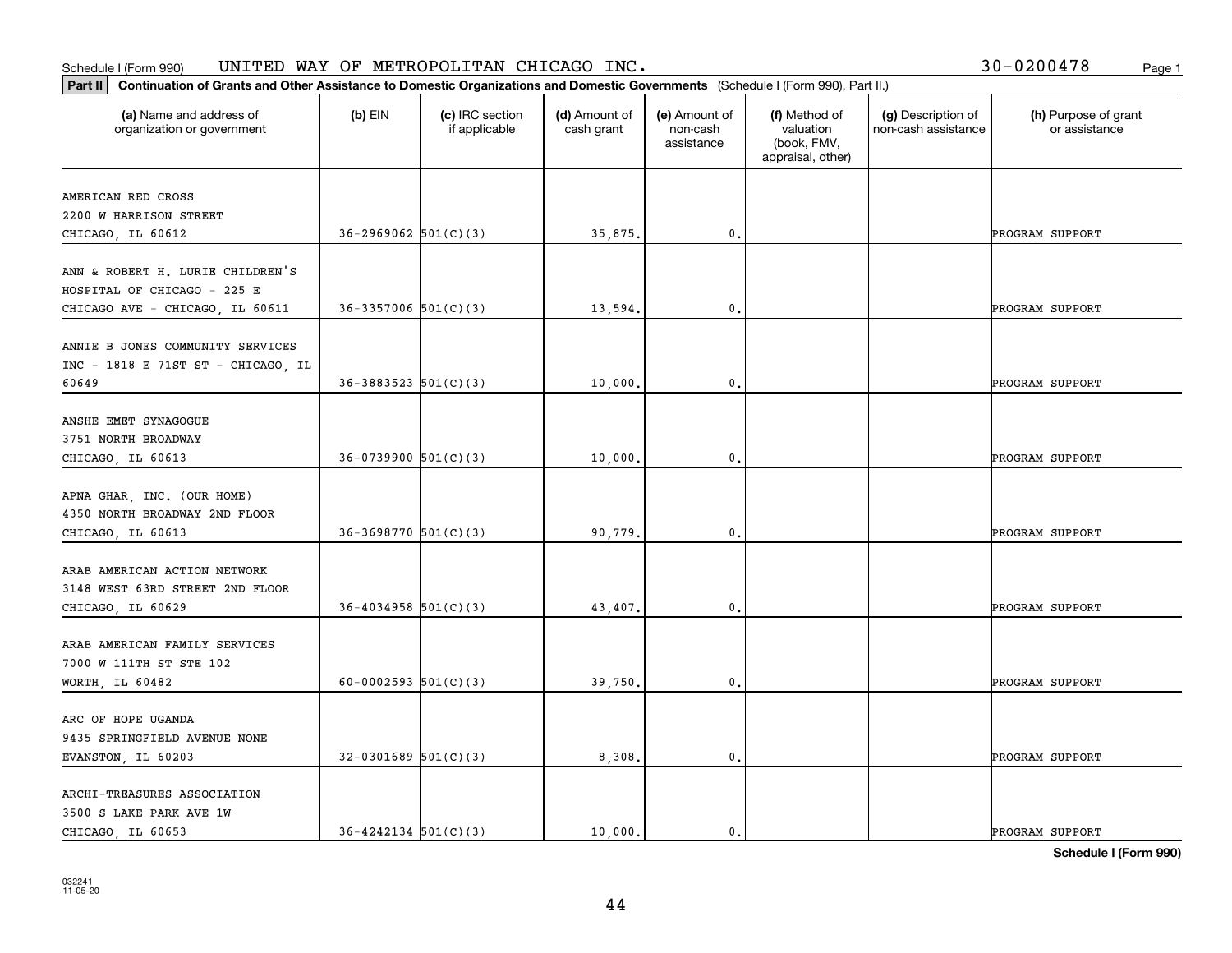#### **Part II Continuation of Grants and Other Assistance to Domestic Organizations** <br>**Part II Continuation of Grants and Other Assistance to Domestic Organizations** Schedule I (Form 990)  $\tt{UNITED}$   $\tt{WAY}$  OF  $\tt{METROPOLITAN}$   $\tt{CHICAGO}$   $\tt{INC.}$   $\tt{VCTS}$   $\tt{VCTS}$   $\tt{VCTS}$   $\tt{VCTS}$   $\tt{VCTS}$   $\tt{VCTS}$   $\tt{VCTS}$   $\tt{VCTS}$   $\tt{VCTS}$   $\tt{VCTS}$   $\tt{VCTS}$   $\tt{VCTS}$   $\tt{VCTS}$   $\tt{VCTS}$   $\tt{V$

| 30-0200478 | Page 1 |
|------------|--------|
|------------|--------|

| Continuation of Grants and Other Assistance to Domestic Organizations and Domestic Governments (Schedule I (Form 990), Part II.)<br>Part II |                            |                                  |                             |                                         |                                                                |                                           |                                       |
|---------------------------------------------------------------------------------------------------------------------------------------------|----------------------------|----------------------------------|-----------------------------|-----------------------------------------|----------------------------------------------------------------|-------------------------------------------|---------------------------------------|
| (a) Name and address of<br>organization or government                                                                                       | $(b)$ EIN                  | (c) IRC section<br>if applicable | (d) Amount of<br>cash grant | (e) Amount of<br>non-cash<br>assistance | (f) Method of<br>valuation<br>(book, FMV,<br>appraisal, other) | (g) Description of<br>non-cash assistance | (h) Purpose of grant<br>or assistance |
| ARDEN SHORE CHILD & FAMILY<br>SERVICES - 329 NORTH GENESEE<br>STREET - WAUKEGAN, IL 60085                                                   | $36 - 2167724$ $501(C)(3)$ |                                  | 50, 138.                    | 0.                                      |                                                                |                                           | PROGRAM SUPPORT                       |
| ARISE CHICAGO<br>1436 W RANDOLPH ST STE 202<br>CHICAGO, IL 60607                                                                            | $20-1072983$ 501(C)(3)     |                                  | 10,000.                     | $\mathbf{0}$ .                          |                                                                |                                           | PROGRAM SUPPORT                       |
| ARRUPE COLLEGE OF LOYOLA<br>UNIVERSITY - 1 E PEARSON ST -<br>CHICAGO, IL 60611                                                              | $36 - 1408475$ 501(C)(3)   |                                  | 11,829.                     | 0.                                      |                                                                |                                           | PROGRAM SUPPORT                       |
| ART INSTITUTE OF CHICAGO<br>111 SOUTH MICHIGAN AVENUE<br>CHICAGO, IL 60603                                                                  | $36 - 2167725$ 501(C)(3)   |                                  | 11,312.                     | 0.                                      |                                                                |                                           | PROGRAM SUPPORT                       |
| ASIAN HUMAN SERVICES<br>2838 WEST PETERSON AVENUE<br>CHICAGO, IL 60659                                                                      | $36-3005889$ 501(C)(3)     |                                  | 10,035.                     | $\mathbf{0}$ .                          |                                                                |                                           | PROGRAM SUPPORT                       |
| ASSOCIATION FOR INDIVIDUAL<br>DEVELOPMENT - 309 NEW INDIAN TRAIL<br>COURT - AURORA, IL 60506                                                | $36 - 2472748$ $501(C)(3)$ |                                  | 5,462.                      | 0.                                      |                                                                |                                           | PROGRAM SUPPORT                       |
| ASSOCIATION HOUSE OF CHICAGO<br>1116 N KEDZIE AVE<br>CHICAGO, IL 60651                                                                      | $36 - 2166961$ $501(C)(3)$ |                                  | 80,877.                     | 0.                                      |                                                                |                                           | PROGRAM SUPPORT                       |
| AUNT MARTHA'S HEALTH AND WELLNESS<br>19990 GOVERNORS HIGHWAY<br>OLYMPIA FIELDS, IL 60461                                                    | $23 - 7188150$ 501(C)(3)   |                                  | 75,937.                     | $\mathfrak o$ .                         |                                                                |                                           | PROGRAM SUPPORT                       |
| AUSTIN CHILDCARE PROVIDERS'<br>NETWORK - 5701 W DIVISION ST -<br>CHICAGO, IL 60651                                                          | $36 - 4395447$ $501(C)(3)$ |                                  | 24, 150.                    | $\mathfrak{o}$ .                        |                                                                |                                           | PROGRAM SUPPORT                       |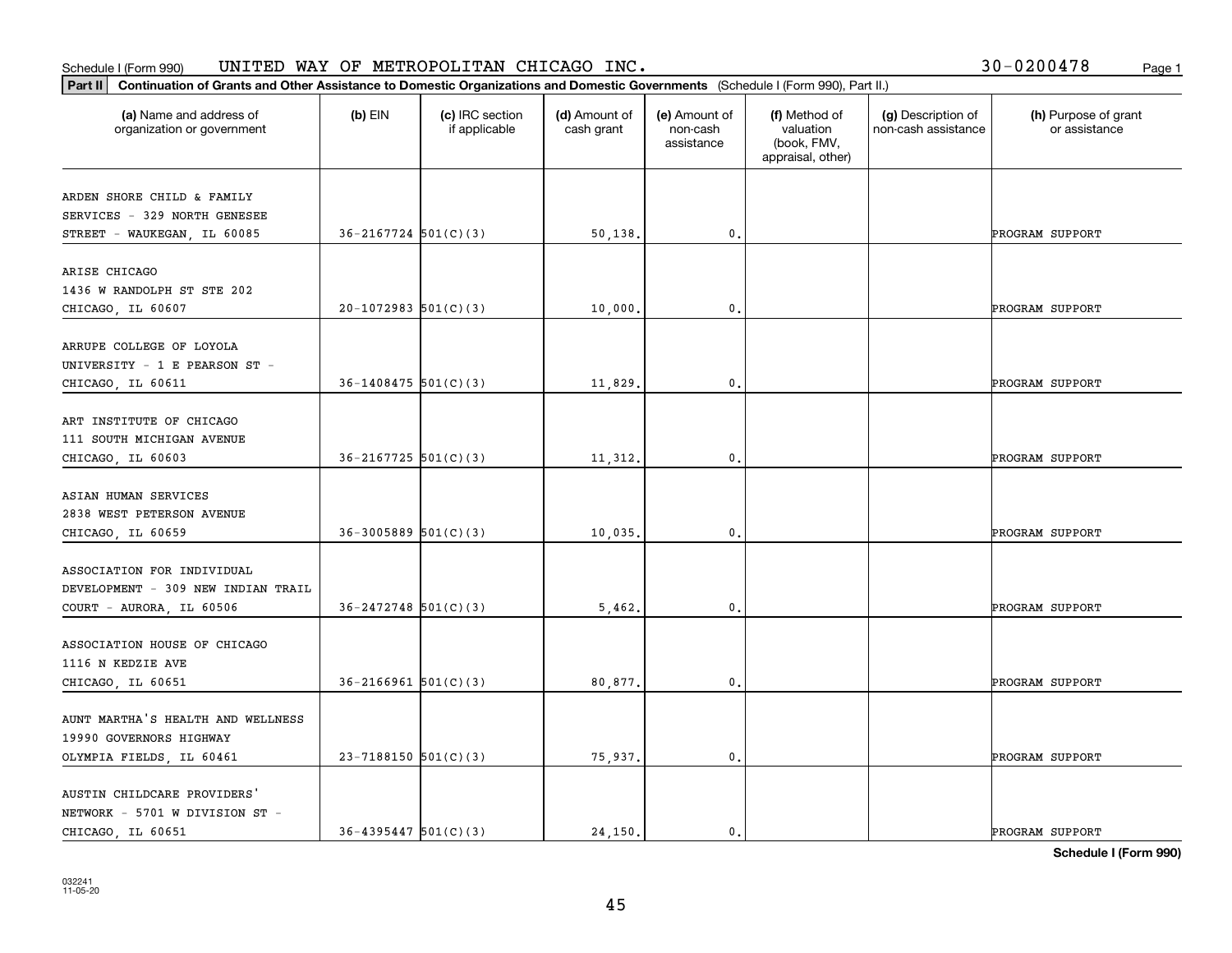#### **Part II Continuation of Grants and Other Assistance to Domestic Organization**<br>**Part II** Continuation of Grants and Other Assistance to Domestic Organization Schedule I (Form 990)  $\tt{UNITED}$   $\tt{WAY}$  OF  $\tt{METROPOLITAN}$   $\tt{CHICAGO}$   $\tt{INC.}$   $\tt{VCTS}$   $\tt{VCTS}$   $\tt{VCTS}$   $\tt{VCTS}$   $\tt{VCTS}$   $\tt{VCTS}$   $\tt{VCTS}$   $\tt{VCTS}$   $\tt{VCTS}$   $\tt{VCTS}$   $\tt{VCTS}$   $\tt{VCTS}$   $\tt{VCTS}$   $\tt{VCTS}$   $\tt{V$

| Part II<br>Continuation of Grants and Other Assistance to Domestic Organizations and Domestic Governments (Schedule I (Form 990), Part II.) |                            |                                  |                             |                                         |                                                                |                                           |                                       |
|---------------------------------------------------------------------------------------------------------------------------------------------|----------------------------|----------------------------------|-----------------------------|-----------------------------------------|----------------------------------------------------------------|-------------------------------------------|---------------------------------------|
| (a) Name and address of<br>organization or government                                                                                       | $(b)$ EIN                  | (c) IRC section<br>if applicable | (d) Amount of<br>cash grant | (e) Amount of<br>non-cash<br>assistance | (f) Method of<br>valuation<br>(book, FMV,<br>appraisal, other) | (g) Description of<br>non-cash assistance | (h) Purpose of grant<br>or assistance |
| B.U.I.L.D., INC.<br>5100 WEST HARRISON                                                                                                      |                            |                                  |                             |                                         |                                                                |                                           |                                       |
| CHICAGO, IL 60644                                                                                                                           | $23 - 7022085$ 501(C)(3)   |                                  | 116,646.                    | $\mathbf{0}$ .                          |                                                                |                                           | PROGRAM SUPPORT                       |
| BEDS PLUS<br>9601 OGDEN AVE<br>LAGRANGE, IL 60525                                                                                           | $36-3741040$ $501(C)(3)$   |                                  | 21,525.                     | 0.                                      |                                                                |                                           | PROGRAM SUPPORT                       |
| BETHEL NEW LIFE FOUNDATION<br>1140 N LAMON AVE<br>CHICAGO, IL 60651                                                                         | $20-4502193$ $501(C)(3)$   |                                  | 8,332.                      | 0.                                      |                                                                |                                           | PROGRAM SUPPORT                       |
| BETHEL NEW LIFE, INC.<br>4950 W THOMAS ST<br>CHICAGO, IL 60651                                                                              | $36-3013241$ $501(C)(3)$   |                                  | 8,068.                      | $\mathbf{0}$ .                          |                                                                |                                           | PROGRAM SUPPORT                       |
| <b>BEYOND HUNGER</b><br>848 LAKE STREET<br>OAK PARK, IL 60301                                                                               | $27 - 2018997$ 501(C)(3)   |                                  | 23,937.                     | 0.                                      |                                                                |                                           | PROGRAM SUPPORT                       |
| BIG BROTHERS BIG SISTERS OF<br>METROPOLITAN CHICAGO - 560 WEST<br>LAKE STREET, 5TH FLOOR - CHICAGO,<br>IL 60661                             | $36 - 2681212$ $501(C)(3)$ |                                  | 6, 293.                     | 0.                                      |                                                                |                                           | PROGRAM SUPPORT                       |
| BIG BROTHERS BIG SISTERS OF<br>SHEBOYGAN COUNTY - 632 N 8TH ST,<br>UNIT 2 - SHEBOYGAN, WI 53081                                             | $39-1102065$ 501(C)(3)     |                                  | 5,000.                      | $\mathbf{0}$ .                          |                                                                |                                           | PROGRAM SUPPORT                       |
| BLACK GIRLS BREAK BREAD INC<br>1322 S PRAIRIE AVE UNIT 602<br>CHICAGO LL 60605                                                              | 81-4951998 $501(C)(3)$     |                                  | 10,000.                     | $\mathbf{0}$ .                          |                                                                |                                           | PROGRAM SUPPORT                       |
| BLUE ISLAND CITIZENS FOR PERSONS<br>WITH DEVELOPMENTAL DISABILITIES,<br>INC. - 2155 BROADWAY - BLUE<br>ISLAND IL 60406                      | $36 - 2603932$ $501(C)(3)$ |                                  | 29.389.                     | $\mathbf{0}$ .                          |                                                                |                                           | PROGRAM SUPPORT                       |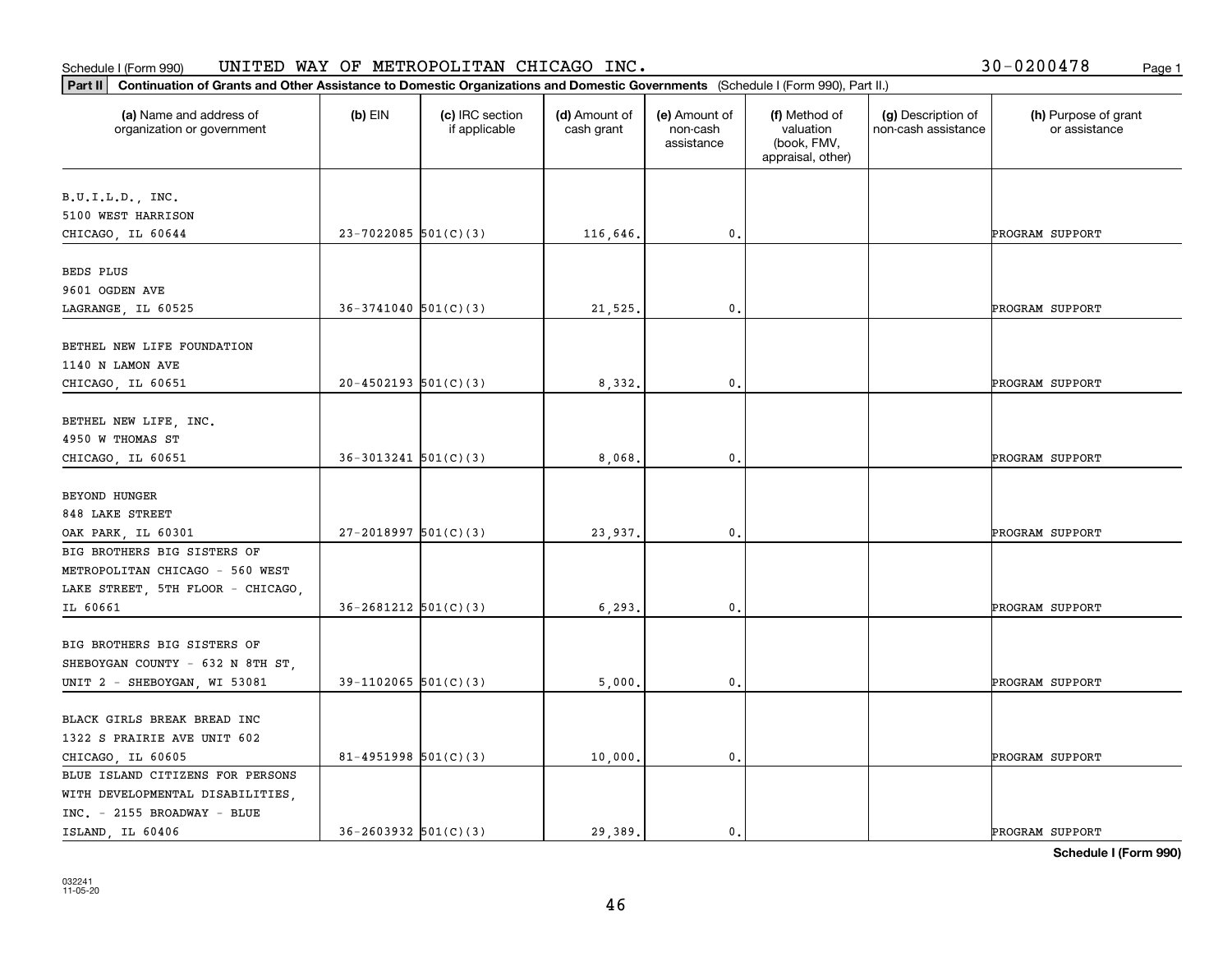#### Schedule I (Form 990) UN⊥TED WAY OF METROPOLLTAN CHICAGO INC. Page 1 UNITED WAY OF METROPOLITAN CHICAGO INC. 30-0200478

|  |  | 30-0200478 |  | Page 1 |
|--|--|------------|--|--------|
|--|--|------------|--|--------|

| Part II   Continuation of Grants and Other Assistance to Domestic Organizations and Domestic Governments (Schedule I (Form 990), Part II.) |                            |                                  |                             |                                         |                                                                |                                           |                                       |
|--------------------------------------------------------------------------------------------------------------------------------------------|----------------------------|----------------------------------|-----------------------------|-----------------------------------------|----------------------------------------------------------------|-------------------------------------------|---------------------------------------|
| (a) Name and address of<br>organization or government                                                                                      | $(b)$ EIN                  | (c) IRC section<br>if applicable | (d) Amount of<br>cash grant | (e) Amount of<br>non-cash<br>assistance | (f) Method of<br>valuation<br>(book, FMV,<br>appraisal, other) | (g) Description of<br>non-cash assistance | (h) Purpose of grant<br>or assistance |
| BOYS & GIRLS CLUBS OF DUNDEE                                                                                                               |                            |                                  |                             |                                         |                                                                |                                           |                                       |
| TOWNSHIP - 20 S. GROVE ST., SUITE                                                                                                          |                            |                                  |                             |                                         |                                                                |                                           |                                       |
| # 201 - CARPENTERSVILLE, IL 60110                                                                                                          | $36 - 4184937$ $501(C)(3)$ |                                  | 41,491.                     | $\mathfrak o$ .                         |                                                                |                                           | PROGRAM SUPPORT                       |
|                                                                                                                                            |                            |                                  |                             |                                         |                                                                |                                           |                                       |
| BOYS AND GIRLS CLUB OF CHICAGO -                                                                                                           |                            |                                  |                             |                                         |                                                                |                                           |                                       |
| JAMESJORDAN - 2102 W. MONROE -                                                                                                             |                            |                                  |                             |                                         |                                                                |                                           |                                       |
| CHICAGO, IL 60612                                                                                                                          | $36 - 2166997$ $501(C)(3)$ |                                  | 11,739.                     | $\mathfrak{o}$ .                        |                                                                |                                           | PROGRAM SUPPORT                       |
|                                                                                                                                            |                            |                                  |                             |                                         |                                                                |                                           |                                       |
| BOYS AND GIRLS CLUB OF ELGIN<br>355 DUNDEE AVENUE                                                                                          |                            |                                  |                             |                                         |                                                                |                                           |                                       |
| ELGIN, IL 60120                                                                                                                            | $36 - 3832212$ $501(C)(3)$ |                                  | 20,233.                     | $\mathbf{0}$ .                          |                                                                |                                           | PROGRAM SUPPORT                       |
|                                                                                                                                            |                            |                                  |                             |                                         |                                                                |                                           |                                       |
| BRAVE SPACE ALLIANCE                                                                                                                       |                            |                                  |                             |                                         |                                                                |                                           |                                       |
| 1515 E 52ND PLACE                                                                                                                          |                            |                                  |                             |                                         |                                                                |                                           |                                       |
| CHICAGO, IL 60615                                                                                                                          | $84 - 4538090$ 501(C)(3)   |                                  | 25,000.                     | 0.                                      |                                                                |                                           | PROGRAM SUPPORT                       |
|                                                                                                                                            |                            |                                  |                             |                                         |                                                                |                                           |                                       |
| BREAKTHROUGH URBAN MINISTRIES                                                                                                              |                            |                                  |                             |                                         |                                                                |                                           |                                       |
| 402 NORTH ST. LOUIS AVENUE                                                                                                                 |                            |                                  |                             |                                         |                                                                |                                           |                                       |
| CHICAGO, IL 60624                                                                                                                          | $36-3810926$ $501(C)(3)$   |                                  | 21,008.                     | $\mathbf{0}$                            |                                                                |                                           | PROGRAM SUPPORT                       |
|                                                                                                                                            |                            |                                  |                             |                                         |                                                                |                                           |                                       |
| BRIDGE COMMUNITIES, INC.                                                                                                                   |                            |                                  |                             |                                         |                                                                |                                           |                                       |
| 505 CRESCENT BOULEVARD<br>GLEN ELLYN, IL 60137                                                                                             | $36-3705951$ $501(C)(3)$   |                                  | 68,655.                     | 0.                                      |                                                                |                                           | PROGRAM SUPPORT                       |
|                                                                                                                                            |                            |                                  |                             |                                         |                                                                |                                           |                                       |
| BRIDGE YOUTH AND FAMILY SERVICES                                                                                                           |                            |                                  |                             |                                         |                                                                |                                           |                                       |
| 721 SOUTH QUENTIN ROAD SUITE 103                                                                                                           |                            |                                  |                             |                                         |                                                                |                                           |                                       |
| PALATINE, IL 60067                                                                                                                         | $23 - 7093615$ 501(C)(3)   |                                  | 32,756.                     | $\mathbf{0}$ .                          |                                                                |                                           | PROGRAM SUPPORT                       |
|                                                                                                                                            |                            |                                  |                             |                                         |                                                                |                                           |                                       |
| BRIGHT STAR COMMUNITY OUTREACH                                                                                                             |                            |                                  |                             |                                         |                                                                |                                           |                                       |
| 333 EAST 35TH STREET                                                                                                                       |                            |                                  |                             |                                         |                                                                |                                           |                                       |
| CHICAGO, IL 60616                                                                                                                          | $26 - 2007088$ 501(C)(3)   |                                  | 100,000.                    | $\mathbf 0$ .                           |                                                                |                                           | PROGRAM SUPPORT                       |
|                                                                                                                                            |                            |                                  |                             |                                         |                                                                |                                           |                                       |
| BRIGHTON PARK NEIGHBORHOOD COUNCIL                                                                                                         |                            |                                  |                             |                                         |                                                                |                                           |                                       |
| 4477 S ARCHER AVENUE                                                                                                                       |                            |                                  |                             |                                         |                                                                |                                           |                                       |
| CHICAGO, IL 60632                                                                                                                          | $36 - 4229387$ $501(C)(3)$ |                                  | 241.222.                    | $\mathbf{0}$ .                          |                                                                |                                           | PROGRAM SUPPORT                       |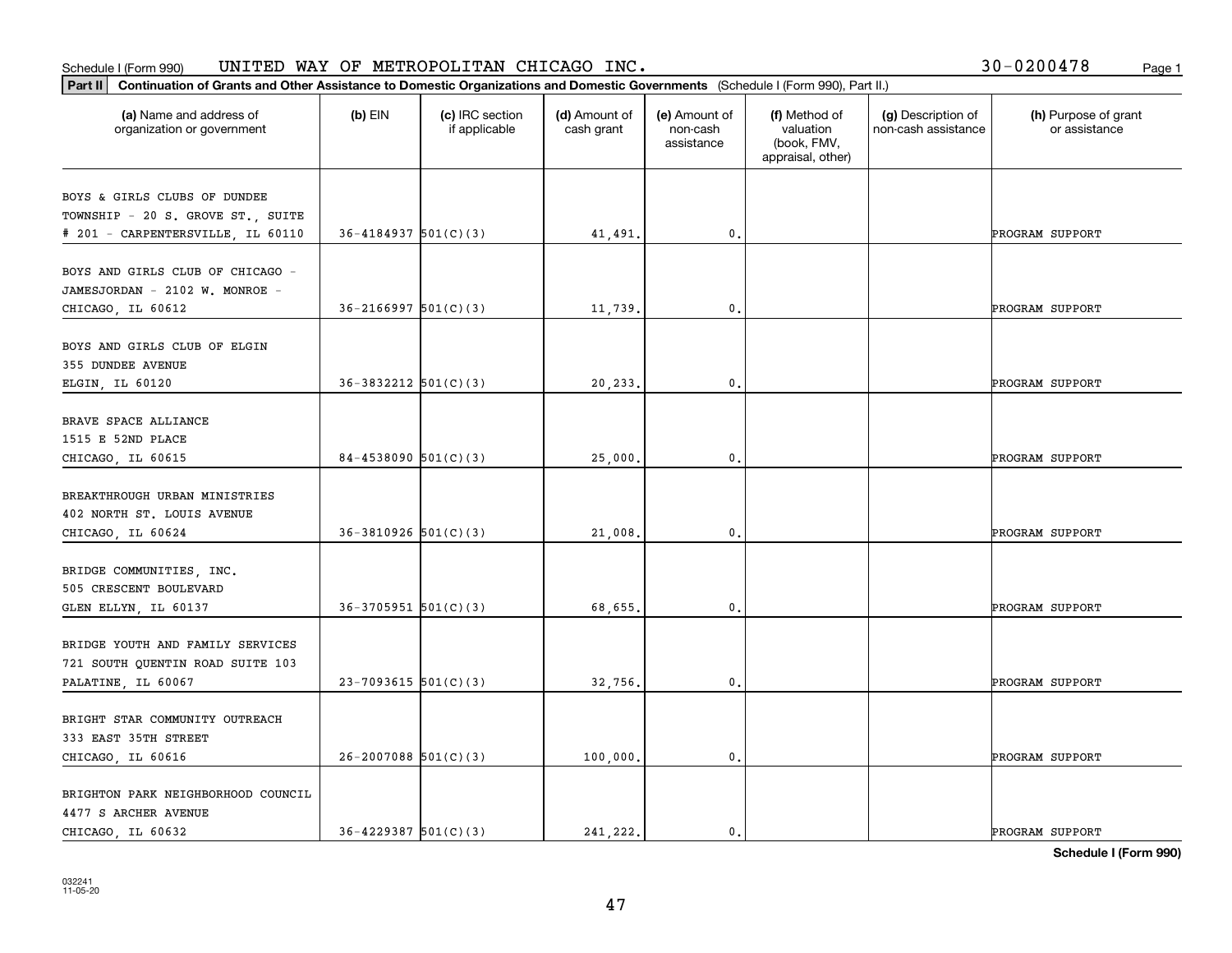|  |  | 30-0200478 |  | Page 1 |
|--|--|------------|--|--------|
|--|--|------------|--|--------|

| Continuation of Grants and Other Assistance to Domestic Organizations and Domestic Governments (Schedule I (Form 990), Part II.)<br> Part II |                            |                                  |                             |                                         |                                                                |                                           |                                       |
|----------------------------------------------------------------------------------------------------------------------------------------------|----------------------------|----------------------------------|-----------------------------|-----------------------------------------|----------------------------------------------------------------|-------------------------------------------|---------------------------------------|
| (a) Name and address of<br>organization or government                                                                                        | $(b)$ EIN                  | (c) IRC section<br>if applicable | (d) Amount of<br>cash grant | (e) Amount of<br>non-cash<br>assistance | (f) Method of<br>valuation<br>(book, FMV,<br>appraisal, other) | (g) Description of<br>non-cash assistance | (h) Purpose of grant<br>or assistance |
| BY THE HAND CLUB FOR KIDS                                                                                                                    |                            |                                  |                             |                                         |                                                                |                                           |                                       |
| P.O. BOX 10043<br>CHICAGO, IL 60610                                                                                                          | $20-3144284$ 501(C)(3)     |                                  | 80,000.                     | $\mathbf{0}$ .                          |                                                                |                                           | PROGRAM SUPPORT                       |
| CABRINI GREEN LEGAL AID CLINIC<br>6 S. CLARK ST                                                                                              |                            |                                  |                             |                                         |                                                                |                                           |                                       |
| CHICAGO, IL 60603                                                                                                                            | $36 - 2775706$ 501(C)(3)   |                                  | 39,767.                     | $\mathbf{0}$ .                          |                                                                |                                           | PROGRAM SUPPORT                       |
| CANCER SUPPORT CENTER<br>19657 S LA GRANGE RD<br>MOKENA, IL 60448                                                                            | $36 - 3880404$ $501(C)(3)$ |                                  | 6,942.                      | 0.                                      |                                                                |                                           | PROGRAM SUPPORT                       |
|                                                                                                                                              |                            |                                  |                             |                                         |                                                                |                                           |                                       |
| CARA COLLECTIVE<br>237 SOUTH DESPLAINES<br>CHICAGO, IL 60661                                                                                 | $36 - 4268095$ 501(C)(3)   |                                  | 43, 321.                    | 0.                                      |                                                                |                                           | PROGRAM SUPPORT                       |
|                                                                                                                                              |                            |                                  |                             |                                         |                                                                |                                           |                                       |
| CAREER TRANSITIONS CENTER OF<br>CHICAGO - 703 WEST MONROE STREET -<br>CHICAGO, IL 60661                                                      | $36 - 4084309$ 501(C)(3)   |                                  | 5,154.                      | $\mathbf{0}$ .                          |                                                                |                                           | PROGRAM SUPPORT                       |
|                                                                                                                                              |                            |                                  |                             |                                         |                                                                |                                           |                                       |
| CAROLE ROBERTSON CENTER FOR<br>LEARNING - 1111 S WESTERN AVE STE                                                                             |                            |                                  |                             |                                         |                                                                |                                           |                                       |
| B - CHICAGO, IL 60612                                                                                                                        | $36 - 2882124$ $501(C)(3)$ |                                  | 64,472.                     | 0.                                      |                                                                |                                           | PROGRAM SUPPORT                       |
| CASA CENTRAL<br>1343 N CALIFORNIA AVE                                                                                                        |                            |                                  |                             |                                         |                                                                |                                           |                                       |
| CHICAGO, IL 60622                                                                                                                            | $36 - 2728618$ $501(C)(3)$ |                                  | 25,874.                     | 0.                                      |                                                                |                                           | PROGRAM SUPPORT                       |
| CATHOLIC CHARITIES, ARCHDIOCESE OF<br>CHICAGO - 721 N LASALLE ST, 4TH                                                                        |                            |                                  |                             |                                         |                                                                |                                           |                                       |
| FLOOR - CHICAGO, IL 60654                                                                                                                    | $36 - 2170821$ 501(C)(3)   |                                  | 820,326.                    | $\mathbf{0}$ .                          |                                                                |                                           | PROGRAM SUPPORT                       |
| CATHOLIC CHARITIES, DIOCESE OF<br>JOLIET - 16555 WEBER RD. - CREST<br>HILL, IL 60403                                                         | $36 - 2170817$ $501(C)(3)$ |                                  | 81.585.                     | 0.                                      |                                                                |                                           | PROGRAM SUPPORT                       |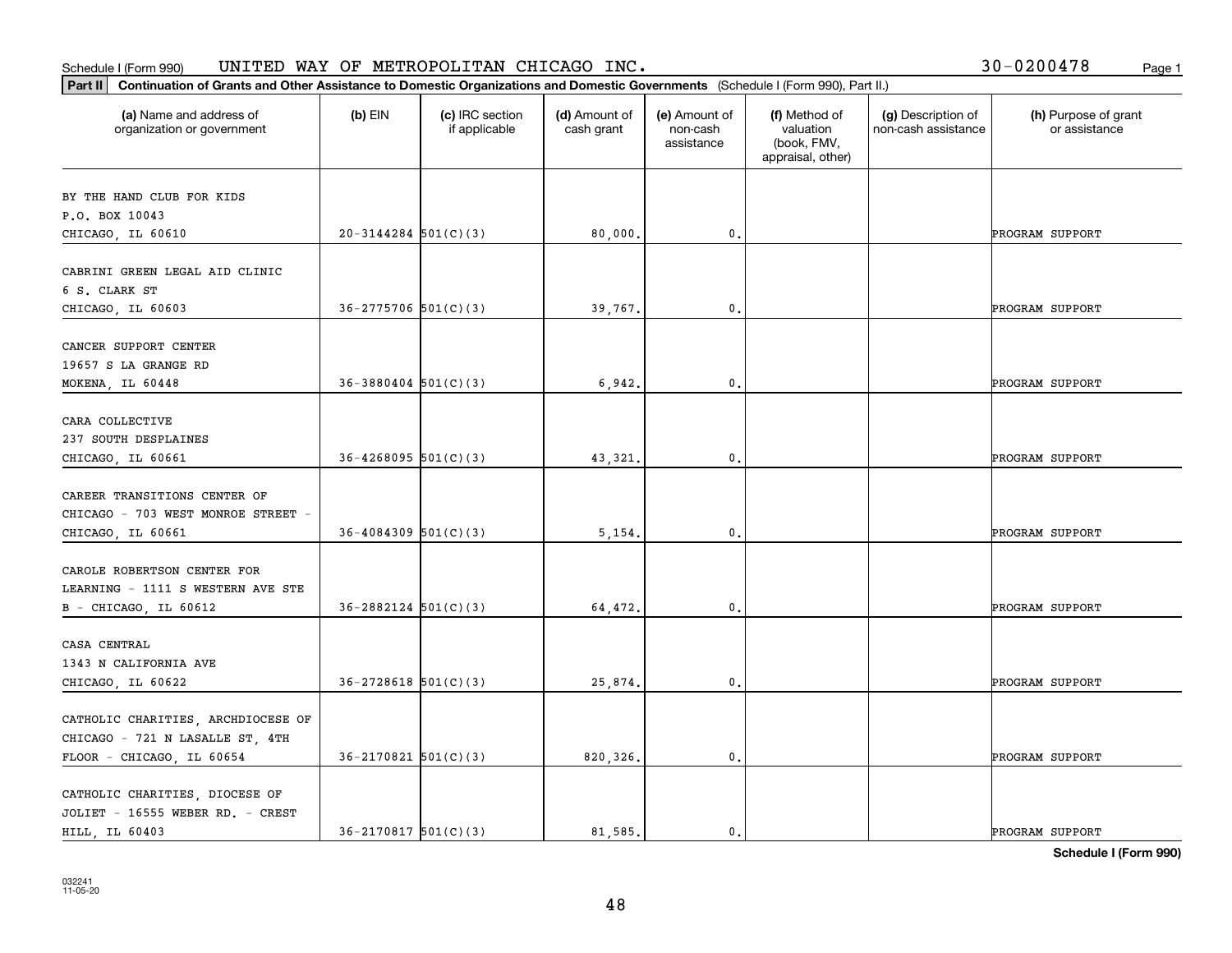|  |  | 30-0200478 |  | Page 1 |
|--|--|------------|--|--------|
|--|--|------------|--|--------|

| Continuation of Grants and Other Assistance to Domestic Organizations and Domestic Governments (Schedule I (Form 990), Part II.)<br>Part II |                            |                                  |                             |                                         |                                                                |                                           |                                       |
|---------------------------------------------------------------------------------------------------------------------------------------------|----------------------------|----------------------------------|-----------------------------|-----------------------------------------|----------------------------------------------------------------|-------------------------------------------|---------------------------------------|
| (a) Name and address of<br>organization or government                                                                                       | $(b)$ EIN                  | (c) IRC section<br>if applicable | (d) Amount of<br>cash grant | (e) Amount of<br>non-cash<br>assistance | (f) Method of<br>valuation<br>(book, FMV,<br>appraisal, other) | (g) Description of<br>non-cash assistance | (h) Purpose of grant<br>or assistance |
| CELIAC DISEASE CENTER - UNIVERSITY<br>OF CHICAGO - 5841 S. MARYLAND AVE.                                                                    | $36 - 3488183$ $501(C)(3)$ |                                  | 50,346.                     | $\mathbf{0}$ .                          |                                                                |                                           | PROGRAM SUPPORT                       |
| MC 4069 - CHICAGO, IL 60637                                                                                                                 |                            |                                  |                             |                                         |                                                                |                                           |                                       |
| CENTER FOR CHANGING LIVES<br>1955 N SAINT LOUIS AVE #101<br>CHICAGO, IL 60647                                                               | $36-3731388$ $501(C)(3)$   |                                  | 34,727.                     | $\mathfrak{o}$ .                        |                                                                |                                           | PROGRAM SUPPORT                       |
| CENTER FOR COMMUNITY ARTS<br>PARTNERSHIPS AT COLUMBIA COLLEGE<br>CHICAGO - 10824 SOUTH HALSTED -                                            |                            |                                  |                             |                                         |                                                                |                                           |                                       |
| CHICAGO, IL 60628                                                                                                                           | $26-1178838$ $501(C)(3)$   |                                  | 9,767.                      | 0.                                      |                                                                |                                           | PROGRAM SUPPORT                       |
| CENTER FOR CONFLICT RESOLUTION<br>11 EAST ADAMS STREET SUITE 500<br>CHICAGO, IL 60603                                                       | $36 - 2997680$ $501(C)(3)$ |                                  | 17,924.                     | 0.                                      |                                                                |                                           | PROGRAM SUPPORT                       |
| CENTER FOR DISABILITY & ELDER LAW<br>205 WEST RANDOLPH, #1610<br>CHICAGO, IL 60606                                                          | $36 - 3203809$ $501(C)(3)$ |                                  | 20,600.                     | $\mathbf{0}$ .                          |                                                                |                                           | PROGRAM SUPPORT                       |
| CENTER FOR ECONOMIC PROGRESS<br>567 WEST LAKE STREET SUITE 1150<br>CHICAGO, IL 60661                                                        | $36 - 3693728$ $501(C)(3)$ |                                  | 40,135.                     | 0.                                      |                                                                |                                           | PROGRAM SUPPORT                       |
| CENTER FOR INDEPENDENCE THROUGH<br>CONDUCTIVE EDUCATION, INC. - 100<br>WEST PLAINFIELD ROAD SUITE 100 -                                     |                            |                                  |                             |                                         |                                                                |                                           |                                       |
| COUNTRYSIDE, IL 60525                                                                                                                       | $36 - 4259162$ $501(C)(3)$ |                                  | 19,423.                     | 0.                                      |                                                                |                                           | PROGRAM SUPPORT                       |
| CENTER ON HALSTED<br>3656 N HALSTED ST<br>CHICAGO, IL 60613                                                                                 | $51-0178807$ 501(C)(3)     |                                  | 7,412.                      | $\mathbf{0}$ .                          |                                                                |                                           | PROGRAM SUPPORT                       |
| CENTERS FOR NEW HORIZONS, INC.<br>4150 SOUTH KING DRIVE<br>CHICAGO, IL 60653                                                                | $36 - 2729721$ $501(C)(3)$ |                                  | 13,500.                     | $\mathbf{0}$ .                          |                                                                |                                           | PROGRAM SUPPORT                       |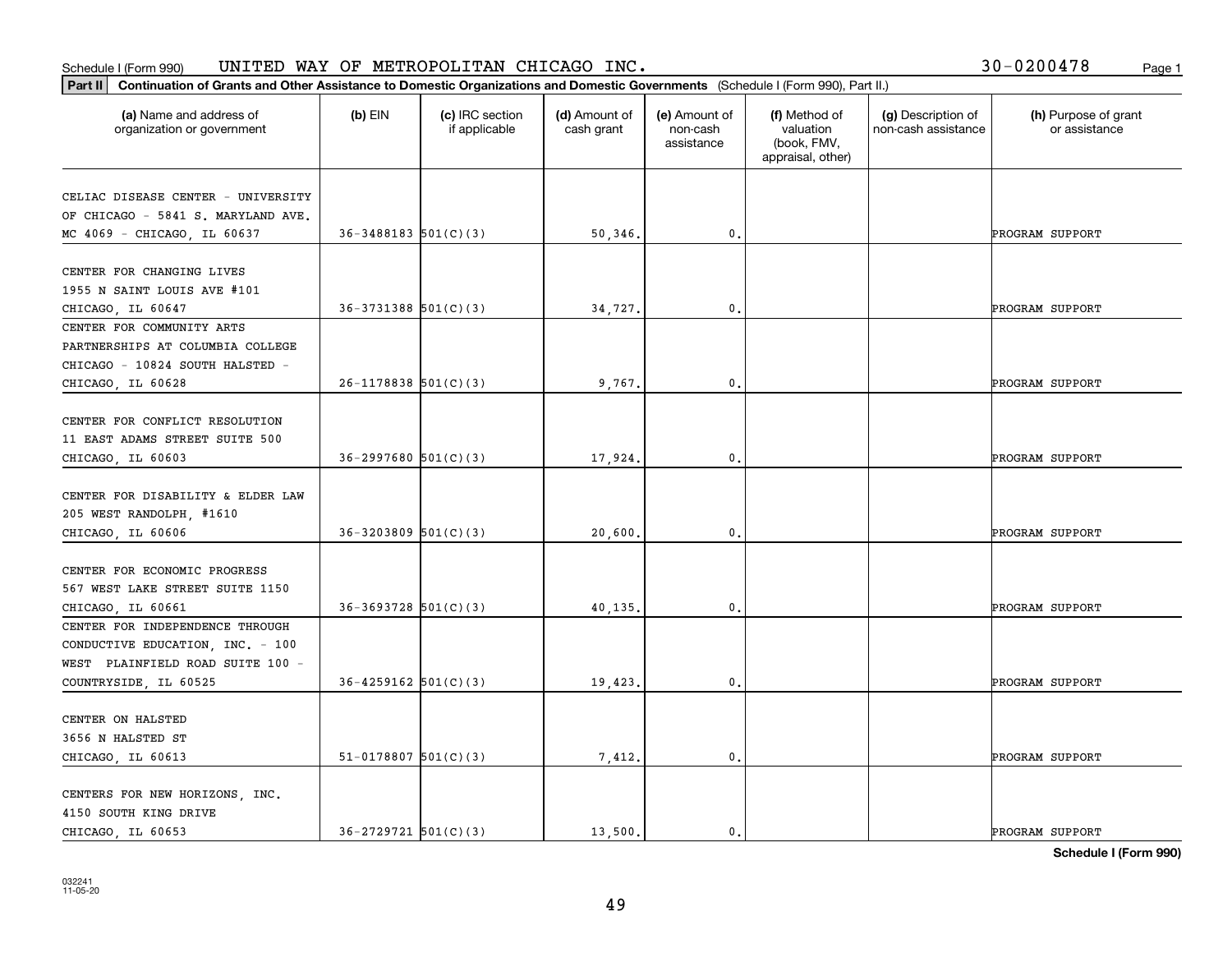|  |  | 30-0200478 |  | Page 1 |
|--|--|------------|--|--------|
|--|--|------------|--|--------|

| Continuation of Grants and Other Assistance to Domestic Organizations and Domestic Governments (Schedule I (Form 990), Part II.)<br>Part II |                            |                                  |                             |                                         |                                                                |                                           |                                       |
|---------------------------------------------------------------------------------------------------------------------------------------------|----------------------------|----------------------------------|-----------------------------|-----------------------------------------|----------------------------------------------------------------|-------------------------------------------|---------------------------------------|
| (a) Name and address of<br>organization or government                                                                                       | $(b)$ EIN                  | (c) IRC section<br>if applicable | (d) Amount of<br>cash grant | (e) Amount of<br>non-cash<br>assistance | (f) Method of<br>valuation<br>(book, FMV,<br>appraisal, other) | (g) Description of<br>non-cash assistance | (h) Purpose of grant<br>or assistance |
|                                                                                                                                             |                            |                                  |                             |                                         |                                                                |                                           |                                       |
| CENTRAL STATES SER - JOBS FOR<br>PROGRESS, INC. - 3948 WEST 26TH                                                                            |                            |                                  |                             |                                         |                                                                |                                           |                                       |
| STREET - CHICAGO, IL 60623                                                                                                                  | $36-1211270$ $501(C)(3)$   |                                  | 129,027.                    | $\mathbf{0}$ .                          |                                                                |                                           | PROGRAM SUPPORT                       |
|                                                                                                                                             |                            |                                  |                             |                                         |                                                                |                                           |                                       |
| CENTRO DE INFORMACION                                                                                                                       |                            |                                  |                             |                                         |                                                                |                                           |                                       |
| 1885 LIN LOR LANE                                                                                                                           |                            |                                  |                             |                                         |                                                                |                                           |                                       |
| ELGIN, IL 60123                                                                                                                             | $36 - 2776988$ 501(C)(3)   |                                  | 17,936.                     | $\mathbf{0}$ .                          |                                                                |                                           | PROGRAM SUPPORT                       |
| CENTRO DE TRABAJADORES UNIDOS                                                                                                               |                            |                                  |                             |                                         |                                                                |                                           |                                       |
| UNITED WORKERS CENTER - 10638 S                                                                                                             |                            |                                  |                             |                                         |                                                                |                                           |                                       |
| EWING AVE. FLOOR 1 - CHICAGO, IL                                                                                                            |                            |                                  |                             |                                         |                                                                |                                           |                                       |
| 60617                                                                                                                                       | $27-1492355$ 501(C)(3)     |                                  | 20,000.                     | 0.                                      |                                                                |                                           | PROGRAM SUPPORT                       |
| CENTRO ROMERO                                                                                                                               |                            |                                  |                             |                                         |                                                                |                                           |                                       |
| 6216 N CLARK ST                                                                                                                             |                            |                                  |                             |                                         |                                                                |                                           |                                       |
| CHICAGO, IL 60660                                                                                                                           | $36 - 3517408$ $501(C)(3)$ |                                  | 25,000.                     | 0.                                      |                                                                |                                           | PROGRAM SUPPORT                       |
|                                                                                                                                             |                            |                                  |                             |                                         |                                                                |                                           |                                       |
| CENTRO SAN BONIFACIO INC                                                                                                                    |                            |                                  |                             |                                         |                                                                |                                           |                                       |
| 2959 N PULASKI ROAD                                                                                                                         |                            |                                  |                             |                                         |                                                                |                                           |                                       |
| CHICAGO, IL 60641                                                                                                                           | $36-3776185$ 501(C)(3)     |                                  | 10,000.                     | 0.                                      |                                                                |                                           | PROGRAM SUPPORT                       |
|                                                                                                                                             |                            |                                  |                             |                                         |                                                                |                                           |                                       |
| CHICAGO ALLIANCE AGAINST SEXUAL                                                                                                             |                            |                                  |                             |                                         |                                                                |                                           |                                       |
| EXPLOTATION - 307 N MICHIGAN AVE<br>SUITE 1818 - CHICAGO, IL 60601                                                                          | $26-0220074$ 501(C)(3)     |                                  | 12,513.                     | 0.                                      |                                                                |                                           | PROGRAM SUPPORT                       |
|                                                                                                                                             |                            |                                  |                             |                                         |                                                                |                                           |                                       |
| CHICAGO BOTANIC GARDEN                                                                                                                      |                            |                                  |                             |                                         |                                                                |                                           |                                       |
| 1000 LAKE COOK ROAD                                                                                                                         |                            |                                  |                             |                                         |                                                                |                                           |                                       |
| GLENCOE, IL 60022                                                                                                                           | $36 - 2225482$ 501(C)(3)   |                                  | 84,821.                     | 0.                                      |                                                                |                                           | PROGRAM SUPPORT                       |
|                                                                                                                                             |                            |                                  |                             |                                         |                                                                |                                           |                                       |
| CHICAGO CHILDREN'S ADVOCACY CENTER                                                                                                          |                            |                                  |                             |                                         |                                                                |                                           |                                       |
| 1240 SOUTH DAMEN AVENUE                                                                                                                     |                            |                                  |                             |                                         |                                                                |                                           |                                       |
| CHICAGO, IL 60608                                                                                                                           | $36 - 4251865$ $501(C)(3)$ |                                  | 35,797.                     | 0.                                      |                                                                |                                           | PROGRAM SUPPORT                       |
| CHICAGO CHURCH OF CHRIST                                                                                                                    |                            |                                  |                             |                                         |                                                                |                                           |                                       |
| 755 IL ROUTE 83, SUITE 209                                                                                                                  |                            |                                  |                             |                                         |                                                                |                                           |                                       |
| BENSENVILLE, IL 60106                                                                                                                       | $36 - 3188417$ $501(C)(3)$ |                                  | 13,333.                     | $\mathbf{0}$ .                          |                                                                |                                           | PROGRAM SUPPORT                       |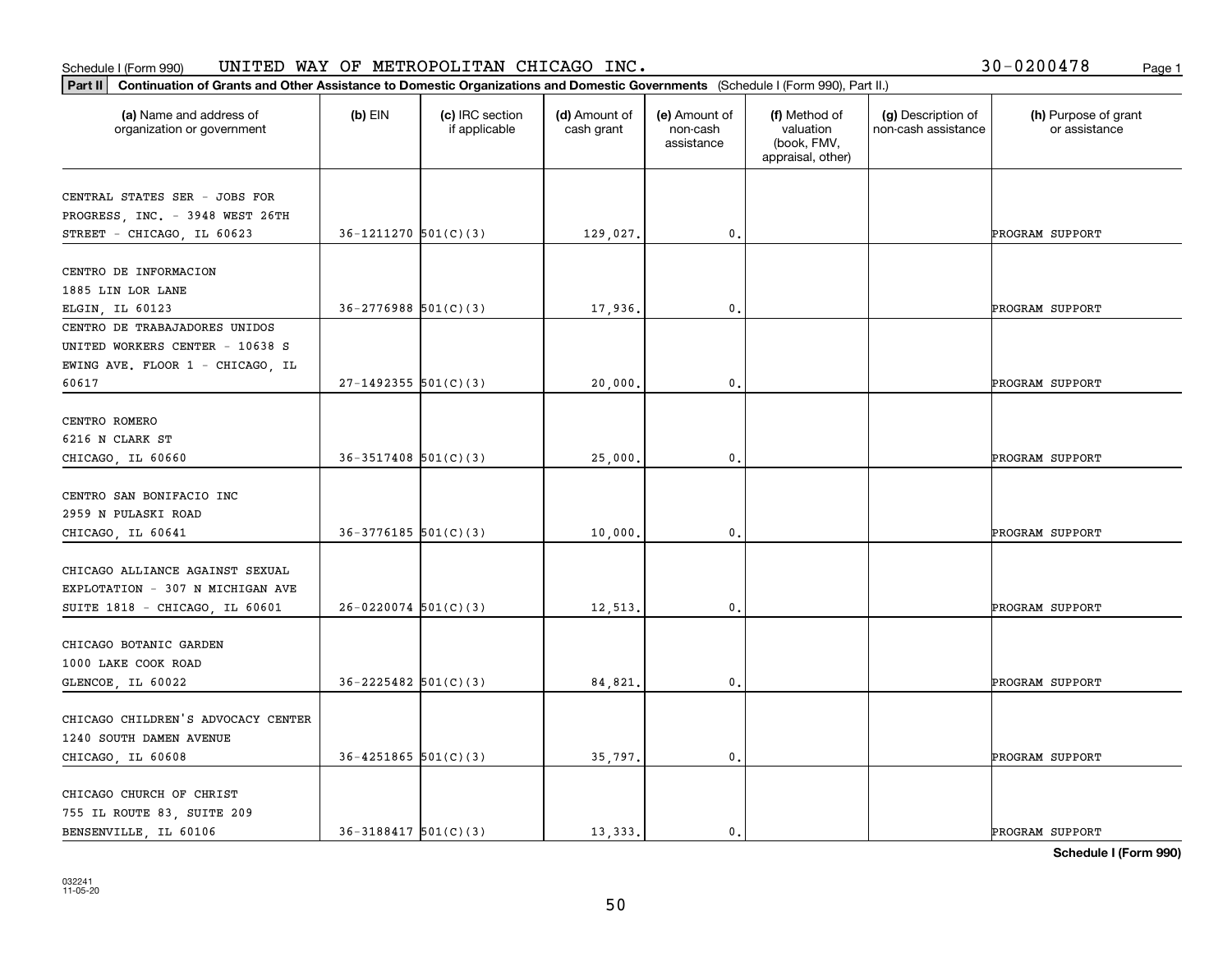#### Schedule I (Form 990) UN⊥TED WAY OF METROPOLLTAN CHICAGO INC. Page 1 UNITED WAY OF METROPOLITAN CHICAGO INC. 30-0200478

| 30-0200478 | Page 1 |
|------------|--------|
|------------|--------|

| Part II   Continuation of Grants and Other Assistance to Domestic Organizations and Domestic Governments (Schedule I (Form 990), Part II.) |                            |                                  |                             |                                         |                                                                |                                           |                                       |
|--------------------------------------------------------------------------------------------------------------------------------------------|----------------------------|----------------------------------|-----------------------------|-----------------------------------------|----------------------------------------------------------------|-------------------------------------------|---------------------------------------|
| (a) Name and address of<br>organization or government                                                                                      | $(b)$ EIN                  | (c) IRC section<br>if applicable | (d) Amount of<br>cash grant | (e) Amount of<br>non-cash<br>assistance | (f) Method of<br>valuation<br>(book, FMV,<br>appraisal, other) | (g) Description of<br>non-cash assistance | (h) Purpose of grant<br>or assistance |
| CHICAGO CLUB PRESERVATION FUND                                                                                                             |                            |                                  |                             |                                         |                                                                |                                           |                                       |
| 81 E VAN BUREN ST                                                                                                                          |                            |                                  |                             |                                         |                                                                |                                           |                                       |
| CHICAGO, IL 60605                                                                                                                          | $37-1539642$ $501(C)(3)$   |                                  | 9,920.                      | $\mathfrak o$ .                         |                                                                |                                           | PROGRAM SUPPORT                       |
|                                                                                                                                            |                            |                                  |                             |                                         |                                                                |                                           |                                       |
| CHICAGO COMMONS ASSOCIATION                                                                                                                |                            |                                  |                             |                                         |                                                                |                                           |                                       |
| 515 E. 50TH STREET                                                                                                                         |                            |                                  |                             |                                         |                                                                |                                           |                                       |
| CHICAGO, IL 60615                                                                                                                          | $36 - 2169136$ $501(C)(3)$ |                                  | 40,681                      | $\mathfrak{o}$ .                        |                                                                |                                           | PROGRAM SUPPORT                       |
|                                                                                                                                            |                            |                                  |                             |                                         |                                                                |                                           |                                       |
| CHICAGO COMMUNITY AND WORKER'S                                                                                                             |                            |                                  |                             |                                         |                                                                |                                           |                                       |
| RIGHTS - 2801 S HAMLIN - CHICAGO,                                                                                                          |                            |                                  |                             |                                         |                                                                |                                           |                                       |
| IL 60623                                                                                                                                   | $80 - 0442573$ 501(C)(3)   |                                  | 10,000.                     | $\mathbf 0$ .                           |                                                                |                                           | PROGRAM SUPPORT                       |
| CHICAGO CONNECTED                                                                                                                          |                            |                                  |                             |                                         |                                                                |                                           |                                       |
| 42 W. MADISON STREET                                                                                                                       |                            |                                  |                             |                                         |                                                                |                                           |                                       |
| CHICAGO, IL 60602                                                                                                                          | $36 - 6005821$ $501(C)(3)$ |                                  | 9,709,034.                  | 0.                                      |                                                                |                                           | PROGRAM SUPPORT                       |
|                                                                                                                                            |                            |                                  |                             |                                         |                                                                |                                           |                                       |
| CHICAGO FEDERATION OF LABOR                                                                                                                |                            |                                  |                             |                                         |                                                                |                                           |                                       |
| 2301 S LAKE SHORE DRIVE                                                                                                                    |                            |                                  |                             |                                         |                                                                |                                           |                                       |
| CHICAGO, IL 60616                                                                                                                          | $36-3977262$ $501(C)(3)$   |                                  | 31,812.                     | $\mathbf{0}$                            |                                                                |                                           | PROGRAM SUPPORT                       |
|                                                                                                                                            |                            |                                  |                             |                                         |                                                                |                                           |                                       |
| CHICAGO FREEDOM SCHOOL                                                                                                                     |                            |                                  |                             |                                         |                                                                |                                           |                                       |
| 719 S STATE ST FL 4                                                                                                                        |                            |                                  |                             |                                         |                                                                |                                           |                                       |
| CHICAGO, IL 60605                                                                                                                          | $20 - 4735643$ 501(C)(3)   |                                  | 75,000.                     | 0.                                      |                                                                |                                           | PROGRAM SUPPORT                       |
| CHICAGO HISPANIC HEALTH COALITION                                                                                                          |                            |                                  |                             |                                         |                                                                |                                           |                                       |
| 1819 W POLK STREET SUITE 246                                                                                                               |                            |                                  |                             |                                         |                                                                |                                           |                                       |
| CHICAGO, IL 60612                                                                                                                          | $36 - 4193052$ $501(C)(3)$ |                                  | 75,000,                     | $\mathbf{0}$ .                          |                                                                |                                           | PROGRAM SUPPORT                       |
|                                                                                                                                            |                            |                                  |                             |                                         |                                                                |                                           |                                       |
| CHICAGO HOUSE AND SOCIAL SERVICE                                                                                                           |                            |                                  |                             |                                         |                                                                |                                           |                                       |
| AGENCY - 2229 S MICHIGAN AVENUE                                                                                                            |                            |                                  |                             |                                         |                                                                |                                           |                                       |
| SUITE 304 - CHICAGO, IL 60616                                                                                                              | $36-3376432$ 501(C)(3)     |                                  | 10,880.                     | $\mathbf 0$ .                           |                                                                |                                           | PROGRAM SUPPORT                       |
|                                                                                                                                            |                            |                                  |                             |                                         |                                                                |                                           |                                       |
| CHICAGO PUBLIC LIBRARY FOUNDATION                                                                                                          |                            |                                  |                             |                                         |                                                                |                                           |                                       |
| 20 N. MICHIGAN AVE, SUITE 520                                                                                                              |                            |                                  |                             |                                         |                                                                |                                           |                                       |
| CHICAGO, IL 60602                                                                                                                          | $36 - 3480353$ $501(C)(3)$ |                                  | 25,401.                     | $\mathbf{0}$ .                          |                                                                |                                           | PROGRAM SUPPORT                       |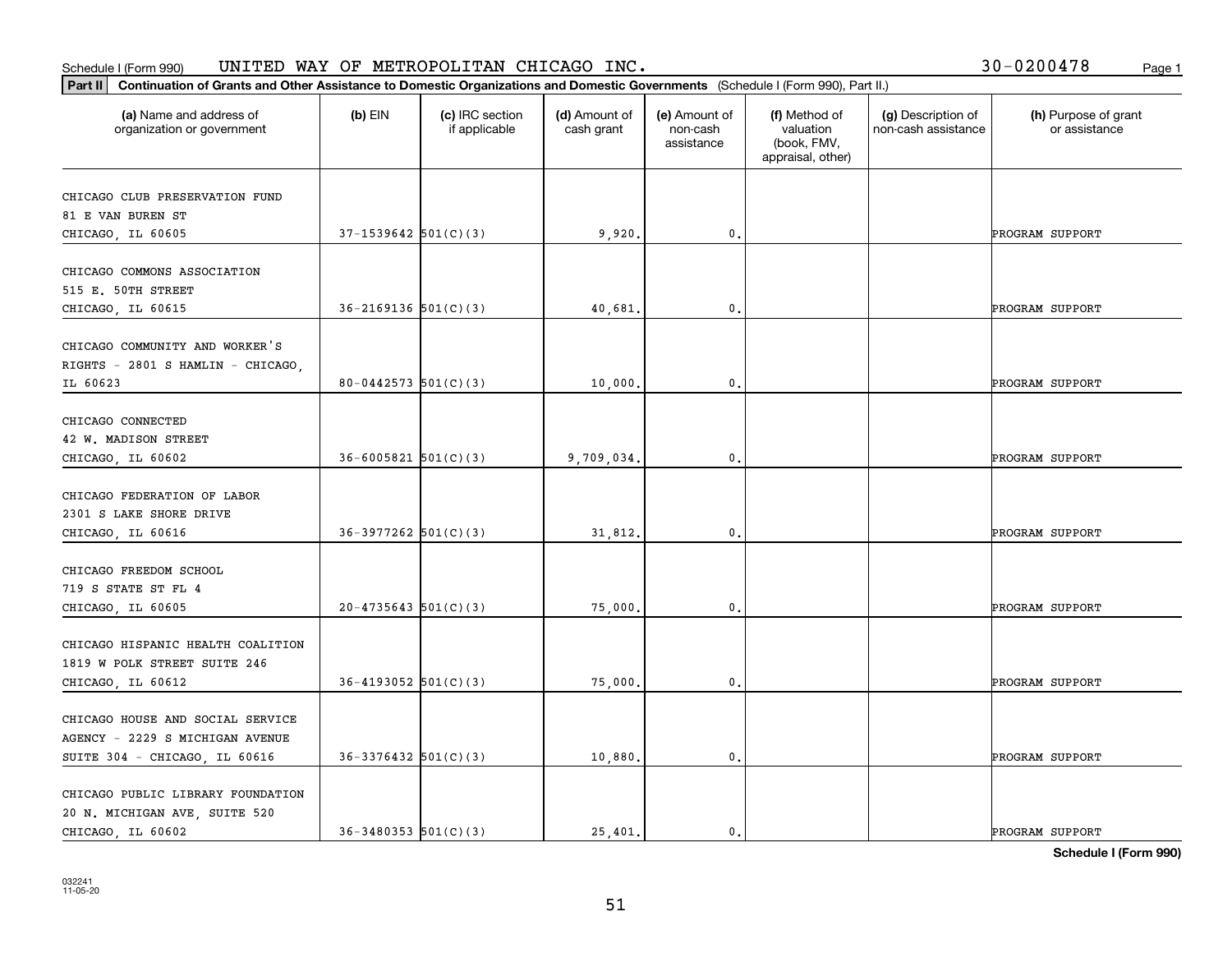| 30-0200478 | Page 1 |
|------------|--------|
|------------|--------|

| Continuation of Grants and Other Assistance to Domestic Organizations and Domestic Governments (Schedule I (Form 990), Part II.)<br>Part II |                            |                                  |                             |                                         |                                                                |                                           |                                       |
|---------------------------------------------------------------------------------------------------------------------------------------------|----------------------------|----------------------------------|-----------------------------|-----------------------------------------|----------------------------------------------------------------|-------------------------------------------|---------------------------------------|
| (a) Name and address of<br>organization or government                                                                                       | $(b)$ EIN                  | (c) IRC section<br>if applicable | (d) Amount of<br>cash grant | (e) Amount of<br>non-cash<br>assistance | (f) Method of<br>valuation<br>(book, FMV,<br>appraisal, other) | (g) Description of<br>non-cash assistance | (h) Purpose of grant<br>or assistance |
| CHICAGO SHAKESPEARE THEATER<br>800 EAST GRAND AVENUE<br>CHICAGO, IL 60611                                                                   | $36 - 3467607$ $501(C)(3)$ |                                  | 6,000.                      | $\mathbf{0}$ .                          |                                                                |                                           | PROGRAM SUPPORT                       |
| CHICAGO STATE FOUNDATION<br>9501 S. KING DRIVE - ADM126<br>CHICAGO, IL 60628                                                                | $47 - 3644945$ 501(C)(3)   |                                  | 6,538.                      | $\mathbf{0}$ .                          |                                                                |                                           | PROGRAM SUPPORT                       |
| CHICAGO TECH ACADEMY CHITECH<br>1301 W 14TH ST<br>CHICAGO, IL 60608                                                                         | $26 - 0414040$ 501(C)(3)   |                                  | 25,000.                     | 0.                                      |                                                                |                                           | PROGRAM SUPPORT                       |
| CHICAGO URBAN LEAGUE<br>4510 SOUTH MICHIGAN AVENUE<br>CHICAGO, IL 60653                                                                     | $36 - 2225483$ $501(C)(3)$ |                                  | 45,054.                     | 0.                                      |                                                                |                                           | PROGRAM SUPPORT                       |
| CHICAGO WOMEN IN TRADES<br>244 W 16TH STREET<br>CHICAGO, IL 60608                                                                           | $36 - 3256699$ $501(C)(3)$ |                                  | 96,730.                     | $\mathbf{0}$ .                          |                                                                |                                           | PROGRAM SUPPORT                       |
| CHICAGO YOUTH CENTERS<br>218 S. WABASH AVENUE, SUITE 600<br>CHICAGO, IL 60604                                                               | $36 - 2344429$ $501(C)(3)$ |                                  | 38,255.                     | 0.                                      |                                                                |                                           | PROGRAM SUPPORT                       |
| CHICAGO YOUTH PROGRAMS, INC.<br>5350 SOUTH PRAIRIE AVE<br>CHICAGO, IL 60615                                                                 | $36 - 3635676$ $501(C)(3)$ |                                  | 25,100.                     | 0.                                      |                                                                |                                           | PROGRAM SUPPORT                       |
| CHILDCARE NETWORK OF EVANSTON<br>1335 DODGE AVE.<br>EVANSTON, IL 60201                                                                      | $23 - 7108030$ 501(C)(3)   |                                  | 25,000.                     | $\mathfrak o$ .                         |                                                                |                                           | PROGRAM SUPPORT                       |
| CHILDREN FIRST FUND<br>42 WEST MADISON AVE<br>CHICAGO, IL 60602                                                                             | $36 - 4094830$ $501(C)(3)$ |                                  | 1,680,200.                  | $\mathbf{0}$ .                          |                                                                |                                           | PROGRAM SUPPORT                       |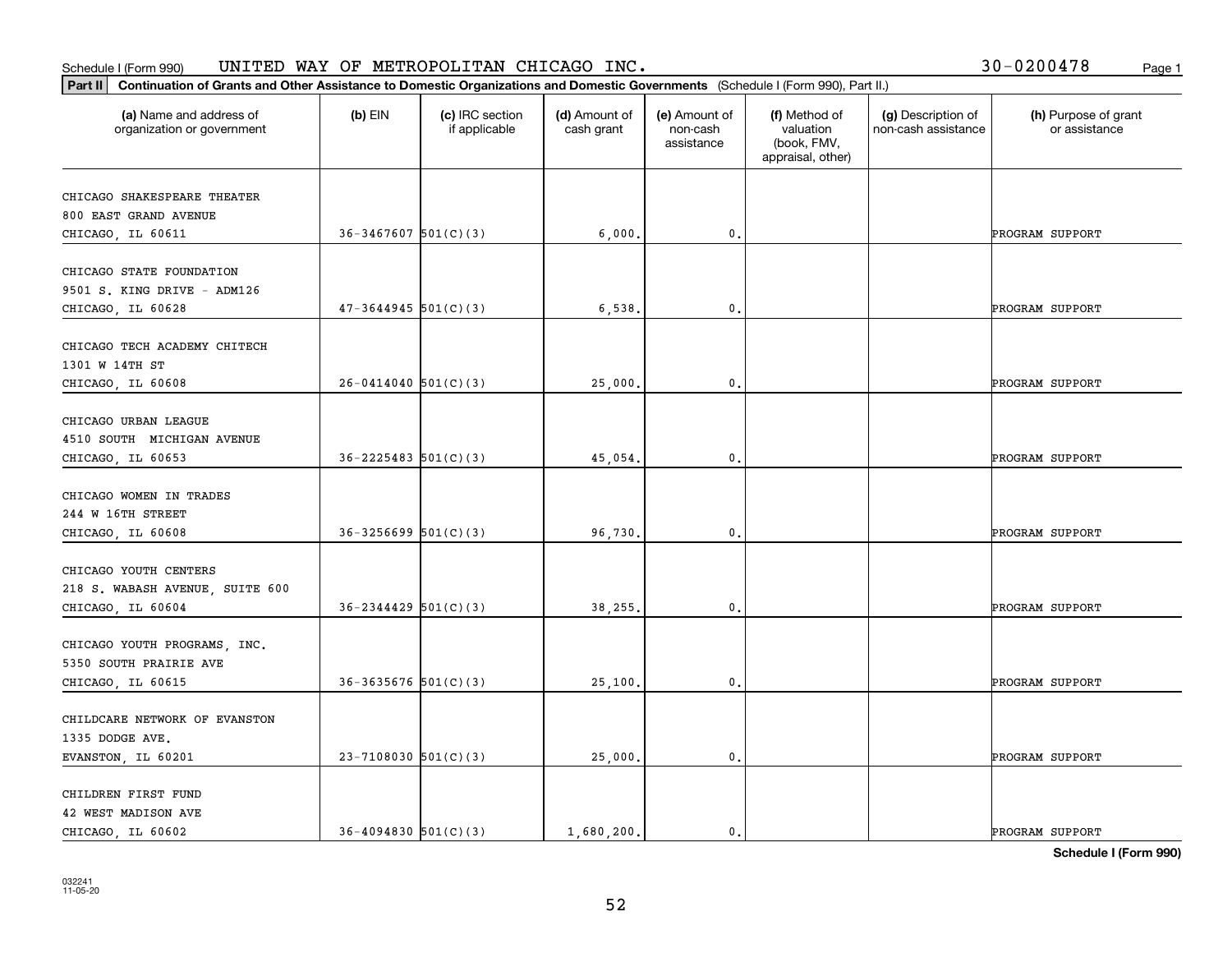| 30-0200478 | Page 1 |
|------------|--------|
|            |        |

| Continuation of Grants and Other Assistance to Domestic Organizations and Domestic Governments (Schedule I (Form 990), Part II.)<br>Part II |                            |                                  |                             |                                         |                                                                |                                           |                                       |
|---------------------------------------------------------------------------------------------------------------------------------------------|----------------------------|----------------------------------|-----------------------------|-----------------------------------------|----------------------------------------------------------------|-------------------------------------------|---------------------------------------|
| (a) Name and address of<br>organization or government                                                                                       | $(b)$ EIN                  | (c) IRC section<br>if applicable | (d) Amount of<br>cash grant | (e) Amount of<br>non-cash<br>assistance | (f) Method of<br>valuation<br>(book, FMV,<br>appraisal, other) | (g) Description of<br>non-cash assistance | (h) Purpose of grant<br>or assistance |
| CHILDREN'S ADVOCACY CENTER OF<br>NORTH AND NORTHWEST COOK COUNTY -<br>640 ILLINOIS BLVD. - HOFFMAN<br>ESTATES, IL 60169                     | $36-3711203$ $501(C)(3)$   |                                  | 19,778.                     | $\mathbf{0}$ .                          |                                                                |                                           | PROGRAM SUPPORT                       |
| CHILDREN'S HOME & AID SOCIETY OF<br>ILLINOIS - 2151 WEST 95TH STREET -<br>CHICAGO, IL 60643                                                 | $36 - 2167743$ 501(C)(3)   |                                  | 150,690.                    | $\mathbf{0}$ .                          |                                                                |                                           | PROGRAM SUPPORT                       |
| CHILDRENS ONCOLOGY SERVICES, INC.<br>213 WEST INSTITUTE PLACE SUITE 410<br>CHICAGO, IL 60610                                                | $36 - 4263831$ $501(C)(3)$ |                                  | 5,141                       | 0.                                      |                                                                |                                           | PROGRAM SUPPORT                       |
| CHILDSERV<br>8765 W. HIGGINS RD. SUITE 450<br>CHICAGO, IL 60631                                                                             | $36 - 2171716$ $501(C)(3)$ |                                  | 26,389                      | 0.                                      |                                                                |                                           | PROGRAM SUPPORT                       |
| CHINESE AMERICAN SERVICE LEAGUE<br>2141 SOUTH TAN COURT<br>CHICAGO, IL 60616                                                                | $36 - 2984043$ 501(C)(3)   |                                  | 102,306.                    | $\mathbf{0}$ .                          |                                                                |                                           | PROGRAM SUPPORT                       |
| CHINESE MUTUAL AID ASSOCIATION<br>1016 WEST ARGYLE STREET<br>CHICAGO, IL 60640                                                              | $36-3139799$ $501(C)(3)$   |                                  | 58,662.                     | 0.                                      |                                                                |                                           | PROGRAM SUPPORT                       |
| CHRISTIAN COMMUNITY HEALTH CENTER<br>9718 S HALSTED ST<br>CHICAGO, IL 60628                                                                 | $36-3799834$ 501(C)(3)     |                                  | 25,000                      | 0.                                      |                                                                |                                           | PROGRAM SUPPORT                       |
| CHURCH OF THE HOLY COMFORTER<br>222 KENILWORTH AVENUE<br>KENILWORTH, IL 60043                                                               | $36 - 2170847$ 501(C)(3)   |                                  | 5,300.                      | $\mathfrak o$ .                         |                                                                |                                           | PROGRAM SUPPORT                       |
| CICERO-BERWYN-STICKNEY FOOD PANTRY<br>1937 S 50TH AVE.<br>CICERO IL 60804                                                                   | $36 - 3753866$ $501(C)(3)$ |                                  | 10,000.                     | 0.                                      |                                                                |                                           | PROGRAM SUPPORT                       |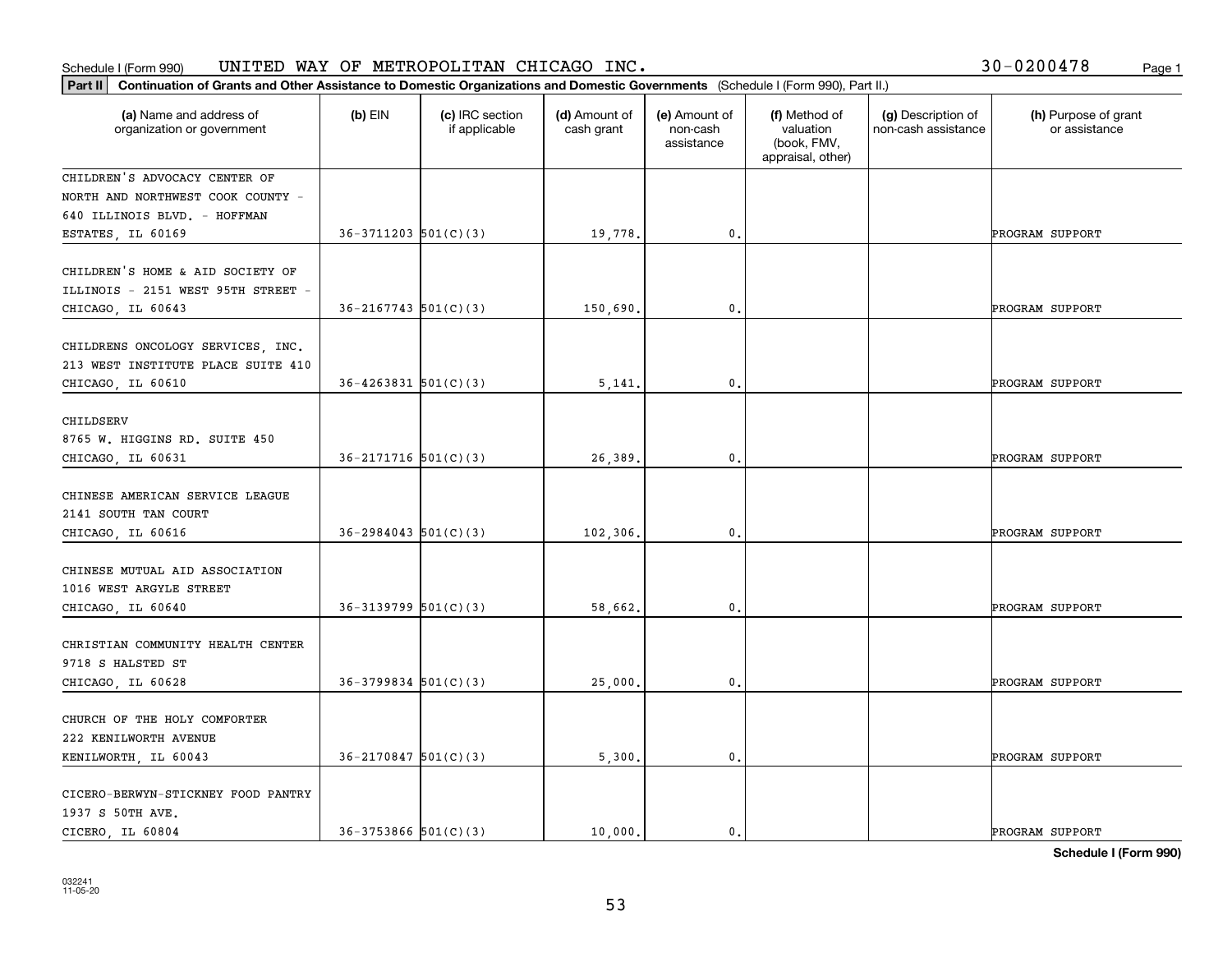| 30-0200478 | Page 1 |
|------------|--------|
|------------|--------|

| Continuation of Grants and Other Assistance to Domestic Organizations and Domestic Governments (Schedule I (Form 990), Part II.)<br> Part II |                            |                                  |                             |                                         |                                                                |                                           |                                       |
|----------------------------------------------------------------------------------------------------------------------------------------------|----------------------------|----------------------------------|-----------------------------|-----------------------------------------|----------------------------------------------------------------|-------------------------------------------|---------------------------------------|
| (a) Name and address of<br>organization or government                                                                                        | $(b)$ EIN                  | (c) IRC section<br>if applicable | (d) Amount of<br>cash grant | (e) Amount of<br>non-cash<br>assistance | (f) Method of<br>valuation<br>(book, FMV,<br>appraisal, other) | (g) Description of<br>non-cash assistance | (h) Purpose of grant<br>or assistance |
| CITIZENSHIP EDUCATION FUND                                                                                                                   |                            |                                  |                             |                                         |                                                                |                                           |                                       |
| 930 E 50TH ST                                                                                                                                |                            |                                  |                             |                                         |                                                                |                                           |                                       |
| CHICAGO, IL 60615                                                                                                                            | $34-1447977$ $501(C)(3)$   |                                  | 50,000.                     | $\mathbf{0}$ .                          |                                                                |                                           | PROGRAM SUPPORT                       |
| CITY YEAR - CHICAGO                                                                                                                          |                            |                                  |                             |                                         |                                                                |                                           |                                       |
| 36 S WABASH SUITE 1300                                                                                                                       |                            |                                  |                             |                                         |                                                                |                                           |                                       |
| CHICAGO, IL 60603                                                                                                                            | $22 - 2882549$ 501(C)(3)   |                                  | 14,804.                     | $\mathbf{0}$ .                          |                                                                |                                           | PROGRAM SUPPORT                       |
| CIVIC CONSULTING ALLIANCE                                                                                                                    |                            |                                  |                             |                                         |                                                                |                                           |                                       |
| 21 S CLARK ST, SUITE 3120                                                                                                                    |                            |                                  |                             |                                         |                                                                |                                           |                                       |
| CHICAGO, IL 60603                                                                                                                            | $45 - 0467524$ 501(C)(3)   |                                  | 30,966.                     | $\mathbf 0$ .                           |                                                                |                                           | PROGRAM SUPPORT                       |
|                                                                                                                                              |                            |                                  |                             |                                         |                                                                |                                           |                                       |
| CLARETIAN ASSOCIATES, INC                                                                                                                    |                            |                                  |                             |                                         |                                                                |                                           |                                       |
| 9108 S BRANDON AVE                                                                                                                           |                            |                                  |                             |                                         |                                                                |                                           |                                       |
| CHICAGO, IL 60617                                                                                                                            | $36 - 4087259$ 501(C)(3)   |                                  | 25,000.                     | 0.                                      |                                                                |                                           | PROGRAM SUPPORT                       |
| COMMON THREADS                                                                                                                               |                            |                                  |                             |                                         |                                                                |                                           |                                       |
| P.O. BOX 163930                                                                                                                              |                            |                                  |                             |                                         |                                                                |                                           |                                       |
| <b>AUSTIN, TX 78716</b>                                                                                                                      | $20 - 0106847$ 501(C)(3)   |                                  | 25, 134.                    | $\mathbf{0}$ .                          |                                                                |                                           | PROGRAM SUPPORT                       |
| COMMUNITIES UNITED                                                                                                                           |                            |                                  |                             |                                         |                                                                |                                           |                                       |
| 4749 N. KEDZIE 2ND FLOOR                                                                                                                     |                            |                                  |                             |                                         |                                                                |                                           |                                       |
| CHICAGO, IL 60625                                                                                                                            | $36 - 4394374$ $501(C)(3)$ |                                  | 25,000                      | $\mathbf 0$ .                           |                                                                |                                           | PROGRAM SUPPORT                       |
|                                                                                                                                              |                            |                                  |                             |                                         |                                                                |                                           |                                       |
| COMMUNITY CRISIS CENTER                                                                                                                      |                            |                                  |                             |                                         |                                                                |                                           |                                       |
| P.O. BOX 1390                                                                                                                                |                            |                                  |                             |                                         |                                                                |                                           |                                       |
| ELGIN, IL 60121                                                                                                                              | $36 - 2855797$ 501(C)(3)   |                                  | 38,224.                     | 0.                                      |                                                                |                                           | PROGRAM SUPPORT                       |
| COMMUNITY FOUNDATION OF THE FOX                                                                                                              |                            |                                  |                             |                                         |                                                                |                                           |                                       |
| RIVER VALLEY - 111 W DOWNER PL.                                                                                                              |                            |                                  |                             |                                         |                                                                |                                           |                                       |
| STE 312 - AURORA, IL 60506                                                                                                                   | $36 - 6086742$ 501(C)(3)   |                                  | 50,000.                     | $\mathfrak o$ .                         |                                                                |                                           | PROGRAM SUPPORT                       |
| COMMUNITY HEALTH NFP                                                                                                                         |                            |                                  |                             |                                         |                                                                |                                           |                                       |
| 2611 W CHICAGO AVE                                                                                                                           |                            |                                  |                             |                                         |                                                                |                                           |                                       |
| CHICAGO, IL 60622                                                                                                                            | $36 - 3831793$ $501(C)(3)$ |                                  | 75,000.                     | 0.                                      |                                                                |                                           | PROGRAM SUPPORT                       |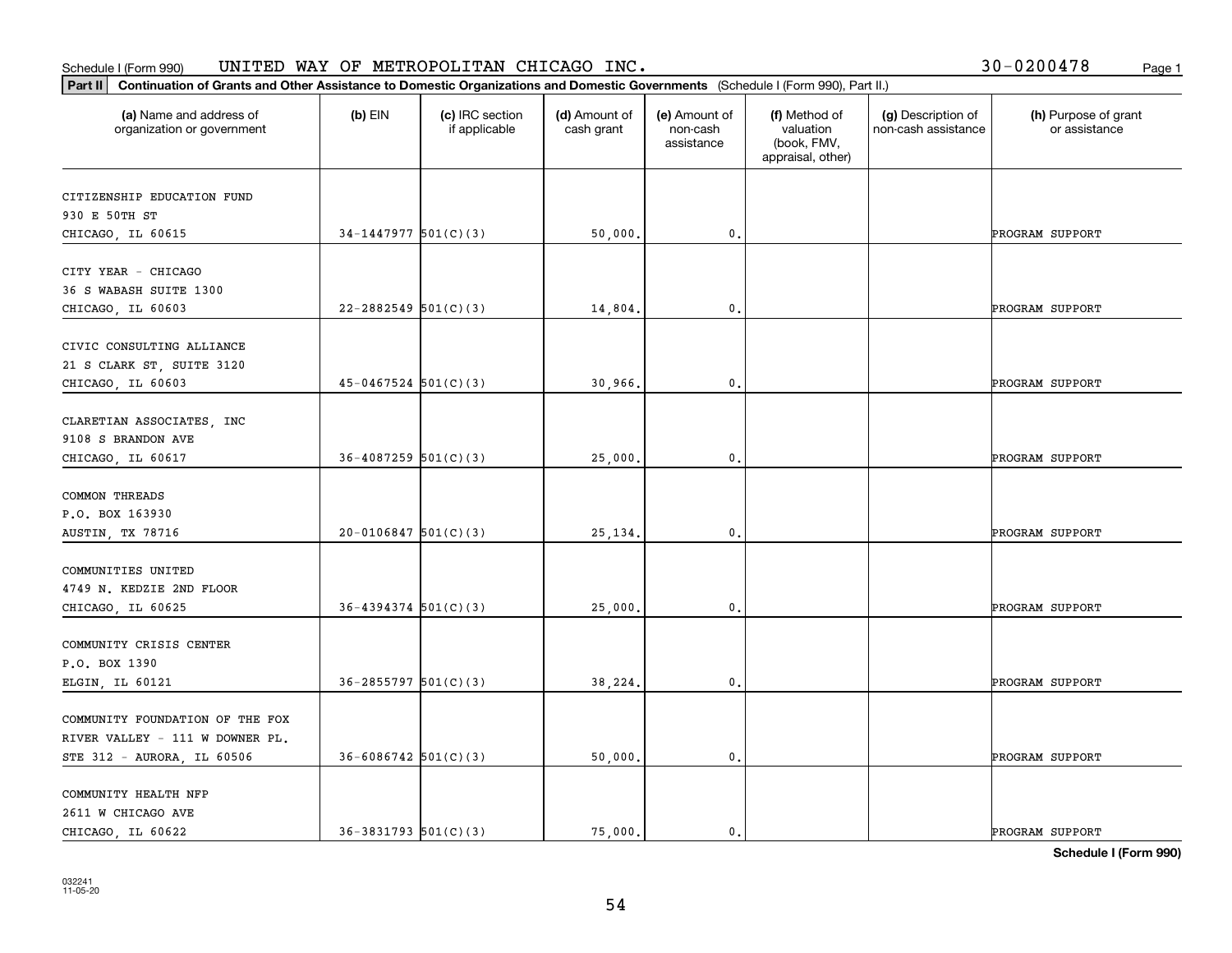|                                                       |                            |                                  |                             | Part II   Continuation of Grants and Other Assistance to Domestic Organizations and Domestic Governments (Schedule I (Form 990), Part II.) |                                                                |                                           |                                       |  |  |  |
|-------------------------------------------------------|----------------------------|----------------------------------|-----------------------------|--------------------------------------------------------------------------------------------------------------------------------------------|----------------------------------------------------------------|-------------------------------------------|---------------------------------------|--|--|--|
| (a) Name and address of<br>organization or government | $(b)$ EIN                  | (c) IRC section<br>if applicable | (d) Amount of<br>cash grant | (e) Amount of<br>non-cash<br>assistance                                                                                                    | (f) Method of<br>valuation<br>(book, FMV,<br>appraisal, other) | (g) Description of<br>non-cash assistance | (h) Purpose of grant<br>or assistance |  |  |  |
| CONNECTIONS FOR ABUSED WOMEN AND                      |                            |                                  |                             |                                                                                                                                            |                                                                |                                           |                                       |  |  |  |
| THEIR CHILDREN - P.O. BOX 477916 -                    |                            |                                  |                             |                                                                                                                                            |                                                                |                                           |                                       |  |  |  |
| CHICAGO, IL 60647                                     | $36 - 2950380$ $501(C)(3)$ |                                  | 31,267.                     | 0.                                                                                                                                         |                                                                |                                           | PROGRAM SUPPORT                       |  |  |  |
|                                                       |                            |                                  |                             |                                                                                                                                            |                                                                |                                           |                                       |  |  |  |
| CONNECTIONS FOR THE HOMELESS                          |                            |                                  |                             |                                                                                                                                            |                                                                |                                           |                                       |  |  |  |
| 2121 DEWEY AVENUE                                     |                            |                                  |                             |                                                                                                                                            |                                                                |                                           |                                       |  |  |  |
| EVANSTON, IL 60201                                    | $36 - 3346917$ $501(C)(3)$ |                                  | 33,255.                     | $\mathbf{0}$ .                                                                                                                             |                                                                |                                           | PROGRAM SUPPORT                       |  |  |  |
|                                                       |                            |                                  |                             |                                                                                                                                            |                                                                |                                           |                                       |  |  |  |
| CONTEXTOS NFP                                         |                            |                                  |                             |                                                                                                                                            |                                                                |                                           |                                       |  |  |  |
| 641 W LAKE STREET SUITE 200                           | $27-3326532$ 501(C)(3)     |                                  |                             |                                                                                                                                            |                                                                |                                           |                                       |  |  |  |
| CHICAGO, IL 60661                                     |                            |                                  | 25,000.                     | $\mathbf{0}$ .                                                                                                                             |                                                                |                                           | PROGRAM SUPPORT                       |  |  |  |
| COOK COUNTY HEALTH FOUNDATION                         |                            |                                  |                             |                                                                                                                                            |                                                                |                                           |                                       |  |  |  |
| 1603 ORRINGTON AVE                                    |                            |                                  |                             |                                                                                                                                            |                                                                |                                           |                                       |  |  |  |
| EVANSTON, IL 60201                                    | $45 - 4607769$ 501(C)(3)   |                                  | 5,601                       | $\mathbf{0}$ .                                                                                                                             |                                                                |                                           | PROGRAM SUPPORT                       |  |  |  |
|                                                       |                            |                                  |                             |                                                                                                                                            |                                                                |                                           |                                       |  |  |  |
| CORAZON COMMUNITY SERVICES                            |                            |                                  |                             |                                                                                                                                            |                                                                |                                           |                                       |  |  |  |
| 5339 W 25TH ST                                        |                            |                                  |                             |                                                                                                                                            |                                                                |                                           |                                       |  |  |  |
| CICERO, IL 60804                                      | $32 - 0075474$ 501(C)(3)   |                                  | 99,204.                     | $\mathbf{0}$                                                                                                                               |                                                                |                                           | PROGRAM SUPPORT                       |  |  |  |
|                                                       |                            |                                  |                             |                                                                                                                                            |                                                                |                                           |                                       |  |  |  |
| COVENANT UNITED CHURCH OF CHRIST                      |                            |                                  |                             |                                                                                                                                            |                                                                |                                           |                                       |  |  |  |
| 1130 EAST 154TH STREET                                |                            |                                  |                             |                                                                                                                                            |                                                                |                                           |                                       |  |  |  |
| SOUTH HOLLAND, IL 60473                               | 13-1957221 $501(C)(3)$     |                                  | 5,613.                      | 0.                                                                                                                                         |                                                                |                                           | PROGRAM SUPPORT                       |  |  |  |
|                                                       |                            |                                  |                             |                                                                                                                                            |                                                                |                                           |                                       |  |  |  |
| CRADLES TO CRAYONS<br>4141 W GEORGE STREET            |                            |                                  |                             |                                                                                                                                            |                                                                |                                           |                                       |  |  |  |
|                                                       | $04-3584367$ 501(C)(3)     |                                  |                             |                                                                                                                                            |                                                                |                                           | PROGRAM SUPPORT                       |  |  |  |
| CHICAGO, IL 60641                                     |                            |                                  | 50,000.                     | $\mathfrak{o}$ .                                                                                                                           |                                                                |                                           |                                       |  |  |  |
| CRISIS CENTER FOR SOUTH SUBURBIA                      |                            |                                  |                             |                                                                                                                                            |                                                                |                                           |                                       |  |  |  |
| P.O. BOX 39                                           |                            |                                  |                             |                                                                                                                                            |                                                                |                                           |                                       |  |  |  |
| TINLEY PARK, IL 60477                                 | $36-3039964$ 501(C)(3)     |                                  | 28,925.                     | $\mathfrak o$ .                                                                                                                            |                                                                |                                           | PROGRAM SUPPORT                       |  |  |  |
|                                                       |                            |                                  |                             |                                                                                                                                            |                                                                |                                           |                                       |  |  |  |
| CTF ILLINOIS                                          |                            |                                  |                             |                                                                                                                                            |                                                                |                                           |                                       |  |  |  |
| 1902 FOX DRIVE, STE B                                 |                            |                                  |                             |                                                                                                                                            |                                                                |                                           |                                       |  |  |  |
| CHAMPAIGN, IL 61820                                   | $36 - 4386948$ $501(C)(3)$ |                                  | 26.584.                     | $\mathbf{0}$ .                                                                                                                             |                                                                |                                           | PROGRAM SUPPORT                       |  |  |  |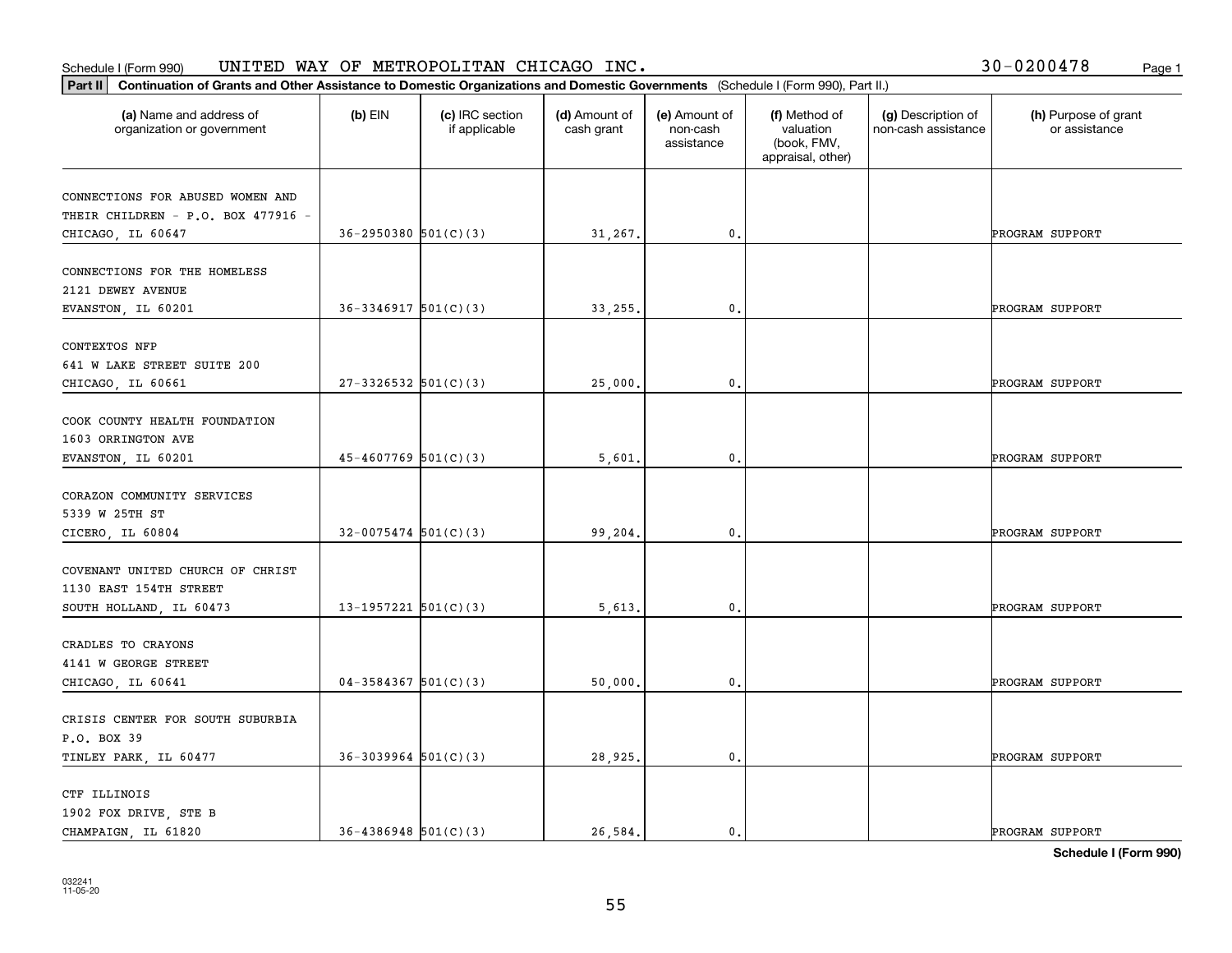#### **Part II Continuation of Grants and Other Assistance to Domestic Organizations** <br>**Part II Continuation of Grants and Other Assistance to Domestic Organizations** Schedule I (Form 990)  $\tt{UNITED}$   $\tt{WAY}$  OF  $\tt{METROPOLITAN}$   $\tt{CHICAGO}$   $\tt{INC.}$   $\tt{VCTS}$   $\tt{VCTS}$   $\tt{VCTS}$   $\tt{VCTS}$   $\tt{VCTS}$   $\tt{VCTS}$   $\tt{VCTS}$   $\tt{VCTS}$   $\tt{VCTS}$   $\tt{VCTS}$   $\tt{VCTS}$   $\tt{VCTS}$   $\tt{VCTS}$   $\tt{VCTS}$   $\tt{V$

| 30-0200478 | Page 1 |
|------------|--------|
|------------|--------|

| Continuation of Grants and Other Assistance to Domestic Organizations and Domestic Governments (Schedule I (Form 990), Part II.)<br>$ $ Part II |                            |                                  |                             |                                         |                                                                |                                           |                                       |
|-------------------------------------------------------------------------------------------------------------------------------------------------|----------------------------|----------------------------------|-----------------------------|-----------------------------------------|----------------------------------------------------------------|-------------------------------------------|---------------------------------------|
| (a) Name and address of<br>organization or government                                                                                           | $(b)$ EIN                  | (c) IRC section<br>if applicable | (d) Amount of<br>cash grant | (e) Amount of<br>non-cash<br>assistance | (f) Method of<br>valuation<br>(book, FMV,<br>appraisal, other) | (g) Description of<br>non-cash assistance | (h) Purpose of grant<br>or assistance |
| DEBORAH'S PLACE<br>2822 WEST JACKSON BOULEVARD                                                                                                  |                            |                                  |                             |                                         |                                                                |                                           |                                       |
| CHICAGO, IL 60612                                                                                                                               | $36-3382973$ $501(C)(3)$   |                                  | 37,092.                     | 0.                                      |                                                                |                                           | PROGRAM SUPPORT                       |
| DUPAGE PADS<br>601 W. LIBERTY<br>WHEATON, IL 60187                                                                                              | $36 - 3675494$ $501(C)(3)$ |                                  | 44,834.                     | $\mathbf{0}$ .                          |                                                                |                                           | PROGRAM SUPPORT                       |
| DUPAGE SENIOR CITIZENS COUNCIL<br>1990 SPRINGER DRIVE                                                                                           |                            |                                  |                             |                                         |                                                                |                                           |                                       |
| LOMBARD, IL 60148                                                                                                                               | $36 - 2988023$ $501(C)(3)$ |                                  | 10,000.                     | 0.                                      |                                                                |                                           | PROGRAM SUPPORT                       |
| EASTER SEALS DUPAGE AND THE FOX<br>VALLEYREGION - 830 S ADDISON AVE -<br>VILLA PARK, IL 60181                                                   | $36 - 2476388$ $501(C)(3)$ |                                  | 49,428.                     | 0.                                      |                                                                |                                           | PROGRAM SUPPORT                       |
| ECKER CENTER FOR MENTAL HEALTH<br>1845 GRANDSTAND PLACE                                                                                         |                            |                                  |                             |                                         |                                                                |                                           |                                       |
| ELGIN, IL 60123                                                                                                                                 | $36 - 2312495$ 501(C)(3)   |                                  | 34,959.                     | $\mathbf{0}$ .                          |                                                                |                                           | PROGRAM SUPPORT                       |
| EL VALOR CORPORATION<br>1850 WEST 21ST STREET<br>CHICAGO, IL 60608                                                                              | $23 - 7294683$ 501(C)(3)   |                                  | 75,000.                     | 0.                                      |                                                                |                                           | PROGRAM SUPPORT                       |
| ELMHURST CHRISTIAN REFORMED CHURCH<br>149 WEST BRUSH HILL ROAD                                                                                  |                            |                                  |                             |                                         |                                                                |                                           |                                       |
| ELMHURST, IL 60126                                                                                                                              | $36 - 2521910$ $501(C)(3)$ |                                  | 17,500.                     | 0.                                      |                                                                |                                           | PROGRAM SUPPORT                       |
| ENLACE CHICAGO<br>2756 S. HARDING                                                                                                               |                            |                                  |                             |                                         |                                                                |                                           |                                       |
| CHICAGO, IL 60623                                                                                                                               | $36-3727669$ $501(C)(3)$   |                                  | 202,622.                    | $\mathbf{0}$ .                          |                                                                |                                           | PROGRAM SUPPORT                       |
| EPIC<br>1913 W. TOWNLINE ROAD<br>PEORIA, IL 61615                                                                                               | $37-0794792$ 501(C)(3)     |                                  | 5.192.                      | 0.                                      |                                                                |                                           | PROGRAM SUPPORT                       |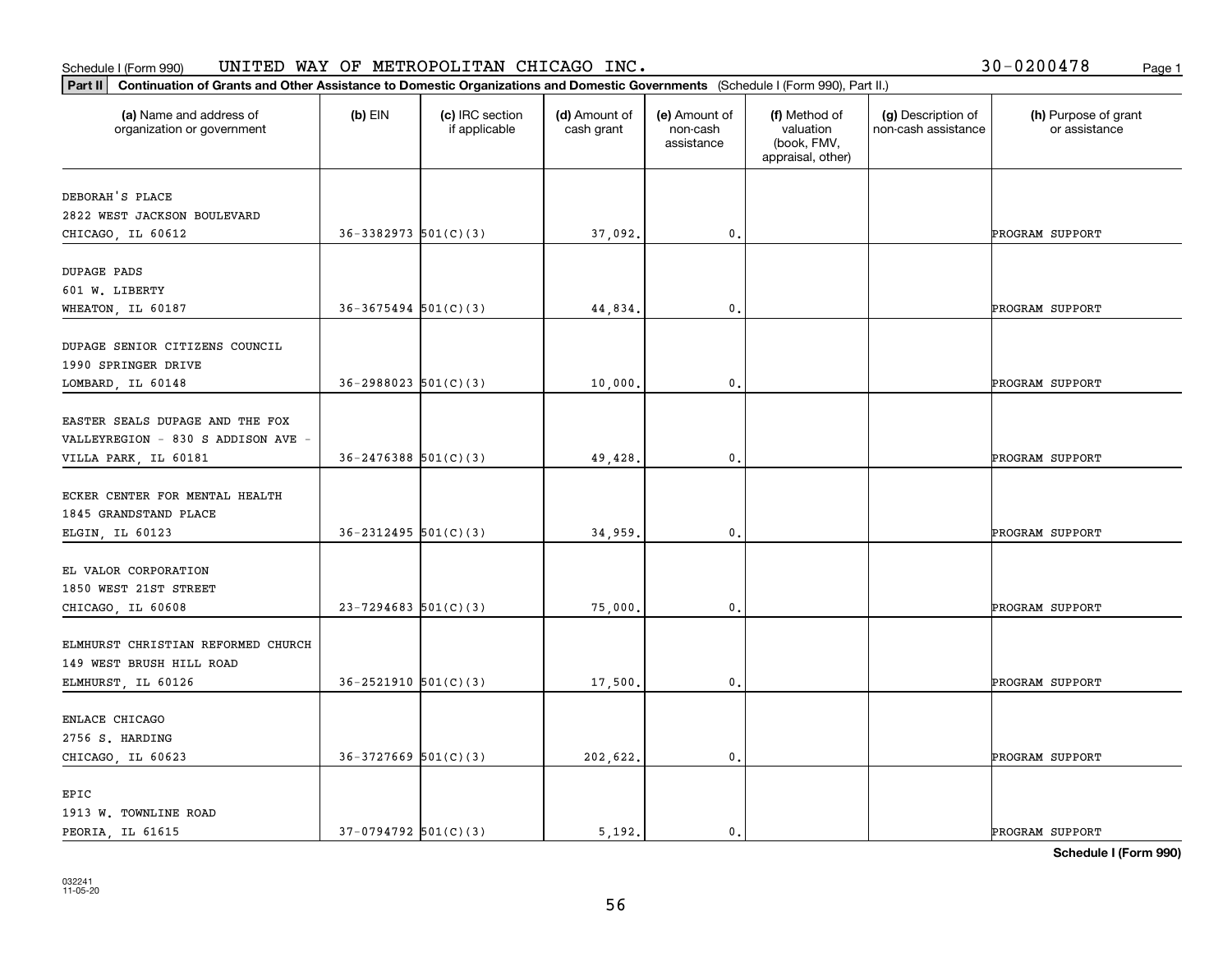| Part II   Continuation of Grants and Other Assistance to Domestic Organizations and Domestic Governments (Schedule I (Form 990), Part II.) |                            |                                  |                             |                                         |                                                                |                                           |                                       |
|--------------------------------------------------------------------------------------------------------------------------------------------|----------------------------|----------------------------------|-----------------------------|-----------------------------------------|----------------------------------------------------------------|-------------------------------------------|---------------------------------------|
| (a) Name and address of<br>organization or government                                                                                      | $(b)$ EIN                  | (c) IRC section<br>if applicable | (d) Amount of<br>cash grant | (e) Amount of<br>non-cash<br>assistance | (f) Method of<br>valuation<br>(book, FMV,<br>appraisal, other) | (g) Description of<br>non-cash assistance | (h) Purpose of grant<br>or assistance |
| EQUAL HOPE                                                                                                                                 |                            |                                  |                             |                                         |                                                                |                                           |                                       |
| 300 S. ASHLAND AVE SUITE 202                                                                                                               |                            |                                  |                             |                                         |                                                                |                                           |                                       |
| CHICAGO, IL 60607                                                                                                                          | $26 - 2264895$ 501(C)(3)   |                                  | 25,000.                     | 0.                                      |                                                                |                                           | PROGRAM SUPPORT                       |
|                                                                                                                                            |                            |                                  |                             |                                         |                                                                |                                           |                                       |
| ERIE FAMILY HEALTH CENTER                                                                                                                  |                            |                                  |                             |                                         |                                                                |                                           |                                       |
| 1701 WEST SUPERIOR STREET                                                                                                                  |                            |                                  |                             |                                         |                                                                |                                           |                                       |
| CHICAGO, IL 60622                                                                                                                          | $36 - 3088628$ $501(C)(3)$ |                                  | 100,922.                    | $\mathbf{0}$ .                          |                                                                |                                           | PROGRAM SUPPORT                       |
| ERIE NEIGHBORHOOD HOUSE                                                                                                                    |                            |                                  |                             |                                         |                                                                |                                           |                                       |
| 1701 WEST SUPERIOR STREET                                                                                                                  |                            |                                  |                             |                                         |                                                                |                                           |                                       |
| CHICAGO, IL 60622                                                                                                                          | $36-3043253$ $501(C)(3)$   |                                  | 50,168.                     | $\mathbf{0}$ .                          |                                                                |                                           | PROGRAM SUPPORT                       |
|                                                                                                                                            |                            |                                  |                             |                                         |                                                                |                                           |                                       |
| ESPERANZA HEALTH CENTERS                                                                                                                   |                            |                                  |                             |                                         |                                                                |                                           |                                       |
| 2001 S. CALIFORNIA                                                                                                                         |                            |                                  |                             |                                         |                                                                |                                           |                                       |
| CHICAGO, IL 60608                                                                                                                          | $32 - 0115907$ 501(C)(3)   |                                  | 33,274.                     | $\mathbf{0}$ .                          |                                                                |                                           | PROGRAM SUPPORT                       |
|                                                                                                                                            |                            |                                  |                             |                                         |                                                                |                                           |                                       |
| EVANSTON COMMUNITY FOUNDATION INC                                                                                                          |                            |                                  |                             |                                         |                                                                |                                           |                                       |
| 1560 SHERMAN AVE STE 535<br>EVANSTON, IL 60201                                                                                             | $36 - 3466802$ 501(C)(3)   |                                  | 75,000.                     | 0.                                      |                                                                |                                           | PROGRAM SUPPORT                       |
|                                                                                                                                            |                            |                                  |                             |                                         |                                                                |                                           |                                       |
| EXPANDED MENTAL HEALTH SERVICES OF                                                                                                         |                            |                                  |                             |                                         |                                                                |                                           |                                       |
| CHICAGO - 4141 N. KEDZIE SUITE 2 -                                                                                                         |                            |                                  |                             |                                         |                                                                |                                           |                                       |
| CHICAGO, IL 60618                                                                                                                          | $45 - 4963756$ $501(C)(3)$ |                                  | 25,000.                     | $\mathbf{0}$ .                          |                                                                |                                           | PROGRAM SUPPORT                       |
|                                                                                                                                            |                            |                                  |                             |                                         |                                                                |                                           |                                       |
| EXPERIMENTAL STATION BLACKSTONE                                                                                                            |                            |                                  |                             |                                         |                                                                |                                           |                                       |
| BICYCLE WORKS - 6100 S. BLACKSTONE                                                                                                         |                            |                                  |                             |                                         |                                                                |                                           |                                       |
| AVENUE - CHICAGO, IL 60637                                                                                                                 | $32-0017985$ 501(C)(3)     |                                  | 25,500.                     | $\mathfrak{o}$ .                        |                                                                |                                           | PROGRAM SUPPORT                       |
| FACING FORWARD TO END HOMELESSNESS                                                                                                         |                            |                                  |                             |                                         |                                                                |                                           |                                       |
| 642 N. KEDZIE AVE.                                                                                                                         |                            |                                  |                             |                                         |                                                                |                                           |                                       |
| CHICAGO, IL 60612                                                                                                                          | $36-3397005$ 501(C)(3)     |                                  | 12,168.                     | $\mathfrak o$ .                         |                                                                |                                           | PROGRAM SUPPORT                       |
|                                                                                                                                            |                            |                                  |                             |                                         |                                                                |                                           |                                       |
| FAMILY FOCUS INC.                                                                                                                          |                            |                                  |                             |                                         |                                                                |                                           |                                       |
| 310 S PEORIA ST #301                                                                                                                       |                            |                                  |                             |                                         |                                                                |                                           |                                       |
| CHICAGO LL 60607                                                                                                                           | $36 - 2884042$ 501(C)(3)   |                                  | 64.914.                     | 0.                                      |                                                                |                                           | PROGRAM SUPPORT                       |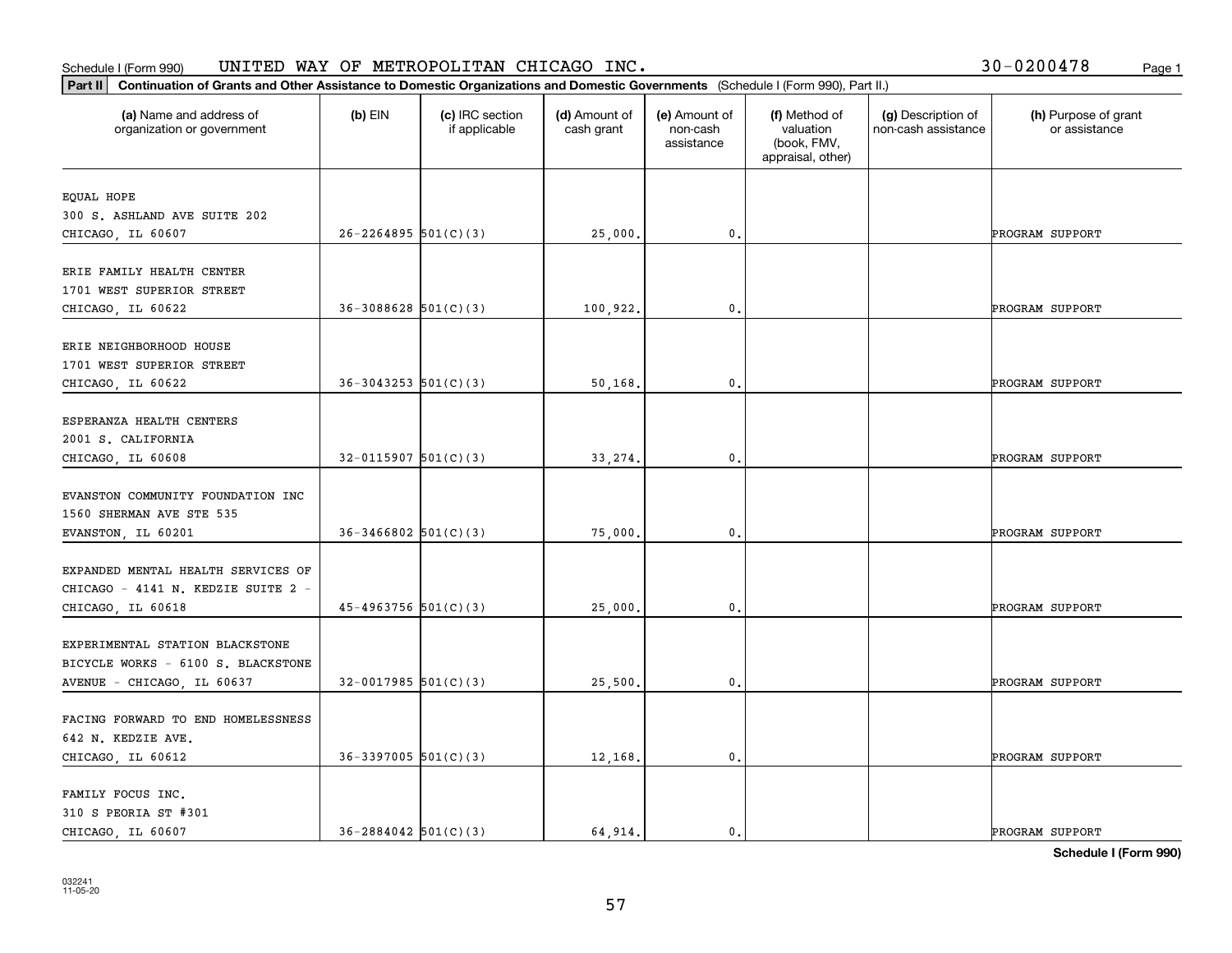#### Schedule I (Form 990) UN⊥TED WAY OF METROPOLLTAN CHICAGO INC. Page 1 UNITED WAY OF METROPOLITAN CHICAGO INC. 30-0200478

|  |  | 30-0200478 |  | Page 1 |
|--|--|------------|--|--------|
|--|--|------------|--|--------|

| Part II   Continuation of Grants and Other Assistance to Domestic Organizations and Domestic Governments (Schedule I (Form 990), Part II.) |                            |                                  |                             |                                         |                                                                |                                           |                                       |
|--------------------------------------------------------------------------------------------------------------------------------------------|----------------------------|----------------------------------|-----------------------------|-----------------------------------------|----------------------------------------------------------------|-------------------------------------------|---------------------------------------|
| (a) Name and address of<br>organization or government                                                                                      | $(b)$ EIN                  | (c) IRC section<br>if applicable | (d) Amount of<br>cash grant | (e) Amount of<br>non-cash<br>assistance | (f) Method of<br>valuation<br>(book, FMV,<br>appraisal, other) | (g) Description of<br>non-cash assistance | (h) Purpose of grant<br>or assistance |
| FAMILY INDEPENDENCE INITIATIVE                                                                                                             |                            |                                  |                             |                                         |                                                                |                                           |                                       |
| 663 13TH STREET, STE 200                                                                                                                   |                            |                                  |                             |                                         |                                                                |                                           |                                       |
| OAKLAND, CA 94612                                                                                                                          | $02-0784790$ 501(C)(3)     |                                  | 1,000,000.                  | $\mathfrak o$ .                         |                                                                |                                           | PROGRAM SUPPORT                       |
|                                                                                                                                            |                            |                                  |                             |                                         |                                                                |                                           |                                       |
| <b>FAMILY RESCUE</b>                                                                                                                       |                            |                                  |                             |                                         |                                                                |                                           |                                       |
| 9204 SOUTH COMMERCIAL AVENUE                                                                                                               |                            |                                  |                             |                                         |                                                                |                                           |                                       |
| CHICAGO, IL 60617                                                                                                                          | $36-3170408$ 501(C)(3)     |                                  | 64,719.                     | $\mathfrak{o}$ .                        |                                                                |                                           | PROGRAM SUPPORT                       |
| FAMILY SERVICE AND MENTAL HEALTH                                                                                                           |                            |                                  |                             |                                         |                                                                |                                           |                                       |
| CENTEROF CICERO - 5341 WEST                                                                                                                |                            |                                  |                             |                                         |                                                                |                                           |                                       |
| CERMAK ROAD - CICERO, IL 60804                                                                                                             | $36 - 2246705$ 501(C)(3)   |                                  | 18,928.                     | $\mathbf 0$ .                           |                                                                |                                           | PROGRAM SUPPORT                       |
|                                                                                                                                            |                            |                                  |                             |                                         |                                                                |                                           |                                       |
| FAMILY SERVICE ASSOCIATION                                                                                                                 |                            |                                  |                             |                                         |                                                                |                                           |                                       |
| 22 SOUTH SPRING STREET                                                                                                                     |                            |                                  |                             |                                         |                                                                |                                           |                                       |
| ELGIN, IL 60120                                                                                                                            | $36 - 2169149$ $501(C)(3)$ |                                  | 6,605                       | $\mathbf{0}$ .                          |                                                                |                                           | PROGRAM SUPPORT                       |
| FAMILY SERVICE OF LAKE COUNTY                                                                                                              |                            |                                  |                             |                                         |                                                                |                                           |                                       |
| 777 CENTRAL AVE                                                                                                                            |                            |                                  |                             |                                         |                                                                |                                           |                                       |
| HIGHLAND PARK, IL 60035                                                                                                                    | $36 - 2167063$ $501(C)(3)$ |                                  | 17,999.                     | $\mathbf{0}$                            |                                                                |                                           | PROGRAM SUPPORT                       |
|                                                                                                                                            |                            |                                  |                             |                                         |                                                                |                                           |                                       |
| FANCONI ANEMIA RESEARCH FUND, INC.                                                                                                         |                            |                                  |                             |                                         |                                                                |                                           |                                       |
| 1801 WILLAMETTE STREET SUITE 200                                                                                                           |                            |                                  |                             |                                         |                                                                |                                           |                                       |
| EUGENE, OR 97401                                                                                                                           | 93-0995453 $501(C)(3)$     |                                  | 18,413.                     | 0.                                      |                                                                |                                           | PROGRAM SUPPORT                       |
|                                                                                                                                            |                            |                                  |                             |                                         |                                                                |                                           |                                       |
| FEEDING AMERICA                                                                                                                            |                            |                                  |                             |                                         |                                                                |                                           |                                       |
| 161 N. CLARK STREET, SUITE 700<br>CHICAGO, IL 60601                                                                                        | $36-3673599$ $501(C)(3)$   |                                  | 39,866.                     | $\mathbf{0}$ .                          |                                                                |                                           | PROGRAM SUPPORT                       |
|                                                                                                                                            |                            |                                  |                             |                                         |                                                                |                                           |                                       |
| FENIX FAMILY HEALTH CENTER                                                                                                                 |                            |                                  |                             |                                         |                                                                |                                           |                                       |
| 130 WASHINGTON AVE                                                                                                                         |                            |                                  |                             |                                         |                                                                |                                           |                                       |
| HIGHWOOD, IL 60040                                                                                                                         | $26 - 3889647$ 501(C)(3)   |                                  | 25,000.                     | $\mathbf 0$ .                           |                                                                |                                           | PROGRAM SUPPORT                       |
|                                                                                                                                            |                            |                                  |                             |                                         |                                                                |                                           |                                       |
| FIREBIRD COMMUNITY ARTS                                                                                                                    |                            |                                  |                             |                                         |                                                                |                                           |                                       |
| 2651 W LAKE STREET                                                                                                                         |                            |                                  |                             |                                         |                                                                |                                           |                                       |
| CHICAGO, IL 60612                                                                                                                          | $36-3639885$ $501(C)(3)$   |                                  | 10,000.                     | $\mathbf{0}$ .                          |                                                                |                                           | PROGRAM SUPPORT                       |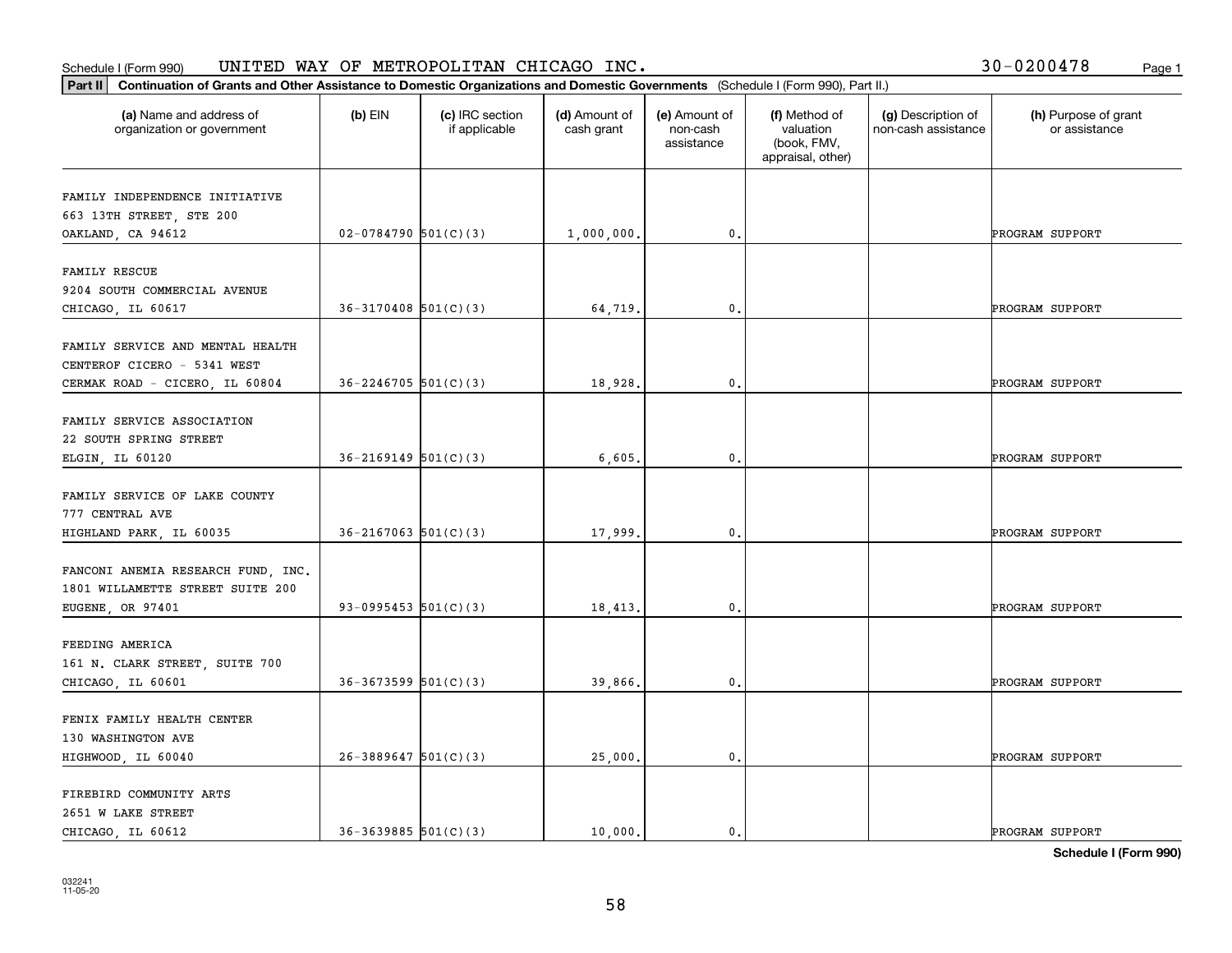|  |  | 30-0200478 |  | Page 1 |
|--|--|------------|--|--------|
|--|--|------------|--|--------|

| Continuation of Grants and Other Assistance to Domestic Organizations and Domestic Governments (Schedule I (Form 990), Part II.)<br>Part II |                            |                                  |                             |                                         |                                                                |                                           |                                       |
|---------------------------------------------------------------------------------------------------------------------------------------------|----------------------------|----------------------------------|-----------------------------|-----------------------------------------|----------------------------------------------------------------|-------------------------------------------|---------------------------------------|
| (a) Name and address of<br>organization or government                                                                                       | $(b)$ EIN                  | (c) IRC section<br>if applicable | (d) Amount of<br>cash grant | (e) Amount of<br>non-cash<br>assistance | (f) Method of<br>valuation<br>(book, FMV,<br>appraisal, other) | (g) Description of<br>non-cash assistance | (h) Purpose of grant<br>or assistance |
| FIRST BAPTIST CHURCH OF UNIVERSITY                                                                                                          |                            |                                  |                             |                                         |                                                                |                                           |                                       |
| PARK - 450 UNIVERSITY PARKWAY -                                                                                                             |                            |                                  |                             |                                         |                                                                |                                           |                                       |
| UNIVERSITY PARK, IL 60484                                                                                                                   | $37-0755264$ 501(C)(3)     |                                  | 6,462.                      | 0.                                      |                                                                |                                           | PROGRAM SUPPORT                       |
|                                                                                                                                             |                            |                                  |                             |                                         |                                                                |                                           |                                       |
| FOOD FOR GREATER ELGIN                                                                                                                      |                            |                                  |                             |                                         |                                                                |                                           |                                       |
| 1553 COMMERCE DRIVE                                                                                                                         |                            |                                  |                             |                                         |                                                                |                                           |                                       |
| ELGIN, IL 60123                                                                                                                             | $27 - 4409282$ 501(C)(3)   |                                  | 5,650.                      | $\mathbf{0}$ .                          |                                                                |                                           | PROGRAM SUPPORT                       |
| FORD HEIGHTS COMMUNITY SERVICE                                                                                                              |                            |                                  |                             |                                         |                                                                |                                           |                                       |
| ORGANIZATION, INC. - 943 EAST                                                                                                               |                            |                                  |                             |                                         |                                                                |                                           |                                       |
| LINCOLN HIGHWAY - FORD HEIGHTS, IL                                                                                                          |                            |                                  |                             |                                         |                                                                |                                           |                                       |
| 60411                                                                                                                                       | $36 - 2658308$ $501(C)(3)$ |                                  | 120,678.                    | 0.                                      |                                                                |                                           | PROGRAM SUPPORT                       |
|                                                                                                                                             |                            |                                  |                             |                                         |                                                                |                                           |                                       |
| <b>FOREFRONT</b>                                                                                                                            |                            |                                  |                             |                                         |                                                                |                                           |                                       |
| 208 S LASALLE STREET UNIT #1540                                                                                                             |                            |                                  |                             |                                         |                                                                |                                           |                                       |
| CHICAGO, IL 60604                                                                                                                           | $23 - 7376023$ 501(C)(3)   |                                  | 10,000.                     | 0.                                      |                                                                |                                           | PROGRAM SUPPORT                       |
|                                                                                                                                             |                            |                                  |                             |                                         |                                                                |                                           |                                       |
| FOURTH PRESBYTERIAN CHURCH OF                                                                                                               |                            |                                  |                             |                                         |                                                                |                                           |                                       |
| CHICAGO - 126 EAST CHESTNUT STREET                                                                                                          |                            |                                  |                             |                                         |                                                                |                                           |                                       |
| - CHICAGO, IL 60611                                                                                                                         | $23 - 6393377$ 501(C)(3)   |                                  | 6,808.                      | $\mathbf{0}$ .                          |                                                                |                                           | PROGRAM SUPPORT                       |
| FREE STREET PROGRAMS INC                                                                                                                    |                            |                                  |                             |                                         |                                                                |                                           |                                       |
| 1419 W BLACKHAWK ST                                                                                                                         |                            |                                  |                             |                                         |                                                                |                                           |                                       |
| CHICAGO, IL 60642                                                                                                                           | $36 - 2772922$ 501(C)(3)   |                                  | 10,000                      | 0.                                      |                                                                |                                           | PROGRAM SUPPORT                       |
|                                                                                                                                             |                            |                                  |                             |                                         |                                                                |                                           |                                       |
| FREE WRITE ARTS & LITERACY NFP                                                                                                              |                            |                                  |                             |                                         |                                                                |                                           |                                       |
| 1932 S HALSTED ST, SUITE 100                                                                                                                |                            |                                  |                             |                                         |                                                                |                                           |                                       |
| CHICAGO, IL 60608                                                                                                                           | $81 - 1032458$ 501(C)(3)   |                                  | 25,000                      | 0.                                      |                                                                |                                           | PROGRAM SUPPORT                       |
|                                                                                                                                             |                            |                                  |                             |                                         |                                                                |                                           |                                       |
| FRIEND FAMILY HEALTH CENTER INC.                                                                                                            |                            |                                  |                             |                                         |                                                                |                                           |                                       |
| 800 EAST 55TH STREET                                                                                                                        |                            |                                  |                             |                                         |                                                                |                                           |                                       |
| CHICAGO, IL 60615                                                                                                                           | $36 - 4161801$ 501(C)(3)   |                                  | 50,000.                     | $\mathbf{0}$ .                          |                                                                |                                           | PROGRAM SUPPORT                       |
|                                                                                                                                             |                            |                                  |                             |                                         |                                                                |                                           |                                       |
| GADS HILL CENTER                                                                                                                            |                            |                                  |                             |                                         |                                                                |                                           |                                       |
| 1919 W CULLERTON ST                                                                                                                         |                            |                                  |                             |                                         |                                                                |                                           |                                       |
| CHICAGO LL 60608                                                                                                                            | $36 - 2167082$ 501(C)(3)   |                                  | 49,452.                     | 0.                                      |                                                                |                                           | PROGRAM SUPPORT                       |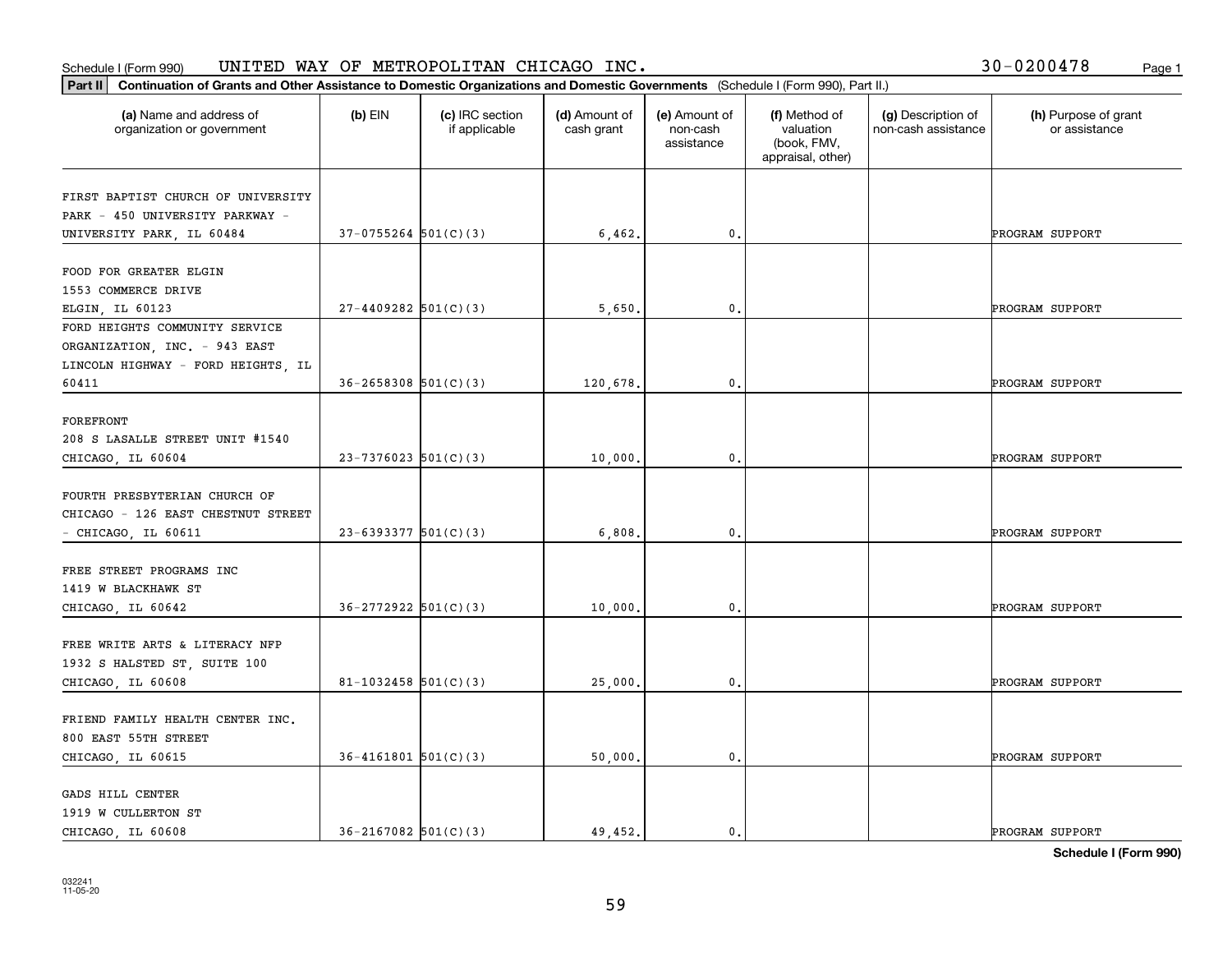| 30-0200478 | Page 1 |
|------------|--------|
|------------|--------|

| Part II   Continuation of Grants and Other Assistance to Domestic Organizations and Domestic Governments (Schedule I (Form 990), Part II.) |                            |                                  |                             |                                         |                                                                |                                           |                                       |
|--------------------------------------------------------------------------------------------------------------------------------------------|----------------------------|----------------------------------|-----------------------------|-----------------------------------------|----------------------------------------------------------------|-------------------------------------------|---------------------------------------|
| (a) Name and address of<br>organization or government                                                                                      | $(b)$ EIN                  | (c) IRC section<br>if applicable | (d) Amount of<br>cash grant | (e) Amount of<br>non-cash<br>assistance | (f) Method of<br>valuation<br>(book, FMV,<br>appraisal, other) | (g) Description of<br>non-cash assistance | (h) Purpose of grant<br>or assistance |
| GARFIELD PARK COMMUNITY COUNCIL                                                                                                            |                            |                                  |                             |                                         |                                                                |                                           |                                       |
| 300 N. CENTRAL PARK AVE.                                                                                                                   |                            |                                  |                             |                                         |                                                                |                                           |                                       |
| CHICAGO, IL 60624                                                                                                                          | $45 - 4055306$ $501(C)(3)$ |                                  | 15,000.                     | 0.                                      |                                                                |                                           | PROGRAM SUPPORT                       |
|                                                                                                                                            |                            |                                  |                             |                                         |                                                                |                                           |                                       |
| GARY COMER YOUTH CENTER, INC.                                                                                                              |                            |                                  |                             |                                         |                                                                |                                           |                                       |
| 7200 SOUTH INGLESIDE AVENUE<br>CHICAGO, IL 60619                                                                                           | $45 - 5399472$ $501(C)(3)$ |                                  | 32,342.                     | 0.                                      |                                                                |                                           | PROGRAM SUPPORT                       |
|                                                                                                                                            |                            |                                  |                             |                                         |                                                                |                                           |                                       |
| GIRLS IN THE GAME NFP                                                                                                                      |                            |                                  |                             |                                         |                                                                |                                           |                                       |
| 1401 S SACRAMENTO DRIVE                                                                                                                    |                            |                                  |                             |                                         |                                                                |                                           |                                       |
| CHICAGO, IL 60623                                                                                                                          | $36 - 4024533$ $501(C)(3)$ |                                  | 25,000.                     | $\mathbf{0}$ .                          |                                                                |                                           | PROGRAM SUPPORT                       |
|                                                                                                                                            |                            |                                  |                             |                                         |                                                                |                                           |                                       |
| GIRLS ON THE RUN CHICAGO INC.                                                                                                              |                            |                                  |                             |                                         |                                                                |                                           |                                       |
| 1415 N. DAYTON STREET SUITE 112                                                                                                            |                            |                                  |                             |                                         |                                                                |                                           |                                       |
| CHICAGO, IL 60642                                                                                                                          | $36 - 4331462$ $501(C)(3)$ |                                  | 25,000.                     | 0.                                      |                                                                |                                           | PROGRAM SUPPORT                       |
| <b>GLOBAL GIRLS</b>                                                                                                                        |                            |                                  |                             |                                         |                                                                |                                           |                                       |
| 8151 S SOUTH CHICAGO AVE                                                                                                                   |                            |                                  |                             |                                         |                                                                |                                           |                                       |
| CHICAGO, IL 60617                                                                                                                          | $36-4367027$ $501(C)(3)$   |                                  | 10,000.                     | 0.                                      |                                                                |                                           | PROGRAM SUPPORT                       |
|                                                                                                                                            |                            |                                  |                             |                                         |                                                                |                                           |                                       |
| GLORIA J TAYLOR FOUNDATION                                                                                                                 |                            |                                  |                             |                                         |                                                                |                                           |                                       |
| 20080 GOVERNORS DRIVE                                                                                                                      |                            |                                  |                             |                                         |                                                                |                                           |                                       |
| OLYMPIA FIELDS, IL 60461                                                                                                                   | $36 - 4080332$ $501(C)(3)$ |                                  | 10,500.                     | $\mathbf{0}$ .                          |                                                                |                                           | PROGRAM SUPPORT                       |
|                                                                                                                                            |                            |                                  |                             |                                         |                                                                |                                           |                                       |
| GRACE EPISCOPAL CHURCH                                                                                                                     |                            |                                  |                             |                                         |                                                                |                                           |                                       |
| 120 E. FIRST STREET                                                                                                                        |                            |                                  |                             |                                         |                                                                |                                           |                                       |
| HINSDALE, IL 60521                                                                                                                         | $31 - 1629166$ $501(C)(3)$ |                                  | 6,538.                      | $\mathfrak o$ .                         |                                                                |                                           | PROGRAM SUPPORT                       |
| GRAY MATTER EXPERIENCE                                                                                                                     |                            |                                  |                             |                                         |                                                                |                                           |                                       |
| 222 NORTH CANAL STREET                                                                                                                     |                            |                                  |                             |                                         |                                                                |                                           |                                       |
| CHICAGO, IL 60606                                                                                                                          | 81-1936438 $501(C)(3)$     |                                  | 10,000.                     | $\mathfrak o$ .                         |                                                                |                                           | PROGRAM SUPPORT                       |
|                                                                                                                                            |                            |                                  |                             |                                         |                                                                |                                           |                                       |
| GREATER AUBURN GRESHAM DEVELOPMENT                                                                                                         |                            |                                  |                             |                                         |                                                                |                                           |                                       |
| CORPORATION - 1159 W. 79TH STREET                                                                                                          |                            |                                  |                             |                                         |                                                                |                                           |                                       |
| - CHICAGO, IL 60620                                                                                                                        | $36 - 4377387$ $501(C)(3)$ |                                  | 79.042.                     | $\mathbf{0}$ .                          |                                                                |                                           | PROGRAM SUPPORT                       |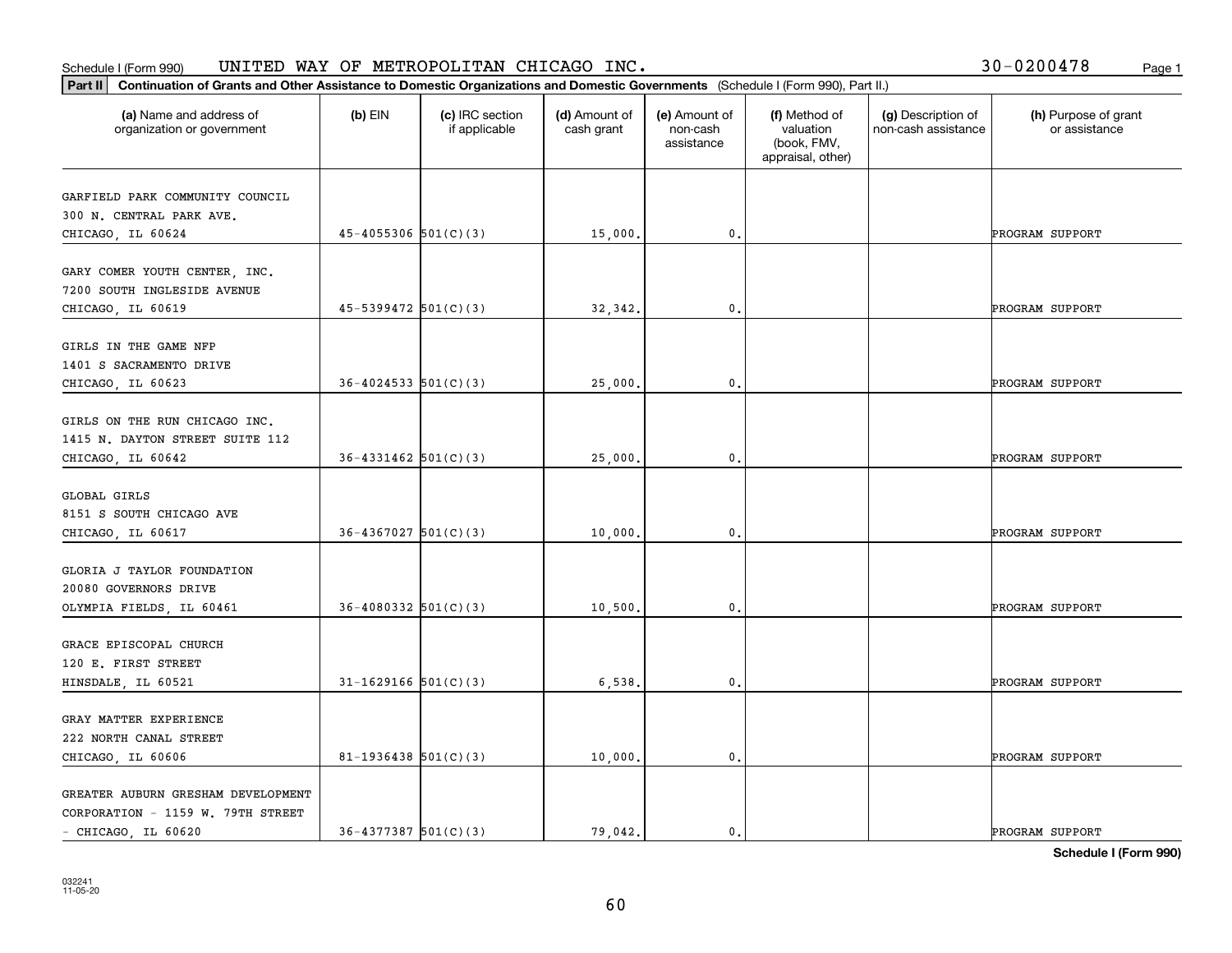|  |  | 30-0200478 |  | Page 1 |
|--|--|------------|--|--------|
|--|--|------------|--|--------|

| Part II                                                                                                | Continuation of Grants and Other Assistance to Domestic Organizations and Domestic Governments (Schedule I (Form 990), Part II.) |                                  |                             |                                         |                                                                |                                           |                                       |
|--------------------------------------------------------------------------------------------------------|----------------------------------------------------------------------------------------------------------------------------------|----------------------------------|-----------------------------|-----------------------------------------|----------------------------------------------------------------|-------------------------------------------|---------------------------------------|
| (a) Name and address of<br>organization or government                                                  | $(b)$ EIN                                                                                                                        | (c) IRC section<br>if applicable | (d) Amount of<br>cash grant | (e) Amount of<br>non-cash<br>assistance | (f) Method of<br>valuation<br>(book, FMV,<br>appraisal, other) | (g) Description of<br>non-cash assistance | (h) Purpose of grant<br>or assistance |
| GREATER CHICAGO FOOD DEPOSITORY<br>2505 N KEDZIE BLVD<br>CHICAGO, IL 60647                             | $36 - 2971864$ $501(C)(3)$                                                                                                       |                                  | 112,498.                    | $\mathbf{0}$ .                          |                                                                |                                           | PROGRAM SUPPORT                       |
| GREATER ELGIN FAMILY CARE CENTER<br>370 SUMMIT ST<br>ELGIN, IL 60120                                   | $36 - 4249586$ 501(C)(3)                                                                                                         |                                  | 10,689.                     | $\mathbf{0}$ .                          |                                                                |                                           | PROGRAM SUPPORT                       |
| GREATER ENGLEWOOD CHAMBER OF<br>COMMERCE - 815 W 63RD ST 2ND FLOOR<br>$-$ CHICAGO, IL 60621            | $30-0964184$ $501(C)(3)$                                                                                                         |                                  | 25,000.                     | 0.                                      |                                                                |                                           | PROGRAM SUPPORT                       |
| GREEN STAR MOVEMENT NFP<br>1200 W 35TH ST<br>CHICAGO, IL 60609                                         | $20-3521527$ $501(C)(3)$                                                                                                         |                                  | 10,000.                     | 0.                                      |                                                                |                                           | PROGRAM SUPPORT                       |
| GREENWOOD PROJECT<br>118 N CLINTON ST, STE 202<br>CHICAGO, IL 60661                                    | 81-1990763 $501(C)(3)$                                                                                                           |                                  | 10,000.                     | 0.                                      |                                                                |                                           | PROGRAM SUPPORT                       |
| HABITAT FOR HUMANITY CHICAGO<br>1100 W CERMAK RD., STE. 404<br>CHICAGO, IL 60608                       | $46 - 0494889$ 501(C)(3)                                                                                                         |                                  | 20,936.                     | 0.                                      |                                                                |                                           | PROGRAM SUPPORT                       |
| HAMDARD CENTER FOR HEALTH AND<br>HUMAN SERVICES - 228 E LAKE ST -<br>ADDISON, IL 60101                 | $36-3917885$ $501(C)(3)$                                                                                                         |                                  | 10,899.                     | 0.                                      |                                                                |                                           | PROGRAM SUPPORT                       |
| HANDSON SUBURBAN CHICAGO<br>2121 SOUTH GOEBERT ROAD<br>ARLINGTON HEIGHTS, IL 60005                     | $36 - 2692866$ $501(C)(3)$                                                                                                       |                                  | 32,843.                     | $\mathfrak o$ .                         |                                                                |                                           | PROGRAM SUPPORT                       |
| HAROLD COLBERT JONES MEMORIAL<br>COMMUNITY CENTER - 220 EAST 15TH<br>STREET - CHICAGO HEIGHTS IL 60411 | $36 - 2182055$ $501(C)(3)$                                                                                                       |                                  | 79.948.                     | $\mathbf{0}$ .                          |                                                                |                                           | PROGRAM SUPPORT                       |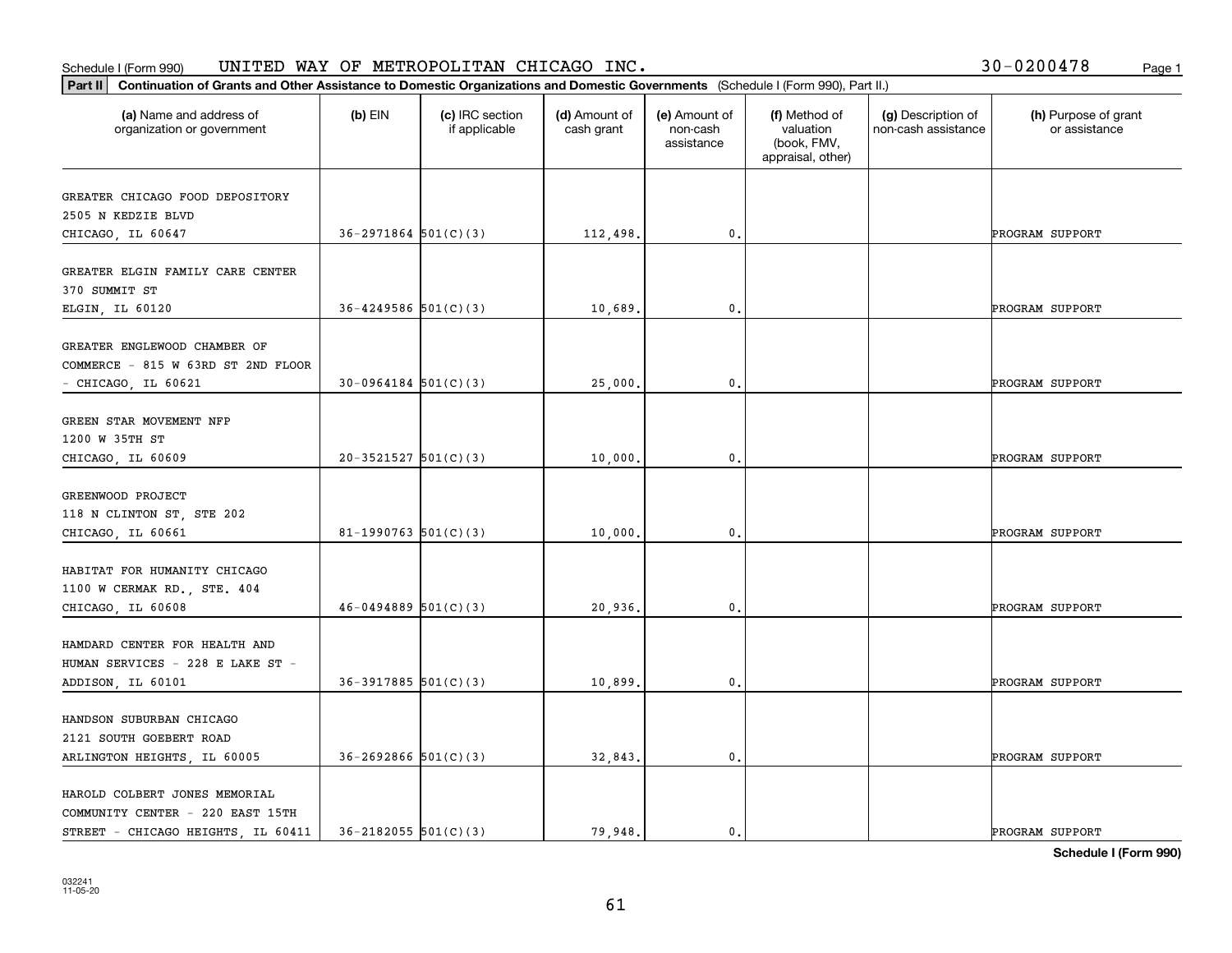#### Schedule I (Form 990) UN⊥TED WAY OF METROPOLLTAN CHICAGO INC. Page 1 UNITED WAY OF METROPOLITAN CHICAGO INC. 30-0200478

|  |  | 30-0200478 |  | Page 1 |
|--|--|------------|--|--------|
|--|--|------------|--|--------|

| Part II   Continuation of Grants and Other Assistance to Domestic Organizations and Domestic Governments (Schedule I (Form 990), Part II.) |                            |                                  |                             |                                         |                                                                |                                           |                                       |
|--------------------------------------------------------------------------------------------------------------------------------------------|----------------------------|----------------------------------|-----------------------------|-----------------------------------------|----------------------------------------------------------------|-------------------------------------------|---------------------------------------|
| (a) Name and address of<br>organization or government                                                                                      | $(b)$ EIN                  | (c) IRC section<br>if applicable | (d) Amount of<br>cash grant | (e) Amount of<br>non-cash<br>assistance | (f) Method of<br>valuation<br>(book, FMV,<br>appraisal, other) | (g) Description of<br>non-cash assistance | (h) Purpose of grant<br>or assistance |
| HEALTHCARE ALTERNATIVE SYSTEMS,                                                                                                            |                            |                                  |                             |                                         |                                                                |                                           |                                       |
| INC. - 2755 W ARMITAGE AVE -                                                                                                               |                            |                                  |                             |                                         |                                                                |                                           |                                       |
| CHICAGO, IL 60647                                                                                                                          | $23 - 7432930$ $501(C)(3)$ |                                  | 25,202.                     | $\mathbf{0}$ .                          |                                                                |                                           | PROGRAM SUPPORT                       |
| HEARTLAND ALLIANCE FOR HUMAN NEEDS<br>AND HUMAN RIGHTS - 1301 W DEVON                                                                      |                            |                                  |                             | $\mathfrak{o}$ .                        |                                                                |                                           |                                       |
| AVENUE - CHICAGO, IL 60660                                                                                                                 | $36-1877640$ $501(C)(3)$   |                                  | 77,390.                     |                                         |                                                                |                                           | PROGRAM SUPPORT                       |
| HEARTLAND ALLIANCE INTERNATIONAL<br>208 S LASALLE ST, #1300<br>CHICAGO, IL 60604                                                           | $30-0739799$ 501(C)(3)     |                                  | 20,567.                     | $\mathbf 0$ .                           |                                                                |                                           | PROGRAM SUPPORT                       |
|                                                                                                                                            |                            |                                  |                             |                                         |                                                                |                                           |                                       |
| HEARTLAND HEALTH CENTERS<br>1301 W DEVON                                                                                                   |                            |                                  |                             |                                         |                                                                |                                           |                                       |
| CHICAGO, IL 60660                                                                                                                          | $36 - 3843377$ $501(C)(3)$ |                                  | 18, 111.                    | 0.                                      |                                                                |                                           | PROGRAM SUPPORT                       |
| HEARTLAND HEALTH OUTEACH, INC.<br>1015 WEST LAWRENCE                                                                                       |                            |                                  |                             |                                         |                                                                |                                           |                                       |
| CHICAGO, IL 60640                                                                                                                          | $36-3775696$ $501(C)(3)$   |                                  | 21,814.                     | $\mathbf{0}$                            |                                                                |                                           | PROGRAM SUPPORT                       |
| HEARTLAND HUMAN CARE SERVICES,<br>INC. - 4750 NORTH SHERIDAN SUITE                                                                         |                            |                                  |                             |                                         |                                                                |                                           |                                       |
| 200 - CHICAGO, IL 60640                                                                                                                    | $36 - 4053244$ $501(C)(3)$ |                                  | 34,454.                     | 0.                                      |                                                                |                                           | PROGRAM SUPPORT                       |
| HEPHZIBAH CHILDREN'S ASSOCIATION<br>946 NORTH BLVD.                                                                                        |                            |                                  |                             |                                         |                                                                |                                           |                                       |
| OAK PARK, IL 60301                                                                                                                         | $36 - 2167096$ 501(C)(3)   |                                  | 23,587.                     | $\mathbf{0}$ .                          |                                                                |                                           | PROGRAM SUPPORT                       |
| HOLY TRINITY LUTHERAN CHURCH<br>1218 W ADDISON ST                                                                                          |                            |                                  |                             |                                         |                                                                |                                           |                                       |
| CHICAGO, IL 60613                                                                                                                          | $41 - 1568278$ $501(C)(3)$ |                                  | 9,230.                      | $\mathbf 0$ .                           |                                                                |                                           | PROGRAM SUPPORT                       |
| HOMELESS SOLUTIONS INC.<br>3 WING DRIVE, SUITE 245                                                                                         |                            |                                  |                             |                                         |                                                                |                                           |                                       |
| CEDAR KNOLLS, NJ 07927                                                                                                                     | $22 - 2491675$ 501(C)(3)   |                                  | 20.051.                     | $\mathbf{0}$ .                          |                                                                |                                           | PROGRAM SUPPORT                       |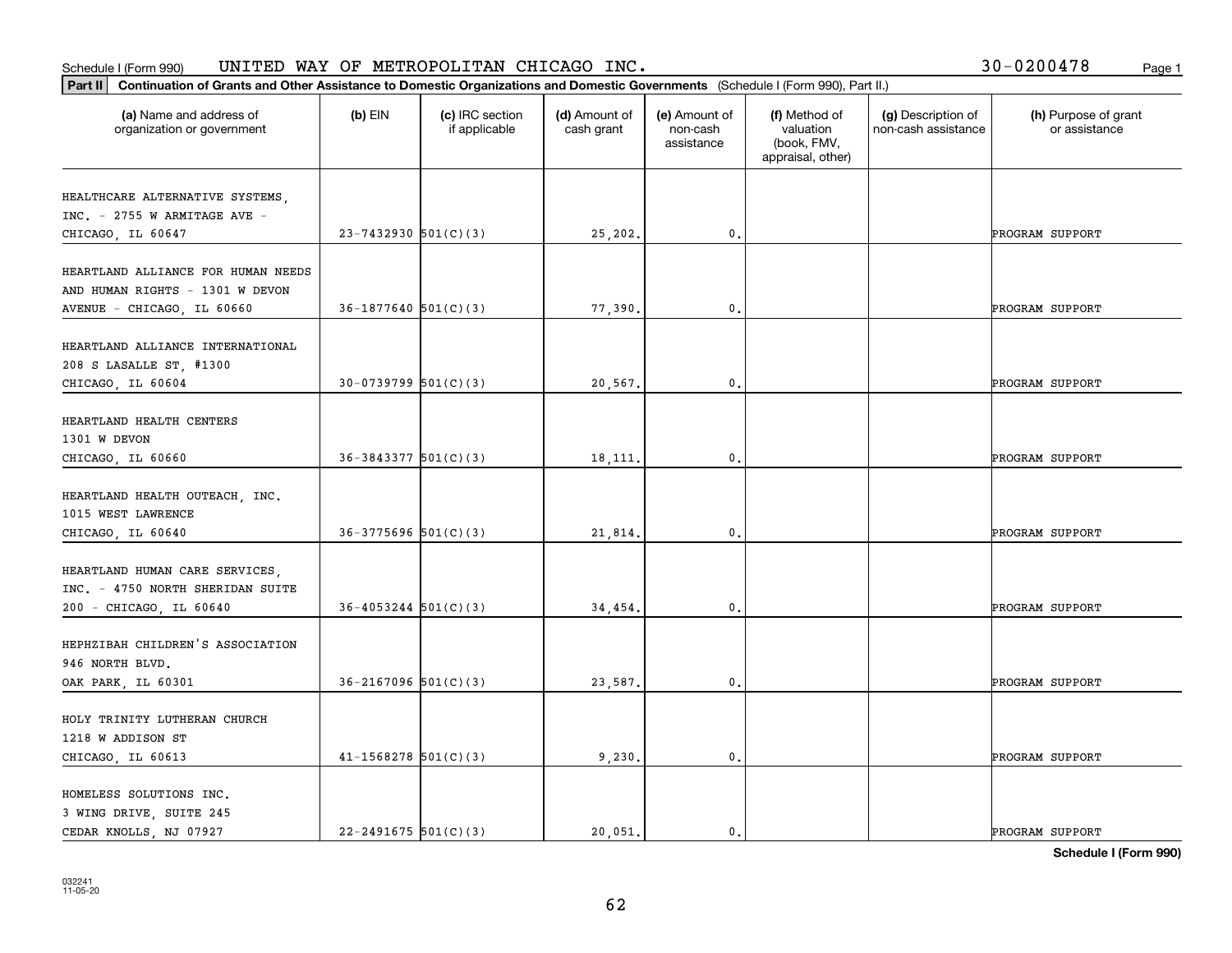|  |  | 30-0200478 |  | Page 1 |
|--|--|------------|--|--------|
|--|--|------------|--|--------|

| Continuation of Grants and Other Assistance to Domestic Organizations and Domestic Governments (Schedule I (Form 990), Part II.)<br>Part II |                            |                                  |                             |                                         |                                                                |                                           |                                       |
|---------------------------------------------------------------------------------------------------------------------------------------------|----------------------------|----------------------------------|-----------------------------|-----------------------------------------|----------------------------------------------------------------|-------------------------------------------|---------------------------------------|
| (a) Name and address of<br>organization or government                                                                                       | $(b)$ EIN                  | (c) IRC section<br>if applicable | (d) Amount of<br>cash grant | (e) Amount of<br>non-cash<br>assistance | (f) Method of<br>valuation<br>(book, FMV,<br>appraisal, other) | (g) Description of<br>non-cash assistance | (h) Purpose of grant<br>or assistance |
| HOMEWOOD SCIENCE CENTER                                                                                                                     |                            |                                  |                             |                                         |                                                                |                                           |                                       |
| 18022 DIXIE HIGHWAY                                                                                                                         |                            |                                  |                             |                                         |                                                                |                                           |                                       |
| HOMEWOOD, IL 60430                                                                                                                          | 81-1288818 $501(C)(3)$     |                                  | 25,000.                     | $\mathbf{0}$ .                          |                                                                |                                           | PROGRAM SUPPORT                       |
|                                                                                                                                             |                            |                                  |                             |                                         |                                                                |                                           |                                       |
| HOUSING FORWARD                                                                                                                             |                            |                                  |                             |                                         |                                                                |                                           |                                       |
| 1851 S. 9TH AVENUE                                                                                                                          |                            |                                  |                             |                                         |                                                                |                                           |                                       |
| MAYWOOD, IL 60153                                                                                                                           | $36-3876660$ $501(C)(3)$   |                                  | 31,360.                     | $\mathbf{0}$ .                          |                                                                |                                           | PROGRAM SUPPORT                       |
| HOUSING OPPORTUNITIES AND                                                                                                                   |                            |                                  |                             |                                         |                                                                |                                           |                                       |
| MAINTENANCE FOR THE ELDERLY - 1419                                                                                                          |                            |                                  |                             |                                         |                                                                |                                           |                                       |
| W CARROLL AVE FLOOR 2 - CHICAGO,                                                                                                            |                            |                                  |                             |                                         |                                                                |                                           |                                       |
| IL 60607                                                                                                                                    | $36-3172591$ $501(C)(3)$   |                                  | 30,000.                     | 0.                                      |                                                                |                                           | PROGRAM SUPPORT                       |
| HOUSING OPPORTUNITIES FOR WOMEN<br>1607 W HOWARD ST 3RD FL                                                                                  |                            |                                  |                             |                                         |                                                                |                                           |                                       |
| CHICAGO, IL 60626                                                                                                                           | $36 - 3263818$ $501(C)(3)$ |                                  | 22,576.                     | 0.                                      |                                                                |                                           | PROGRAM SUPPORT                       |
| HOUSING OPTIONS FOR THE MENTALLY<br>ILL - 2100 RIDGE AVE SUITE G320 -<br>EVANSTON, IL 60201                                                 | $36-3611260$ $501(C)(3)$   |                                  | 20,141.                     | $\mathbf{0}$ .                          |                                                                |                                           | PROGRAM SUPPORT                       |
| HOWARD BROWN HEALTH CENTER<br>4025 NORTH SHERIDAN ROAD<br>CHICAGO, IL 60613                                                                 | $36 - 2894128$ $501(C)(3)$ |                                  | 64,705.                     | 0.                                      |                                                                |                                           | PROGRAM SUPPORT                       |
| I GROW CHICAGO NFP                                                                                                                          |                            |                                  |                             |                                         |                                                                |                                           |                                       |
| 6402 S. HONORE STE                                                                                                                          |                            |                                  |                             |                                         |                                                                |                                           |                                       |
| CHICAGO, IL 60636                                                                                                                           | $46-1200279$ 501(C)(3)     |                                  | 11,668.                     | 0.                                      |                                                                |                                           | PROGRAM SUPPORT                       |
| ILLINOIS ACTION FOR CHILDREN<br>4753 N BROADWAY, SUITE 1200<br>CHICAGO, IL 60640                                                            | $36 - 2712912$ $501(C)(3)$ |                                  | 155,657.                    | 0.                                      |                                                                |                                           | PROGRAM SUPPORT                       |
| ILLINOIS CAUCUS FOR ADOLESCENT<br>HEALTH - 718 S STATE STREET, 4TH<br>FLOOR - CHICAGO, IL 60605                                             | $36 - 3223988$ $501(C)(3)$ |                                  | 10,000.                     | $\mathbf{0}$ .                          |                                                                |                                           | PROGRAM SUPPORT                       |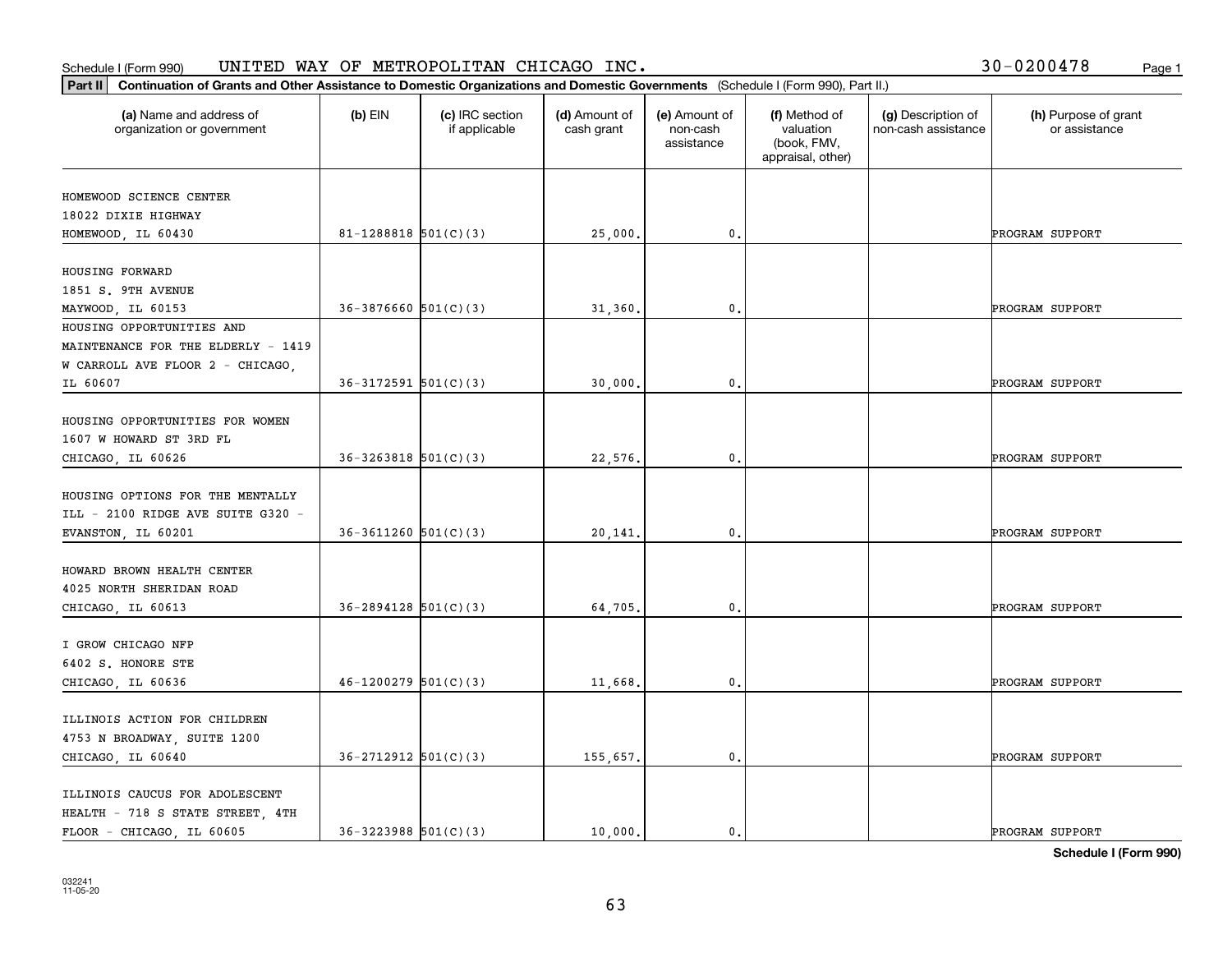#### Schedule I (Form 990) UN⊥TED WAY OF METROPOLLTAN CHICAGO INC. Page 1 UNITED WAY OF METROPOLITAN CHICAGO INC. 30-0200478

| Part II   Continuation of Grants and Other Assistance to Domestic Organizations and Domestic Governments (Schedule I (Form 990), Part II.) |                            |                                  |                             |                                         |                                                                |                                           |                                       |
|--------------------------------------------------------------------------------------------------------------------------------------------|----------------------------|----------------------------------|-----------------------------|-----------------------------------------|----------------------------------------------------------------|-------------------------------------------|---------------------------------------|
| (a) Name and address of<br>organization or government                                                                                      | $(b)$ EIN                  | (c) IRC section<br>if applicable | (d) Amount of<br>cash grant | (e) Amount of<br>non-cash<br>assistance | (f) Method of<br>valuation<br>(book, FMV,<br>appraisal, other) | (g) Description of<br>non-cash assistance | (h) Purpose of grant<br>or assistance |
| IMMIGRANT SOLIDARITY DUPAGE                                                                                                                |                            |                                  |                             |                                         |                                                                |                                           |                                       |
| 213 S WHEATON AVE                                                                                                                          |                            |                                  |                             |                                         |                                                                |                                           |                                       |
| WHEATON, IL 60187                                                                                                                          | $27-2978949$ 501(C)(3)     |                                  | 25,000.                     | 0.                                      |                                                                |                                           | PROGRAM SUPPORT                       |
| INFANT WELFARE SOCIETY OF EVANSTON<br>BABY TODDLER NURSERY - 2200 MAIN<br>STREET - EVANSTON, IL 60202                                      | $36 - 2167753$ $501(C)(3)$ |                                  | 39,905.                     | 0.                                      |                                                                |                                           | PROGRAM SUPPORT                       |
|                                                                                                                                            |                            |                                  |                             |                                         |                                                                |                                           |                                       |
| INGALLS DEVELOPMENT FOUNDATION<br>ONE INGALLS DR.<br>HARVEY, IL 60426                                                                      | $36-3189150$ $501(C)(3)$   |                                  | 100,000,                    | $\mathbf{0}$ .                          |                                                                |                                           | PROGRAM SUPPORT                       |
|                                                                                                                                            |                            |                                  |                             |                                         |                                                                |                                           |                                       |
| INSPIRATION CORPORATION                                                                                                                    |                            |                                  |                             |                                         |                                                                |                                           |                                       |
| 4554 N BROADWAY ST, SUITE 207                                                                                                              |                            |                                  |                             |                                         |                                                                |                                           |                                       |
| CHICAGO, IL 60640                                                                                                                          | $36-3673980$ $501(C)(3)$   |                                  | 14,252.                     | 0.                                      |                                                                |                                           | PROGRAM SUPPORT                       |
| INSTITUTE FOR NONVIOLENCE CHICAGO<br>4926 WEST CHICAGO AVE                                                                                 |                            |                                  |                             |                                         |                                                                |                                           |                                       |
| CHICAGO, IL 60651                                                                                                                          | 81-1098722 $501(C)(3)$     |                                  | 140,000                     | 0.                                      |                                                                |                                           | PROGRAM SUPPORT                       |
| JANE ADDAMS RESOURCE CORPORATION<br>4432 N RAVENSWOOD AVE                                                                                  |                            |                                  |                             |                                         |                                                                |                                           |                                       |
| CHICAGO, IL 60640                                                                                                                          | $36 - 3682559$ $501(C)(3)$ |                                  | 61,222.                     | 0.                                      |                                                                |                                           | PROGRAM SUPPORT                       |
| JDRF NEW YORK CITY CHAPTER<br>200 VESEY ST 28TH FLOOR                                                                                      |                            |                                  |                             |                                         |                                                                |                                           |                                       |
| NEW YORK, NY 10281                                                                                                                         | $23-1907729$ 501(C)(3)     |                                  | 6,411.                      | $\mathfrak{o}$ .                        |                                                                |                                           | PROGRAM SUPPORT                       |
| JEWISH FEDERATION OF METROPOLITAN<br>CHICAGO - 30 SOUTH WELLS ST -                                                                         |                            |                                  |                             |                                         |                                                                |                                           |                                       |
| CHICAGO, IL 60606                                                                                                                          | $36 - 2167761$ 501(C)(3)   |                                  | 563,750.                    | $\mathfrak o$ .                         |                                                                |                                           | PROGRAM SUPPORT                       |
| JEWISH UNITED FUND<br>30 SOUTH WELLS                                                                                                       |                            |                                  |                             |                                         |                                                                |                                           |                                       |
| CHICAGO, IL 60606                                                                                                                          | $36 - 2167034$ 501(C)(3)   |                                  | 50.000.                     | $\mathbf{0}$ .                          |                                                                |                                           | PROGRAM SUPPORT                       |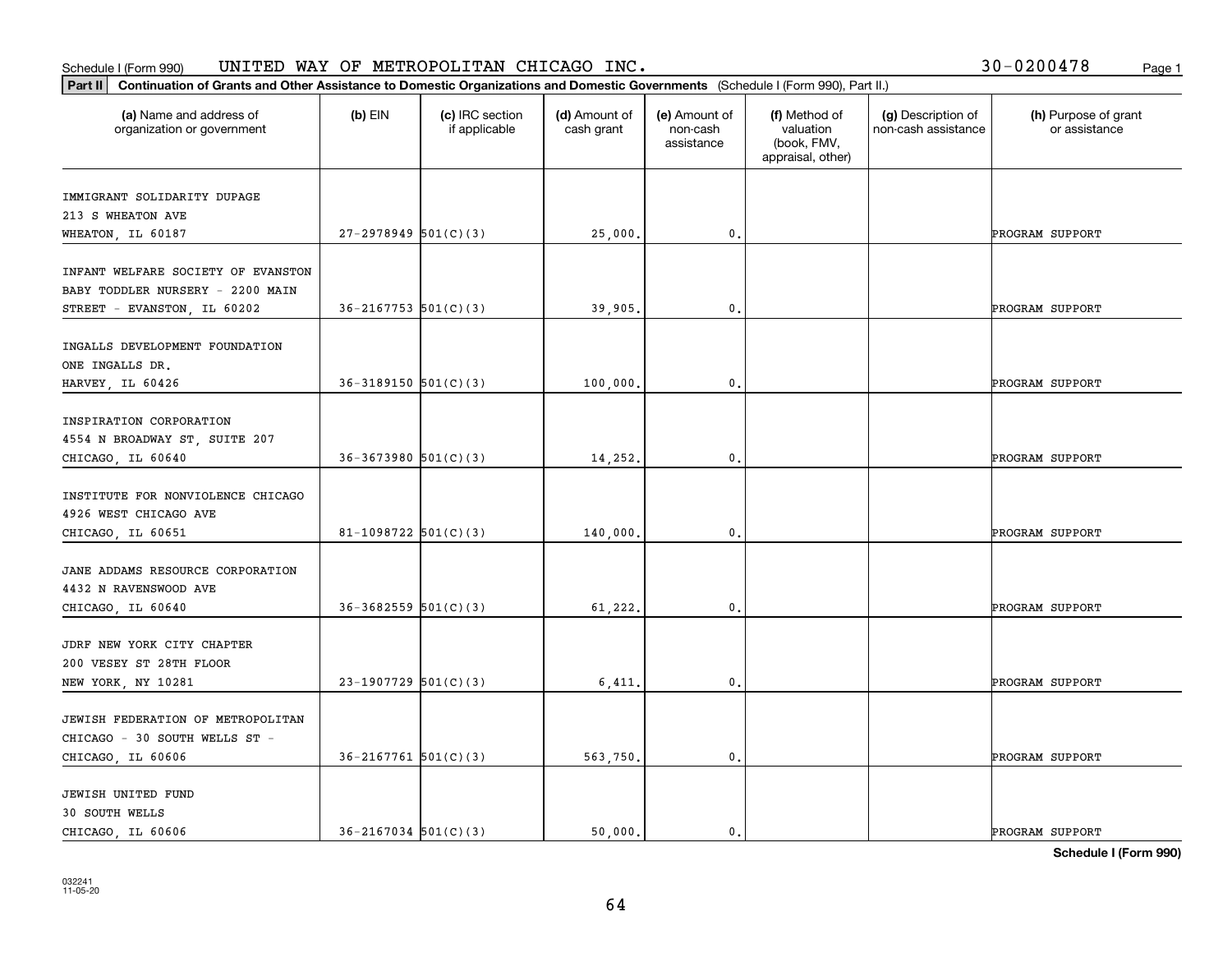|  |  | 30-0200478 |  | Page 1 |
|--|--|------------|--|--------|
|--|--|------------|--|--------|

| Part II                                                                                       | Continuation of Grants and Other Assistance to Domestic Organizations and Domestic Governments (Schedule I (Form 990), Part II.) |                                  |                             |                                         |                                                                |                                           |                                       |
|-----------------------------------------------------------------------------------------------|----------------------------------------------------------------------------------------------------------------------------------|----------------------------------|-----------------------------|-----------------------------------------|----------------------------------------------------------------|-------------------------------------------|---------------------------------------|
| (a) Name and address of<br>organization or government                                         | $(b)$ EIN                                                                                                                        | (c) IRC section<br>if applicable | (d) Amount of<br>cash grant | (e) Amount of<br>non-cash<br>assistance | (f) Method of<br>valuation<br>(book, FMV,<br>appraisal, other) | (g) Description of<br>non-cash assistance | (h) Purpose of grant<br>or assistance |
| JOURNEYS - THE ROAD HOME<br>1140 EAST NORTHWEST HIGHWAY<br>PALATINE, IL 60074                 | $36-3919018$ $501(C)(3)$                                                                                                         |                                  | 80,608.                     | $\mathbf{0}$ .                          |                                                                |                                           | PROGRAM SUPPORT                       |
| JUNIOR ACHIEVEMENT (CHICAGO)<br>651 WEST WASHINGTON BLVD SUITE 404<br>CHICAGO, IL 60661       | $84-1267604$ 501(C)(3)                                                                                                           |                                  | 10,008.                     | $\mathbf{0}$ .                          |                                                                |                                           | PROGRAM SUPPORT                       |
| KENWOOD-OAKLAND COMMUNITY<br>ORGANIZATION - 4242 S. COTTAGE<br>GROVE AVE. - CHICAGO, IL 60653 | $36 - 2598637$ $501(C)(3)$                                                                                                       |                                  | 65,000.                     | 0.                                      |                                                                |                                           | PROGRAM SUPPORT                       |
| KIDS FIRST CHICAGO<br>21 S CLARK ST, STE 4301<br>CHICAGO, IL 60603                            | 83-0399727 $501(C)(3)$                                                                                                           |                                  | 34,721.                     | 0.                                      |                                                                |                                           | PROGRAM SUPPORT                       |
| KUUMBA LYNX<br>4501 N CLARENDON AVE STE 2ND<br>CHICAGO, IL 60640                              | $36 - 4246321$ $501(C)(3)$                                                                                                       |                                  | 25,000.                     | $\mathbf{0}$ .                          |                                                                |                                           | PROGRAM SUPPORT                       |
| LA CASA NORTE<br>3533 WEST NORTH AVENUE<br>CHICAGO, IL 60647                                  | $36 - 4041525$ $501(C)(3)$                                                                                                       |                                  | 65,461                      | 0.                                      |                                                                |                                           | PROGRAM SUPPORT                       |
| LADDER UP<br>350 N. ORLEANS ST., SUITE C2-100<br>CHICAGO, IL 60654                            | $36 - 4070692$ 501(C)(3)                                                                                                         |                                  | 20,034.                     | 0.                                      |                                                                |                                           | PROGRAM SUPPORT                       |
| LADIES OF VIRTUE<br>1245 S MICHIGAN AVE STE 149<br>CHICAGO, IL 60605                          | 80-0530610 $501(C)(3)$                                                                                                           |                                  | 10,277.                     | $\mathfrak o$ .                         |                                                                |                                           | PROGRAM SUPPORT                       |
| LAF<br>120 S LASALLE ST, STE 900<br>CHICAGO, IL 60603                                         | $36 - 2754650$ $501(C)(3)$                                                                                                       |                                  | 49.987.                     | $\mathbf{0}$ .                          |                                                                |                                           | PROGRAM SUPPORT                       |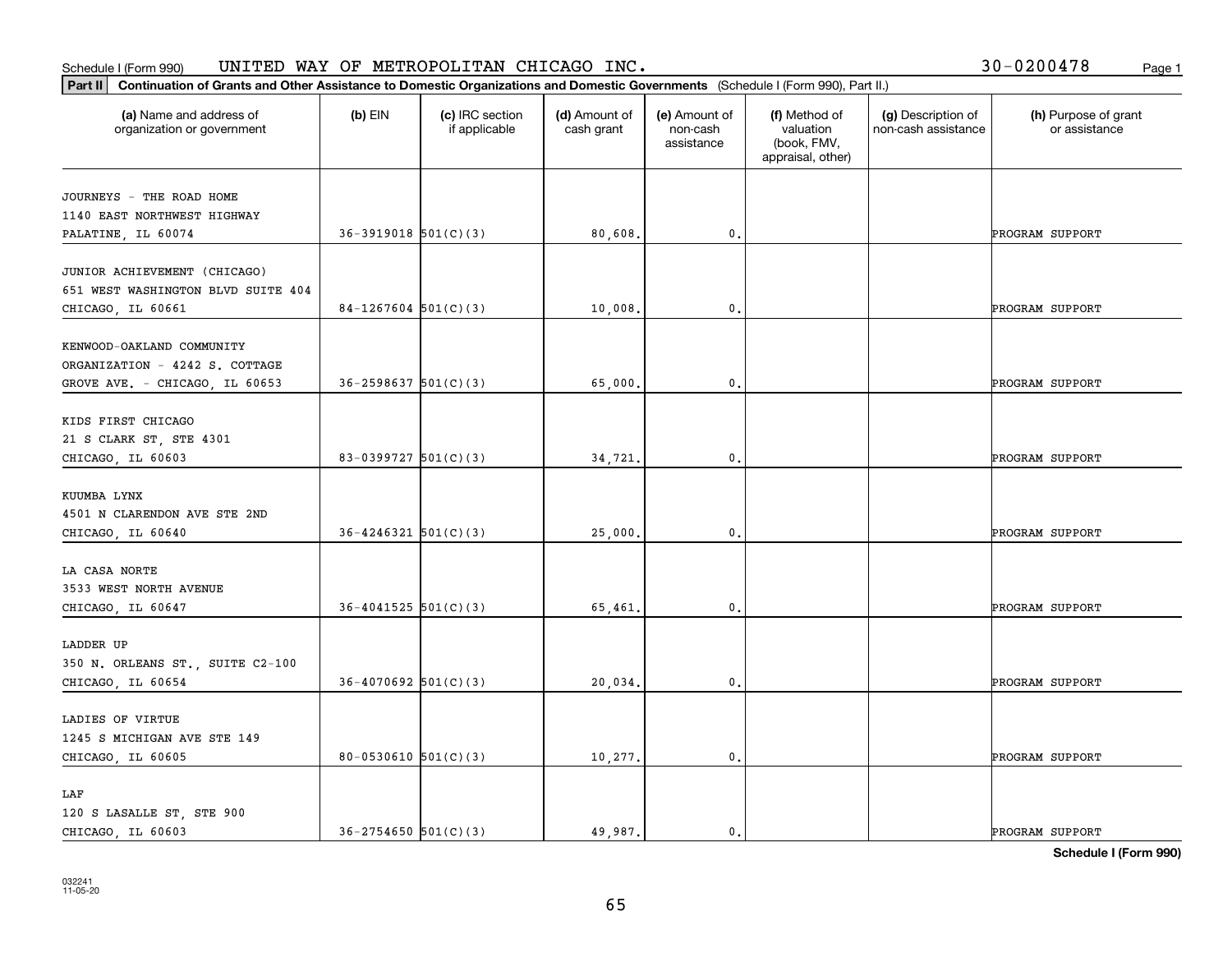#### **Part II Continuation of Grants and Other Assistance to Domestic Organization**<br>**Part II** Continuation of Grants and Other Assistance to Domestic Organization Schedule I (Form 990)  $\tt{UNITED}$   $\tt{WAY}$  OF  $\tt{METROPOLITAN}$   $\tt{CHICAGO}$   $\tt{INC.}$   $\tt{VCTS}$   $\tt{VCTS}$   $\tt{VCTS}$   $\tt{VCTS}$   $\tt{VCTS}$   $\tt{VCTS}$   $\tt{VCTS}$   $\tt{VCTS}$   $\tt{VCTS}$   $\tt{VCTS}$   $\tt{VCTS}$   $\tt{VCTS}$   $\tt{VCTS}$   $\tt{VCTS}$   $\tt{V$

| Continuation of Grants and Other Assistance to Domestic Organizations and Domestic Governments (Schedule I (Form 990), Part II.)<br>Part II |                            |                                  |                             |                                         |                                                                |                                           |                                       |
|---------------------------------------------------------------------------------------------------------------------------------------------|----------------------------|----------------------------------|-----------------------------|-----------------------------------------|----------------------------------------------------------------|-------------------------------------------|---------------------------------------|
| (a) Name and address of<br>organization or government                                                                                       | $(b)$ EIN                  | (c) IRC section<br>if applicable | (d) Amount of<br>cash grant | (e) Amount of<br>non-cash<br>assistance | (f) Method of<br>valuation<br>(book, FMV,<br>appraisal, other) | (g) Description of<br>non-cash assistance | (h) Purpose of grant<br>or assistance |
| LAKE AREA UNITED WAY                                                                                                                        |                            |                                  |                             |                                         |                                                                |                                           |                                       |
| 221 WEST RIDGE ROAD                                                                                                                         |                            |                                  |                             |                                         |                                                                |                                           |                                       |
| GRIFFITH, IN 46319                                                                                                                          | $35 - 6006484$ 501(C)(3)   |                                  | 5,372.                      | $\mathbf{0}$ .                          |                                                                |                                           | PROGRAM SUPPORT                       |
|                                                                                                                                             |                            |                                  |                             |                                         |                                                                |                                           |                                       |
| LAKEVIEW PANTRY<br>3945 N SHERIDAN RD                                                                                                       |                            |                                  |                             |                                         |                                                                |                                           |                                       |
| CHICAGO, IL 60613                                                                                                                           | $36 - 2734184$ $501(C)(3)$ |                                  | 79,072.                     | $\mathbf{0}$ .                          |                                                                |                                           | PROGRAM SUPPORT                       |
|                                                                                                                                             |                            |                                  |                             |                                         |                                                                |                                           |                                       |
| LAMPSTAND MINISTRIES WORK PROJECTS                                                                                                          |                            |                                  |                             |                                         |                                                                |                                           |                                       |
| SOUP KITCHEN OUTREACH - P.O. BOX                                                                                                            |                            |                                  |                             |                                         |                                                                |                                           |                                       |
| 5611, - VILLA PARK, IL 60181                                                                                                                | $31 - 1624270$ 501(C)(3)   |                                  | 5,000                       | $\mathbf 0$ .                           |                                                                |                                           | PROGRAM SUPPORT                       |
|                                                                                                                                             |                            |                                  |                             |                                         |                                                                |                                           |                                       |
| LATIN CENTER                                                                                                                                |                            |                                  |                             |                                         |                                                                |                                           |                                       |
| 2801 S HAMLIN AVE                                                                                                                           | $36-3028729$ 501(C)(3)     |                                  |                             |                                         |                                                                |                                           |                                       |
| CHICAGO, IL 60623                                                                                                                           |                            |                                  | 35,000                      | 0.                                      |                                                                |                                           | PROGRAM SUPPORT                       |
| LATIN SCHOOL OF CHICAGO                                                                                                                     |                            |                                  |                             |                                         |                                                                |                                           |                                       |
| SCHOLARSHIP FUND - 59 WEST NORTH                                                                                                            |                            |                                  |                             |                                         |                                                                |                                           |                                       |
| BLVD - CHICAGO, IL 60610                                                                                                                    | $36 - 2258525$ 501(C)(3)   |                                  | 6,550.                      | $\mathbf{0}$ .                          |                                                                |                                           | PROGRAM SUPPORT                       |
|                                                                                                                                             |                            |                                  |                             |                                         |                                                                |                                           |                                       |
| LATIN UNITED COMMUNITY HOUSING                                                                                                              |                            |                                  |                             |                                         |                                                                |                                           |                                       |
| ASSOCIATION - 3541 W NORTH AVE -                                                                                                            |                            |                                  |                             |                                         |                                                                |                                           |                                       |
| CHICAGO, IL 60647                                                                                                                           | $36 - 3213453$ $501(C)(3)$ |                                  | 25,000                      | 0.                                      |                                                                |                                           | PROGRAM SUPPORT                       |
|                                                                                                                                             |                            |                                  |                             |                                         |                                                                |                                           |                                       |
| LATINO POLICY FORUM                                                                                                                         |                            |                                  |                             |                                         |                                                                |                                           |                                       |
| 180 N MICHIGAN AVE STE 1250                                                                                                                 |                            |                                  |                             |                                         |                                                                |                                           |                                       |
| CHICAGO, IL 60601                                                                                                                           | $36-3676873$ 501(C)(3)     |                                  | 125,000                     | 0.                                      |                                                                |                                           | PROGRAM SUPPORT                       |
| LATINOS PROGRESANDO                                                                                                                         |                            |                                  |                             |                                         |                                                                |                                           |                                       |
| 3047 WEST CERMAK ROAD                                                                                                                       |                            |                                  |                             |                                         |                                                                |                                           |                                       |
| CHICAGO, IL 60623                                                                                                                           | $36 - 4355072$ 501(C)(3)   |                                  | 83,687.                     | $\mathbf{0}$ .                          |                                                                |                                           | PROGRAM SUPPORT                       |
|                                                                                                                                             |                            |                                  |                             |                                         |                                                                |                                           |                                       |
| LAWNDALE CHRISTIAN HEALTH CENTER                                                                                                            |                            |                                  |                             |                                         |                                                                |                                           |                                       |
| 3860 W OGDEN AVE                                                                                                                            |                            |                                  |                             |                                         |                                                                |                                           |                                       |
| CHICAGO, IL 60623                                                                                                                           | $36 - 3308953$ $501(C)(3)$ |                                  | 220.319.                    | 0.                                      |                                                                |                                           | PROGRAM SUPPORT                       |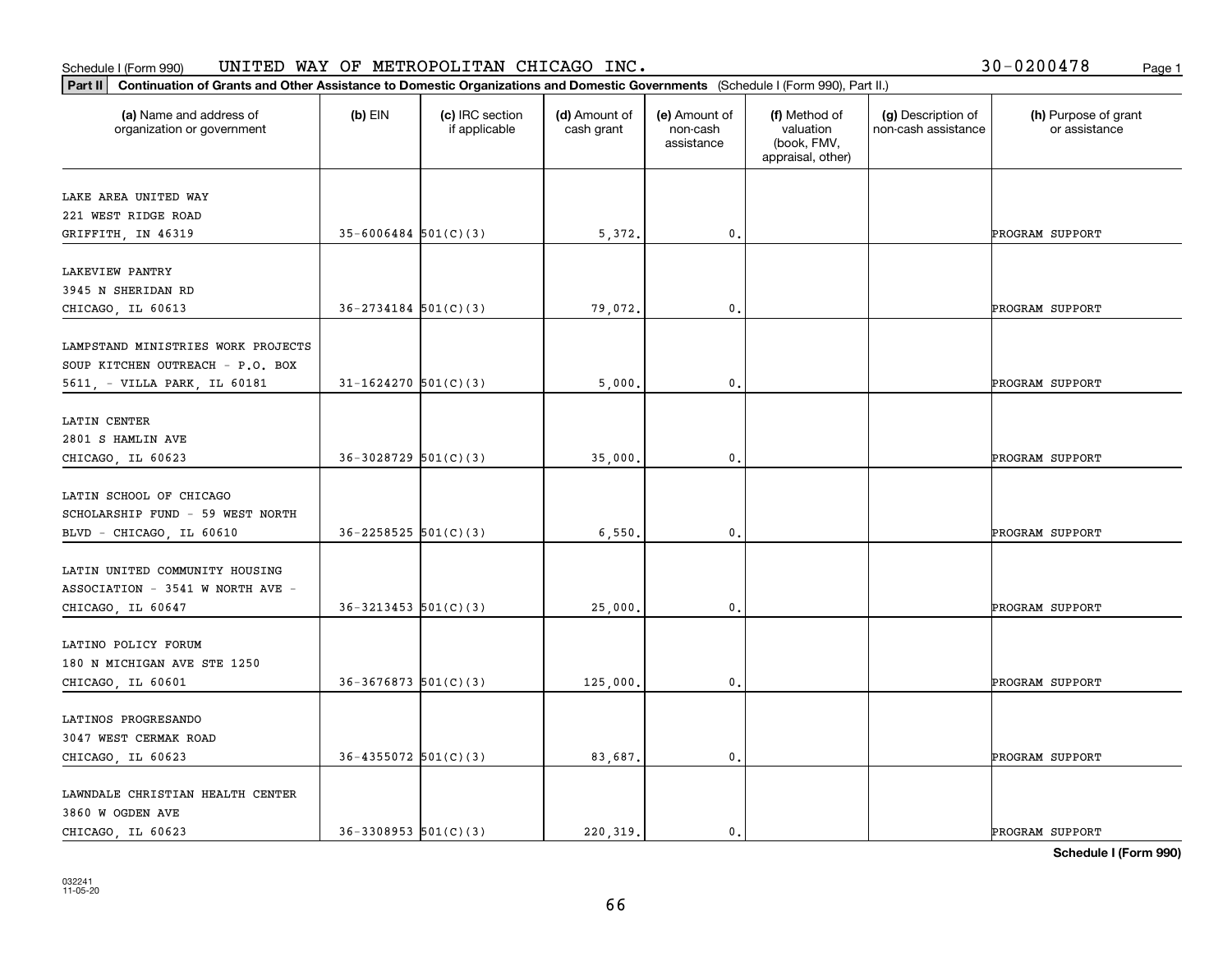#### **Part III Continuation of Grants and Other Assistance to Domestic Organization**<br>**Part II Continuation of Grants and Other Assistance to Domestic Organization** Schedule I (Form 990)  $\tt{UNITED}$   $\tt{WAY}$  OF  $\tt{METROPOLITAN}$   $\tt{CHICAGO}$   $\tt{INC.}$   $\tt{VCTS}$   $\tt{VCTS}$   $\tt{VCTS}$   $\tt{VCTS}$   $\tt{VCTS}$   $\tt{VCTS}$   $\tt{VCTS}$   $\tt{VCTS}$   $\tt{VCTS}$   $\tt{VCTS}$   $\tt{VCTS}$   $\tt{VCTS}$   $\tt{VCTS}$   $\tt{VCTS}$   $\tt{V$

| 30-0200478 | Page 1 |
|------------|--------|
|------------|--------|

| Continuation of Grants and Other Assistance to Domestic Organizations and Domestic Governments (Schedule I (Form 990), Part II.)<br>Part II |                            |                                  |                             |                                         |                                                                |                                           |                                       |
|---------------------------------------------------------------------------------------------------------------------------------------------|----------------------------|----------------------------------|-----------------------------|-----------------------------------------|----------------------------------------------------------------|-------------------------------------------|---------------------------------------|
| (a) Name and address of<br>organization or government                                                                                       | $(b)$ EIN                  | (c) IRC section<br>if applicable | (d) Amount of<br>cash grant | (e) Amount of<br>non-cash<br>assistance | (f) Method of<br>valuation<br>(book, FMV,<br>appraisal, other) | (g) Description of<br>non-cash assistance | (h) Purpose of grant<br>or assistance |
| LAWRENCE HALL YOUTH SERVICES<br>4833 NORTH FRANCISCO AVENUE<br>CHICAGO, IL 60625                                                            | $36 - 2167771$ $501(C)(3)$ |                                  | 109,200.                    | $\mathfrak o$ .                         |                                                                |                                           | PROGRAM SUPPORT                       |
| LAWYERS' COMMITTEE FOR BETTER<br>HOUSING - 33 N. LASALLE ST., SUITE<br>900 - CHICAGO, IL 60602                                              | $36-3134577$ $501(C)(3)$   |                                  | 22,002.                     | $\mathfrak{o}$ .                        |                                                                |                                           | PROGRAM SUPPORT                       |
| LEGAL COUNCIL FOR HEALTH JUSTICE<br>17 N STATE ST SUITE 900<br>CHICAGO, IL 60602                                                            | $36 - 3563802$ $501(C)(3)$ |                                  | 11,814.                     | $\mathbf{0}$                            |                                                                |                                           | PROGRAM SUPPORT                       |
| LESTER AND ROSALIE ANIXTER CENTER<br>6610 N CLARK ST<br>CHICAGO, IL 60626                                                                   | $36 - 2244895$ 501(C)(3)   |                                  | 9,851                       | $\mathfrak o$ .                         |                                                                |                                           | PROGRAM SUPPORT                       |
| LIFE SPAN<br>P.O. BOX 1515<br>DES PLAINES, IL 60017                                                                                         | $36 - 2991281$ $501(C)(3)$ |                                  | 12,294.                     | $\mathfrak{o}$ .                        |                                                                |                                           | PROGRAM SUPPORT                       |
| LIFT - CHICAGO<br>710 E 47TH STREET, CHICAGO<br>CHICAGO, IL 60653                                                                           | $52 - 2168409$ $501(C)(3)$ |                                  | 8,532                       | 0                                       |                                                                |                                           | PROGRAM SUPPORT                       |
| LITERACY CONNECTION<br>270 N GROVE AVENUE<br>ELGIN, IL 60120                                                                                | $36 - 3576823$ $501(C)(3)$ |                                  | 7,000.                      | $\mathbf 0$ .                           |                                                                |                                           | PROGRAM SUPPORT                       |
| LIVING WORD CHRISTIAN CENTER<br>7306 W. MADISON STREET<br>FOREST PARK, IL 60130                                                             | $36-3623010$ $501(C)(3)$   |                                  | 12,362.                     | $\mathbf{0}$ .                          |                                                                |                                           | PROGRAM SUPPORT                       |
| LOAVES & FISHES COMMUNITY SERVICES<br>1871 HIGH GROVE LANE<br>NAPERVILLE, IL 60540                                                          | $36 - 3786777$ 501(C)(3)   |                                  | 56.034.                     | $\mathfrak{o}$ .                        |                                                                |                                           | PROGRAM SUPPORT                       |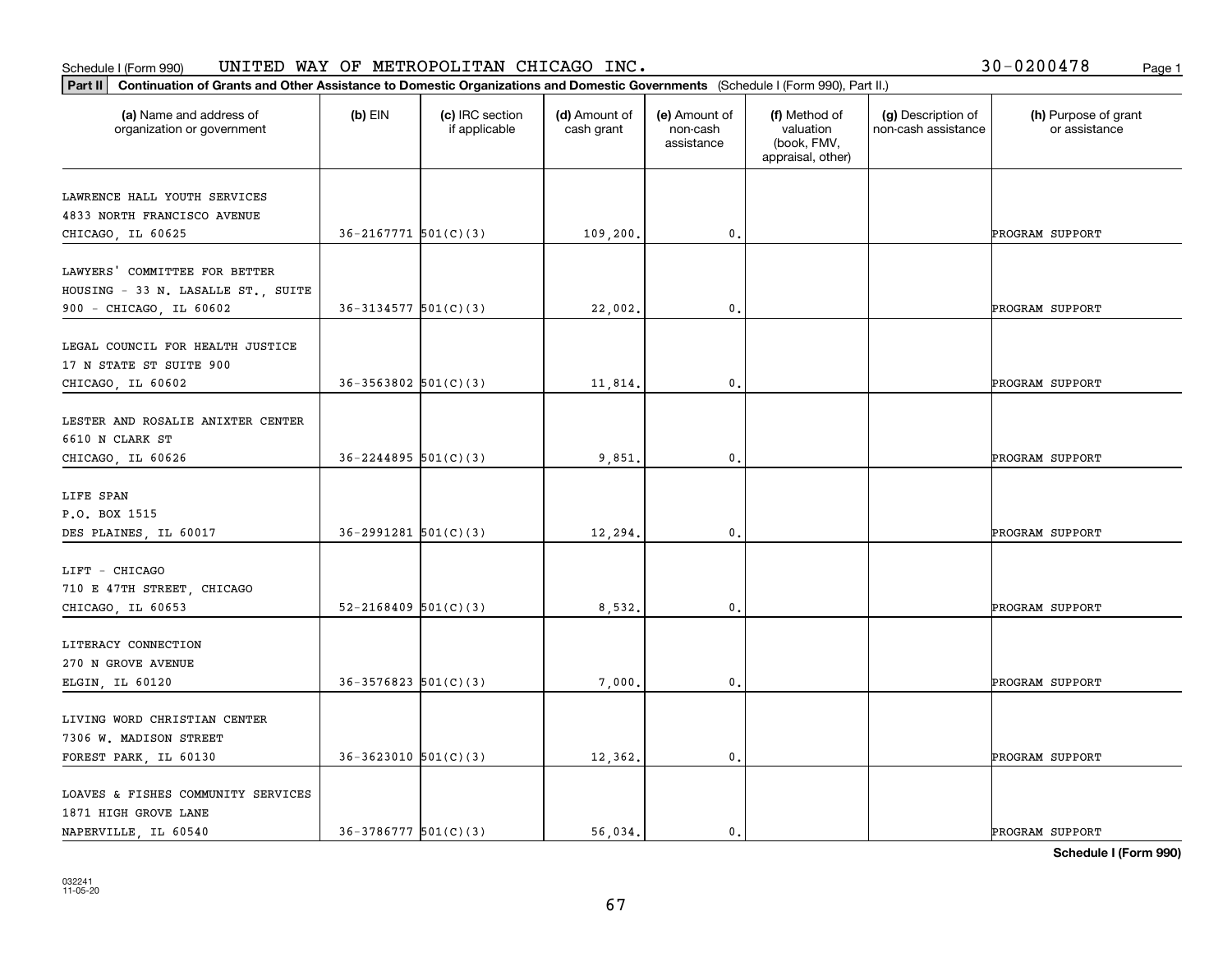|  |  | 30-0200478 |  | Page 1 |
|--|--|------------|--|--------|
|--|--|------------|--|--------|

| Continuation of Grants and Other Assistance to Domestic Organizations and Domestic Governments (Schedule I (Form 990), Part II.)<br>Part II |                            |                                  |                             |                                         |                                                                |                                           |                                       |
|---------------------------------------------------------------------------------------------------------------------------------------------|----------------------------|----------------------------------|-----------------------------|-----------------------------------------|----------------------------------------------------------------|-------------------------------------------|---------------------------------------|
| (a) Name and address of<br>organization or government                                                                                       | $(b)$ EIN                  | (c) IRC section<br>if applicable | (d) Amount of<br>cash grant | (e) Amount of<br>non-cash<br>assistance | (f) Method of<br>valuation<br>(book, FMV,<br>appraisal, other) | (g) Description of<br>non-cash assistance | (h) Purpose of grant<br>or assistance |
| LOGAN SQUARE NEIGHBORHOOD<br>ASSOCIATION - 2840 N. MILWAUKEE<br>AVENUE - CHICAGO, IL 60618                                                  | $36 - 2638491$ $501(C)(3)$ |                                  | 25,000.                     | $\mathbf{0}$ .                          |                                                                |                                           | PROGRAM SUPPORT                       |
| LOYOLA ACADEMY<br>1100 LARAMIE AVENUE<br>WILMETTE, IL 60091                                                                                 | $36 - 2367981$ 501(C)(3)   |                                  | 13,004.                     | $\mathbf{0}$ .                          |                                                                |                                           | PROGRAM SUPPORT                       |
| MANO A MANO FAMILY RESOURCE CENTER<br>6 EAST MAIN STREET<br>ROUND LAKE PARK, IL 60073                                                       | $36 - 4418084$ 501(C)(3)   |                                  | 25,089.                     | 0.                                      |                                                                |                                           | PROGRAM SUPPORT                       |
| MANUFACTURING RENAISSANCE<br>3411 W. DIVERSEY AVE<br>CHICAGO, IL 60647                                                                      | $36-3197648$ $501(C)(3)$   |                                  | 18,332.                     | 0.                                      |                                                                |                                           | PROGRAM SUPPORT                       |
| MARKET STREET MISSION<br>9 MARKET STREET<br>MORRISTOWN, NJ 07960                                                                            | $22 - 6047486$ 501(C)(3)   |                                  | 10,010.                     | $\mathbf{0}$ .                          |                                                                |                                           | PROGRAM SUPPORT                       |
| MCDERMOTT CENTERDBA HAYMARKET<br>CENTER - 120 N. SANGAMON STREET -<br>CHICAGO, IL 60607                                                     | $23 - 7249912$ 501(C)(3)   |                                  | 25,000.                     | 0.                                      |                                                                |                                           | PROGRAM SUPPORT                       |
| MCGAW YMCA<br>1000 GROVE STREET<br>EVANSTON, IL 60201                                                                                       | $36 - 2169194$ $501(C)(3)$ |                                  | 36,567.                     | 0.                                      |                                                                |                                           | PROGRAM SUPPORT                       |
| MCHENRY COUNTY GOVERNMENT<br>2200 N SEMINARY AVE<br>WOODSTOCK, IL 60098                                                                     | $36 - 6006623$ 501(C)(3)   |                                  | 57,543.                     | $\mathbf{0}$ .                          |                                                                |                                           | PROGRAM SUPPORT                       |
| MEALS ON WHEELS<br>1723 SIMPSON<br>EVANSTON, IL 60201                                                                                       | $36 - 4461669$ $501(C)(3)$ |                                  | 25,000.                     | $\mathbf{0}$ .                          |                                                                |                                           | PROGRAM SUPPORT                       |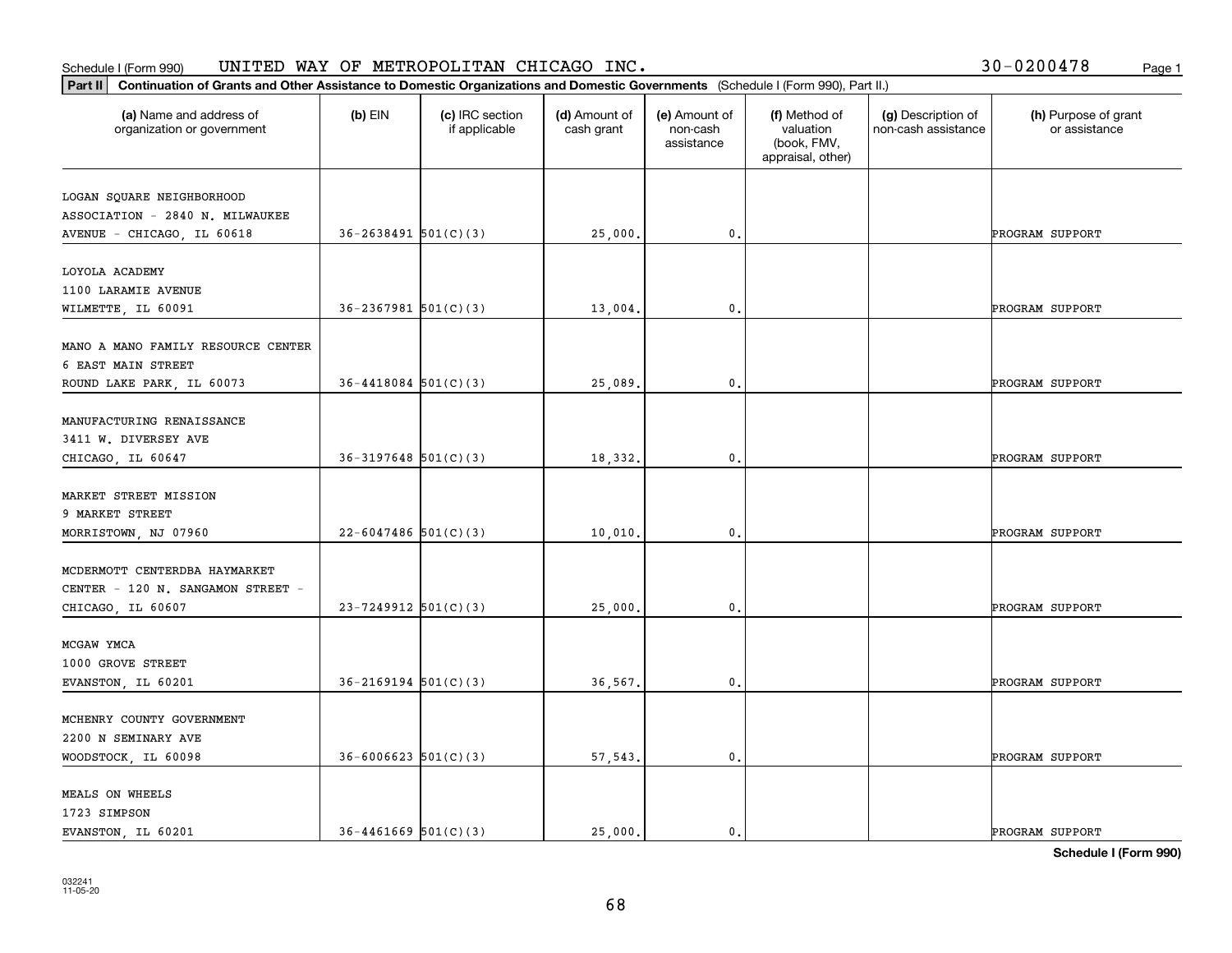| 30-0200478<br>Page 1 |  |
|----------------------|--|
|----------------------|--|

| Continuation of Grants and Other Assistance to Domestic Organizations and Domestic Governments (Schedule I (Form 990), Part II.)<br>Part II |                            |                                  |                             |                                         |                                                                |                                           |                                       |
|---------------------------------------------------------------------------------------------------------------------------------------------|----------------------------|----------------------------------|-----------------------------|-----------------------------------------|----------------------------------------------------------------|-------------------------------------------|---------------------------------------|
| (a) Name and address of<br>organization or government                                                                                       | $(b)$ EIN                  | (c) IRC section<br>if applicable | (d) Amount of<br>cash grant | (e) Amount of<br>non-cash<br>assistance | (f) Method of<br>valuation<br>(book, FMV,<br>appraisal, other) | (g) Description of<br>non-cash assistance | (h) Purpose of grant<br>or assistance |
| MEALS ON WHEELS FOUNDATION OF                                                                                                               |                            |                                  |                             |                                         |                                                                |                                           |                                       |
| NORTHERN ILLINOIS - 7222 W CERMAK                                                                                                           |                            |                                  |                             |                                         |                                                                |                                           |                                       |
| ROAD SUITE 302 - NORTH RIVERSIDE,                                                                                                           |                            |                                  |                             |                                         |                                                                |                                           |                                       |
| IL 60546                                                                                                                                    | $36 - 2662113$ $501(C)(3)$ |                                  | 25,000.                     | $\mathbf{0}$ .                          |                                                                |                                           | PROGRAM SUPPORT                       |
| METRO SQUASH NFP<br>6100 SOUTH COTTAGE GROVE AVE.                                                                                           |                            |                                  |                             |                                         |                                                                |                                           |                                       |
| CHICAGO, IL 60637                                                                                                                           | $20 - 2614486$ 501(C)(3)   |                                  | 25,000.                     | $\mathbf{0}$ .                          |                                                                |                                           | PROGRAM SUPPORT                       |
|                                                                                                                                             |                            |                                  |                             |                                         |                                                                |                                           |                                       |
| METROPOLITAN FAMILY SERVICES<br>1 NORTH DEARBORN, STE 1000                                                                                  |                            |                                  |                             |                                         |                                                                |                                           |                                       |
| CHICAGO, IL 60602                                                                                                                           | $36 - 2167940$ $501(C)(3)$ |                                  | 1,059,615.                  | 0.                                      |                                                                |                                           | PROGRAM SUPPORT                       |
| MIKVA CHALLENGE GRANT FOUNDATION<br>INC - 200 S MICHIGAN AVE SUITE                                                                          |                            |                                  |                             |                                         |                                                                |                                           |                                       |
| 1000 - CHICAGO, IL 60604                                                                                                                    | $52 - 2033353$ $501(C)(3)$ |                                  | 25,100.                     | 0.                                      |                                                                |                                           | PROGRAM SUPPORT                       |
| MISERICORDIA<br>6300 N RIDGE AVE                                                                                                            |                            |                                  |                             |                                         |                                                                |                                           |                                       |
| CHICAGO, IL 60660                                                                                                                           | $36 - 2170153$ $501(C)(3)$ |                                  | 11,258.                     | $\mathbf{0}$ .                          |                                                                |                                           | PROGRAM SUPPORT                       |
| MONROE FOUNDATION<br>1547 S WOLF ROAD                                                                                                       |                            |                                  |                             |                                         |                                                                |                                           |                                       |
| HILLSIDE, IL 60162                                                                                                                          | $36-3787503$ $501(C)(3)$   |                                  | 25,000.                     | 0.                                      |                                                                |                                           | PROGRAM SUPPORT                       |
| MOTHERS AGAINST SENSELESS KILLINGS<br>FOUNDATION - 5044 S. MICHIGAN AVE                                                                     |                            |                                  |                             |                                         |                                                                |                                           |                                       |
| $-$ CHICAGO, IL 60615                                                                                                                       | $81 - 3209025$ 501(C)(3)   |                                  | 7,000.                      | 0.                                      |                                                                |                                           | PROGRAM SUPPORT                       |
| MUJERES LATINAS EN ACCION<br>2124 WEST 21ST PLACE                                                                                           |                            |                                  |                             |                                         |                                                                |                                           |                                       |
| CHICAGO, IL 60608                                                                                                                           | $36 - 2877520$ $501(C)(3)$ |                                  | 112,915.                    | $\mathfrak o$ .                         |                                                                |                                           | PROGRAM SUPPORT                       |
| NAMASTE CHARTER SCHOOL<br>3737 SOUTH PAULINA STREET                                                                                         | $20-0285795$ 501(C)(3)     |                                  | 13,610.                     | $\mathbf{0}$ .                          |                                                                |                                           | PROGRAM SUPPORT                       |
| CHICAGO, IL 60609                                                                                                                           |                            |                                  |                             |                                         |                                                                |                                           |                                       |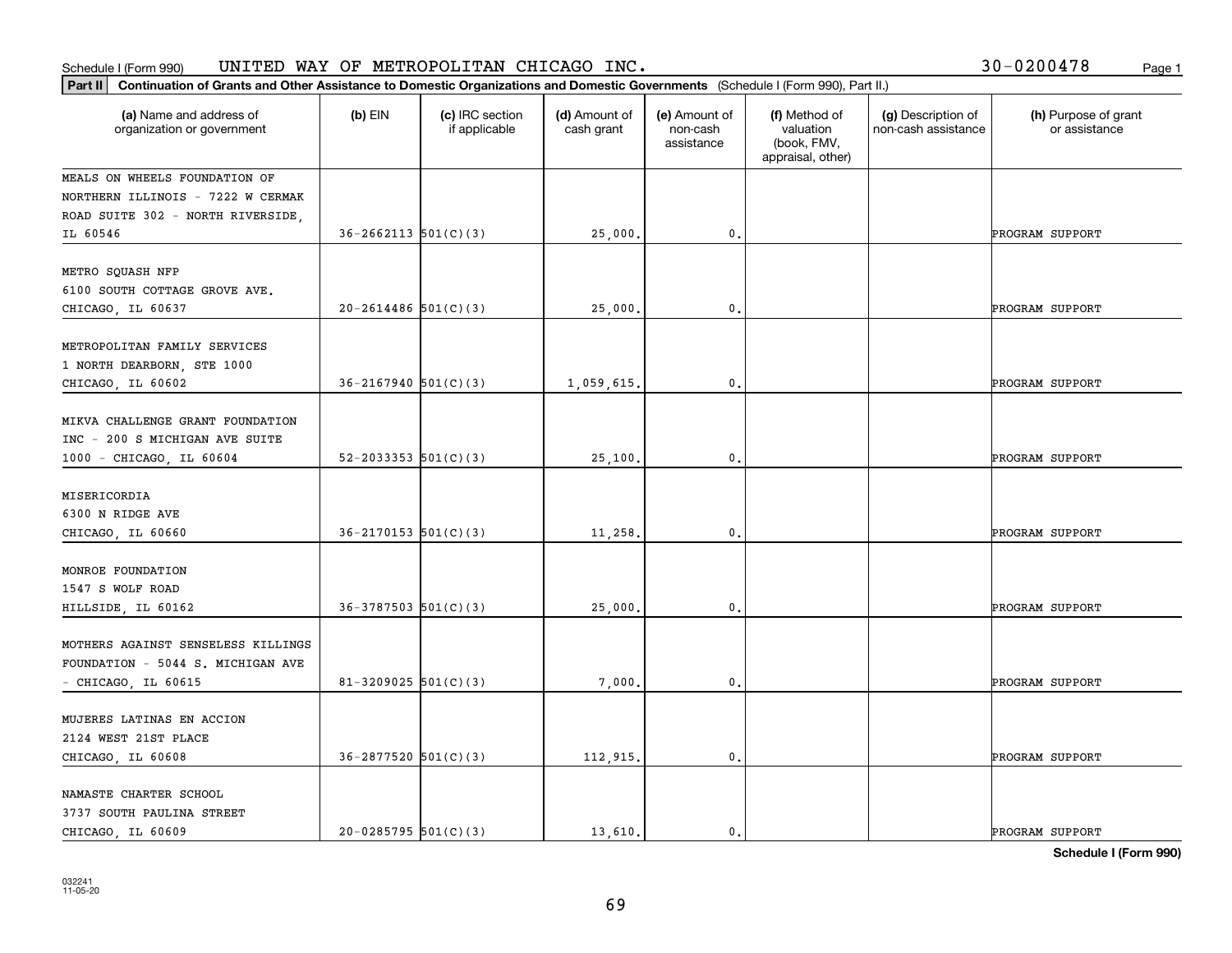| Part II   Continuation of Grants and Other Assistance to Domestic Organizations and Domestic Governments (Schedule I (Form 990), Part II.) |                            |                                  |                             |                                         |                                                                |                                           |                                       |
|--------------------------------------------------------------------------------------------------------------------------------------------|----------------------------|----------------------------------|-----------------------------|-----------------------------------------|----------------------------------------------------------------|-------------------------------------------|---------------------------------------|
| (a) Name and address of<br>organization or government                                                                                      | $(b)$ EIN                  | (c) IRC section<br>if applicable | (d) Amount of<br>cash grant | (e) Amount of<br>non-cash<br>assistance | (f) Method of<br>valuation<br>(book, FMV,<br>appraisal, other) | (g) Description of<br>non-cash assistance | (h) Purpose of grant<br>or assistance |
| NAMI CHICAGO                                                                                                                               |                            |                                  |                             |                                         |                                                                |                                           |                                       |
| 1801 W WARNER AVE SUITE 202                                                                                                                |                            |                                  |                             |                                         |                                                                |                                           |                                       |
| CHICAGO, IL 60613                                                                                                                          | $36 - 3075407$ $501(C)(3)$ |                                  | 36,029.                     | $\mathbf{0}$ .                          |                                                                |                                           | PROGRAM SUPPORT                       |
|                                                                                                                                            |                            |                                  |                             |                                         |                                                                |                                           |                                       |
| NAMI ILLINOIS INC                                                                                                                          |                            |                                  |                             |                                         |                                                                |                                           |                                       |
| 1010 LAKE STREET                                                                                                                           |                            |                                  |                             |                                         |                                                                |                                           |                                       |
| OAK PARK, IL 60301                                                                                                                         | $36 - 3305804$ $501(C)(3)$ |                                  | 35,500.                     | 0.                                      |                                                                |                                           | PROGRAM SUPPORT                       |
|                                                                                                                                            |                            |                                  |                             |                                         |                                                                |                                           |                                       |
| NAMI METRO SUBURBAN INC                                                                                                                    |                            |                                  |                             |                                         |                                                                |                                           |                                       |
| 816 HARRISON ST                                                                                                                            |                            |                                  |                             |                                         |                                                                |                                           |                                       |
| OAK PARK, IL 60304                                                                                                                         | $36 - 3851968$ $501(C)(3)$ |                                  | 10,592.                     | $\mathfrak{o}$ .                        |                                                                |                                           | PROGRAM SUPPORT                       |
|                                                                                                                                            |                            |                                  |                             |                                         |                                                                |                                           |                                       |
| NAMI OF DUPAGE COUNTY                                                                                                                      |                            |                                  |                             |                                         |                                                                |                                           |                                       |
| 115 N. COUNTY FARM RD                                                                                                                      |                            |                                  |                             |                                         |                                                                |                                           |                                       |
| WHEATON, IL 60187                                                                                                                          | $36 - 3412057$ 501(C)(3)   |                                  | 21, 213.                    | 0.                                      |                                                                |                                           | PROGRAM SUPPORT                       |
| NAPERVILLE CHRISTIAN ACADEMY                                                                                                               |                            |                                  |                             |                                         |                                                                |                                           |                                       |
| 1451 RAYMOND DRIVE SUITE 200                                                                                                               |                            |                                  |                             |                                         |                                                                |                                           |                                       |
| NAPERVILLE, IL 60563                                                                                                                       | $36 - 4383292$ $501(C)(3)$ |                                  | 11,000.                     | $\mathbf{0}$                            |                                                                |                                           | PROGRAM SUPPORT                       |
|                                                                                                                                            |                            |                                  |                             |                                         |                                                                |                                           |                                       |
| NATIONAL ABLE NETWORK                                                                                                                      |                            |                                  |                             |                                         |                                                                |                                           |                                       |
| 80 RIVER OAKS OFFICE BUILDING                                                                                                              |                            |                                  |                             |                                         |                                                                |                                           |                                       |
| CALUMET CITY, IL 60409                                                                                                                     | $23 - 7339397$ 501(C)(3)   |                                  | 23,104.                     | 0.                                      |                                                                |                                           | PROGRAM SUPPORT                       |
| NATIONAL ASSOCIATION OF LETTER                                                                                                             |                            |                                  |                             |                                         |                                                                |                                           |                                       |
| CARRIERS - CHAS. D. DUFFY BRANCH                                                                                                           |                            |                                  |                             |                                         |                                                                |                                           |                                       |
| NO.11 - 3850 S WABASH AVENUE -                                                                                                             |                            |                                  |                             |                                         |                                                                |                                           |                                       |
| CHICAGO, IL 60653                                                                                                                          | $36 - 1034555$ 501(C)(3)   |                                  | 7,000                       | $^{\rm 0}$ .                            |                                                                |                                           | PROGRAM SUPPORT                       |
| NATIONAL JEWISH HEALTH 2020                                                                                                                |                            |                                  |                             |                                         |                                                                |                                           |                                       |
| FINANCIAL INDUSTRIES DINNER - 271                                                                                                          |                            |                                  |                             |                                         |                                                                |                                           |                                       |
| MADISON AVE, 19TH FLOOR - NEW                                                                                                              |                            |                                  |                             |                                         |                                                                |                                           |                                       |
| YORK, NY 10016                                                                                                                             | $74-2044647$ 501(C)(3)     |                                  | 11,595.                     | $\mathfrak{o}$ .                        |                                                                |                                           | PROGRAM SUPPORT                       |
|                                                                                                                                            |                            |                                  |                             |                                         |                                                                |                                           |                                       |
| NATIONAL MUSEUM OF MEXICAN ART                                                                                                             |                            |                                  |                             |                                         |                                                                |                                           |                                       |
| 1852 W. 19TH STREET                                                                                                                        |                            |                                  |                             |                                         |                                                                |                                           |                                       |
| CHICAGO, IL 60608                                                                                                                          | $36 - 3225519$ $501(C)(3)$ |                                  | 35,000.                     | $\mathbf{0}$ .                          |                                                                |                                           | PROGRAM SUPPORT                       |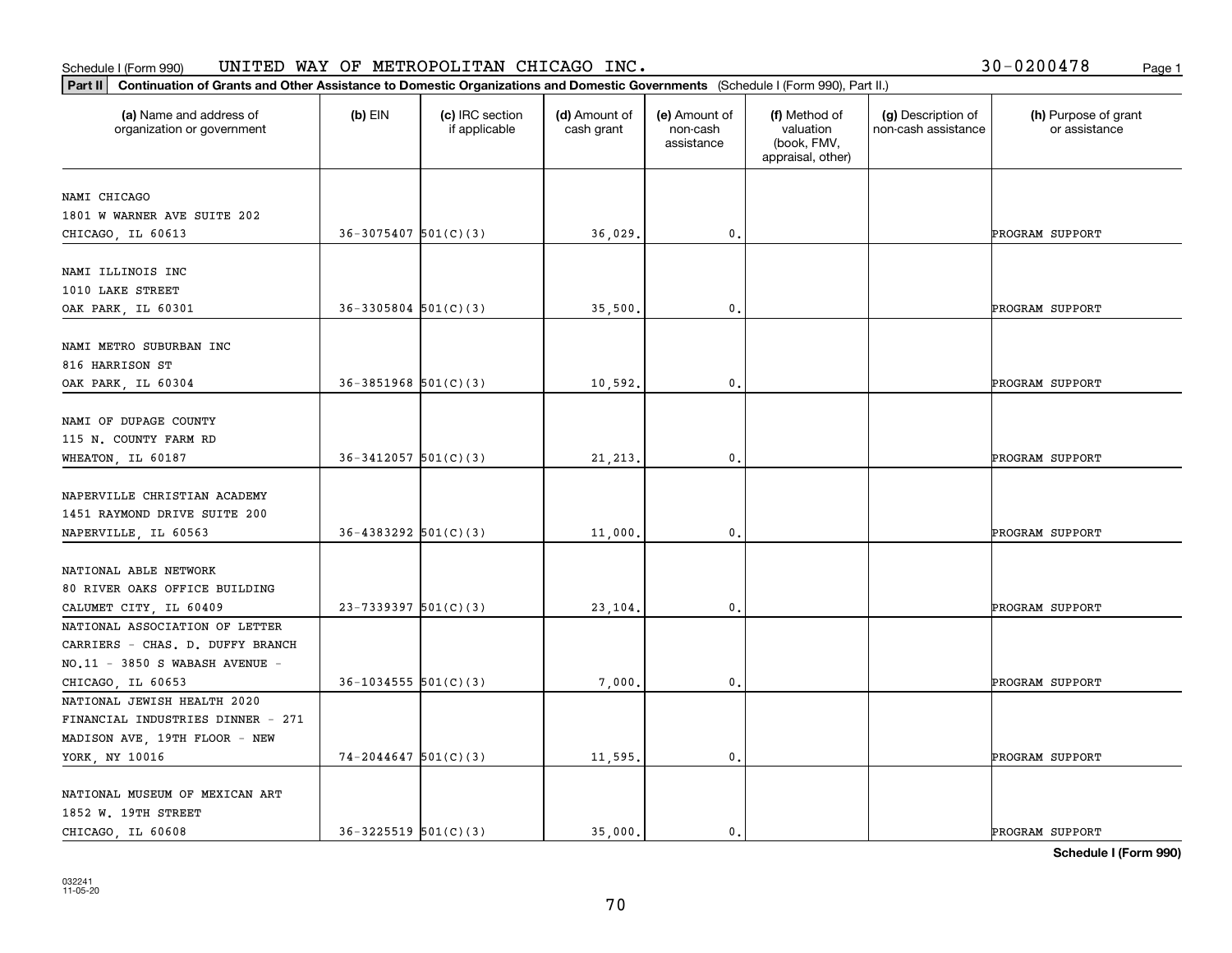| 30-0200478 | Page 1 |
|------------|--------|
|------------|--------|

| Continuation of Grants and Other Assistance to Domestic Organizations and Domestic Governments (Schedule I (Form 990), Part II.)<br>Part II |                            |                                  |                             |                                         |                                                                |                                           |                                       |
|---------------------------------------------------------------------------------------------------------------------------------------------|----------------------------|----------------------------------|-----------------------------|-----------------------------------------|----------------------------------------------------------------|-------------------------------------------|---------------------------------------|
| (a) Name and address of<br>organization or government                                                                                       | $(b)$ EIN                  | (c) IRC section<br>if applicable | (d) Amount of<br>cash grant | (e) Amount of<br>non-cash<br>assistance | (f) Method of<br>valuation<br>(book, FMV,<br>appraisal, other) | (g) Description of<br>non-cash assistance | (h) Purpose of grant<br>or assistance |
| NEAR NORTH HEALTH SERVICE                                                                                                                   |                            |                                  |                             |                                         |                                                                |                                           |                                       |
| CORPORATION - 1276 NORTH CLYBOURN                                                                                                           |                            |                                  |                             |                                         |                                                                |                                           |                                       |
| STREET - CHICAGO, IL 60610                                                                                                                  | $36-3197647$ $501(C)(3)$   |                                  | 9,574.                      | $\mathbf{0}$ .                          |                                                                |                                           | PROGRAM SUPPORT                       |
| NEIGHBORHOOD HOUSING SERVICES OF                                                                                                            |                            |                                  |                             |                                         |                                                                |                                           |                                       |
| CHICAGO - 1279 NORTH MILWAUKEE                                                                                                              |                            |                                  |                             |                                         |                                                                |                                           |                                       |
| AVENUE 4TH FLOOR - CHICAGO, IL                                                                                                              |                            |                                  |                             |                                         |                                                                |                                           |                                       |
| 60622                                                                                                                                       | $23 - 7443009$ 501(C)(3)   |                                  | 50,000.                     | $\mathfrak{o}$ .                        |                                                                |                                           | PROGRAM SUPPORT                       |
|                                                                                                                                             |                            |                                  |                             |                                         |                                                                |                                           |                                       |
| NEIGHBORHOOD NETWORK ALLIANCE                                                                                                               |                            |                                  |                             |                                         |                                                                |                                           |                                       |
| 1818 E 71ST STREET                                                                                                                          |                            |                                  |                             |                                         |                                                                |                                           |                                       |
| CHICAGO, IL 60649                                                                                                                           | 83-2383918 $501(C)(3)$     |                                  | 25,000.                     | 0.                                      |                                                                |                                           | PROGRAM SUPPORT                       |
| NEOPOLITAN LIGHTHOUSE                                                                                                                       |                            |                                  |                             |                                         |                                                                |                                           |                                       |
| 864 NORTH CHRISTIANA AVENUE                                                                                                                 |                            |                                  |                             |                                         |                                                                |                                           |                                       |
| CHICAGO, IL 60651                                                                                                                           | $36 - 3309888$ $501(C)(3)$ |                                  | 65,766.                     | 0.                                      |                                                                |                                           | PROGRAM SUPPORT                       |
|                                                                                                                                             |                            |                                  |                             |                                         |                                                                |                                           |                                       |
| NEW COVENANT CDC                                                                                                                            |                            |                                  |                             |                                         |                                                                |                                           |                                       |
| 2653 W OGDEN                                                                                                                                |                            |                                  |                             |                                         |                                                                |                                           |                                       |
| CHICAGO, IL 60608                                                                                                                           | $80-0797774$ 501(C)(3)     |                                  | 25,000.                     | $\mathbf{0}$ .                          |                                                                |                                           | PROGRAM SUPPORT                       |
|                                                                                                                                             |                            |                                  |                             |                                         |                                                                |                                           |                                       |
| NEW LIFE CENTERS OF CHICAGOLAND                                                                                                             |                            |                                  |                             |                                         |                                                                |                                           |                                       |
| 4101 WEST 51ST STREET                                                                                                                       |                            |                                  |                             |                                         |                                                                |                                           |                                       |
| CHICAGO, IL 60632                                                                                                                           | $20-2380358$ $501(C)(3)$   |                                  | 51,011                      | 0.                                      |                                                                |                                           | PROGRAM SUPPORT                       |
|                                                                                                                                             |                            |                                  |                             |                                         |                                                                |                                           |                                       |
| NEW MOMS, INC.                                                                                                                              |                            |                                  |                             |                                         |                                                                |                                           |                                       |
| 5317 W. CHICAGO AVE.                                                                                                                        |                            |                                  |                             |                                         |                                                                |                                           |                                       |
| CHICAGO, IL 60651                                                                                                                           | $36 - 3265804$ $501(C)(3)$ |                                  | 69,710.                     | 0.                                      |                                                                |                                           | PROGRAM SUPPORT                       |
| NEW STAR, INC.                                                                                                                              |                            |                                  |                             |                                         |                                                                |                                           |                                       |
| 1624 E 154TH ST                                                                                                                             |                            |                                  |                             |                                         |                                                                |                                           |                                       |
| DOLTON, IL 60419                                                                                                                            | $23 - 7294685$ 501(C)(3)   |                                  | 35,495.                     | $\mathbf{0}$ .                          |                                                                |                                           | PROGRAM SUPPORT                       |
|                                                                                                                                             |                            |                                  |                             |                                         |                                                                |                                           |                                       |
| NORTH LAWNDALE EMPLOYMENT NETWORK                                                                                                           |                            |                                  |                             |                                         |                                                                |                                           |                                       |
| 906 S. HOMAN AVE STE 700                                                                                                                    |                            |                                  |                             |                                         |                                                                |                                           |                                       |
| CHICAGO, IL 60624                                                                                                                           | $36 - 4295189$ $501(C)(3)$ |                                  | 33,735.                     | $\mathbf{0}$ .                          |                                                                |                                           | PROGRAM SUPPORT                       |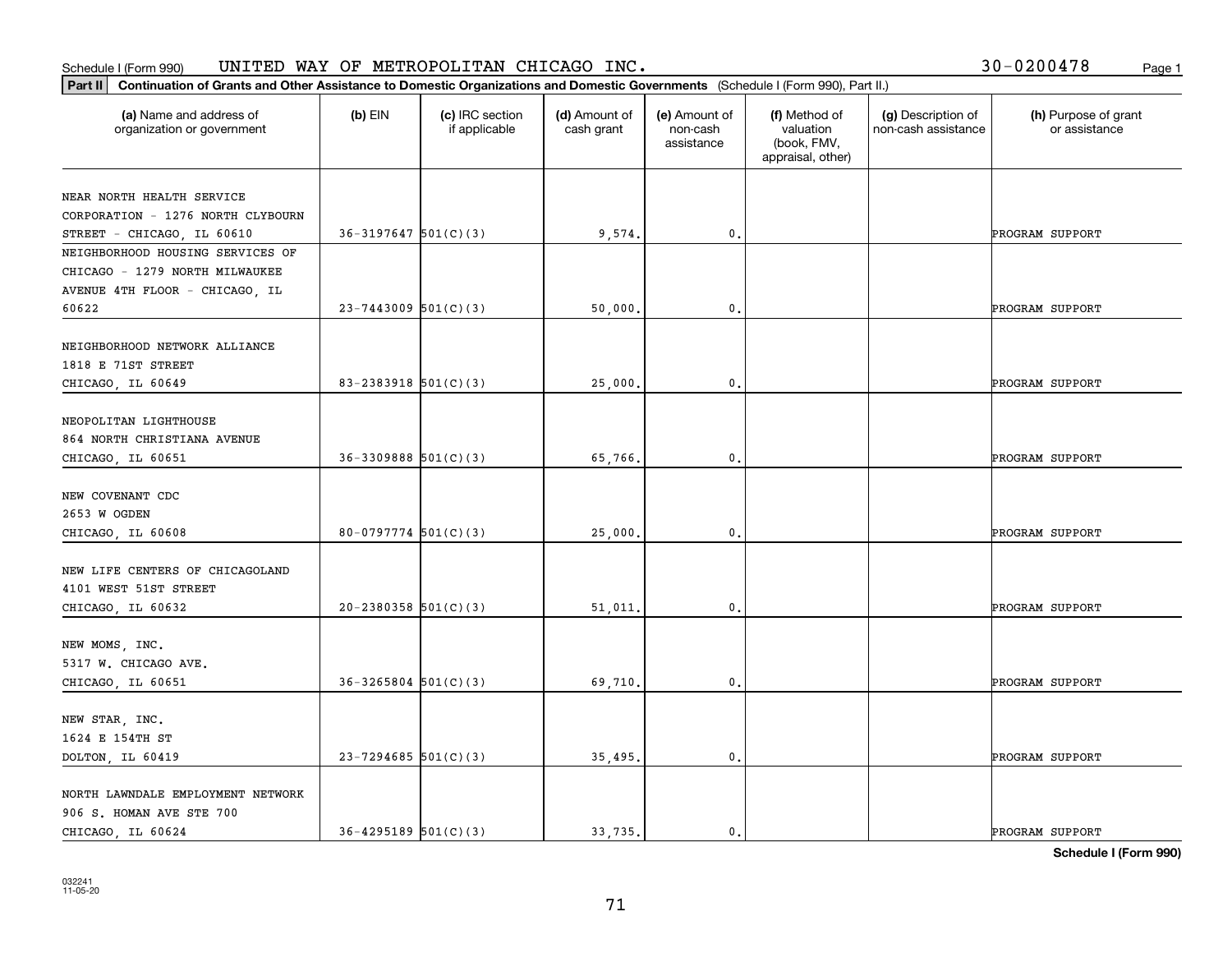#### **Part II Continuation of Grants and Other Assistance to Domestic Organizations** <br>**Part II Continuation of Grants and Other Assistance to Domestic Organizations** Schedule I (Form 990)  $\tt{UNITED}$   $\tt{WAY}$  OF  $\tt{METROPOLITAN}$   $\tt{CHICAGO}$   $\tt{INC.}$   $\tt{VCTS}$   $\tt{VCTS}$   $\tt{VCTS}$   $\tt{VCTS}$   $\tt{VCTS}$   $\tt{VCTS}$   $\tt{VCTS}$   $\tt{VCTS}$   $\tt{VCTS}$   $\tt{VCTS}$   $\tt{VCTS}$   $\tt{VCTS}$   $\tt{VCTS}$   $\tt{VCTS}$   $\tt{V$

| 30-0200478 | Page 1 |
|------------|--------|
|            |        |

| Continuation of Grants and Other Assistance to Domestic Organizations and Domestic Governments (Schedule I (Form 990), Part II.)<br>Part II |                            |                                  |                             |                                         |                                                                |                                           |                                       |
|---------------------------------------------------------------------------------------------------------------------------------------------|----------------------------|----------------------------------|-----------------------------|-----------------------------------------|----------------------------------------------------------------|-------------------------------------------|---------------------------------------|
| (a) Name and address of<br>organization or government                                                                                       | $(b)$ EIN                  | (c) IRC section<br>if applicable | (d) Amount of<br>cash grant | (e) Amount of<br>non-cash<br>assistance | (f) Method of<br>valuation<br>(book, FMV,<br>appraisal, other) | (g) Description of<br>non-cash assistance | (h) Purpose of grant<br>or assistance |
| NORTH SIDE HOUSING AND SUPPORTIVE<br>SERVICES - 835 W. ADDISON -<br>CHICAGO, IL 60613                                                       | $36 - 3318158$ $501(C)(3)$ |                                  | 9,574.                      | 0.                                      |                                                                |                                           | PROGRAM SUPPORT                       |
| NORTHERN ILLINOIS FOOD BANK<br>273 DEARBORN CT<br>GENEVA, IL 60134                                                                          | $36 - 3203648$ 501(C)(3)   |                                  | 52,729.                     | $\mathbf{0}$ .                          |                                                                |                                           | PROGRAM SUPPORT                       |
| NORTHWEST COMPASS, INC.<br>1300 WEST NORTHWEST HIGHWAY<br>MOUNT PROSPECT, IL 60056                                                          | $36 - 3382832$ $501(C)(3)$ |                                  | 23,467.                     | 0.                                      |                                                                |                                           | PROGRAM SUPPORT                       |
| NORTHWEST SIDE HOUSING CENTER<br>5233 WEST DIVERSEY AVE.<br>CHICAGO, IL 60639                                                               | $20-1413891$ 501(C)(3)     |                                  | 75,000.                     | 0.                                      |                                                                |                                           | PROGRAM SUPPORT                       |
| NORTHWESTERN COLLEGE<br>101 7TH STREET SOUTHWEST<br>ORANGE CITY, IA 51041                                                                   | $42 - 0698196$ 501(C)(3)   |                                  | 8,000.                      | $\mathbf{0}$ .                          |                                                                |                                           | PROGRAM SUPPORT                       |
| NORTHWESTERN MEMORIAL FOUNDATION<br>541 NORTH FAIRBANKS CT, STE 800<br>CHICAGO, IL 60611                                                    | $36-3155315$ $501(C)(3)$   |                                  | 15,212.                     | 0.                                      |                                                                |                                           | PROGRAM SUPPORT                       |
| NORTHWESTERN UNIVERSITY<br>1201 DAVIS ST.<br>EVANSTON, IL 60208                                                                             | $36 - 2167817$ 501(C)(3)   |                                  | 6,138.                      | 0.                                      |                                                                |                                           | PROGRAM SUPPORT                       |
| OAK PARK AND RIVER FOREST DAY<br>NURSERY - 1139 RANDOLPH STREET -<br>OAK PARK, IL 60302                                                     | $36 - 2182082$ $501(C)(3)$ |                                  | 22,435.                     | $\mathfrak o$ .                         |                                                                |                                           | PROGRAM SUPPORT                       |
| OAK PARK ART LEAGUE<br>720 CHICAGO AVENUE<br>OAK PARK, IL 60302                                                                             | $36 - 6091119$ $501(C)(3)$ |                                  | 10,000.                     | $\mathfrak{o}$ .                        |                                                                |                                           | PROGRAM SUPPORT                       |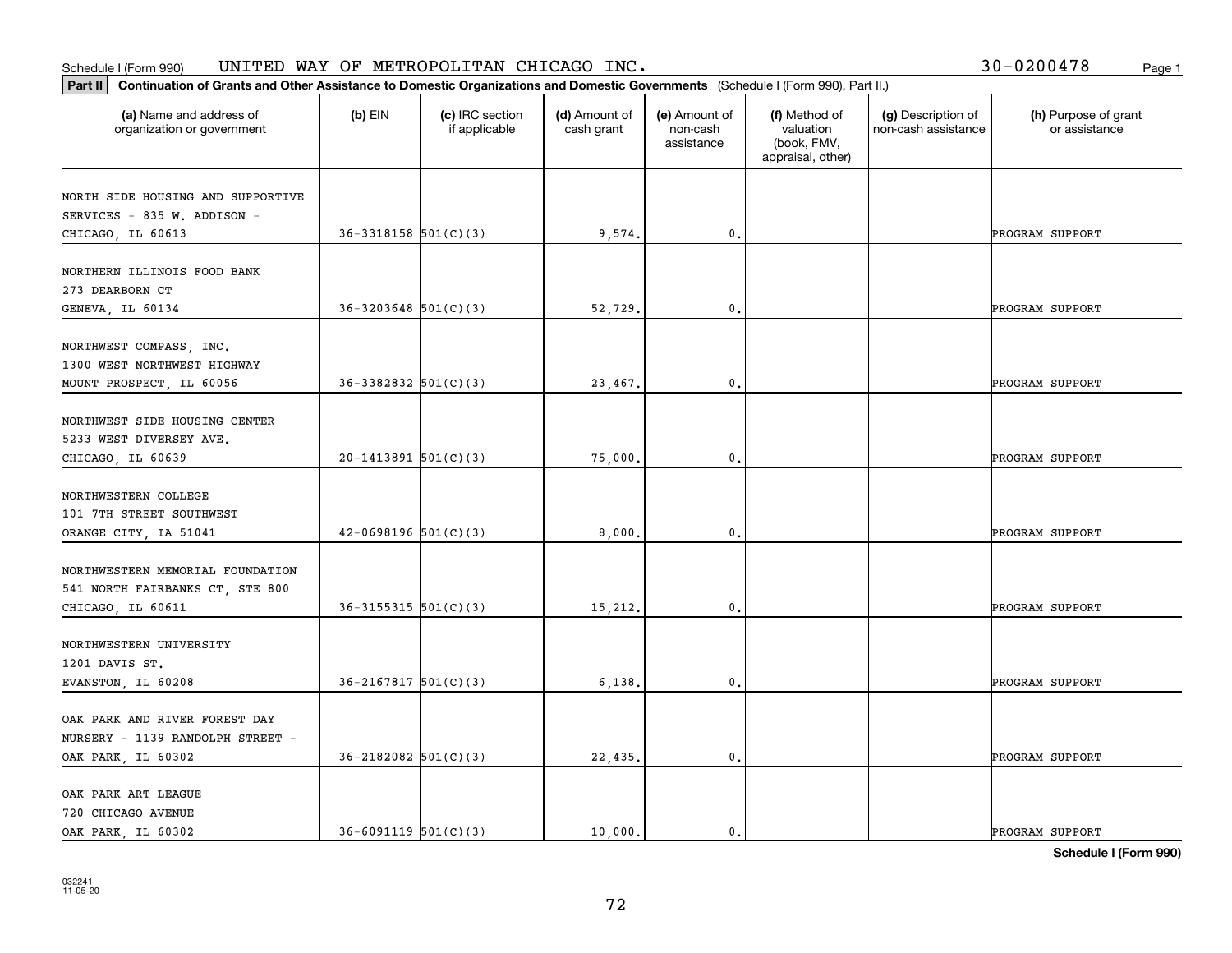### **Part III Continuation of Grants and Other Assistance to Domestic Organization**<br>**Part II Continuation of Grants and Other Assistance to Domestic Organization** Schedule I (Form 990)  $\tt{UNITED}$   $\tt{WAY}$  OF  $\tt{METROPOLITAN}$   $\tt{CHICAGO}$   $\tt{INC.}$   $\tt{VCTS}$   $\tt{VCTS}$   $\tt{VCTS}$   $\tt{VCTS}$   $\tt{VCTS}$   $\tt{VCTS}$   $\tt{VCTS}$   $\tt{VCTS}$   $\tt{VCTS}$   $\tt{VCTS}$   $\tt{VCTS}$   $\tt{VCTS}$   $\tt{VCTS}$   $\tt{VCTS}$   $\tt{V$

| Continuation of Grants and Other Assistance to Domestic Organizations and Domestic Governments (Schedule I (Form 990), Part II.)<br>Part II |                            |                                  |                             |                                         |                                                                |                                           |                                       |
|---------------------------------------------------------------------------------------------------------------------------------------------|----------------------------|----------------------------------|-----------------------------|-----------------------------------------|----------------------------------------------------------------|-------------------------------------------|---------------------------------------|
| (a) Name and address of<br>organization or government                                                                                       | $(b)$ EIN                  | (c) IRC section<br>if applicable | (d) Amount of<br>cash grant | (e) Amount of<br>non-cash<br>assistance | (f) Method of<br>valuation<br>(book, FMV,<br>appraisal, other) | (g) Description of<br>non-cash assistance | (h) Purpose of grant<br>or assistance |
| OMNI YOUTH SERVICES                                                                                                                         |                            |                                  |                             |                                         |                                                                |                                           |                                       |
| 1111 WEST LAKE COOK ROAD                                                                                                                    |                            |                                  |                             |                                         |                                                                |                                           |                                       |
| BUFFALO GROVE, IL 60089                                                                                                                     | $36 - 2777027$ $501(C)(3)$ |                                  | 23,376.                     | $\mathbf{0}$ .                          |                                                                |                                           | PROGRAM SUPPORT                       |
| ONEGOAL                                                                                                                                     |                            |                                  |                             |                                         |                                                                |                                           |                                       |
| 180 N WABASH STE 800                                                                                                                        |                            |                                  |                             |                                         |                                                                |                                           |                                       |
| CHICAGO, IL 60601                                                                                                                           | $56 - 2369898$ $501(C)(3)$ |                                  | 6,400.                      | $\mathbf{0}$ .                          |                                                                |                                           | PROGRAM SUPPORT                       |
| OPEN THE CIRCLE                                                                                                                             |                            |                                  |                             |                                         |                                                                |                                           |                                       |
| 707 E 91ST STREET FLOOR 1                                                                                                                   |                            |                                  |                             |                                         |                                                                |                                           |                                       |
| CHICAGO, IL 60619                                                                                                                           | $82 - 2527647$ 501(C)(3)   |                                  | 10,000.                     | 0.                                      |                                                                |                                           | PROGRAM SUPPORT                       |
|                                                                                                                                             |                            |                                  |                             |                                         |                                                                |                                           |                                       |
| OUNCE OF PREVENTION FUND                                                                                                                    |                            |                                  |                             |                                         |                                                                |                                           |                                       |
| 33 W. MONROE SUITE 2400                                                                                                                     |                            |                                  |                             |                                         |                                                                |                                           |                                       |
| CHICAGO, IL 60603                                                                                                                           | $36-3186328$ $501(C)(3)$   |                                  | 19,841.                     | 0.                                      |                                                                |                                           | PROGRAM SUPPORT                       |
| OUR LADY OF PERPETUAL HELP PARISH                                                                                                           |                            |                                  |                             |                                         |                                                                |                                           |                                       |
| 1775 GROVE ST                                                                                                                               |                            |                                  |                             |                                         |                                                                |                                           |                                       |
| GLENVIEW, IL 60025                                                                                                                          | $36 - 2170826$ 501(C)(3)   |                                  | 5,041.                      | $\mathbf{0}$ .                          |                                                                |                                           | PROGRAM SUPPORT                       |
|                                                                                                                                             |                            |                                  |                             |                                         |                                                                |                                           |                                       |
| OUTREACH COMMUNITY MINISTRIES                                                                                                               |                            |                                  |                             |                                         |                                                                |                                           |                                       |
| 373 S SCHMALE ROAD SUITE 102                                                                                                                |                            |                                  |                             |                                         |                                                                |                                           |                                       |
| CAROL STREAM, IL 60188                                                                                                                      | $23 - 7265066$ 501(C)(3)   |                                  | 101,175.                    | 0.                                      |                                                                |                                           | PROGRAM SUPPORT                       |
|                                                                                                                                             |                            |                                  |                             |                                         |                                                                |                                           |                                       |
| P.A.D.S. OF ELGIN<br>1730 BERKLEY STREET                                                                                                    |                            |                                  |                             |                                         |                                                                |                                           |                                       |
| ELGIN, IL 60123                                                                                                                             | $36 - 3895063$ $501(C)(3)$ |                                  | 29,221.                     | 0.                                      |                                                                |                                           | PROGRAM SUPPORT                       |
|                                                                                                                                             |                            |                                  |                             |                                         |                                                                |                                           |                                       |
| PADS INC DBA HESED HOUSE                                                                                                                    |                            |                                  |                             |                                         |                                                                |                                           |                                       |
| 659 S RIVER ST                                                                                                                              |                            |                                  |                             |                                         |                                                                |                                           |                                       |
| AURORA, IL 60506                                                                                                                            | $36 - 3285644$ $501(C)(3)$ |                                  | 9,153.                      | $\mathfrak o$ .                         |                                                                |                                           | PROGRAM SUPPORT                       |
| PARTNERS FOR OUR COMMUNITIES                                                                                                                |                            |                                  |                             |                                         |                                                                |                                           |                                       |
| 1585 NORTH RAND ROAD                                                                                                                        |                            |                                  |                             |                                         |                                                                |                                           |                                       |
| PALATINE, IL 60074                                                                                                                          | $36-3881109$ $501(C)(3)$   |                                  | 33,789.                     | $\mathbf{0}$ .                          |                                                                |                                           | PROGRAM SUPPORT                       |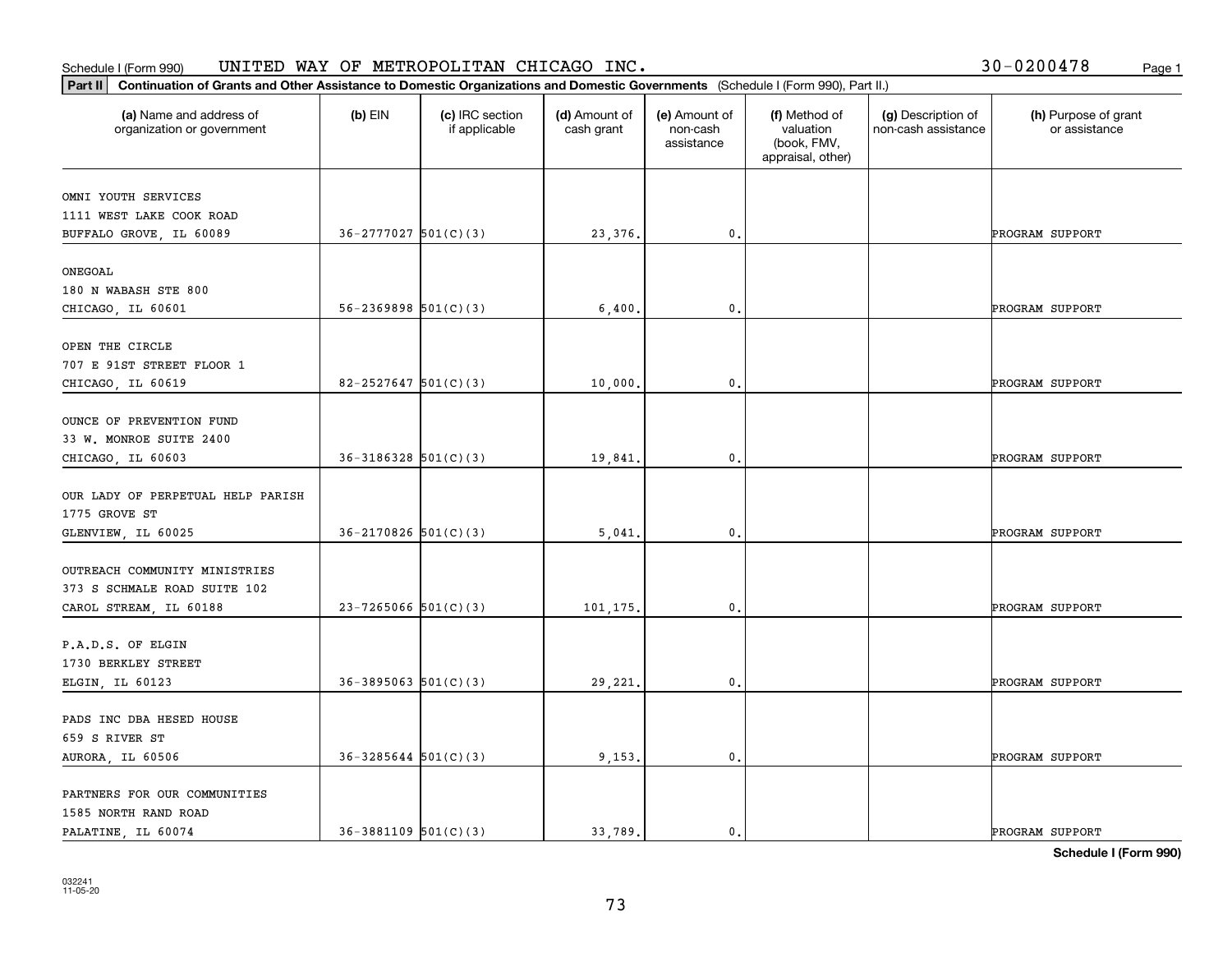| Part II   Continuation of Grants and Other Assistance to Domestic Organizations and Domestic Governments (Schedule I (Form 990), Part II.) |                            |                                  |                             |                                         |                                                                |                                           |                                       |
|--------------------------------------------------------------------------------------------------------------------------------------------|----------------------------|----------------------------------|-----------------------------|-----------------------------------------|----------------------------------------------------------------|-------------------------------------------|---------------------------------------|
| (a) Name and address of<br>organization or government                                                                                      | $(b)$ EIN                  | (c) IRC section<br>if applicable | (d) Amount of<br>cash grant | (e) Amount of<br>non-cash<br>assistance | (f) Method of<br>valuation<br>(book, FMV,<br>appraisal, other) | (g) Description of<br>non-cash assistance | (h) Purpose of grant<br>or assistance |
| PATHLIGHTS                                                                                                                                 |                            |                                  |                             |                                         |                                                                |                                           |                                       |
| 7808 W COLLEGE DR # 5E                                                                                                                     |                            |                                  |                             |                                         |                                                                |                                           |                                       |
| PALOS HEIGHTS, IL 60463                                                                                                                    | $36 - 2882809$ $501(C)(3)$ |                                  | 56,076.                     | 0.                                      |                                                                |                                           | PROGRAM SUPPORT                       |
|                                                                                                                                            |                            |                                  |                             |                                         |                                                                |                                           |                                       |
| PEACEPLAYERS INTERNATIONAL                                                                                                                 |                            |                                  |                             |                                         |                                                                |                                           |                                       |
| 1200 NEW HAMPSHIRE AVE NW SUITE 875                                                                                                        |                            |                                  |                             |                                         |                                                                |                                           |                                       |
| WASHINGTON, DC 20036                                                                                                                       | $52 - 2272092$ $501(C)(3)$ |                                  | 10,000.                     | 0.                                      |                                                                |                                           | PROGRAM SUPPORT                       |
|                                                                                                                                            |                            |                                  |                             |                                         |                                                                |                                           |                                       |
| PEER HEALTH EXCHANGE                                                                                                                       |                            |                                  |                             |                                         |                                                                |                                           |                                       |
| 223 W JACKSON BLVD SUITE 630                                                                                                               |                            |                                  |                             |                                         |                                                                |                                           |                                       |
| CHICAGO, IL 60606                                                                                                                          | $56 - 2374305$ $501(C)(3)$ |                                  | 10,000.                     | $\mathbf{0}$ .                          |                                                                |                                           | PROGRAM SUPPORT                       |
|                                                                                                                                            |                            |                                  |                             |                                         |                                                                |                                           |                                       |
| PEER SERVICES INC.                                                                                                                         |                            |                                  |                             |                                         |                                                                |                                           |                                       |
| 906 DAVIS STREET SUITE 101                                                                                                                 |                            |                                  |                             |                                         |                                                                |                                           |                                       |
| EVANSTON, IL 60201                                                                                                                         | $36 - 2848969$ $501(C)(3)$ |                                  | 23,638.                     | $\mathbf{0}$ .                          |                                                                |                                           | PROGRAM SUPPORT                       |
|                                                                                                                                            |                            |                                  |                             |                                         |                                                                |                                           |                                       |
| PEOPLE'S RESOURCE CENTER                                                                                                                   |                            |                                  |                             |                                         |                                                                |                                           |                                       |
| 201 SOUTH NAPERVILLE ROAD                                                                                                                  |                            |                                  |                             |                                         |                                                                |                                           |                                       |
| WHEATON, IL 60187                                                                                                                          | $36-3157600$ $501(C)(3)$   |                                  | 70,900.                     | $\mathbf{0}$                            |                                                                |                                           | PROGRAM SUPPORT                       |
|                                                                                                                                            |                            |                                  |                             |                                         |                                                                |                                           |                                       |
| PERSPECTIVES CHARTER SCHOOLS                                                                                                               |                            |                                  |                             |                                         |                                                                |                                           |                                       |
| 1530 S. STATE ST. 2ND FLOOR                                                                                                                |                            |                                  |                             |                                         |                                                                |                                           |                                       |
| CHICAGO, IL 60605                                                                                                                          | $36 - 4167576$ $501(C)(3)$ |                                  | 18,817.                     | 0.                                      |                                                                |                                           | PROGRAM SUPPORT                       |
| PHALANX FAMILY SERVICES                                                                                                                    |                            |                                  |                             |                                         |                                                                |                                           |                                       |
| 837 W 119TH ST                                                                                                                             |                            |                                  |                             |                                         |                                                                |                                           |                                       |
| CHICAGO, IL 60643                                                                                                                          | $36 - 4468891$ 501(C)(3)   |                                  | 25,000.                     | $\mathbf{0}$ .                          |                                                                |                                           | PROGRAM SUPPORT                       |
| PILLARS COMMUNITY SERVICES                                                                                                                 |                            |                                  |                             |                                         |                                                                |                                           |                                       |
| (PILLARS) - 333 N LA GRANGE ROAD -                                                                                                         |                            |                                  |                             |                                         |                                                                |                                           |                                       |
| SUITE ONE - LA GRANGE PARK, IL                                                                                                             |                            |                                  |                             |                                         |                                                                |                                           |                                       |
| 60526                                                                                                                                      | $36 - 2170869$ 501(C)(3)   |                                  | 53,608.                     | $\mathfrak o$ .                         |                                                                |                                           | PROGRAM SUPPORT                       |
|                                                                                                                                            |                            |                                  |                             |                                         |                                                                |                                           |                                       |
| PLAYWORKS EDUCATION ENERGIZED                                                                                                              |                            |                                  |                             |                                         |                                                                |                                           |                                       |
| 638 3RD ST                                                                                                                                 |                            |                                  |                             |                                         |                                                                |                                           |                                       |
| OAKLAND, CA 94607                                                                                                                          | $94-3251867$ 501(C)(3)     |                                  | 10,000.                     | $\mathbf{0}$ .                          |                                                                |                                           | PROGRAM SUPPORT                       |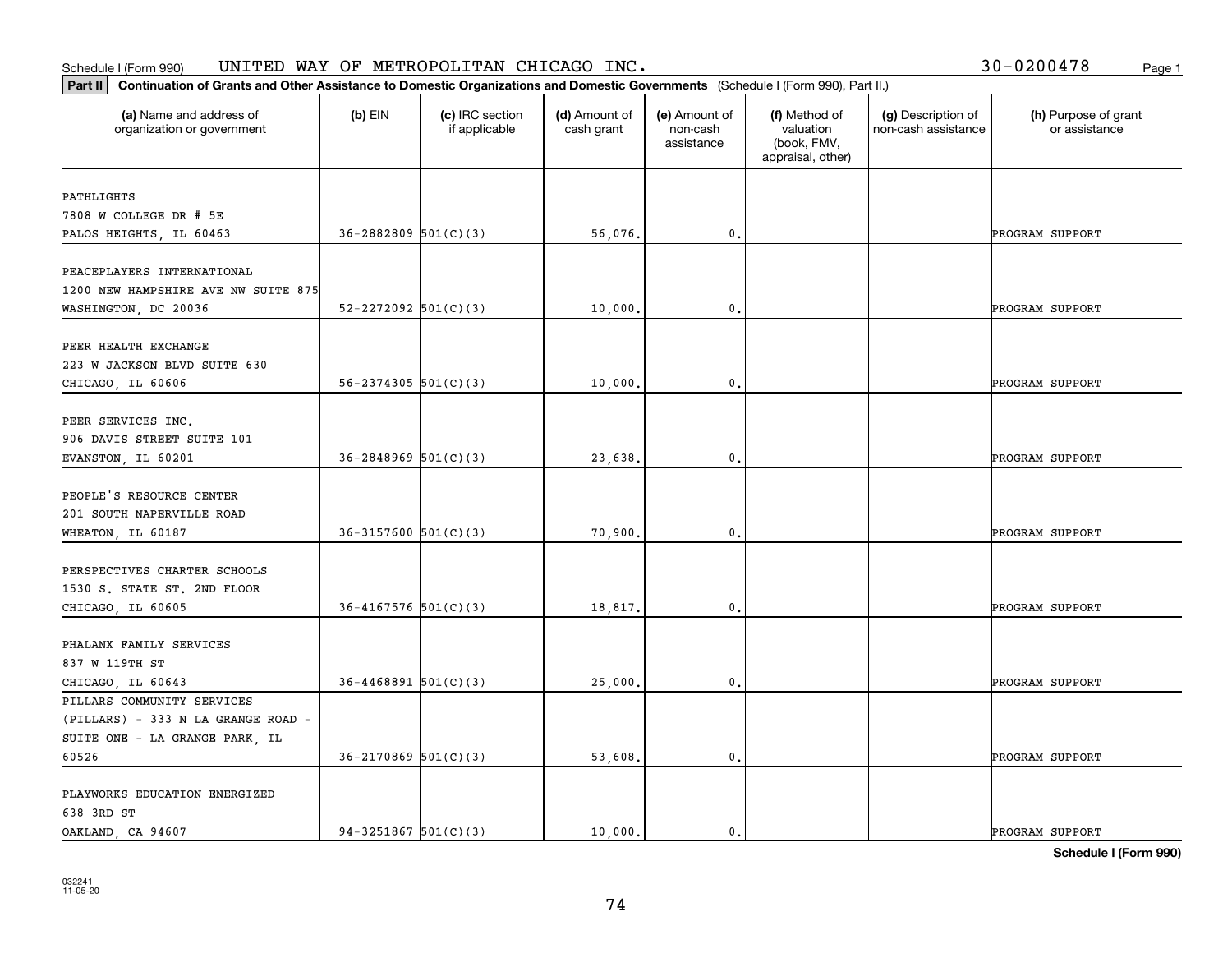### **Part II Continuation of Grants and Other Assistance to Domestic Organization**<br>**Part II** Continuation of Grants and Other Assistance to Domestic Organization Schedule I (Form 990)  $\tt{UNITED}$   $\tt{WAY}$  OF  $\tt{METROPOLITAN}$   $\tt{CHICAGO}$   $\tt{INC.}$   $\tt{VCTS}$   $\tt{VCTS}$   $\tt{VCTS}$   $\tt{VCTS}$   $\tt{VCTS}$   $\tt{VCTS}$   $\tt{VCTS}$   $\tt{VCTS}$   $\tt{VCTS}$   $\tt{VCTS}$   $\tt{VCTS}$   $\tt{VCTS}$   $\tt{VCTS}$   $\tt{VCTS}$   $\tt{V$

| (a) Name and address of<br>organization or government<br>PODER<br>6155 S PULASKI RD<br>CHICAGO, IL 60629 | $(b)$ EIN<br>$36 - 4251880$ $501(C)(3)$<br>$94-1703155$ 501(C)(3) | (c) IRC section<br>if applicable | (d) Amount of<br>cash grant<br>11,480.<br>5,192. | (e) Amount of<br>non-cash<br>assistance<br>0.<br>$\mathbf{0}$ . | (f) Method of<br>valuation<br>(book, FMV,<br>appraisal, other) | (g) Description of<br>non-cash assistance | (h) Purpose of grant<br>or assistance<br>PROGRAM SUPPORT |
|----------------------------------------------------------------------------------------------------------|-------------------------------------------------------------------|----------------------------------|--------------------------------------------------|-----------------------------------------------------------------|----------------------------------------------------------------|-------------------------------------------|----------------------------------------------------------|
|                                                                                                          |                                                                   |                                  |                                                  |                                                                 |                                                                |                                           |                                                          |
|                                                                                                          |                                                                   |                                  |                                                  |                                                                 |                                                                |                                           |                                                          |
|                                                                                                          |                                                                   |                                  |                                                  |                                                                 |                                                                |                                           |                                                          |
|                                                                                                          |                                                                   |                                  |                                                  |                                                                 |                                                                |                                           |                                                          |
|                                                                                                          |                                                                   |                                  |                                                  |                                                                 |                                                                |                                           |                                                          |
| POPULATION CONNECTION                                                                                    |                                                                   |                                  |                                                  |                                                                 |                                                                |                                           |                                                          |
| 2120 L STREET NW, SUITE 500                                                                              |                                                                   |                                  |                                                  |                                                                 |                                                                |                                           |                                                          |
| WASHINGTON, DC 20037                                                                                     |                                                                   |                                  |                                                  |                                                                 |                                                                |                                           | PROGRAM SUPPORT                                          |
| PRAIRIE STATE LEGAL SERVICES                                                                             |                                                                   |                                  |                                                  |                                                                 |                                                                |                                           |                                                          |
|                                                                                                          |                                                                   |                                  |                                                  |                                                                 |                                                                |                                           |                                                          |
| 303 NORTH MAIN STREET SUITE 600                                                                          |                                                                   |                                  |                                                  |                                                                 |                                                                |                                           |                                                          |
| ROCKFORD, IL 61101                                                                                       | $37-1030764$ 501(C)(3)                                            |                                  | 35,055.                                          | $\mathbf{0}$                                                    |                                                                |                                           | PROGRAM SUPPORT                                          |
|                                                                                                          |                                                                   |                                  |                                                  |                                                                 |                                                                |                                           |                                                          |
| PRIMO CENTER FOR WOMEN AND                                                                               |                                                                   |                                  |                                                  |                                                                 |                                                                |                                           |                                                          |
| CHILDREN - 6212 S SANGAMON ST -                                                                          |                                                                   |                                  |                                                  |                                                                 |                                                                |                                           |                                                          |
| CHICAGO, IL 60621                                                                                        | $36 - 2966006$ $501(C)(3)$                                        |                                  | 70,267.                                          | 0.                                                              |                                                                |                                           | PROGRAM SUPPORT                                          |
| PROJECT EXPLORATION                                                                                      |                                                                   |                                  |                                                  |                                                                 |                                                                |                                           |                                                          |
|                                                                                                          |                                                                   |                                  |                                                  |                                                                 |                                                                |                                           |                                                          |
| 4511 SOUTH EVANS                                                                                         | $36 - 4305660$ $501(C)(3)$                                        |                                  |                                                  |                                                                 |                                                                |                                           |                                                          |
| CHICAGO, IL 60653                                                                                        |                                                                   |                                  | 25,000.                                          | $\mathbf{0}$ .                                                  |                                                                |                                           | PROGRAM SUPPORT                                          |
| PROJECT HOOD COMMUNITIES                                                                                 |                                                                   |                                  |                                                  |                                                                 |                                                                |                                           |                                                          |
| 6330 SOUTH KING DRIVE                                                                                    |                                                                   |                                  |                                                  |                                                                 |                                                                |                                           |                                                          |
|                                                                                                          | $45-3964886$ $501(C)(3)$                                          |                                  |                                                  | $\mathbf{0}$                                                    |                                                                |                                           |                                                          |
| CHICAGO, IL 60637                                                                                        |                                                                   |                                  | 25,000.                                          |                                                                 |                                                                |                                           | PROGRAM SUPPORT                                          |
| PROJECT: VISION, INC.                                                                                    |                                                                   |                                  |                                                  |                                                                 |                                                                |                                           |                                                          |
| 236 W. 22ND PLACE UNIT 1                                                                                 |                                                                   |                                  |                                                  |                                                                 |                                                                |                                           |                                                          |
| CHICAGO, IL 60616                                                                                        | $20-0293881$ 501(C)(3)                                            |                                  | 40,393                                           | 0.                                                              |                                                                |                                           | PROGRAM SUPPORT                                          |
| PUBLIC HEALTH INSTITUTE OF                                                                               |                                                                   |                                  |                                                  |                                                                 |                                                                |                                           |                                                          |
| METROPOLITAN CHICAGO - 180 NORTH                                                                         |                                                                   |                                  |                                                  |                                                                 |                                                                |                                           |                                                          |
| MICHIGAN AVE SUITE 1200 - CHICAGO,                                                                       |                                                                   |                                  |                                                  |                                                                 |                                                                |                                           |                                                          |
| IL 60601                                                                                                 | $36 - 3959353$ $501(C)(3)$                                        |                                  | 35,000.                                          | $\mathbf{0}$ .                                                  |                                                                |                                           | PROGRAM SUPPORT                                          |
|                                                                                                          |                                                                   |                                  |                                                  |                                                                 |                                                                |                                           |                                                          |
| PUERTO RICAN CULTURAL CENTER                                                                             |                                                                   |                                  |                                                  |                                                                 |                                                                |                                           |                                                          |
| 2703 WEST DIVISION                                                                                       |                                                                   |                                  |                                                  |                                                                 |                                                                |                                           |                                                          |
| CHICAGO, IL 60622                                                                                        | $23 - 7347778$ 501(C)(3)                                          |                                  | 25,960.                                          | $\mathbf{0}$ .                                                  |                                                                |                                           | PROGRAM SUPPORT                                          |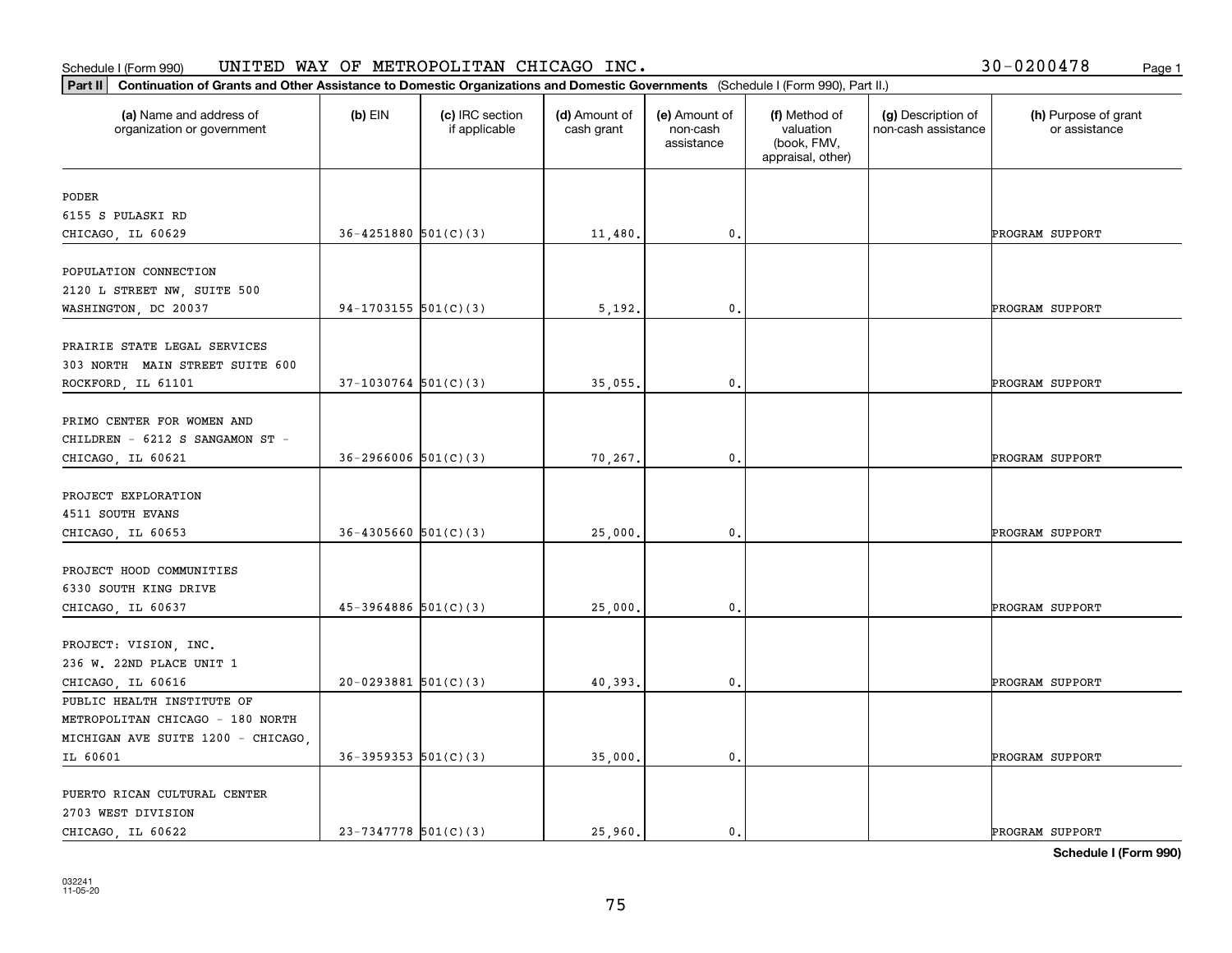|  |  | 30-0200478 |  | Page 1 |
|--|--|------------|--|--------|
|--|--|------------|--|--------|

| Continuation of Grants and Other Assistance to Domestic Organizations and Domestic Governments (Schedule I (Form 990), Part II.)<br>Part II |                            |                                  |                             |                                         |                                                                |                                           |                                       |
|---------------------------------------------------------------------------------------------------------------------------------------------|----------------------------|----------------------------------|-----------------------------|-----------------------------------------|----------------------------------------------------------------|-------------------------------------------|---------------------------------------|
| (a) Name and address of<br>organization or government                                                                                       | $(b)$ EIN                  | (c) IRC section<br>if applicable | (d) Amount of<br>cash grant | (e) Amount of<br>non-cash<br>assistance | (f) Method of<br>valuation<br>(book, FMV,<br>appraisal, other) | (g) Description of<br>non-cash assistance | (h) Purpose of grant<br>or assistance |
| RAVINIA FESTIVAL ASSOCIATION                                                                                                                |                            |                                  |                             |                                         |                                                                |                                           |                                       |
| 418 SHERIDAN RD<br>HIGHLAND PARK, IL 60035                                                                                                  | $36 - 6002273$ 501(C)(3)   |                                  | 14,981.                     | 0.                                      |                                                                |                                           | PROGRAM SUPPORT                       |
| REAL MEN CHARITIES INC                                                                                                                      |                            |                                  |                             |                                         |                                                                |                                           |                                       |
| 7417 S BENNETT AVE<br>CHICAGO, IL 60649                                                                                                     | $30 - 0052728$ 501(C)(3)   |                                  | 25,000.                     | $\mathbf{0}$ .                          |                                                                |                                           | PROGRAM SUPPORT                       |
| REASON TO GIVE                                                                                                                              |                            |                                  |                             |                                         |                                                                |                                           |                                       |
| 3368 NORTH ELSTON AVE<br>CHICAGO, IL 60618                                                                                                  | $26 - 2670377$ 501(C)(3)   |                                  | 25,000                      | $\mathbf 0$ .                           |                                                                |                                           | PROGRAM SUPPORT                       |
| REFLECTIONS FOUNDATION<br>10816 S PARNELL AVE                                                                                               |                            |                                  |                             |                                         |                                                                |                                           |                                       |
| CHICAGO, IL 60628                                                                                                                           | $51-0677821$ $501(C)(3)$   |                                  | 10,000                      | 0.                                      |                                                                |                                           | PROGRAM SUPPORT                       |
| RENAISSANCE SOCIAL SERVICES, INC<br>2501 W WASHINGTON BLVD STE 401                                                                          |                            |                                  |                             |                                         |                                                                |                                           |                                       |
| CHICAGO, IL 60612                                                                                                                           | $36-3900116$ 501(C)(3)     |                                  | 21,426.                     | $\mathbf{0}$ .                          |                                                                |                                           | PROGRAM SUPPORT                       |
| RESIDENT ASSOCIATION OF GREATER<br>ENGLEWOOD - 6623 S. UNION AVE. 1ST                                                                       |                            |                                  |                             |                                         |                                                                |                                           |                                       |
| - CHICAGO, IL 60621                                                                                                                         | $24-3226248$ 501(C)(3)     |                                  | 15,000                      | $\mathbf 0$ .                           |                                                                |                                           | PROGRAM SUPPORT                       |
| RESPOND NOW<br>1439 EMERALD                                                                                                                 |                            |                                  |                             |                                         |                                                                |                                           |                                       |
| CHICAGO HEIGHTS, IL 60411                                                                                                                   | $23-7091808$ 501(C)(3)     |                                  | 30,005.                     | 0.                                      |                                                                |                                           | PROGRAM SUPPORT                       |
| RESTORATION MINISTRIES, INC.<br>253 EAST 159TH STREET                                                                                       |                            |                                  |                             |                                         |                                                                |                                           |                                       |
| HARVEY, IL 60426                                                                                                                            | $36 - 3552070$ 501(C)(3)   |                                  | 122,330.                    | $\mathfrak o$ .                         |                                                                |                                           | PROGRAM SUPPORT                       |
| RINCON FAMILY SERVICES<br>3710 N KEDZIE                                                                                                     |                            |                                  |                             |                                         |                                                                |                                           |                                       |
| CHICAGO, IL 60618                                                                                                                           | $36 - 2739477$ $501(C)(3)$ |                                  | 10,000.                     | $\mathbf{0}$ .                          |                                                                |                                           | PROGRAM SUPPORT                       |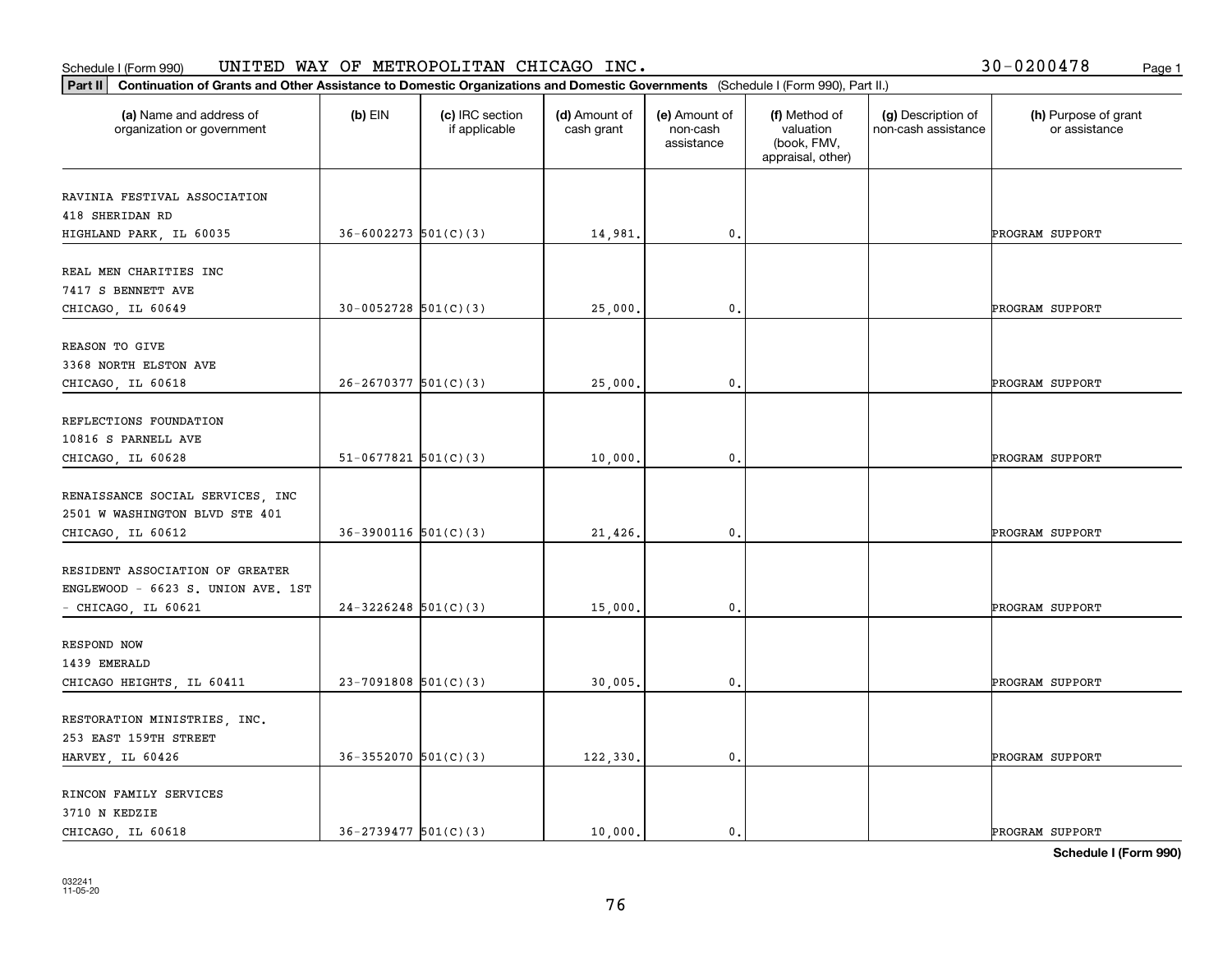#### Schedule I (Form 990) UN⊥TED WAY OF METROPOLLTAN CHICAGO INC. Page 1 UNITED WAY OF METROPOLITAN CHICAGO INC. 30-0200478

|  |  | 30-0200478 | Page 1 |
|--|--|------------|--------|
|--|--|------------|--------|

| Part II   Continuation of Grants and Other Assistance to Domestic Organizations and Domestic Governments (Schedule I (Form 990), Part II.) |                            |                                  |                             |                                         |                                                                |                                           |                                       |
|--------------------------------------------------------------------------------------------------------------------------------------------|----------------------------|----------------------------------|-----------------------------|-----------------------------------------|----------------------------------------------------------------|-------------------------------------------|---------------------------------------|
| (a) Name and address of<br>organization or government                                                                                      | $(b)$ EIN                  | (c) IRC section<br>if applicable | (d) Amount of<br>cash grant | (e) Amount of<br>non-cash<br>assistance | (f) Method of<br>valuation<br>(book, FMV,<br>appraisal, other) | (g) Description of<br>non-cash assistance | (h) Purpose of grant<br>or assistance |
| ROBERT R. MCCORMICK FOUNDATION                                                                                                             |                            |                                  |                             |                                         |                                                                |                                           |                                       |
| 205 N. MICHIGAN                                                                                                                            |                            |                                  |                             |                                         |                                                                |                                           |                                       |
| CHICAGO, IL 60601                                                                                                                          | $36 - 3689171$ $501(C)(3)$ |                                  | 3,506,667.                  | $\mathfrak o$ .                         |                                                                |                                           | PROGRAM SUPPORT                       |
|                                                                                                                                            |                            |                                  |                             |                                         |                                                                |                                           |                                       |
| ROGERS PARK MONTESSORI SCHOOL KIM                                                                                                          |                            |                                  |                             |                                         |                                                                |                                           |                                       |
| ROMAIN - 1800 W BALMORAL AVE -                                                                                                             |                            |                                  |                             |                                         |                                                                |                                           |                                       |
| CHICAGO, IL 60640                                                                                                                          | $36 - 2597822$ $501(C)(3)$ |                                  | 5,192.                      | $\mathfrak{o}$ .                        |                                                                |                                           | PROGRAM SUPPORT                       |
| ROLE MODEL MOVEMENT, INC MY BLOCK,                                                                                                         |                            |                                  |                             |                                         |                                                                |                                           |                                       |
| MY HOOD, MY CITY - 47 W. POLK                                                                                                              |                            |                                  |                             |                                         |                                                                |                                           |                                       |
| STREET SUITE 100 - CHICAGO, IL                                                                                                             |                            |                                  |                             |                                         |                                                                |                                           |                                       |
| 60605                                                                                                                                      | $46 - 2272700$ 501(C)(3)   |                                  | 52,300.                     | $\mathbf 0$ .                           |                                                                |                                           | PROGRAM SUPPORT                       |
|                                                                                                                                            |                            |                                  |                             |                                         |                                                                |                                           |                                       |
| RUSH UNIVERSITY MEDICAL CENTER                                                                                                             |                            |                                  |                             |                                         |                                                                |                                           |                                       |
| 1201 W. HARRISON STREET SUITE 300                                                                                                          |                            |                                  |                             |                                         |                                                                |                                           |                                       |
| CHICAGO, IL 60607                                                                                                                          | $36 - 2174823$ $501(C)(3)$ |                                  | 725,000.                    | 0.                                      |                                                                |                                           | PROGRAM SUPPORT                       |
|                                                                                                                                            |                            |                                  |                             |                                         |                                                                |                                           |                                       |
| RYAN BANKS ACADEMY                                                                                                                         |                            |                                  |                             |                                         |                                                                |                                           |                                       |
| 1245 S. MICHIGAN #212                                                                                                                      |                            |                                  |                             |                                         |                                                                |                                           |                                       |
| CHICAGO, IL 60605                                                                                                                          | $47 - 3666107$ 501(C)(3)   |                                  | 30,289.                     | $\mathbf{0}$                            |                                                                |                                           | PROGRAM SUPPORT                       |
| SAFER FOUNDATION                                                                                                                           |                            |                                  |                             |                                         |                                                                |                                           |                                       |
| 571 WEST JACKSON BLVD.                                                                                                                     |                            |                                  |                             |                                         |                                                                |                                           |                                       |
| CHICAGO, IL 60661                                                                                                                          | $36 - 2762168$ $501(C)(3)$ |                                  | 58,437.                     | 0.                                      |                                                                |                                           | PROGRAM SUPPORT                       |
|                                                                                                                                            |                            |                                  |                             |                                         |                                                                |                                           |                                       |
| SAINT ANTHONY HOSPITAL                                                                                                                     |                            |                                  |                             |                                         |                                                                |                                           |                                       |
| 2875 W 19TH ST                                                                                                                             |                            |                                  |                             |                                         |                                                                |                                           |                                       |
| CHICAGO, IL 60623                                                                                                                          | $51-0217097$ $501(C)(3)$   |                                  | 51,516.                     | $\mathbf{0}$ .                          |                                                                |                                           | PROGRAM SUPPORT                       |
|                                                                                                                                            |                            |                                  |                             |                                         |                                                                |                                           |                                       |
| SALVATION ARMY OF GREATER HARTFORD                                                                                                         |                            |                                  |                             |                                         |                                                                |                                           |                                       |
| 217 WASHINGTON ST                                                                                                                          |                            |                                  |                             |                                         |                                                                |                                           |                                       |
| HARTFORD, CT 06142                                                                                                                         | $36 - 2167910$ $501(C)(3)$ |                                  | 15,886.                     | $\mathbf 0$ .                           |                                                                |                                           | PROGRAM SUPPORT                       |
|                                                                                                                                            |                            |                                  |                             |                                         |                                                                |                                           |                                       |
| SARAH'S INN                                                                                                                                |                            |                                  |                             |                                         |                                                                |                                           |                                       |
| 311 HARRISON STREET                                                                                                                        |                            |                                  |                             |                                         |                                                                |                                           |                                       |
| OAK PARK, IL 60304                                                                                                                         | $36 - 3084461$ $501(C)(3)$ |                                  | 37.393.                     | $\mathfrak{o}$ .                        |                                                                |                                           | PROGRAM SUPPORT                       |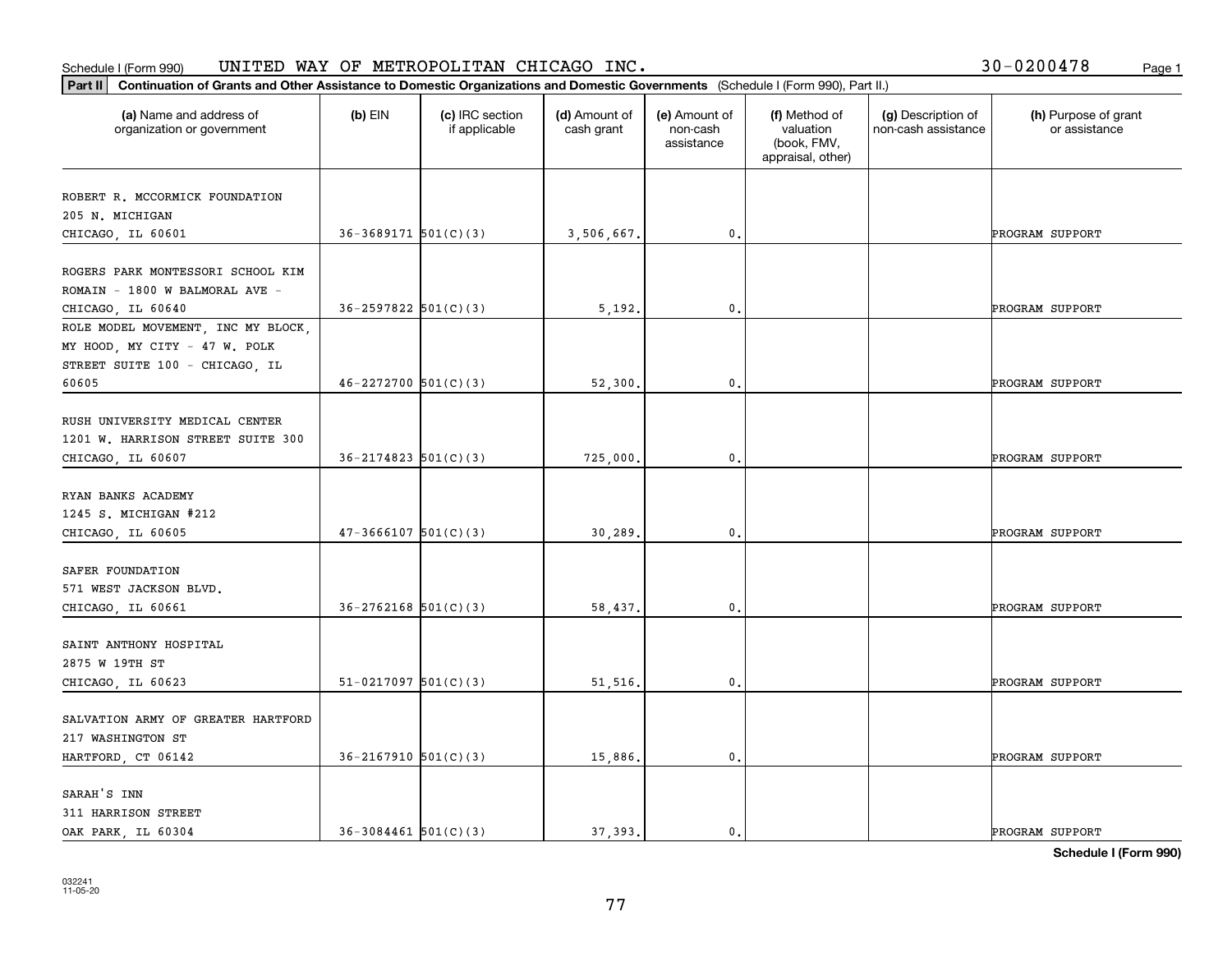| 30-0200478<br>Page 1 |  |
|----------------------|--|
|----------------------|--|

| (a) Name and address of<br>organization or government | $(b)$ EIN                  | (c) IRC section<br>if applicable | (d) Amount of<br>cash grant | (e) Amount of<br>non-cash<br>assistance | (f) Method of<br>valuation<br>(book, FMV,<br>appraisal, other) | (g) Description of<br>non-cash assistance | (h) Purpose of grant<br>or assistance |
|-------------------------------------------------------|----------------------------|----------------------------------|-----------------------------|-----------------------------------------|----------------------------------------------------------------|-------------------------------------------|---------------------------------------|
| SEGUNDO RUIZ BELVIS CULTURAL                          |                            |                                  |                             |                                         |                                                                |                                           |                                       |
| CENTER - 4046 W. ARMITAGE AVE -                       |                            |                                  |                             |                                         |                                                                |                                           |                                       |
| CHICAGO, IL 60639                                     | $36-2967052$ $501(C)(3)$   |                                  | 10,000.                     | $\mathfrak o$ .                         |                                                                |                                           | PROGRAM SUPPORT                       |
| SERENITY HOUSE COUNSELING                             |                            |                                  |                             |                                         |                                                                |                                           |                                       |
| SERVICES, INC. - 891 SOUTH ROUTE                      |                            |                                  |                             |                                         |                                                                |                                           |                                       |
| 53 - ADDISON, IL 60101                                | $36 - 3350438$ $501(C)(3)$ |                                  | 19,599.                     | $\mathbf{0}$ .                          |                                                                |                                           | PROGRAM SUPPORT                       |
| SERTOMA CENTRE, INC.                                  |                            |                                  |                             |                                         |                                                                |                                           |                                       |
| 4343 WEST 123RD STREET                                |                            |                                  |                             |                                         |                                                                |                                           |                                       |
| ALSIP, IL 60803                                       | $36-2720586$ $501(C)(3)$   |                                  | 96,925.                     | $\mathbf{0}$ .                          |                                                                |                                           | PROGRAM SUPPORT                       |
|                                                       |                            |                                  |                             |                                         |                                                                |                                           |                                       |
| SGA YOUTH & FAMILY SERVICES                           |                            |                                  |                             |                                         |                                                                |                                           |                                       |
| 11 EAST ADAMS STREET SUITE 1500                       | $36 - 2167916$ $501(C)(3)$ |                                  |                             | $\mathbf{0}$ .                          |                                                                |                                           | PROGRAM SUPPORT                       |
| CHICAGO, IL 60603                                     |                            |                                  | 25,000.                     |                                         |                                                                |                                           |                                       |
| SHELTER, INC.                                         |                            |                                  |                             |                                         |                                                                |                                           |                                       |
| 1616 N ARLINGTON HEIGHTS RD                           |                            |                                  |                             |                                         |                                                                |                                           |                                       |
| ARLINGTON HEIGHTS, IL 60004                           | $23 - 7399596$ 501(C)(3)   |                                  | 13,191                      | $\mathbf{0}$                            |                                                                |                                           | PROGRAM SUPPORT                       |
| SINAI COMMUNITY INSTITUTE INC.                        |                            |                                  |                             |                                         |                                                                |                                           |                                       |
| 2653 W OGDEN AVE                                      |                            |                                  |                             |                                         |                                                                |                                           |                                       |
| CHICAGO, IL 60608                                     | $36-3932824$ $501(C)(3)$   |                                  | 50,000.                     | 0.                                      |                                                                |                                           | PROGRAM SUPPORT                       |
|                                                       |                            |                                  |                             |                                         |                                                                |                                           |                                       |
| SINAI HEALTH SYSTEM                                   |                            |                                  |                             |                                         |                                                                |                                           |                                       |
| 1500 SOUTH FAIRFIELD AVENUE                           |                            |                                  |                             |                                         |                                                                |                                           |                                       |
| CHICAGO, IL 60608                                     | $36 - 3166895$ $501(C)(3)$ |                                  | 127,906.                    | $\mathbf{0}$ .                          |                                                                |                                           | PROGRAM SUPPORT                       |
| SKILLS FOR CHICAGOLANDS FUTURE                        |                            |                                  |                             |                                         |                                                                |                                           |                                       |
| 191 N. WACKER DRIVE, SUITE 1150                       |                            |                                  |                             |                                         |                                                                |                                           |                                       |
| CHICAGO, IL 60606                                     | $45 - 1287418$ 501(C)(3)   |                                  | 16,668.                     | $\mathbf{0}$ .                          |                                                                |                                           | PROGRAM SUPPORT                       |
| SOCIAL GOOD FUND                                      |                            |                                  |                             |                                         |                                                                |                                           |                                       |
| P.O. BOX 5473                                         |                            |                                  |                             |                                         |                                                                |                                           |                                       |
| RICHMOND, AR 94805                                    | $46 - 1323531$ $501(C)(3)$ |                                  | 25,000.                     | 0.                                      |                                                                |                                           | PROGRAM SUPPORT                       |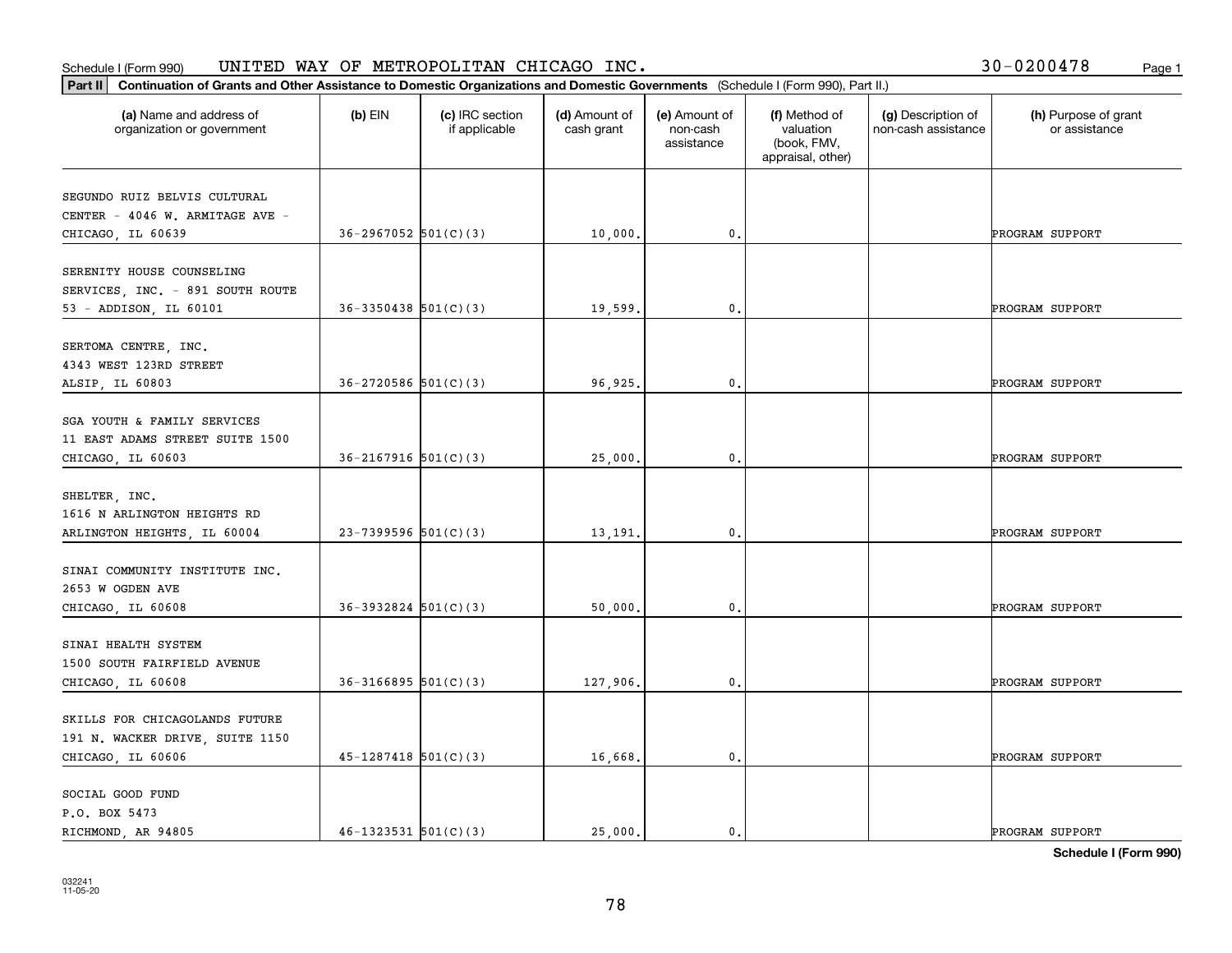| 30-0200478 | Page 1 |
|------------|--------|
|------------|--------|

| Continuation of Grants and Other Assistance to Domestic Organizations and Domestic Governments (Schedule I (Form 990), Part II.)<br>Part II |                            |                                  |                             |                                         |                                                                |                                           |                                       |
|---------------------------------------------------------------------------------------------------------------------------------------------|----------------------------|----------------------------------|-----------------------------|-----------------------------------------|----------------------------------------------------------------|-------------------------------------------|---------------------------------------|
| (a) Name and address of<br>organization or government                                                                                       | $(b)$ EIN                  | (c) IRC section<br>if applicable | (d) Amount of<br>cash grant | (e) Amount of<br>non-cash<br>assistance | (f) Method of<br>valuation<br>(book, FMV,<br>appraisal, other) | (g) Description of<br>non-cash assistance | (h) Purpose of grant<br>or assistance |
| SOUTH SHORE CHAMBER OF COMMERCE                                                                                                             |                            |                                  |                             |                                         |                                                                |                                           |                                       |
| 1750 E 71ST                                                                                                                                 |                            |                                  |                             |                                         |                                                                |                                           |                                       |
| CHICAGO, IL 60649                                                                                                                           | $36 - 4265009$ $501(C)(3)$ |                                  | 25,000.                     | $\mathbf{0}$ .                          |                                                                |                                           | PROGRAM SUPPORT                       |
| SOUTH SHORE PLANNING AND<br>PRESERVATION COALITION - 1735 E                                                                                 |                            |                                  |                             |                                         |                                                                |                                           |                                       |
| 71ST STREET - CHICAGO, IL 60649                                                                                                             | $36 - 4191772$ 501(C)(3)   |                                  | 25,000.                     | $\mathbf{0}$ .                          |                                                                |                                           | PROGRAM SUPPORT                       |
| SOUTH SUBURBAN FAMILY SHELTER<br>18137 HARWOOD AVENUE                                                                                       |                            |                                  |                             |                                         |                                                                |                                           |                                       |
| HOMEWOOD, IL 60430                                                                                                                          | $36-3089796$ $501(C)(3)$   |                                  | 68,778.                     | 0.                                      |                                                                |                                           | PROGRAM SUPPORT                       |
| SOUTH SUBURBAN HOUSING CENTER<br>18220 HARWOOD AVE STE 1<br>HOMEWOOD, IL 60430                                                              | $51-0175452$ $501(C)(3)$   |                                  | 50,000.                     | 0.                                      |                                                                |                                           | PROGRAM SUPPORT                       |
|                                                                                                                                             |                            |                                  |                             |                                         |                                                                |                                           |                                       |
| SOUTH SUBURBAN MAYORS & MANAGERS<br>ASSOCIATION - 1904 W 174TH STREET<br>- EAST HAZEL CREST, IL 60429                                       | $36 - 2981932$ $501(C)(3)$ |                                  | 25,000.                     | $\mathbf{0}$ .                          |                                                                |                                           | PROGRAM SUPPORT                       |
| SOUTH SUBURBAN PADS<br>414 W. LINCOLN HWY                                                                                                   |                            |                                  |                             |                                         |                                                                |                                           |                                       |
| CHICAGO HEIGHTS, IL 60411                                                                                                                   | $36 - 3744405$ 501(C)(3)   |                                  | 27,408.                     | 0.                                      |                                                                |                                           | PROGRAM SUPPORT                       |
| SOUTHWEST ORGANIZING PROJECT<br>2558 W 63RD ST                                                                                              |                            |                                  |                             |                                         |                                                                |                                           |                                       |
| CHICAGO, IL 60629                                                                                                                           | $36 - 4090773$ 501(C)(3)   |                                  | 60,000.                     | 0.                                      |                                                                |                                           | PROGRAM SUPPORT                       |
| SPANISH COMMUNITY CENTER<br>309 N EASTERN                                                                                                   |                            |                                  |                             |                                         |                                                                |                                           |                                       |
| JOLIET, IL 60432                                                                                                                            | $36 - 2679658$ 501(C)(3)   |                                  | 25,064.                     | $\mathfrak o$ .                         |                                                                |                                           | PROGRAM SUPPORT                       |
| ST SABINA CHURCH<br>7800 S. RACINE<br>CHICAGO, IL 60620                                                                                     | $36 - 2171123$ $501(C)(3)$ |                                  | 8.332.                      | $\mathbf{0}$ .                          |                                                                |                                           | PROGRAM SUPPORT                       |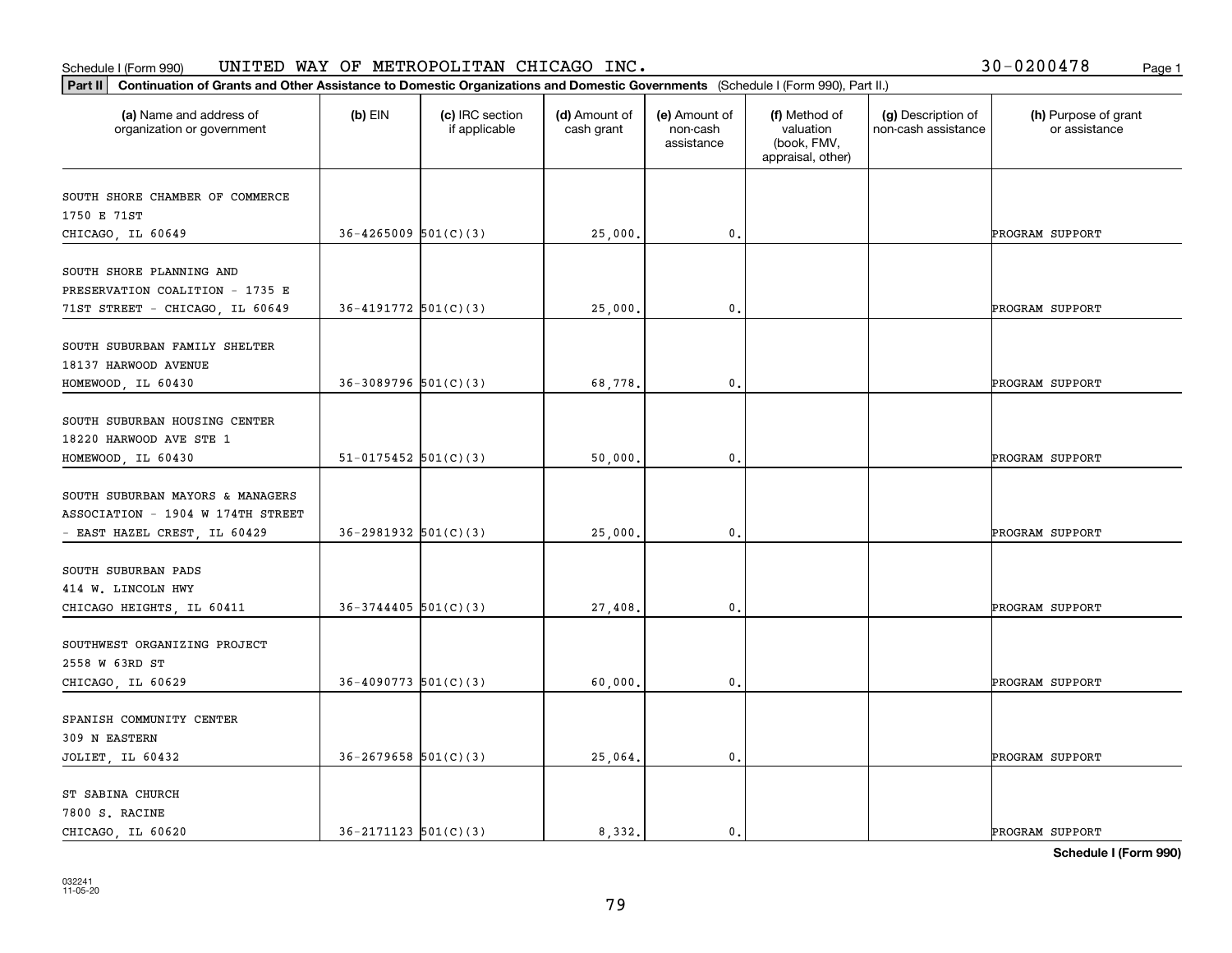|  |  | 30-0200478 |  | Page 1 |
|--|--|------------|--|--------|
|--|--|------------|--|--------|

| (a) Name and address of           | $(b)$ EIN                  | (c) IRC section | (d) Amount of | (e) Amount of          | (f) Method of                                 | (g) Description of  | (h) Purpose of grant |
|-----------------------------------|----------------------------|-----------------|---------------|------------------------|-----------------------------------------------|---------------------|----------------------|
| organization or government        |                            | if applicable   | cash grant    | non-cash<br>assistance | valuation<br>(book, FMV,<br>appraisal, other) | non-cash assistance | or assistance        |
| ST. BERNARD HOSPITAL              |                            |                 |               |                        |                                               |                     |                      |
| 326 W 64TH ST.                    |                            |                 |               |                        |                                               |                     |                      |
| CHICAGO, IL 60621                 | $36 - 2264414$ $501(C)(3)$ |                 | 25,000.       | $\mathbf{0}$ .         |                                               |                     | PROGRAM SUPPORT      |
| ST. CLEMENT CHURCH                |                            |                 |               |                        |                                               |                     |                      |
| 642 W. DEMING                     |                            |                 |               |                        |                                               |                     |                      |
| CHICAGO, IL 60614                 | 53-0196617 $501(C)(3)$     |                 | 70,225.       | 0.                     |                                               |                     | PROGRAM SUPPORT      |
| ST. EULALIA CHURCH                |                            |                 |               |                        |                                               |                     |                      |
| 1845 SOUTH 9TH AVENUE             |                            |                 |               |                        |                                               |                     |                      |
| MAYWOOD, IL 60153                 | $36 - 2170993$ $501(C)(3)$ |                 | 25,000        | $\mathbf{0}$ .         |                                               |                     | PROGRAM SUPPORT      |
| ST. IGNATIUS COLLEGE PREP         |                            |                 |               |                        |                                               |                     |                      |
| 1076 W ROOSEVELT                  |                            |                 |               |                        |                                               |                     |                      |
| CHICAGO, IL 60608                 | $36 - 2167867$ 501(C)(3)   |                 | 5,881.        | 0.                     |                                               |                     | PROGRAM SUPPORT      |
|                                   |                            |                 |               |                        |                                               |                     |                      |
| ST. JUDE CHILDREN'S RESEARCH      |                            |                 |               |                        |                                               |                     |                      |
| HOSPITAL - 262 DANNY THOMAS PLACE |                            |                 |               |                        |                                               |                     |                      |
| - MEMPHIS, TN 38105               | $62 - 0646012$ 501(C)(3)   |                 | 11,364.       | 0.                     |                                               |                     | PROGRAM SUPPORT      |
| ST. LEONARD'S MINISTRIES          |                            |                 |               |                        |                                               |                     |                      |
| 2100 WEST WARREN BLVD.            |                            |                 |               |                        |                                               |                     |                      |
| CHICAGO, IL 60612                 | $36 - 2378516$ $501(C)(3)$ |                 | 27,183.       | 0.                     |                                               |                     | PROGRAM SUPPORT      |
| ST. MARY'S EPISCOPAL CHURCH       |                            |                 |               |                        |                                               |                     |                      |
| 306 SOUTH PROSPECT                |                            |                 |               |                        |                                               |                     |                      |
| PARK RIDGE, IL 60068              | $23 - 7075487$ 501(C)(3)   |                 | 6,318         | $\mathbf{0}$ .         |                                               |                     | PROGRAM SUPPORT      |
| TEAMWORK ENGLEWOOD                |                            |                 |               |                        |                                               |                     |                      |
| 815 W 63RD ST 2ND FLOOR           |                            |                 |               |                        |                                               |                     |                      |
| CHICAGO, IL 60621                 | $74-3102944$ 501(C)(3)     |                 | 77,300.       | $\mathbf{0}$ .         |                                               |                     | PROGRAM SUPPORT      |
| TEEN LIVING PROGRAMS              |                            |                 |               |                        |                                               |                     |                      |
| 180 N MICHIGAN AVE, STE 1900      |                            |                 |               |                        |                                               |                     |                      |
| CHICAGO, IL 60601                 | $36 - 2867274$ 501(C)(3)   |                 | 21.370.       | 0.                     |                                               |                     | PROGRAM SUPPORT      |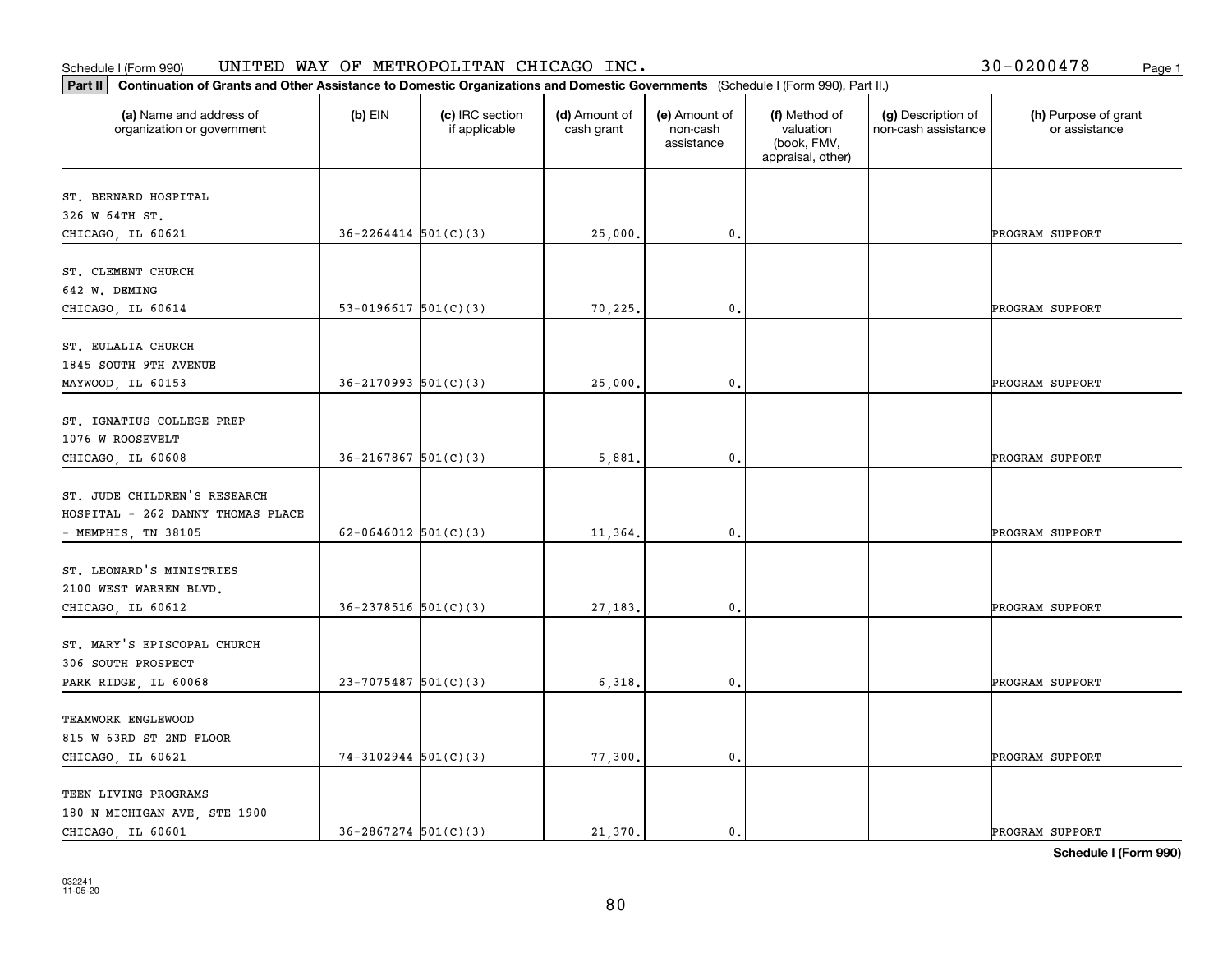| Part II   Continuation of Grants and Other Assistance to Domestic Organizations and Domestic Governments (Schedule I (Form 990), Part II.) |                            |                                  |                             |                                         |                                                                |                                           |                                       |
|--------------------------------------------------------------------------------------------------------------------------------------------|----------------------------|----------------------------------|-----------------------------|-----------------------------------------|----------------------------------------------------------------|-------------------------------------------|---------------------------------------|
| (a) Name and address of<br>organization or government                                                                                      | $(b)$ EIN                  | (c) IRC section<br>if applicable | (d) Amount of<br>cash grant | (e) Amount of<br>non-cash<br>assistance | (f) Method of<br>valuation<br>(book, FMV,<br>appraisal, other) | (g) Description of<br>non-cash assistance | (h) Purpose of grant<br>or assistance |
| TEEN PARENT CONNECTION                                                                                                                     |                            |                                  |                             |                                         |                                                                |                                           |                                       |
| 475 TAFT AVE                                                                                                                               |                            |                                  |                             |                                         |                                                                |                                           |                                       |
| GLEN ELLYN, IL 60137                                                                                                                       | $36-3387034$ $501(C)(3)$   |                                  | 26,186.                     | $\mathbf{0}$ .                          |                                                                |                                           | PROGRAM SUPPORT                       |
| TELPOCHCALLI COMMUNITY EDUCATION<br>PROJECT INC - 2832 W 24TH BLVD -                                                                       |                            |                                  |                             |                                         |                                                                |                                           |                                       |
| CHICAGO, IL 60623                                                                                                                          | $71-0961074$ 501(C)(3)     |                                  | 20,000                      | 0.                                      |                                                                |                                           | PROGRAM SUPPORT                       |
| THE ARK<br>6450 N. CALIFORNIA AVE.<br>CHICAGO, IL 60645                                                                                    | $23 - 7164967$ 501(C)(3)   |                                  | 25,000.                     | $\mathfrak{o}$ .                        |                                                                |                                           | PROGRAM SUPPORT                       |
|                                                                                                                                            |                            |                                  |                             |                                         |                                                                |                                           |                                       |
| THE BASEBALL INC.<br>230 N KOLMAR AVE.                                                                                                     |                            |                                  |                             |                                         |                                                                |                                           |                                       |
| CHICAGO, IL 60624                                                                                                                          | $46 - 1856641$ 501(C)(3)   |                                  | 25,000.                     | 0.                                      |                                                                |                                           | PROGRAM SUPPORT                       |
| THE CENTER RESOURCES FOR TEACHING<br>AND LEARNING - 2626 S CLEARBROOK                                                                      |                            |                                  |                             |                                         |                                                                |                                           |                                       |
| DR - ARLINGTON HEIGHTS, IL 60005                                                                                                           | $36 - 4248651$ $501(C)(3)$ |                                  | 59,675.                     | $\mathbf{0}$                            |                                                                |                                           | PROGRAM SUPPORT                       |
| THE CHICAGO COMMUNITY FOUNDATION<br>225 N. MICHIGAN AVE SUITE 2200<br>CHICAGO, IL 60601                                                    | $36 - 3432023$ $501(C)(3)$ |                                  | 500,000.                    | 0.                                      |                                                                |                                           | PROGRAM SUPPORT                       |
|                                                                                                                                            |                            |                                  |                             |                                         |                                                                |                                           |                                       |
| THE CHICAGO LIGHTHOUSE<br>1850 WEST ROOSEVELT ROAD                                                                                         |                            |                                  |                             |                                         |                                                                |                                           |                                       |
| CHICAGO, IL 60608                                                                                                                          | $36 - 2169139$ $501(C)(3)$ |                                  | 57,547.                     | $^{\rm 0}$ .                            |                                                                |                                           | PROGRAM SUPPORT                       |
| THE CHILDREN'S CENTER OF<br>CICERO-BERWYN - 1447 S 50TH COURT                                                                              |                            |                                  |                             |                                         |                                                                |                                           |                                       |
| $-$ CICERO, IL 60804                                                                                                                       | $36 - 3025963$ $501(C)(3)$ |                                  | 18,203.                     | $\mathfrak{o}$ .                        |                                                                |                                           | PROGRAM SUPPORT                       |
| THE CHILDREN'S CLINIC<br>320 LAKE STREET                                                                                                   |                            |                                  |                             |                                         |                                                                |                                           |                                       |
| OAK PARK, IL 60302                                                                                                                         | $36 - 9002074$ 501(C)(3)   |                                  | 24,607.                     | $\mathbf{0}$ .                          |                                                                |                                           | PROGRAM SUPPORT                       |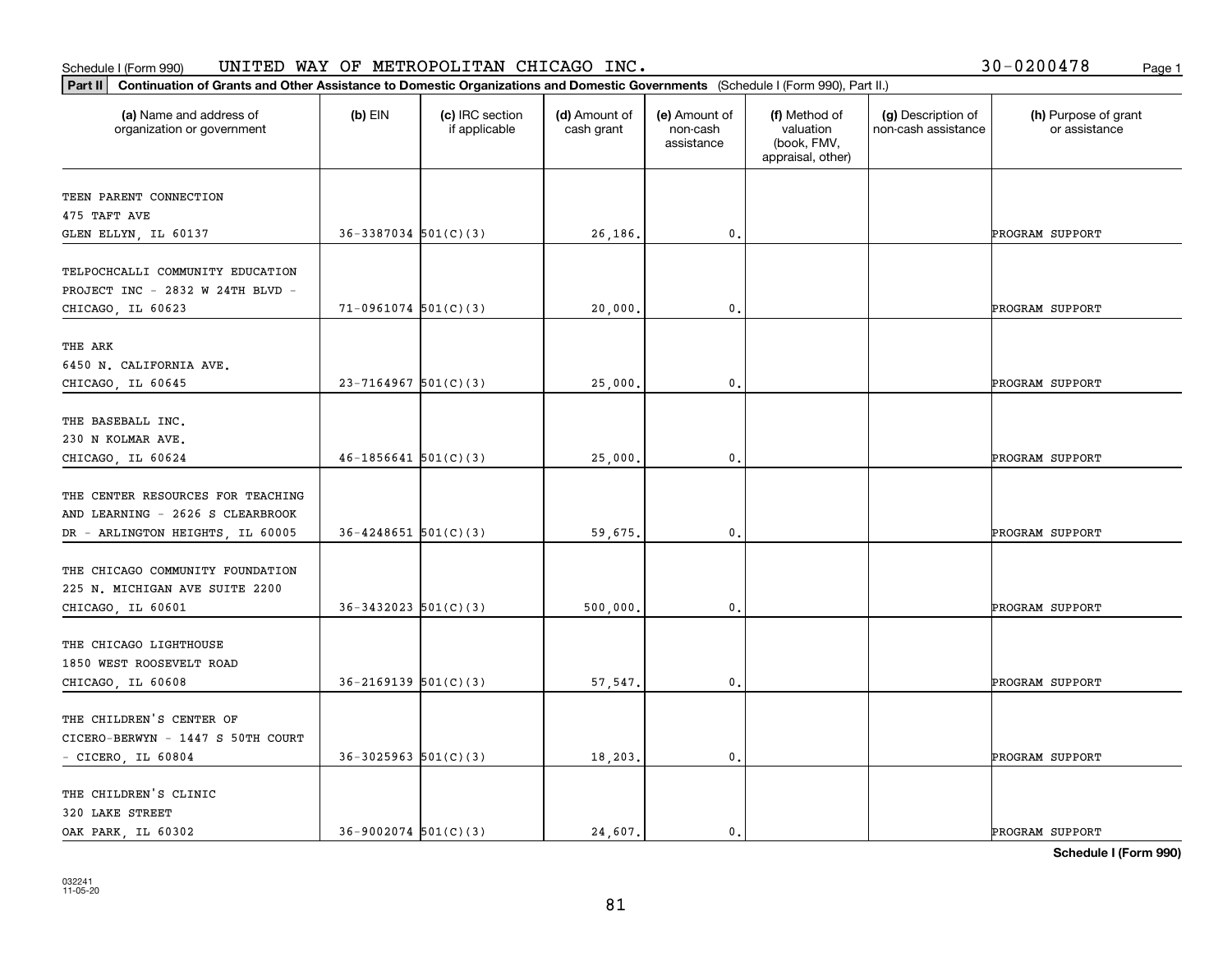#### Schedule I (Form 990) UN⊥TED WAY OF METROPOLLTAN CHICAGO INC. Page 1 UNITED WAY OF METROPOLITAN CHICAGO INC. 30-0200478

| 30-0200478 | Page 1 |
|------------|--------|
|------------|--------|

| Part II   Continuation of Grants and Other Assistance to Domestic Organizations and Domestic Governments (Schedule I (Form 990), Part II.) |                            |                                  |                             |                                         |                                                                |                                           |                                       |
|--------------------------------------------------------------------------------------------------------------------------------------------|----------------------------|----------------------------------|-----------------------------|-----------------------------------------|----------------------------------------------------------------|-------------------------------------------|---------------------------------------|
| (a) Name and address of<br>organization or government                                                                                      | $(b)$ EIN                  | (c) IRC section<br>if applicable | (d) Amount of<br>cash grant | (e) Amount of<br>non-cash<br>assistance | (f) Method of<br>valuation<br>(book, FMV,<br>appraisal, other) | (g) Description of<br>non-cash assistance | (h) Purpose of grant<br>or assistance |
| THE CHILDREN'S PLACE ASSOCIATION                                                                                                           |                            |                                  |                             |                                         |                                                                |                                           |                                       |
| 700 N SACRAMENTO BLVD STE 300                                                                                                              |                            |                                  |                             |                                         |                                                                |                                           |                                       |
| CHICAGO, IL 60612                                                                                                                          | $36-3641017$ $501(C)(3)$   |                                  | 10,270.                     | $\mathbf{0}$ .                          |                                                                |                                           | PROGRAM SUPPORT                       |
|                                                                                                                                            |                            |                                  |                             |                                         |                                                                |                                           |                                       |
| THE COMPASS CHURCH<br>1551 E HOBSON RD                                                                                                     |                            |                                  |                             |                                         |                                                                |                                           |                                       |
| NAPERVILLE, IL 60540                                                                                                                       | $41-0721672$ 501(C)(3)     |                                  | 9,318                       | $\mathfrak{o}$ .                        |                                                                |                                           | PROGRAM SUPPORT                       |
|                                                                                                                                            |                            |                                  |                             |                                         |                                                                |                                           |                                       |
| THE FIELD MUSEUM                                                                                                                           |                            |                                  |                             |                                         |                                                                |                                           |                                       |
| 1400 SOUTH LAKE SHORE DRIVE                                                                                                                |                            |                                  |                             |                                         |                                                                |                                           |                                       |
| CHICAGO, IL 60605                                                                                                                          | $36 - 2167011$ $501(C)(3)$ |                                  | 10,154.                     | $\mathbf 0$ .                           |                                                                |                                           | PROGRAM SUPPORT                       |
|                                                                                                                                            |                            |                                  |                             |                                         |                                                                |                                           |                                       |
| THE HANA CENTER                                                                                                                            |                            |                                  |                             |                                         |                                                                |                                           |                                       |
| 4300 N. CALIFORNIA AVE.                                                                                                                    |                            |                                  |                             |                                         |                                                                |                                           |                                       |
| CHICAGO, IL 60618                                                                                                                          | $36 - 2746468$ 501(C)(3)   |                                  | 25,000.                     | 0.                                      |                                                                |                                           | PROGRAM SUPPORT                       |
| THE JOSSELYN CENTER                                                                                                                        |                            |                                  |                             |                                         |                                                                |                                           |                                       |
| <b>30 SOUTH BROADWAY</b>                                                                                                                   |                            |                                  |                             |                                         |                                                                |                                           |                                       |
| AURORA, IL 60505                                                                                                                           | $36 - 2217996$ $501(C)(3)$ |                                  | 27,053.                     | $\mathbf{0}$                            |                                                                |                                           | PROGRAM SUPPORT                       |
|                                                                                                                                            |                            |                                  |                             |                                         |                                                                |                                           |                                       |
| THE LEUKEMIA & LYMPHOMA SOCIETY                                                                                                            |                            |                                  |                             |                                         |                                                                |                                           |                                       |
| 954 W WASHINGTON BLVD STE 305                                                                                                              |                            |                                  |                             |                                         |                                                                |                                           |                                       |
| CHICAGO, IL 60607                                                                                                                          | 13-5644916 $501(C)(3)$     |                                  | 18,329.                     | 0.                                      |                                                                |                                           | PROGRAM SUPPORT                       |
|                                                                                                                                            |                            |                                  |                             |                                         |                                                                |                                           |                                       |
| THE LINK AND OPTION CENTER INC                                                                                                             |                            |                                  |                             |                                         |                                                                |                                           |                                       |
| 900 E 162ND ST STE 102                                                                                                                     |                            |                                  |                             |                                         |                                                                |                                           |                                       |
| SOUTH HOLLAND, IL 60473                                                                                                                    | $36 - 4313821$ $501(C)(3)$ |                                  | 25,000.                     | $\mathbf{0}$ .                          |                                                                |                                           | PROGRAM SUPPORT                       |
| THE LYNN SAGE BREAST CANCER                                                                                                                |                            |                                  |                             |                                         |                                                                |                                           |                                       |
| FOUNDATION - 910 W. LAWRENCE SUITE                                                                                                         |                            |                                  |                             |                                         |                                                                |                                           |                                       |
| #100 - CHICAGO, IL 60640                                                                                                                   | $36-3727715$ $501(C)(3)$   |                                  | 10, 100.                    | $\mathbf{0}$ .                          |                                                                |                                           | PROGRAM SUPPORT                       |
|                                                                                                                                            |                            |                                  |                             |                                         |                                                                |                                           |                                       |
| THE MIRACLE CENTER INC                                                                                                                     |                            |                                  |                             |                                         |                                                                |                                           |                                       |
| 2311 N PULASKI ROAD                                                                                                                        |                            |                                  |                             |                                         |                                                                |                                           |                                       |
| CHICAGO, IL 60639                                                                                                                          | $36 - 4276909$ $501(C)(3)$ |                                  | 25,000.                     | $\mathbf{0}$ .                          |                                                                |                                           | PROGRAM SUPPORT                       |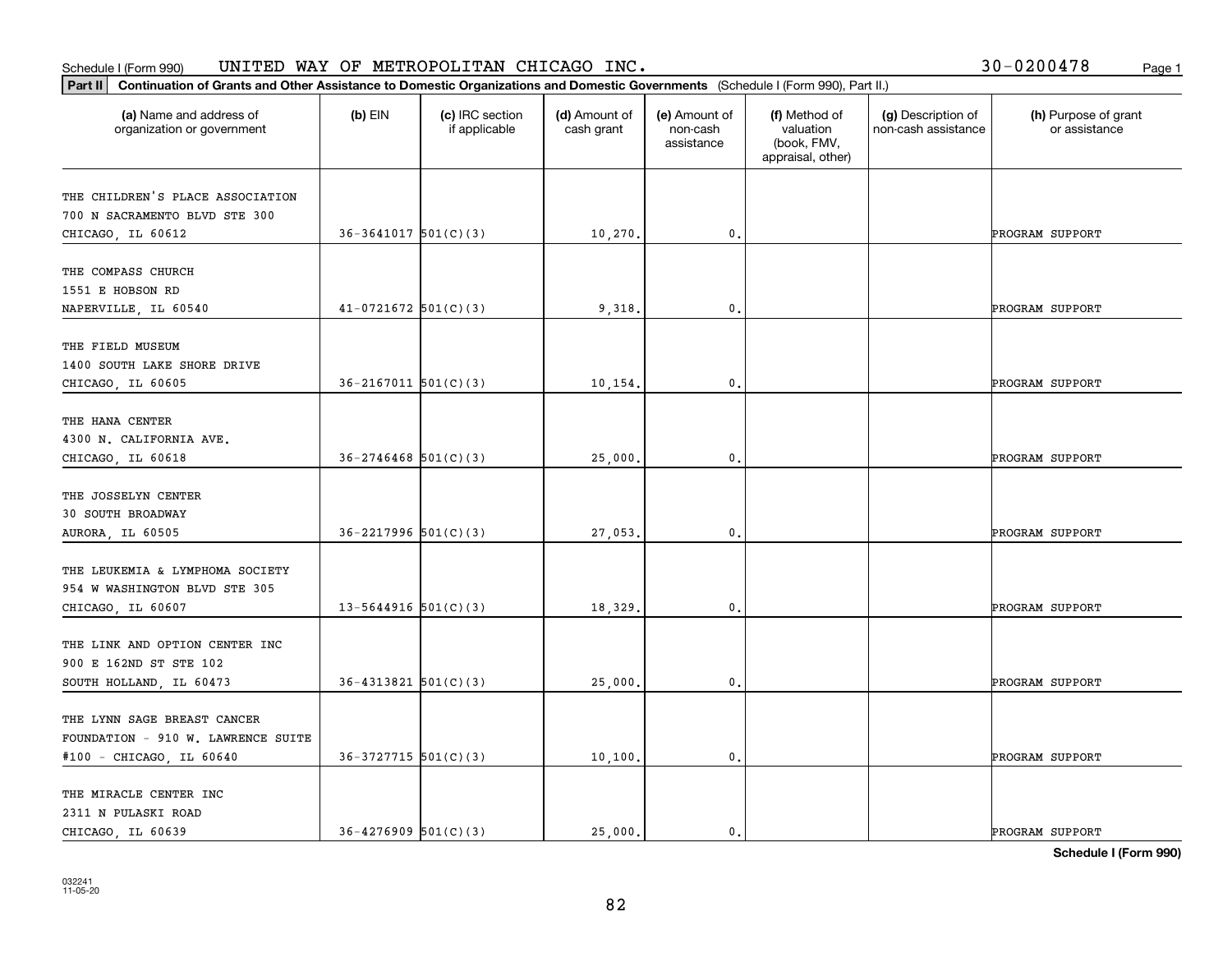#### Schedule I (Form 990) UN⊥TED WAY OF METROPOLLTAN CHICAGO INC. Page 1 UNITED WAY OF METROPOLITAN CHICAGO INC. 30-0200478

| Part II   Continuation of Grants and Other Assistance to Domestic Organizations and Domestic Governments (Schedule I (Form 990), Part II.) |                            |                                  |                             |                                         |                                                                |                                           |                                       |
|--------------------------------------------------------------------------------------------------------------------------------------------|----------------------------|----------------------------------|-----------------------------|-----------------------------------------|----------------------------------------------------------------|-------------------------------------------|---------------------------------------|
| (a) Name and address of<br>organization or government                                                                                      | $(b)$ EIN                  | (c) IRC section<br>if applicable | (d) Amount of<br>cash grant | (e) Amount of<br>non-cash<br>assistance | (f) Method of<br>valuation<br>(book, FMV,<br>appraisal, other) | (g) Description of<br>non-cash assistance | (h) Purpose of grant<br>or assistance |
| THE NIGHT MINISTRY                                                                                                                         |                            |                                  |                             |                                         |                                                                |                                           |                                       |
| 1735 N ASHLAND, SUITE 2000                                                                                                                 |                            |                                  |                             |                                         |                                                                |                                           |                                       |
| CHICAGO, IL 60622                                                                                                                          | $36 - 3145764$ $501(C)(3)$ |                                  | 52,751.                     | 0.                                      |                                                                |                                           | PROGRAM SUPPORT                       |
|                                                                                                                                            |                            |                                  |                             |                                         |                                                                |                                           |                                       |
| THE POTTER'S HOUSE SCHOOL                                                                                                                  |                            |                                  |                             |                                         |                                                                |                                           |                                       |
| 810 VAN RAALTE DRIVE SW                                                                                                                    |                            |                                  |                             |                                         |                                                                |                                           |                                       |
| GRAND RAPIDS, MI 49509                                                                                                                     | $38 - 2372676$ 501(C)(3)   |                                  | 8,000.                      | 0.                                      |                                                                |                                           | PROGRAM SUPPORT                       |
| THE RESURRECTION PROJECT                                                                                                                   |                            |                                  |                             |                                         |                                                                |                                           |                                       |
| 1805 SOUTH PAULINA STREET                                                                                                                  |                            |                                  |                             |                                         |                                                                |                                           |                                       |
| CHICAGO, IL 60608                                                                                                                          | $36 - 3576073$ 501(C)(3)   |                                  | 83,502.                     | $\mathbf{0}$ .                          |                                                                |                                           | PROGRAM SUPPORT                       |
| THE SOUTH SUBURBAN COUNCIL ON                                                                                                              |                            |                                  |                             |                                         |                                                                |                                           |                                       |
| ALCOHOLISM AND SUBSTANCE ABUSE -                                                                                                           |                            |                                  |                             |                                         |                                                                |                                           |                                       |
| 1909 CHEKER SQUARE - EAST HAZEL                                                                                                            |                            |                                  |                             |                                         |                                                                |                                           |                                       |
| CREST, IL 60429                                                                                                                            | $36 - 2654921$ $501(C)(3)$ |                                  | 96,592.                     | 0.                                      |                                                                |                                           | PROGRAM SUPPORT                       |
|                                                                                                                                            |                            |                                  |                             |                                         |                                                                |                                           |                                       |
| THE URBAN ALLIANCE FOUNDATION                                                                                                              |                            |                                  |                             |                                         |                                                                |                                           |                                       |
| 2030 Q STREET NW                                                                                                                           |                            |                                  |                             |                                         |                                                                |                                           |                                       |
| WASHINGTON, DC 20009                                                                                                                       | $52-1938443$ $501(C)(3)$   |                                  | 50,000.                     | 0.                                      |                                                                |                                           | PROGRAM SUPPORT                       |
| THRESHOLDS                                                                                                                                 |                            |                                  |                             |                                         |                                                                |                                           |                                       |
| 4101 N RAVENSWOOD AVE                                                                                                                      |                            |                                  |                             |                                         |                                                                |                                           |                                       |
| CHICAGO, IL 60613                                                                                                                          | $36-3071248$ $501(C)(3)$   |                                  | 125,693.                    | $\mathbf{0}$ .                          |                                                                |                                           | PROGRAM SUPPORT                       |
|                                                                                                                                            |                            |                                  |                             |                                         |                                                                |                                           |                                       |
| TOGETHER WE COPE                                                                                                                           |                            |                                  |                             |                                         |                                                                |                                           |                                       |
| 17010 SOUTH OAK PARK AVENUE                                                                                                                |                            |                                  |                             |                                         |                                                                |                                           |                                       |
| TINLEY PARK, IL 60477                                                                                                                      | $36-3666952$ $501(C)(3)$   |                                  | 49,946.                     | $\mathfrak o$ .                         |                                                                |                                           | PROGRAM SUPPORT                       |
|                                                                                                                                            |                            |                                  |                             |                                         |                                                                |                                           |                                       |
| TRI-CON CHILD CARE CENTER                                                                                                                  |                            |                                  |                             |                                         |                                                                |                                           |                                       |
| 425 LAUREL AVENUE SUITE B                                                                                                                  |                            |                                  |                             |                                         |                                                                |                                           |                                       |
| HIGHLAND PARK, IL 60035                                                                                                                    | $36 - 2708769$ 501(C)(3)   |                                  | 14,165.                     | $\mathfrak o$ .                         |                                                                |                                           | PROGRAM SUPPORT                       |
| TUFTS UNIVERSITY                                                                                                                           |                            |                                  |                             |                                         |                                                                |                                           |                                       |
| 419 BOSTON AVENUE                                                                                                                          |                            |                                  |                             |                                         |                                                                |                                           |                                       |
| MEDFORD, MA 02155                                                                                                                          | $04 - 2103634$ 501(C)(3)   |                                  | 15,000.                     | $\mathbf{0}$ .                          |                                                                |                                           | PROGRAM SUPPORT                       |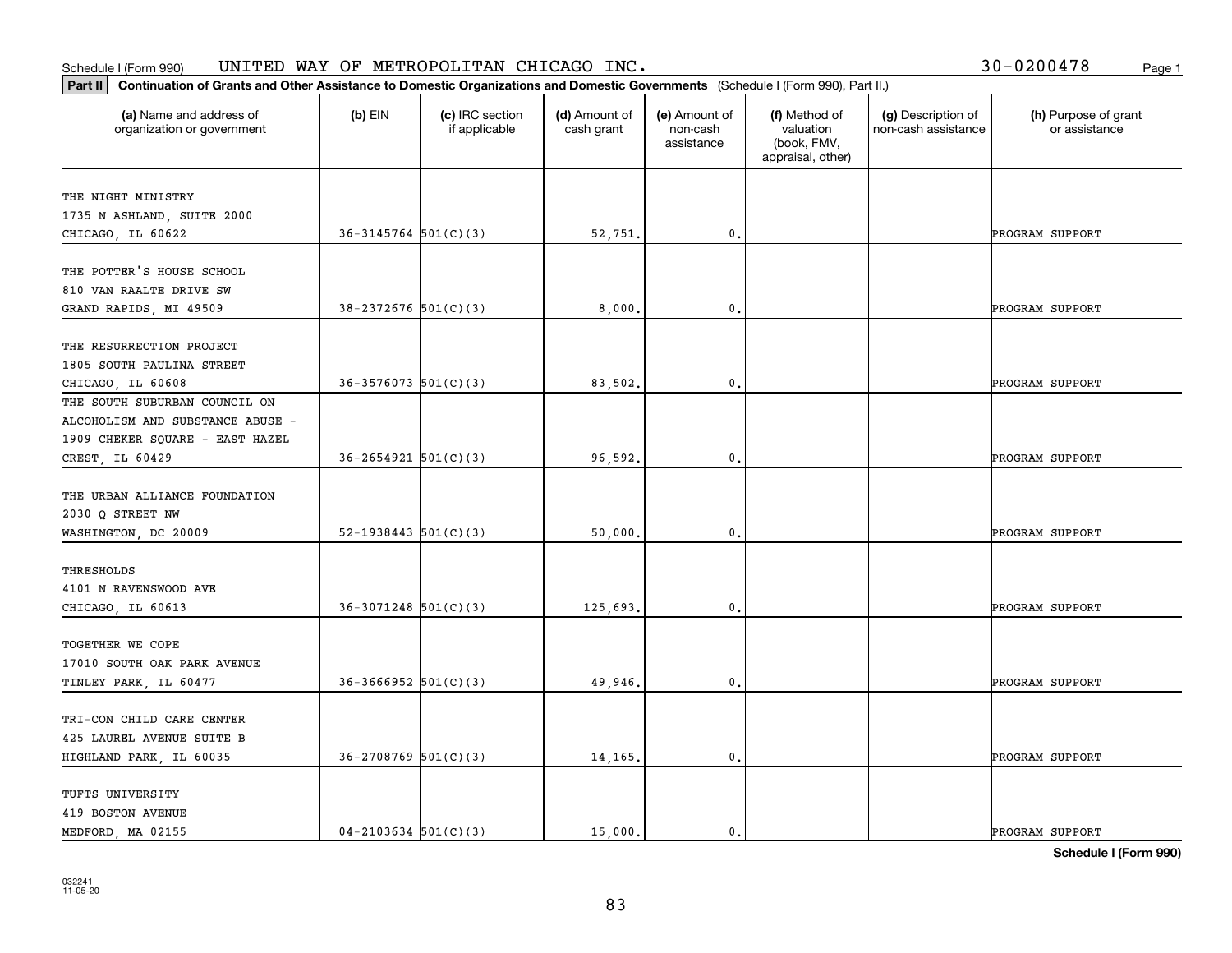### **Part II Continuation of Grants and Other Assistance to Domestic Organization**<br>**Part II Continuation of Grants and Other Assistance to Domestic Organization** Schedule I (Form 990)  $\tt{UNITED}$   $\tt{WAY}$  OF  $\tt{METROPOLITAN}$   $\tt{CHICAGO}$   $\tt{INC.}$   $\tt{VCTS}$   $\tt{VCTS}$   $\tt{VCTS}$   $\tt{VCTS}$   $\tt{VCTS}$   $\tt{VCTS}$   $\tt{VCTS}$   $\tt{VCTS}$   $\tt{VCTS}$   $\tt{VCTS}$   $\tt{VCTS}$   $\tt{VCTS}$   $\tt{VCTS}$   $\tt{VCTS}$   $\tt{V$

|  |  |  | 30-0200478 |  | Page 1 |
|--|--|--|------------|--|--------|
|--|--|--|------------|--|--------|

| Continuation of Grants and Other Assistance to Domestic Organizations and Domestic Governments (Schedule I (Form 990), Part II.)<br>Part II |                            |                                  |                             |                                         |                                                                |                                           |                                       |
|---------------------------------------------------------------------------------------------------------------------------------------------|----------------------------|----------------------------------|-----------------------------|-----------------------------------------|----------------------------------------------------------------|-------------------------------------------|---------------------------------------|
| (a) Name and address of<br>organization or government                                                                                       | $(b)$ EIN                  | (c) IRC section<br>if applicable | (d) Amount of<br>cash grant | (e) Amount of<br>non-cash<br>assistance | (f) Method of<br>valuation<br>(book, FMV,<br>appraisal, other) | (g) Description of<br>non-cash assistance | (h) Purpose of grant<br>or assistance |
| TULANE UNIVERSITY A.B. FREEMAN<br>SCHOOL OF BUSINESS - 7 MCALISTER                                                                          |                            |                                  |                             |                                         |                                                                |                                           |                                       |
| DRIVE - NEW ORLEANS, LA 70118                                                                                                               | $72 - 0423889$ 501(C)(3)   |                                  | 10,000.                     | $\mathbf{0}$ .                          |                                                                |                                           | PROGRAM SUPPORT                       |
| UHLICH CHILDREN'S ADVANTAGE<br>NETWORK UCAN - 3605 W FILLMORE ST<br>$-$ CHICAGO, IL 60624                                                   | $36 - 2167937$ 501(C)(3)   |                                  | 25,839.                     | 0.                                      |                                                                |                                           | PROGRAM SUPPORT                       |
| UIHSS OFFICE OF COMMUNITY<br>ENGAGEMENT AND NEIGHBORHOOD HEALTH<br>PARTNERSHIPS - 828 S WOLCOTT AVE                                         |                            |                                  |                             |                                         |                                                                |                                           |                                       |
| SUITE 231 - CHICAGO, IL 60612                                                                                                               | $37 - 6000511$ $501(C)(3)$ |                                  | 60,986.                     | 0.                                      |                                                                |                                           | PROGRAM SUPPORT                       |
| UNCF - UNITED NEGRO COLLEGE FUND<br>105 W. ADAMS ST. SUITE 2400<br>CHICAGO, IL 60603                                                        | $13-1624241$ $501(C)(3)$   |                                  | 11,754.                     | 0.                                      |                                                                |                                           | PROGRAM SUPPORT                       |
| UNITE HERE<br>218 S. WABASH AVENUE FLOOR 7<br>CHICAGO, IL 60604                                                                             | $82 - 2569287$ 501(C)(3)   |                                  | 32,251.                     | 0.                                      |                                                                |                                           | PROGRAM SUPPORT                       |
| UNITED CEREBRAL PALSY SEGUIN OF<br>GREATER CHICAGO - 3100 SOUTH<br>CENTRAL AVENUE - CICERO, IL 60804                                        | $36 - 2894174$ $501(C)(3)$ |                                  | 33,968                      | 0.                                      |                                                                |                                           | PROGRAM SUPPORT                       |
| UNITED WAY OF AIKEN COUNTY INC.<br>P.O. BOX 699<br>AIKEN, SC 29802                                                                          | $57-0360086$ $501(C)(3)$   |                                  | 10,000                      | $\mathbf{0}$ .                          |                                                                |                                           | PROGRAM SUPPORT                       |
| UNITED WAY OF GREATER MCHENRY<br>COUNTY - 4508 PRIME PARKWAY -<br>MCHENRY, IL 60050                                                         | $36 - 6147909$ $501(C)(3)$ |                                  | 10,755.                     | 0.                                      |                                                                |                                           | PROGRAM SUPPORT                       |
| UNITED WAY OF GREATER MILWAUKEE &<br>WAUKESHA COUNTY - 225 W VINE ST -<br>MILWAUKEE, WI 53212                                               | $39-0806190$ $501(C)(3)$   |                                  | 25.008.                     | $\mathbf{0}$ .                          |                                                                |                                           | PROGRAM SUPPORT                       |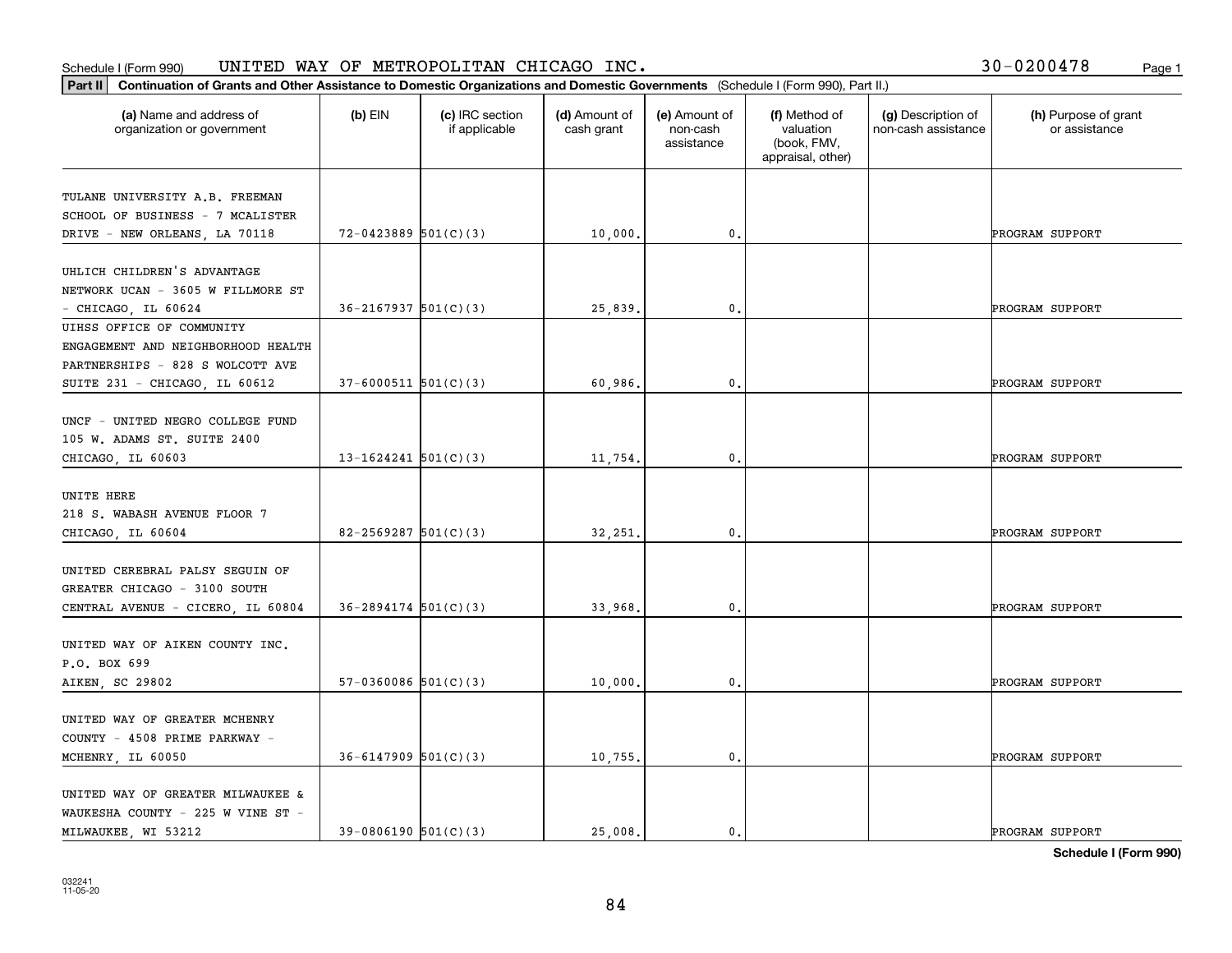| Part II   Continuation of Grants and Other Assistance to Domestic Organizations and Domestic Governments (Schedule I (Form 990), Part II.) |                            |                                  |                             |                                         |                                                                |                                           |                                       |
|--------------------------------------------------------------------------------------------------------------------------------------------|----------------------------|----------------------------------|-----------------------------|-----------------------------------------|----------------------------------------------------------------|-------------------------------------------|---------------------------------------|
| (a) Name and address of<br>organization or government                                                                                      | $(b)$ EIN                  | (c) IRC section<br>if applicable | (d) Amount of<br>cash grant | (e) Amount of<br>non-cash<br>assistance | (f) Method of<br>valuation<br>(book, FMV,<br>appraisal, other) | (g) Description of<br>non-cash assistance | (h) Purpose of grant<br>or assistance |
| UNITED WAY OF KNOX COUNTY, INC.                                                                                                            |                            |                                  |                             |                                         |                                                                |                                           |                                       |
| 305 EAST HIGH STREET                                                                                                                       |                            |                                  |                             |                                         |                                                                |                                           |                                       |
| MOUNT VERNON, OH 43050                                                                                                                     | $31 - 4411236$ $501(C)(3)$ |                                  | 10,622.                     | $\mathbf{0}$ .                          |                                                                |                                           | PROGRAM SUPPORT                       |
|                                                                                                                                            |                            |                                  |                             |                                         |                                                                |                                           |                                       |
| UNITED WAY OF LAKE COUNTY (IL)                                                                                                             |                            |                                  |                             |                                         |                                                                |                                           |                                       |
| 330 SOUTH GREENLEAF STREET                                                                                                                 |                            |                                  |                             |                                         |                                                                |                                           |                                       |
| <b>GURNEE, IL 60031</b>                                                                                                                    | $36 - 2167949$ $501(C)(3)$ |                                  | 127,788.                    | 0.                                      |                                                                |                                           | PROGRAM SUPPORT                       |
| UNITED WAY OF THE GREATER CHIPPEWA                                                                                                         |                            |                                  |                             |                                         |                                                                |                                           |                                       |
| VALLEY, INC. - 3603 N. HASTINGS                                                                                                            |                            |                                  |                             |                                         |                                                                |                                           |                                       |
| WAY, SUITE 200 - EAU CLAIRE, WI                                                                                                            | $39-1077901$ 501(C)(3)     |                                  | 9,616.                      | $\mathbf{0}$ .                          |                                                                |                                           |                                       |
| 54703                                                                                                                                      |                            |                                  |                             |                                         |                                                                |                                           | PROGRAM SUPPORT                       |
| UNITED WAY OF WILL COUNTY                                                                                                                  |                            |                                  |                             |                                         |                                                                |                                           |                                       |
| 54 N OTTAWA ST, STE 300                                                                                                                    |                            |                                  |                             |                                         |                                                                |                                           |                                       |
| JOLIET, IL 60432                                                                                                                           | $36 - 2515625$ $501(C)(3)$ |                                  | 7,596.                      | 0.                                      |                                                                |                                           | PROGRAM SUPPORT                       |
|                                                                                                                                            |                            |                                  |                             |                                         |                                                                |                                           |                                       |
| UNIVERSITY OF CHICAGO BOOTH SCHOOL                                                                                                         |                            |                                  |                             |                                         |                                                                |                                           |                                       |
| OF BUSINESS - 5235 S. HARPER COURT                                                                                                         |                            |                                  |                             |                                         |                                                                |                                           |                                       |
| SUITE 450 - CHICAGO, IL 60615                                                                                                              | $36 - 2177139$ $501(C)(3)$ |                                  | 13,532.                     | 0.                                      |                                                                |                                           | PROGRAM SUPPORT                       |
|                                                                                                                                            |                            |                                  |                             |                                         |                                                                |                                           |                                       |
| URBAN GATEWAYS                                                                                                                             |                            |                                  |                             |                                         |                                                                |                                           |                                       |
| 1637 N ASHLAND AVE #1                                                                                                                      |                            |                                  |                             |                                         |                                                                |                                           |                                       |
| CHICAGO, IL 60622                                                                                                                          | $36 - 6083080$ $501(C)(3)$ |                                  | 25,000.                     | $\mathbf{0}$ .                          |                                                                |                                           | PROGRAM SUPPORT                       |
| URBAN INITIATIVES                                                                                                                          |                            |                                  |                             |                                         |                                                                |                                           |                                       |
| 650 W. LAKE #340                                                                                                                           |                            |                                  |                             |                                         |                                                                |                                           |                                       |
| CHICAGO, IL 60661                                                                                                                          | 83-0367521 $501(C)(3)$     |                                  | 25,089.                     | $\mathfrak{o}$ .                        |                                                                |                                           | PROGRAM SUPPORT                       |
|                                                                                                                                            |                            |                                  |                             |                                         |                                                                |                                           |                                       |
| VICTORY IN GRACE                                                                                                                           |                            |                                  |                             |                                         |                                                                |                                           |                                       |
| 60 NORTH QUENTIN ROAD                                                                                                                      |                            |                                  |                             |                                         |                                                                |                                           |                                       |
| LAKE ZURICH, IL 60047                                                                                                                      | $31-1740930$ 501(C)(3)     |                                  | 7,200.                      | $\mathfrak o$ .                         |                                                                |                                           | PROGRAM SUPPORT                       |
|                                                                                                                                            |                            |                                  |                             |                                         |                                                                |                                           |                                       |
| VNA HEALTH CARE                                                                                                                            |                            |                                  |                             |                                         |                                                                |                                           |                                       |
| 400 NORTH HIGHLAND AVENUE                                                                                                                  |                            |                                  |                             |                                         |                                                                |                                           |                                       |
| AURORA, IL 60506                                                                                                                           | $36 - 2182095$ $501(C)(3)$ |                                  | 18,314.                     | $\mathbf{0}$ .                          |                                                                |                                           | PROGRAM SUPPORT                       |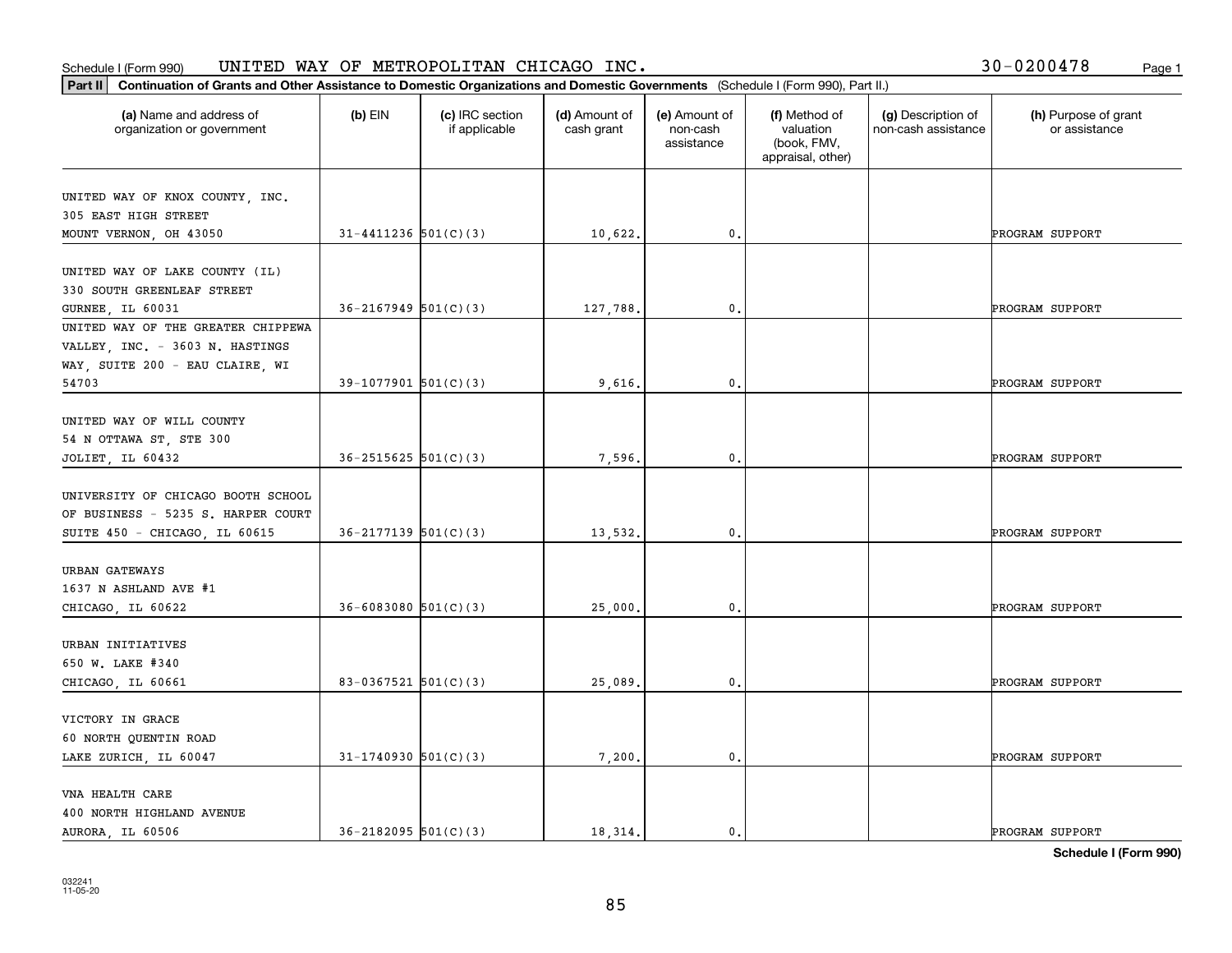| 30-0200478 | Page 1 |
|------------|--------|
|            |        |

| Part II   Continuation of Grants and Other Assistance to Domestic Organizations and Domestic Governments (Schedule I (Form 990), Part II.) |                            |                                  |                             |                                         |                                                                |                                           |                                       |
|--------------------------------------------------------------------------------------------------------------------------------------------|----------------------------|----------------------------------|-----------------------------|-----------------------------------------|----------------------------------------------------------------|-------------------------------------------|---------------------------------------|
| (a) Name and address of<br>organization or government                                                                                      | $(b)$ EIN                  | (c) IRC section<br>if applicable | (d) Amount of<br>cash grant | (e) Amount of<br>non-cash<br>assistance | (f) Method of<br>valuation<br>(book, FMV,<br>appraisal, other) | (g) Description of<br>non-cash assistance | (h) Purpose of grant<br>or assistance |
| WASHINGTON UNIVERSITY IN ST. LOUIS                                                                                                         |                            |                                  |                             |                                         |                                                                |                                           |                                       |
| ONE BROOKINGS DRIVE CAMPUS BOX 1228                                                                                                        |                            |                                  |                             |                                         |                                                                |                                           |                                       |
| SAINT LOUIS, MO 63130                                                                                                                      | $43-0653611$ $501(C)(3)$   |                                  | 10,000.                     | 0.                                      |                                                                |                                           | PROGRAM SUPPORT                       |
|                                                                                                                                            |                            |                                  |                             |                                         |                                                                |                                           |                                       |
| WEST TOWN BIKES                                                                                                                            |                            |                                  |                             |                                         |                                                                |                                           |                                       |
| 2459 W DIVISION ST                                                                                                                         |                            |                                  |                             |                                         |                                                                |                                           |                                       |
| CHICAGO, IL 60622                                                                                                                          | $20-4767185$ 501(C)(3)     |                                  | 10,000                      | 0.                                      |                                                                |                                           | PROGRAM SUPPORT                       |
| WESTSIDE HEALTH AUTHORITY                                                                                                                  |                            |                                  |                             |                                         |                                                                |                                           |                                       |
| 5053 W CHICAGO AVE                                                                                                                         |                            |                                  |                             |                                         |                                                                |                                           |                                       |
| CHICAGO, IL 60651                                                                                                                          | $36-3789879$ 501(C)(3)     |                                  | 50,000.                     | 0.                                      |                                                                |                                           | PROGRAM SUPPORT                       |
|                                                                                                                                            |                            |                                  |                             |                                         |                                                                |                                           |                                       |
| WHEATON BIBLE CHURCH                                                                                                                       |                            |                                  |                             |                                         |                                                                |                                           |                                       |
| 27W500 NORTH AVENUE                                                                                                                        |                            |                                  |                             |                                         |                                                                |                                           |                                       |
| WEST CHICAGO, IL 60185                                                                                                                     | $36 - 2233546$ $501(C)(3)$ |                                  | 25,953.                     | 0.                                      |                                                                |                                           | PROGRAM SUPPORT                       |
|                                                                                                                                            |                            |                                  |                             |                                         |                                                                |                                           |                                       |
| WHITE CRANE WELLNESS CENTER                                                                                                                |                            |                                  |                             |                                         |                                                                |                                           |                                       |
| 1657 W. FOSTER                                                                                                                             |                            |                                  |                             |                                         |                                                                |                                           |                                       |
| CHICAGO, IL 60640                                                                                                                          | $36-3719545$ $501(C)(3)$   |                                  | 25,000.                     | 0.                                      |                                                                |                                           | PROGRAM SUPPORT                       |
| WILLOW CREEK COMMUNITY CHURCH -                                                                                                            |                            |                                  |                             |                                         |                                                                |                                           |                                       |
| CRYSTAL LAKE - 67 ALGONQUIN ROAD -                                                                                                         |                            |                                  |                             |                                         |                                                                |                                           |                                       |
| SOUTH BARRINGTON, IL 60010                                                                                                                 | $51-0164942$ $501(C)(3)$   |                                  | 6,320.                      | $\mathbf{0}$ .                          |                                                                |                                           | PROGRAM SUPPORT                       |
|                                                                                                                                            |                            |                                  |                             |                                         |                                                                |                                           |                                       |
| WINGS PROGRAM, INC.                                                                                                                        |                            |                                  |                             |                                         |                                                                |                                           |                                       |
| P.O. BOX 95615                                                                                                                             |                            |                                  |                             |                                         |                                                                |                                           |                                       |
| PALATINE, IL 60095                                                                                                                         | $36 - 3456061$ $501(C)(3)$ |                                  | 56,876.                     | $\mathfrak{o}$ .                        |                                                                |                                           | PROGRAM SUPPORT                       |
|                                                                                                                                            |                            |                                  |                             |                                         |                                                                |                                           |                                       |
| WOMEN EMPLOYED                                                                                                                             |                            |                                  |                             |                                         |                                                                |                                           |                                       |
| 65 E WACKER PLACE SUITE 1500                                                                                                               |                            |                                  |                             |                                         |                                                                |                                           |                                       |
| CHICAGO, IL 60601                                                                                                                          | $36 - 2969526$ 501(C)(3)   |                                  | 5,419.                      | $\mathfrak o$ .                         |                                                                |                                           | PROGRAM SUPPORT                       |
| WOODS FUND CHICAGO                                                                                                                         |                            |                                  |                             |                                         |                                                                |                                           |                                       |
| 35 E WACKER DRIVE SUITE 1760                                                                                                               |                            |                                  |                             |                                         |                                                                |                                           |                                       |
| CHICAGO, IL 60601                                                                                                                          | $36-3917968$ $501(C)(3)$   |                                  | 52.500.                     | $\mathbf{0}$ .                          |                                                                |                                           | PROGRAM SUPPORT                       |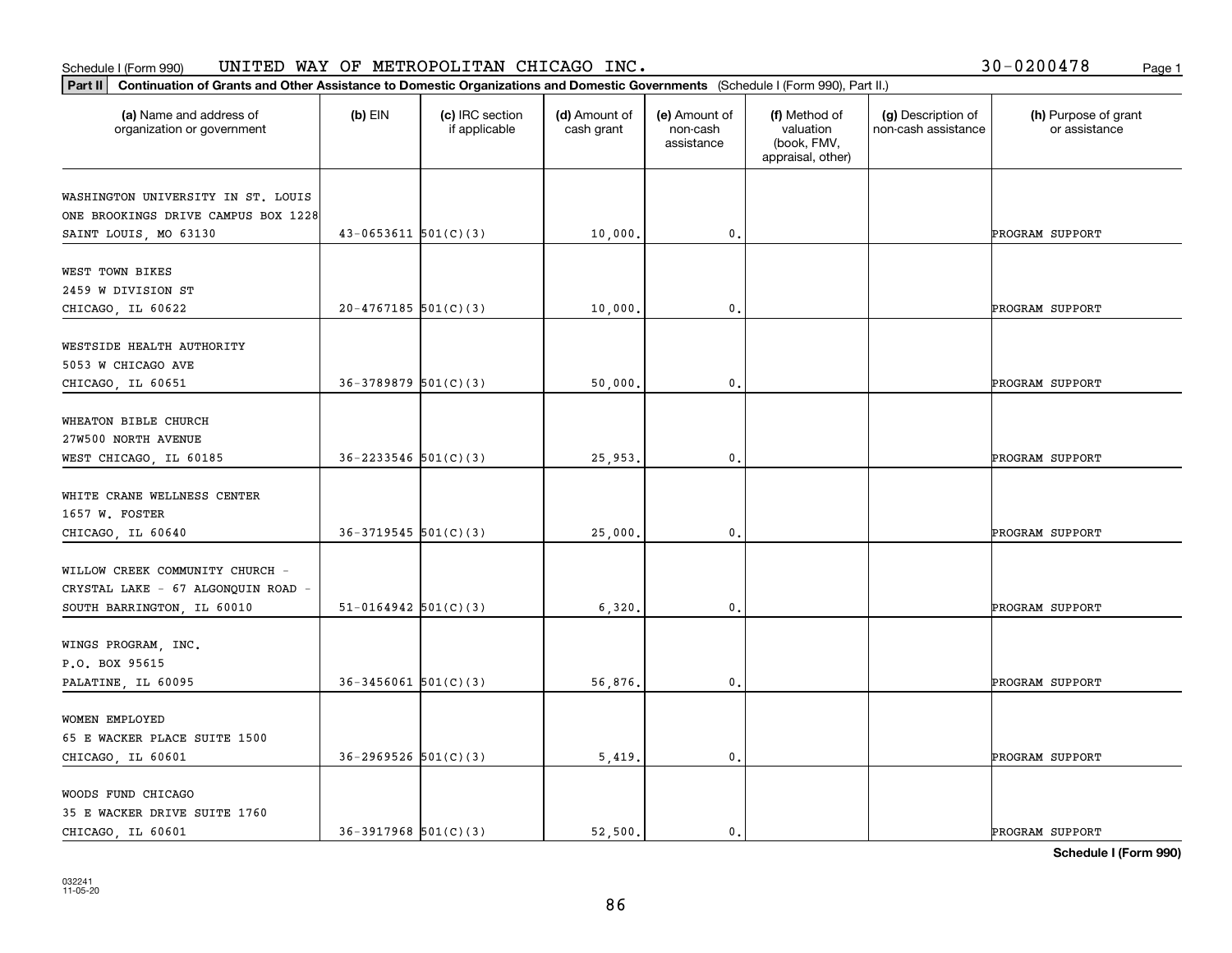#### Schedule I (Form 990) UN⊥TED WAY OF METROPOLLTAN CHICAGO INC. Page 1 UNITED WAY OF METROPOLITAN CHICAGO INC. 30-0200478

| Part II   Continuation of Grants and Other Assistance to Domestic Organizations and Domestic Governments (Schedule I (Form 990), Part II.) |                          |                                  |                             |                                         |                                                                |                                           |                                       |
|--------------------------------------------------------------------------------------------------------------------------------------------|--------------------------|----------------------------------|-----------------------------|-----------------------------------------|----------------------------------------------------------------|-------------------------------------------|---------------------------------------|
| (a) Name and address of<br>organization or government                                                                                      | $(b)$ EIN                | (c) IRC section<br>if applicable | (d) Amount of<br>cash grant | (e) Amount of<br>non-cash<br>assistance | (f) Method of<br>valuation<br>(book, FMV,<br>appraisal, other) | (g) Description of<br>non-cash assistance | (h) Purpose of grant<br>or assistance |
| WORKING BIKES                                                                                                                              |                          |                                  |                             |                                         |                                                                |                                           |                                       |
| 2434 SOUTH WESTERN AVENUE                                                                                                                  |                          |                                  |                             |                                         |                                                                |                                           |                                       |
| CHICAGO, IL 60608                                                                                                                          | $54-2138339$ $501(C)(3)$ |                                  | 10,000.                     | 0.                                      |                                                                |                                           | PROGRAM SUPPORT                       |
|                                                                                                                                            |                          |                                  |                             |                                         |                                                                |                                           |                                       |
| WORKING FAMILY SIOLIDARITY                                                                                                                 |                          |                                  |                             |                                         |                                                                |                                           |                                       |
| 1857 W 19TH STREET                                                                                                                         |                          |                                  |                             |                                         |                                                                |                                           |                                       |
| CHICAGO, IL 60608                                                                                                                          | 82-0652673 $501(C)(3)$   |                                  | 25,000.                     | 0.                                      |                                                                |                                           | PROGRAM SUPPORT                       |
|                                                                                                                                            |                          |                                  |                             |                                         |                                                                |                                           |                                       |
| WORLD RELIEF DUPAGE/AURORA                                                                                                                 |                          |                                  |                             |                                         |                                                                |                                           |                                       |
| 191 S. GARY AVE., SUITE 130                                                                                                                | $23 - 6393344$ 501(C)(3) |                                  |                             |                                         |                                                                |                                           |                                       |
| CAROL STREAM, IL 60188                                                                                                                     |                          |                                  | 62,422.                     | 0.                                      |                                                                |                                           | PROGRAM SUPPORT                       |
| YEAR UP CHICAGO                                                                                                                            |                          |                                  |                             |                                         |                                                                |                                           |                                       |
| 223 WEST JACKSON BLVD. SUITE 400                                                                                                           |                          |                                  |                             |                                         |                                                                |                                           |                                       |
| CHICAGO, IL 60606                                                                                                                          | $04-3534407$ 501(C)(3)   |                                  | 19,643.                     | $\mathbf{0}$ .                          |                                                                |                                           | PROGRAM SUPPORT                       |
|                                                                                                                                            |                          |                                  |                             |                                         |                                                                |                                           |                                       |
| YEMBA                                                                                                                                      |                          |                                  |                             |                                         |                                                                |                                           |                                       |
| 230 MADISON ST., 2ND FLOOR                                                                                                                 |                          |                                  |                             |                                         |                                                                |                                           |                                       |
| OAK PARK, IL 60302                                                                                                                         | 33-1206650 $501(C)(3)$   |                                  | 10,500.                     | $\mathbf 0$ .                           |                                                                |                                           | PROGRAM SUPPORT                       |
|                                                                                                                                            |                          |                                  |                             |                                         |                                                                |                                           |                                       |
| YIELD                                                                                                                                      |                          |                                  |                             |                                         |                                                                |                                           |                                       |
| 1418 W FILMORE STREET 1E                                                                                                                   |                          |                                  |                             |                                         |                                                                |                                           |                                       |
| CHICAGO, IL 60607                                                                                                                          | 84-1737086 $501(C)(3)$   |                                  | 10,000.                     | $\mathbf{0}$ .                          |                                                                |                                           | PROGRAM SUPPORT                       |
| YMCA OF METROPOLITAN CHICAGO                                                                                                               |                          |                                  |                             |                                         |                                                                |                                           |                                       |
| 1030 W. VAN BUREN                                                                                                                          |                          |                                  |                             |                                         |                                                                |                                           |                                       |
| CHICAGO, IL 60607                                                                                                                          | $36 - 2179782$ 501(C)(3) |                                  | 403,831.                    | $\mathfrak{o}$ .                        |                                                                |                                           | PROGRAM SUPPORT                       |
|                                                                                                                                            |                          |                                  |                             |                                         |                                                                |                                           |                                       |
| YOUNG CHICAGO AUTHORS                                                                                                                      |                          |                                  |                             |                                         |                                                                |                                           |                                       |
| 1180 N MILWAUKEE AVE, 2ND FLOOR                                                                                                            |                          |                                  |                             |                                         |                                                                |                                           |                                       |
| CHICAGO, IL 60642                                                                                                                          | $36-3772997$ 501(C)(3)   |                                  | 10,308.                     | $\mathfrak o$ .                         |                                                                |                                           | PROGRAM SUPPORT                       |
|                                                                                                                                            |                          |                                  |                             |                                         |                                                                |                                           |                                       |
| YOUNG MEN'S EDUCATIONAL NETWORK                                                                                                            |                          |                                  |                             |                                         |                                                                |                                           |                                       |
| 1241 SOUTH PULASKI PO BOX 23410                                                                                                            |                          |                                  |                             |                                         |                                                                |                                           |                                       |
| CHICAGO, IL 60623                                                                                                                          | $36 - 4124098$ 501(C)(3) |                                  | 80.503.                     | $\mathbf{0}$ .                          |                                                                |                                           | PROGRAM SUPPORT                       |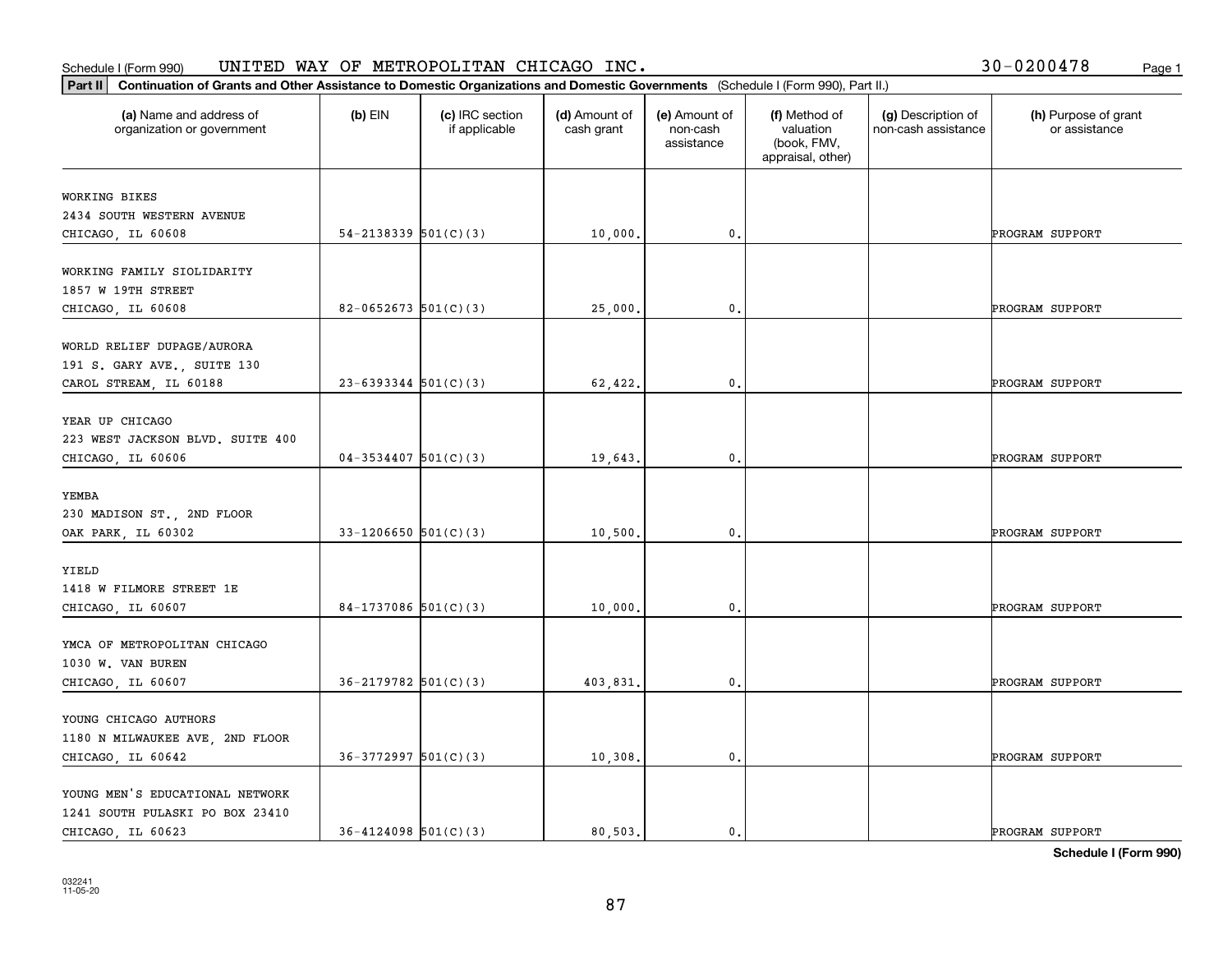#### Schedule I (Form 990) UN⊥TED WAY OF METROPOLLTAN CHICAGO INC. Page 1 UNITED WAY OF METROPOLITAN CHICAGO INC.

|  |  |  | 30-0200478 |  | Page 1 |
|--|--|--|------------|--|--------|
|--|--|--|------------|--|--------|

| (a) Name and address of<br>organization or government                  | $(b)$ EIN                  | (c) IRC section<br>if applicable | (d) Amount of<br>cash grant | (e) Amount of<br>non-cash<br>assistance | (f) Method of<br>valuation<br>(book, FMV,<br>appraisal, other) | (g) Description of<br>non-cash assistance | (h) Purpose of grant<br>or assistance |
|------------------------------------------------------------------------|----------------------------|----------------------------------|-----------------------------|-----------------------------------------|----------------------------------------------------------------|-------------------------------------------|---------------------------------------|
| YOUTH & OPPORTUNITY UNITED                                             |                            |                                  |                             |                                         |                                                                |                                           |                                       |
| 1911 CHURCH ST.                                                        |                            |                                  |                             |                                         |                                                                |                                           |                                       |
| EVANSTON, IL 60201                                                     | $36 - 2734966$ $501(C)(3)$ |                                  | 182,483.                    | $\mathfrak o$ .                         |                                                                |                                           | PROGRAM SUPPORT                       |
| YOUTH CROSSROADS, INC.<br>6501 STANLEY AVENUE                          |                            |                                  |                             |                                         |                                                                |                                           |                                       |
| BERWYN, IL 60402                                                       | $23 - 7417420$ 501(C)(3)   |                                  | 257,944.                    | $\mathfrak o$ .                         |                                                                |                                           | PROGRAM SUPPORT                       |
| YOUTH GUIDANCE<br>1 N LASALLE STREET, SUITE 900                        |                            |                                  |                             |                                         |                                                                |                                           |                                       |
| CHICAGO, IL 60602                                                      | $36 - 2167032$ $501(C)(3)$ |                                  | 217,335.                    | $\mathfrak{o}$ .                        |                                                                |                                           | PROGRAM SUPPORT                       |
| YOUTH JOB CENTER OF EVANSTON<br>1114 CHURCH                            |                            |                                  |                             |                                         |                                                                |                                           |                                       |
| EVANSTON, IL 60201                                                     | $36 - 3252809$ $501(C)(3)$ |                                  | 25,000.                     | $\mathbf{0}$ .                          |                                                                |                                           | PROGRAM SUPPORT                       |
| YOUTH OUTREACH SERVICES<br>2411 WEST CONGRESS                          |                            |                                  |                             |                                         |                                                                |                                           |                                       |
| CHICAGO, IL 60612                                                      | $36 - 3297629$ $501(C)(3)$ |                                  | 25,294.                     | $\mathbf{0}$ .                          |                                                                |                                           | PROGRAM SUPPORT                       |
| YWCA ELGIN PARTNERSHIP FOR EARLY<br>LEARNING - C/O YWCA OF ELGIN 220 W |                            |                                  |                             |                                         |                                                                |                                           |                                       |
| CHICAGO ST - ELGIN, IL 60120                                           | $36 - 2171177$ $501(C)(3)$ |                                  | 52,757.                     | $\mathbf{0}$ .                          |                                                                |                                           | PROGRAM SUPPORT                       |
| YWCA EVANSTON/NORTHSHORE<br>1215 CHURCH STREET                         |                            |                                  |                             |                                         |                                                                |                                           |                                       |
| EVANSTON, IL 60201                                                     | $36 - 2193618$ $501(C)(3)$ |                                  | 188,215.                    | $\mathfrak o$ .                         |                                                                |                                           | PROGRAM SUPPORT                       |
| YWCA METROPOLITAN CHICAGO<br>1 NORTH LASALLE STREET, SUITE 1150        |                            |                                  |                             |                                         |                                                                |                                           |                                       |
| CHICAGO, IL 60602                                                      | $36-2179765$ 501(C)(3)     |                                  | 334,408.                    | $\mathfrak{o}$ .                        |                                                                |                                           | PROGRAM SUPPORT                       |
|                                                                        |                            |                                  |                             |                                         |                                                                |                                           |                                       |
|                                                                        |                            |                                  |                             |                                         |                                                                |                                           |                                       |
|                                                                        |                            |                                  |                             |                                         |                                                                |                                           |                                       |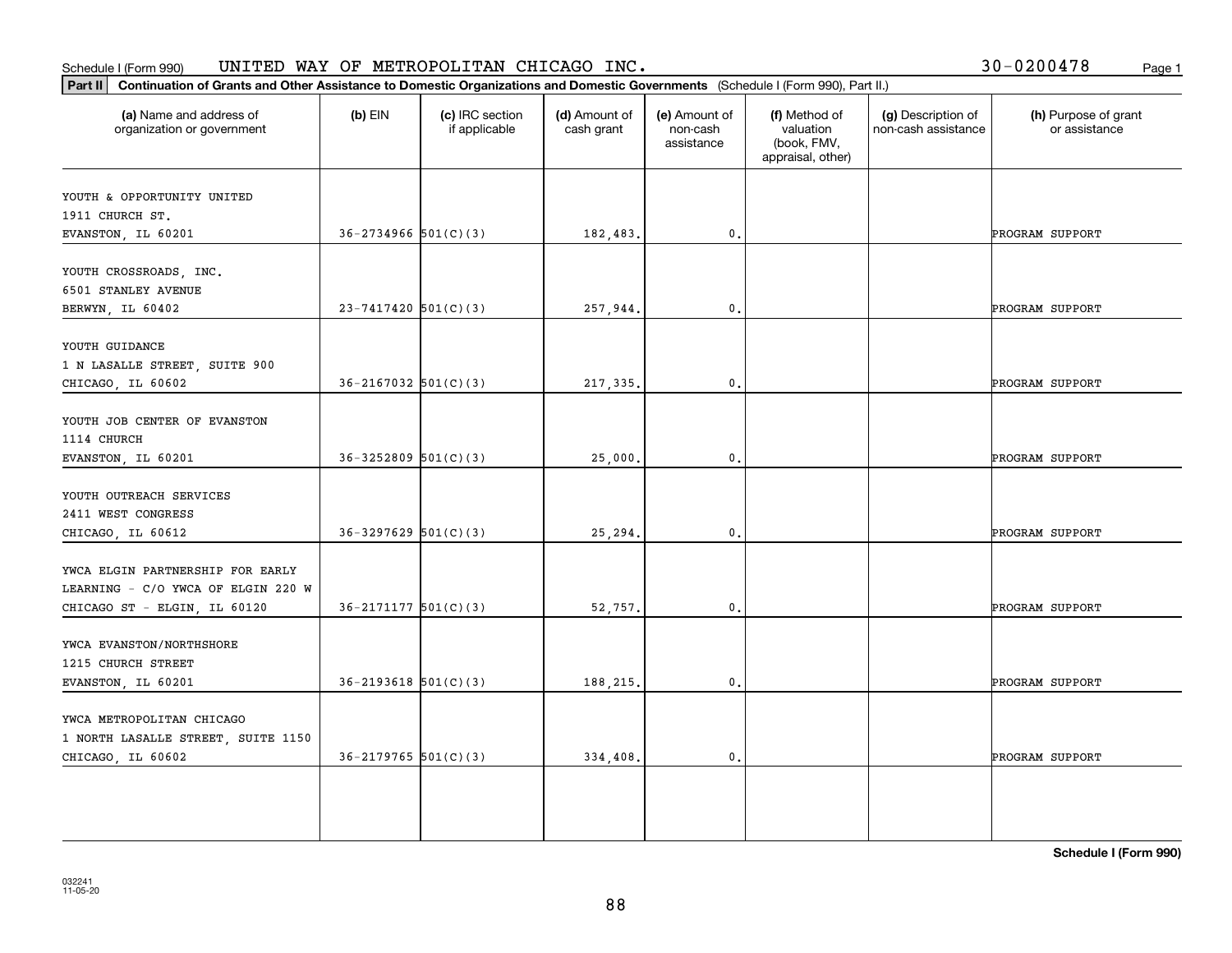### Schedule I (Form 990) 2020 UNITED WAY OF METROPOLITAN CHICAGO INC. 3 0-0 2 0 0 4 78 Page

**2**

**Part III** | Grants and Other Assistance to Domestic Individuals. Complete if the organization answered "Yes" on Form 990, Part IV, line 22. Part III can be duplicated if additional space is needed.

| (a) Type of grant or assistance                                                                                                                      | (b) Number of<br>recipients | (c) Amount of<br>cash grant | (d) Amount of non-<br>cash assistance | (e) Method of valuation<br>(book, FMV, appraisal, other) | (f) Description of noncash assistance |  |  |  |  |  |
|------------------------------------------------------------------------------------------------------------------------------------------------------|-----------------------------|-----------------------------|---------------------------------------|----------------------------------------------------------|---------------------------------------|--|--|--|--|--|
|                                                                                                                                                      |                             |                             |                                       |                                                          |                                       |  |  |  |  |  |
|                                                                                                                                                      |                             |                             |                                       |                                                          |                                       |  |  |  |  |  |
|                                                                                                                                                      |                             |                             |                                       |                                                          |                                       |  |  |  |  |  |
|                                                                                                                                                      |                             |                             |                                       |                                                          |                                       |  |  |  |  |  |
|                                                                                                                                                      |                             |                             |                                       |                                                          |                                       |  |  |  |  |  |
|                                                                                                                                                      |                             |                             |                                       |                                                          |                                       |  |  |  |  |  |
|                                                                                                                                                      |                             |                             |                                       |                                                          |                                       |  |  |  |  |  |
|                                                                                                                                                      |                             |                             |                                       |                                                          |                                       |  |  |  |  |  |
|                                                                                                                                                      |                             |                             |                                       |                                                          |                                       |  |  |  |  |  |
|                                                                                                                                                      |                             |                             |                                       |                                                          |                                       |  |  |  |  |  |
| Part IV<br>Supplemental Information. Provide the information required in Part I, line 2; Part III, column (b); and any other additional information. |                             |                             |                                       |                                                          |                                       |  |  |  |  |  |

PART I, LINE 2:

GRANT MONITORING PROCEDURES FOR AGENCIES WHICH UWMC ELECTS TO FUND, UWMC

MONITORS THE USE OF GRANTS IN THE UNITED STATES BY REQUIRING AGENCIES TO

SUBMIT, NO LESS THAN ANNUALLY, INFORMATION RELATED TO PROGRAMS BEING

FUNDED. INFORMATION MAY INCLUDE, BUT IS NOT LIMITED TO, CLIENT

DEMOGRAPHICS, PROGRAM ACTIVITIES, PROGRAM MEASUREMENTS AND PROGRAM

OUTCOMES. UWMC STAFF ALSO CONVENES AND CONVERSES WITH GRANTEES ON A REGULAR

BASIS. FOR ALL FUNDING, INCLUDING DONOR-DESIGNATED GRANTS, UWMC VERIFIES

501(C)(3) CHARITABLE STATUS, COMPLIANCE WITH THE PATRIOT ACT, AND THAT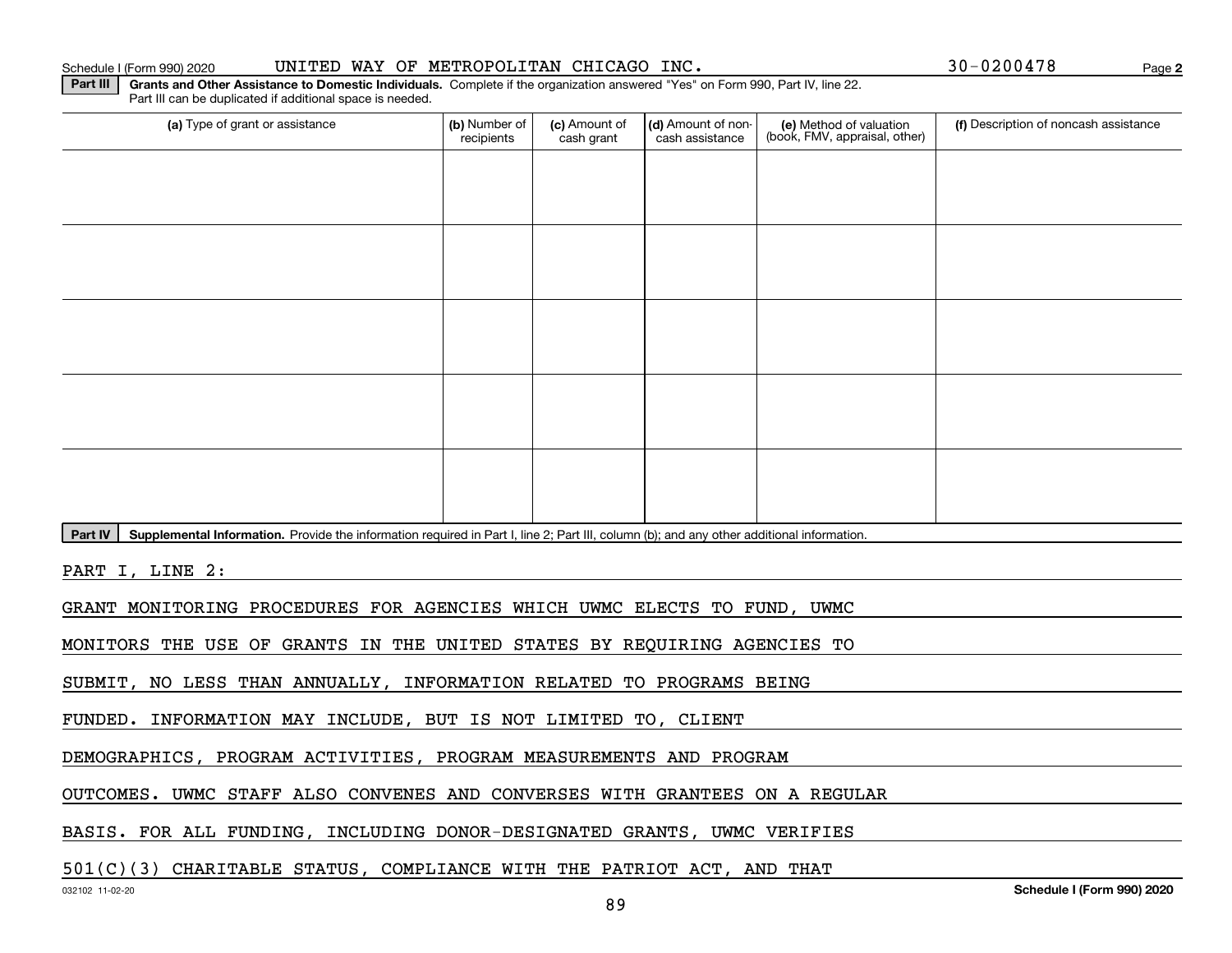| AGENCIES ARE BASED IN THE UNITED STATES.<br>Schedule I (Form 990) | Schedule I (Form 990) UNITE<br><b>Part IV</b>   Supplemental Information |  |  |  | UNITED WAY OF METROPOLITAN CHICAGO INC. |  | 30-0200478 Page 2 |  |
|-------------------------------------------------------------------|--------------------------------------------------------------------------|--|--|--|-----------------------------------------|--|-------------------|--|
|                                                                   |                                                                          |  |  |  |                                         |  |                   |  |
|                                                                   |                                                                          |  |  |  |                                         |  |                   |  |
|                                                                   |                                                                          |  |  |  |                                         |  |                   |  |
|                                                                   |                                                                          |  |  |  |                                         |  |                   |  |
|                                                                   |                                                                          |  |  |  |                                         |  |                   |  |
|                                                                   |                                                                          |  |  |  |                                         |  |                   |  |
|                                                                   |                                                                          |  |  |  |                                         |  |                   |  |
|                                                                   |                                                                          |  |  |  |                                         |  |                   |  |
|                                                                   |                                                                          |  |  |  |                                         |  |                   |  |
|                                                                   |                                                                          |  |  |  |                                         |  |                   |  |
|                                                                   |                                                                          |  |  |  |                                         |  |                   |  |
|                                                                   |                                                                          |  |  |  |                                         |  |                   |  |
|                                                                   |                                                                          |  |  |  |                                         |  |                   |  |
|                                                                   |                                                                          |  |  |  |                                         |  |                   |  |
|                                                                   |                                                                          |  |  |  |                                         |  |                   |  |
|                                                                   |                                                                          |  |  |  |                                         |  |                   |  |
|                                                                   |                                                                          |  |  |  |                                         |  |                   |  |
|                                                                   |                                                                          |  |  |  |                                         |  |                   |  |
|                                                                   |                                                                          |  |  |  |                                         |  |                   |  |
|                                                                   |                                                                          |  |  |  |                                         |  |                   |  |
|                                                                   |                                                                          |  |  |  |                                         |  |                   |  |
|                                                                   |                                                                          |  |  |  |                                         |  |                   |  |
|                                                                   |                                                                          |  |  |  |                                         |  |                   |  |
|                                                                   |                                                                          |  |  |  |                                         |  |                   |  |
|                                                                   |                                                                          |  |  |  |                                         |  |                   |  |
|                                                                   |                                                                          |  |  |  |                                         |  |                   |  |
|                                                                   | 032291<br>04-01-20                                                       |  |  |  |                                         |  |                   |  |

90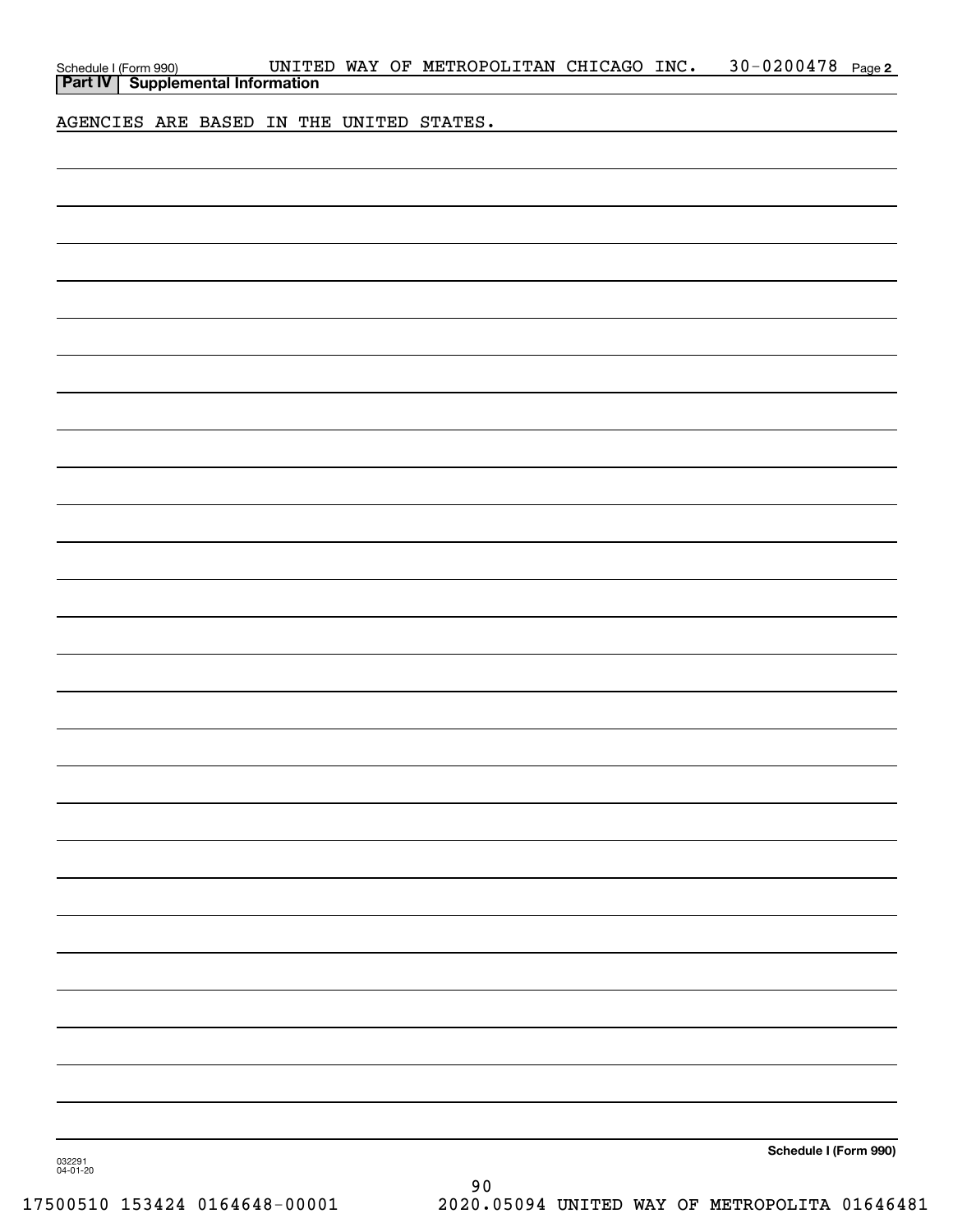|    | <b>SCHEDULE J</b>                                                                                                                                                                                      | <b>Compensation Information</b>                                 |                 | OMB No. 1545-0047                     |     |                         |  |  |
|----|--------------------------------------------------------------------------------------------------------------------------------------------------------------------------------------------------------|-----------------------------------------------------------------|-----------------|---------------------------------------|-----|-------------------------|--|--|
|    | (Form 990)<br>For certain Officers, Directors, Trustees, Key Employees, and Highest                                                                                                                    |                                                                 |                 |                                       |     |                         |  |  |
|    |                                                                                                                                                                                                        | <b>Compensated Employees</b>                                    |                 | 2020                                  |     |                         |  |  |
|    | Complete if the organization answered "Yes" on Form 990, Part IV, line 23.                                                                                                                             |                                                                 |                 | <b>Open to Public</b>                 |     |                         |  |  |
|    | Attach to Form 990.<br>Department of the Treasury<br>Go to www.irs.gov/Form990 for instructions and the latest information.<br>Internal Revenue Service                                                |                                                                 |                 |                                       |     |                         |  |  |
|    | Name of the organization                                                                                                                                                                               |                                                                 |                 | <b>Employer identification number</b> |     |                         |  |  |
|    | UNITED WAY OF METROPOLITAN CHICAGO INC.                                                                                                                                                                |                                                                 | 30-0200478      |                                       |     |                         |  |  |
|    | <b>Questions Regarding Compensation</b><br>Part I                                                                                                                                                      |                                                                 |                 |                                       |     |                         |  |  |
|    |                                                                                                                                                                                                        |                                                                 |                 |                                       | Yes | No                      |  |  |
|    | 1a Check the appropriate box(es) if the organization provided any of the following to or for a person listed on Form 990,                                                                              |                                                                 |                 |                                       |     |                         |  |  |
|    | Part VII, Section A, line 1a. Complete Part III to provide any relevant information regarding these items.                                                                                             |                                                                 |                 |                                       |     |                         |  |  |
|    | First-class or charter travel                                                                                                                                                                          | Housing allowance or residence for personal use                 |                 |                                       |     |                         |  |  |
|    | Travel for companions                                                                                                                                                                                  | Payments for business use of personal residence                 |                 |                                       |     |                         |  |  |
|    | Tax indemnification and gross-up payments                                                                                                                                                              | Health or social club dues or initiation fees                   |                 |                                       |     |                         |  |  |
|    | Discretionary spending account                                                                                                                                                                         | Personal services (such as maid, chauffeur, chef)               |                 |                                       |     |                         |  |  |
|    |                                                                                                                                                                                                        |                                                                 |                 |                                       |     |                         |  |  |
|    | <b>b</b> If any of the boxes on line 1a are checked, did the organization follow a written policy regarding payment or                                                                                 |                                                                 |                 |                                       |     |                         |  |  |
|    | reimbursement or provision of all of the expenses described above? If "No," complete Part III to explain                                                                                               |                                                                 |                 | 1b                                    |     |                         |  |  |
| 2  | Did the organization require substantiation prior to reimbursing or allowing expenses incurred by all directors,                                                                                       |                                                                 |                 |                                       |     |                         |  |  |
|    | trustees, and officers, including the CEO/Executive Director, regarding the items checked on line 1a?                                                                                                  |                                                                 |                 | $\mathbf{2}$                          |     |                         |  |  |
|    |                                                                                                                                                                                                        |                                                                 |                 |                                       |     |                         |  |  |
| з  | Indicate which, if any, of the following the organization used to establish the compensation of the organization's                                                                                     |                                                                 |                 |                                       |     |                         |  |  |
|    | CEO/Executive Director. Check all that apply. Do not check any boxes for methods used by a related organization to                                                                                     |                                                                 |                 |                                       |     |                         |  |  |
|    | establish compensation of the CEO/Executive Director, but explain in Part III.                                                                                                                         |                                                                 |                 |                                       |     |                         |  |  |
|    | $\lfloor \texttt{X} \rfloor$ Compensation committee                                                                                                                                                    |                                                                 |                 |                                       |     |                         |  |  |
|    | $\boxed{\text{X}}$ Independent compensation consultant                                                                                                                                                 | Written employment contract<br>$X$ Compensation survey or study |                 |                                       |     |                         |  |  |
|    | $ \mathbf{X} $ Form 990 of other organizations                                                                                                                                                         | $\mathbf{X}$ Approval by the board or compensation committee    |                 |                                       |     |                         |  |  |
|    |                                                                                                                                                                                                        |                                                                 |                 |                                       |     |                         |  |  |
|    | During the year, did any person listed on Form 990, Part VII, Section A, line 1a, with respect to the filing                                                                                           |                                                                 |                 |                                       |     |                         |  |  |
|    | organization or a related organization:                                                                                                                                                                |                                                                 |                 |                                       |     |                         |  |  |
| а  | Receive a severance payment or change-of-control payment?                                                                                                                                              |                                                                 |                 | 4a                                    |     | х                       |  |  |
| b  | Participate in or receive payment from a supplemental nonqualified retirement plan?                                                                                                                    |                                                                 |                 | 4b                                    |     | $\overline{\texttt{x}}$ |  |  |
|    |                                                                                                                                                                                                        |                                                                 |                 | 4c                                    |     | $\overline{\text{x}}$   |  |  |
|    | Participate in or receive payment from an equity-based compensation arrangement?<br>с<br>If "Yes" to any of lines 4a-c, list the persons and provide the applicable amounts for each item in Part III. |                                                                 |                 |                                       |     |                         |  |  |
|    |                                                                                                                                                                                                        |                                                                 |                 |                                       |     |                         |  |  |
|    | Only section 501(c)(3), 501(c)(4), and 501(c)(29) organizations must complete lines 5-9.                                                                                                               |                                                                 |                 |                                       |     |                         |  |  |
|    | For persons listed on Form 990, Part VII, Section A, line 1a, did the organization pay or accrue any compensation                                                                                      |                                                                 |                 |                                       |     |                         |  |  |
|    | contingent on the revenues of:                                                                                                                                                                         |                                                                 |                 |                                       |     |                         |  |  |
| a  |                                                                                                                                                                                                        |                                                                 |                 | 5а                                    |     | x                       |  |  |
|    |                                                                                                                                                                                                        |                                                                 |                 | <b>5b</b>                             |     | $\overline{\text{x}}$   |  |  |
|    | If "Yes" on line 5a or 5b, describe in Part III.                                                                                                                                                       |                                                                 |                 |                                       |     |                         |  |  |
| 6. | For persons listed on Form 990, Part VII, Section A, line 1a, did the organization pay or accrue any compensation                                                                                      |                                                                 |                 |                                       |     |                         |  |  |
|    | contingent on the net earnings of:                                                                                                                                                                     |                                                                 |                 |                                       |     |                         |  |  |
| а  |                                                                                                                                                                                                        |                                                                 |                 | 6a                                    |     | x                       |  |  |
|    |                                                                                                                                                                                                        |                                                                 |                 | 6b                                    |     | $\overline{\text{x}}$   |  |  |
|    | If "Yes" on line 6a or 6b, describe in Part III.                                                                                                                                                       |                                                                 |                 |                                       |     |                         |  |  |
|    | 7 For persons listed on Form 990, Part VII, Section A, line 1a, did the organization provide any nonfixed payments                                                                                     |                                                                 |                 |                                       |     |                         |  |  |
|    |                                                                                                                                                                                                        |                                                                 |                 | $\overline{7}$                        | X   |                         |  |  |
| 8  | Were any amounts reported on Form 990, Part VII, paid or accrued pursuant to a contract that was subject to the                                                                                        |                                                                 |                 |                                       |     |                         |  |  |
|    | initial contract exception described in Regulations section 53.4958-4(a)(3)? If "Yes," describe in Part III                                                                                            |                                                                 |                 | 8                                     |     | х                       |  |  |
| 9  | If "Yes" on line 8, did the organization also follow the rebuttable presumption procedure described in                                                                                                 |                                                                 |                 |                                       |     |                         |  |  |
|    |                                                                                                                                                                                                        |                                                                 |                 | 9                                     |     |                         |  |  |
|    | duction Act Notice, and the Instructions for Form 000.                                                                                                                                                 |                                                                 | Calcadola, 1784 |                                       |     |                         |  |  |

LHA For Paperwork Reduction Act Notice, see the Instructions for Form 990. Schedule J (Form 990) 2020

032111 12-07-20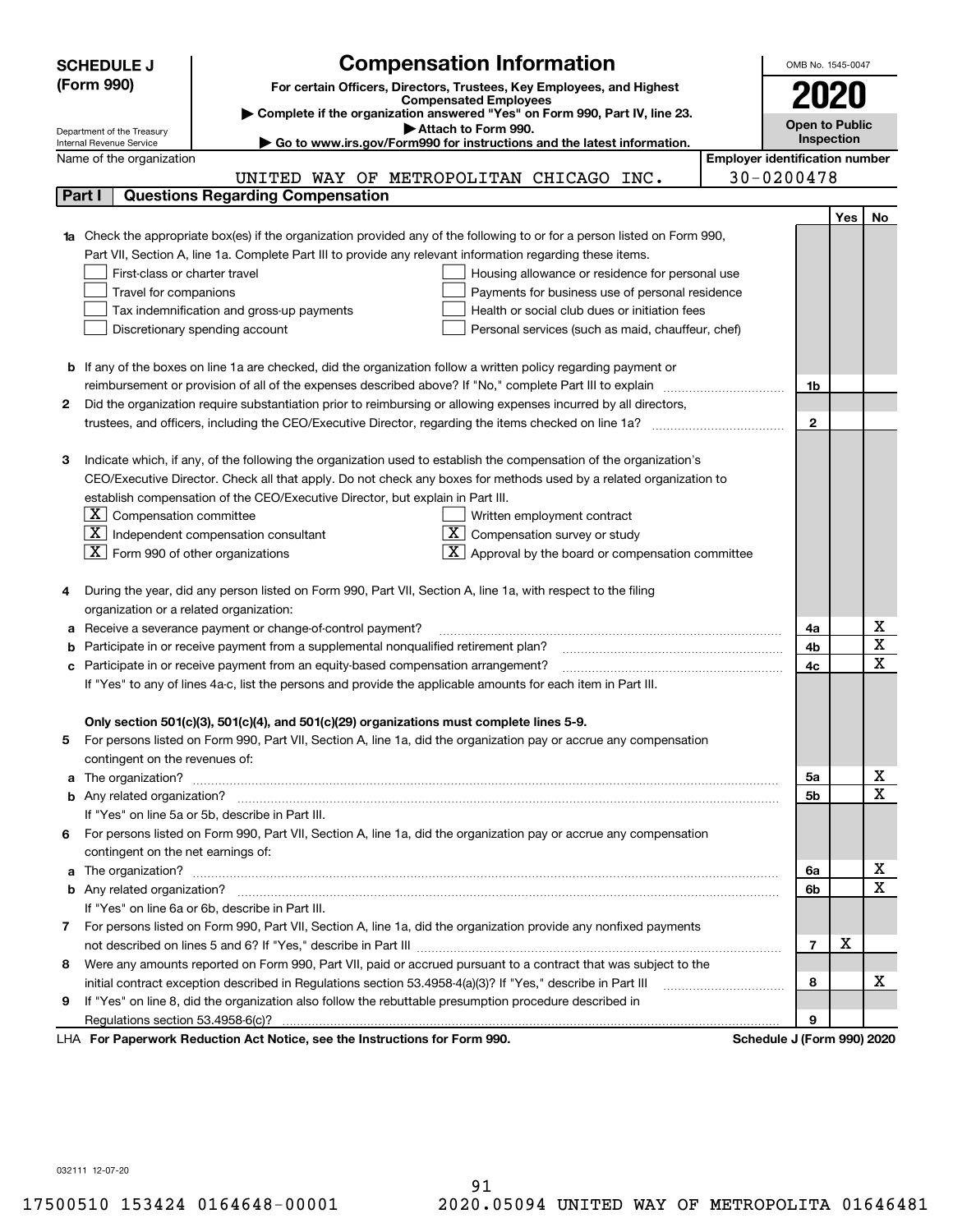#### UNITED WAY OF METROPOLITAN CHICAGO INC. 30-0200478

# Schedule J (Form 990) 2020 UNL'L'ED WAY UF METROPOLLT'AN CHLCAGO LNC • 30 – 0 2 0 0 4 7 8<br>Part II **Officers, Directors, Trustees, Key Employees, and Highest Compensated Employees.** Use dup

For each individual whose compensation must be reported on Schedule J, report compensation from the organization on row (i) and from related organizations, described in the instructions, on row (ii). Do not list any individuals that aren't listed on Form 990, Part VII.

**Note:**  The sum of columns (B)(i)-(iii) for each listed individual must equal the total amount of Form 990, Part VII, Section A, line 1a, applicable column (D) and (E) amounts for that individual.

|                                      |      |                          | (B) Breakdown of W-2 and/or 1099-MISC compensation |                                           | (C) Retirement and             | (D) Nontaxable | (E) Total of columns | (F) Compensation<br>in column (B)         |  |
|--------------------------------------|------|--------------------------|----------------------------------------------------|-------------------------------------------|--------------------------------|----------------|----------------------|-------------------------------------------|--|
| (A) Name and Title                   |      | (i) Base<br>compensation | (ii) Bonus &<br>incentive<br>compensation          | (iii) Other<br>reportable<br>compensation | other deferred<br>compensation | benefits       | $(B)(i)$ - $(D)$     | reported as deferred<br>on prior Form 990 |  |
| ELIZABETH HUGHES ZIMBLER<br>(1)      | (i)  | 321,089.                 | 20,100.                                            | 1,935.                                    | 5,025.                         | 34,116.        | 382,265.             | 0.                                        |  |
| SVP AND CHIEF DEVELOPMENT OFFICER    | (ii) | $0$ .                    | 0.                                                 | 0.                                        | 0.                             | 0.             | 0.                   | 0.                                        |  |
| SEAN GARRETT<br>(2)                  | (i)  | 354,908.                 | 0.                                                 | 405.                                      | 5,407.                         | 13,497.        | 374, 217.            | $\mathbf 0$ .                             |  |
| PRESIDENT & CEO                      | (ii) | 0.                       | 0.                                                 | 0.                                        | $\mathbf 0$ .                  | 0.             | 0.                   | 0.                                        |  |
| MARILYN JACKSON<br>(3)               | (i)  | 203,893.                 | 0.                                                 | 1,935.                                    | 3,225.                         | 34,536.        | 243,589.             | $\mathbf 0$ .                             |  |
| VP MARKETING & COMMUNICATIONS        | (ii) | 0.                       | 0.                                                 | 0.                                        | 0.                             | 0.             | $\mathbf 0$ .        | $\mathbf 0$ .                             |  |
| RONALD DENARD<br>(4)                 | (i)  | 235,945.                 | 0.                                                 | 2,970.                                    | 3,525.                         | 3,946.         | 246,386.             | $\mathbf 0$ .                             |  |
| CFO                                  | (ii) | 0.                       | 0.                                                 | 0.                                        | 0.                             | 0.             | 0.                   | $\mathbf 0$ .                             |  |
| JOSE RICO<br>(5)                     | (i)  | 160,658.                 | 0.                                                 | 587.                                      | 2,495.                         | 20,363.        | 184,103.             | $\mathbf 0$ .                             |  |
| SVP OF COMM INVESTMENT               | (ii) | 0.                       | 0.                                                 | 0.                                        | $\mathbf 0$ .                  | 0.             | 0.                   | 0.                                        |  |
| <b>JAY ROWELL</b><br>(6)             | (i)  | 145,098.                 | 0.                                                 | 469.                                      | 2,327.                         | 28,459.        | 176,353.             | $\mathbf 0$ .                             |  |
| EXECUTIVE DIRECTOR HIRE360           | (ii) | 0.                       | 0.                                                 | 0.                                        | 0.                             | 0.             | 0.                   | $\mathbf 0$ .                             |  |
| ANNA EDWARDS<br>(7)                  | (i)  | 161,600.                 | 10,000.                                            | 324.                                      | 2,400.                         | 1,888.         | 176, 212.            | $\mathbf 0$ .                             |  |
| VICE PRESIDENT, CORPORATE ENGAGEMENT | (ii) | 0.                       | 0.                                                 | 0.                                        | 0.                             | 0.             | 0.                   | $\mathbf 0$ .                             |  |
| KIMBERLEE GUENTHER<br>(8)            | (i)  | 148,041.                 | 0.                                                 | 304.                                      | 2,006.                         | 10,460.        | 160,811.             | $\mathbf 0$ .                             |  |
| CHIEF IMPACT OFFICER                 | (ii) | 0.                       | 0.                                                 | 0.                                        | 0.                             | 0.             | 0.                   | 0.                                        |  |
|                                      | (i)  |                          |                                                    |                                           |                                |                |                      |                                           |  |
|                                      | (ii) |                          |                                                    |                                           |                                |                |                      |                                           |  |
|                                      | (i)  |                          |                                                    |                                           |                                |                |                      |                                           |  |
|                                      | (ii) |                          |                                                    |                                           |                                |                |                      |                                           |  |
|                                      | (i)  |                          |                                                    |                                           |                                |                |                      |                                           |  |
|                                      | (ii) |                          |                                                    |                                           |                                |                |                      |                                           |  |
|                                      | (i)  |                          |                                                    |                                           |                                |                |                      |                                           |  |
|                                      | (ii) |                          |                                                    |                                           |                                |                |                      |                                           |  |
|                                      | (i)  |                          |                                                    |                                           |                                |                |                      |                                           |  |
|                                      | (ii) |                          |                                                    |                                           |                                |                |                      |                                           |  |
|                                      | (i)  |                          |                                                    |                                           |                                |                |                      |                                           |  |
|                                      | (ii) |                          |                                                    |                                           |                                |                |                      |                                           |  |
|                                      | (i)  |                          |                                                    |                                           |                                |                |                      |                                           |  |
|                                      | (ii) |                          |                                                    |                                           |                                |                |                      |                                           |  |
|                                      | (i)  |                          |                                                    |                                           |                                |                |                      |                                           |  |
|                                      | (ii) |                          |                                                    |                                           |                                |                |                      |                                           |  |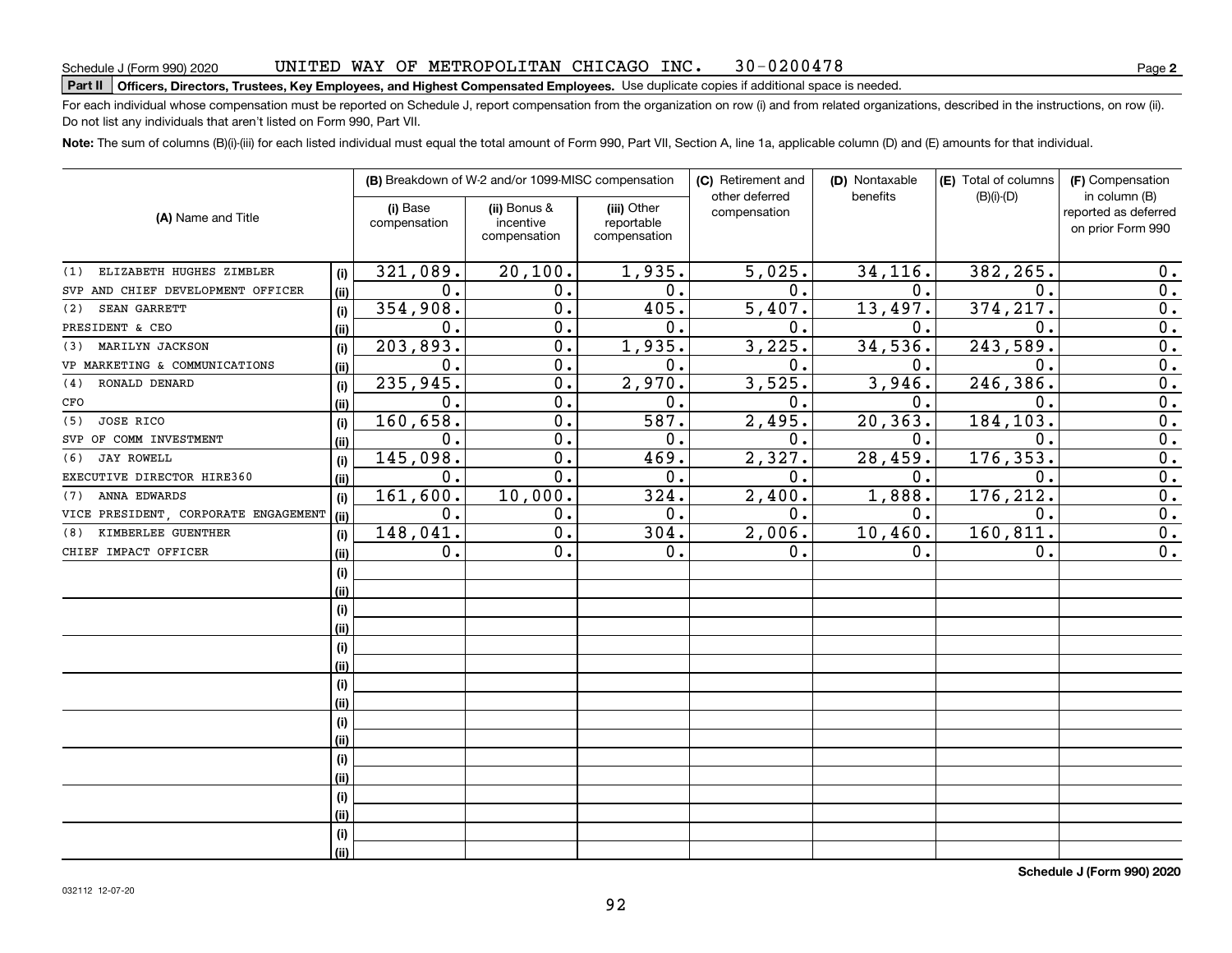### **Part III Supplemental Information**

Schedule J (Form 990) 2020 UNITED WAY OF METROPOLITAN CHICAGO INC.<br>Part III Supplemental Information<br>Provide the information, explanation, or descriptions required for Part I, lines 1a, 1b, 3, 4a, 4b, 4c, 5a, 5b, 6a, 6b,

PART I, LINE 7:

BONUS PAYMENTS ARE DISCRETIONARY IN NATURE, AND ARE BASED ON INDIVIDUALS'

PERFORMANCE AGAINST PREDETERMINED GOALS AND/OR A RECRUITMENT INCENTIVE.

THE PRESIDENT AND CEO'S BONUS IS BASED ON BENCHMARKS FROM OTHER UNITED WAYS

AND CHICAGO-AREA NOT FOR PROFIT ORGANIZATIONS; IT IS RECOMMENDED BY THE

CHAIR OF THE BOARD OF DIRECTORS AND APPROVED BY THE FULL BOARD OF

DIRECTORS. TOTAL COMPENSATION FOR SENIOR MANAGEMENT, INCLUDING ANY BONUS

PAYMENTS, IS APPROVED BY THE COMPENSATION AND HUMAN RESOURCE COMMITTEE OF

THE BOARD OF DIRECTORS. IN CALENDAR YEAR 2020, THERE WERE NO PAYOUTS

RELATED TO THE CEO BONUS PLAN.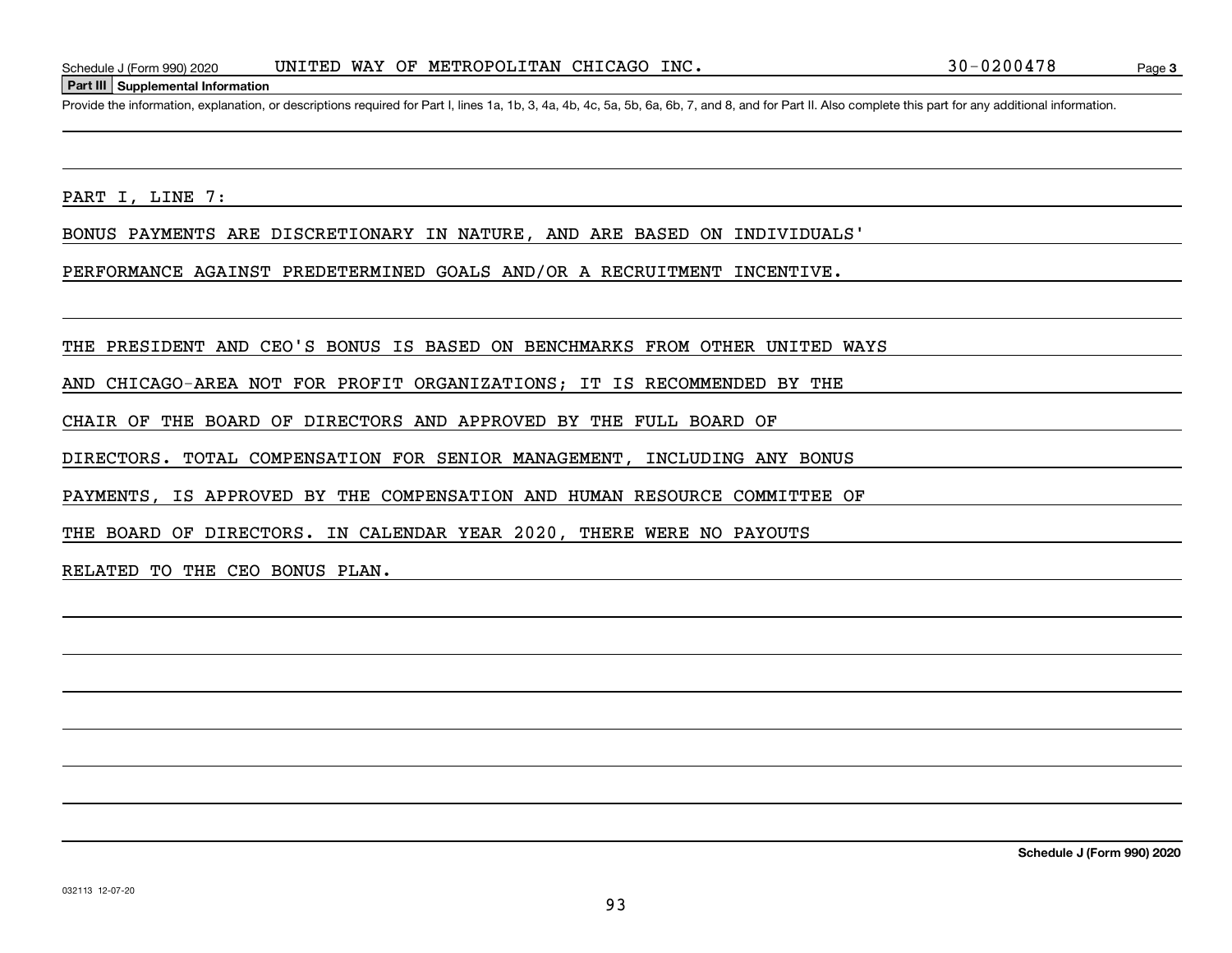## **SCHEDULE M (Form 990)**

# **Noncash Contributions**

OMB No. 1545-0047

| Department of the Treasury |
|----------------------------|
| Internal Revenue Service   |

**Complete if the organizations answered "Yes" on Form 990, Part IV, lines 29 or 30.** <sup>J</sup>**2020 Attach to Form 990.** J

**Open to Public Inspection**

|  | Name of the organization |
|--|--------------------------|

UNITED WAY OF METROPOLITAN CHICAGO INC.

 **Go to www.irs.gov/Form990 for instructions and the latest information.** J

| <b>Employer identification number</b> |
|---------------------------------------|
| 30-0200478                            |

| <b>Part I</b> | <b>Types of Property</b>                                                                                                            |                               |                                      |                                                                                                      |                                                              |     |     |    |
|---------------|-------------------------------------------------------------------------------------------------------------------------------------|-------------------------------|--------------------------------------|------------------------------------------------------------------------------------------------------|--------------------------------------------------------------|-----|-----|----|
|               |                                                                                                                                     | (a)<br>Check if<br>applicable | (b)<br>Number of<br>contributions or | (c)<br>Noncash contribution<br>amounts reported on<br>items contributed Form 990, Part VIII, line 1g | (d)<br>Method of determining<br>noncash contribution amounts |     |     |    |
| 1             |                                                                                                                                     |                               |                                      |                                                                                                      |                                                              |     |     |    |
| 2             |                                                                                                                                     |                               |                                      |                                                                                                      |                                                              |     |     |    |
| 3             | Art - Fractional interests                                                                                                          |                               |                                      |                                                                                                      |                                                              |     |     |    |
| 4             | Books and publications                                                                                                              |                               |                                      |                                                                                                      |                                                              |     |     |    |
| 5             | Clothing and household goods                                                                                                        |                               |                                      |                                                                                                      |                                                              |     |     |    |
| 6             |                                                                                                                                     |                               |                                      |                                                                                                      |                                                              |     |     |    |
| 7             |                                                                                                                                     |                               |                                      |                                                                                                      |                                                              |     |     |    |
| 8             |                                                                                                                                     |                               |                                      |                                                                                                      |                                                              |     |     |    |
| 9             | Securities - Publicly traded                                                                                                        | $\mathbf X$                   | 24                                   | $1,064,293.\n$ FMV                                                                                   |                                                              |     |     |    |
| 10            | Securities - Closely held stock                                                                                                     |                               |                                      |                                                                                                      |                                                              |     |     |    |
| 11            | Securities - Partnership, LLC, or                                                                                                   |                               |                                      |                                                                                                      |                                                              |     |     |    |
|               | trust interests                                                                                                                     |                               |                                      |                                                                                                      |                                                              |     |     |    |
| 12            |                                                                                                                                     |                               |                                      |                                                                                                      |                                                              |     |     |    |
| 13            | Qualified conservation contribution -<br>Historic structures                                                                        |                               |                                      |                                                                                                      |                                                              |     |     |    |
| 14            | Qualified conservation contribution - Other                                                                                         |                               |                                      |                                                                                                      |                                                              |     |     |    |
| 15            |                                                                                                                                     |                               |                                      |                                                                                                      |                                                              |     |     |    |
| 16            | Real estate - Commercial                                                                                                            |                               |                                      |                                                                                                      |                                                              |     |     |    |
| 17            |                                                                                                                                     |                               |                                      |                                                                                                      |                                                              |     |     |    |
| 18            |                                                                                                                                     |                               |                                      |                                                                                                      |                                                              |     |     |    |
| 19            |                                                                                                                                     |                               |                                      |                                                                                                      |                                                              |     |     |    |
| 20            | Drugs and medical supplies                                                                                                          |                               |                                      |                                                                                                      |                                                              |     |     |    |
| 21            |                                                                                                                                     |                               |                                      |                                                                                                      |                                                              |     |     |    |
| 22            |                                                                                                                                     |                               |                                      |                                                                                                      |                                                              |     |     |    |
| 23            |                                                                                                                                     |                               |                                      |                                                                                                      |                                                              |     |     |    |
| 24            |                                                                                                                                     |                               |                                      |                                                                                                      |                                                              |     |     |    |
| 25            | Other $\blacktriangleright$                                                                                                         |                               |                                      |                                                                                                      |                                                              |     |     |    |
| 26            | Other $\blacktriangleright$                                                                                                         |                               |                                      |                                                                                                      |                                                              |     |     |    |
| 27            | Other $\blacktriangleright$                                                                                                         |                               |                                      |                                                                                                      |                                                              |     |     |    |
| 28            | Other $\blacktriangleright$                                                                                                         |                               |                                      |                                                                                                      |                                                              |     |     |    |
| 29            | Number of Forms 8283 received by the organization during the tax year for contributions                                             |                               |                                      |                                                                                                      |                                                              |     |     |    |
|               | for which the organization completed Form 8283, Part V, Donee Acknowledgement                                                       |                               |                                      | 29                                                                                                   |                                                              |     |     |    |
|               |                                                                                                                                     |                               |                                      |                                                                                                      |                                                              |     | Yes | No |
|               | 30a During the year, did the organization receive by contribution any property reported in Part I, lines 1 through 28, that it      |                               |                                      |                                                                                                      |                                                              |     |     |    |
|               | must hold for at least three years from the date of the initial contribution, and which isn't required to be used for               |                               |                                      |                                                                                                      |                                                              |     |     |    |
|               |                                                                                                                                     |                               |                                      |                                                                                                      |                                                              | 30a |     | х  |
|               | <b>b</b> If "Yes," describe the arrangement in Part II.                                                                             |                               |                                      |                                                                                                      |                                                              |     |     |    |
| 31            | Does the organization have a gift acceptance policy that requires the review of any nonstandard contributions?                      |                               |                                      |                                                                                                      | .                                                            | 31  | х   |    |
|               | 32a Does the organization hire or use third parties or related organizations to solicit, process, or sell noncash<br>contributions? |                               |                                      |                                                                                                      |                                                              | 32a |     | X  |
|               | <b>b</b> If "Yes," describe in Part II.                                                                                             |                               |                                      |                                                                                                      |                                                              |     |     |    |

**33**If the organization didn't report an amount in column (c) for a type of property for which column (a) is checked, describe in Part II.

**For Paperwork Reduction Act Notice, see the Instructions for Form 990. Schedule M (Form 990) 2020** LHA

032141 11-23-20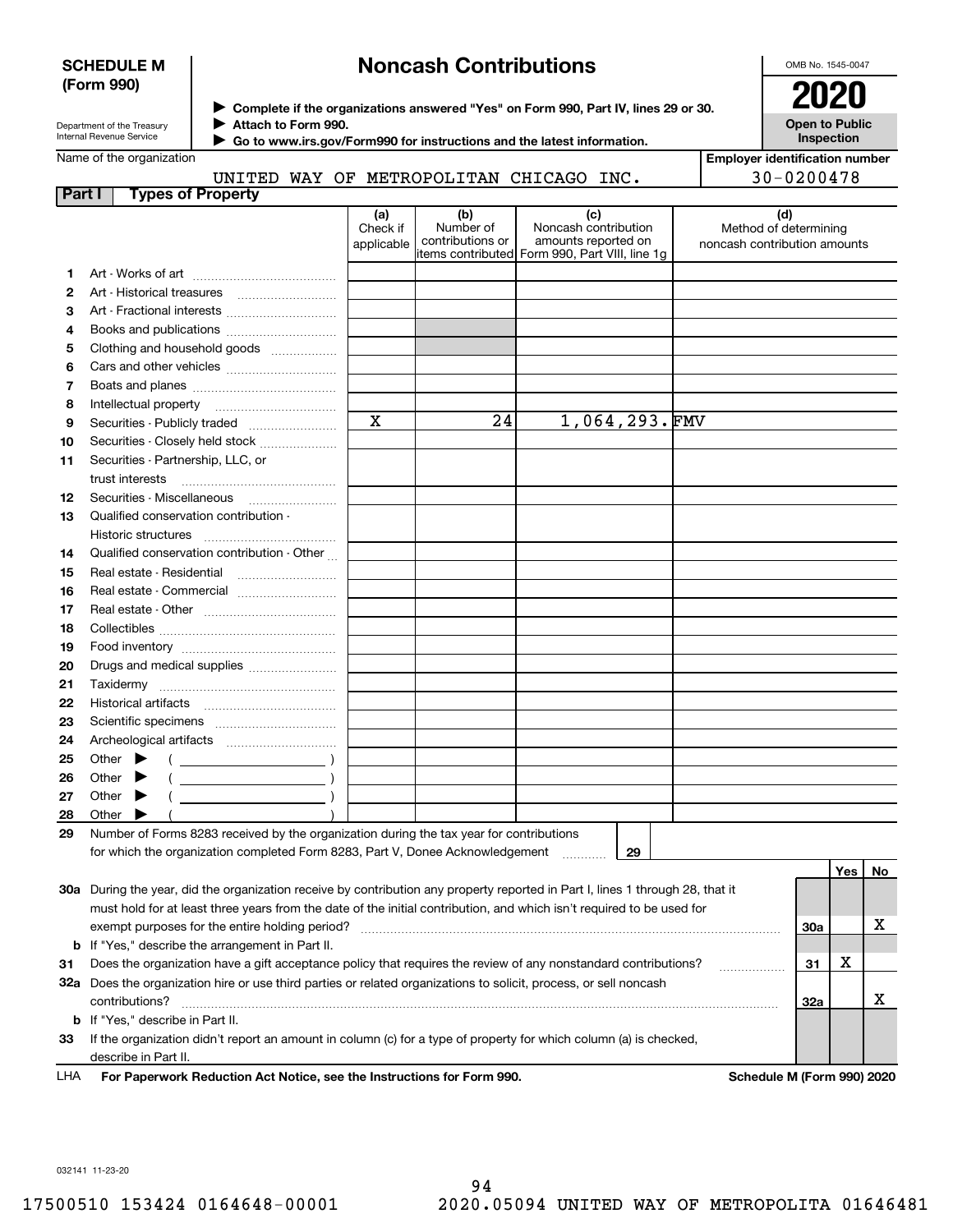| Schedule M (Form 990) 2020 | <b>WAY</b><br>UNITED | OF | METROPOLITAN CHICAGO | INC. | $30 - 0200478$ | Page <b>2</b> |
|----------------------------|----------------------|----|----------------------|------|----------------|---------------|
|                            |                      |    |                      |      |                |               |

Part II | Supplemental Information. Provide the information required by Part I, lines 30b, 32b, and 33, and whether the organization is reporting in Part I, column (b), the number of contributions, the number of items received, or a combination of both. Also complete this part for any additional information.

SCHEDULE M, PART I, COLUMN (B):

## UWMC IS REPORTING THE NUMBER OF CONTRIBUTIONS RECEIVED.

**Schedule M (Form 990) 2020**

032142 11-23-20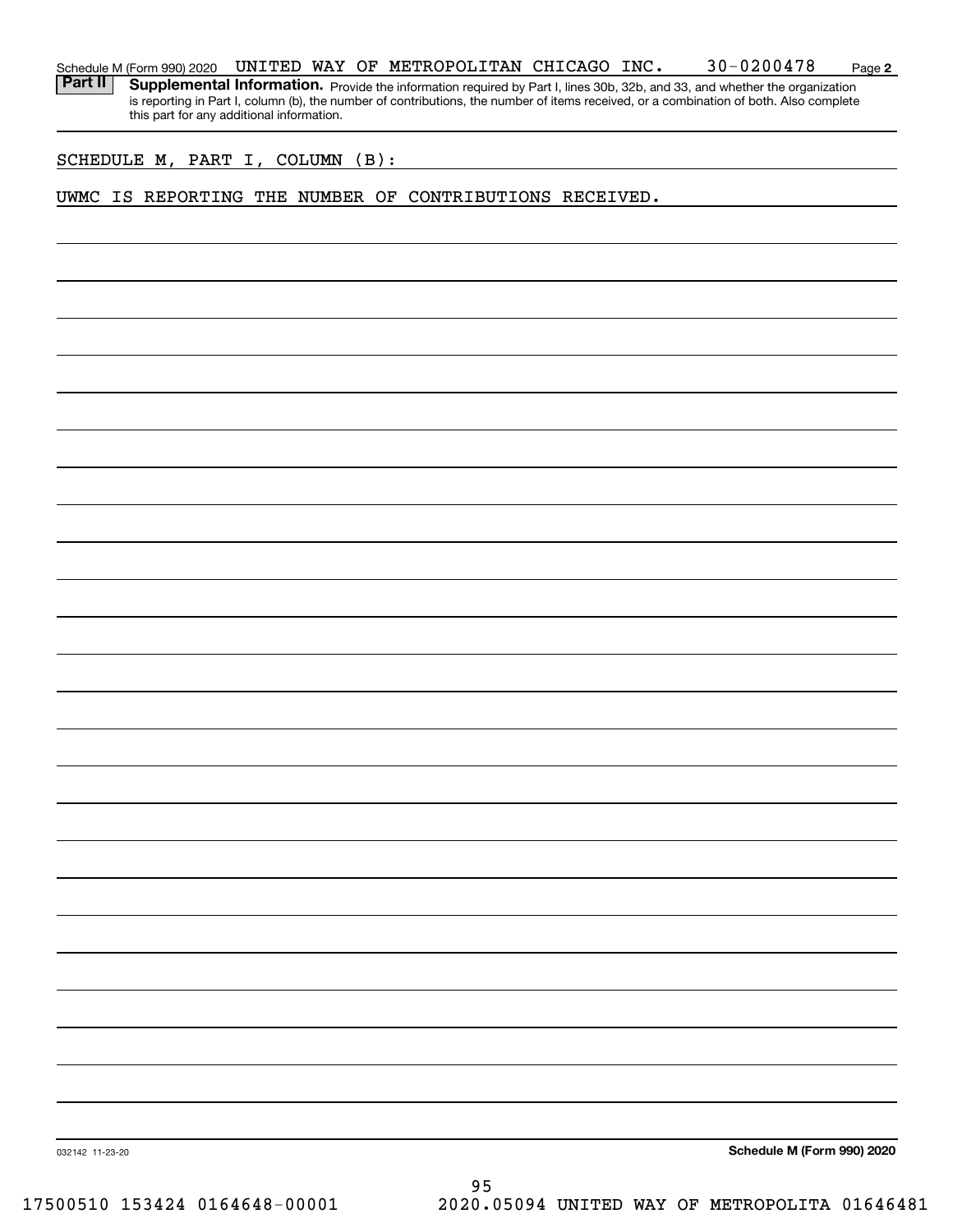**(Form 990 or 990-EZ)**

Department of the Treasury Internal Revenue Service Name of the organization

# **SCHEDULE O Supplemental Information to Form 990 or 990-EZ**

**Complete to provide information for responses to specific questions on Form 990 or 990-EZ or to provide any additional information. | Attach to Form 990 or 990-EZ. | Go to www.irs.gov/Form990 for the latest information.**



**Employer identification number** UNITED WAY OF METROPOLITAN CHICAGO INC. 30-0200478

FORM 990, PART I, LINE 1, DESCRIPTION OF ORGANIZATION MISSION:

COMMUNITY WHERE THEIR RESOURCES ARE NEEDED MOST.

GENERAL INFORMATION

UNITED WAY OF METROPOLITAN CHICAGO, INC. ("UWMC") IS AN ILLINOIS

NONPROFIT PHILANTHROPIC CORPORATION WHOSE MISSION IS TO IMPROVE LIVES

IN THE METROPOLITAN CHICAGO AREA BY MOBILIZING CARING PEOPLE TO INVEST

IN THE COMMUNITY WHERE THEIR RESOURCES ARE NEEDED MOST.

AT UNITED WAY OF METRO CHICAGO, WE BRING TOGETHER BUSINESSES,

GOVERNMENT, NONPROFITS, AND AGENCY AND COMMUNITY LEADERS TO DELIVER

FUNDING, RESOURCES, AND EXPERTISE TO NONPROFIT ORGANIZATIONS ACROSS

GREATER CHICAGO TO CREATE COMMUNITIES WHERE CHILDREN AND FAMILIES CAN

THRIVE. UNITED, WE ARE BUILDING STRONGER NEIGHBORHOODS FOR A STRONGER,

MORE EQUITABLE CHICAGO REGION.

WE BELIEVE THAT INDIVIDUALS AND FAMILIES LIVING IN EVERY ZIP CODE, AND

OF EVERY RACE, DESERVE THE SAME OPPORTUNITIES FOR SUCCESS. WE KNOW HOW

TO CHANGE THE ODDS TO MAKE THAT POSSIBLE.

UNITED WAY HAS WORKED SIDE-BY-SIDE WITH AGENCY AND COMMUNITY

ORGANIZATIONS FOR NEARLY 90 YEARS AND IN INDIVIDUAL NEIGHBORHOODS

ACROSS CHICAGO SINCE 2013 THROUGH OUR NEIGHBORHOOD NETWORK INITIATIVE.

WE WORK ALONGSIDE OUR PARTNERS TO SOLVE COMMUNITY PRIORITIES AND BUILD

LOCAL INFRASTRUCTURE TO RESPOND TO THEIR NEIGHBORHOOD'S MOST PRESSING

NEEDSAND THEN WE HELP SCALE THAT ACROSS THE REGION. WE ALSO CONNECT

032211 11-20-20 LHA For Paperwork Reduction Act Notice, see the Instructions for Form 990 or 990-EZ. Schedule O (Form 990 or 990-EZ) 2020 DONORS AND ORGANIZATIONS THAT WANT TO INVEST IN THE CHICAGO REGION WITH

96

17500510 153424 0164648-00001 2020.05094 UNITED WAY OF METROPOLITA 01646481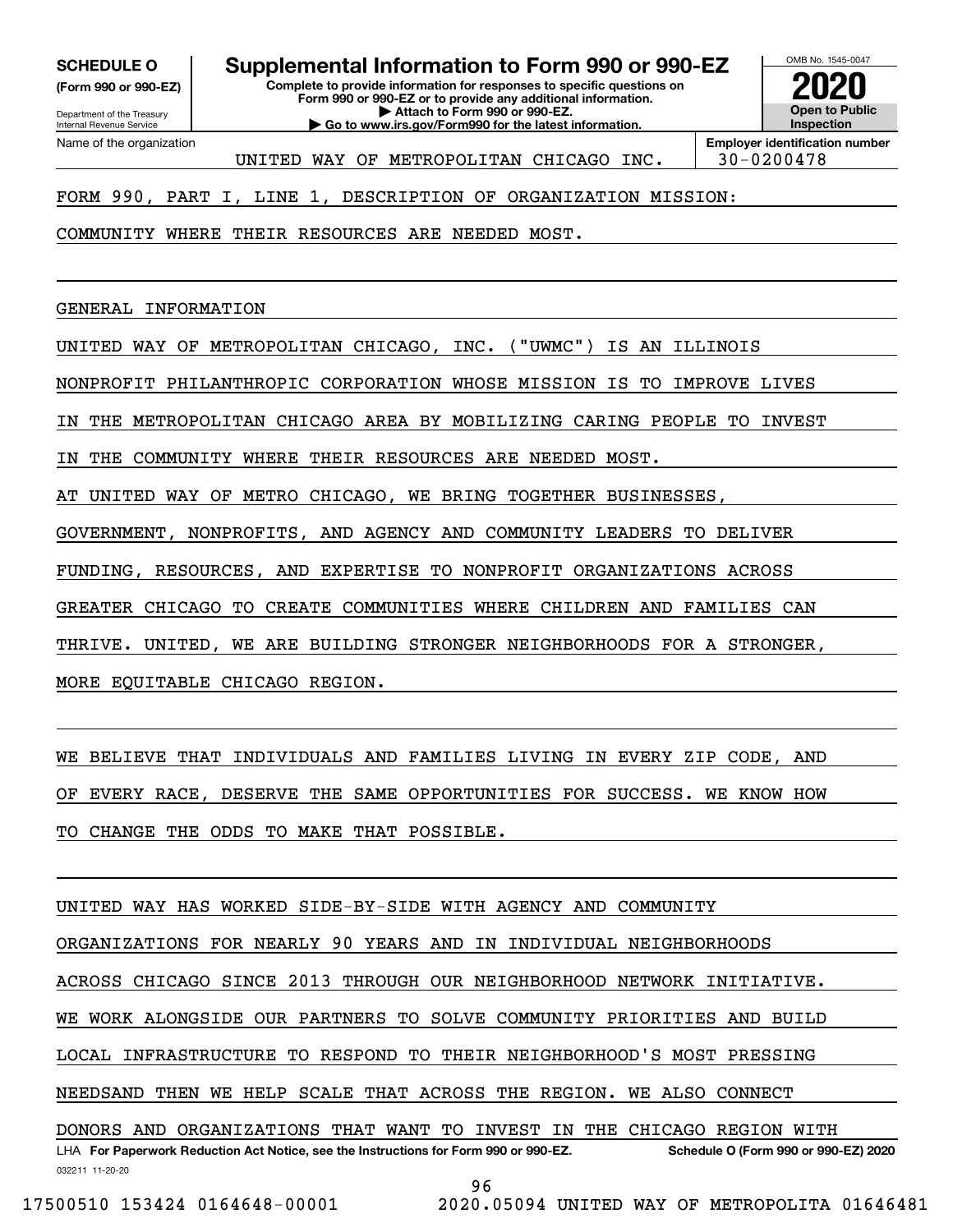| Schedule O (Form 990 or 990-EZ) 2020<br>Page 2 |                                                               |                                                         |  |  |  |  |  |  |  |
|------------------------------------------------|---------------------------------------------------------------|---------------------------------------------------------|--|--|--|--|--|--|--|
| Name of the organization                       | UNITED WAY OF METROPOLITAN CHICAGO INC.                       | <b>Employer identification number</b><br>$30 - 0200478$ |  |  |  |  |  |  |  |
|                                                | OPPORTUNITIES TO MAKE AN IMPACT.                              |                                                         |  |  |  |  |  |  |  |
|                                                |                                                               |                                                         |  |  |  |  |  |  |  |
|                                                | UNITED WAY IS UNIQUELY POSITIONED TO BRING ALL OF THE PEOPLE, |                                                         |  |  |  |  |  |  |  |

ORGANIZATIONS, AND GROUPS TO THE TABLE TO MAKE MEANINGFUL CHANGE.

UNITED WAY AND ITS PARTNERS RESPOND TO THE IMMEDIATE NEEDS OF THE

COMMUNITY AND ALSO BUILD PARTNERSHIPS AND PROVIDE RESOURCES SO

NEIGHBORHOODS CAN BUILD TOWARDS LONG-TERM, EQUITABLE SOLUTIONS AND

SUCCESS. UNITED WAY IS A DRIVING FORCE IN ACCELERATING A REGIONAL

RECOVERY APPROACH.

UNITED WAY IS CURRENTLY WORKING BROADLY IN COMMUNITIES ACROSS THE CHICAGO REGION AND WORKING DEEPLY IN TEN DISINVESTED COMMUNITIES IN THE CITY AND SUBURBS: AUBURN GRESHAM, AUSTIN, BRIGHTON PARK, BRONZEVILLE, CICERO, EVANSTON, LITTLE VILLAGE, ROBBINS/BLUE ISLAND, SOUTH CHICAGO, AND WEST CHICAGO.

FORM 990, PART I, LINE 6

NUMBER OF VOLUNTEERS: BOARD/POLICY MAKING VOLUNTEERS - 45 ACTIVE CAMPAIGN LEADERS - 103 COMMUNITY IMPACT VOLUNTEERS 2,707 TOTAL VOLUNTEERS 2,855

032212 11-20-20 **Schedule O (Form 990 or 990-EZ) 2020** FORM 990, PART III, LINE 4A, PROGRAM SERVICE ACCOMPLISHMENTS: THE APPLICATION PROCESS WAS PAUSED FOR TWO REASONS: (1) TO RESPOND TO THE COVID-19 PANDEMIC AND (2) TO PROVIDE STABLE, ONGOING SUPPORT FOR OUR PARTNERS AT A TIME OF GREAT UNCERTAINTY. AS THE PANDEMIC STRETCHED FROM WEEKS TO MONTHS, AND COMMUNITIES WERE FURTHER AFFECTED BY CIVIL UNREST, WE REFLECTED ON OUR ROLE AS A FUNDER, PARTNER, AND CONVENER. AS CO-CREATORS OF THE CHICAGO COMMUNITY COVID-19 RESPONSE FUND, WE SAW THE 97

17500510 153424 0164648-00001 2020.05094 UNITED WAY OF METROPOLITA 01646481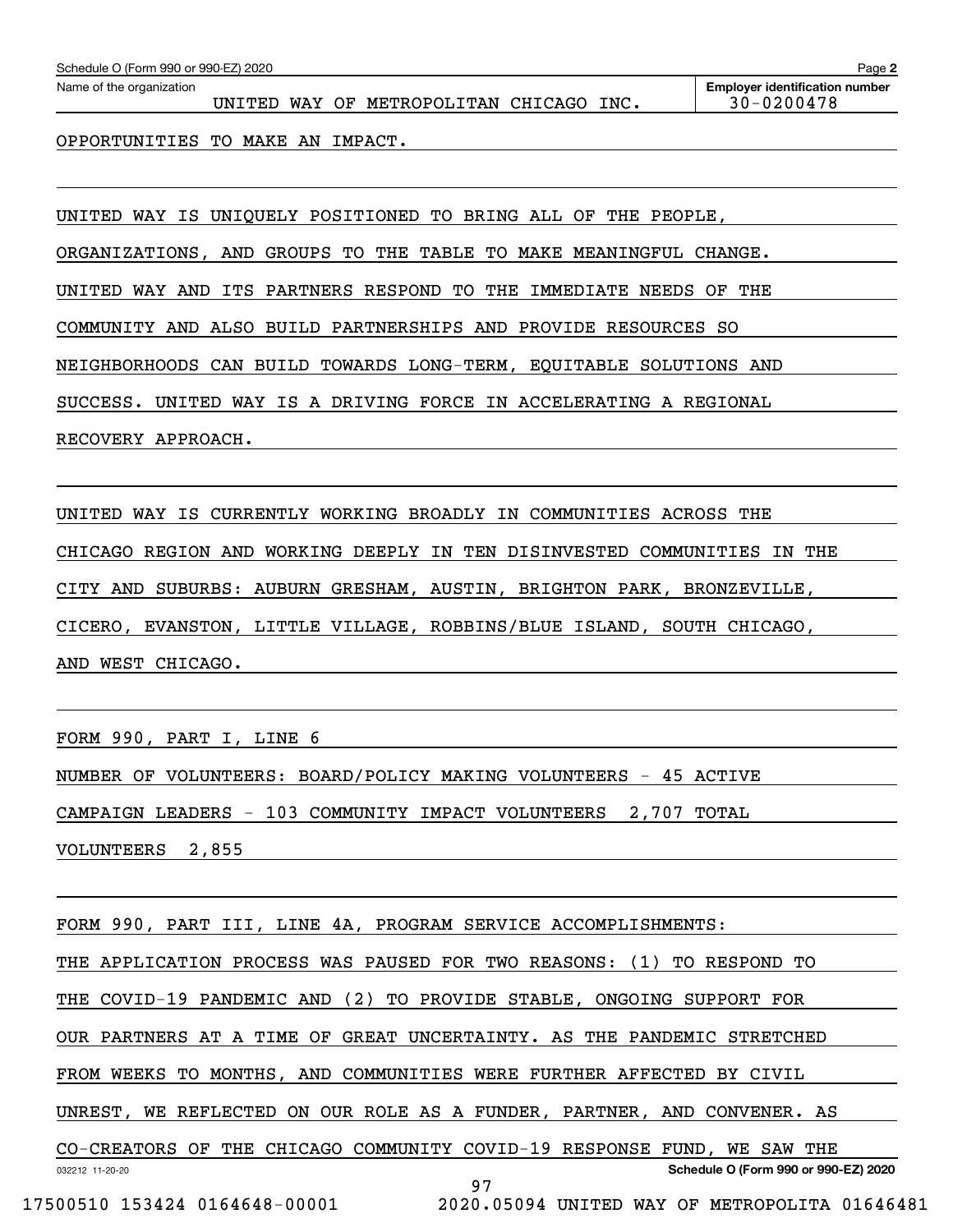| Schedule O (Form 990 or 990-EZ) 2020                                     | Page 2                                                  |
|--------------------------------------------------------------------------|---------------------------------------------------------|
| Name of the organization<br>WAY OF METROPOLITAN CHICAGO INC.<br>UNITED   | <b>Employer identification number</b><br>$30 - 0200478$ |
| BEING RESPONSIVE TO COMMUNITY NEEDS, AS WELL AS THE POWERFUL<br>VALUE OF |                                                         |
| IMPACT OF COORDINATED, PLACED-BASED RESPONSES. LIKE MANY ORGANIZATIONS,  |                                                         |
| WAY WAS TRANSFORMED BY THESE EVENTS, WHICH HAVE<br>UNITED                | SHAPED OUR                                              |
| IMPACT GRANT STRATEGY<br>MOVING<br>FORWARD.                              |                                                         |
|                                                                          |                                                         |

UNITED WAY'S LONG-TERM FOCUS IS TO REBUILD NEIGHBORHOODS TO BE STRONGER AND MORE EQUITABLE, BUT WE KNOW THAT THE ECONOMIC AND HEALTH IMPACTS OF COVID-19 HAVE LEFT MANY FAMILIES STRUGGLING TO MEET THEIR BASIC NEEDS, WITH FOOD AND HOUSING INSECURITY SKYROCKETING. WITH THIS IN MIND, WE CONTINUE TO SUPPORT CRISIS SERVICES THAT STABILIZE FAMILIES ACROSS OUR REGION AND IMPROVE THE SYSTEMS THAT SERVE THEM.

WE STRIVE TO BE A RESPONSIVE FUNDER AND ARE COMMITTED TO BUILDING A CHICAGO REGION THAT IS STRONGER THAN IT WAS AT THE BEGINNING OF 2020. THIS IS REFLECTED IN OUR MARCH 2021 FUNDING CYCLE PRIORITIES IN WHICH WE EMPHASIZED IMMEDIATE SUPPORT FOR THOSE IN CRISIS AND A LONG-TERM VISION FOR RECOVERY. TO ACHIEVE OUR GOALS, UWMC FOCUSED OUR MARCH 2021 GRANTMAKING ON: (1) BASIC NEEDS, (2) SYSTEMS IMPROVEMENT & INNOVATION, AND (3) INTEGRATED SERVICES. THESE GRANT STRATEGIES EACH EMPLOY DIFFERENT APPROACHES TO ACHIEVING UNITED WAY'S ULTIMATE GOALS OF STABILIZING FAMILIES IN CRISIS AND BUILDING STRONGER, MORE EQUITABLE COMMUNITIES.

MORE THAN \$5 MILLION DOLLARS WAS INVESTED TO SUPPORT THE CONTINUATION OF EXISTING GRANTS JULY 1, 2020 - FEBRUARY 28, 2021. MORE THAN \$3 MILLION DOLLARS WAS INVESTED TO SUPPORT THE NEW STRATEGIES ACROSS THE CHICAGO REGION MARCH 1, 2021 - JUNE 30, 2021.

98

032212 11-20-20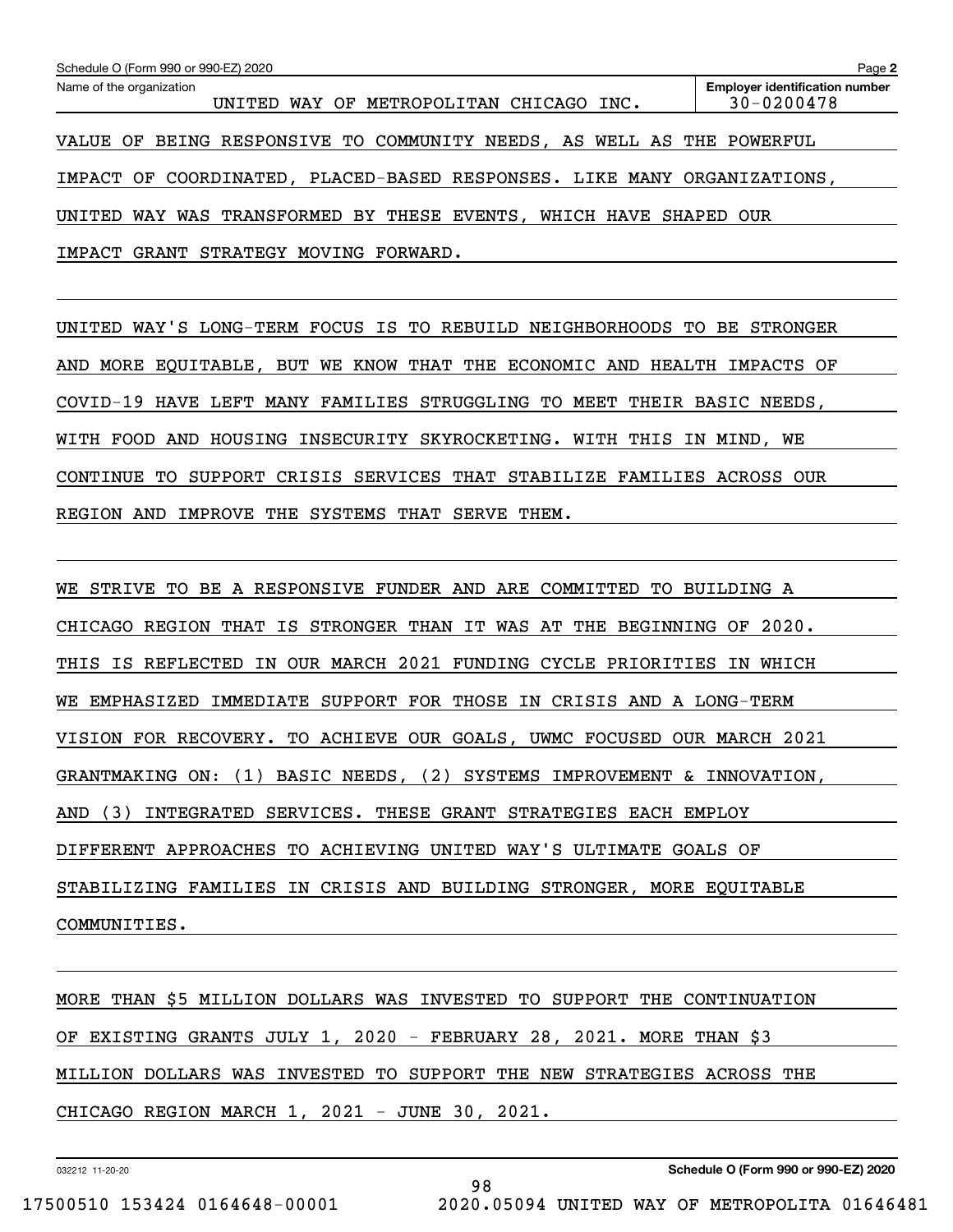| Schedule O (Form 990 or 990-EZ) 2020<br>Page 2 |                                                          |                                                         |  |  |  |  |  |  |
|------------------------------------------------|----------------------------------------------------------|---------------------------------------------------------|--|--|--|--|--|--|
| Name of the organization                       | UNITED WAY OF METROPOLITAN CHICAGO INC.                  | <b>Employer identification number</b><br>$30 - 0200478$ |  |  |  |  |  |  |
|                                                | JULY 1, 2020 - FEBRUARY 28, 2021 INVESTMENTS<br>OUTCOMES |                                                         |  |  |  |  |  |  |

EDUCATION

UWMC INVESTED IN PROGRAMS AND INITIATIVES THAT PREPARE CHILDREN, YOUTH,

AND THEIR FAMILIES TO MAKE TWO CRUCIAL TRANSITIONS SUCCESSFUL: THE

EARLY YEARS OF A CHILD'S LIFE, BEFORE AND LEADING UP TO FORMAL

SCHOOLING; AND THE MIDDLE SCHOOL YEARS, IN PREPARATION FOR ENTERING THE

CRITICAL YEARS OF HIGH SCHOOL.

- SOME MAJOR OUTCOMES: #1 - 4,518 INFANTS/TODDLERS/CHILDREN SHOWED

GROWTH ACROSS DEVELOPMENTAL DOMAINS; #2 - 6,568 PARENTS/CAREGIVERS

REPORTED MORE POSITIVE INTERACTIONS WITH THEIR INFANTS/TODDLERS; #3 -

4,228 MIDDLE SCHOOL STUDENTS PROMOTED TO THE NEXT GRADE ON TIME

FINANCIAL STABILITY / INCOME

UWMC INVESTED IN PROGRAMS THAT HELP UNEMPLOYED AND INCUMBENT WORKERS ACCESS QUALITY TRAINING AND EMPLOYMENT PATHWAYS; EDUCATE CLIENTS ON HOW TO EFFECTIVELY MANAGE DEBT OR CREDIT, INCREASE SAVINGS OR ASSETS, AND IMPROVE FINANCIAL RESILIENCE; AND PROVIDE NO-COST TAX PREPARATION SERVICES TO LOW-INCOME HOUSEHOLDS.

- SOME MAJOR OUTCOMES: #1- 2,969 INDIVIDUALS PLACED IN JOBS; #2 - 1,430

PARTICIPANTS IMPROVED FINANCIAL POSITION; #3 - \$4,069,713 OF TAX

REFUNDS RECEIVED BY FREE TAX PREP RECIPIENTS

HEALTH & WELLNESS

032212 11-20-20

UWMC INVESTED IN PROVIDERS OF MENTAL AND BEHAVIORAL HEALTH SERVICES

THAT WORK WITH CLIENTS ACROSS THE LIFESPAN; SUPPORT HEALTHY LIVING

INITIATIVES ACROSS THE LIFESPAN IN MULTIPLE VENUES (SCHOOLS, COMMUNITY

**Schedule O (Form 990 or 990-EZ) 2020**

99

17500510 153424 0164648-00001 2020.05094 UNITED WAY OF METROPOLITA 01646481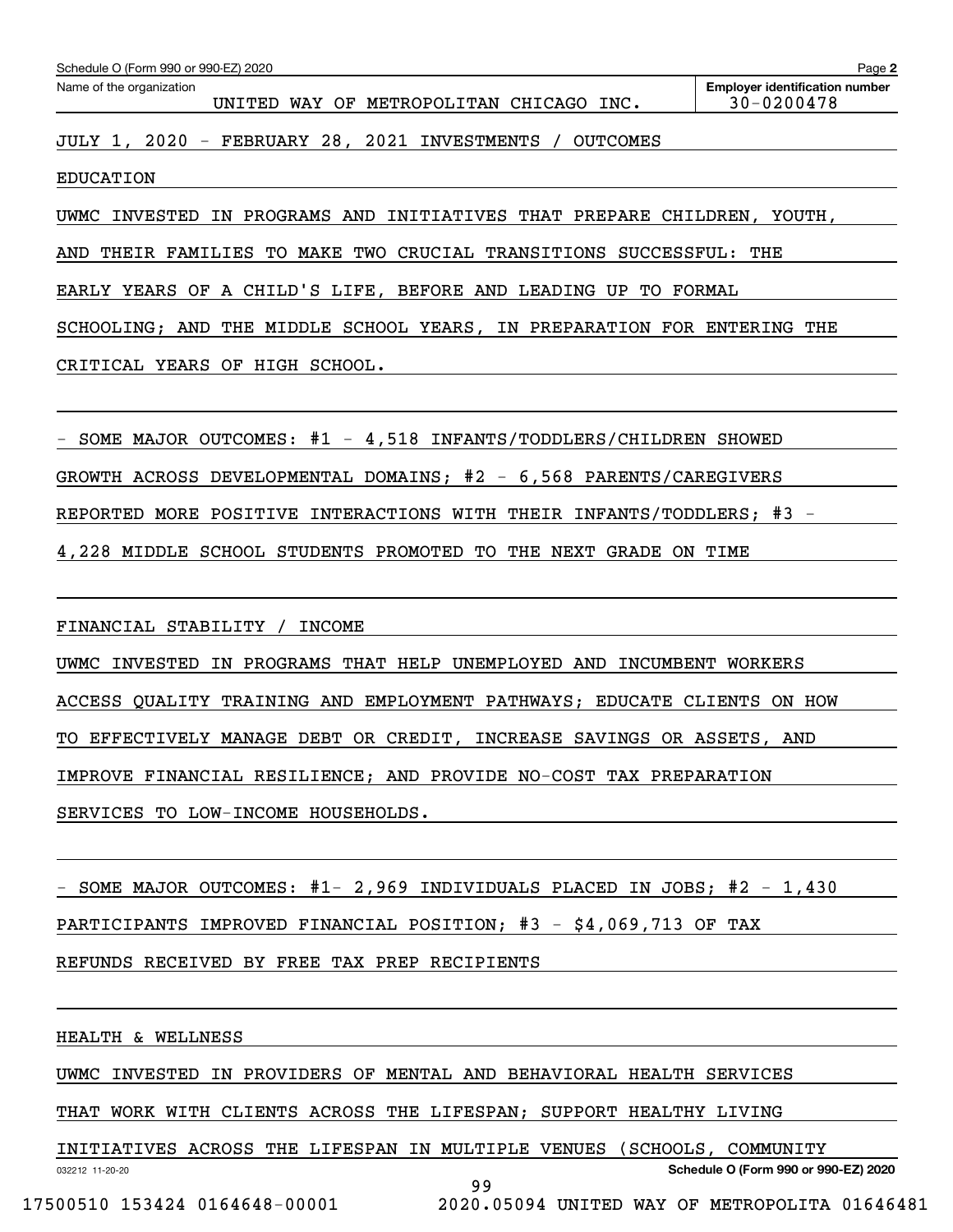| Schedule O (Form 990 or 990-EZ) 2020                                     | Page 2                                                  |
|--------------------------------------------------------------------------|---------------------------------------------------------|
| Name of the organization<br>UNITED WAY OF METROPOLITAN CHICAGO INC.      | <b>Employer identification number</b><br>$30 - 0200478$ |
| CENTERS, PLACES OF WORSHIP)<br>THAT INCREASE PHYSICAL ACTIVITY AND FRUIT |                                                         |
| AND VEGETABLE CONSUMPTION; SUPPORT PROGRAMS THAT ENHANCE HEALTH ACCESS   |                                                         |
| AND LITERACY; AND CONNECT THOSE WHO MAY NOT BE ELIGIBLE FOR INSURANCE    |                                                         |
| TO AVAILABLE HEALTH CARE.                                                |                                                         |
|                                                                          |                                                         |
| - SOME MAJOR OUTCOMES: #1 - 79,464 BEHAVIORAL AND MENTAL HEALTH          |                                                         |
| SCREENINGS/REFERRALS TO TREATMENT; $#2 - 3,541$ YOUTH CONSUMED MORE      |                                                         |
| SERVINGS OF FRUITS & VEGETABLES PER DAY; #3 - 34,337 PEOPLE CONNECTED    |                                                         |
| TO A HEALTH PROVIDER/PRIMARY CARE PHYSICIAN/REGULAR CARE                 |                                                         |
|                                                                          |                                                         |
| SAFETY NET SERVICES                                                      |                                                         |
| UWMC SUPPORTED PROGRAMS THAT PROVIDE FOR ONE'S MOST INNATE               |                                                         |
| NEEDSHOUSING, FOOD, SAFETY FROM ABUSE, AND LEGAL ACCESSAND HELP THEIR    |                                                         |
| CLIENTS ON TO A PATH THAT PREVENTS FUTURE CRISIS.                        |                                                         |
|                                                                          |                                                         |
| - SOME MAJOR OUTCOMES: #1 - 14,088 PEOPLE RECEIVED HOUSING ASSISTANCE;   |                                                         |
| #2 - 14,951 INDIVIDUALS ACCESSED SAFETY FROM ABUSE SERVICES; #3 -        |                                                         |
| 23,042 PEOPLE RECEIVED LEGAL SERVICES                                    |                                                         |
|                                                                          |                                                         |
|                                                                          |                                                         |

MARCH 1, 2021 - JUNE 30, 2021 INVESTMENTS / OUTCOMES

BASIC NEEDS

UWMC INVESTED IN DIRECT SERVICE PROGRAMS THAT STABILIZE FAMILIES BY

PROVIDING CRITICAL SUPPORT IN HOUSING, FOOD ACCESS, SAFETY FROM ABUSE,

AND ACCESS TO HEALTHCARE. PARTNERS FUNDED THROUGH THIS STRATEGY MAY

EITHER BE REGIONAL AGENCIES OPERATING ACROSS MULTIPLE SITES AND

NEIGHBORHOODS/MUNICIPALITIES OR COMMUNITY HUBS THAT SERVE A SPECIFIC

100

POPULATION OR COMMUNITY.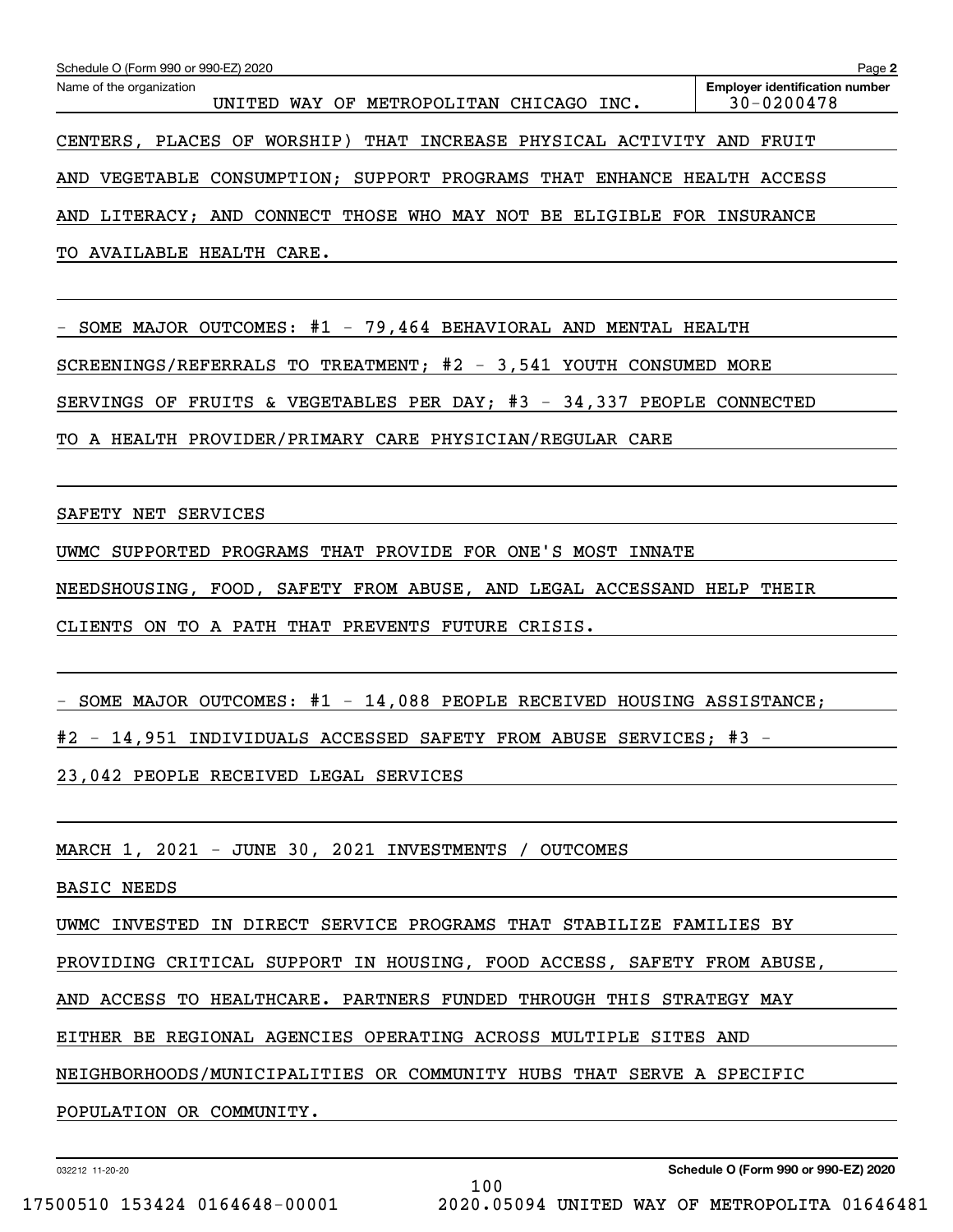| Schedule O (Form 990 or 990-EZ) 2020                                           | Page 2                                              |
|--------------------------------------------------------------------------------|-----------------------------------------------------|
| Name of the organization<br>WAY OF METROPOLITAN CHICAGO INC.<br>UNITED         | <b>Employer identification number</b><br>30-0200478 |
| IMPROVEMENT<br>& INNOVATION<br>SYSTEMS                                         |                                                     |
| IMPROVE<br>UWMC INVESTED<br>PARTNERS<br>WORKING TO<br>OVERALL<br>SYSTEMS<br>IN | THROUGH                                             |
| ADVOCACY OR THOSE ADVANCING DIRECT SERVICE DELIVERY THROUGH                    | INNOVATIVE                                          |
| APPROACHES.<br>SYSTEMS<br>IMPROVEMENTS<br>GRANTS SUPPORT COLLABORATIVE         |                                                     |
| PARTNERSHIPS BETWEEN DIRECT SERVICE PROVIDERS IN A SINGLE                      | ISSUE<br>AND THE                                    |
| CONVENING EFFORTS<br>NECESSARY TO<br>DRIVE<br>AND<br>SYSTEMS<br>COORDINATING   | CHANGE.                                             |
| INNOVATIVE DEVELOPMENTS<br>GRANTS<br>ADVANCE<br>DIRECT<br>INNOVATION<br>IN     | SERVICE                                             |
| DELIVERY THROUGH, FOR EXAMPLE, CASE MANAGEMENT, TECHNOLOGY, OR                 |                                                     |
| COORDINATED<br><b>MULTI-AGENCY</b><br>PROGRAMMING.                             |                                                     |

COORDINATED SERVICES

UWMC INVESTED IN PROGRAMS THAT PROVIDE HIGH-QUALITY DIRECT SERVICES

THAT ARE CONNECTED TO BROADER COMMUNITY EFFORTS IN UNITED WAY'S

NEIGHBORHOOD NETWORKS OR OTHER SELECTED COMMUNITIES. THESE SERVICES

MUST BE ANCHORED IN ONE OF UNITED WAY'S PRIORITY FUNDING AREAS

(HOUSING, FOOD ACCESS, SAFETY FROM ABUSE, ACCESS TO HEALTHCARE, TAX

PREPARATION, LEGAL ASSISTANCE, EARLY LEARNING, OR WORKFORCE

DEVELOPMENT), BUT MAY INCLUDE ANY ADDITIONAL SERVICES THAT WILL ASSIST

THE HOUSEHOLD IN ACHIEVING THEIR GOALS.

- SOME MAJOR OUTCOMES FOR MARCH 1, 2021JUNE 30, 2021

#1 - 433 CLIENTS ACHIEVED POSITIVE OUTCOME VIA LEGAL SERVICES

#2 - 4844 HOUSEHOLDS RECEIVED ADDITIONAL SERVICES BEYOND FOOD

ASSISTANCE

#3 - 8018 HOUSEHOLDS RECEIVED MULTIPLE SERVICES

#4 - 1867 PARTICIPANTS EXITED A FINANCIAL STABILITY PROGRAM WITH

INCREASED FINANCIAL RESOURCES

#5 - 3915 PARTICIPANTS IN BEHAVIORAL AND MENTAL HEALTH SESSIONS

101

032212 11-20-20

**Schedule O (Form 990 or 990-EZ) 2020**

17500510 153424 0164648-00001 2020.05094 UNITED WAY OF METROPOLITA 01646481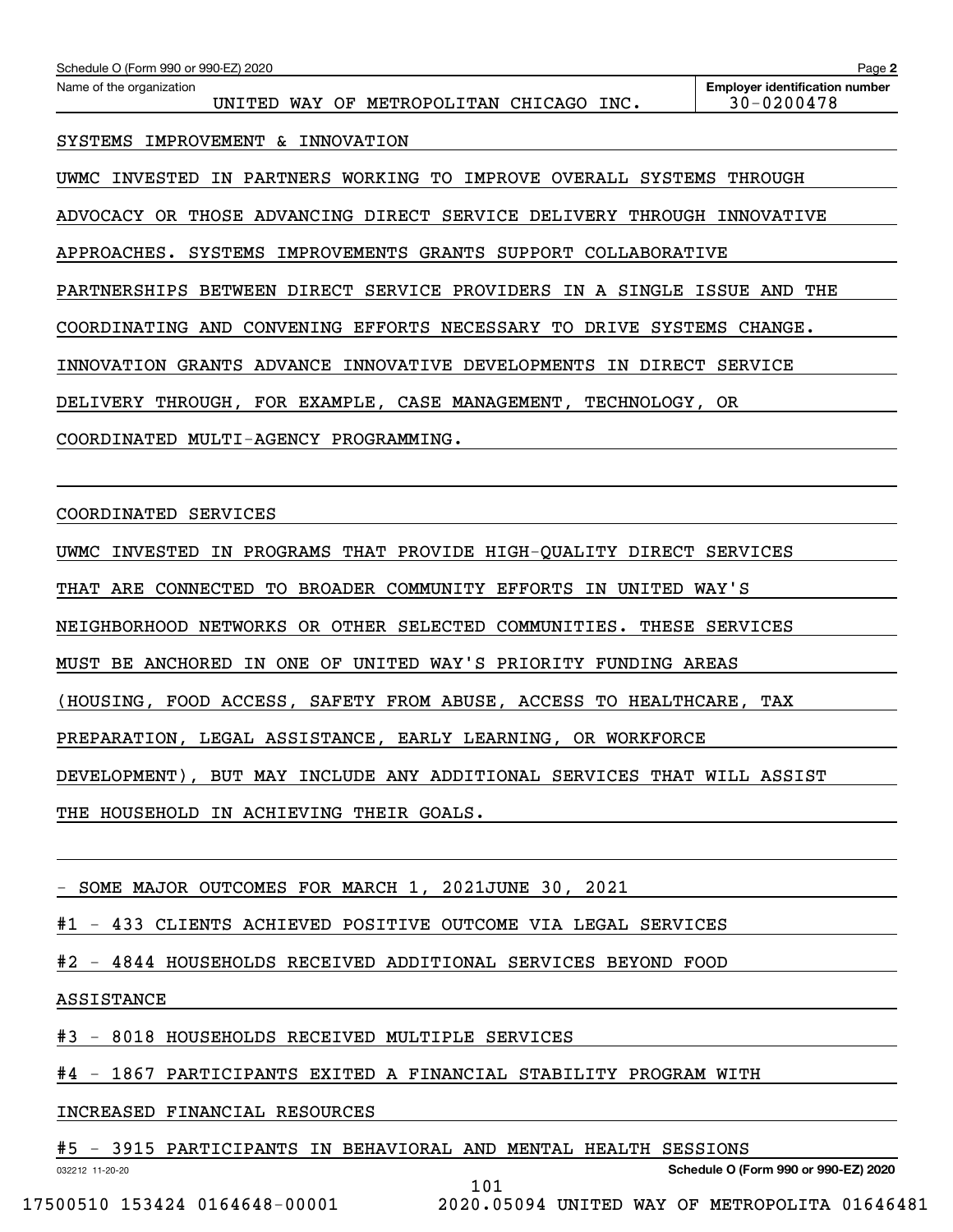UNITED WAY OF METROPOLITAN CHICAGO INC. | 30-0200478

DEMONSTRATE IMPROVEMENT

FORM 990, PART III, LINE 4B, PROGRAM SERVICE ACCOMPLISHMENTS:

SOME MAJOR OUTCOMES:

- AUBURN GRESHAM BROKE GROUND ON THE TRANSFORMATION OF A VACANT

BUILDING INTO A HEALTHY LIFESTYLE HUB, AS WELL AS THE DEVELOPMENT OF A

NEW METRA PUBLIC TRANSPORTATION STATION.

- THE AUSTIN NEIGHBORHOOD NETWORK PARTNERED WITH LOCAL AUSTIN

NONPROFITS TO LAUNCH THE ASPIRE INITIATIVE, INCLUDING CREATION OF A NEW

STATE-OF-THE-ART EARLY LEARNING, HEALTH AND WELLNESS, AND RECREATION

CENTER AND RENOVATION OF A VACANT PUBLIC SCHOOL INTO THE ASPIRE CENTER

FOR WORKFORCE INNOVATION.

- PARENT MENTOR PROGRAMS IN BRIGHTON PARK AND CICERO CONTINUE TO PLAY

CRITICAL ROLES IN ENHANCING STUDENT ACADEMIC SUCCESS.

- SEVERAL NETWORKS STAFFED COVID-19 RAPID RESPONSE COMMUNITY HUBS,

PROVIDING EDUCATION AND ACCESS TO VACCINES, IMMEDIATE AND DIRECT RELIEF

VIA CASH ASSISTANCE, FOOD DISTRIBUTION, AND PPE SUPPLIES.

FORM 990, PART III, LINE 4D, OTHER PROGRAM SERVICES:

CHICAGO COMMUNITY COVID RELIEF FUND

IN RESPONSE TO THE COVID-19 PANDEMIC, THE CHICAGO COMMUNITY TRUST AND

UNITED WAY OF METRO CHICAGO ESTABLISHED THE CHICAGO COMMUNITY COVID-19

RESPONSE FUND (CCCRF) IN MARCH 2020. THE NEEDS AT THE ONSET OF THE

PANDEMIC VARIED WIDELY AND CONTINUED TO EVOLVE AS THE MONTHS PASSED.

THE GOAL OF THE CCCRF WAS TO PROVIDE FLEXIBLE RESOURCES TO LOCAL

NONPROFIT ORGANIZATIONS ACROSS THE CHICAGO REGION SO THAT THEY COULD

102

HAVE THE SUPPORT THEY NEEDED TO BEST SERVE THE INDIVIDUALS AND

HOUSEHOLDS HARDEST HIT BY THE PANDEMIC.

032212 11-20-20

**Schedule O (Form 990 or 990-EZ) 2020**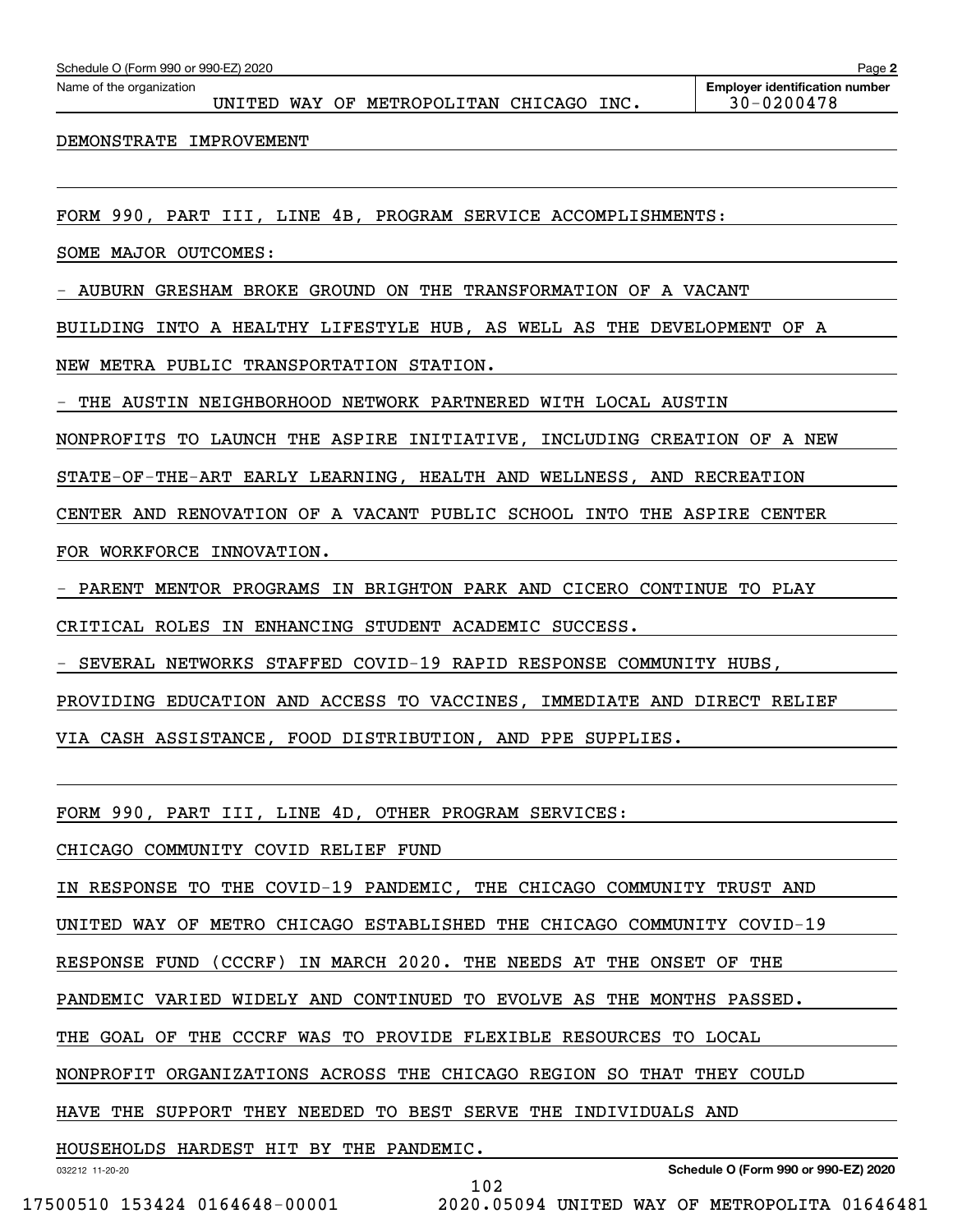UNITED WAY OF METROPOLITAN CHICAGO INC. | 30-0200478

IN PARTNERSHIP WITH THE CITY OF CHICAGO, CHICAGO PHILANTHROPY, BUSINESS LEADERS, AND GENEROUS DONORS, THE FUND RAPIDLY RAISED AND DEPLOYED RESOURCES TO HELP ENSURE THOUSANDS OF FAMILIES COULD ACCESS FOOD, STAY IN THEIR HOMES, AND RECEIVE CRITICAL HEALTH SERVICES. WHEN THE CCCRF OFFICIALLY CLOSED IN EARLY 2021, IT HAD RAISED MORE THAN \$35 MILLION TO SUPPORT INDIVIDUALS AND FAMILIES ACROSS THE CHICAGO REGION.

SOME MAJOR OUTCOMES:

- MORE THAN \$35 MILLION RAISED AND INVESTED ACROSS THE CHICAGO REGION

- MORE THAN 400 NONPROFIT AGENCIES RECEIVED FUNDING

- MORE THAN 6,000 DONORS, INCLUDING INDIVIDUALS, FAMILIES, BUSINESSES,

AND FOUNDATIONS, CONTRIBUTED TO THE CCCRF

- PROVIDED MORE THAN \$1 MILLION IN RENT AND MORTGAGE ASSISTANCE TO

HUNDREDS OF FAMILIES THROUGH A PARTNERSHIP BETWEEN THE CITY OF

CHICAGO'S DEPARTMENT OF HOUSING AND THE FAMILY INDEPENDENCE INITIATIVE

EXPENSES \$ 24,419,865. INCLUDING GRANTS OF \$ 20,217,719. REVENUE \$ 0.

FORM 990, PART VI, SECTION A, LINE 1:

EXECUTIVE COMMITTEE:

THE EXECUTIVE COMMITTEE CONSISTS OF NOT LESS THAN FIVE MEMBERS OF THE BOARD

OF DIRECTORS. THE EXECUTIVE COMMITTEE MEETS BETWEEN BOARD MEETINGS WHERE

THE COMMITTEE EXERCISES THE POWERS OF THE BOARD OF DIRECTORS. ALL SUCH

ACTIONS BY THE EXECUTIVE COMMITTEE ARE REPORTED TO THE BOARD OF DIRECTORS

103

AT THE NEXT MEETING OF THE BOARD.

FORM 990, PART VI, SECTION B, LINE 11B:

FORM 990 REVIEW PROCESS:

032212 11-20-20

**Schedule O (Form 990 or 990-EZ) 2020**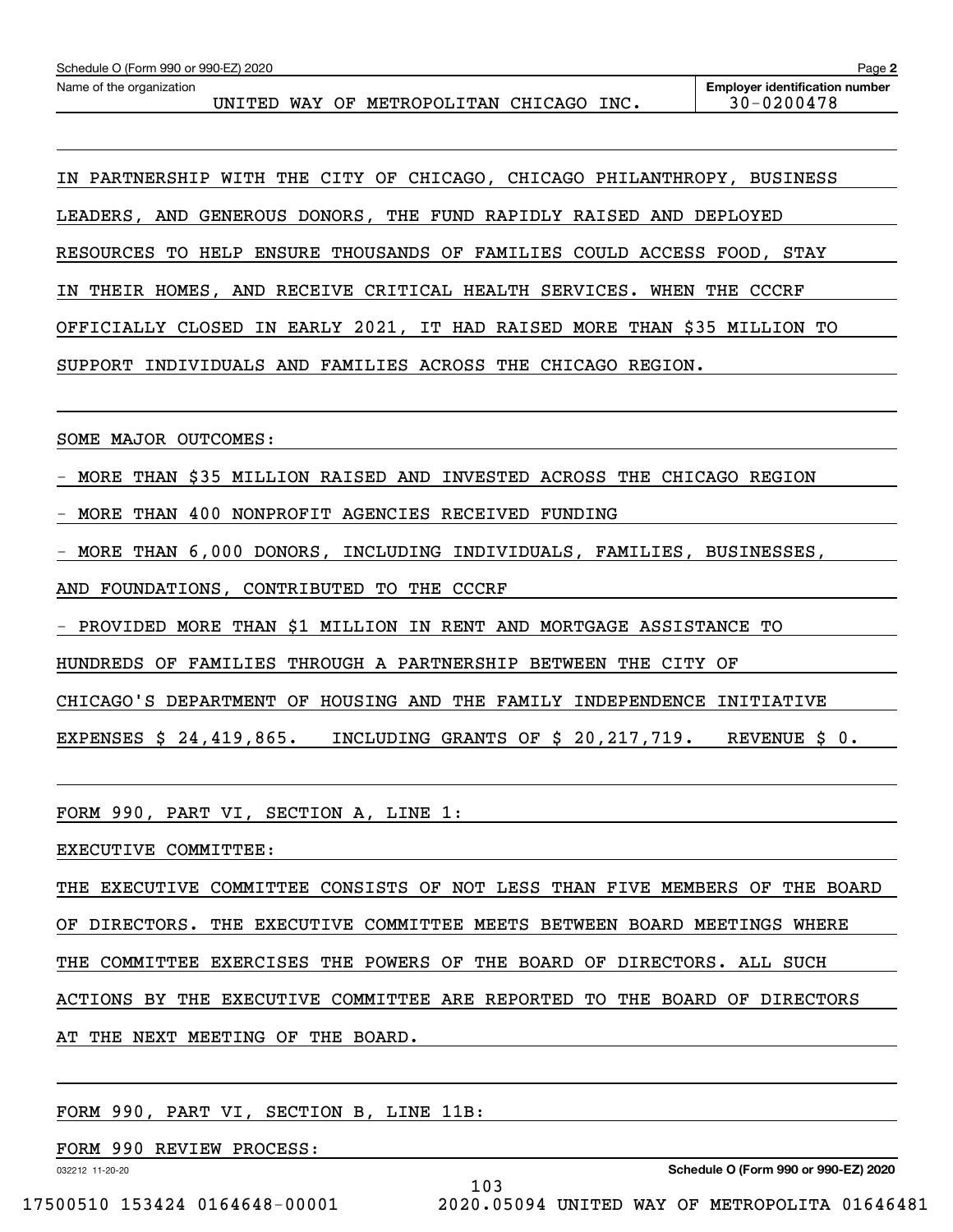| Schedule O (Form 990 or 990-EZ) 2020                                                                | Page 2                                                  |
|-----------------------------------------------------------------------------------------------------|---------------------------------------------------------|
| Name of the organization<br>METROPOLITAN CHICAGO INC.<br>WAY<br>OF<br>UNITED                        | <b>Employer identification number</b><br>$30 - 0200478$ |
| 990<br>PREPARED BY A NATIONAL INDEPENDENT ACCOUNTING<br>FORM<br>WAS<br>THE                          | FIRM IN                                                 |
| THE ORGANIZATION'S INTERNAL FINANCE DEPARTMENT.<br>WITH<br>CONJUNCTION                              | A REVIEW                                                |
| FORM 990<br>WAS CONDUCTED BY<br>THE<br>AUDIT COMMITTEE<br>THE<br>THE<br>OF<br>ОF                    | BOARD OF                                                |
| FILING. FOLLOWING<br>PRIOR<br>TO.<br>THE<br>THE<br><b>REVIEW</b><br><b>DIRECTORS</b><br>AND         | APPROVAL<br>OF<br>THE                                   |
| THE FORM 990<br>AUDIT COMMITTEE,<br>WAS PROVIDED<br>BY<br>EMAIL<br>EACH<br>TO.                      | THE<br>OTHER<br>ОF                                      |
| BOARD<br><b>DIRECTORS</b><br>MEMBERS<br>THE<br>PRIOR<br>TO.<br>VOTING<br>OF<br>OF<br>THE<br>FILING. |                                                         |
|                                                                                                     |                                                         |
|                                                                                                     |                                                         |

FORM 990, PART VI, SECTION B, LINE 12C:

WRITTEN CONFLICT OF INTEREST POLICY:

THE ORGANIZATION HAS A FORMALIZED BUSINESS ETHICS POLICY, APPLICABLE TO ALL EMPLOYEES, DIRECTORS OF UWMC, VOLUNTEER COMMITTEE MEMBERS, THEIR SPOUSES AND CLOSE FAMILY MEMBERS. THE AFOREMENTIONED INDIVIDUALS ARE REQUIRED TO COMPLETE AN ANNUAL COMPLIANCE QUESTIONNAIRE DISCLOSING CLOSE RELATIONSHIPS BETWEEN THE INDIVIDUAL AND THIRD PARTIES WHO MAY HAVE A RELATIONSHIP TO THE ORGANIZATION. THE RESULTS OF THE QUESTIONNAIRE ARE REPORTED TO THE AUDIT COMMITTEE ANNUALLY. THE POLICY COVERS COMPLIANCE WITH LAWS, POLICIES, RULES AND REGULATIONS; CONFLICTS OF INTEREST; BRIBES AND KICKBACKS; MISAPPROPRIATION OR DISREGARD OF DONOR, EMPLOYEE, OR VOLUNTEER DATA; ACCOUNTING PRACTICES; PROVIDING OR RECEIVING GIFTS, ENTERTAINMENT OR PRIZES AND POLITICAL ACTIVITY IN CONNECTION WITH UWMC OTHER THAN PUBLIC POLICY ADVOCACY. THE POLICY PROHIBITS PARTICIPATION IN OUTSIDE BUSINESS VENTURES FOR FINANCIAL GAIN WHICH CONFLICTS WITH THE ORGANIZATION'S ACTIVITIES. THE ORGANIZATION ALSO HAS A WHISTLEBLOWER POLICY COVERING ALL EMPLOYEES, DIRECTORS OF UWMC, VOLUNTEER COMMITTEE MEMBERS, DONORS AND FUNDED AGENCIES. INDIVIDUALS MAY MAKE ANONYMOUS REPORTS TO A THIRD-PARTY PROVIDER, WHICH WILL BE INVESTIGATED BY THE STAFF ETHICS OFFICER, PRESIDENT & CEO, AND/OR VP, HUMAN RESOURCES AS APPROPRIATE. RETALIATION OF ANY KIND IS EXPRESSLY PROHIBITED BY THE ORGANIZATION.

104

032212 11-20-20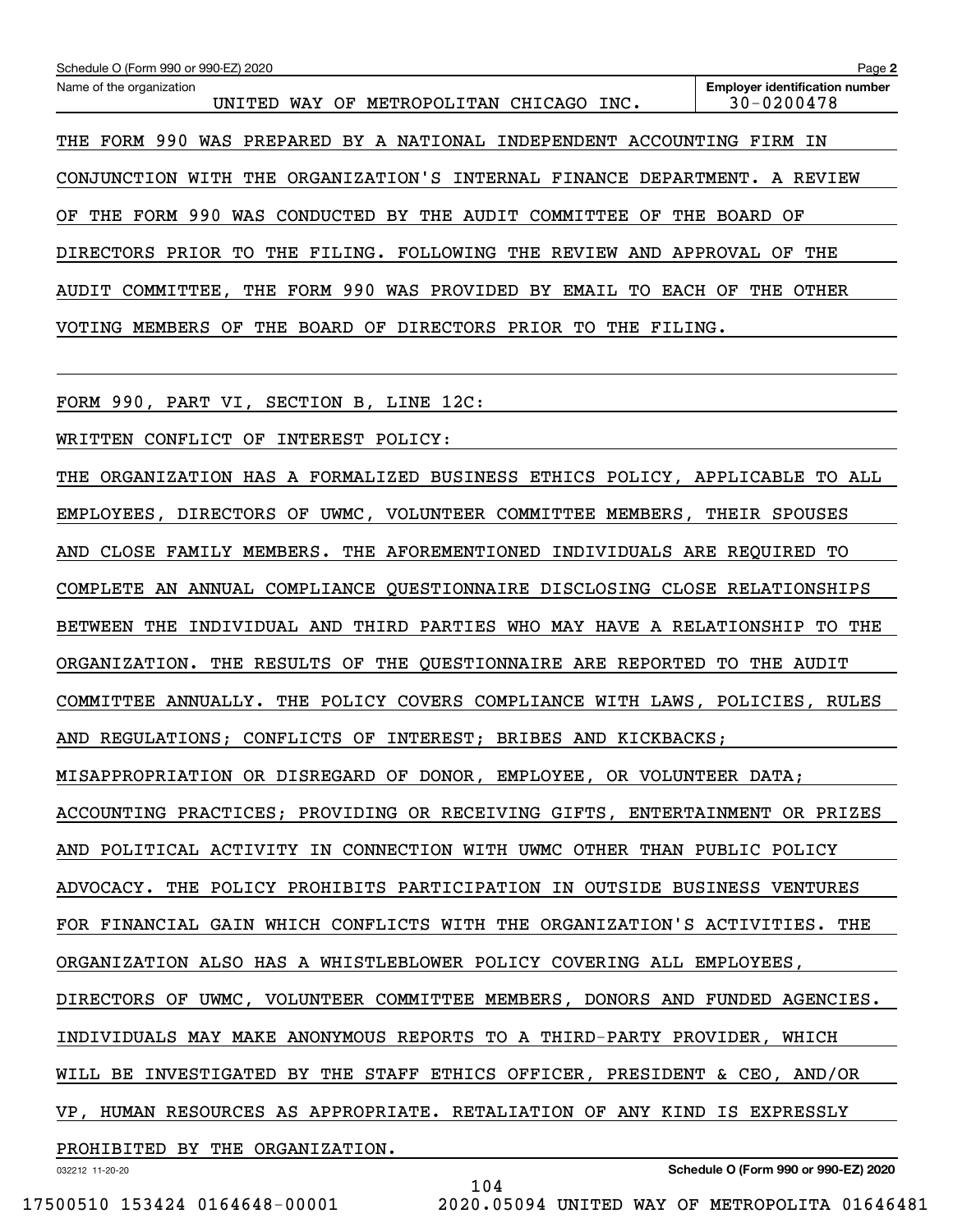UNITED WAY OF METROPOLITAN CHICAGO INC. | 30-0200478

FORM 990, PART VI, SECTION B, LINE 15:

PROCESS FOR DETERMINING COMPENSATION:

THE COMPENSATION AND HUMAN RESOURCES COMMITTEE OF THE BOARD OF DIRECTORS ("CHRC") REVIEWS THE PERFORMANCE AND COMPENSATION OF THE PRESIDENT AND CEO, AND OTHER SENIOR MANAGEMENT. THE CHRC CONSIDERS INFORMATION FROM (1) UNITED WAY WORLDWIDE SALARY DATA FOR EQUIVALENT POSITIONS AT OTHER SIMILAR UNITED WAY ORGANIZATIONS IN TERMS OF MARKET SIZE AND REVENUE SIZE AND (2) CHICAGO MARKET DATA FOR OTHER COMPARABLE HUMAN SERVICE ORGANIZATIONS. DELIBERATIONS AND DECISIONS OF THE CHRC ARE CONTEMPORANEOUSLY DOCUMENTED IN MEETING MINUTES. PERFORMANCE EVALUATIONS ARE COMPLETED FOR ALL EMPLOYEES, INCLUDING THE PRESIDENT & CEO AS WELL AS SENIOR MANAGEMENT AT THE CONCLUSION OF EACH FISCAL YEAR. THE CHAIRPERSON OF THE BOARD OF DIRECTORS SEMIANNUALLY SOLICITS INPUT FROM BOARD MEMBERS ON THE PRESIDENT & CEO'S PERFORMANCE. THE PERFORMANCE REVIEW IS PROVIDED TO THE CHRC FOR ITS APPROVAL AND FOR REPORTING TO THE EXECUTIVE COMMITTEE OF THE BOARD OF DIRECTORS. ONCE REVIEWED BY THE EXECUTIVE COMMITTEE, ANY ACTION OF THE EXECUTIVE COMMITTEE IS REPORTED TO THE BOARD OF DIRECTORS AT ITS NEXT MEETING. THIS REVIEW OF THE PRESIDENT & CEO'S PERFORMANCE AND SALARY WAS MOST RECENTLY PERFORMED FOR THE FISCAL YEAR ENDED JUNE 30, 2021.

FORM 990, PART VI, SECTION C, LINE 18:

HOW FORMS ARE MADE AVAILABLE TO THE PUBLIC:

UWMC'S FORM 1023, APPLICATION FOR RECOGNITION OF EXEMPTION, IS AVAILABLE ON UWMC'S WEBSITE AT HTTPS://LIVEUNITEDCHICAGO.ORG/. UWMC MAKES ITS FORM 990 AVAILABLE UPON REQUEST.

FORM 990, PART VI, SECTION C, LINE 19:

032212 11-20-20

**Schedule O (Form 990 or 990-EZ) 2020**

105 17500510 153424 0164648-00001 2020.05094 UNITED WAY OF METROPOLITA 01646481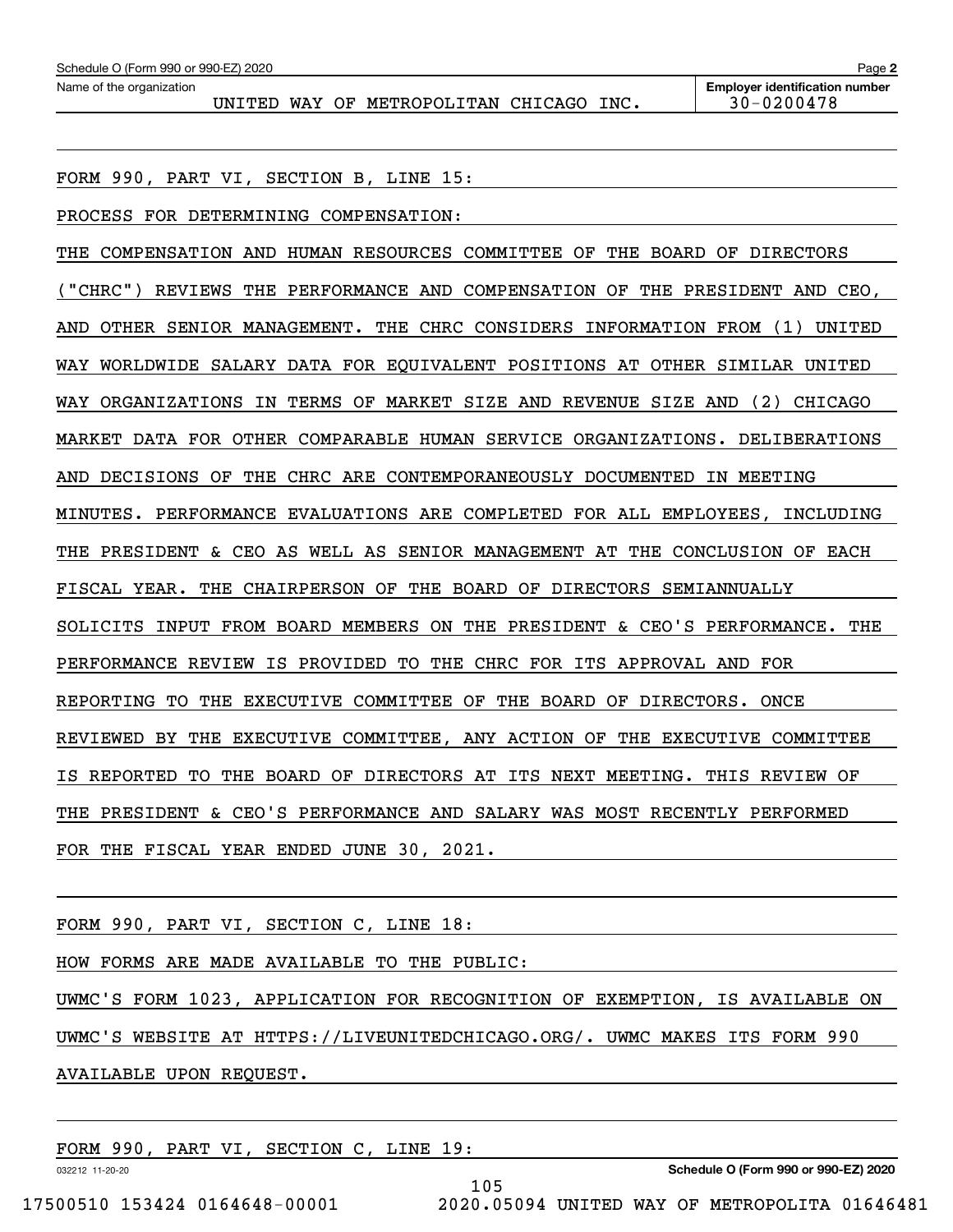| Schedule O (Form 990 or 990-EZ) 2020                                       | Page 2                                                  |
|----------------------------------------------------------------------------|---------------------------------------------------------|
| Name of the organization<br>UNITED WAY OF METROPOLITAN CHICAGO INC.        | <b>Employer identification number</b><br>$30 - 0200478$ |
| HOW DOCUMENTS ARE MADE AVAILABLE TO THE PUBLIC:                            |                                                         |
| UWMC MAKES ITS GOVERNING DOCUMENTS, THE BYLAWS AND ARTICLES OF             |                                                         |
| INCORPORATION, THE MOST RECENT AUDITED FINANCIAL STATEMENTS AND A LINK TO  |                                                         |
| ETHICS POINT AVAILABLE ON THE UWMC WEBSITE HTTPS://LIVEUNITEDCHICAGO.ORG/. |                                                         |
|                                                                            |                                                         |
| FORM 990, PART IX                                                          |                                                         |
| FUNCTIONAL EXPENSES:                                                       |                                                         |
| UWMC CALCULATES ITS 2020 TAX YEAR (FISCAL YEAR ENDED JUNE 30, 2021)        |                                                         |
| OVERHEAD RATE USING THE SUM OF MANAGEMENT AND GENERAL TOTAL EXPENSES       |                                                         |
| AND FUNDRAISING TOTAL EXPENSES REPORTED IN PART IX (STATEMENT OF           |                                                         |
| FUNCTIONAL EXPENSES) DIVIDED BY THE TOTAL REVENUE REPORTED IN PART         |                                                         |
| VIII, LINE 12, OF COLUMN A. THIS UWMC OVERHEAD RATE FOR 2020 IS 8.3%.      |                                                         |
| TOTAL EXPENSES INCURRED BY UWMC REFLECT THE PRIMARY ROLE OF STAFF          |                                                         |
| KNOWLEDGE IN FUNDRAISING, COMMUNITY ENGAGEMENT, VOLUNTEERISM, ADVOCACY,    |                                                         |
| COALITION BUILDING NECESSARY FOR AN ORGANIZATION THAT LEVERAGES<br>AND     |                                                         |
| EXPERTISE, CONNECTIONS, AND RESOURCES TOWARD SOLVING COMMUNITY PROBLEMS    |                                                         |
| AND IMPROVING LIVES ON A LARGE SCALE.                                      |                                                         |
|                                                                            |                                                         |
| FORM 990, PART XI, LINE 9, CHANGES IN NET ASSETS:                          |                                                         |
| PENSION ADJUSTMENT                                                         | 704, 134.                                               |
| CHANGE IN VALUE OF SPLIT-INTEREST AGREEMENT                                | 209,916.                                                |
| TOTAL TO FORM 990, PART XI, LINE 9                                         | 914,050.                                                |
|                                                                            |                                                         |

032212 11-20-20

**Schedule O (Form 990 or 990-EZ) 2020** 106 17500510 153424 0164648-00001 2020.05094 UNITED WAY OF METROPOLITA 01646481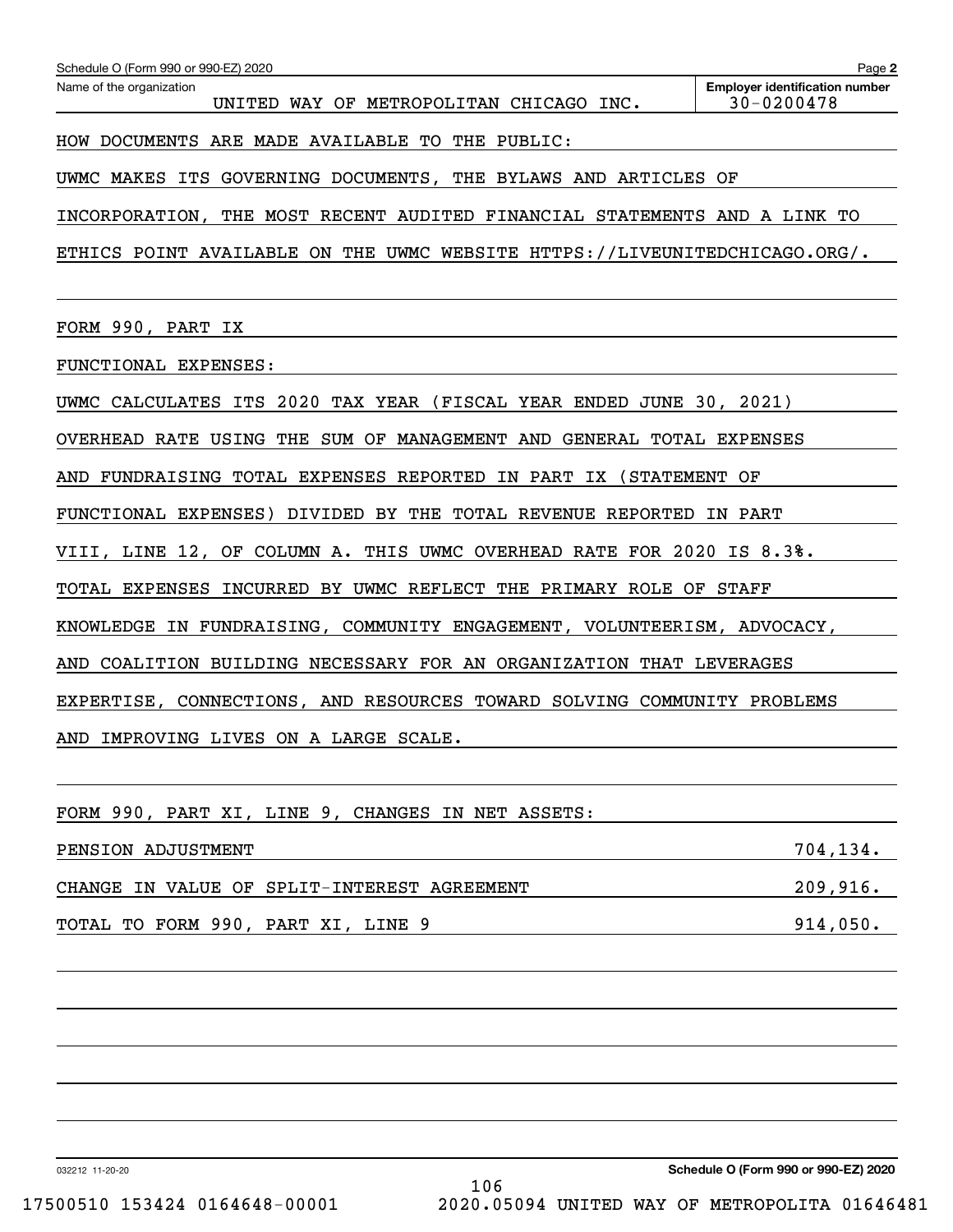|  | Name |
|--|------|

# **Related Organizations and Unrelated Partnerships**

**Complete if the organization answered "Yes" on Form 990, Part IV, line 33, 34, 35b, 36, or 37.** |

**Attach to Form 990.**  |

OMB No. 1545-0047

**Open to Public 2020**

**Employer identification number**

30-0200478

**| Go to www.irs.gov/Form990 for instructions and the latest information. Inspection**

of the organization

Department of the Treasury Internal Revenue Service

**SCHEDULE R (Form 990)**

## UNITED WAY OF METROPOLITAN CHICAGO INC.

**Part I Identification of Disregarded Entities.**  Complete if the organization answered "Yes" on Form 990, Part IV, line 33.

| (a)<br>Name, address, and EIN (if applicable)<br>of disregarded entity | (b)<br>Primary activity | (c)<br>Legal domicile (state or<br>foreign country) | (d)<br>Total income | (e)<br>End-of-year assets | (f)<br>Direct controlling<br>entity |
|------------------------------------------------------------------------|-------------------------|-----------------------------------------------------|---------------------|---------------------------|-------------------------------------|
|                                                                        |                         |                                                     |                     |                           |                                     |
|                                                                        |                         |                                                     |                     |                           |                                     |
|                                                                        |                         |                                                     |                     |                           |                                     |
|                                                                        |                         |                                                     |                     |                           |                                     |

#### **Identification of Related Tax-Exempt Organizations.** Complete if the organization answered "Yes" on Form 990, Part IV, line 34, because it had one or more related tax-exempt **Part II** organizations during the tax year.

| (a)<br>Name, address, and EIN<br>of related organization                           | (b)<br>Primary activity | (c)<br>Legal domicile (state or<br>foreign country) | (d)<br>Exempt Code<br>section | (e)<br>Public charity<br>status (if section<br>501(c)(3)) | (f)<br>Direct controlling<br>entity | Yes | $(g)$<br>Section 512(b)(13)<br>controlled<br>entity?<br>No |  |
|------------------------------------------------------------------------------------|-------------------------|-----------------------------------------------------|-------------------------------|-----------------------------------------------------------|-------------------------------------|-----|------------------------------------------------------------|--|
| UNITED WAY - MCCORMICK PARTNERSHIP -<br>82-5478333, 333 S. WABASH AVENUE, CHICAGO, |                         |                                                     |                               |                                                           |                                     |     |                                                            |  |
| IL 60604                                                                           | NEIGHBORHOOD            | ILLINOIS                                            | 501(C)(3)<br>LINE 7           |                                                           | <b>UWMC</b>                         | X   |                                                            |  |
|                                                                                    |                         |                                                     |                               |                                                           |                                     |     |                                                            |  |
|                                                                                    |                         |                                                     |                               |                                                           |                                     |     |                                                            |  |
|                                                                                    |                         |                                                     |                               |                                                           |                                     |     |                                                            |  |

**For Paperwork Reduction Act Notice, see the Instructions for Form 990. Schedule R (Form 990) 2020**

SEE PART VII FOR CONTINUATIONS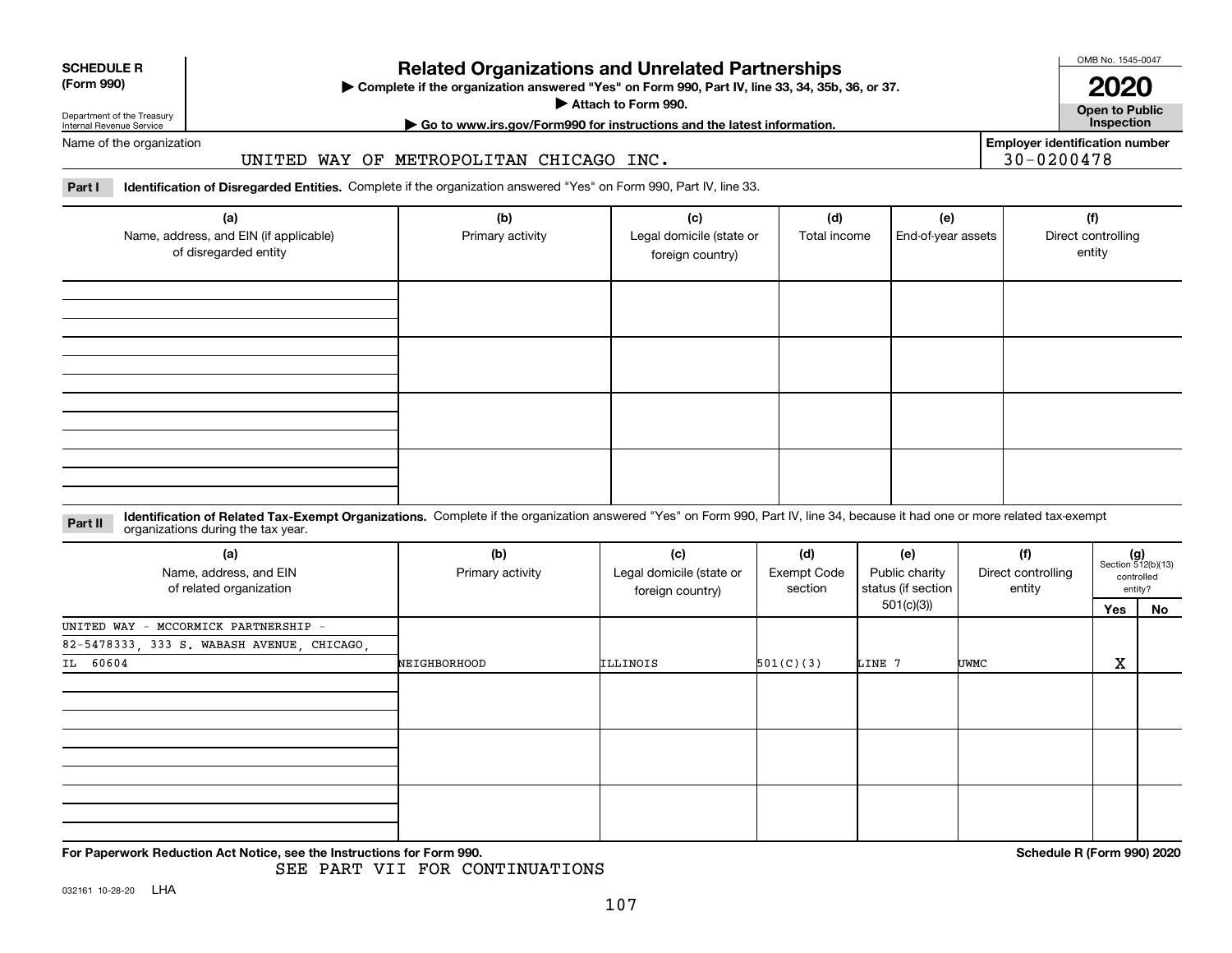### Schedule R (Form 990) 2020 Page UNITED WAY OF METROPOLITAN CHICAGO INC. 30-0200478

**2**

**Identification of Related Organizations Taxable as a Partnership.** Complete if the organization answered "Yes" on Form 990, Part IV, line 34, because it had one or more related **Part III** organizations treated as a partnership during the tax year.

| (a)                     | (b)              | (c)                  | (d)                | (e)                                                                 | (f)            | (g)                   | (h)              | (i)                                      | (j) | (k)                   |
|-------------------------|------------------|----------------------|--------------------|---------------------------------------------------------------------|----------------|-----------------------|------------------|------------------------------------------|-----|-----------------------|
| Name, address, and EIN  | Primary activity | Legal<br>domicile    | Direct controlling | Predominant income                                                  | Share of total | Share of              | Disproportionate | Code V-UBI                               |     | General or Percentage |
| of related organization |                  | (state or<br>foreign | entity             | related, unrelated,<br>excluded from tax under<br>sections 512-514) | income         | end-of-year<br>assets | allocations?     | amount in box                            |     | managing ownership    |
|                         |                  | country)             |                    |                                                                     |                |                       | Yes   No         | 20 of Schedule<br>K-1 (Form 1065) Yes No |     |                       |
|                         |                  |                      |                    |                                                                     |                |                       |                  |                                          |     |                       |
|                         |                  |                      |                    |                                                                     |                |                       |                  |                                          |     |                       |
|                         |                  |                      |                    |                                                                     |                |                       |                  |                                          |     |                       |
|                         |                  |                      |                    |                                                                     |                |                       |                  |                                          |     |                       |
|                         |                  |                      |                    |                                                                     |                |                       |                  |                                          |     |                       |
|                         |                  |                      |                    |                                                                     |                |                       |                  |                                          |     |                       |
|                         |                  |                      |                    |                                                                     |                |                       |                  |                                          |     |                       |
|                         |                  |                      |                    |                                                                     |                |                       |                  |                                          |     |                       |
|                         |                  |                      |                    |                                                                     |                |                       |                  |                                          |     |                       |
|                         |                  |                      |                    |                                                                     |                |                       |                  |                                          |     |                       |
|                         |                  |                      |                    |                                                                     |                |                       |                  |                                          |     |                       |
|                         |                  |                      |                    |                                                                     |                |                       |                  |                                          |     |                       |
|                         |                  |                      |                    |                                                                     |                |                       |                  |                                          |     |                       |
|                         |                  |                      |                    |                                                                     |                |                       |                  |                                          |     |                       |
|                         |                  |                      |                    |                                                                     |                |                       |                  |                                          |     |                       |
|                         |                  |                      |                    |                                                                     |                |                       |                  |                                          |     |                       |
|                         |                  |                      |                    |                                                                     |                |                       |                  |                                          |     |                       |

**Identification of Related Organizations Taxable as a Corporation or Trust.** Complete if the organization answered "Yes" on Form 990, Part IV, line 34, because it had one or more related **Part IV** organizations treated as a corporation or trust during the tax year.

| (a)<br>Name, address, and EIN<br>of related organization | (b)<br>Primary activity | (c)<br>Legal domicile<br>state or<br>foreign | (d)<br>Direct controlling<br>entity | (e)<br>Type of entity<br>(C corp, S corp,<br>or trust) | (f)<br>Share of total<br>income | (g)<br>Share of<br>end-of-year<br>assets | (h)<br>Percentage<br>ownership | (i)<br>Section<br>$512(b)(13)$<br>controlled | entity? |
|----------------------------------------------------------|-------------------------|----------------------------------------------|-------------------------------------|--------------------------------------------------------|---------------------------------|------------------------------------------|--------------------------------|----------------------------------------------|---------|
|                                                          |                         | country)                                     |                                     |                                                        |                                 |                                          |                                |                                              | Yes No  |
|                                                          |                         |                                              |                                     |                                                        |                                 |                                          |                                |                                              |         |
|                                                          |                         |                                              |                                     |                                                        |                                 |                                          |                                |                                              |         |
|                                                          |                         |                                              |                                     |                                                        |                                 |                                          |                                |                                              |         |
|                                                          |                         |                                              |                                     |                                                        |                                 |                                          |                                |                                              |         |
|                                                          |                         |                                              |                                     |                                                        |                                 |                                          |                                |                                              |         |
|                                                          |                         |                                              |                                     |                                                        |                                 |                                          |                                |                                              |         |
|                                                          |                         |                                              |                                     |                                                        |                                 |                                          |                                |                                              |         |
|                                                          |                         |                                              |                                     |                                                        |                                 |                                          |                                |                                              |         |
|                                                          |                         |                                              |                                     |                                                        |                                 |                                          |                                |                                              |         |
|                                                          |                         |                                              |                                     |                                                        |                                 |                                          |                                |                                              |         |
|                                                          |                         |                                              |                                     |                                                        |                                 |                                          |                                |                                              |         |
|                                                          |                         |                                              |                                     |                                                        |                                 |                                          |                                |                                              |         |
|                                                          |                         |                                              |                                     |                                                        |                                 |                                          |                                |                                              |         |
|                                                          |                         |                                              |                                     |                                                        |                                 |                                          |                                |                                              |         |
|                                                          |                         |                                              |                                     |                                                        |                                 |                                          |                                |                                              |         |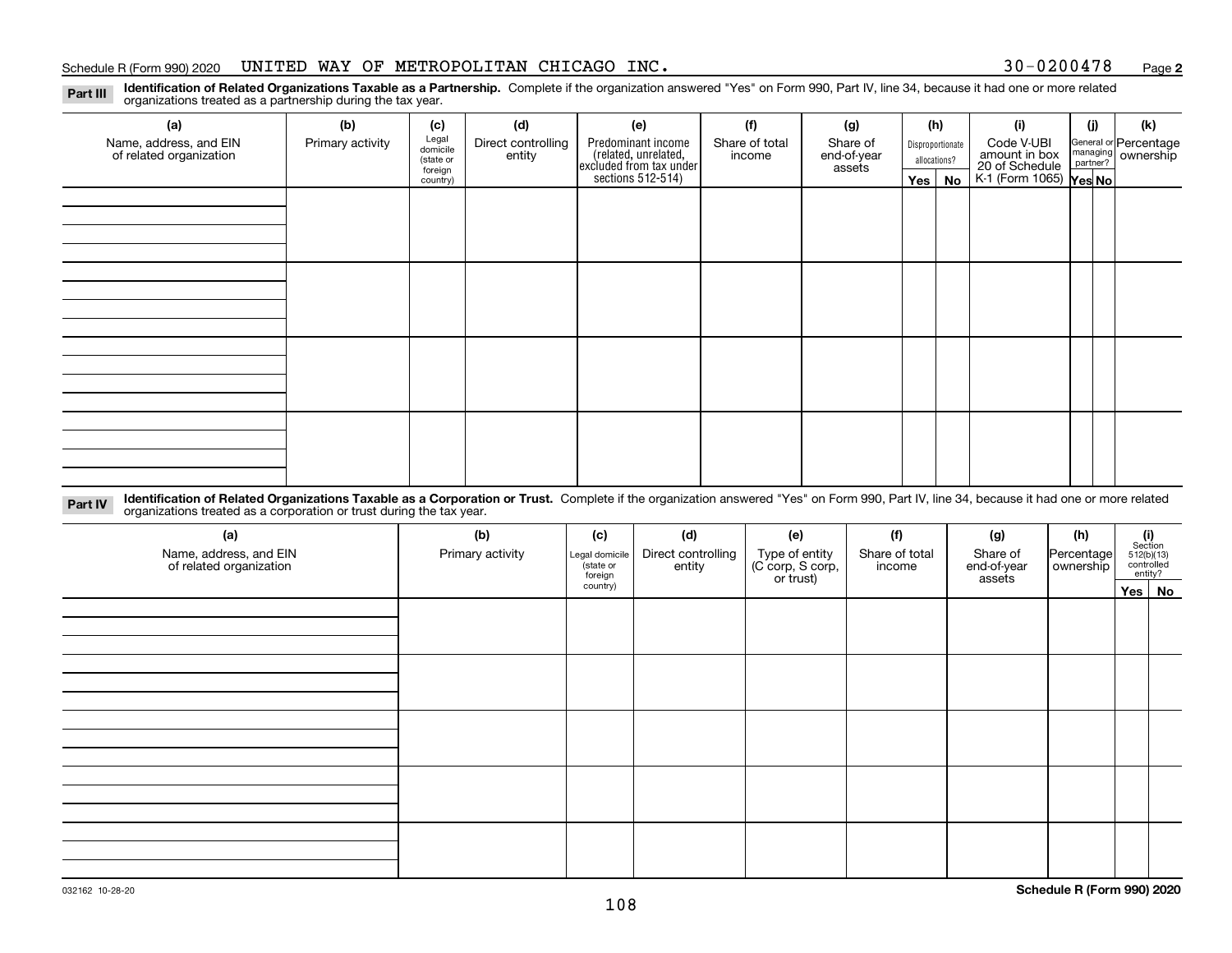# Schedule R (Form 990) 2020 Page UNITED WAY OF METROPOLITAN CHICAGO INC. 30-0200478

**Part V** T**ransactions With Related Organizations.** Complete if the organization answered "Yes" on Form 990, Part IV, line 34, 35b, or 36.

| Note: Complete line 1 if any entity is listed in Parts II, III, or IV of this schedule.                                                                                                                                                                                                              |                | Yes | No          |
|------------------------------------------------------------------------------------------------------------------------------------------------------------------------------------------------------------------------------------------------------------------------------------------------------|----------------|-----|-------------|
| During the tax year, did the organization engage in any of the following transactions with one or more related organizations listed in Parts II-IV?                                                                                                                                                  |                |     |             |
|                                                                                                                                                                                                                                                                                                      | 1a             |     | X           |
| b Gift, grant, or capital contribution to related organization(s) mature and contained and contribution to related organization(s) matures are contained and contribution to related organization(s)                                                                                                 | 1b             |     | $\mathbf X$ |
| c Gift, grant, or capital contribution from related organization(s) manufaction(s) and contribution from related organization(s) manufaction contribution from related organization(s) manufaction contribution from related o                                                                       | 1c             |     | $\mathbf X$ |
| d Loans or loan guarantees to or for related organization(s) committion contracts are constructed as a control or contract or contract or contract or contract or contract or contract or contract or contract or contract or                                                                        | 1 <sub>d</sub> |     | $\mathbf X$ |
|                                                                                                                                                                                                                                                                                                      | 1e             |     | X           |
| Dividends from related organization(s) www.communically.communically.communically and all proportional contracts of the contracts of the contracts of the contracts of the contracts of the contracts of the contracts of the                                                                        | 1f             |     | х           |
|                                                                                                                                                                                                                                                                                                      | 1g             |     | X           |
| h Purchase of assets from related organization(s) www.assettion.com/www.assettion.com/www.assettion.com/www.assettion.com/www.assettion.com/www.assettion.com/www.assettion.com/www.assettion.com/www.assettion.com/www.assett                                                                       | 1h             |     | х           |
| Exchange of assets with related organization(s) www.communically.communically contract and a set of assets with related organization(s) www.communically.communically and a set of a set of the set of a set of a set of a set                                                                       | 1i.            |     | X           |
| Lease of facilities, equipment, or other assets to related organization(s) [11] manufactured manufactured manufactured manufactured manufactured manufactured manufactured manufactured manufactured manufactured manufactured                                                                       | 1i.            |     | X           |
|                                                                                                                                                                                                                                                                                                      | 1k.            |     | х           |
| Performance of services or membership or fundraising solicitations for related organization(s) manufaction manufactured content and the services or membership or fundraising solicitations for related organization(s) manufa                                                                       |                |     | $\mathbf X$ |
| m Performance of services or membership or fundraising solicitations by related organization(s)                                                                                                                                                                                                      | 1m             |     | X           |
|                                                                                                                                                                                                                                                                                                      | 1n             |     | $\mathbf X$ |
| <b>o</b> Sharing of paid employees with related organization(s)                                                                                                                                                                                                                                      | 1o.            |     | X           |
|                                                                                                                                                                                                                                                                                                      | 1p             |     | х           |
|                                                                                                                                                                                                                                                                                                      | 1q             | X   |             |
|                                                                                                                                                                                                                                                                                                      |                |     |             |
| r Other transfer of cash or property to related organization(s)<br>r Other transfer of cash or property to related organization(s) www.community.com/www.community.com/www.communi<br>S Other transfer of cash or property from related organization(s) www.community.community.community.community. | 1r             |     | х           |
|                                                                                                                                                                                                                                                                                                      | 1s             |     | $\mathbf X$ |

| (a)<br>Name of related organization       | (b)<br>Transaction<br>type (a-s) | (c)<br>Amount involved | (d)<br>Method of determining amount involved |
|-------------------------------------------|----------------------------------|------------------------|----------------------------------------------|
| $(1)$ UNITED WAY - MCCORMICK PARTNERSHIPS | ∩                                | $243,998.$ FMV         |                                              |
| (2)                                       |                                  |                        |                                              |
| (3)                                       |                                  |                        |                                              |
| (4)                                       |                                  |                        |                                              |
| (5)                                       |                                  |                        |                                              |
| (6)                                       |                                  |                        |                                              |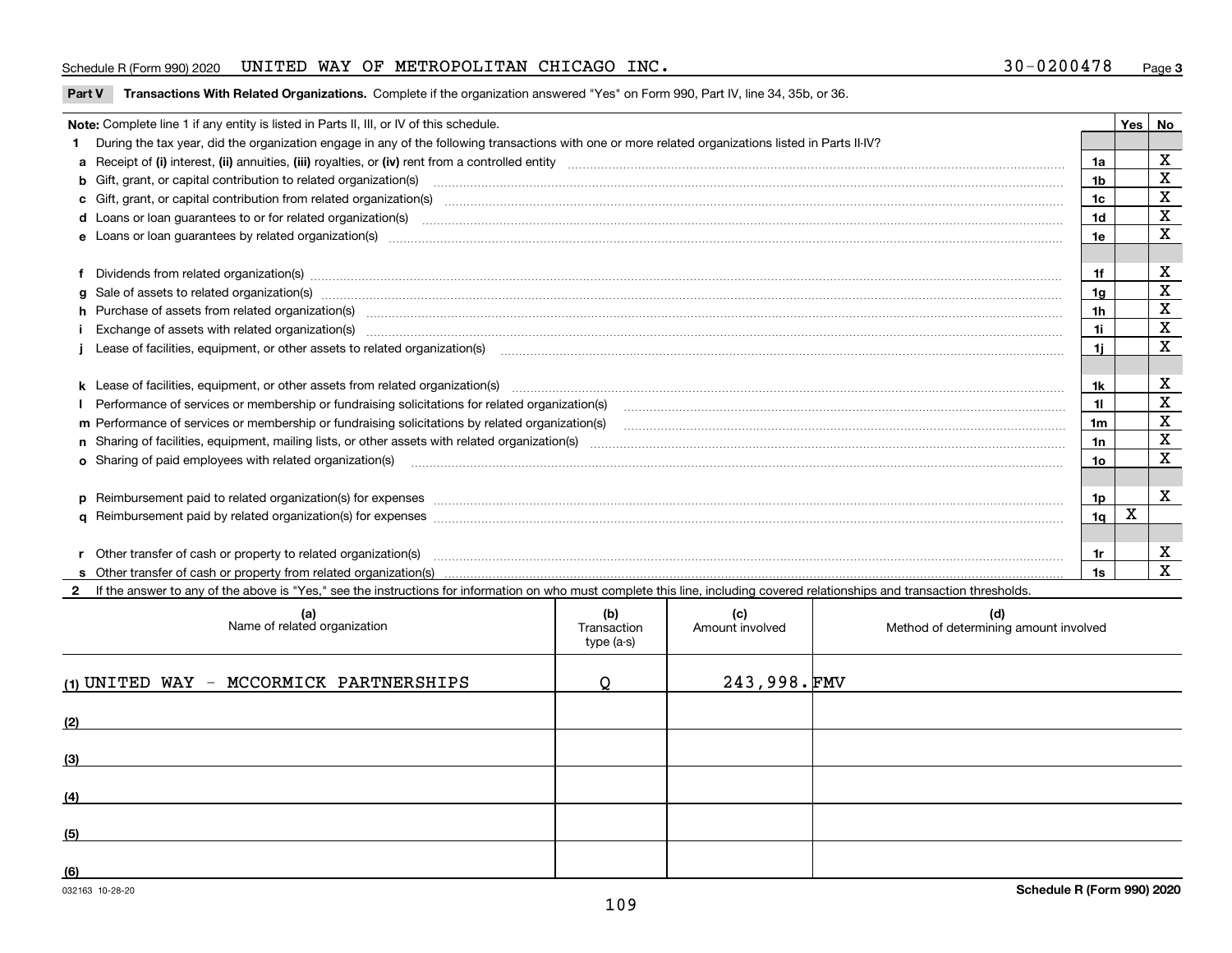### Schedule R (Form 990) 2020 Page UNITED WAY OF METROPOLITAN CHICAGO INC. 30-0200478

# **4**

#### **Part VI Unrelated Organizations Taxable as a Partnership. Complete if the organization answered "Yes" on Form 990, Part IV, line 37.**

Provide the following information for each entity taxed as a partnership through which the organization conducted more than five percent of its activities (measured by total assets or gross revenue) that was not a related organization. See instructions regarding exclusion for certain investment partnerships.

| (a)<br>Name, address, and EIN<br>of entity | $\tilde{}$<br>(b)<br>Primary activity | (c)<br>Legal domicile<br>(state or foreign<br>country) | (d)<br>Predominant income<br>(related, unrelated,<br>excluded from tax under<br>sections 512-514) | $(e)$<br>Are all<br>$\begin{array}{c}\n\text{partners} \sec.\n\\ \n501(c)(3)\n\\ \n0rgs.?\n\end{array}$<br>Yes No | (f)<br>Share of<br>total<br>income | (g)<br>Share of<br>end-of-year<br>assets | (h)<br>Dispropor-<br>tionate<br>allocations?<br>Yes No | (i)<br>Code V-UBI<br>amount in box 20 managing<br>of Schedule K-1<br>(Form 1065)<br>$\overline{Yes}$ No | (i)<br>Yes No | (k) |
|--------------------------------------------|---------------------------------------|--------------------------------------------------------|---------------------------------------------------------------------------------------------------|-------------------------------------------------------------------------------------------------------------------|------------------------------------|------------------------------------------|--------------------------------------------------------|---------------------------------------------------------------------------------------------------------|---------------|-----|
|                                            |                                       |                                                        |                                                                                                   |                                                                                                                   |                                    |                                          |                                                        |                                                                                                         |               |     |
|                                            |                                       |                                                        |                                                                                                   |                                                                                                                   |                                    |                                          |                                                        |                                                                                                         |               |     |
|                                            |                                       |                                                        |                                                                                                   |                                                                                                                   |                                    |                                          |                                                        |                                                                                                         |               |     |
|                                            |                                       |                                                        |                                                                                                   |                                                                                                                   |                                    |                                          |                                                        |                                                                                                         |               |     |
|                                            |                                       |                                                        |                                                                                                   |                                                                                                                   |                                    |                                          |                                                        |                                                                                                         |               |     |
|                                            |                                       |                                                        |                                                                                                   |                                                                                                                   |                                    |                                          |                                                        |                                                                                                         |               |     |
|                                            |                                       |                                                        |                                                                                                   |                                                                                                                   |                                    |                                          |                                                        |                                                                                                         |               |     |
|                                            |                                       |                                                        |                                                                                                   |                                                                                                                   |                                    |                                          |                                                        |                                                                                                         |               |     |

**Schedule R (Form 990) 2020**